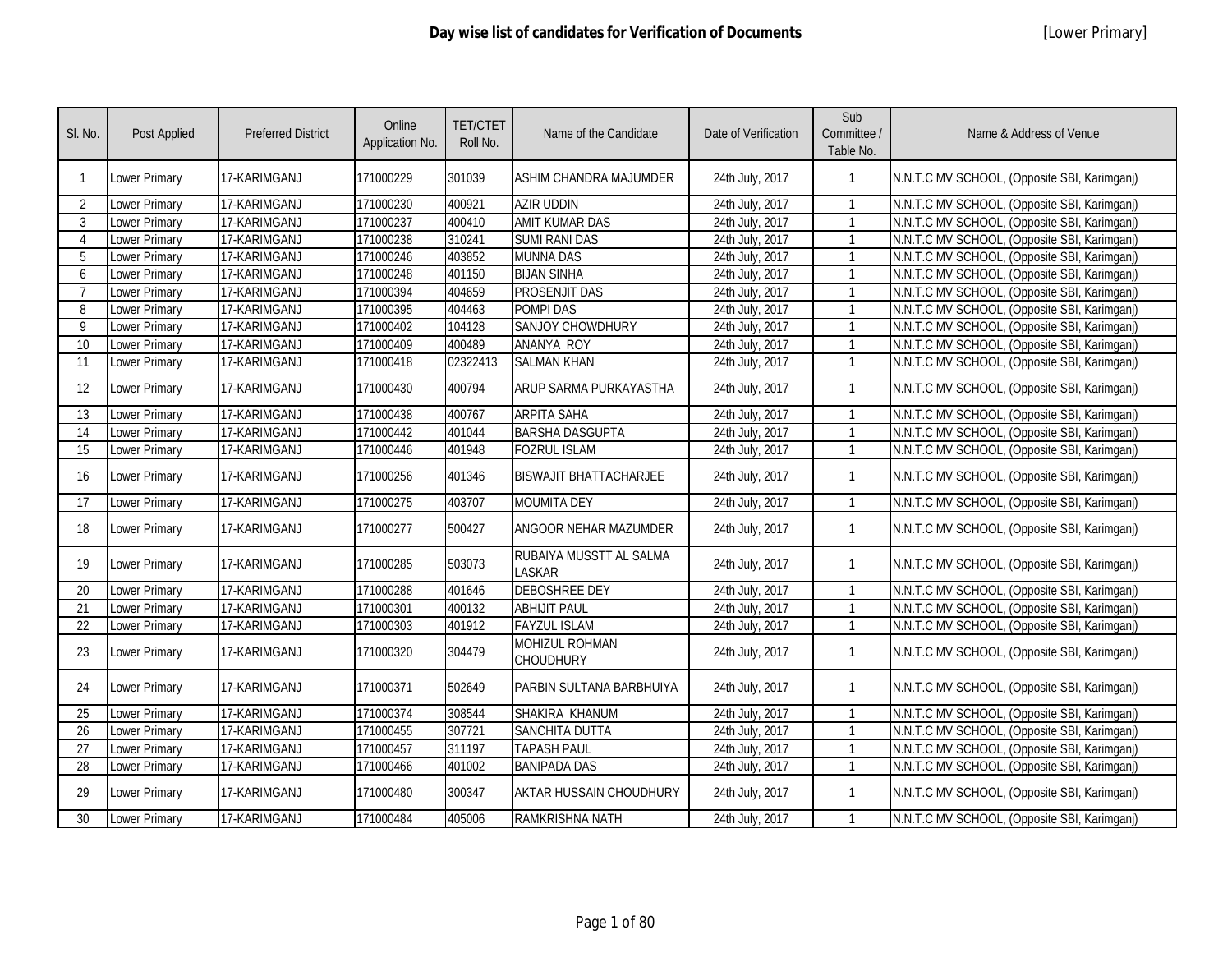| SI. No. | <b>Post Applied</b>  | <b>Preferred District</b> | Online<br>Application No. | <b>TET/CTET</b><br>Roll No. | Name of the Candidate                     | Date of Verification | Sub<br>Committee /<br>Table No. | Name & Address of Venue                      |
|---------|----------------------|---------------------------|---------------------------|-----------------------------|-------------------------------------------|----------------------|---------------------------------|----------------------------------------------|
| 31      | <b>Lower Primary</b> | 17-KARIMGANJ              | 171000491                 | 402751                      | <b>KIRANMOYEE ROY</b><br><b>CHOUDHURY</b> | 24th July, 2017      | -1                              | N.N.T.C MV SCHOOL, (Opposite SBI, Karimganj) |
| 32      | Lower Primary        | 17-KARIMGANJ              | 171000500                 | 01236                       | <b>SALES AHMED</b>                        | 24th July, 2017      | -1                              | N.N.T.C MV SCHOOL, (Opposite SBI, Karimganj) |
| 33      | Lower Primary        | 17-KARIMGANJ              | 171000510                 | 310778                      | <b>SUSMITA DEY</b>                        | 24th July, 2017      | $\mathbf{1}$                    | N.N.T.C MV SCHOOL, (Opposite SBI, Karimgani) |
| 34      | Lower Primary        | 17-KARIMGANJ              | 171000515                 | 400259                      | AHAD UDDIN                                | 24th July, 2017      | $\mathbf{1}$                    | N.N.T.C MV SCHOOL, (Opposite SBI, Karimganj) |
| 35      | Lower Primary        | 17-KARIMGANJ              | 171000517                 | 307816                      | <b>SANGHITA DAS</b>                       | 24th July, 2017      | $\mathbf{1}$                    | N.N.T.C MV SCHOOL, (Opposite SBI, Karimganj) |
| 36      | Lower Primary        | 17-KARIMGANJ              | 171000518                 | 502144                      | <b>MOMTAJ BEGUM LASKAR</b>                | 24th July, 2017      | $\mathbf 1$                     | N.N.T.C MV SCHOOL, (Opposite SBI, Karimganj) |
| 37      | Lower Primary        | 17-KARIMGANJ              | 171000530                 | 401353                      | <b>BISWAJIT DAS</b>                       | 24th July, 2017      | $\mathbf{1}$                    | N.N.T.C MV SCHOOL, (Opposite SBI, Karimganj) |
| 38      | Lower Primary        | 17-KARIMGANJ              | 171000541                 | 501619                      | JUBADA BEGAM BARBHUIYA                    | 24th July, 2017      | -1                              | N.N.T.C MV SCHOOL, (Opposite SBI, Karimganj) |
| 39      | Lower Primary        | 17-KARIMGANJ              | 171000561                 | 404451                      | PIYALI GHOSH CHOUDHURY                    | 24th July, 2017      | $\mathbf{1}$                    | N.N.T.C MV SCHOOL, (Opposite SBI, Karimganj) |
| 40      | <b>Lower Primary</b> | 17-KARIMGANJ              | 171000566                 | 307822                      | <b>SANGHITA DAS</b>                       | 24th July, 2017      |                                 | N.N.T.C MV SCHOOL, (Opposite SBI, Karimganj) |
| 41      | Lower Primary        | 17-KARIMGANJ              | 171000607                 | 403159                      | <b>MD ARIF UDDIN</b>                      | 24th July, 2017      |                                 | N.N.T.C MV SCHOOL, (Opposite SBI, Karimganj) |
| 42      | Lower Primary        | 17-KARIMGANJ              | 171000611                 | 402775                      | KOYAL CHAKRABORTY                         | 24th July, 2017      | $\mathbf{1}$                    | N.N.T.C MV SCHOOL, (Opposite SBI, Karimganj) |
| 43      | Lower Primary        | 17-KARIMGANJ              | 171000620                 | 403510                      | <b>MITALI DEBNATH</b>                     | 24th July, 2017      | $\mathbf{1}$                    | N.N.T.C MV SCHOOL, (Opposite SBI, Karimganj) |
| 44      | Lower Primary        | 17-KARIMGANJ              | 171000634                 | 310401                      | <b>SUNAM CHATTERJEE</b>                   | 24th July, 2017      | $\mathbf{1}$                    | N.N.T.C MV SCHOOL, (Opposite SBI, Karimganj) |
| 45      | Lower Primary        | 17-KARIMGANJ              | 171000642                 | 403458                      | <b>MINATY DEB</b>                         | 24th July, 2017      | $\mathbf{1}$                    | N.N.T.C MV SCHOOL, (Opposite SBI, Karimganj) |
| 46      | Lower Primary        | 17-KARIMGANJ              | 171000663                 | 308969                      | SHUBHRA DEY                               | 24th July, 2017      | $\mathbf{1}$                    | N.N.T.C MV SCHOOL, (Opposite SBI, Karimganj) |
| 47      | <b>Lower Primary</b> | 17-KARIMGANJ              | 171000667                 | 500859                      | <b>BISWATOSH NATH</b>                     | 24th July, 2017      | $\mathbf{1}$                    | N.N.T.C MV SCHOOL, (Opposite SBI, Karimganj) |
| 48      | <b>Lower Primary</b> | 17-KARIMGANJ              | 171000674                 | 400291                      | <b>AJIT DEY</b>                           | 24th July, 2017      | $\mathbf{1}$                    | N.N.T.C MV SCHOOL, (Opposite SBI, Karimganj) |
| 49      | Lower Primary        | 17-KARIMGANJ              | 171000681                 | 404829                      | <b>RAJA GHOSH</b>                         | 24th July, 2017      | $\mathbf{1}$                    | N.N.T.C MV SCHOOL, (Opposite SBI, Karimganj) |
| 50      | Lower Primary        | 17-KARIMGANJ              | 171000685                 | 405022                      | RANJANA BHATTACHARJEE                     | 24th July, 2017      | $\mathbf{1}$                    | N.N.T.C MV SCHOOL, (Opposite SBI, Karimganj) |
| 51      | Lower Primary        | 17-KARIMGANJ              | 171000693                 | 00612928                    | <b>RAKESH RANJAN</b>                      | 24th July, 2017      | $\mathbf{1}$                    | N.N.T.C MV SCHOOL, (Opposite SBI, Karimgani) |
| 52      | Lower Primary        | 17-KARIMGANJ              | 171000703                 | 642328                      | <b>BHUPEN DAS</b>                         | 24th July, 2017      | $\mathbf{1}$                    | N.N.T.C MV SCHOOL, (Opposite SBI, Karimgani) |
| 53      | Lower Primary        | 17-KARIMGANJ              | 171000708                 | 404209                      | NOOR MOHAMMAD                             | 24th July, 2017      | $\mathbf{1}$                    | N.N.T.C MV SCHOOL, (Opposite SBI, Karimganj) |
| 54      | Lower Primary        | 17-KARIMGANJ              | 171000714                 | 307595                      | <b>SAMINA YEASMIN</b>                     | 24th July, 2017      | $\mathbf{1}$                    | N.N.T.C MV SCHOOL, (Opposite SBI, Karimganj) |
| 55      | Lower Primary        | 17-KARIMGANJ              | 171000731                 | 311461                      | <b>UTPAL DAS</b>                          | 24th July, 2017      | $\mathbf{1}$                    | N.N.T.C MV SCHOOL, (Opposite SBI, Karimganj) |
| 56      | Lower Primary        | 17-KARIMGANJ              | 171000734                 | 313171                      | <b>TAPASHI DAS</b>                        | 24th July, 2017      | $\mathbf{1}$                    | N.N.T.C MV SCHOOL, (Opposite SBI, Karimganj) |
| 57      | Lower Primary        | 17-KARIMGANJ              | 171000737                 | 500030                      | <b>ABDUL HAFIZ CHOUDHURY</b>              | 24th July, 2017      | $\mathbf{1}$                    | N.N.T.C MV SCHOOL, (Opposite SBI, Karimganj) |
| 58      | Lower Primary        | 17-KARIMGANJ              | 171000738                 | 403587                      | <b>MOMOTA DUTTA</b>                       | 24th July, 2017      | $\mathbf{1}$                    | N.N.T.C MV SCHOOL, (Opposite SBI, Karimganj) |
| 59      | <b>Lower Primary</b> | 17-KARIMGANJ              | 171000744                 | 312877                      | <b>SAMRAT NATH</b>                        | 24th July, 2017      | -1                              | N.N.T.C MV SCHOOL, (Opposite SBI, Karimganj) |
| 60      | Lower Primary        | 17-KARIMGANJ              | 171000763                 | 301812                      | CHAITALI CHAKRABARTY                      | 24th July, 2017      | -1                              | N.N.T.C MV SCHOOL, (Opposite SBI, Karimganj) |
| 61      | Lower Primary        | 17-KARIMGANJ              | 171000765                 | 309350                      | <b>SONY DEY</b>                           | 24th July, 2017      | -1                              | N.N.T.C MV SCHOOL, (Opposite SBI, Karimganj) |
| 62      | Lower Primary        | 17-KARIMGANJ              | 171000770                 | 307595                      | <b>SAMINA YEASMIN</b>                     | 24th July, 2017      | $\mathbf{1}$                    | N.N.T.C MV SCHOOL, (Opposite SBI, Karimganj) |
| 63      | Lower Primary        | 17-KARIMGANJ              | 171000780                 | 56002854                    | <b>MIRJUL ISLAM</b>                       | 24th July, 2017      | $\mathbf{1}$                    | N.N.T.C MV SCHOOL, (Opposite SBI, Karimganj) |
| 64      | <b>Lower Primary</b> | 17-KARIMGANJ              | 171000801                 | 405524                      | <b>SABITA DAS</b>                         | 24th July, 2017      | $\mathbf{1}$                    | N.N.T.C MV SCHOOL, (Opposite SBI, Karimganj) |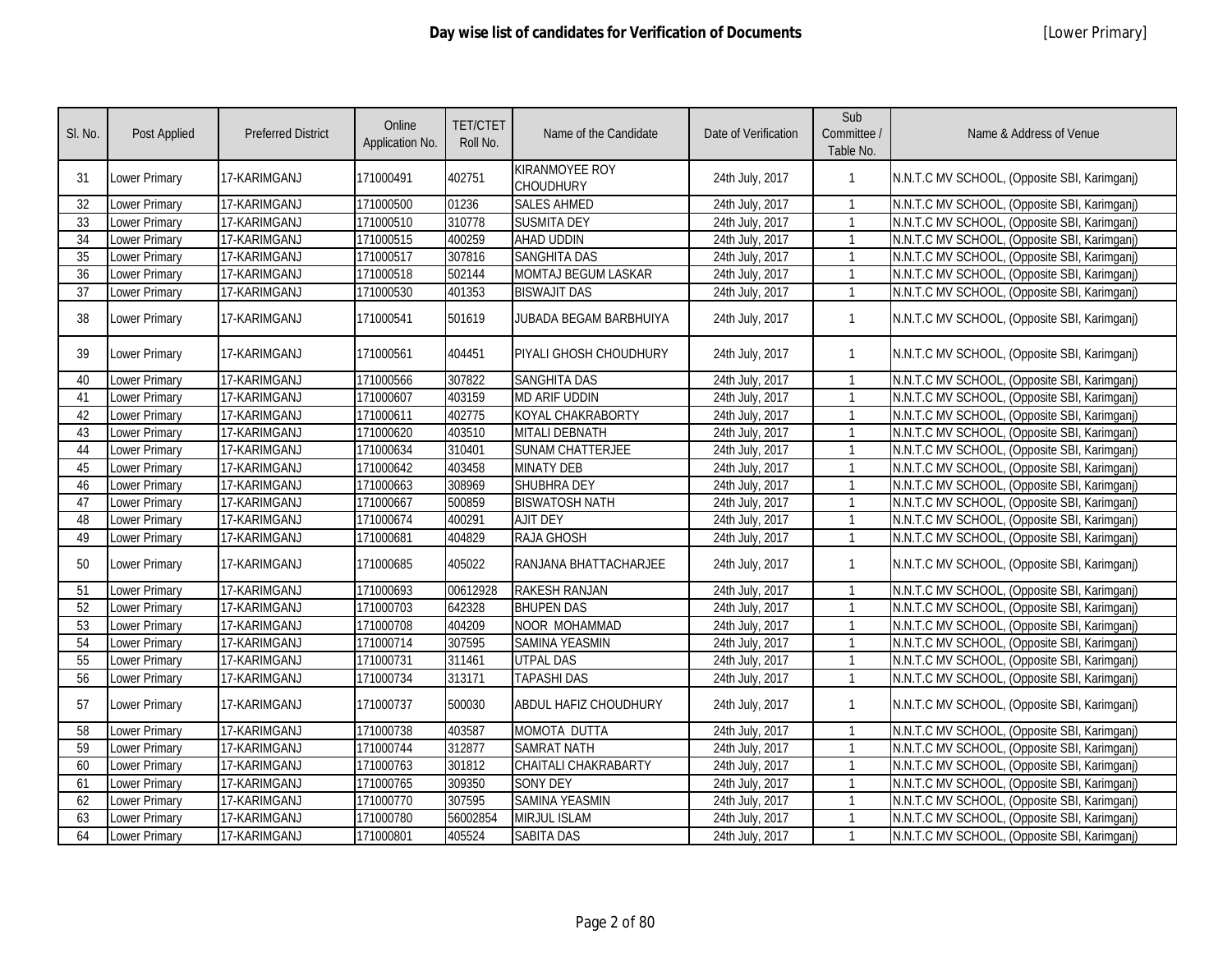| SI. No.         | Post Applied         | <b>Preferred District</b> | Online<br>Application No. | <b>TET/CTET</b><br>Roll No. | Name of the Candidate               | Date of Verification | Sub<br>Committee /<br>Table No. | Name & Address of Venue                      |
|-----------------|----------------------|---------------------------|---------------------------|-----------------------------|-------------------------------------|----------------------|---------------------------------|----------------------------------------------|
| 65              | Lower Primary        | 17-KARIMGANJ              | 171000805                 | 503630                      | SHAMINA YESMIN MAZUMDER             | 24th July, 2017      | 1                               | N.N.T.C MV SCHOOL, (Opposite SBI, Karimganj) |
| 66              | Lower Primary        | 17-KARIMGANJ              | 171000818                 | 404445                      | <b>PITAM DAS</b>                    | 24th July, 2017      |                                 | N.N.T.C MV SCHOOL, (Opposite SBI, Karimganj) |
| 67              | Lower Primary        | 17-KARIMGANJ              | 171000822                 | 405131                      | <b>RESHMI BANIK</b>                 | 24th July, 2017      |                                 | N.N.T.C MV SCHOOL, (Opposite SBI, Karimganj) |
| 68              | Lower Primary        | 17-KARIMGANJ              | 171000830                 | 308154                      | <b>SARBANI DEB ROY</b>              | 24th July, 2017      | $\mathbf{1}$                    | N.N.T.C MV SCHOOL, (Opposite SBI, Karimganj) |
| 69              | Lower Primary        | 17-KARIMGANJ              | 171000871                 | 405111                      | <b>REHAN UDDIN</b>                  | 24th July, 2017      | $\mathbf{1}$                    | N.N.T.C MV SCHOOL, (Opposite SBI, Karimganj) |
| 70              | Lower Primary        | 17-KARIMGANJ              | 171000945                 | 402512                      | JOYEETA KAR                         | 24th July, 2017      | $\mathbf{1}$                    | N.N.T.C MV SCHOOL, (Opposite SBI, Karimganj) |
| 71              | Lower Primary        | 17-KARIMGANJ              | 171000971                 | 400487                      | <b>ANANYA MOHANTA</b>               | 24th July, 2017      | $\mathbf{1}$                    | N.N.T.C MV SCHOOL, (Opposite SBI, Karimganj) |
| $\overline{72}$ | Lower Primary        | 17-KARIMGANJ              | 171000976                 | 200593                      | <b>SANDEEP MUKHERJEE</b>            | 24th July, 2017      | $\mathbf{1}$                    | N.N.T.C MV SCHOOL, (Opposite SBI, Karimganj) |
| 73              | Lower Primary        | 17-KARIMGANJ              | 171000981                 | 405079                      | <b>RATNA DEY</b>                    | 24th July, 2017      | $\mathbf{1}$                    | N.N.T.C MV SCHOOL, (Opposite SBI, Karimganj) |
| 74              | Lower Primary        | 17-KARIMGANJ              | 171000989                 | 310789                      | SUSMITA NAMASUDRA                   | 24th July, 2017      | $\mathbf{1}$                    | N.N.T.C MV SCHOOL, (Opposite SBI, Karimganj) |
| 75              | Lower Primary        | 17-KARIMGANJ              | 171001018                 | 102576                      | NAZMUL ISLAM CHOUDHURY              | 24th July, 2017      | $\mathbf{1}$                    | N.N.T.C MV SCHOOL, (Opposite SBI, Karimganj) |
| 76              | Lower Primary        | 17-KARIMGANJ              | 171001023                 | 312191                      | <b>KAKOLI CHAKRABORTY</b>           | 24th July, 2017      | 1                               | N.N.T.C MV SCHOOL, (Opposite SBI, Karimganj) |
| 77              | Lower Primary        | 17-KARIMGANJ              | 171001028                 | 404977                      | RAJU SARKAR                         | 24th July, 2017      | $\mathbf{1}$                    | N.N.T.C MV SCHOOL, (Opposite SBI, Karimganj) |
| 78              | Lower Primary        | 17-KARIMGANJ              | 171001032                 | 100390                      | <b>ARPITA DAS</b>                   | 24th July, 2017      | $\mathbf{1}$                    | N.N.T.C MV SCHOOL, (Opposite SBI, Karimganj) |
| 79              | <b>Lower Primary</b> | 17-KARIMGANJ              | 171001033                 | 401576                      | <b>DEBASISH DAS</b>                 | 24th July, 2017      | $\mathbf{1}$                    | N.N.T.C MV SCHOOL, (Opposite SBI, Karimganj) |
| 80              | <b>Lower Primary</b> | 17-KARIMGANJ              | 171001040                 | 404394                      | <b>PAYEL DAS</b>                    | 24th July, 2017      | 1                               | N.N.T.C MV SCHOOL, (Opposite SBI, Karimganj) |
| 81              | Lower Primary        | 17-KARIMGANJ              | 171001044                 | 402916                      | MADHUMITA MONDAL DAS                | 24th July, 2017      | $\mathbf{1}$                    | N.N.T.C MV SCHOOL, (Opposite SBI, Karimganj) |
| 82              | Lower Primary        | 17-KARIMGANJ              | 171001046                 | 402953                      | MAHMUDUR RAHMAN<br><b>CHOUDHURY</b> | 24th July, 2017      | $\mathbf{1}$                    | N.N.T.C MV SCHOOL, (Opposite SBI, Karimganj) |
| 83              | Lower Primary        | 17-KARIMGANJ              | 171001077                 | 561231                      | <b>SANGITA MALAKAR</b>              | 24th July, 2017      | $\mathbf{1}$                    | N.N.T.C MV SCHOOL, (Opposite SBI, Karimganj) |
| 84              | Lower Primary        | 17-KARIMGANJ              | 171001114                 | 104600                      | <b>SRI SAJAL KUMAR DAS</b>          | 24th July, 2017      |                                 | N.N.T.C MV SCHOOL, (Opposite SBI, Karimganj) |
| 85              | Lower Primary        | 17-KARIMGANJ              | 171001151                 | 403859                      | MURSIDA KAWSER KHAN                 | 24th July, 2017      | $\mathbf{1}$                    | N.N.T.C MV SCHOOL, (Opposite SBI, Karimganj) |
| 86              | Lower Primary        | 17-KARIMGANJ              | 171001156                 | 100794                      | <b>BIRAJ NATH</b>                   | 24th July, 2017      | $\mathbf{1}$                    | N.N.T.C MV SCHOOL, (Opposite SBI, Karimganj) |
| 87              | Lower Primary        | 17-KARIMGANJ              | 171001160                 | 40452                       | <b>PRANAB BANIK</b>                 | 24th July, 2017      | $\mathbf{1}$                    | N.N.T.C MV SCHOOL, (Opposite SBI, Karimganj) |
| 88              | Lower Primary        | 17-KARIMGANJ              | 171001171                 | 3400653                     | <b>SAMSUL ISLAM TALUKDAR</b>        | 24th July, 2017      | $\mathbf{1}$                    | N.N.T.C MV SCHOOL, (Opposite SBI, Karimganj) |
| 89              | Lower Primary        | 17-KARIMGANJ              | 171001185                 | 401961                      | <b>GAURAB DAS</b>                   | 24th July, 2017      | $\mathbf{1}$                    | N.N.T.C MV SCHOOL, (Opposite SBI, Karimganj) |
| 90              | Lower Primary        | 17-KARIMGANJ              | 171001216                 | 404871                      | <b>RAJDEEP NATH</b>                 | 24th July, 2017      | $\mathbf{1}$                    | N.N.T.C MV SCHOOL, (Opposite SBI, Karimganj) |
| 91              | Lower Primary        | 17-KARIMGANJ              | 171001226                 | 53004620                    | <b>SAKHILA ISLAM SODIAL</b>         | 24th July, 2017      | $\mathbf{1}$                    | N.N.T.C MV SCHOOL, (Opposite SBI, Karimganj) |
| 92              | Lower Primary        | 17-KARIMGANJ              | 171001239                 | 501192                      | <b>GAUTAM SUTRADHAR</b>             | 24th July, 2017      | $\mathbf{1}$                    | N.N.T.C MV SCHOOL, (Opposite SBI, Karimganj) |
| 93              | Lower Primary        | 17-KARIMGANJ              | 171001269                 | 3400946                     | <b>GEETIMOY BHATTACHARJEE</b>       | 24th July, 2017      | $\mathbf{1}$                    | N.N.T.C MV SCHOOL, (Opposite SBI, Karimganj) |
| 94              | <b>Lower Primary</b> | 17-KARIMGANJ              | 171001303                 | 400624                      | <b>ANURADHA DAS</b>                 | 24th July, 2017      |                                 | N.N.T.C MV SCHOOL, (Opposite SBI, Karimganj) |
| 95              | <b>Lower Primary</b> | 17-KARIMGANJ              | 171001308                 | 104263                      | SHAHED AHMED                        | 24th July, 2017      | $\mathbf{1}$                    | N.N.T.C MV SCHOOL, (Opposite SBI, Karimganj) |
| 96              | Lower Primary        | 17-KARIMGANJ              | 171001317                 | 01508802                    | <b>MUJASSIM KHAN</b>                | 24th July, 2017      | $\mathbf{1}$                    | N.N.T.C MV SCHOOL, (Opposite SBI, Karimganj) |
| 97              | Lower Primary        | 17-KARIMGANJ              | 171001328                 | 308345                      | <b>SAURAV DAS</b>                   | 24th July, 2017      | $\mathbf{1}$                    | N.N.T.C MV SCHOOL, (Opposite SBI, Karimganj) |
| 98              | Lower Primary        | 17-KARIMGANJ              | 171001378                 | 403068                      | <b>MANJURUL HAQUE</b>               | 24th July, 2017      |                                 | N.N.T.C MV SCHOOL, (Opposite SBI, Karimganj) |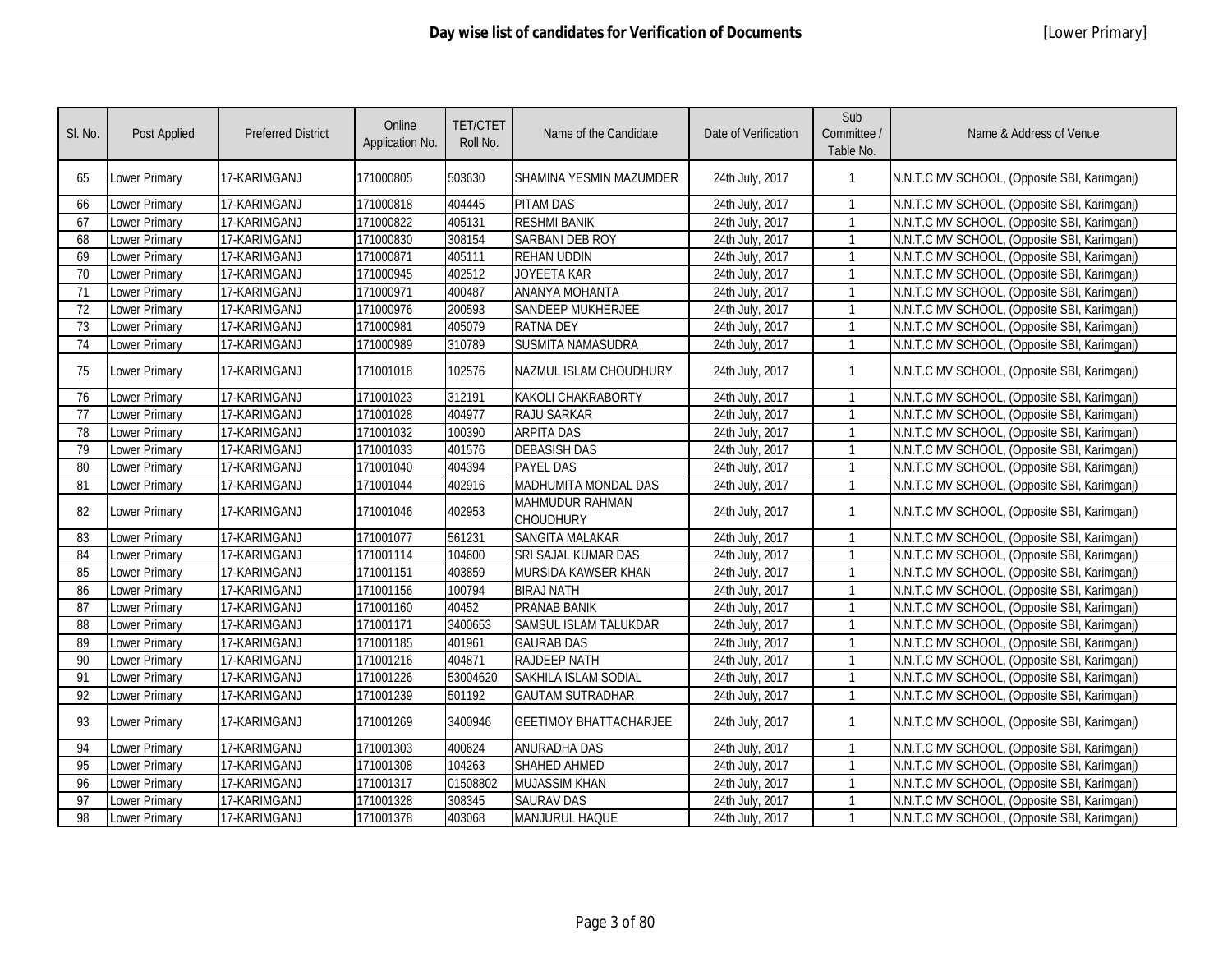| SI. No. | Post Applied         | <b>Preferred District</b> | Online<br>Application No. | <b>TET/CTET</b><br>Roll No. | Name of the Candidate                 | Date of Verification | Sub<br>Committee /<br>Table No. | Name & Address of Venue                      |
|---------|----------------------|---------------------------|---------------------------|-----------------------------|---------------------------------------|----------------------|---------------------------------|----------------------------------------------|
| 99      | Lower Primary        | 17-KARIMGANJ              | 171001393                 | 403793                      | <b>MRITYUNJAY CHAKRABORTY</b>         | 24th July, 2017      | -1                              | N.N.T.C MV SCHOOL, (Opposite SBI, Karimganj) |
| 100     | Lower Primary        | 17-KARIMGANJ              | 171001410                 | 306339                      | RAJDEEP GOALA                         | 24th July, 2017      | $\mathbf{1}$                    | N.N.T.C MV SCHOOL, (Opposite SBI, Karimganj) |
| 101     | Lower Primary        | 17-KARIMGANJ              | 171001415                 | 400843                      | <b>ASHOK DAS</b>                      | 24th July, 2017      | $\overline{2}$                  | N.N.T.C MV SCHOOL, (Opposite SBI, Karimganj) |
| 102     | Lower Primary        | 17-KARIMGANJ              | 171001423                 | 404940                      | RAJIB SINHA                           | 24th July, 2017      | $\overline{2}$                  | N.N.T.C MV SCHOOL, (Opposite SBI, Karimganj) |
| 103     | Lower Primary        | 17-KARIMGANJ              | 171001449                 | 400976                      | <b>BAISHAKHI CHAKRABORTY</b>          | 24th July, 2017      | $\overline{2}$                  | N.N.T.C MV SCHOOL, (Opposite SBI, Karimganj) |
| 104     | Lower Primary        | 17-KARIMGANJ              | 171001466                 | 402287                      | JAHEED HUSSAIN                        | 24th July, 2017      | $\overline{2}$                  | N.N.T.C MV SCHOOL, (Opposite SBI, Karimganj) |
| 105     | Lower Primary        | 17-KARIMGANJ              | 171001469                 | 310502                      | <b>SUPARNA DHAR</b>                   | 24th July, 2017      | $\overline{2}$                  | N.N.T.C MV SCHOOL, (Opposite SBI, Karimganj) |
| 106     | Lower Primary        | 17-KARIMGANJ              | 171001472                 | 102920                      | <b>PINTU KAR</b>                      | 24th July, 2017      | $\overline{2}$                  | N.N.T.C MV SCHOOL, (Opposite SBI, Karimganj) |
| 107     | Lower Primary        | 17-KARIMGANJ              | 171001485                 | 103925                      | SAIFUL ISLAM CHOUDHURY                | 24th July, 2017      | $\overline{2}$                  | N.N.T.C MV SCHOOL, (Opposite SBI, Karimganj) |
| 108     | Lower Primary        | 17-KARIMGANJ              | 171001489                 | 309771                      | <b>SUDIPA VERMA</b>                   | 24th July, 2017      | $\overline{2}$                  | N.N.T.C MV SCHOOL, (Opposite SBI, Karimganj) |
| 109     | Lower Primary        | 17-KARIMGANJ              | 171001497                 | 504006                      | <b>SURAJIT SINHA</b>                  | 24th July, 2017      | $\overline{2}$                  | N.N.T.C MV SCHOOL, (Opposite SBI, Karimganj) |
| 110     | Lower Primary        | 17-KARIMGANJ              | 171001507                 | 402371                      | <b>JAYA DAS</b>                       | 24th July, 2017      | $\overline{2}$                  | N.N.T.C MV SCHOOL, (Opposite SBI, Karimganj) |
| 111     | Lower Primary        | 17-KARIMGANJ              | 171001525                 | 401954                      | <b>FULU RANI DEY</b>                  | 24th July, 2017      | $\overline{2}$                  | N.N.T.C MV SCHOOL, (Opposite SBI, Karimganj) |
| 112     | Lower Primary        | 17-KARIMGANJ              | 171001557                 | 313168                      | <b>TANIYA ROY</b>                     | 24th July, 2017      | $\overline{2}$                  | N.N.T.C MV SCHOOL, (Opposite SBI, Karimganj) |
| 113     | <b>Lower Primary</b> | 17-KARIMGANJ              | 171001567                 | 100372                      | <b>ARINDAM DAS</b>                    | 24th July, 2017      | $\overline{2}$                  | N.N.T.C MV SCHOOL, (Opposite SBI, Karimganj) |
| 114     | Lower Primary        | 17-KARIMGANJ              | 171001569                 | 310237                      | <b>SUMI DAS</b>                       | 24th July, 2017      | $\overline{2}$                  | N.N.T.C MV SCHOOL, (Opposite SBI, Karimganj) |
| 115     | Lower Primary        | 17-KARIMGANJ              | 171001605                 | 405477                      | <b>RUPASHREE NATH</b>                 | 24th July, 2017      | $\overline{2}$                  | N.N.T.C MV SCHOOL, (Opposite SBI, Karimganj) |
| 116     | Lower Primary        | 17-KARIMGANJ              | 171001613                 | 101759                      | KANIKA SUTRADHAR                      | 24th July, 2017      | $\overline{2}$                  | N.N.T.C MV SCHOOL, (Opposite SBI, Karimganj) |
| 117     | Lower Primary        | 17-KARIMGANJ              | 171001663                 | 403868                      | MUSTAFIJUR RAHMAN<br><b>CHOUDHURY</b> | 24th July, 2017      | $\overline{2}$                  | N.N.T.C MV SCHOOL, (Opposite SBI, Karimganj) |
| 118     | <b>Lower Primary</b> | 17-KARIMGANJ              | 171001666                 | 401527                      | <b>DEBABRATA RAKSHIT</b>              | 24th July, 2017      | $\overline{2}$                  | N.N.T.C MV SCHOOL, (Opposite SBI, Karimganj) |
| 119     | Lower Primary        | 17-KARIMGANJ              | 171001669                 | 402148                      | <b>HIMANKO PAUL</b>                   | 24th July, 2017      | $\overline{2}$                  | N.N.T.C MV SCHOOL, (Opposite SBI, Karimganj) |
| 120     | Lower Primary        | 17-KARIMGANJ              | 171001674                 | 404503                      | PRADYUT KUMAR DEY                     | 24th July, 2017      | $\overline{2}$                  | N.N.T.C MV SCHOOL, (Opposite SBI, Karimganj) |
| 121     | Lower Primary        | 17-KARIMGANJ              | 171001682                 | 400372                      | <b>AMIR HUSSAIN</b>                   | 24th July, 2017      | $\overline{2}$                  | N.N.T.C MV SCHOOL, (Opposite SBI, Karimganj) |
| 122     | Lower Primary        | 17-KARIMGANJ              | 171001686                 | 401436                      | <b>BURHANA HASSAN</b>                 | 24th July, 2017      | $\overline{2}$                  | N.N.T.C MV SCHOOL, (Opposite SBI, Karimganj) |
| 123     | Lower Primary        | 17-KARIMGANJ              | 171001688                 | 403735                      | <b>MOUSUMI BANIK</b>                  | 24th July, 2017      | $\overline{2}$                  | N.N.T.C MV SCHOOL, (Opposite SBI, Karimganj) |
| 124     | Lower Primary        | 17-KARIMGANJ              | 171001709                 | 400372                      | <b>AMIR USSAIN</b>                    | 24th July, 2017      | $\overline{2}$                  | N.N.T.C MV SCHOOL, (Opposite SBI, Karimganj) |
| 125     | Lower Primary        | 17-KARIMGANJ              | 171001712                 | 308337                      | <b>SAURABH DAS</b>                    | 24th July, 2017      | $\overline{2}$                  | N.N.T.C MV SCHOOL, (Opposite SBI, Karimganj) |
| 126     | Lower Primary        | 17-KARIMGANJ              | 171001716                 | 308058                      | <b>SANKU DUTTA</b>                    | 24th July, 2017      | $\overline{2}$                  | N.N.T.C MV SCHOOL, (Opposite SBI, Karimganj) |
| 127     | Lower Primary        | 17-KARIMGANJ              | 171001730                 | 404123                      | <b>NILU DEY</b>                       | 24th July, 2017      | $\overline{2}$                  | N.N.T.C MV SCHOOL, (Opposite SBI, Karimganj) |
| 128     | Lower Primary        | 17-KARIMGANJ              | 171001735                 | 503667                      | SHELLY DEBROY                         | 24th July, 2017      | $\overline{2}$                  | N.N.T.C MV SCHOOL, (Opposite SBI, Karimganj) |
| 129     | Lower Primary        | 17-KARIMGANJ              | 171001750                 | 00506479                    | <b>JAYASHREE DAS</b>                  | 24th July, 2017      | $\overline{2}$                  | N.N.T.C MV SCHOOL, (Opposite SBI, Karimganj) |
| 130     | Lower Primary        | 17-KARIMGANJ              | 171001756                 | 500759                      | <b>BENAGIR YEASMIN LASKAR</b>         | 24th July, 2017      | $\overline{2}$                  | N.N.T.C MV SCHOOL, (Opposite SBI, Karimganj) |
| 131     | <b>Lower Primary</b> | 17-KARIMGANJ              | 171001762                 | 402819                      | <b>LAILA BEGUM</b>                    | 24th July, 2017      | $\overline{2}$                  | N.N.T.C MV SCHOOL, (Opposite SBI, Karimganj) |
| 132     | <b>Lower Primary</b> | 17-KARIMGANJ              | 171001783                 | 403886                      | <b>NABANITA DAS</b>                   | 24th July, 2017      | $\overline{2}$                  | N.N.T.C MV SCHOOL, (Opposite SBI, Karimganj) |
| 133     | <b>Lower Primary</b> | 17-KARIMGANJ              | 171001795                 | 308058                      | <b>SANKU DUTTA</b>                    | 24th July, 2017      | $\overline{2}$                  | N.N.T.C MV SCHOOL, (Opposite SBI, Karimganj) |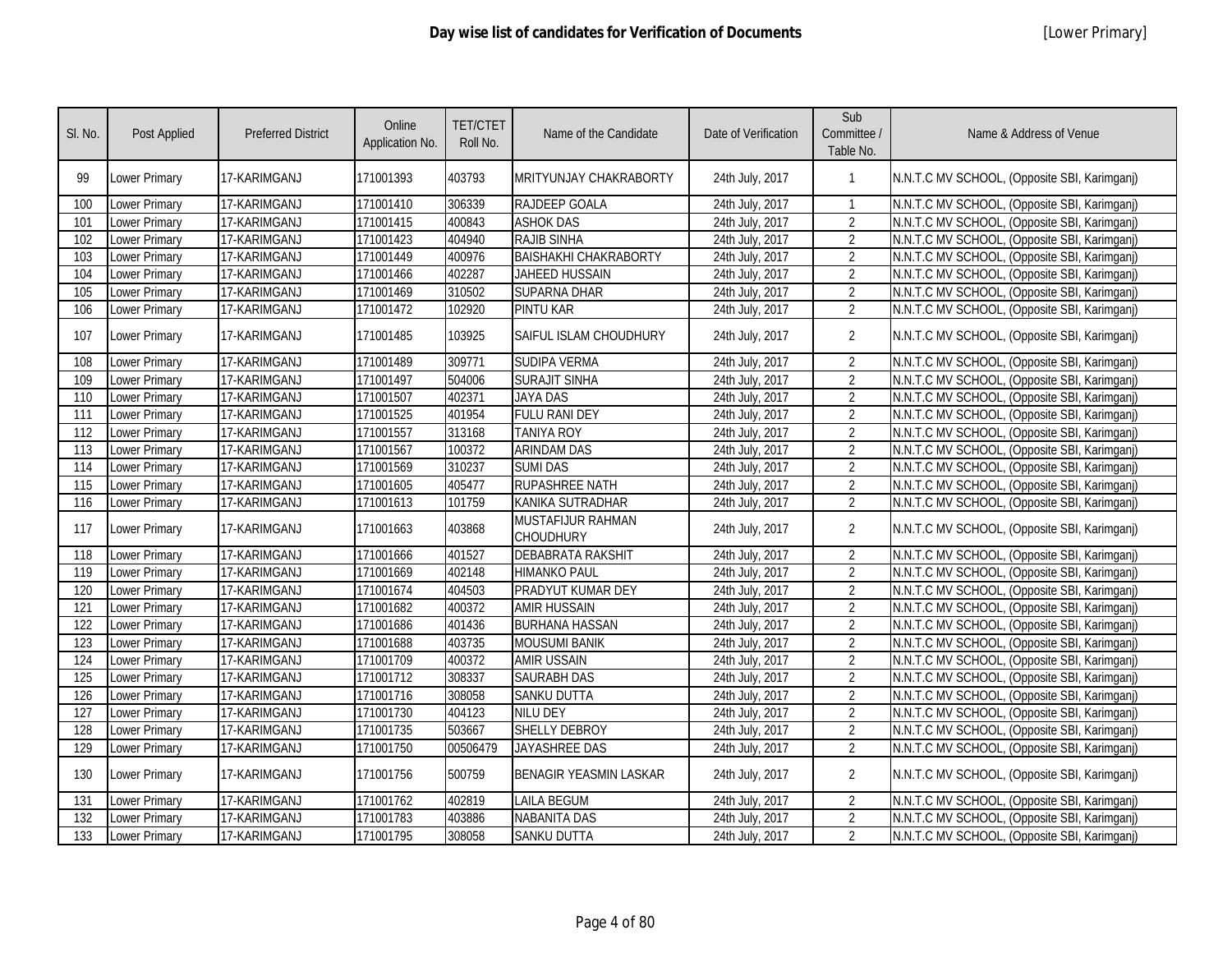| SI. No. | Post Applied         | <b>Preferred District</b> | Online<br>Application No. | <b>TET/CTET</b><br>Roll No. | Name of the Candidate                      | Date of Verification | Sub<br>Committee /<br>Table No. | Name & Address of Venue                      |
|---------|----------------------|---------------------------|---------------------------|-----------------------------|--------------------------------------------|----------------------|---------------------------------|----------------------------------------------|
| 134     | Lower Primary        | 17-KARIMGANJ              | 171001796                 | 309861                      | SUHEL MAMON TAPADAR                        | 24th July, 2017      | $\overline{2}$                  | N.N.T.C MV SCHOOL, (Opposite SBI, Karimganj) |
| 135     | <b>Lower Primary</b> | 17-KARIMGANJ              | 171001805                 | 308072                      | SANTANU ACHARJEE                           | 24th July, 2017      | $\overline{2}$                  | N.N.T.C MV SCHOOL, (Opposite SBI, Karimganj) |
| 136     | <b>Lower Primary</b> | 17-KARIMGANJ              | 171001834                 | 308290                      | <b>SATYAJIT NATH</b>                       | 24th July, 2017      | $\overline{2}$                  | N.N.T.C MV SCHOOL, (Opposite SBI, Karimganj) |
| 137     | <b>Lower Primary</b> | 17-KARIMGANJ              | 171001841                 | 403710                      | <b>MOUMITA NATH</b>                        | 24th July, 2017      | $\overline{2}$                  | N.N.T.C MV SCHOOL, (Opposite SBI, Karimganj) |
| 138     | Lower Primary        | 17-KARIMGANJ              | 171001842                 | 309412                      | <b>SOURAV SUKLA</b>                        | 24th July, 2017      | $\overline{2}$                  | N.N.T.C MV SCHOOL, (Opposite SBI, Karimganj) |
| 139     | <b>Lower Primary</b> | 17-KARIMGANJ              | 171001847                 | 310700                      | <b>SUSHEN CHANDRA DAS</b>                  | 24th July, 2017      | $\overline{2}$                  | N.N.T.C MV SCHOOL, (Opposite SBI, Karimganj) |
| 140     | Lower Primary        | 17-KARIMGANJ              | 171001860                 | 400347                      | <b>ALOKA DEY</b>                           | 24th July, 2017      | $\overline{2}$                  | N.N.T.C MV SCHOOL, (Opposite SBI, Karimganj) |
| 141     | <b>Lower Primary</b> | 17-KARIMGANJ              | 171001862                 | 310848                      | <b>SUTAPA ROY</b>                          | 24th July, 2017      | $\overline{2}$                  | N.N.T.C MV SCHOOL, (Opposite SBI, Karimganj) |
| 142     | <b>Lower Primary</b> | 17-KARIMGANJ              | 171001874                 | 501092                      | <b>FAKRUL HUSSAIN CHOUDHURY</b>            | 24th July, 2017      | $\overline{2}$                  | N.N.T.C MV SCHOOL, (Opposite SBI, Karimganj) |
| 143     | Lower Primary        | 17-KARIMGANJ              | 171001893                 | 404472                      | <b>POPI BISWAS</b>                         | 24th July, 2017      | $\overline{2}$                  | N.N.T.C MV SCHOOL, (Opposite SBI, Karimganj) |
| 144     | <b>Lower Primary</b> | 17-KARIMGANJ              | 171001945                 | 400350                      | <b>ALOKONA SINHA</b>                       | 24th July, 2017      | $\overline{2}$                  | N.N.T.C MV SCHOOL, (Opposite SBI, Karimganj) |
| 145     | Lower Primary        | 17-KARIMGANJ              | 171001954                 | 405590                      | <b>SAGORIKA DEY</b>                        | 24th July, 2017      | $\overline{2}$                  | N.N.T.C MV SCHOOL, (Opposite SBI, Karimganj) |
| 146     | <b>Lower Primary</b> | 17-KARIMGANJ              | 171001955                 | 400274                      | AHRAR HUSSAIN KHAN                         | 24th July, 2017      | $\overline{2}$                  | N.N.T.C MV SCHOOL, (Opposite SBI, Karimganj) |
| 147     | Lower Primary        | 17-KARIMGANJ              | 171001965                 | 101678                      | <b>JUI DEY</b>                             | 24th July, 2017      | $\overline{2}$                  | N.N.T.C MV SCHOOL, (Opposite SBI, Karimganj) |
| 148     | Lower Primary        | 17-KARIMGANJ              | 171001974                 | 401730                      | <b>DILWARA BEGUM</b>                       | 24th July, 2017      | $\overline{2}$                  | N.N.T.C MV SCHOOL, (Opposite SBI, Karimganj) |
| 149     | <b>Lower Primary</b> | 17-KARIMGANJ              | 171001978                 | 404480                      | <b>POULOMI KAR</b>                         | 24th July, 2017      | $\overline{2}$                  | N.N.T.C MV SCHOOL, (Opposite SBI, Karimganj) |
| 150     | <b>Lower Primary</b> | 17-KARIMGANJ              | 171001980                 | 307779                      | <b>SANDIPAN ROY</b>                        | 24th July, 2017      | $\overline{2}$                  | N.N.T.C MV SCHOOL, (Opposite SBI, Karimganj) |
| 151     | <b>Lower Primary</b> | 17-KARIMGANJ              | 171002000                 | 500720                      | <b>BAHARUL ISLAM MAZUMDER</b>              | 24th July, 2017      | $\overline{2}$                  | N.N.T.C MV SCHOOL, (Opposite SBI, Karimganj) |
| 152     | <b>Lower Primary</b> | 17-KARIMGANJ              | 171002002                 | 402610                      | <b>KAKOLI PAUL</b>                         | 24th July, 2017      | $\overline{2}$                  | N.N.T.C MV SCHOOL, (Opposite SBI, Karimganj) |
| 153     | <b>Lower Primary</b> | 17-KARIMGANJ              | 171002009                 | 402700                      | <b>KAUSAR IFTIKAR</b>                      | 24th July, 2017      | $\overline{2}$                  | N.N.T.C MV SCHOOL, (Opposite SBI, Karimganj) |
| 154     | Lower Primary        | 17-KARIMGANJ              | 171002013                 | 404693                      | PUNAM DUTTA                                | 24th July, 2017      | $\overline{2}$                  | N.N.T.C MV SCHOOL, (Opposite SBI, Karimganj) |
| 155     | Lower Primary        | 17-KARIMGANJ              | 171002019                 | 504339                      | <b>HORGOBIND DEBNATH</b>                   | 24th July, 2017      | $\overline{2}$                  | N.N.T.C MV SCHOOL, (Opposite SBI, Karimganj) |
| 156     | Lower Primary        | 17-KARIMGANJ              | 171002041                 | 401064                      | <b>BEGAM NASRIN SULTANA</b><br><b>KHAN</b> | 24th July, 2017      | $\overline{2}$                  | N.N.T.C MV SCHOOL, (Opposite SBI, Karimganj) |
| 157     | Lower Primary        | 17-KARIMGANJ              | 171002051                 | 405310                      | RUHANA BEGOM TAPADAR                       | 24th July, 2017      | $\overline{2}$                  | N.N.T.C MV SCHOOL, (Opposite SBI, Karimganj) |
| 158     | <b>Lower Primary</b> | 17-KARIMGANJ              | 171002055                 | 309850                      | <b>SUHANA PARBIN</b>                       | 24th July, 2017      | $\overline{2}$                  | N.N.T.C MV SCHOOL, (Opposite SBI, Karimganj) |
| 159     | Lower Primary        | 17-KARIMGANJ              | 171002058                 | 400492                      | <b>ANGSHUMAN DUTTA</b>                     | 24th July, 2017      | $\overline{2}$                  | N.N.T.C MV SCHOOL, (Opposite SBI, Karimganj) |
| 160     | Lower Primary        | 17-KARIMGANJ              | 171002060                 | 405044                      | <b>RANU BHUSAN ROY</b>                     | 24th July, 2017      | $\overline{2}$                  | N.N.T.C MV SCHOOL, (Opposite SBI, Karimganj) |
| 161     | Lower Primary        | 17-KARIMGANJ              | 171002095                 | 502187                      | MORIMUN NESSA LASKAR                       | 24th July, 2017      | $\overline{2}$                  | N.N.T.C MV SCHOOL, (Opposite SBI, Karimganj) |
| 162     | Lower Primary        | 17-KARIMGANJ              | 171002118                 | 405290                      | <b>RUBI NATH</b>                           | 24th July, 2017      | $\overline{2}$                  | N.N.T.C MV SCHOOL, (Opposite SBI, Karimganj) |
| 163     | Lower Primary        | 17-KARIMGANJ              | 171002132                 | 405447                      | <b>RUPALI MALAKAR</b>                      | 24th July, 2017      | $\overline{2}$                  | N.N.T.C MV SCHOOL, (Opposite SBI, Karimganj) |
| 164     | Lower Primary        | 17-KARIMGANJ              | 171002135                 | 404968                      | RAJU GHOSE                                 | 24th July, 2017      | $\overline{2}$                  | N.N.T.C MV SCHOOL, (Opposite SBI, Karimganj) |
| 165     | <b>Lower Primary</b> | 17-KARIMGANJ              | 171002154                 | 405606                      | SAHANA BEGAM CHOUDHURY                     | 24th July, 2017      | $\overline{2}$                  | N.N.T.C MV SCHOOL, (Opposite SBI, Karimganj) |
| 166     | <b>Lower Primary</b> | 17-KARIMGANJ              | 171002165                 | 402040                      | <b>GAURI SANKAR DAS</b>                    | 24th July, 2017      | $\overline{2}$                  | N.N.T.C MV SCHOOL, (Opposite SBI, Karimganj) |
| 167     | Lower Primary        | 17-KARIMGANJ              | 171002166                 | 401819                      | <b>DULA PAUL</b>                           | 24th July, 2017      | $\overline{2}$                  | N.N.T.C MV SCHOOL, (Opposite SBI, Karimganj) |
| 168     | <b>Lower Primary</b> | 17-KARIMGANJ              | 171002167                 | 404084                      | NIHAR SUTRADHAR                            | 24th July, 2017      | $\overline{2}$                  | N.N.T.C MV SCHOOL, (Opposite SBI, Karimganj) |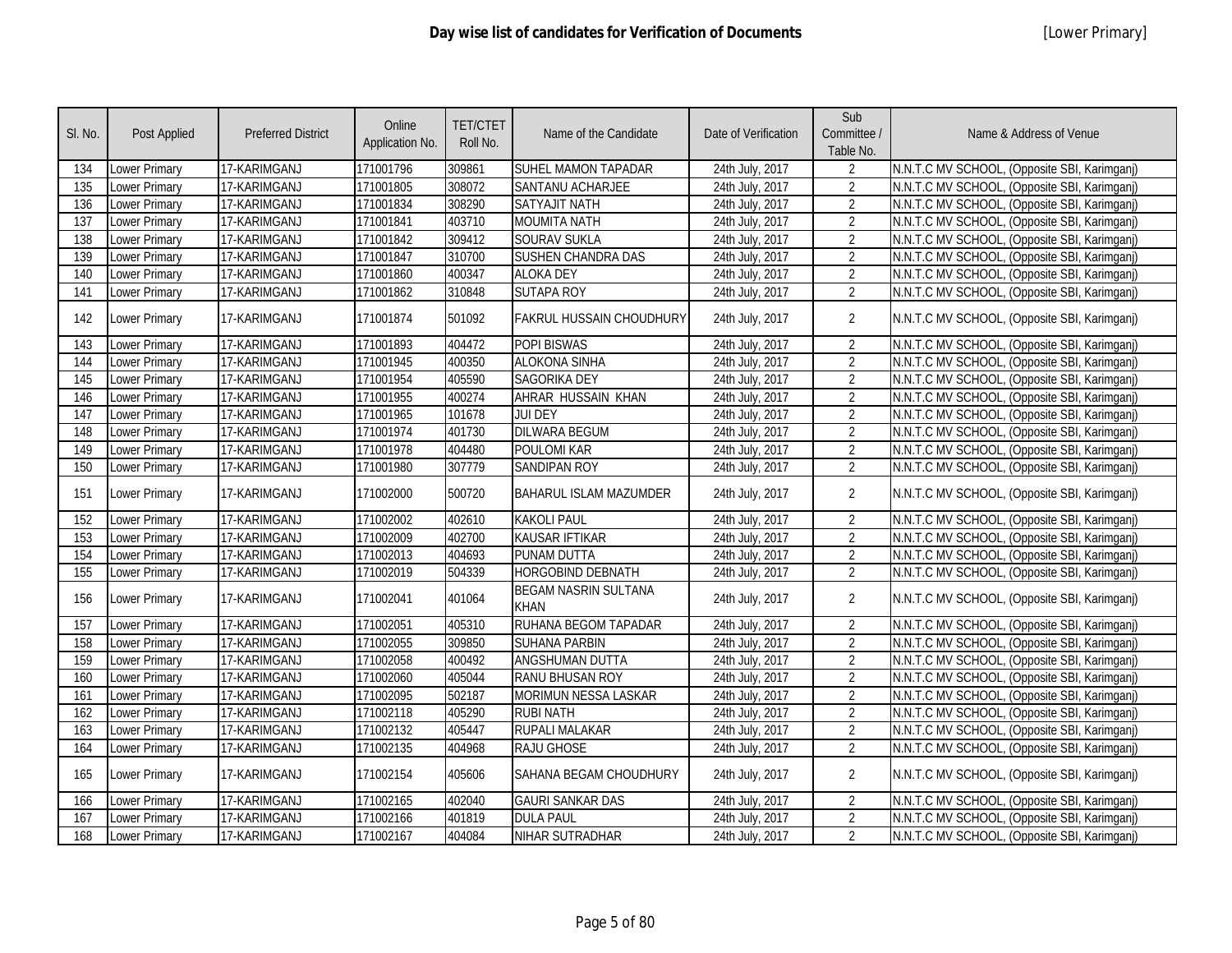| SI. No.          | Post Applied         | <b>Preferred District</b> | Online<br>Application No. | <b>TET/CTET</b><br>Roll No. | Name of the Candidate              | Date of Verification | Sub<br>Committee /<br>Table No. | Name & Address of Venue                      |
|------------------|----------------------|---------------------------|---------------------------|-----------------------------|------------------------------------|----------------------|---------------------------------|----------------------------------------------|
| 169              | Lower Primary        | 17-KARIMGANJ              | 171002172                 | 504165                      | <b>TUMPI DAS</b>                   | 24th July, 2017      | $\overline{2}$                  | N.N.T.C MV SCHOOL, (Opposite SBI, Karimganj) |
| 170              | Lower Primary        | 17-KARIMGANJ              | 171002182                 | 300393                      | <b>ALOK SINHA</b>                  | 24th July, 2017      | $\overline{2}$                  | N.N.T.C MV SCHOOL, (Opposite SBI, Karimganj) |
| 171              | Lower Primary        | 17-KARIMGANJ              | 171002189                 | 310323                      | <b>SUMITA DHAR</b>                 | 24th July, 2017      | $\overline{2}$                  | N.N.T.C MV SCHOOL, (Opposite SBI, Karimganj) |
| 172              | Lower Primary        | 17-KARIMGANJ              | 171002217                 | 307925                      | <b>SANJIB BAIDYA</b>               | 24th July, 2017      | $\overline{2}$                  | N.N.T.C MV SCHOOL, (Opposite SBI, Karimganj) |
| 173              | Lower Primary        | 17-KARIMGANJ              | 171002219                 | 402376                      | <b>JAYA ROUTH</b>                  | 24th July, 2017      | $\overline{2}$                  | N.N.T.C MV SCHOOL, (Opposite SBI, Karimganj) |
| 174              | Lower Primary        | 17-KARIMGANJ              | 171002225                 | 307718                      | <b>SANCHITA DAS</b>                | 24th July, 2017      | $\overline{2}$                  | N.N.T.C MV SCHOOL, (Opposite SBI, Karimganj) |
| 175              | <b>Lower Primary</b> | 17-KARIMGANJ              | 171002239                 | 405360                      | <b>RUMA RANI DAS</b>               | 24th July, 2017      | $\overline{2}$                  | N.N.T.C MV SCHOOL, (Opposite SBI, Karimganj) |
| 176              | <b>Lower Primary</b> | 17-KARIMGANJ              | 171002246                 | 501359                      | <b>IMRAN HUSSAIN LASKAR</b>        | 24th July, 2017      | $\overline{2}$                  | N.N.T.C MV SCHOOL, (Opposite SBI, Karimganj) |
| $\overline{177}$ | <b>Lower Primary</b> | 17-KARIMGANJ              | 171002248                 | 310588                      | <b>SUPRIYA ROY</b>                 | 24th July, 2017      | $\overline{2}$                  | N.N.T.C MV SCHOOL, (Opposite SBI, Karimganj) |
| 178              | Lower Primary        | 17-KARIMGANJ              | 171002258                 | 401014                      | <b>BAPPA PAUL</b>                  | 24th July, 2017      | $\overline{2}$                  | N.N.T.C MV SCHOOL, (Opposite SBI, Karimganj) |
| 179              | Lower Primary        | 17-KARIMGANJ              | 171002272                 | 503108                      | RUKSHANA BEGAM BARBHUIYA           | 24th July, 2017      | $\overline{2}$                  | N.N.T.C MV SCHOOL, (Opposite SBI, Karimganj) |
| 180              | Lower Primary        | 17-KARIMGANJ              | 171002293                 | 02108898                    | <b>RAVI KANT</b>                   | 24th July, 2017      | $\overline{2}$                  | N.N.T.C MV SCHOOL, (Opposite SBI, Karimganj) |
| 181              | Lower Primary        | 17-KARIMGANJ              | 171002309                 | 100896                      | <b>BOLORAM NATH</b>                | 24th July, 2017      | $\overline{2}$                  | N.N.T.C MV SCHOOL, (Opposite SBI, Karimganj) |
| 182              | Lower Primary        | 17-KARIMGANJ              | 171002310                 | 401177                      | <b>BIJOY GOPAL SINHA</b>           | 24th July, 2017      | $\overline{2}$                  | N.N.T.C MV SCHOOL, (Opposite SBI, Karimganj) |
| 183              | Lower Primary        | 17-KARIMGANJ              | 171002313                 | 305034                      | <b>NANDINI RABIDAS</b>             | 24th July, 2017      | $\overline{2}$                  | N.N.T.C MV SCHOOL, (Opposite SBI, Karimganj) |
| 184              | Lower Primary        | 17-KARIMGANJ              | 171002344                 | 500379                      | AMIRUL HASSAN BARLASKAR            | 24th July, 2017      | $\overline{2}$                  | N.N.T.C MV SCHOOL, (Opposite SBI, Karimganj) |
| 185              | <b>Lower Primary</b> | 17-KARIMGANJ              | 171002367                 | 673913                      | MANASH PROTIM DAS                  | 24th July, 2017      | 2                               | N.N.T.C MV SCHOOL, (Opposite SBI, Karimganj) |
| 186              | Lower Primary        | 17-KARIMGANJ              | 171002368                 | 405317                      | <b>RUHINAVO DAS</b>                | 24th July, 2017      | $\overline{2}$                  | N.N.T.C MV SCHOOL, (Opposite SBI, Karimganj) |
| 187              | Lower Primary        | 17-KARIMGANJ              | 171002387                 | 402196                      | <b>IDRIS SULTAN CHOUDHURY</b>      | 24th July, 2017      | $\overline{2}$                  | N.N.T.C MV SCHOOL, (Opposite SBI, Karimganj) |
| 188              | Lower Primary        | 17-KARIMGANJ              | 171002417                 | 310173                      | <b>SUMAN KUMAR SINGHA</b>          | 24th July, 2017      | $\overline{2}$                  | N.N.T.C MV SCHOOL, (Opposite SBI, Karimganj) |
| 189              | <b>Lower Primary</b> | 17-KARIMGANJ              | 171002427                 | 100786                      | <b>BIPLAB SINHA</b>                | 24th July, 2017      | $\overline{2}$                  | N.N.T.C MV SCHOOL, (Opposite SBI, Karimganj) |
| 190              | Lower Primary        | 17-KARIMGANJ              | 171002430                 | 401738                      | <b>DIPA BISWAS</b>                 | 24th July, 2017      | $\overline{2}$                  | N.N.T.C MV SCHOOL, (Opposite SBI, Karimganj) |
| 191              | Lower Primary        | 17-KARIMGANJ              | 171002449                 | 310862                      | <b>SUVAN DEB</b>                   | 24th July, 2017      | $\overline{2}$                  | N.N.T.C MV SCHOOL, (Opposite SBI, Karimganj) |
| 192              | Lower Primary        | 17-KARIMGANJ              | 171002454                 | 402045                      | <b>GOUTAM GOALA</b>                | 24th July, 2017      | $\overline{2}$                  | N.N.T.C MV SCHOOL, (Opposite SBI, Karimganj) |
| 193              | Lower Primary        | 17-KARIMGANJ              | 171002461                 | 503049                      | ROFIQUE AHMED MAZUMDER             | 24th July, 2017      | $\overline{2}$                  | N.N.T.C MV SCHOOL, (Opposite SBI, Karimganj) |
| 194              | Lower Primary        | 17-KARIMGANJ              | 171002462                 | 401508                      | CHUMKI DEBNATH                     | 24th July, 2017      | $\overline{2}$                  | N.N.T.C MV SCHOOL, (Opposite SBI, Karimganj) |
| 195              | Lower Primary        | 17-KARIMGANJ              | 171002474                 | 403454                      | <b>MINAKSHY DAS</b>                | 24th July, 2017      | $\overline{2}$                  | N.N.T.C MV SCHOOL, (Opposite SBI, Karimganj) |
| 196              | Lower Primary        | 17-KARIMGANJ              | 171002477                 | 400811                      | <b>ASHFAQUE AHMED</b><br>CHOUDHURY | 24th July, 2017      | $\overline{2}$                  | N.N.T.C MV SCHOOL, (Opposite SBI, Karimganj) |
| 197              | <b>Lower Primary</b> | 17-KARIMGANJ              | 171002480                 | 305294                      | <b>NIRMAL GHOSH</b>                | 24th July, 2017      | $\overline{2}$                  | N.N.T.C MV SCHOOL, (Opposite SBI, Karimganj) |
| 198              | Lower Primary        | 17-KARIMGANJ              | 171002495                 | 309896                      | SUJATA DEY                         | 24th July, 2017      | $\overline{2}$                  | N.N.T.C MV SCHOOL, (Opposite SBI, Karimganj) |
| 199              | Lower Primary        | 17-KARIMGANJ              | 171002499                 | 311178                      | <b>TAPAN NATH</b>                  | 24th July, 2017      | $\overline{2}$                  | N.N.T.C MV SCHOOL, (Opposite SBI, Karimganj) |
| 200              | Lower Primary        | 17-KARIMGANJ              | 171002513                 | 402464                      | <b>JITESH KISHORE DAS</b>          | 24th July, 2017      | $\overline{2}$                  | N.N.T.C MV SCHOOL, (Opposite SBI, Karimganj) |
| 201              | Lower Primary        | 17-KARIMGANJ              | 171002515                 | 404929                      | <b>RAJIB DEY</b>                   | 24th July, 2017      | $\mathbf{3}$                    | N.N.T.C MV SCHOOL, (Opposite SBI, Karimganj) |
| 202              | Lower Primary        | 17-KARIMGANJ              | 171002517                 | 403009                      | MAMPI CHANDA                       | 24th July, 2017      | 3                               | N.N.T.C MV SCHOOL, (Opposite SBI, Karimganj) |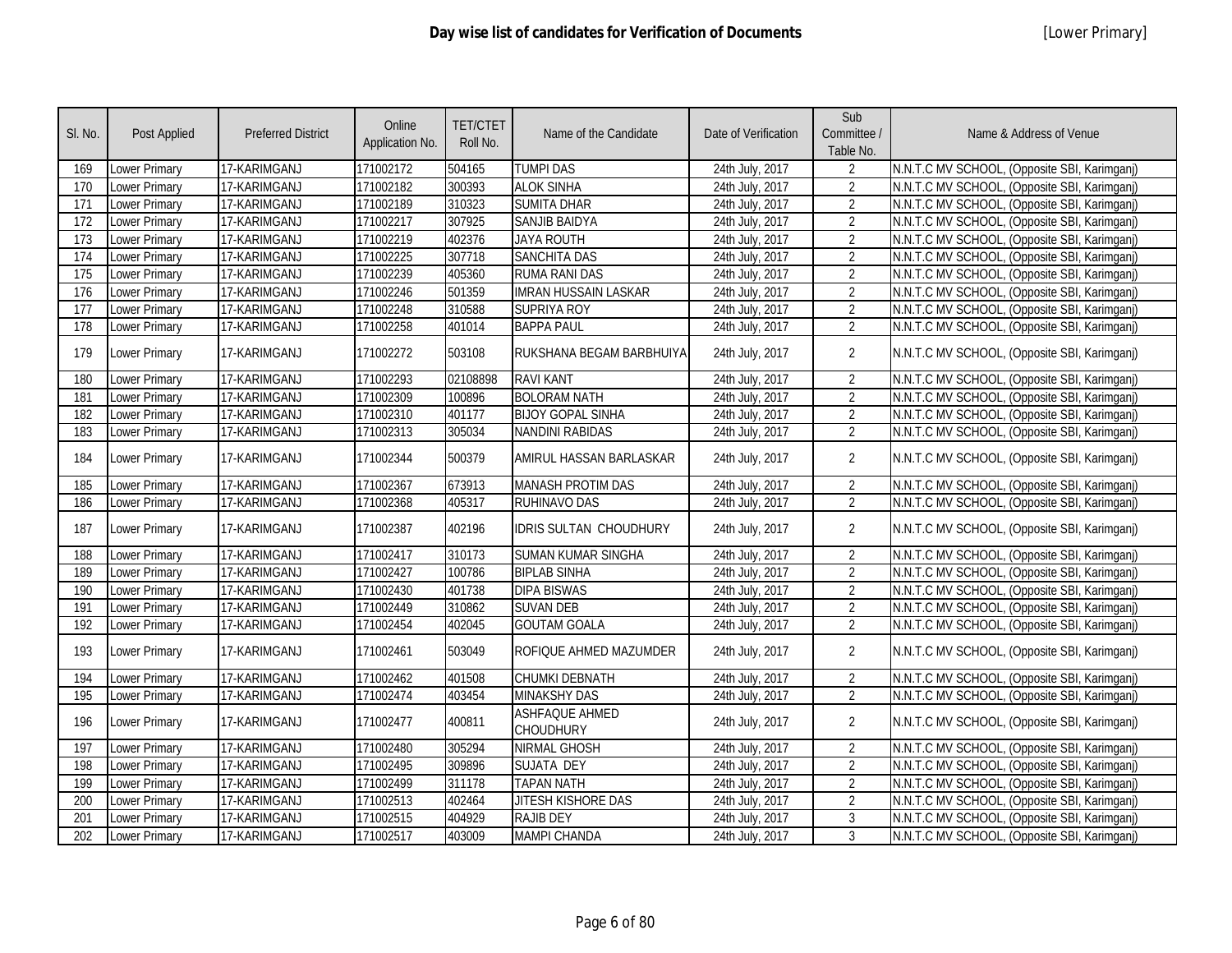| SI. No.          | Post Applied         | <b>Preferred District</b> | Online<br>Application No. | <b>TET/CTET</b><br>Roll No. | Name of the Candidate         | Date of Verification | Sub<br>Committee /<br>Table No. | Name & Address of Venue                      |
|------------------|----------------------|---------------------------|---------------------------|-----------------------------|-------------------------------|----------------------|---------------------------------|----------------------------------------------|
| 203              | Lower Primary        | 17-KARIMGANJ              | 171002520                 | 402498                      | JOYDEEP DEB                   | 24th July, 2017      | 3                               | N.N.T.C MV SCHOOL, (Opposite SBI, Karimganj) |
| 204              | Lower Primary        | 17-KARIMGANJ              | 171002540                 | 404138                      | NIRANJIT DEB                  | 24th July, 2017      | 3                               | N.N.T.C MV SCHOOL, (Opposite SBI, Karimganj) |
| 205              | Lower Primary        | 17-KARIMGANJ              | 171002542                 | 309721                      | <b>SUDIP KUMAR DEY</b>        | 24th July, 2017      | $\overline{3}$                  | N.N.T.C MV SCHOOL, (Opposite SBI, Karimganj) |
| 206              | Lower Primary        | 17-KARIMGANJ              | 171002546                 | 401393                      | <b>BISHWESWAR NATH</b>        | 24th July, 2017      | $\overline{3}$                  | N.N.T.C MV SCHOOL, (Opposite SBI, Karimganj) |
| 207              | Lower Primary        | 17-KARIMGANJ              | 171002576                 | 404643                      | PROJOY KR. NATH               | 24th July, 2017      | 3                               | N.N.T.C MV SCHOOL, (Opposite SBI, Karimganj) |
| 208              | Lower Primary        | 17-KARIMGANJ              | 171002587                 | 400763                      | <b>ARPITA RANI DEY</b>        | 24th July, 2017      | $\mathbf{3}$                    | N.N.T.C MV SCHOOL, (Opposite SBI, Karimganj) |
| 209              | Lower Primary        | 17-KARIMGANJ              | 171002592                 | 502120                      | MOHSINA YEASMIN LASKAR        | 24th July, 2017      | 3                               | N.N.T.C MV SCHOOL, (Opposite SBI, Karimganj) |
| 210              | Lower Primary        | 17-KARIMGANJ              | 171002595                 | 404520                      | PRANABATI SINGHA              | 24th July, 2017      | $\mathbf{3}$                    | N.N.T.C MV SCHOOL, (Opposite SBI, Karimganj) |
| 211              | Lower Primary        | 17-KARIMGANJ              | 171002614                 | 405225                      | <b>RITA DAS</b>               | 24th July, 2017      | 3                               | N.N.T.C MV SCHOOL, (Opposite SBI, Karimganj) |
| 212              | Lower Primary        | 17-KARIMGANJ              | 171002619                 | 504166                      | <b>TUSIDAS</b>                | 24th July, 2017      | $\mathbf{3}$                    | N.N.T.C MV SCHOOL, (Opposite SBI, Karimganj) |
| 213              | Lower Primary        | 17-KARIMGANJ              | 171002632                 | 307893                      | <b>SANGRAM DAS</b>            | 24th July, 2017      | 3                               | N.N.T.C MV SCHOOL, (Opposite SBI, Karimganj) |
| 214              | Lower Primary        | 17-KARIMGANJ              | 171002637                 | 301421                      | <b>BIBEK NATH</b>             | 24th July, 2017      | $\mathbf{3}$                    | N.N.T.C MV SCHOOL, (Opposite SBI, Karimganj) |
| 215              | Lower Primary        | 17-KARIMGANJ              | 171002655                 | 311583                      | ZAKARIA AHMED                 | 24th July, 2017      | 3                               | N.N.T.C MV SCHOOL, (Opposite SBI, Karimganj) |
| 216              | Lower Primary        | 17-KARIMGANJ              | 171002679                 | 501364                      | <b>IMRANA BEGOM CHOUDHURY</b> | 24th July, 2017      | 3                               | N.N.T.C MV SCHOOL, (Opposite SBI, Karimganj) |
| 217              | <b>Lower Primary</b> | 17-KARIMGANJ              | 171002686                 | 503961                      | <b>SUMON DAS</b>              | 24th July, 2017      | $\mathbf{3}$                    | N.N.T.C MV SCHOOL, (Opposite SBI, Karimganj) |
| 218              | Lower Primary        | 17-KARIMGANJ              | 171002687                 | 308786                      | <b>SHIBAM DAS</b>             | 24th July, 2017      | 3                               | N.N.T.C MV SCHOOL, (Opposite SBI, Karimgani) |
| $\overline{219}$ | Lower Primary        | 17-KARIMGANJ              | 171002692                 | 306518                      | <b>RANGALAL BAISHNAB</b>      | 24th July, 2017      | $\mathbf{3}$                    | N.N.T.C MV SCHOOL, (Opposite SBI, Karimganj) |
| 220              | Lower Primary        | 17-KARIMGANJ              | 171002693                 | 502348                      | NAHIDA MAZUMDER               | 24th July, 2017      | 3                               | N.N.T.C MV SCHOOL, (Opposite SBI, Karimganj) |
| $\overline{221}$ | <b>Lower Primary</b> | 17-KARIMGANJ              | 171002697                 | 309967                      | <b>SUKAMAL SINHA</b>          | 24th July, 2017      | 3                               | N.N.T.C MV SCHOOL, (Opposite SBI, Karimganj) |
| 222              | Lower Primary        | 17-KARIMGANJ              | 171002705                 | 305728                      | <b>PINKI DAS</b>              | 24th July, 2017      | 3                               | N.N.T.C MV SCHOOL, (Opposite SBI, Karimganj) |
| $\overline{223}$ | Lower Primary        | 17-KARIMGANJ              | 171002716                 | 403540                      | <b>MITUN DEB</b>              | 24th July, 2017      | $\mathbf{3}$                    | N.N.T.C MV SCHOOL, (Opposite SBI, Karimganj) |
| 224              | Lower Primary        | 17-KARIMGANJ              | 171002725                 | 400900                      | <b>AYESHA BEGOM</b>           | 24th July, 2017      | 3                               | N.N.T.C MV SCHOOL, (Opposite SBI, Karimganj) |
| 225              | Lower Primary        | 17-KARIMGANJ              | 171002750                 | 303411                      | <b>KAJAL KANTI DAS</b>        | 24th July, 2017      | $\mathfrak{Z}$                  | N.N.T.C MV SCHOOL, (Opposite SBI, Karimganj) |
| 226              | Lower Primary        | 17-KARIMGANJ              | 171002754                 | 402489                      | JOYDEEP BHATTACHARYA          | 24th July, 2017      | $\mathfrak{Z}$                  | N.N.T.C MV SCHOOL, (Opposite SBI, Karimganj) |
| $\overline{227}$ | Lower Primary        | 17-KARIMGANJ              | 171002758                 | 401031                      | <b>BARNALI DAS</b>            | 24th July, 2017      | $\mathbf{3}$                    | N.N.T.C MV SCHOOL, (Opposite SBI, Karimganj) |
| $\overline{228}$ | Lower Primary        | 17-KARIMGANJ              | 171002771                 | 404326                      | PARAMA NANDI                  | 24th July, 2017      | $\mathfrak{Z}$                  | N.N.T.C MV SCHOOL, (Opposite SBI, Karimganj) |
| 229              | Lower Primary        | 17-KARIMGANJ              | 171002784                 | 402497                      | <b>JOYDEEP DEB</b>            | 24th July, 2017      | $\mathfrak{Z}$                  | N.N.T.C MV SCHOOL, (Opposite SBI, Karimganj) |
| 230              | Lower Primary        | 17-KARIMGANJ              | 171002791                 | 400855                      | <b>ASHRAF HUSSAIN</b>         | 24th July, 2017      | $\mathfrak{Z}$                  | N.N.T.C MV SCHOOL, (Opposite SBI, Karimganj) |
| 231              | Lower Primary        | 17-KARIMGANJ              | 171002792                 | 400460                      | <b>ANAMIKA DAS</b>            | 24th July, 2017      | 3                               | N.N.T.C MV SCHOOL, (Opposite SBI, Karimganj) |
| 232              | Lower Primary        | 17-KARIMGANJ              | 171002806                 | 405148                      | <b>RIKTA NATH</b>             | 24th July, 2017      | $\mathbf{3}$                    | N.N.T.C MV SCHOOL, (Opposite SBI, Karimganj) |
| 233              | Lower Primary        | 17-KARIMGANJ              | 171002807                 | 101025                      | <b>DEBABRATA BISWAS</b>       | 24th July, 2017      | $\mathfrak{Z}$                  | N.N.T.C MV SCHOOL, (Opposite SBI, Karimganj) |
| 234              | Lower Primary        | 17-KARIMGANJ              | 171002813                 | 311442                      | <b>URMILA BARDIA</b>          | 24th July, 2017      | $\mathfrak{Z}$                  | N.N.T.C MV SCHOOL, (Opposite SBI, Karimganj) |
| 235              | Lower Primary        | 17-KARIMGANJ              | 171002821                 | 502541                      | <b>NISHIT DAS</b>             | 24th July, 2017      | 3                               | N.N.T.C MV SCHOOL, (Opposite SBI, Karimganj) |
| 236              | Lower Primary        | 17-KARIMGANJ              | 171002826                 | 51000199                    | <b>ABDUL MANNAN</b>           | 24th July, 2017      | $\mathbf{3}$                    | N.N.T.C MV SCHOOL, (Opposite SBI, Karimganj) |
| 237              | Lower Primary        | 17-KARIMGANJ              | 171002829                 | 502596                      | NURJAHAN BARBHUIYA            | 24th July, 2017      | 3                               | N.N.T.C MV SCHOOL, (Opposite SBI, Karimganj) |
| 238              | Lower Primary        | 17-KARIMGANJ              | 171002840                 | 503225                      | <b>SAGARIKA NAG</b>           | 24th July, 2017      | 3                               | N.N.T.C MV SCHOOL, (Opposite SBI, Karimganj) |
| 239              | Lower Primary        | 17-KARIMGANJ              | 171002864                 | 100211                      | ANINDITA DEY SENGUPTA         | 24th July, 2017      | 3                               | N.N.T.C MV SCHOOL, (Opposite SBI, Karimganj) |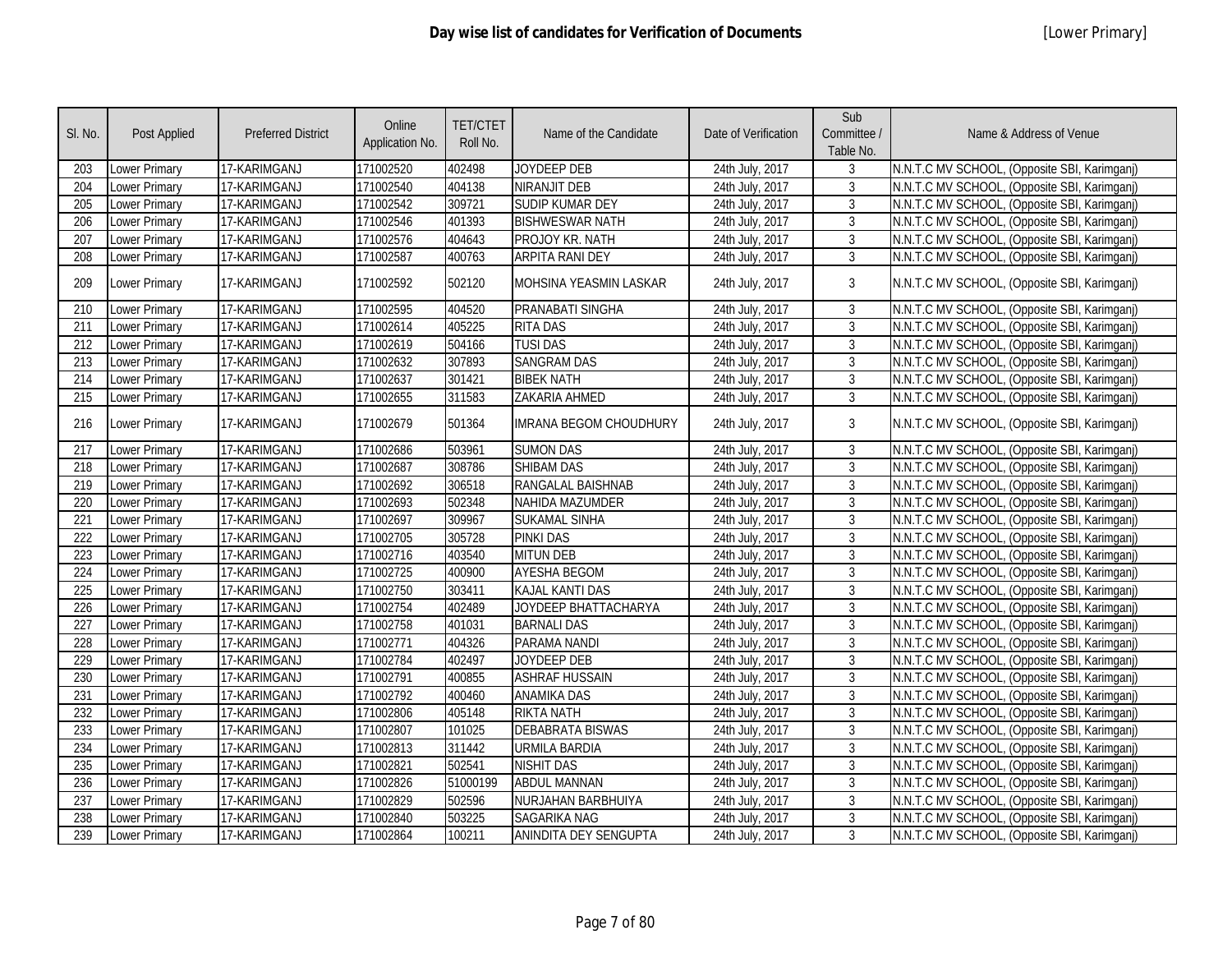| SI. No.          | <b>Post Applied</b>  | <b>Preferred District</b> | Online<br>Application No. | <b>TET/CTET</b><br>Roll No. | Name of the Candidate                | Date of Verification | Sub<br>Committee /<br>Table No. | Name & Address of Venue                      |
|------------------|----------------------|---------------------------|---------------------------|-----------------------------|--------------------------------------|----------------------|---------------------------------|----------------------------------------------|
| 240              | Lower Primary        | 17-KARIMGANJ              | 171002888                 | 402602                      | KAKALI CHAKRABORTY                   | 24th July, 2017      | 3                               | N.N.T.C MV SCHOOL, (Opposite SBI, Karimganj) |
| 241              | Lower Primary        | 17-KARIMGANJ              | 171002895                 | 402917                      | MADHUMITA NATH                       | 24th July, 2017      | 3                               | N.N.T.C MV SCHOOL, (Opposite SBI, Karimganj) |
| 242              | Lower Primary        | 17-KARIMGANJ              | 171002898                 | 303274                      | JOYDEEP ROY                          | 24th July, 2017      | 3                               | N.N.T.C MV SCHOOL, (Opposite SBI, Karimganj) |
| 243              | Lower Primary        | 17-KARIMGANJ              | 171002942                 | 400573                      | <b>ANOWAR USSAIN</b>                 | 24th July, 2017      | 3                               | N.N.T.C MV SCHOOL, (Opposite SBI, Karimganj) |
| 244              | Lower Primary        | 17-KARIMGANJ              | 171002978                 | 402190                      | <b>HUSSAIN MD FARUQUE</b>            | 24th July, 2017      | 3                               | N.N.T.C MV SCHOOL, (Opposite SBI, Karimganj) |
| 245              | Lower Primary        | 17-KARIMGANJ              | 171002991                 | 311131                      | <b>TANUJA DEY</b>                    | 24th July, 2017      | 3                               | N.N.T.C MV SCHOOL, (Opposite SBI, Karimganj) |
| 246              | Lower Primary        | 17-KARIMGANJ              | 171003031                 | 307975                      | SANJITA GOALA                        | 24th July, 2017      | $\mathfrak{Z}$                  | N.N.T.C MV SCHOOL, (Opposite SBI, Karimganj) |
| $\overline{247}$ | <b>Lower Primary</b> | 17-KARIMGANJ              | 171003048                 | 501618                      | <b>JOYSRI DEB</b>                    | 24th July, 2017      | $\mathfrak{Z}$                  | N.N.T.C MV SCHOOL, (Opposite SBI, Karimganj) |
| 248              | Lower Primary        | 17-KARIMGANJ              | 171003083                 | 402169                      | <b>HUMAYUN ROSHID</b><br>CHOUDHURY   | 24th July, 2017      | $\mathbf{3}$                    | N.N.T.C MV SCHOOL, (Opposite SBI, Karimganj) |
| 249              | Lower Primary        | 17-KARIMGANJ              | 171003089                 | 104870                      | <b>SUMAN SARKAR</b>                  | 24th July, 2017      | 3                               | N.N.T.C MV SCHOOL, (Opposite SBI, Karimganj) |
| 250              | Lower Primary        | 17-KARIMGANJ              | 171003121                 | 504003                      | <b>SURAJIT NANDY</b>                 | 24th July, 2017      | $\overline{3}$                  | N.N.T.C MV SCHOOL, (Opposite SBI, Karimganj) |
| 251              | Lower Primary        | 17-KARIMGANJ              | 171003130                 | 309018                      | SHYMAPADA CHAKRABORTY                | 24th July, 2017      | 3                               | N.N.T.C MV SCHOOL, (Opposite SBI, Karimganj) |
| 252              | Lower Primary        | 17-KARIMGANJ              | 171003163                 | 405669                      | SAJNA BEGAM TAPADAR                  | 24th July, 2017      | $\mathbf{3}$                    | N.N.T.C MV SCHOOL, (Opposite SBI, Karimganj) |
| 253              | Lower Primary        | 17-KARIMGANJ              | 171003187                 | 400579                      | <b>ANTARA NATH</b>                   | 24th July, 2017      | 3                               | N.N.T.C MV SCHOOL, (Opposite SBI, Karimganj) |
| 254              | Lower Primary        | 17-KARIMGANJ              | 171003198                 | 405669                      | SAJNA BEGAM TAPADAR                  | 24th July, 2017      | $\mathfrak{Z}$                  | N.N.T.C MV SCHOOL, (Opposite SBI, Karimganj) |
| 255              | Lower Primary        | 17-KARIMGANJ              | 171000019                 | 403887                      | <b>NABANITA DAS</b>                  | 24th July, 2017      | $\mathbf{3}$                    | N.N.T.C MV SCHOOL, (Opposite SBI, Karimganj) |
| 256              | Lower Primary        | 17-KARIMGANJ              | 171000049                 | 401087                      | <b>BEGUM MASUMAHURI</b>              | 24th July, 2017      | $\mathbf{3}$                    | N.N.T.C MV SCHOOL, (Opposite SBI, Karimganj) |
| 257              | <b>Lower Primary</b> | 17-KARIMGANJ              | 171000063                 | 502897                      | <b>RAJAT KANTI DAS</b>               | 24th July, 2017      | $\overline{3}$                  | N.N.T.C MV SCHOOL, (Opposite SBI, Karimganj) |
| 258              | <b>Lower Primary</b> | 17-KARIMGANJ              | 171000066                 | 403553                      | <b>MOHESH BHATTACHARJEE</b>          | 24th July, 2017      | $\overline{3}$                  | N.N.T.C MV SCHOOL, (Opposite SBI, Karimganj) |
| 259              | Lower Primary        | 17-KARIMGANJ              | 171000079                 | 402157                      | HITABRATA BHATTACHARJEE              | 24th July, 2017      | 3                               | N.N.T.C MV SCHOOL, (Opposite SBI, Karimganj) |
| 260              | Lower Primary        | 17-KARIMGANJ              | 171000083                 | 500802                      | <b>BIKRAM PROSAD SONAR</b>           | 24th July, 2017      | 3                               | N.N.T.C MV SCHOOL, (Opposite SBI, Karimganj) |
| 261              | Lower Primary        | 17-KARIMGANJ              | 171000106                 | 402401                      | <b>JAYEETA MOHANTA</b>               | 24th July, 2017      | $\overline{3}$                  | N.N.T.C MV SCHOOL, (Opposite SBI, Karimganj) |
| 262              | Lower Primary        | 17-KARIMGANJ              | 171000141                 | 401632                      | DEBOJYOTI SUKLABAIDYA                | 24th July, 2017      | 3                               | N.N.T.C MV SCHOOL, (Opposite SBI, Karimganj) |
| 263              | Lower Primary        | 17-KARIMGANJ              | 171000147                 | 309979                      | <b>SUKANTA ROY</b>                   | 24th July, 2017      | 3                               | N.N.T.C MV SCHOOL, (Opposite SBI, Karimganj) |
| 264              | Lower Primary        | 17-KARIMGANJ              | 171000167                 | 312869                      | SAMARESH CHANDRA<br><b>SUTRADHAR</b> | 24th July, 2017      | $\mathbf{3}$                    | N.N.T.C MV SCHOOL, (Opposite SBI, Karimganj) |
| 265              | Lower Primary        | 17-KARIMGANJ              | 171000168                 | 300548                      | <b>AMRITA ROY</b>                    | 24th July, 2017      | 3                               | N.N.T.C MV SCHOOL, (Opposite SBI, Karimganj) |
| 266              | Lower Primary        | 17-KARIMGANJ              | 171003236                 | 53001846                    | <b>ISLAMUL OQUE</b>                  | 24th July, 2017      | 3                               | N.N.T.C MV SCHOOL, (Opposite SBI, Karimganj) |
| 267              | Lower Primary        | 17-KARIMGANJ              | 171003248                 | 310128                      | <b>SUMA PAUL</b>                     | 24th July, 2017      | 3                               | N.N.T.C MV SCHOOL, (Opposite SBI, Karimganj) |
| 268              | <b>Lower Primary</b> | 17-KARIMGANJ              | 171003256                 | 309174                      | <b>SMITA ROY</b>                     | 24th July, 2017      | $\mathfrak{Z}$                  | N.N.T.C MV SCHOOL, (Opposite SBI, Karimganj) |
| 269              | Lower Primary        | 17-KARIMGANJ              | 171003285                 | 404452                      | <b>PIYALI PAUL</b>                   | 24th July, 2017      | $\mathfrak{Z}$                  | N.N.T.C MV SCHOOL, (Opposite SBI, Karimganj) |
| $\overline{270}$ | <b>Lower Primary</b> | 17-KARIMGANJ              | 171003296                 | 403748                      | <b>MOUSUMI MALAKAR</b>               | 24th July, 2017      | 3                               | N.N.T.C MV SCHOOL, (Opposite SBI, Karimganj) |
| $\overline{271}$ | Lower Primary        | 17-KARIMGANJ              | 171003302                 | 403103                      | <b>MASTUFA AHMED</b>                 | 24th July, 2017      | 3                               | N.N.T.C MV SCHOOL, (Opposite SBI, Karimganj) |
| 272              | Lower Primary        | 17-KARIMGANJ              | 171003380                 | 100731                      | <b>BIKRAM SINHA</b>                  | 24th July, 2017      | 3                               | N.N.T.C MV SCHOOL, (Opposite SBI, Karimganj) |
| 273              | Lower Primary        | 17-KARIMGANJ              | 171003395                 | 308325                      | SAUMITRA CHAKRABORTY                 | 24th July, 2017      | 3                               | N.N.T.C MV SCHOOL, (Opposite SBI, Karimganj) |
| 274              | Lower Primary        | 17-KARIMGANJ              | 171003421                 | 307708                      | SANCHAYITA DAS                       | 24th July, 2017      | 3                               | N.N.T.C MV SCHOOL, (Opposite SBI, Karimganj) |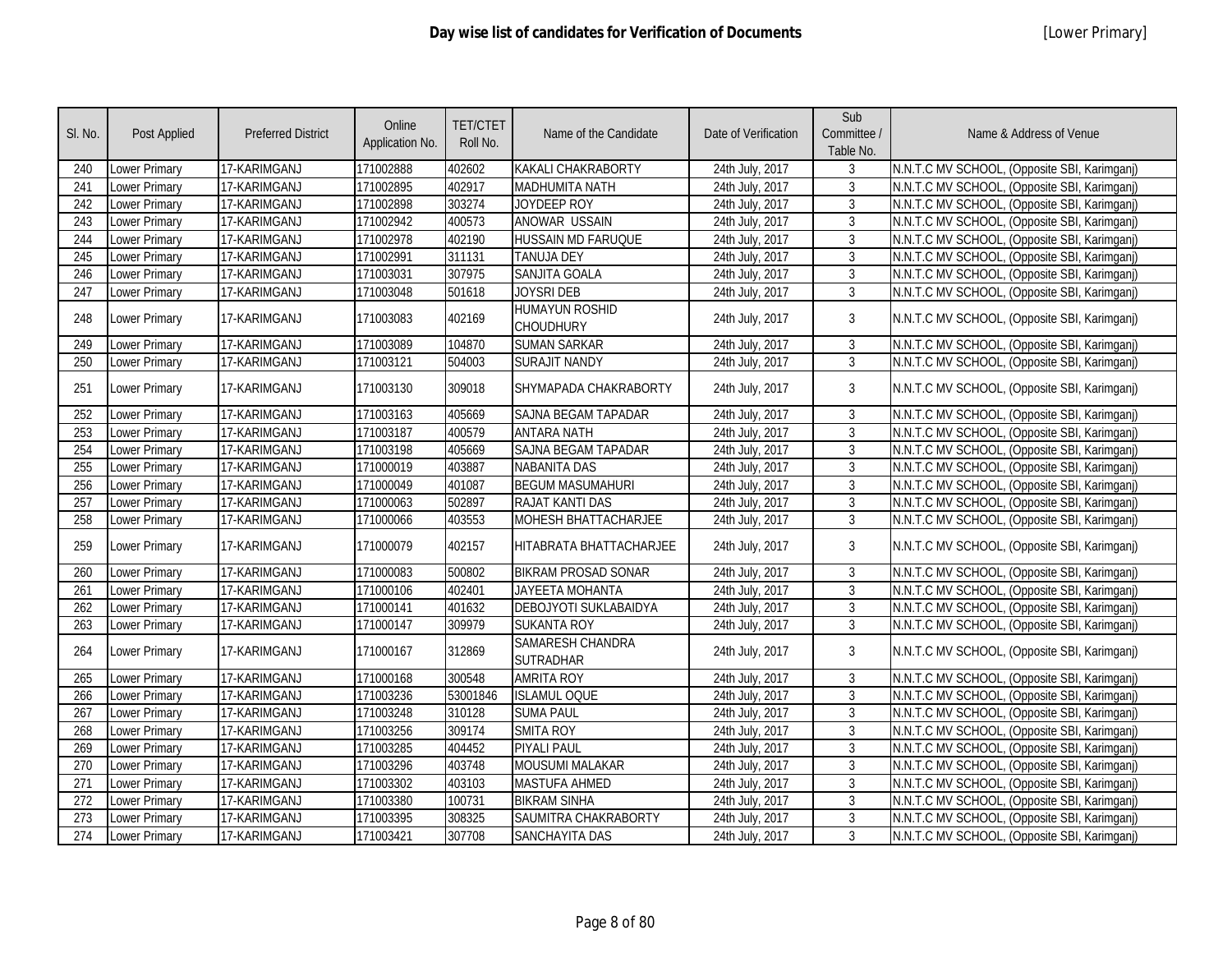| SI. No.          | <b>Post Applied</b>  | <b>Preferred District</b> | Online<br>Application No. | <b>TET/CTET</b><br>Roll No. | Name of the Candidate                 | Date of Verification | Sub<br>Committee /<br>Table No. | Name & Address of Venue                      |
|------------------|----------------------|---------------------------|---------------------------|-----------------------------|---------------------------------------|----------------------|---------------------------------|----------------------------------------------|
| 275              | Lower Primary        | 17-KARIMGANJ              | 171003423                 | 402583                      | <b>KABIR AHMED</b>                    | 24th July, 2017      | 3                               | N.N.T.C MV SCHOOL, (Opposite SBI, Karimganj) |
| 276              | Lower Primary        | 17-KARIMGANJ              | 171003424                 | 102613                      | <b>NILUTPAL DEY</b>                   | 24th July, 2017      | 3                               | N.N.T.C MV SCHOOL, (Opposite SBI, Karimganj) |
| 277              | <b>Lower Primary</b> | 17-KARIMGANJ              | 171003452                 | 403213                      | MD. ABDUL BASIT                       | 24th July, 2017      | 3                               | N.N.T.C MV SCHOOL, (Opposite SBI, Karimganj) |
| 278              | <b>Lower Primary</b> | 17-KARIMGANJ              | 171003455                 | 404613                      | PRIYANKA CHANDA                       | 24th July, 2017      | $\mathbf{3}$                    | N.N.T.C MV SCHOOL, (Opposite SBI, Karimganj) |
| 279              | Lower Primary        | 17-KARIMGANJ              | 171003457                 | 403712                      | <b>MOMITA PAUL</b>                    | 24th July, 2017      | $\mathfrak{Z}$                  | N.N.T.C MV SCHOOL, (Opposite SBI, Karimganj) |
| 280              | <b>Lower Primary</b> | 17-KARIMGANJ              | 171003468                 | 104900                      | <b>SUMIT KUMAR DAS</b>                | 24th July, 2017      | 3                               | N.N.T.C MV SCHOOL, (Opposite SBI, Karimganj) |
| 281              | <b>Lower Primary</b> | 17-KARIMGANJ              | 171003482                 | 405598                      | <b>SAHAB UDDIN</b>                    | 24th July, 2017      | $\mathfrak{Z}$                  | N.N.T.C MV SCHOOL, (Opposite SBI, Karimganj) |
| 282              | <b>Lower Primary</b> | 17-KARIMGANJ              | 171003506                 | 403157                      | <b>MD ANWAR HUSSAIN</b>               | 24th July, 2017      | $\mathbf{3}$                    | N.N.T.C MV SCHOOL, (Opposite SBI, Karimganj) |
| 283              | Lower Primary        | 17-KARIMGANJ              | 171003509                 | 102074                      | <b>MANIDIPA MANDAL</b>                | 24th July, 2017      | $\mathfrak{Z}$                  | N.N.T.C MV SCHOOL, (Opposite SBI, Karimganj) |
| 284              | <b>Lower Primary</b> | 17-KARIMGANJ              | 171003513                 | 502831                      | RABIA BEGUM LASKAR                    | 24th July, 2017      | $\mathbf{3}$                    | N.N.T.C MV SCHOOL, (Opposite SBI, Karimganj) |
| 285              | Lower Primary        | 17-KARIMGANJ              | 171003517                 | 402293                      | <b>JAHIR AHMED</b>                    | 24th July, 2017      | $\mathbf{3}$                    | N.N.T.C MV SCHOOL, (Opposite SBI, Karimganj) |
| 286              | <b>Lower Primary</b> | 17-KARIMGANJ              | 171003538                 | 404613                      | PRIYANKA CHANDA                       | 24th July, 2017      | $\mathbf{3}$                    | N.N.T.C MV SCHOOL, (Opposite SBI, Karimganj) |
| 287              | <b>Lower Primary</b> | 17-KARIMGANJ              | 171003585                 | 403142                      | <b>MD ABBAS KHAN</b>                  | 24th July, 2017      | $\mathbf{3}$                    | N.N.T.C MV SCHOOL, (Opposite SBI, Karimganj) |
| 288              | Lower Primary        | 17-KARIMGANJ              | 171003590                 | 403868                      | MUSTAFIJUR RAHMAN<br><b>CHOUDHURY</b> | 24th July, 2017      | $\mathbf{3}$                    | N.N.T.C MV SCHOOL, (Opposite SBI, Karimganj) |
| 289              | Lower Primary        | 17-KARIMGANJ              | 171003593                 | 400211                      | <b>ABUL HUSSAIN</b>                   | 24th July, 2017      | $\mathbf{3}$                    | N.N.T.C MV SCHOOL, (Opposite SBI, Karimganj) |
| 290              | <b>Lower Primary</b> | 17-KARIMGANJ              | 171003607                 | 200561                      | <b>RUMA DAS</b>                       | 24th July, 2017      | $\mathbf{3}$                    | N.N.T.C MV SCHOOL, (Opposite SBI, Karimganj) |
| 291              | Lower Primary        | 17-KARIMGANJ              | 171003610                 | 400768                      | <b>ARPITA SHOME</b>                   | 24th July, 2017      | $\mathbf{3}$                    | N.N.T.C MV SCHOOL, (Opposite SBI, Karimganj) |
| 292              | Lower Primary        | 17-KARIMGANJ              | 171003619                 | 400836                      | <b>ASHIT DAS</b>                      | 24th July, 2017      | $\mathbf{3}$                    | N.N.T.C MV SCHOOL, (Opposite SBI, Karimganj) |
| 293              | Lower Primary        | 17-KARIMGANJ              | 171003620                 | 310583                      | <b>SUPRIYA PAUL</b>                   | 24th July, 2017      | $\mathbf{3}$                    | N.N.T.C MV SCHOOL, (Opposite SBI, Karimganj) |
| 294              | Lower Primary        | 17-KARIMGANJ              | 171003624                 | 504685                      | N DEVKUMAR SINGHA                     | 24th July, 2017      | $\mathbf{3}$                    | N.N.T.C MV SCHOOL, (Opposite SBI, Karimganj) |
| 295              | Lower Primary        | 17-KARIMGANJ              | 171003625                 | 404766                      | RADHESHYAM TELI                       | 24th July, 2017      | $\mathbf{3}$                    | N.N.T.C MV SCHOOL, (Opposite SBI, Karimganj) |
| 296              | Lower Primary        | 17-KARIMGANJ              | 171003635                 | 400596                      | <b>ANUP NATH</b>                      | 24th July, 2017      | $\mathbf{3}$                    | N.N.T.C MV SCHOOL, (Opposite SBI, Karimganj) |
| 297              | <b>Lower Primary</b> | 17-KARIMGANJ              | 171003638                 | 304771                      | <b>MOUTUSHI PAUL</b>                  | 24th July, 2017      | $\mathbf{3}$                    | N.N.T.C MV SCHOOL, (Opposite SBI, Karimganj) |
| 298              | <b>Lower Primary</b> | 17-KARIMGANJ              | 171003642                 | 405371                      | RUMANA BEGAM                          | 24th July, 2017      | $\mathbf{3}$                    | N.N.T.C MV SCHOOL, (Opposite SBI, Karimganj) |
| 299              | Lower Primary        | 17-KARIMGANJ              | 171003643                 | 502239                      | MRITYUNJOY SINGHA                     | 24th July, 2017      | 3                               | N.N.T.C MV SCHOOL, (Opposite SBI, Karimganj) |
| 300              | Lower Primary        | 17-KARIMGANJ              | 171003656                 | 310650                      | <b>SURAJIT DEY</b>                    | 24th July, 2017      | 3                               | N.N.T.C MV SCHOOL, (Opposite SBI, Karimganj) |
| 301              | <b>Lower Primary</b> | 17-KARIMGANJ              | 171003677                 | 401634                      | <b>DEBOLINA DAS</b>                   | 24th July, 2017      | $\overline{4}$                  | N.N.T.C MV SCHOOL, (Opposite SBI, Karimganj) |
| 302              | <b>Lower Primary</b> | 17-KARIMGANJ              | 171003690                 | 401761                      | <b>DIPALI PAUL</b>                    | 24th July, 2017      | 4                               | N.N.T.C MV SCHOOL, (Opposite SBI, Karimganj) |
| 303              | <b>Lower Primary</b> | 17-KARIMGANJ              | 171003704                 | 400985                      | <b>BONANI CHOUDHURY</b>               | 24th July, 2017      | $\overline{4}$                  | N.N.T.C MV SCHOOL, (Opposite SBI, Karimganj) |
| 304              | <b>Lower Primary</b> | 17-KARIMGANJ              | 171003710                 | 303612                      | <b>KISHOR DEB</b>                     | 24th July, 2017      | 4                               | N.N.T.C MV SCHOOL, (Opposite SBI, Karimganj) |
| 305              | <b>Lower Primary</b> | 17-KARIMGANJ              | 171003711                 | 401074                      | <b>BEGOM RUHELA</b>                   | 24th July, 2017      | $\overline{4}$                  | N.N.T.C MV SCHOOL, (Opposite SBI, Karimganj) |
| 306              | <b>Lower Primary</b> | 17-KARIMGANJ              | 171003732                 | 404412                      | PINAK BHATTACHARJEE                   | 24th July, 2017      | $\overline{4}$                  | N.N.T.C MV SCHOOL, (Opposite SBI, Karimganj) |
| $\overline{307}$ | <b>Lower Primary</b> | 17-KARIMGANJ              | 171003759                 | 104633                      | <b>SUBHAM PODDER</b>                  | 24th July, 2017      | $\overline{4}$                  | N.N.T.C MV SCHOOL, (Opposite SBI, Karimganj) |
| 308              | <b>Lower Primary</b> | 17-KARIMGANJ              | 171003762                 | 401281                      | <b>BIPROJIT BHATTACHARJEE</b>         | 24th July, 2017      | 4                               | N.N.T.C MV SCHOOL, (Opposite SBI, Karimganj) |
| 309              | Lower Primary        | 17-KARIMGANJ              | 171003763                 | 01614108                    | KHUSHBOO MAURYA                       | 24th July, 2017      | 4                               | N.N.T.C MV SCHOOL, (Opposite SBI, Karimganj) |
| 310              | Lower Primary        | 17-KARIMGANJ              | 171003790                 | 403290                      | MD JUNAID HUSSAIN                     | 24th July, 2017      | 4                               | N.N.T.C MV SCHOOL, (Opposite SBI, Karimganj) |
| 311              | Lower Primary        | 17-KARIMGANJ              | 171003791                 | 102496                      | <b>NABENDU DAS</b>                    | 24th July, 2017      | $\overline{4}$                  | N.N.T.C MV SCHOOL, (Opposite SBI, Karimganj) |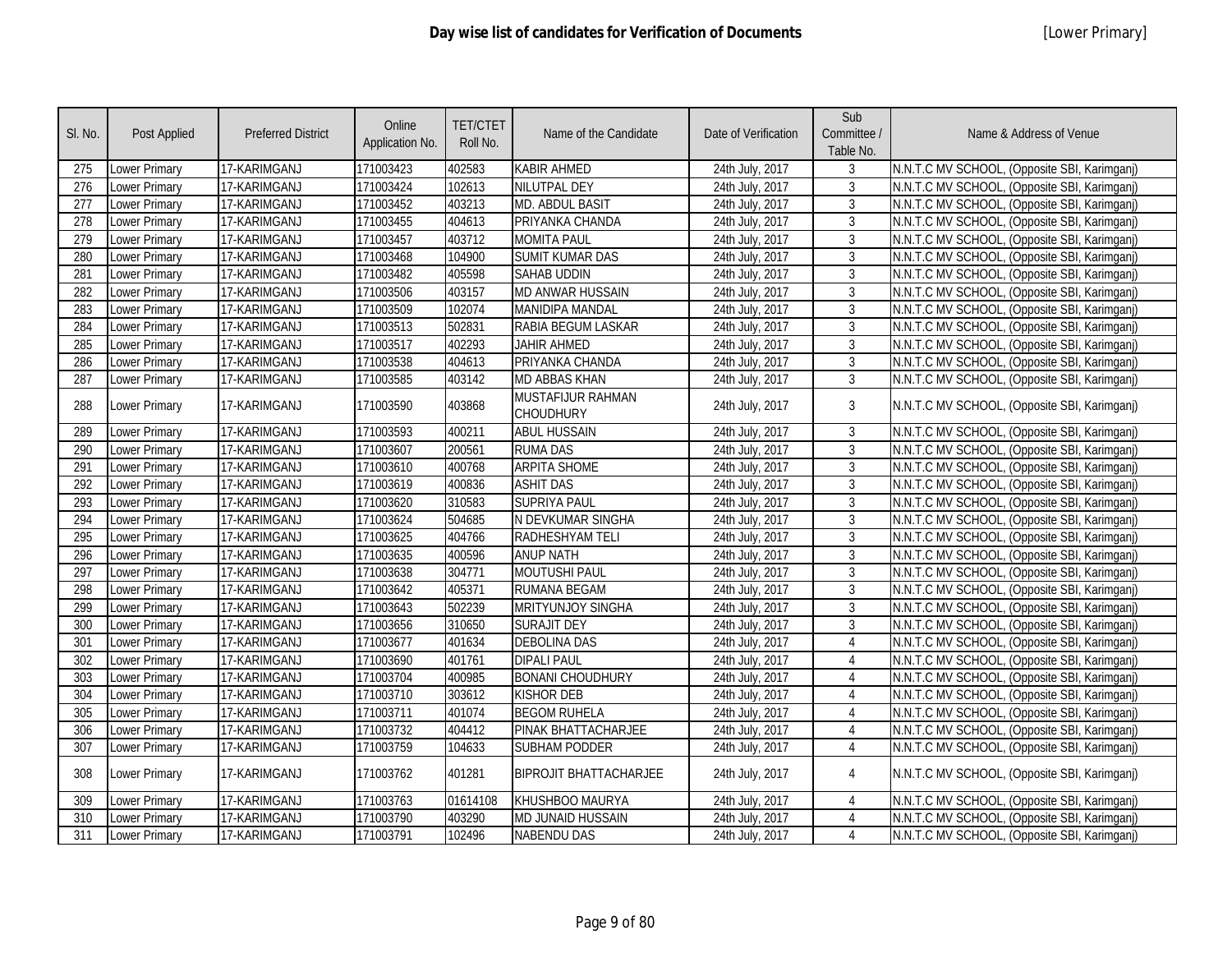| SI. No.          | <b>Post Applied</b>  | <b>Preferred District</b> | Online<br>Application No. | <b>TET/CTET</b><br>Roll No. | Name of the Candidate      | Date of Verification | Sub<br>Committee /<br>Table No. | Name & Address of Venue                      |
|------------------|----------------------|---------------------------|---------------------------|-----------------------------|----------------------------|----------------------|---------------------------------|----------------------------------------------|
| 312              | Lower Primary        | 17-KARIMGANJ              | 171003806                 | 403134                      | MOYJUL HOQUE               | 24th July, 2017      | 4                               | N.N.T.C MV SCHOOL, (Opposite SBI, Karimganj) |
| 313              | <b>Lower Primary</b> | 17-KARIMGANJ              | 171003808                 | 308969                      | SHUBHRA DEY                | 24th July, 2017      | $\overline{4}$                  | N.N.T.C MV SCHOOL, (Opposite SBI, Karimganj) |
| 314              | Lower Primary        | 17-KARIMGANJ              | 171003821                 | 404978                      | <b>RAJU SINHA</b>          | 24th July, 2017      | 4                               | N.N.T.C MV SCHOOL, (Opposite SBI, Karimganj) |
| 315              | <b>Lower Primary</b> | 17-KARIMGANJ              | 171003824                 | 401684                      | <b>DHIRAJ KUMAR GHOSH</b>  | 24th July, 2017      | $\overline{4}$                  | N.N.T.C MV SCHOOL, (Opposite SBI, Karimganj) |
| 316              | Lower Primary        | 17-KARIMGANJ              | 171003827                 | 400830                      | <b>ASHISH NATH</b>         | 24th July, 2017      | $\overline{4}$                  | N.N.T.C MV SCHOOL, (Opposite SBI, Karimganj) |
| 317              | Lower Primary        | 17-KARIMGANJ              | 171003829                 | 307637                      | <b>SAMPA DAS</b>           | 24th July, 2017      | 4                               | N.N.T.C MV SCHOOL, (Opposite SBI, Karimganj) |
| $\overline{318}$ | Lower Primary        | 17-KARIMGANJ              | 171003831                 | 402263                      | <b>JAGADISH BISWAS</b>     | 24th July, 2017      | $\overline{4}$                  | N.N.T.C MV SCHOOL, (Opposite SBI, Karimganj) |
| 319              | <b>Lower Primary</b> | 17-KARIMGANJ              | 171003834                 | 400470                      | <b>ANAMIKA NATH</b>        | 24th July, 2017      | $\overline{4}$                  | N.N.T.C MV SCHOOL, (Opposite SBI, Karimganj) |
| 320              | Lower Primary        | 17-KARIMGANJ              | 171003836                 | 308862                      | <b>SHILPI DAS</b>          | 24th July, 2017      | $\overline{4}$                  | N.N.T.C MV SCHOOL, (Opposite SBI, Karimganj) |
| 321              | Lower Primary        | 17-KARIMGANJ              | 171003850                 | 304273                      | <b>MIHIR KANTI DAS</b>     | 24th July, 2017      | $\overline{4}$                  | N.N.T.C MV SCHOOL, (Opposite SBI, Karimganj) |
| 322              | Lower Primary        | 17-KARIMGANJ              | 171003868                 | 401244                      | <b>BINITH NATH</b>         | 24th July, 2017      | 4                               | N.N.T.C MV SCHOOL, (Opposite SBI, Karimganj) |
| 323              | <b>Lower Primary</b> | 17-KARIMGANJ              | 171003875                 | 404670                      | <b>PUJA BARAI</b>          | 24th July, 2017      | 4                               | N.N.T.C MV SCHOOL, (Opposite SBI, Karimgani) |
| 324              | <b>Lower Primary</b> | 17-KARIMGANJ              | 171003876                 | 308441                      | <b>SELIM UDDIN</b>         | 24th July, 2017      | $\overline{4}$                  | N.N.T.C MV SCHOOL, (Opposite SBI, Karimganj) |
| 325              | <b>Lower Primary</b> | 17-KARIMGANJ              | 171003877                 | 503570                      | <b>SEFALI RANI DAS</b>     | 24th July, 2017      | $\overline{4}$                  | N.N.T.C MV SCHOOL, (Opposite SBI, Karimganj) |
| 326              | Lower Primary        | 17-KARIMGANJ              | 171003884                 | 309914                      | <b>SUJATA SINHA</b>        | 24th July, 2017      | 4                               | N.N.T.C MV SCHOOL, (Opposite SBI, Karimganj) |
| 327              | <b>Lower Primary</b> | 17-KARIMGANJ              | 171003894                 | 401282                      | <b>BIPRAJIT BISWAS</b>     | 24th July, 2017      | 4                               | N.N.T.C MV SCHOOL, (Opposite SBI, Karimganj) |
| 328              | Lower Primary        | 17-KARIMGANJ              | 171003898                 | 404151                      | NIRMALENDU NATH            | 24th July, 2017      | $\overline{4}$                  | N.N.T.C MV SCHOOL, (Opposite SBI, Karimganj) |
| 329              | Lower Primary        | 17-KARIMGANJ              | 171003901                 | 503712                      | SHRIKANTA BHATTACHARJEE    | 24th July, 2017      | 4                               | N.N.T.C MV SCHOOL, (Opposite SBI, Karimganj) |
| 330              | <b>Lower Primary</b> | 17-KARIMGANJ              | 171003905                 | 311251                      | <b>TASLIM UDDIN</b>        | 24th July, 2017      | 4                               | N.N.T.C MV SCHOOL, (Opposite SBI, Karimganj) |
| 331              | <b>Lower Primary</b> | 17-KARIMGANJ              | 171003908                 | 400389                      | <b>AMINA BEGAM</b>         | 24th July, 2017      | $\overline{4}$                  | N.N.T.C MV SCHOOL, (Opposite SBI, Karimganj) |
| 332              | <b>Lower Primary</b> | 17-KARIMGANJ              | 171003915                 | 502794                      | PRONOB KANTI GOSWAMI       | 24th July, 2017      | 4                               | N.N.T.C MV SCHOOL, (Opposite SBI, Karimganj) |
| 333              | Lower Primary        | 17-KARIMGANJ              | 171003930                 | 404615                      | PRIYANKA DAS               | 24th July, 2017      | $\overline{4}$                  | N.N.T.C MV SCHOOL, (Opposite SBI, Karimganj) |
| 334              | <b>Lower Primary</b> | 17-KARIMGANJ              | 171003943                 | 310558                      | <b>SUPRIYA CHANDA</b>      | 24th July, 2017      | 4                               | N.N.T.C MV SCHOOL, (Opposite SBI, Karimganj) |
| 335              | <b>Lower Primary</b> | 17-KARIMGANJ              | 171003944                 | 311620                      | <b>ZIAUR RAHMAN</b>        | 24th July, 2017      | $\overline{4}$                  | N.N.T.C MV SCHOOL, (Opposite SBI, Karimganj) |
| 336              | <b>Lower Primary</b> | 17-KARIMGANJ              | 171003951                 | 405315                      | RUHEL AHMED CHOUDHURY      | 24th July, 2017      | $\overline{4}$                  | N.N.T.C MV SCHOOL, (Opposite SBI, Karimganj) |
| 337              | <b>Lower Primary</b> | 17-KARIMGANJ              | 171003954                 | 308445                      | <b>SELINA NABIA TASRIN</b> | 24th July, 2017      | $\overline{4}$                  | N.N.T.C MV SCHOOL, (Opposite SBI, Karimganj) |
| 338              | Lower Primary        | 17-KARIMGANJ              | 171003992                 | 311285                      | <b>TINKI DEY</b>           | 24th July, 2017      | $\overline{4}$                  | N.N.T.C MV SCHOOL, (Opposite SBI, Karimgani) |
| 339              | Lower Primary        | 17-KARIMGANJ              | 171003993                 | 401116                      | <b>BHASWATI NATH</b>       | 24th July, 2017      | $\overline{4}$                  | N.N.T.C MV SCHOOL, (Opposite SBI, Karimganj) |
| 340              | Lower Primary        | 17-KARIMGANJ              | 171003999                 | 502391                      | NASHIR UDDIN BARBHUIYA     | 24th July, 2017      | 4                               | N.N.T.C MV SCHOOL, (Opposite SBI, Karimganj) |
| 341              | Lower Primary        | 17-KARIMGANJ              | 171004003                 | 402895                      | M DEBALA SINGHA            | 24th July, 2017      | $\overline{4}$                  | N.N.T.C MV SCHOOL, (Opposite SBI, Karimganj) |
| 342              | Lower Primary        | 17-KARIMGANJ              | 171004007                 | 402224                      | <b>IMRANA PARVEEN</b>      | 24th July, 2017      | $\overline{4}$                  | N.N.T.C MV SCHOOL, (Opposite SBI, Karimganj) |
| 343              | Lower Primary        | 17-KARIMGANJ              | 171004009                 | 309436                      | SRI KANAI DAS              | 24th July, 2017      | $\overline{4}$                  | N.N.T.C MV SCHOOL, (Opposite SBI, Karimganj) |
| 344              | Lower Primary        | 17-KARIMGANJ              | 171004010                 | 103872                      | <b>RUPAN DAS</b>           | 24th July, 2017      | 4                               | N.N.T.C MV SCHOOL, (Opposite SBI, Karimganj) |
| 345              | <b>Lower Primary</b> | 17-KARIMGANJ              | 171004020                 | 405418                      | <b>RUPA RANI DAS</b>       | 24th July, 2017      | $\overline{4}$                  | N.N.T.C MV SCHOOL, (Opposite SBI, Karimganj) |
| 346              | Lower Primary        | 17-KARIMGANJ              | 171004049                 | 403012                      | <b>MAMPI DAS</b>           | 24th July, 2017      | $\overline{4}$                  | N.N.T.C MV SCHOOL, (Opposite SBI, Karimganj) |
| 347              | <b>Lower Primary</b> | 17-KARIMGANJ              | 171004060                 | 402038                      | <b>GOURI RANI DAS</b>      | 24th July, 2017      | 4                               | N.N.T.C MV SCHOOL, (Opposite SBI, Karimganj) |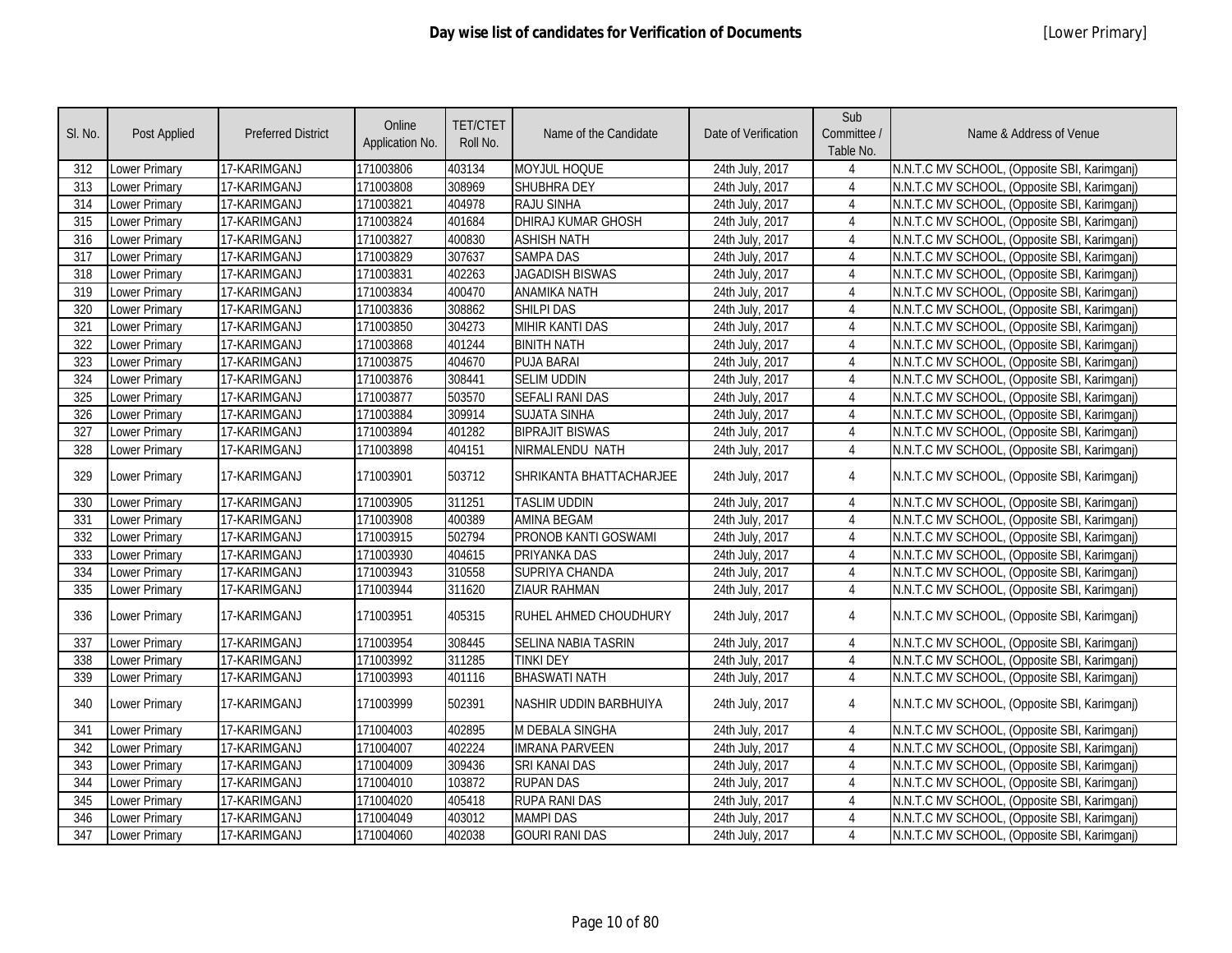| SI. No. | Post Applied         | <b>Preferred District</b> | Online<br>Application No. | <b>TET/CTET</b><br>Roll No. | Name of the Candidate    | Date of Verification | Sub<br>Committee /<br>Table No. | Name & Address of Venue                      |
|---------|----------------------|---------------------------|---------------------------|-----------------------------|--------------------------|----------------------|---------------------------------|----------------------------------------------|
| 348     | Lower Primary        | 17-KARIMGANJ              | 171004072                 | 404798                      | RAHUL ALAM CHOUDHURY     | 24th July, 2017      | 4                               | N.N.T.C MV SCHOOL, (Opposite SBI, Karimganj) |
| 349     | Lower Primary        | 17-KARIMGANJ              | 171004074                 | 401661                      | <b>DEEPANKAR DAS</b>     | 24th July, 2017      | 4                               | N.N.T.C MV SCHOOL, (Opposite SBI, Karimganj) |
| 350     | Lower Primary        | 17-KARIMGANJ              | 171004088                 | 405147                      | <b>RIKTA GHOSH</b>       | 24th July, 2017      | 4                               | N.N.T.C MV SCHOOL, (Opposite SBI, Karimganj) |
| 351     | Lower Primary        | 17-KARIMGANJ              | 171004104                 | 403002                      | <b>MAMATAZ BEGAM</b>     | 24th July, 2017      | $\overline{4}$                  | N.N.T.C MV SCHOOL, (Opposite SBI, Karimganj) |
| 352     | <b>Lower Primary</b> | 17-KARIMGANJ              | 171004111                 | 400766                      | <b>ARPITA ROY</b>        | 24th July, 2017      | $\overline{4}$                  | N.N.T.C MV SCHOOL, (Opposite SBI, Karimganj) |
| 353     | Lower Primary        | 17-KARIMGANJ              | 171004114                 | 403937                      | <b>NANDA SINHA</b>       | 24th July, 2017      | $\overline{4}$                  | N.N.T.C MV SCHOOL, (Opposite SBI, Karimganj) |
| 354     | Lower Primary        | 17-KARIMGANJ              | 171004116                 | 309376                      | SOUMITRA PURKAYASTHA     | 24th July, 2017      | $\overline{4}$                  | N.N.T.C MV SCHOOL, (Opposite SBI, Karimganj) |
| 355     | Lower Primary        | 17-KARIMGANJ              | 171004130                 | 101775                      | <b>KAUSHIK DHAR</b>      | 24th July, 2017      | $\overline{4}$                  | N.N.T.C MV SCHOOL, (Opposite SBI, Karimganj) |
| 356     | Lower Primary        | 17-KARIMGANJ              | 171004134                 | 310095                      | <b>SUMA BEGAM</b>        | 24th July, 2017      | $\overline{4}$                  | N.N.T.C MV SCHOOL, (Opposite SBI, Karimganj) |
| 357     | Lower Primary        | 17-KARIMGANJ              | 171004158                 | 400571                      | ANNAPURNA SINHA          | 24th July, 2017      | $\overline{4}$                  | N.N.T.C MV SCHOOL, (Opposite SBI, Karimganj) |
| 358     | Lower Primary        | 17-KARIMGANJ              | 171004163                 | 500261                      | AHMED ALI LASKAR         | 24th July, 2017      | 4                               | N.N.T.C MV SCHOOL, (Opposite SBI, Karimganj) |
| 359     | Lower Primary        | 17-KARIMGANJ              | 171004194                 | 400695                      | APURBA SUKLABAIDYA       | 24th July, 2017      | 4                               | N.N.T.C MV SCHOOL, (Opposite SBI, Karimganj) |
| 360     | Lower Primary        | 17-KARIMGANJ              | 171004195                 | 400669                      | APARNA NATH              | 24th July, 2017      | $\overline{4}$                  | N.N.T.C MV SCHOOL, (Opposite SBI, Karimganj) |
| 361     | Lower Primary        | 17-KARIMGANJ              | 171004199                 | 401723                      | <b>DILWAR HUSSAIN</b>    | 24th July, 2017      | $\overline{4}$                  | N.N.T.C MV SCHOOL, (Opposite SBI, Karimganj) |
| 362     | Lower Primary        | 17-KARIMGANJ              | 171004200                 | 310743                      | <b>SUSMITA BISWAS</b>    | 24th July, 2017      | $\overline{4}$                  | N.N.T.C MV SCHOOL, (Opposite SBI, Karimganj) |
| 363     | Lower Primary        | 17-KARIMGANJ              | 171004205                 | 404430                      | PINKI DEY (KHAJANCHI)    | 24th July, 2017      | $\overline{4}$                  | N.N.T.C MV SCHOOL, (Opposite SBI, Karimganj) |
| 364     | Lower Primary        | 17-KARIMGANJ              | 171004212                 | 501501                      | JASMIN SULTANA BARBHUIYA | 24th July, 2017      | 4                               | N.N.T.C MV SCHOOL, (Opposite SBI, Karimganj) |
| 365     | Lower Primary        | 17-KARIMGANJ              | 171004215                 | 401605                      | <b>DEBJANI DUTTA</b>     | 24th July, 2017      | $\overline{4}$                  | N.N.T.C MV SCHOOL, (Opposite SBI, Karimganj) |
| 366     | Lower Primary        | 17-KARIMGANJ              | 171004221                 | 309514                      | <b>SUBHASH SINHA</b>     | 24th July, 2017      | 4                               | N.N.T.C MV SCHOOL, (Opposite SBI, Karimganj) |
| 367     | Lower Primary        | 17-KARIMGANJ              | 171004225                 | 405452                      | <b>RUPALI PAUL</b>       | 24th July, 2017      | $\overline{4}$                  | N.N.T.C MV SCHOOL, (Opposite SBI, Karimganj) |
| 368     | Lower Primary        | 17-KARIMGANJ              | 171004240                 | 310181                      | <b>SUMAN RANJAN SEN</b>  | 24th July, 2017      | 4                               | N.N.T.C MV SCHOOL, (Opposite SBI, Karimganj) |
| 369     | Lower Primary        | 17-KARIMGANJ              | 171004241                 | 400313                      | AJOY KUMAR KANOO         | 24th July, 2017      | $\overline{4}$                  | N.N.T.C MV SCHOOL, (Opposite SBI, Karimganj) |
| 370     | Lower Primary        | 17-KARIMGANJ              | 171004249                 | 402365                      | <b>JASMINA BEGOM</b>     | 24th July, 2017      | $\overline{4}$                  | N.N.T.C MV SCHOOL, (Opposite SBI, Karimganj) |
| 371     | Lower Primary        | 17-KARIMGANJ              | 171004251                 | 501290                      | <b>HIRALAL DAS</b>       | 24th July, 2017      | $\overline{4}$                  | N.N.T.C MV SCHOOL, (Opposite SBI, Karimganj) |
| 372     | Lower Primary        | 17-KARIMGANJ              | 171004263                 | 309365                      | <b>SOUMEN ROY</b>        | 24th July, 2017      | $\overline{4}$                  | N.N.T.C MV SCHOOL, (Opposite SBI, Karimganj) |
| 373     | Lower Primary        | 17-KARIMGANJ              | 171004267                 | 400451                      | <b>ANAMIKA BISWAS</b>    | 24th July, 2017      | $\overline{4}$                  | N.N.T.C MV SCHOOL, (Opposite SBI, Karimganj) |
| 374     | Lower Primary        | 17-KARIMGANJ              | 171004277                 | 400535                      | ANITA BEGUM CHOUDHURY    | 24th July, 2017      | 4                               | N.N.T.C MV SCHOOL, (Opposite SBI, Karimganj) |
| 375     | Lower Primary        | 17-KARIMGANJ              | 171004278                 | 400678                      | <b>APORNA BHOWMICK</b>   | 24th July, 2017      | $\overline{4}$                  | N.N.T.C MV SCHOOL, (Opposite SBI, Karimganj) |
| 376     | Lower Primary        | 17-KARIMGANJ              | 171004288                 | 500570                      | ARUP KUMAR DAS           | 24th July, 2017      | $\overline{4}$                  | N.N.T.C MV SCHOOL, (Opposite SBI, Karimganj) |
| 377     | Lower Primary        | 17-KARIMGANJ              | 171004301                 | 404985                      | <b>RAKHAL DAS</b>        | 24th July, 2017      | $\overline{4}$                  | N.N.T.C MV SCHOOL, (Opposite SBI, Karimganj) |
| 378     | Lower Primary        | 17-KARIMGANJ              | 171004304                 | 307544                      | SAMARJIT CHOWHAN         | 24th July, 2017      | $\overline{4}$                  | N.N.T.C MV SCHOOL, (Opposite SBI, Karimganj) |
| 379     | Lower Primary        | 17-KARIMGANJ              | 171004316                 | 400773                      | ARUNA RANI DAS           | 24th July, 2017      | $\overline{4}$                  | N.N.T.C MV SCHOOL, (Opposite SBI, Karimganj) |
| 380     | Lower Primary        | 17-KARIMGANJ              | 171004329                 | 308918                      | <b>SHIULI DAS</b>        | 24th July, 2017      | $\overline{4}$                  | N.N.T.C MV SCHOOL, (Opposite SBI, Karimganj) |
| 381     | Lower Primary        | 17-KARIMGANJ              | 171004333                 | 401838                      | <b>DWIJENDRA DAS</b>     | 24th July, 2017      | $\overline{4}$                  | N.N.T.C MV SCHOOL, (Opposite SBI, Karimganj) |
| 382     | Lower Primary        | 17-KARIMGANJ              | 171004336                 | 310965                      | <b>SWARUP DAS</b>        | 24th July, 2017      | 4                               | N.N.T.C MV SCHOOL, (Opposite SBI, Karimganj) |
| 383     | Lower Primary        | 17-KARIMGANJ              | 171004338                 | 501705                      | <b>KANAK RANJAN DAS</b>  | 24th July, 2017      | $\overline{4}$                  | N.N.T.C MV SCHOOL, (Opposite SBI, Karimganj) |
| 384     | Lower Primary        | 17-KARIMGANJ              | 171004341                 | 311215                      | <b>TAPASHREE DAS</b>     | 24th July, 2017      | $\overline{4}$                  | N.N.T.C MV SCHOOL, (Opposite SBI, Karimganj) |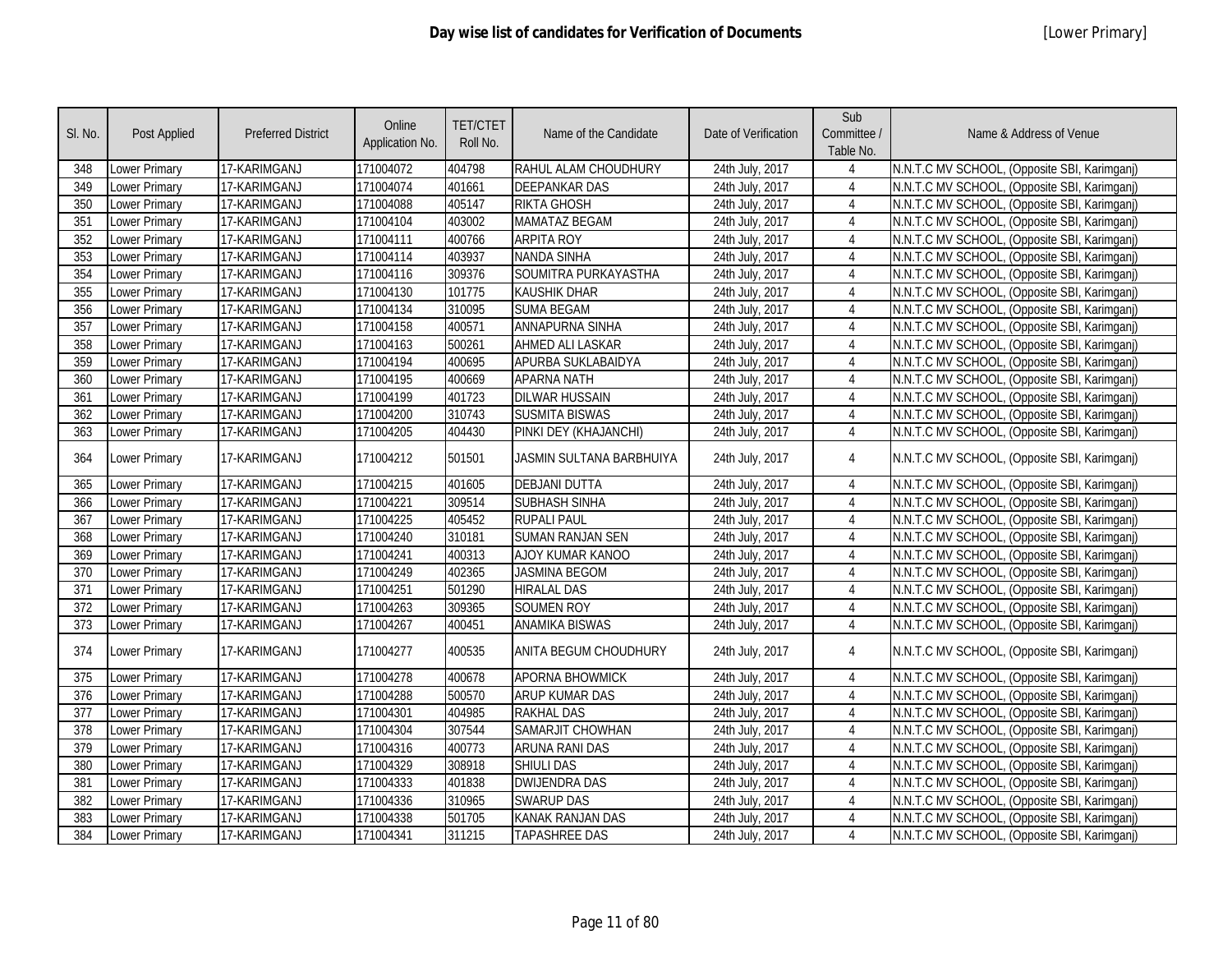| SI. No. | <b>Post Applied</b>  | <b>Preferred District</b> | Online<br>Application No. | <b>TET/CTET</b><br>Roll No. | Name of the Candidate   | Date of Verification | Sub<br>Committee /<br>Table No. | Name & Address of Venue                      |
|---------|----------------------|---------------------------|---------------------------|-----------------------------|-------------------------|----------------------|---------------------------------|----------------------------------------------|
| 385     | Lower Primary        | 17-KARIMGANJ              | 171004354                 | 402810                      | <b>KUMKUM GUHA DEY</b>  | 24th July, 2017      | 4                               | N.N.T.C MV SCHOOL, (Opposite SBI, Karimganj) |
| 386     | Lower Primary        | 17-KARIMGANJ              | 171004355                 | 402319                      | <b>JALAL UDDIN</b>      | 24th July, 2017      | 4                               | N.N.T.C MV SCHOOL, (Opposite SBI, Karimganj) |
| 387     | Lower Primary        | 17-KARIMGANJ              | 171004358                 | 100758                      | <b>BINOY DAS</b>        | 24th July, 2017      | $\overline{4}$                  | N.N.T.C MV SCHOOL, (Opposite SBI, Karimganj) |
| 388     | <b>Lower Primary</b> | 17-KARIMGANJ              | 171004375                 | 400763                      | <b>ARPITA RANI DEY</b>  | 24th July, 2017      | 4                               | N.N.T.C MV SCHOOL, (Opposite SBI, Karimganj) |
| 389     | <b>Lower Primary</b> | 17-KARIMGANJ              | 171004376                 | 101867                      | <b>LAKSHMAN DAS</b>     | 24th July, 2017      | $\overline{4}$                  | N.N.T.C MV SCHOOL, (Opposite SBI, Karimganj) |
| 390     | <b>Lower Primary</b> | 17-KARIMGANJ              | 171004388                 | 307946                      | <b>SANJIB KANTI DAS</b> | 24th July, 2017      | 4                               | N.N.T.C MV SCHOOL, (Opposite SBI, Karimganj) |
| 391     | Lower Primary        | 17-KARIMGANJ              | 171004394                 | 404883                      | <b>RAJEN GOALA</b>      | 24th July, 2017      | $\overline{4}$                  | N.N.T.C MV SCHOOL, (Opposite SBI, Karimganj) |
| 392     | <b>Lower Primary</b> | 17-KARIMGANJ              | 171004397                 | 200015                      | <b>ADITI DUTTA</b>      | 24th July, 2017      | $\overline{4}$                  | N.N.T.C MV SCHOOL, (Opposite SBI, Karimganj) |
| 393     | <b>Lower Primary</b> | 17-KARIMGANJ              | 171004398                 | 101434                      | HANIF MOHAMMED LASKAR   | 24th July, 2017      | 4                               | N.N.T.C MV SCHOOL, (Opposite SBI, Karimganj) |
| 394     | Lower Primary        | 17-KARIMGANJ              | 171004404                 | 405123                      | REKHA RANI DEB          | 24th July, 2017      | $\overline{4}$                  | N.N.T.C MV SCHOOL, (Opposite SBI, Karimganj) |
| 395     | <b>Lower Primary</b> | 17-KARIMGANJ              | 171004412                 | 401549                      | <b>DEBARATI DAS</b>     | 24th July, 2017      | $\overline{4}$                  | N.N.T.C MV SCHOOL, (Opposite SBI, Karimganj) |
| 396     | Lower Primary        | 17-KARIMGANJ              | 171004413                 | 310781                      | <b>SUSMITA DUTTA</b>    | 24th July, 2017      | $\overline{4}$                  | N.N.T.C MV SCHOOL, (Opposite SBI, Karimganj) |
| 397     | Lower Primary        | 17-KARIMGANJ              | 171004414                 | 400004                      | A K MD FAZLUL KARIM     | 24th July, 2017      | 4                               | N.N.T.C MV SCHOOL, (Opposite SBI, Karimganj) |
| 398     | Lower Primary        | 17-KARIMGANJ              | 171004418                 | 400445                      | <b>ANADI DAS</b>        | 24th July, 2017      | $\overline{4}$                  | N.N.T.C MV SCHOOL, (Opposite SBI, Karimganj) |
| 399     | <b>Lower Primary</b> | 17-KARIMGANJ              | 171004419                 | 401991                      | <b>GIASH UDDIN</b>      | 24th July, 2017      | $\overline{4}$                  | N.N.T.C MV SCHOOL, (Opposite SBI, Karimganj) |
| 400     | Lower Primary        | 17-KARIMGANJ              | 171004424                 | 403111                      | <b>MASUMA BEGOM</b>     | 24th July, 2017      | $\overline{4}$                  | N.N.T.C MV SCHOOL, (Opposite SBI, Karimganj) |
| 401     | <b>Lower Primary</b> | 17-KARIMGANJ              | 171004428                 | 401483                      | CHAYAN KANTI NATH       | 24th July, 2017      | 5                               | N.N.T.C MV SCHOOL, (Opposite SBI, Karimganj) |
| 402     | <b>Lower Primary</b> | 17-KARIMGANJ              | 171004435                 | 402827                      | <b>LAKSHMI DUTTA</b>    | 24th July, 2017      | 5                               | N.N.T.C MV SCHOOL, (Opposite SBI, Karimganj) |
| 403     | <b>Lower Primary</b> | 17-KARIMGANJ              | 171004456                 | 103316                      | QUAZI NOOR AHMED        | 24th July, 2017      | 5                               | N.N.T.C MV SCHOOL, (Opposite SBI, Karimganj) |
| 404     | <b>Lower Primary</b> | 17-KARIMGANJ              | 171004458                 | 504430                      | PRIYANKA ACHARJEE       | 24th July, 2017      | 5                               | N.N.T.C MV SCHOOL, (Opposite SBI, Karimganj) |
| 405     | Lower Primary        | 17-KARIMGANJ              | 171004465                 | 405594                      | <b>SAHAB UDDIN</b>      | 24th July, 2017      | 5                               | N.N.T.C MV SCHOOL, (Opposite SBI, Karimganj) |
| 406     | <b>Lower Primary</b> | 17-KARIMGANJ              | 171004475                 | 400727                      | <b>ARINDOM DEB</b>      | 24th July, 2017      | 5                               | N.N.T.C MV SCHOOL, (Opposite SBI, Karimganj) |
| 407     | Lower Primary        | 17-KARIMGANJ              | 171004492                 | 402032                      | <b>GOURAV ROY</b>       | 24th July, 2017      | 5                               | N.N.T.C MV SCHOOL, (Opposite SBI, Karimganj) |
| 408     | Lower Primary        | 17-KARIMGANJ              | 171004495                 | 401460                      | <b>CHANDAN KOIRI</b>    | 24th July, 2017      | 5                               | N.N.T.C MV SCHOOL, (Opposite SBI, Karimganj) |
| 409     | Lower Primary        | 17-KARIMGANJ              | 171004513                 | 402504                      | JOYDEEP ROY             | 24th July, 2017      | 5                               | N.N.T.C MV SCHOOL, (Opposite SBI, Karimganj) |
| 410     | <b>Lower Primary</b> | 17-KARIMGANJ              | 171004515                 | 309633                      | SUCHANDRA SUKLABAIDYA   | 24th July, 2017      | 5                               | N.N.T.C MV SCHOOL, (Opposite SBI, Karimganj) |
| 411     | <b>Lower Primary</b> | 17-KARIMGANJ              | 171004523                 | 400135                      | <b>ABHIJIT SAHA</b>     | 24th July, 2017      | 5                               | N.N.T.C MV SCHOOL, (Opposite SBI, Karimganj) |
| 412     | <b>Lower Primary</b> | 17-KARIMGANJ              | 171004526                 | 102008                      | <b>MAMANI DEBNATH</b>   | 24th July, 2017      | 5                               | N.N.T.C MV SCHOOL, (Opposite SBI, Karimganj) |
| 413     | <b>Lower Primary</b> | 17-KARIMGANJ              | 171004529                 | 502539                      | NIRUTTAM DEY            | 24th July, 2017      | 5                               | N.N.T.C MV SCHOOL, (Opposite SBI, Karimganj) |
| 414     | Lower Primary        | 17-KARIMGANJ              | 171004530                 | 404497                      | PRADIP RAJKUMAR         | 24th July, 2017      | 5                               | N.N.T.C MV SCHOOL, (Opposite SBI, Karimganj) |
| 415     | <b>Lower Primary</b> | 17-KARIMGANJ              | 171004544                 | 401243                      | <b>BINITH NATH</b>      | 24th July, 2017      | 5                               | N.N.T.C MV SCHOOL, (Opposite SBI, Karimganj) |
| 416     | Lower Primary        | 17-KARIMGANJ              | 171004566                 | 402611                      | KALI CHARAN SINHA       | 24th July, 2017      | 5                               | N.N.T.C MV SCHOOL, (Opposite SBI, Karimganj) |
| 417     | <b>Lower Primary</b> | 17-KARIMGANJ              | 171004572                 | 308196                      | SARMISTA DAS            | 24th July, 2017      | 5                               | N.N.T.C MV SCHOOL, (Opposite SBI, Karimganj) |
| 418     | Lower Primary        | 17-KARIMGANJ              | 171004579                 | 504151                      | TAZUL ISLAM BARBHUIYA   | 24th July, 2017      | 5                               | N.N.T.C MV SCHOOL, (Opposite SBI, Karimganj) |
| 419     | <b>Lower Primary</b> | 17-KARIMGANJ              | 171004583                 | 405194                      | <b>RINKU DAS</b>        | 24th July, 2017      | 5                               | N.N.T.C MV SCHOOL, (Opposite SBI, Karimganj) |
| 420     | Lower Primary        | 17-KARIMGANJ              | 171004585                 | 403287                      | MD JOYNUL HOQUE         | 24th July, 2017      | 5                               | N.N.T.C MV SCHOOL, (Opposite SBI, Karimganj) |
| 421     | <b>Lower Primary</b> | 17-KARIMGANJ              | 171004586                 | 403781                      | MRINAL KANTI DEY        | 24th July, 2017      | 5                               | N.N.T.C MV SCHOOL, (Opposite SBI, Karimganj) |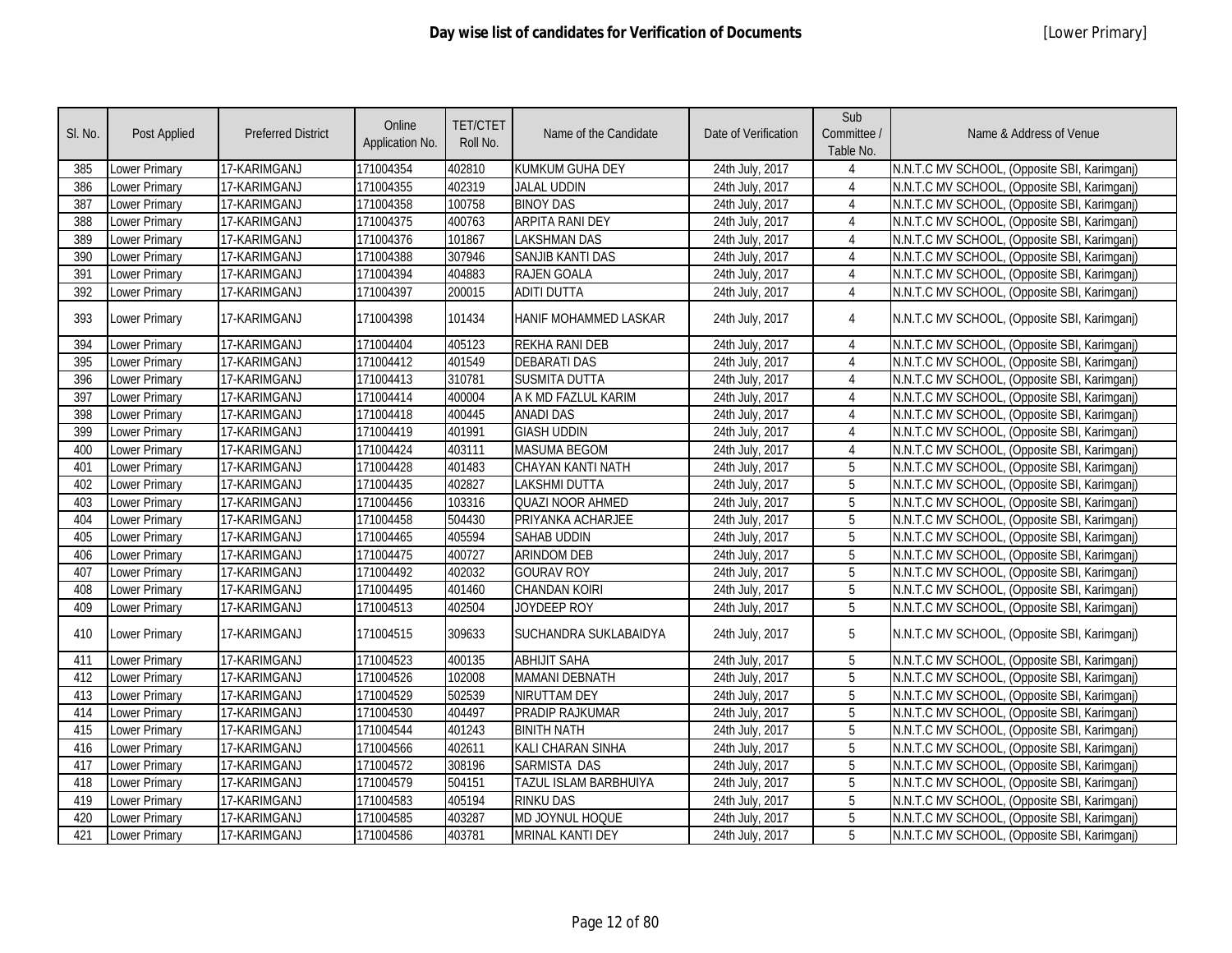| SI. No. | <b>Post Applied</b>  | <b>Preferred District</b> | Online<br>Application No. | <b>TET/CTET</b><br>Roll No. | Name of the Candidate        | Date of Verification | Sub<br>Committee /<br>Table No. | Name & Address of Venue                      |
|---------|----------------------|---------------------------|---------------------------|-----------------------------|------------------------------|----------------------|---------------------------------|----------------------------------------------|
| 422     | Lower Primary        | 17-KARIMGANJ              | 171004596                 | 310703                      | SUSHIL KUMAR SINHA           | 24th July, 2017      | 5                               | N.N.T.C MV SCHOOL, (Opposite SBI, Karimganj) |
| 423     | <b>Lower Primary</b> | 17-KARIMGANJ              | 171004610                 | 104068                      | SANGITA SUTRADHAR            | 24th July, 2017      | 5                               | N.N.T.C MV SCHOOL, (Opposite SBI, Karimganj) |
| 424     | Lower Primary        | 17-KARIMGANJ              | 171004625                 | 401680                      | DHANANJOY DAS                | 24th July, 2017      | 5                               | N.N.T.C MV SCHOOL, (Opposite SBI, Karimganj) |
| 425     | <b>Lower Primary</b> | 17-KARIMGANJ              | 171004627                 | 500382                      | <b>AMIT KUMAR DAS</b>        | 24th July, 2017      | 5                               | N.N.T.C MV SCHOOL, (Opposite SBI, Karimganj) |
| 426     | Lower Primary        | 17-KARIMGANJ              | 171004644                 | 402577                      | JYOTSNA NOMOSUDRA            | 24th July, 2017      | 5                               | N.N.T.C MV SCHOOL, (Opposite SBI, Karimganj) |
| 427     | Lower Primary        | 17-KARIMGANJ              | 171004675                 | 401572                      | <b>DEBASHREE CHAKRABORTY</b> | 24th July, 2017      | 5                               | N.N.T.C MV SCHOOL, (Opposite SBI, Karimganj) |
| 428     | <b>Lower Primary</b> | 17-KARIMGANJ              | 171004683                 | 401904                      | <b>FATIMA BEGOM</b>          | 24th July, 2017      | 5                               | N.N.T.C MV SCHOOL, (Opposite SBI, Karimganj) |
| 429     | Lower Primary        | 17-KARIMGANJ              | 171004697                 | 310513                      | <b>SUPARNA ROY</b>           | 24th July, 2017      | 5                               | N.N.T.C MV SCHOOL, (Opposite SBI, Karimganj) |
| 430     | Lower Primary        | 17-KARIMGANJ              | 171004704                 | 405488                      | <b>RUPON DAS</b>             | 24th July, 2017      | 5                               | N.N.T.C MV SCHOOL, (Opposite SBI, Karimganj) |
| 431     | Lower Primary        | 17-KARIMGANJ              | 171004705                 | 503784                      | SOMIR UDDIN BARBHUIYA        | 24th July, 2017      | 5                               | N.N.T.C MV SCHOOL, (Opposite SBI, Karimganj) |
| 432     | <b>Lower Primary</b> | 17-KARIMGANJ              | 171004707                 | 503459                      | <b>SANJIB HAZAM</b>          | 24th July, 2017      | 5                               | N.N.T.C MV SCHOOL, (Opposite SBI, Karimgani) |
| 433     | <b>Lower Primary</b> | 17-KARIMGANJ              | 171004710                 | 308747                      | <b>SHAYAN PAUL</b>           | 24th July, 2017      | 5                               | N.N.T.C MV SCHOOL, (Opposite SBI, Karimganj) |
| 434     | <b>Lower Primary</b> | 17-KARIMGANJ              | 171004743                 | 504805                      | W BISWANATH SINGHA           | 24th July, 2017      | 5                               | N.N.T.C MV SCHOOL, (Opposite SBI, Karimganj) |
| 435     | <b>Lower Primary</b> | 17-KARIMGANJ              | 171004758                 | 310603                      | SUPROTIM CHAKRABORTY         | 24th July, 2017      | 5                               | N.N.T.C MV SCHOOL, (Opposite SBI, Karimganj) |
| 436     | <b>Lower Primary</b> | 17-KARIMGANJ              | 171004765                 | 400429                      | <b>AMITABHA DEB</b>          | 24th July, 2017      | 5                               | N.N.T.C MV SCHOOL, (Opposite SBI, Karimganj) |
| 437     | Lower Primary        | 17-KARIMGANJ              | 171004786                 | 312464                      | MUNMUN CHAKRABORTY           | 24th July, 2017      | $\overline{5}$                  | N.N.T.C MV SCHOOL, (Opposite SBI, Karimganj) |
| 438     | Lower Primary        | 17-KARIMGANJ              | 171004802                 | 402674                      | KANIKA DAS GUPTA             | 24th July, 2017      | $\overline{5}$                  | N.N.T.C MV SCHOOL, (Opposite SBI, Karimganj) |
| 439     | Lower Primary        | 17-KARIMGANJ              | 171004803                 | 502407                      | NASMIN SULTANA BARBHUIYA     | 24th July, 2017      | 5                               | N.N.T.C MV SCHOOL, (Opposite SBI, Karimganj) |
| 440     | <b>Lower Primary</b> | 17-KARIMGANJ              | 171004805                 | 401272                      | <b>BIPLOB DAS</b>            | 24th July, 2017      | 5                               | N.N.T.C MV SCHOOL, (Opposite SBI, Karimganj) |
| 441     | Lower Primary        | 17-KARIMGANJ              | 171004806                 | 503127                      | <b>RUPALI DAS</b>            | 24th July, 2017      | 5                               | N.N.T.C MV SCHOOL, (Opposite SBI, Karimganj) |
| 442     | Lower Primary        | 17-KARIMGANJ              | 171004836                 | 400614                      | <b>ANUPAMA DUTTA</b>         | 24th July, 2017      | 5                               | N.N.T.C MV SCHOOL, (Opposite SBI, Karimganj) |
| 443     | Lower Primary        | 17-KARIMGANJ              | 171004838                 | 101003                      | <b>CHRISTOFAR NATH</b>       | 24th July, 2017      | 5                               | N.N.T.C MV SCHOOL, (Opposite SBI, Karimganj) |
| 444     | Lower Primary        | 17-KARIMGANJ              | 171004839                 | 401277                      | <b>BIPLAB ROY</b>            | 24th July, 2017      | 5                               | N.N.T.C MV SCHOOL, (Opposite SBI, Karimganj) |
| 445     | <b>Lower Primary</b> | 17-KARIMGANJ              | 171004845                 | 105247                      | <b>TINKU DEBNATH</b>         | 24th July, 2017      | 5                               | N.N.T.C MV SCHOOL, (Opposite SBI, Karimganj) |
| 446     | Lower Primary        | 17-KARIMGANJ              | 171004852                 | 405203                      | <b>RINKU RANI DEB</b>        | 24th July, 2017      | 5                               | N.N.T.C MV SCHOOL, (Opposite SBI, Karimganj) |
| 447     | Lower Primary        | 17-KARIMGANJ              | 171004853                 | 403105                      | <b>MASUM AHMED</b>           | 24th July, 2017      | 5                               | N.N.T.C MV SCHOOL, (Opposite SBI, Karimganj) |
| 448     | Lower Primary        | 17-KARIMGANJ              | 171004860                 | 104113                      | <b>SANJIB SEN</b>            | 24th July, 2017      | 5                               | N.N.T.C MV SCHOOL, (Opposite SBI, Karimganj) |
| 449     | Lower Primary        | 17-KARIMGANJ              | 171004899                 | 401340                      | <b>BISHWAJIT MALAKAR</b>     | 24th July, 2017      | 5                               | N.N.T.C MV SCHOOL, (Opposite SBI, Karimganj) |
| 450     | Lower Primary        | 17-KARIMGANJ              | 171004904                 | 307461                      | SAKUNTALA DAS                | 24th July, 2017      | 5                               | N.N.T.C MV SCHOOL, (Opposite SBI, Karimganj) |
| 451     | <b>Lower Primary</b> | 17-KARIMGANJ              | 171004910                 | 401477                      | <b>CHANDRESWAR SHARMA</b>    | 24th July, 2017      | $\overline{5}$                  | N.N.T.C MV SCHOOL, (Opposite SBI, Karimganj) |
| 452     | Lower Primary        | 17-KARIMGANJ              | 171004915                 | 404314                      | PAPIYA SHARMA                | 24th July, 2017      | 5                               | N.N.T.C MV SCHOOL, (Opposite SBI, Karimganj) |
| 453     | Lower Primary        | 17-KARIMGANJ              | 171004923                 | 310786                      | <b>SUMITRA MALAKAR</b>       | 24th July, 2017      | 5                               | N.N.T.C MV SCHOOL, (Opposite SBI, Karimganj) |
| 454     | Lower Primary        | 17-KARIMGANJ              | 171004937                 | 404152                      | NIRMALENDU NATH              | 24th July, 2017      | 5                               | N.N.T.C MV SCHOOL, (Opposite SBI, Karimganj) |
| 455     | Lower Primary        | 17-KARIMGANJ              | 171004939                 | 308250                      | <b>SATHI NATH</b>            | 24th July, 2017      | 5                               | N.N.T.C MV SCHOOL, (Opposite SBI, Karimganj) |
| 456     | Lower Primary        | 17-KARIMGANJ              | 171004951                 | 104599                      | <b>SRI RUMKI PAUL</b>        | 24th July, 2017      | 5                               | N.N.T.C MV SCHOOL, (Opposite SBI, Karimganj) |
| 457     | <b>Lower Primary</b> | 17-KARIMGANJ              | 171004959                 | 309327                      | SONALI PURKAYASTHA           | 24th July, 2017      | 5                               | N.N.T.C MV SCHOOL, (Opposite SBI, Karimganj) |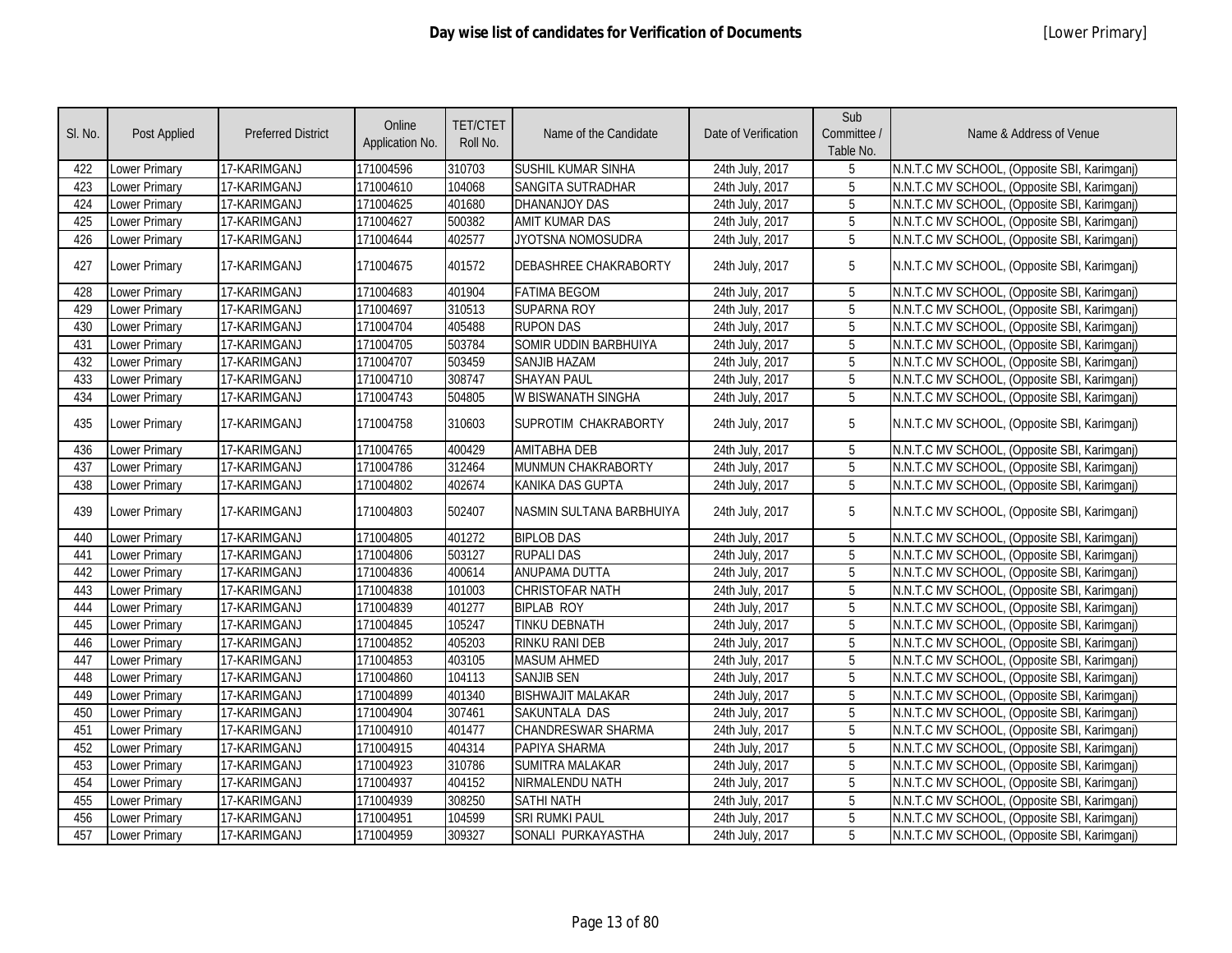| SI. No. | <b>Post Applied</b>  | <b>Preferred District</b> | Online<br>Application No. | <b>TET/CTET</b><br>Roll No. | Name of the Candidate       | Date of Verification | Sub<br>Committee /<br>Table No. | Name & Address of Venue                      |
|---------|----------------------|---------------------------|---------------------------|-----------------------------|-----------------------------|----------------------|---------------------------------|----------------------------------------------|
| 458     | Lower Primary        | 17-KARIMGANJ              | 171004990                 | 309323                      | SONALI MODAK                | 24th July, 2017      | 5                               | N.N.T.C MV SCHOOL, (Opposite SBI, Karimganj) |
| 459     | Lower Primary        | 17-KARIMGANJ              | 171005005                 | 402870                      | lookjit Goswami             | 24th July, 2017      | 5                               | N.N.T.C MV SCHOOL, (Opposite SBI, Karimganj) |
| 460     | Lower Primary        | 17-KARIMGANJ              | 171005018                 | 400954                      | <b>BODRUD DUJA</b>          | 24th July, 2017      | 5                               | N.N.T.C MV SCHOOL, (Opposite SBI, Karimganj) |
| 461     | <b>Lower Primary</b> | 17-KARIMGANJ              | 171005027                 | 309448                      | <b>SRIBASH SHARMA</b>       | 24th July, 2017      | 5                               | N.N.T.C MV SCHOOL, (Opposite SBI, Karimganj) |
| 462     | Lower Primary        | 17-KARIMGANJ              | 171005039                 | 402820                      | <b>LAILY BEGUM</b>          | 24th July, 2017      | 5                               | N.N.T.C MV SCHOOL, (Opposite SBI, Karimganj) |
| 463     | Lower Primary        | 17-KARIMGANJ              | 171005046                 | 401927                      | <b>FOKHRUL HAQUE</b>        | 24th July, 2017      | 5                               | N.N.T.C MV SCHOOL, (Opposite SBI, Karimganj) |
| 464     | Lower Primary        | 17-KARIMGANJ              | 171005052                 | 311102                      | TANAYA CHOUDHURY            | 24th July, 2017      | 5                               | N.N.T.C MV SCHOOL, (Opposite SBI, Karimganj) |
| 465     | <b>Lower Primary</b> | 17-KARIMGANJ              | 171005070                 | 400941                      | <b>BABLU NATH</b>           | 24th July, 2017      | 5                               | N.N.T.C MV SCHOOL, (Opposite SBI, Karimganj) |
| 466     | <b>Lower Primary</b> | 17-KARIMGANJ              | 171005076                 | 405394                      | <b>RUMI ROY</b>             | 24th July, 2017      | 5                               | N.N.T.C MV SCHOOL, (Opposite SBI, Karimganj) |
| 467     | Lower Primary        | 17-KARIMGANJ              | 171005078                 | 401096                      | <b>BEGUM SHAMIMA AKTHAR</b> | 24th July, 2017      | 5                               | N.N.T.C MV SCHOOL, (Opposite SBI, Karimganj) |
| 468     | Lower Primary        | 17-KARIMGANJ              | 171005080                 | 404456                      | PIARA BEGAM                 | 24th July, 2017      | 5                               | N.N.T.C MV SCHOOL, (Opposite SBI, Karimganj) |
| 469     | Lower Primary        | 17-KARIMGANJ              | 171005087                 | 403730                      | <b>MOUSOMI ROY</b>          | 24th July, 2017      | 5                               | N.N.T.C MV SCHOOL, (Opposite SBI, Karimganj) |
| 470     | Lower Primary        | 17-KARIMGANJ              | 171005088                 | 405217                      | <b>RIPON DAS</b>            | 24th July, 2017      | $\overline{5}$                  | N.N.T.C MV SCHOOL, (Opposite SBI, Karimganj) |
| 471     | Lower Primary        | 17-KARIMGANJ              | 171005089                 | 400441                      | AMRITA DEB CHOUDHURY        | 24th July, 2017      | 5                               | N.N.T.C MV SCHOOL, (Opposite SBI, Karimgani) |
| 472     | Lower Primary        | 17-KARIMGANJ              | 171005095                 | 308365                      | <b>SAYANTAN CHANDA</b>      | 24th July, 2017      | 5                               | N.N.T.C MV SCHOOL, (Opposite SBI, Karimganj) |
| 473     | Lower Primary        | 17-KARIMGANJ              | 171005112                 | 404763                      | RADHA RANI DAS              | 24th July, 2017      | 5                               | N.N.T.C MV SCHOOL, (Opposite SBI, Karimganj) |
| 474     | Lower Primary        | 17-KARIMGANJ              | 171005117                 | 500934                      | <b>DEBARON GHOSH</b>        | 24th July, 2017      | 5                               | N.N.T.C MV SCHOOL, (Opposite SBI, Karimganj) |
| 475     | Lower Primary        | 17-KARIMGANJ              | 171005139                 | 404309                      | PAPIYA DAS                  | 24th July, 2017      | 5                               | N.N.T.C MV SCHOOL, (Opposite SBI, Karimganj) |
| 476     | Lower Primary        | 17-KARIMGANJ              | 171005168                 | 402016                      | <b>GOPA SEN</b>             | 24th July, 2017      | 5                               | N.N.T.C MV SCHOOL, (Opposite SBI, Karimganj) |
| 477     | Lower Primary        | 17-KARIMGANJ              | 171005191                 | 402097                      | <b>HAPPY DAS</b>            | 24th July, 2017      | 5                               | N.N.T.C MV SCHOOL, (Opposite SBI, Karimganj) |
| 478     | Lower Primary        | 17-KARIMGANJ              | 171005203                 | 500269                      | <b>AHSAN AHMED LASKAR</b>   | 24th July, 2017      | 5                               | N.N.T.C MV SCHOOL, (Opposite SBI, Karimganj) |
| 479     | Lower Primary        | 17-KARIMGANJ              | 171005211                 | 402900                      | <b>MADHABI DEBNATH</b>      | 24th July, 2017      | 5                               | N.N.T.C MV SCHOOL, (Opposite SBI, Karimganj) |
| 480     | Lower Primary        | 17-KARIMGANJ              | 171005217                 | 101429                      | <b>GURUDASI SHIL</b>        | 24th July, 2017      | 5                               | N.N.T.C MV SCHOOL, (Opposite SBI, Karimganj) |
| 481     | Lower Primary        | 17-KARIMGANJ              | 171005233                 | 101819                      | <b>KRISHNA CHANDRA DAS</b>  | 24th July, 2017      | $\overline{5}$                  | N.N.T.C MV SCHOOL, (Opposite SBI, Karimganj) |
| 482     | Lower Primary        | 17-KARIMGANJ              | 171005238                 | 401380                      | <b>BISWAJYOTI DEB</b>       | 24th July, 2017      | $\overline{5}$                  | N.N.T.C MV SCHOOL, (Opposite SBI, Karimganj) |
| 483     | Lower Primary        | 17-KARIMGANJ              | 171005257                 | 404697                      | <b>PURABI DAS</b>           | 24th July, 2017      | $\overline{5}$                  | N.N.T.C MV SCHOOL, (Opposite SBI, Karimganj) |
| 484     | Lower Primary        | 17-KARIMGANJ              | 171005276                 | 403447                      | <b>MINAKSHI DAS</b>         | 24th July, 2017      | 5                               | N.N.T.C MV SCHOOL, (Opposite SBI, Karimganj) |
| 485     | Lower Primary        | 17-KARIMGANJ              | 171005282                 | 309854                      | <b>SUHEL AHMED</b>          | 24th July, 2017      | $\overline{5}$                  | N.N.T.C MV SCHOOL, (Opposite SBI, Karimganj) |
| 486     | Lower Primary        | 17-KARIMGANJ              | 171005300                 | 310512                      | <b>SUPARNA PAUL</b>         | 24th July, 2017      | 5                               | N.N.T.C MV SCHOOL, (Opposite SBI, Karimganj) |
| 487     | Lower Primary        | 17-KARIMGANJ              | 171005305                 | 400932                      | <b>BABLI MONDAL</b>         | 24th July, 2017      | 5                               | N.N.T.C MV SCHOOL, (Opposite SBI, Karimganj) |
| 488     | Lower Primary        | 17-KARIMGANJ              | 171005310                 | 403796                      | <b>MRS SANJU AHIR</b>       | 24th July, 2017      | 5                               | N.N.T.C MV SCHOOL, (Opposite SBI, Karimganj) |
| 489     | Lower Primary        | 17-KARIMGANJ              | 171005312                 | 400412                      | <b>AMIT MODAK</b>           | 24th July, 2017      | 5                               | N.N.T.C MV SCHOOL, (Opposite SBI, Karimganj) |
| 490     | Lower Primary        | 17-KARIMGANJ              | 171005333                 | 405271                      | <b>ROSY DHAR</b>            | 24th July, 2017      | 5                               | N.N.T.C MV SCHOOL, (Opposite SBI, Karimganj) |
| 491     | Lower Primary        | 17-KARIMGANJ              | 171005341                 | 405015                      | <b>RONOJAY NATH</b>         | 24th July, 2017      | $\overline{5}$                  | N.N.T.C MV SCHOOL, (Opposite SBI, Karimganj) |
| 492     | Lower Primary        | 17-KARIMGANJ              | 171005343                 | 310967                      | <b>SWARUP DAS</b>           | 24th July, 2017      | 5                               | N.N.T.C MV SCHOOL, (Opposite SBI, Karimganj) |
| 493     | Lower Primary        | 17-KARIMGANJ              | 171005361                 | 307562                      | <b>SAMBHU TELI</b>          | 24th July, 2017      | 5                               | N.N.T.C MV SCHOOL, (Opposite SBI, Karimganj) |
| 494     | Lower Primary        | 17-KARIMGANJ              | 171005385                 | 401569                      | DEBASHISH RUDRA PAUL        | 24th July, 2017      | 5                               | N.N.T.C MV SCHOOL, (Opposite SBI, Karimganj) |
| 495     | Lower Primary        | 17-KARIMGANJ              | 171005386                 | 309447                      | SRIBASH RANJAN DAS          | 24th July, 2017      | 5                               | N.N.T.C MV SCHOOL, (Opposite SBI, Karimganj) |
| 496     | <b>Lower Primary</b> | 17-KARIMGANJ              | 171005388                 | 309621                      | SUBRATA SUTRADHAR           | 24th July, 2017      | 5                               | N.N.T.C MV SCHOOL, (Opposite SBI, Karimganj) |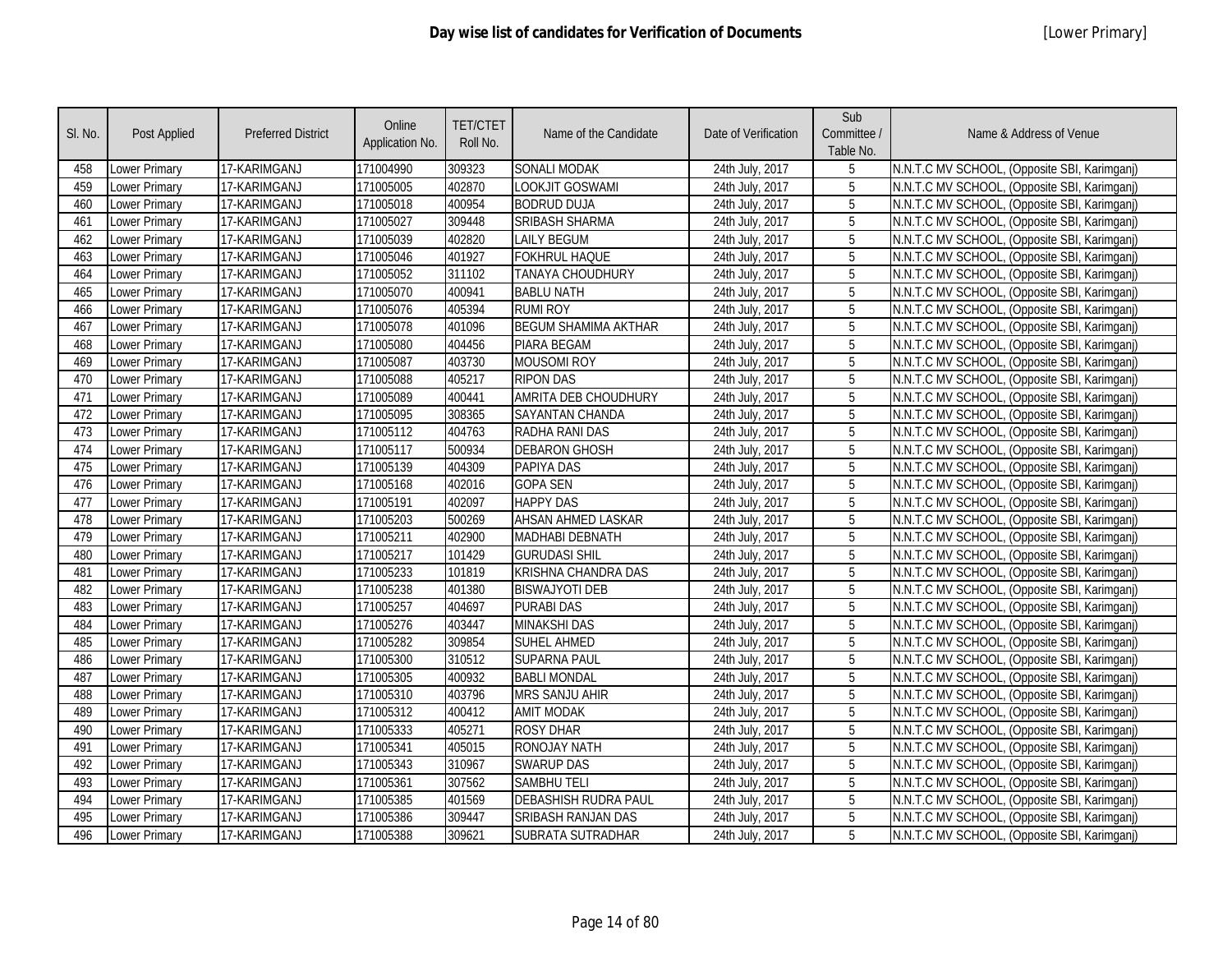| SI. No. | Post Applied         | <b>Preferred District</b> | Online<br>Application No. | <b>TET/CTET</b><br>Roll No. | Name of the Candidate              | Date of Verification | Sub<br>Committee /<br>Table No. | Name & Address of Venue                      |
|---------|----------------------|---------------------------|---------------------------|-----------------------------|------------------------------------|----------------------|---------------------------------|----------------------------------------------|
| 497     | Lower Primary        | 17-KARIMGANJ              | 171005395                 | 403762                      | MOYNUL HAQUE TAPADAR               | 24th July, 2017      | 5                               | N.N.T.C MV SCHOOL, (Opposite SBI, Karimganj) |
| 498     | Lower Primary        | 17-KARIMGANJ              | 171005409                 | 404764                      | RADHESHYAM CHANDA                  | 24th July, 2017      | 5                               | N.N.T.C MV SCHOOL, (Opposite SBI, Karimganj) |
| 499     | Lower Primary        | 17-KARIMGANJ              | 171005412                 | 309311                      | <b>SONALI DAS</b>                  | 24th July, 2017      | $\overline{5}$                  | N.N.T.C MV SCHOOL, (Opposite SBI, Karimganj) |
| 500     | Lower Primary        | 17-KARIMGANJ              | 171005418                 | 311244                      | TARIF AHMED CHOUDHURY              | 24th July, 2017      | 5                               | N.N.T.C MV SCHOOL, (Opposite SBI, Karimganj) |
| 501     | <b>Lower Primary</b> | 17-KARIMGANJ              | 171005422                 | 404972                      | RAJU MALAKAR                       | 24th July, 2017      | 6                               | N.N.T.C MV SCHOOL, (Opposite SBI, Karimganj) |
| 502     | Lower Primary        | 17-KARIMGANJ              | 171005446                 | 312979                      | <b>SHAYANI DAS</b>                 | 24th July, 2017      | 6                               | N.N.T.C MV SCHOOL, (Opposite SBI, Karimganj) |
| 503     | Lower Primary        | 17-KARIMGANJ              | 171005451                 | 403401                      | <b>MD JABIR</b>                    | 24th July, 2017      | 6                               | N.N.T.C MV SCHOOL, (Opposite SBI, Karimganj) |
| 504     | Lower Primary        | 17-KARIMGANJ              | 171005452                 | 3403653                     | MANANJOY DUTTA<br><b>CHOUDHURY</b> | 24th July, 2017      | 6                               | N.N.T.C MV SCHOOL, (Opposite SBI, Karimganj) |
| 505     | Lower Primary        | 17-KARIMGANJ              | 171005465                 | 405483                      | RUPOK CHANDRA ROY                  | 24th July, 2017      | 6                               | N.N.T.C MV SCHOOL, (Opposite SBI, Karimganj) |
| 506     | Lower Primary        | 17-KARIMGANJ              | 171005497                 | 311331                      | <b>TULI DAS</b>                    | 24th July, 2017      | 6                               | N.N.T.C MV SCHOOL, (Opposite SBI, Karimganj) |
| 507     | Lower Primary        | 17-KARIMGANJ              | 171005499                 | 403183                      | <b>MD MASRUR AHMED</b>             | 24th July, 2017      | 6                               | N.N.T.C MV SCHOOL, (Opposite SBI, Karimganj) |
| 508     | Lower Primary        | 17-KARIMGANJ              | 171005528                 | 503194                      | SABYASACHI DUTTA                   | 24th July, 2017      | 6                               | N.N.T.C MV SCHOOL, (Opposite SBI, Karimganj) |
| 509     | Lower Primary        | 17-KARIMGANJ              | 171005529                 | 403763                      | MOYNULHOQUE                        | 24th July, 2017      | 6                               | N.N.T.C MV SCHOOL, (Opposite SBI, Karimganj) |
| 510     | Lower Primary        | 17-KARIMGANJ              | 171005536                 | 309888                      | <b>SUJATA DAS</b>                  | 24th July, 2017      | 6                               | N.N.T.C MV SCHOOL, (Opposite SBI, Karimganj) |
| 511     | Lower Primary        | 17-KARIMGANJ              | 171005544                 | 301087                      | <b>ASISH GHOSH</b>                 | 24th July, 2017      | 6                               | N.N.T.C MV SCHOOL, (Opposite SBI, Karimganj) |
| 512     | Lower Primary        | 17-KARIMGANJ              | 171005548                 | 310576                      | <b>SUPRIYA NATH</b>                | 24th July, 2017      | 6                               | N.N.T.C MV SCHOOL, (Opposite SBI, Karimganj) |
| 513     | Lower Primary        | 17-KARIMGANJ              | 171005559                 | 503622                      | SHAMIMA AHMED CHOUDHURY            | 24th July, 2017      | 6                               | N.N.T.C MV SCHOOL, (Opposite SBI, Karimganj) |
| 514     | Lower Primary        | 17-KARIMGANJ              | 171005589                 | 401957                      | <b>FUZAIL AHMED</b>                | 24th July, 2017      | 6                               | N.N.T.C MV SCHOOL, (Opposite SBI, Karimganj) |
| 515     | Lower Primary        | 17-KARIMGANJ              | 171005591                 | 311098                      | <b>TAMAS BHATTACHARJEE</b>         | 24th July, 2017      | 6                               | N.N.T.C MV SCHOOL, (Opposite SBI, Karimganj) |
| 516     | Lower Primary        | 17-KARIMGANJ              | 171005597                 | 400033                      | <b>ABDUL GAFFAR</b>                | 24th July, 2017      | 6                               | N.N.T.C MV SCHOOL, (Opposite SBI, Karimganj) |
| 517     | Lower Primary        | 17-KARIMGANJ              | 171005604                 | 403051                      | <b>MANIK CHAKRABORTY</b>           | 24th July, 2017      | 6                               | N.N.T.C MV SCHOOL, (Opposite SBI, Karimganj) |
| 518     | Lower Primary        | 17-KARIMGANJ              | 171005611                 | 401018                      | <b>BAPPAN DAS</b>                  | 24th July, 2017      | 6                               | N.N.T.C MV SCHOOL, (Opposite SBI, Karimganj) |
| 519     | Lower Primary        | 17-KARIMGANJ              | 171005625                 | 310687                      | SUSHANTA CHAKRABORTY               | 24th July, 2017      | 6                               | N.N.T.C MV SCHOOL, (Opposite SBI, Karimganj) |
| 520     | <b>Lower Primary</b> | 17-KARIMGANJ              | 171005633                 | 400284                      | <b>AJAY SUTRADHAR</b>              | 24th July, 2017      | 6                               | N.N.T.C MV SCHOOL, (Opposite SBI, Karimganj) |
| 521     | Lower Primary        | 17-KARIMGANJ              | 171005726                 | 403758                      | <b>MOUTUSI DAS</b>                 | 24th July, 2017      | 6                               | N.N.T.C MV SCHOOL, (Opposite SBI, Karimganj) |
| 522     | Lower Primary        | 17-KARIMGANJ              | 171005729                 | 401655                      | <b>DEEP DEY</b>                    | 24th July, 2017      | 6                               | N.N.T.C MV SCHOOL, (Opposite SBI, Karimganj) |
| 523     | Lower Primary        | 17-KARIMGANJ              | 171005746                 | 404764                      | RADHESHYAM CHANDA                  | 24th July, 2017      | 6                               | N.N.T.C MV SCHOOL, (Opposite SBI, Karimganj) |
| 524     | Lower Primary        | 17-KARIMGANJ              | 171005750                 | 310099                      | <b>SUMA BHATTACHARJEE</b>          | 24th July, 2017      | 6                               | N.N.T.C MV SCHOOL, (Opposite SBI, Karimganj) |
| 525     | Lower Primary        | 17-KARIMGANJ              | 171005751                 | 402331                      | JAMAN HUSSAN AHMED                 | 24th July, 2017      | 6                               | N.N.T.C MV SCHOOL, (Opposite SBI, Karimganj) |
| 526     | <b>Lower Primary</b> | 17-KARIMGANJ              | 171005769                 | 502935                      | RAJU ACHARJEE                      | 24th July, 2017      | 6                               | N.N.T.C MV SCHOOL, (Opposite SBI, Karimganj) |
| 527     | Lower Primary        | 17-KARIMGANJ              | 171005813                 | 401704                      | <b>DIBYENDU DEB</b>                | 24th July, 2017      | 6                               | N.N.T.C MV SCHOOL, (Opposite SBI, Karimganj) |
| 528     | <b>Lower Primary</b> | 17-KARIMGANJ              | 171005841                 | 401165                      | <b>BIJIT SINHA</b>                 | 24th July, 2017      | 6                               | N.N.T.C MV SCHOOL, (Opposite SBI, Karimganj) |
| 529     | <b>Lower Primary</b> | 17-KARIMGANJ              | 171005848                 | 403484                      | <b>SUSMITA DUTTA</b>               | 24th July, 2017      | 6                               | N.N.T.C MV SCHOOL, (Opposite SBI, Karimganj) |
| 530     | <b>Lower Primary</b> | 17-KARIMGANJ              | 171005855                 | 312191                      | <b>KAKOLI CHAKRABORTY</b>          | 24th July, 2017      | 6                               | N.N.T.C MV SCHOOL, (Opposite SBI, Karimganj) |
| 531     | Lower Primary        | 17-KARIMGANJ              | 171005862                 | 402348                      | <b>JANMOJIT DEY</b>                | 24th July, 2017      | 6                               | N.N.T.C MV SCHOOL, (Opposite SBI, Karimganj) |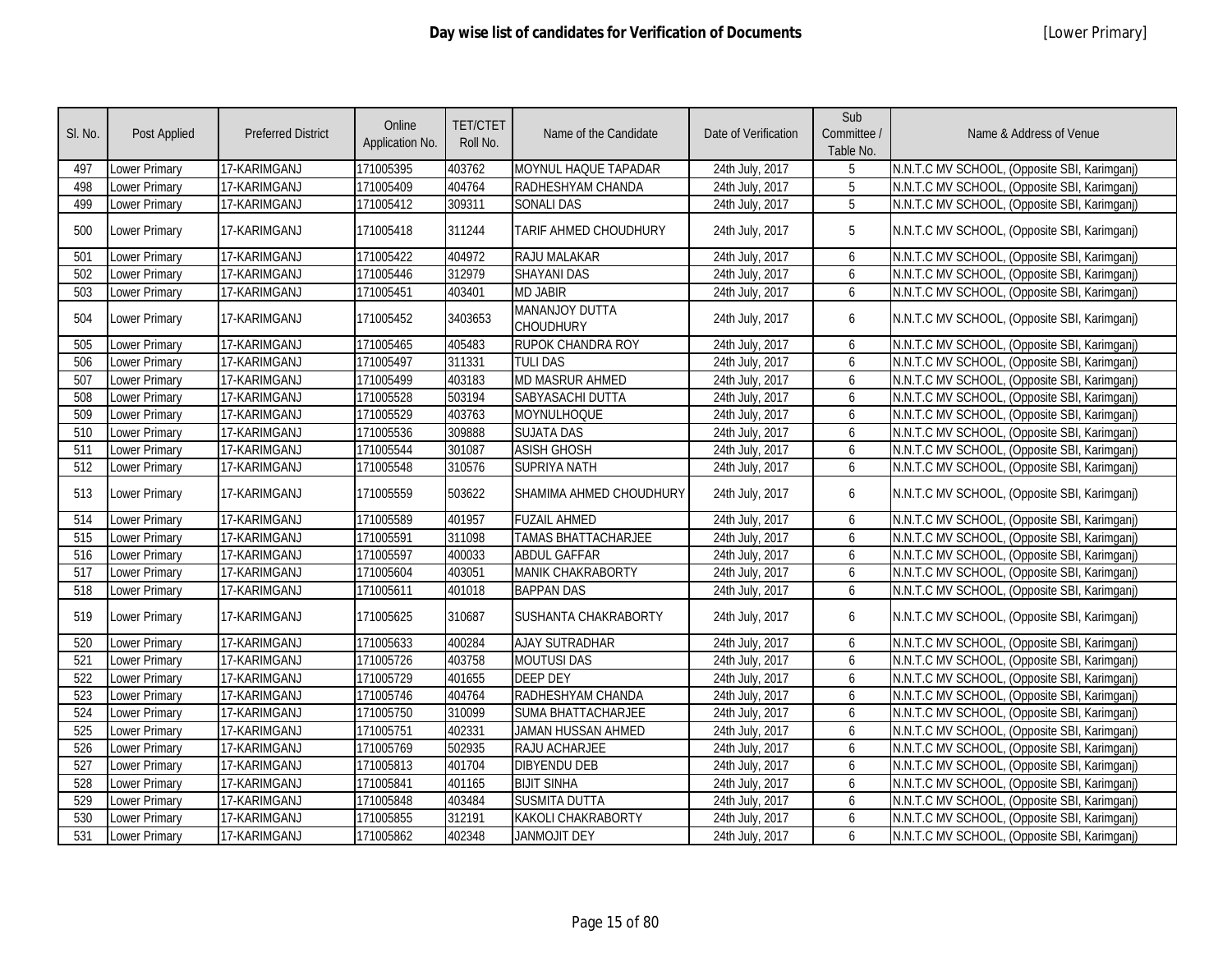| SI. No. | <b>Post Applied</b> | <b>Preferred District</b> | Online<br>Application No. | <b>TET/CTET</b><br>Roll No. | Name of the Candidate                   | Date of Verification | Sub<br>Committee /<br>Table No. | Name & Address of Venue                      |
|---------|---------------------|---------------------------|---------------------------|-----------------------------|-----------------------------------------|----------------------|---------------------------------|----------------------------------------------|
| 532     | Lower Primary       | 17-KARIMGANJ              | 171005900                 | 402441                      | JHUMA SUKLABAIDYA                       | 24th July, 2017      | 6                               | N.N.T.C MV SCHOOL, (Opposite SBI, Karimganj) |
| 533     | Lower Primary       | 17-KARIMGANJ              | 171005919                 | 310039                      | <b>SULTANA TALUKDAR</b>                 | 24th July, 2017      | 6                               | N.N.T.C MV SCHOOL, (Opposite SBI, Karimganj) |
| 534     | Lower Primary       | 17-KARIMGANJ              | 171005952                 | 503275                      | <b>SAHED AHMED MAZUMDER</b>             | 24th July, 2017      | 6                               | N.N.T.C MV SCHOOL, (Opposite SBI, Karimganj) |
| 535     | Lower Primary       | 17-KARIMGANJ              | 171005965                 | 404239                      | <b>ONKAR CHOUDHURY</b>                  | 24th July, 2017      | 6                               | N.N.T.C MV SCHOOL, (Opposite SBI, Karimganj) |
| 536     | Lower Primary       | 17-KARIMGANJ              | 171005971                 | 504701                      | <b>NG ANUP KUMAR SINGHA</b>             | 24th July, 2017      | 6                               | N.N.T.C MV SCHOOL, (Opposite SBI, Karimganj) |
| 537     | Lower Primary       | 17-KARIMGANJ              | 171005976                 | 404448                      | PIYALI ACHARJYA                         | 24th July, 2017      | 6                               | N.N.T.C MV SCHOOL, (Opposite SBI, Karimganj) |
| 538     | Lower Primary       | 17-KARIMGANJ              | 171005977                 | 403580                      | <b>MOMI DAS</b>                         | 24th July, 2017      | 6                               | N.N.T.C MV SCHOOL, (Opposite SBI, Karimganj) |
| 539     | Lower Primary       | 17-KARIMGANJ              | 171005982                 | 101031                      | <b>DEBABRATA DEBNATH</b>                | 24th July, 2017      | 6                               | N.N.T.C MV SCHOOL, (Opposite SBI, Karimganj) |
| 540     | Lower Primary       | 17-KARIMGANJ              | 171005987                 | 404174                      | <b>NITA BANIK</b>                       | 24th July, 2017      | 6                               | N.N.T.C MV SCHOOL, (Opposite SBI, Karimganj) |
| 541     | Lower Primary       | 17-KARIMGANJ              | 171006000                 | 402874                      | LOVELY CHANDA                           | 24th July, 2017      | 6                               | N.N.T.C MV SCHOOL, (Opposite SBI, Karimganj) |
| 542     | Lower Primary       | 17-KARIMGANJ              | 171006004                 | 307864                      | <b>SANGITA MALLAH</b>                   | 24th July, 2017      | 6                               | N.N.T.C MV SCHOOL, (Opposite SBI, Karimganj) |
| 543     | Lower Primary       | 17-KARIMGANJ              | 171006021                 | 100204                      | <b>ANIMESH DEY BARMAN</b>               | 24th July, 2017      | 6                               | N.N.T.C MV SCHOOL, (Opposite SBI, Karimganj) |
| 544     | Lower Primary       | 17-KARIMGANJ              | 171006030                 | 308607                      | <b>SHAMS UDDIN</b>                      | 24th July, 2017      | 6                               | N.N.T.C MV SCHOOL, (Opposite SBI, Karimganj) |
| 545     | Lower Primary       | 17-KARIMGANJ              | 171006045                 | 503276                      | SAHELI DEB ROY                          | 24th July, 2017      | 6                               | N.N.T.C MV SCHOOL, (Opposite SBI, Karimganj) |
| 546     | Lower Primary       | 17-KARIMGANJ              | 171006047                 | 401933                      | <b>FORHANA BEGUM</b>                    | 24th July, 2017      | 6                               | N.N.T.C MV SCHOOL, (Opposite SBI, Karimganj) |
| 547     | Lower Primary       | 17-KARIMGANJ              | 171006054                 | 309349                      | <b>SONTUSH DAS</b>                      | 24th July, 2017      | 6                               | N.N.T.C MV SCHOOL, (Opposite SBI, Karimganj) |
| 548     | Lower Primary       | 17-KARIMGANJ              | 171006069                 | 400650                      | <b>ANWARA BEGUM</b>                     | 24th July, 2017      | 6                               | N.N.T.C MV SCHOOL, (Opposite SBI, Karimganj) |
| 549     | Lower Primary       | 17-KARIMGANJ              | 171006075                 | 503025                      | RINKI CHAKRABORTY                       | 24th July, 2017      | 6                               | N.N.T.C MV SCHOOL, (Opposite SBI, Karimganj) |
| 550     | Lower Primary       | 17-KARIMGANJ              | 171006083                 | 309687                      | <b>SUDEVI DEY</b>                       | 24th July, 2017      | 6                               | N.N.T.C MV SCHOOL, (Opposite SBI, Karimganj) |
| 551     | Lower Primary       | 17-KARIMGANJ              | 171006096                 | 403436                      | <b>MILI DHAR</b>                        | 24th July, 2017      | 6                               | N.N.T.C MV SCHOOL, (Opposite SBI, Karimganj) |
| 552     | Lower Primary       | 17-KARIMGANJ              | 171006111                 | 314055                      | <b>MAMATA SINGHA</b>                    | 24th July, 2017      | 6                               | N.N.T.C MV SCHOOL, (Opposite SBI, Karimganj) |
| 553     | Lower Primary       | 17-KARIMGANJ              | 171006119                 | 403960                      | NARAYAN CH. PAUL                        | 24th July, 2017      | 6                               | N.N.T.C MV SCHOOL, (Opposite SBI, Karimganj) |
| 554     | Lower Primary       | 17-KARIMGANJ              | 171006125                 | 105328                      | <b>UTTAM DAS</b>                        | 24th July, 2017      | 6                               | N.N.T.C MV SCHOOL, (Opposite SBI, Karimganj) |
| 555     | Lower Primary       | 17-KARIMGANJ              | 171006153                 | 309160                      | <b>SMITA DAS</b>                        | 24th July, 2017      | 6                               | N.N.T.C MV SCHOOL, (Opposite SBI, Karimganj) |
| 556     | Lower Primary       | 17-KARIMGANJ              | 171006158                 | 405279                      | <b>RUBEL KANTI DAS</b>                  | 24th July, 2017      | 6                               | N.N.T.C MV SCHOOL, (Opposite SBI, Karimganj) |
| 557     | Lower Primary       | 17-KARIMGANJ              | 171006159                 | 401083                      | <b>BEGUM FAHMIDA SULTANA</b><br>TAPADAR | 24th July, 2017      | 6                               | N.N.T.C MV SCHOOL, (Opposite SBI, Karimganj) |
| 558     | Lower Primary       | 17-KARIMGANJ              | 171006169                 | 402814                      | <b>KUNTALA SINHA</b>                    | 24th July, 2017      | 6                               | N.N.T.C MV SCHOOL, (Opposite SBI, Karimganj) |
| 559     | Lower Primary       | 17-KARIMGANJ              | 171006178                 | 503958                      | SUMITRA BHATTACHARJEE                   | 24th July, 2017      | 6                               | N.N.T.C MV SCHOOL, (Opposite SBI, Karimganj) |
| 560     | Lower Primary       | 17-KARIMGANJ              | 171006203                 | 400502                      | <b>ANIMA SINGHA</b>                     | 24th July, 2017      | 6                               | N.N.T.C MV SCHOOL, (Opposite SBI, Karimganj) |
| 561     | Lower Primary       | 17-KARIMGANJ              | 171006223                 | 403647                      | MONOJ JOYSWAL                           | 24th July, 2017      | 6                               | N.N.T.C MV SCHOOL, (Opposite SBI, Karimganj) |
| 562     | Lower Primary       | 17-KARIMGANJ              | 171006224                 | 311417                      | <b>UMA PURKAYASTHA</b>                  | 24th July, 2017      | 6                               | N.N.T.C MV SCHOOL, (Opposite SBI, Karimganj) |
| 563     | Lower Primary       | 17-KARIMGANJ              | 171006231                 | 500473                      | ANUP BRATA SINGHA                       | 24th July, 2017      | 6                               | N.N.T.C MV SCHOOL, (Opposite SBI, Karimganj) |
| 564     | Lower Primary       | 17-KARIMGANJ              | 171006243                 | 402825                      | <b>LAKSHMI DAS</b>                      | 24th July, 2017      | 6                               | N.N.T.C MV SCHOOL, (Opposite SBI, Karimganj) |
| 565     | Lower Primary       | 17-KARIMGANJ              | 171006247                 | 307723                      | <b>SANCHITA NAG</b>                     | 24th July, 2017      | 6                               | N.N.T.C MV SCHOOL, (Opposite SBI, Karimganj) |
| 566     | Lower Primary       | 17-KARIMGANJ              | 171006261                 | 400289                      | <b>AJIT CHANDA</b>                      | 24th July, 2017      | 6                               | N.N.T.C MV SCHOOL, (Opposite SBI, Karimganj) |
| 567     | Lower Primary       | 17-KARIMGANJ              | 171006272                 | 404528                      | PRANJAL CHAKRABORTY                     | 24th July, 2017      | 6                               | N.N.T.C MV SCHOOL, (Opposite SBI, Karimganj) |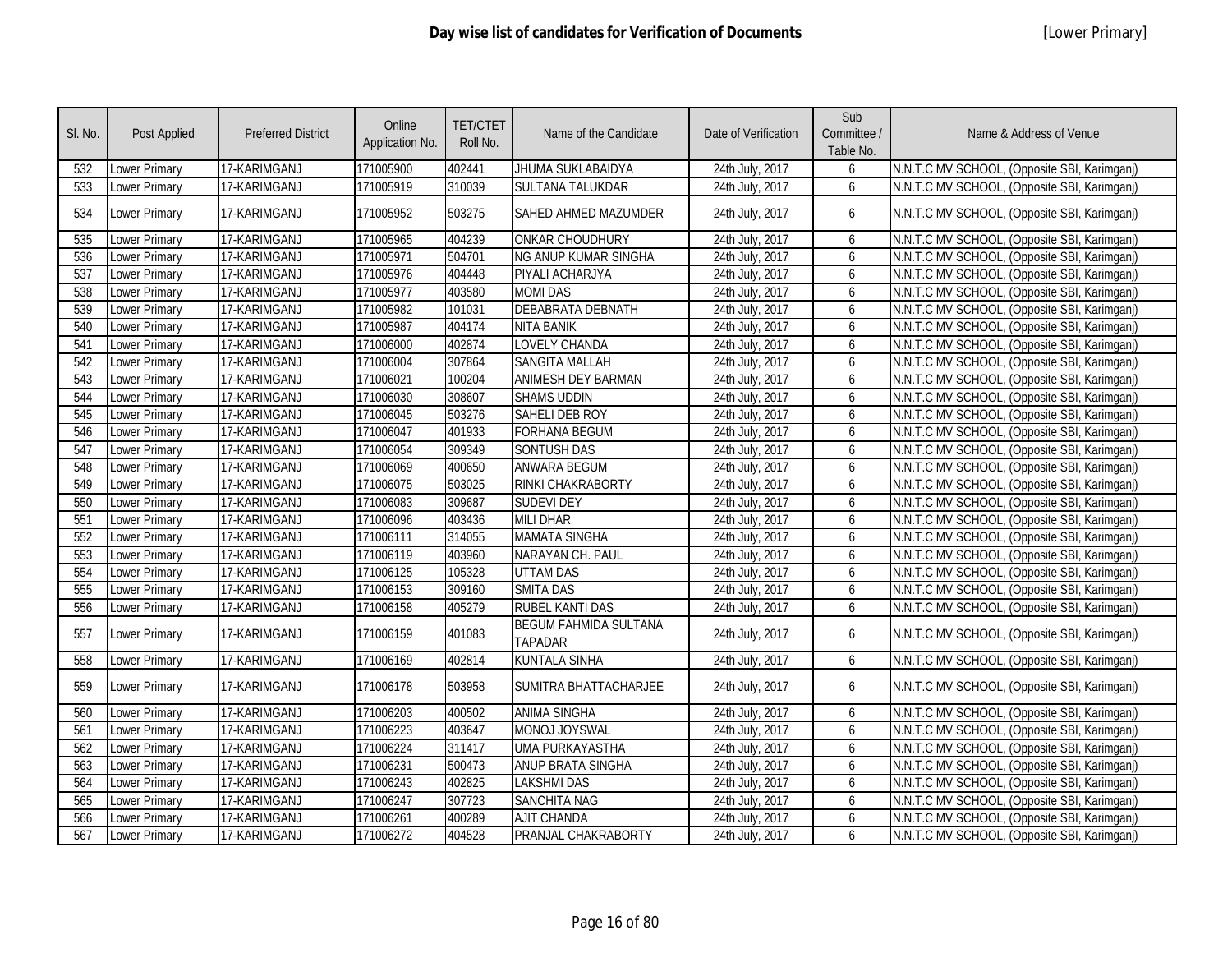| SI. No. | Post Applied         | <b>Preferred District</b> | Online<br>Application No. | <b>TET/CTET</b><br>Roll No. | Name of the Candidate         | Date of Verification | Sub<br>Committee /<br>Table No. | Name & Address of Venue                      |
|---------|----------------------|---------------------------|---------------------------|-----------------------------|-------------------------------|----------------------|---------------------------------|----------------------------------------------|
| 568     | Lower Primary        | 17-KARIMGANJ              | 171006277                 | 503028                      | <b>RINKU DAS</b>              | 24th July, 2017      | 6                               | N.N.T.C MV SCHOOL, (Opposite SBI, Karimganj) |
| 569     | Lower Primary        | 17-KARIMGANJ              | 171006282                 | 309048                      | SIDDHARTHA SANKAR DAS         | 24th July, 2017      | 6                               | N.N.T.C MV SCHOOL, (Opposite SBI, Karimganj) |
| 570     | Lower Primary        | 17-KARIMGANJ              | 171006284                 | 404040                      | <b>NAZRUL ISLAM</b>           | 24th July, 2017      | 6                               | N.N.T.C MV SCHOOL, (Opposite SBI, Karimganj) |
| 571     | <b>Lower Primary</b> | 17-KARIMGANJ              | 171006298                 | 500869                      | <b>BONOSHREE DAS</b>          | 24th July, 2017      | 6                               | N.N.T.C MV SCHOOL, (Opposite SBI, Karimganj) |
| 572     | Lower Primary        | 17-KARIMGANJ              | 171006306                 | 400465                      | <b>ANAMIKA DHAR</b>           | 24th July, 2017      | 6                               | N.N.T.C MV SCHOOL, (Opposite SBI, Karimganj) |
| 573     | <b>Lower Primary</b> | 17-KARIMGANJ              | 171006309                 | 310061                      | SULTANA BEGAM CHOUDHURY       | 24th July, 2017      | 6                               | N.N.T.C MV SCHOOL, (Opposite SBI, Karimganj) |
| 574     | Lower Primary        | 17-KARIMGANJ              | 171006321                 | 309112                      | <b>SIPRA DAS</b>              | 24th July, 2017      | 6                               | N.N.T.C MV SCHOOL, (Opposite SBI, Karimganj) |
| 575     | <b>Lower Primary</b> | 17-KARIMGANJ              | 171006326                 | 400146                      | <b>ABHISHEK SEN</b>           | 24th July, 2017      | 6                               | N.N.T.C MV SCHOOL, (Opposite SBI, Karimganj) |
| 576     | <b>Lower Primary</b> | 17-KARIMGANJ              | 171006337                 | 309064                      | SIJAL AHMED TAPADAR           | 24th July, 2017      | 6                               | N.N.T.C MV SCHOOL, (Opposite SBI, Karimganj) |
| 577     | Lower Primary        | 17-KARIMGANJ              | 171006346                 | 405372                      | <b>RUMANA BEGUM</b>           | 24th July, 2017      | 6                               | N.N.T.C MV SCHOOL, (Opposite SBI, Karimganj) |
| 578     | Lower Primary        | 17-KARIMGANJ              | 171006369                 | 402210                      | <b>IMDADUR RAHMAN TAPADAR</b> | 24th July, 2017      | 6                               | N.N.T.C MV SCHOOL, (Opposite SBI, Karimganj) |
| 579     | <b>Lower Primary</b> | 17-KARIMGANJ              | 171006384                 | 502785                      | PRIYANKA SUKLABAIDYA          | 24th July, 2017      | 6                               | N.N.T.C MV SCHOOL, (Opposite SBI, Karimganj) |
| 580     | Lower Primary        | 17-KARIMGANJ              | 171006386                 | 401837                      | <b>DWIJENDRA CH DAS</b>       | 24th July, 2017      | 6                               | N.N.T.C MV SCHOOL, (Opposite SBI, Karimganj) |
| 581     | <b>Lower Primary</b> | 17-KARIMGANJ              | 171006406                 | 402568                      | <b>JYOTIRMOY DAS</b>          | 24th July, 2017      | 6                               | N.N.T.C MV SCHOOL, (Opposite SBI, Karimganj) |
| 582     | <b>Lower Primary</b> | 17-KARIMGANJ              | 171006412                 | 402475                      | <b>JOY GOPAL DAS</b>          | 24th July, 2017      | 6                               | N.N.T.C MV SCHOOL, (Opposite SBI, Karimganj) |
| 583     | <b>Lower Primary</b> | 17-KARIMGANJ              | 171006430                 | 405586                      | SAGARIKA LASKAR               | 24th July, 2017      | 6                               | N.N.T.C MV SCHOOL, (Opposite SBI, Karimganj) |
| 584     | <b>Lower Primary</b> | 17-KARIMGANJ              | 171006443                 | 404018                      | <b>NAZMA BEGUM</b>            | 24th July, 2017      | 6                               | N.N.T.C MV SCHOOL, (Opposite SBI, Karimganj) |
| 585     | <b>Lower Primary</b> | 17-KARIMGANJ              | 171006451                 | 401381                      | <b>BISWAJYOTI SINHA</b>       | 24th July, 2017      | 6                               | N.N.T.C MV SCHOOL, (Opposite SBI, Karimganj) |
| 586     | <b>Lower Primary</b> | 17-KARIMGANJ              | 171006458                 | 103405                      | <b>RAJIB DEY</b>              | 24th July, 2017      | 6                               | N.N.T.C MV SCHOOL, (Opposite SBI, Karimganj) |
| 587     | <b>Lower Primary</b> | 17-KARIMGANJ              | 171006459                 | 405444                      | <b>RUPALI DEBNATH</b>         | 24th July, 2017      | 6                               | N.N.T.C MV SCHOOL, (Opposite SBI, Karimganj) |
| 588     | Lower Primary        | 17-KARIMGANJ              | 171006461                 | 503706                      | SHIVAPRIYA CHAKRABORTY        | 24th July, 2017      | 6                               | N.N.T.C MV SCHOOL, (Opposite SBI, Karimganj) |
| 589     | Lower Primary        | 17-KARIMGANJ              | 171006463                 | 400462                      | <b>ANAMIKA DEB</b>            | 24th July, 2017      | 6                               | N.N.T.C MV SCHOOL, (Opposite SBI, Karimganj) |
| 590     | Lower Primary        | 17-KARIMGANJ              | 171006473                 | 308523                      | <b>SHAID AHMED</b>            | 24th July, 2017      | 6                               | N.N.T.C MV SCHOOL, (Opposite SBI, Karimganj) |
| 591     | Lower Primary        | 17-KARIMGANJ              | 171006474                 | 405043                      | RANTI RANI DEBNATH            | 24th July, 2017      | 6                               | N.N.T.C MV SCHOOL, (Opposite SBI, Karimganj) |
| 592     | Lower Primary        | 17-KARIMGANJ              | 171006500                 | 308127                      | <b>SARA BEGOM</b>             | 24th July, 2017      | 6                               | N.N.T.C MV SCHOOL, (Opposite SBI, Karimganj) |
| 593     | Lower Primary        | 17-KARIMGANJ              | 171006503                 | 403767                      | APU SUKLABAIDYA               | 24th July, 2017      | 6                               | N.N.T.C MV SCHOOL, (Opposite SBI, Karimganj) |
| 594     | Lower Primary        | 17-KARIMGANJ              | 171006504                 | 400988                      | <b>BANASREE ROY</b>           | 24th July, 2017      | 6                               | N.N.T.C MV SCHOOL, (Opposite SBI, Karimganj) |
| 595     | Lower Primary        | 17-KARIMGANJ              | 171006508                 | 404106                      | NILIMA PAUL DAS               | 24th July, 2017      | 6                               | N.N.T.C MV SCHOOL, (Opposite SBI, Karimganj) |
| 596     | Lower Primary        | 17-KARIMGANJ              | 171006511                 | 401583                      | <b>DEBASREE BHATTACHARJEE</b> | 24th July, 2017      | 6                               | N.N.T.C MV SCHOOL, (Opposite SBI, Karimganj) |
| 597     | <b>Lower Primary</b> | 17-KARIMGANJ              | 171006520                 | 402505                      | JOYDEEP SHOME                 | 24th July, 2017      | 6                               | N.N.T.C MV SCHOOL, (Opposite SBI, Karimganj) |
| 598     | <b>Lower Primary</b> | 17-KARIMGANJ              | 171006524                 | 103694                      | <b>RITA DAS</b>               | 24th July, 2017      | 6                               | N.N.T.C MV SCHOOL, (Opposite SBI, Karimganj) |
| 599     | Lower Primary        | 17-KARIMGANJ              | 171006530                 | 400261                      | <b>AHADUR RAHMAN</b>          | 24th July, 2017      | 6                               | N.N.T.C MV SCHOOL, (Opposite SBI, Karimganj) |
| 600     | Lower Primary        | 17-KARIMGANJ              | 171006548                 | 405481                      | RUPLEKHA BHATTACHARJEE        | 24th July, 2017      | 6                               | N.N.T.C MV SCHOOL, (Opposite SBI, Karimganj) |
| 601     | <b>Lower Primary</b> | 17-KARIMGANJ              | 171006554                 | 401802                      | <b>DIPSHIKHA NATH</b>         | 25th July, 2017      | $\mathbf{1}$                    | N.N.T.C MV SCHOOL, (Opposite SBI, Karimganj) |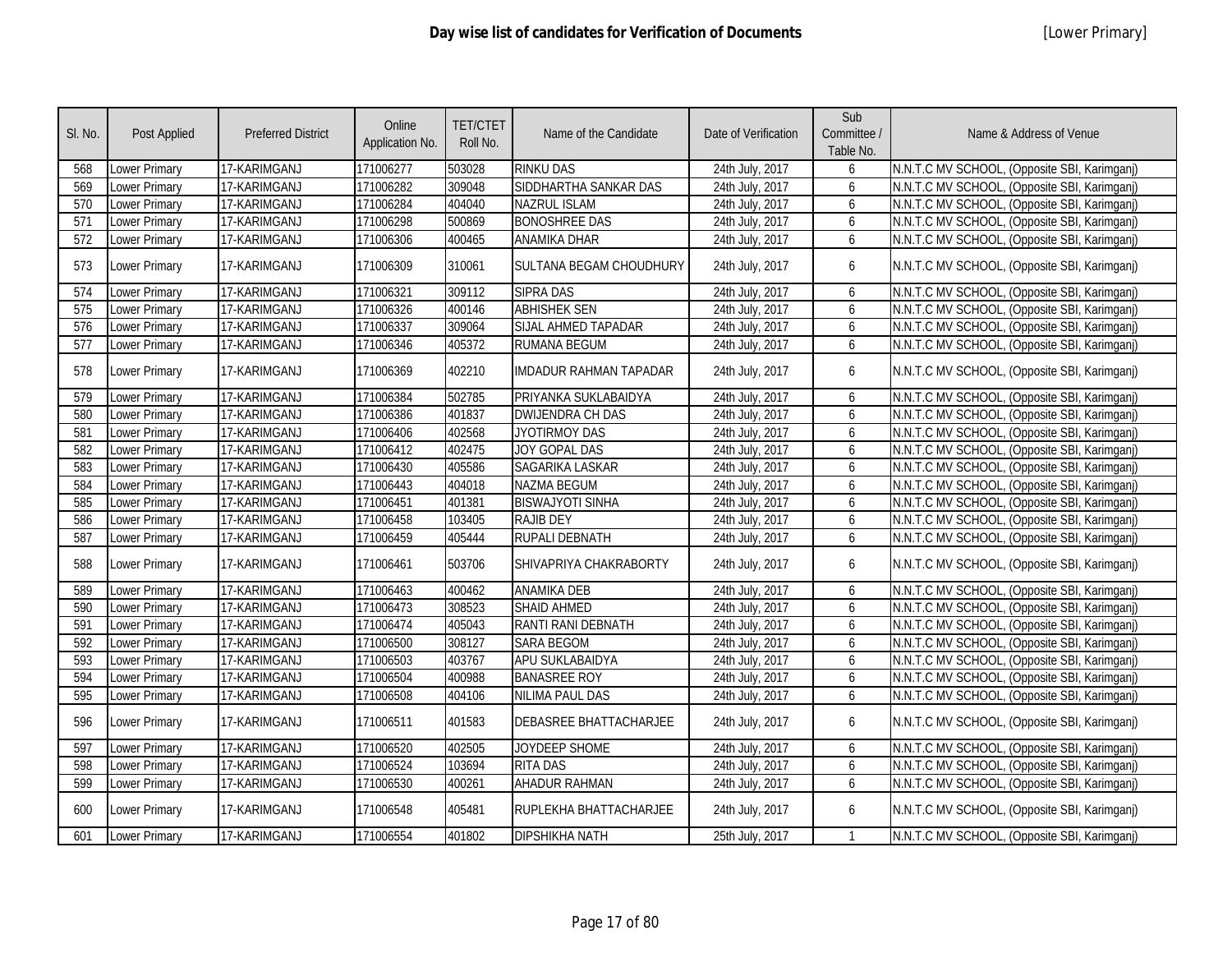| SI. No. | <b>Post Applied</b>  | <b>Preferred District</b> | Online<br>Application No. | <b>TET/CTET</b><br>Roll No. | Name of the Candidate                | Date of Verification | Sub<br>Committee /<br>Table No. | Name & Address of Venue                      |
|---------|----------------------|---------------------------|---------------------------|-----------------------------|--------------------------------------|----------------------|---------------------------------|----------------------------------------------|
| 602     | Lower Primary        | 17-KARIMGANJ              | 171006584                 | 404806                      | <b>RAHUL DAS</b>                     | 25th July, 2017      |                                 | N.N.T.C MV SCHOOL, (Opposite SBI, Karimganj) |
| 603     | Lower Primary        | 17-KARIMGANJ              | 171006602                 | 309174                      | <b>SMITA ROY</b>                     | 25th July, 2017      | 1                               | N.N.T.C MV SCHOOL, (Opposite SBI, Karimganj) |
| 604     | Lower Primary        | 17-KARIMGANJ              | 171006603                 | 401536                      | <b>DEBAJYOTI NAG</b>                 | 25th July, 2017      |                                 | N.N.T.C MV SCHOOL, (Opposite SBI, Karimganj) |
| 605     | <b>Lower Primary</b> | 17-KARIMGANJ              | 171006628                 | 401716                      | <b>DILIP GOALA</b>                   | 25th July, 2017      |                                 | N.N.T.C MV SCHOOL, (Opposite SBI, Karimganj) |
| 606     | Lower Primary        | 17-KARIMGANJ              | 171006640                 | 401627                      | <b>DEBOJYOTI NANDY</b>               | 25th July, 2017      | $\mathbf{1}$                    | N.N.T.C MV SCHOOL, (Opposite SBI, Karimganj) |
| 607     | Lower Primary        | 17-KARIMGANJ              | 171006650                 | 405026                      | <b>RANJIT DAS</b>                    | 25th July, 2017      |                                 | N.N.T.C MV SCHOOL, (Opposite SBI, Karimganj) |
| 608     | Lower Primary        | 17-KARIMGANJ              | 171006652                 | 404709                      | <b>PURNIMA DAS</b>                   | 25th July, 2017      |                                 | N.N.T.C MV SCHOOL, (Opposite SBI, Karimganj) |
| 609     | <b>Lower Primary</b> | 17-KARIMGANJ              | 171006653                 | 501271                      | <b>HENA BEGUM LASKAR</b>             | 25th July, 2017      |                                 | N.N.T.C MV SCHOOL, (Opposite SBI, Karimganj) |
| 610     | <b>Lower Primary</b> | 17-KARIMGANJ              | 171006661                 | 100475                      | <b>AYESHA BEGUM</b>                  | 25th July, 2017      | $\mathbf{1}$                    | N.N.T.C MV SCHOOL, (Opposite SBI, Karimganj) |
| 611     | <b>Lower Primary</b> | 17-KARIMGANJ              | 171006663                 | 402811                      | KUNAL BHATTACHARJEE                  | 25th July, 2017      | $\mathbf{1}$                    | N.N.T.C MV SCHOOL, (Opposite SBI, Karimganj) |
| 612     | Lower Primary        | 17-KARIMGANJ              | 171006672                 | 308791                      | SHIBANI CHAKRABORTY                  | 25th July, 2017      | $\mathbf{1}$                    | N.N.T.C MV SCHOOL, (Opposite SBI, Karimganj) |
| 613     | Lower Primary        | 17-KARIMGANJ              | 171006692                 | 308772                      | <b>SHELLY DEY</b>                    | 25th July, 2017      |                                 | N.N.T.C MV SCHOOL, (Opposite SBI, Karimganj) |
| 614     | Lower Primary        | 17-KARIMGANJ              | 171006698                 | 404372                      | PARTHA SARATHI<br><b>CHAKRABORTY</b> | 25th July, 2017      | 1                               | N.N.T.C MV SCHOOL, (Opposite SBI, Karimganj) |
| 615     | Lower Primary        | 17-KARIMGANJ              | 171006701                 | 403851                      | MUNMUN SUTRADHAR                     | 25th July, 2017      | $\mathbf{1}$                    | N.N.T.C MV SCHOOL, (Opposite SBI, Karimganj) |
| 616     | <b>Lower Primary</b> | 17-KARIMGANJ              | 171006713                 | 405668                      | SAJINA KHANAM                        | 25th July, 2017      | $\mathbf{1}$                    | N.N.T.C MV SCHOOL, (Opposite SBI, Karimganj) |
| 617     | <b>Lower Primary</b> | 17-KARIMGANJ              | 171006719                 | 404991                      | <b>RAKHI ROY</b>                     | 25th July, 2017      | $\mathbf{1}$                    | N.N.T.C MV SCHOOL, (Opposite SBI, Karimganj) |
| 618     | <b>Lower Primary</b> | 17-KARIMGANJ              | 171006733                 | 400212                      | <b>ABUL HUSSAIN</b>                  | 25th July, 2017      | $\mathbf{1}$                    | N.N.T.C MV SCHOOL, (Opposite SBI, Karimganj) |
| 619     | Lower Primary        | 17-KARIMGANJ              | 171006734                 | 504626                      | PRIYATAMA SINGHA                     | 25th July, 2017      | $\mathbf{1}$                    | N.N.T.C MV SCHOOL, (Opposite SBI, Karimganj) |
| 620     | Lower Primary        | 17-KARIMGANJ              | 171006747                 | 405479                      | <b>RUPASRI PAUL</b>                  | 25th July, 2017      |                                 | N.N.T.C MV SCHOOL, (Opposite SBI, Karimganj) |
| 621     | <b>Lower Primary</b> | 17-KARIMGANJ              | 171006768                 | 503423                      | <b>SANCHAY KUMAR NATH</b>            | 25th July, 2017      | $\mathbf{1}$                    | N.N.T.C MV SCHOOL, (Opposite SBI, Karimganj) |
| 622     | Lower Primary        | 17-KARIMGANJ              | 171006770                 | 400682                      | <b>APARAJITA NATH</b>                | 25th July, 2017      | $\mathbf{1}$                    | N.N.T.C MV SCHOOL, (Opposite SBI, Karimganj) |
| 623     | <b>Lower Primary</b> | 17-KARIMGANJ              | 171006776                 | 401245                      | <b>BINOD CHANDRA DAS</b>             | 25th July, 2017      |                                 | N.N.T.C MV SCHOOL, (Opposite SBI, Karimganj) |
| 624     | Lower Primary        | 17-KARIMGANJ              | 171006786                 | 401138                      | <b>BIDHU BH. ROY</b>                 | 25th July, 2017      |                                 | N.N.T.C MV SCHOOL, (Opposite SBI, Karimganj) |
| 625     | <b>Lower Primary</b> | 17-KARIMGANJ              | 171006796                 | 405005                      | RAMIZA BEGOM                         | 25th July, 2017      |                                 | N.N.T.C MV SCHOOL, (Opposite SBI, Karimganj) |
| 626     | <b>Lower Primary</b> | 17-KARIMGANJ              | 171006810                 | 402736                      | <b>KHALIDA BEGOM</b>                 | 25th July, 2017      | $\mathbf{1}$                    | N.N.T.C MV SCHOOL, (Opposite SBI, Karimganj) |
| 627     | Lower Primary        | 17-KARIMGANJ              | 171006811                 | 101455                      | <b>HIMADRI SHEKHAR SAHA</b>          | 25th July, 2017      | $\mathbf{1}$                    | N.N.T.C MV SCHOOL, (Opposite SBI, Karimganj) |
| 628     | Lower Primary        | 17-KARIMGANJ              | 171006849                 | 312145                      | JOYDIPAK ROY                         | 25th July, 2017      | $\mathbf{1}$                    | N.N.T.C MV SCHOOL, (Opposite SBI, Karimganj) |
| 629     | <b>Lower Primary</b> | 17-KARIMGANJ              | 171006850                 | 404543                      | PRASANTA ROY                         | 25th July, 2017      |                                 | N.N.T.C MV SCHOOL, (Opposite SBI, Karimganj) |
| 630     | <b>Lower Primary</b> | 17-KARIMGANJ              | 171006860                 | 309931                      | <b>SUJIT KAIRI</b>                   | 25th July, 2017      | $\mathbf{1}$                    | N.N.T.C MV SCHOOL, (Opposite SBI, Karimganj) |
| 631     | <b>Lower Primary</b> | 17-KARIMGANJ              | 171006862                 | 401489                      | <b>CHINMOYEE DEB</b>                 | 25th July, 2017      |                                 | N.N.T.C MV SCHOOL, (Opposite SBI, Karimganj) |
| 632     | <b>Lower Primary</b> | 17-KARIMGANJ              | 171006867                 | 402460                      | JIMLI RANI RUDRA PAUL                | 25th July, 2017      | $\mathbf{1}$                    | N.N.T.C MV SCHOOL, (Opposite SBI, Karimganj) |
| 633     | <b>Lower Primary</b> | 17-KARIMGANJ              | 171006872                 | 309887                      | <b>SUJATA DAS</b>                    | 25th July, 2017      |                                 | N.N.T.C MV SCHOOL, (Opposite SBI, Karimganj) |
| 634     | <b>Lower Primary</b> | 17-KARIMGANJ              | 171006873                 | 403847                      | <b>MUNMUN NATH</b>                   | 25th July, 2017      | $\mathbf{1}$                    | N.N.T.C MV SCHOOL, (Opposite SBI, Karimganj) |
| 635     | Lower Primary        | 17-KARIMGANJ              | 171006883                 | 3403817                     | RUPOSRI CHOWDHURY                    | 25th July, 2017      | $\mathbf{1}$                    | N.N.T.C MV SCHOOL, (Opposite SBI, Karimganj) |
| 636     | Lower Primary        | 17-KARIMGANJ              | 171006887                 | 404764                      | RADHESHYAM CHANDA                    | 25th July, 2017      | $\mathbf{1}$                    | N.N.T.C MV SCHOOL, (Opposite SBI, Karimganj) |
| 637     | <b>Lower Primary</b> | 17-KARIMGANJ              | 171006897                 | 404671                      | <b>PUJA DAS</b>                      | 25th July, 2017      |                                 | N.N.T.C MV SCHOOL, (Opposite SBI, Karimganj) |
| 638     | <b>Lower Primary</b> | 17-KARIMGANJ              | 171006901                 | 200002                      | <b>ABDUL SALAM</b>                   | 25th July, 2017      |                                 | N.N.T.C MV SCHOOL, (Opposite SBI, Karimganj) |
| 639     | Lower Primary        | 17-KARIMGANJ              | 171006910                 | 311160                      | TANUSREE SUTRADHAR                   | 25th July, 2017      | $\mathbf{1}$                    | N.N.T.C MV SCHOOL, (Opposite SBI, Karimganj) |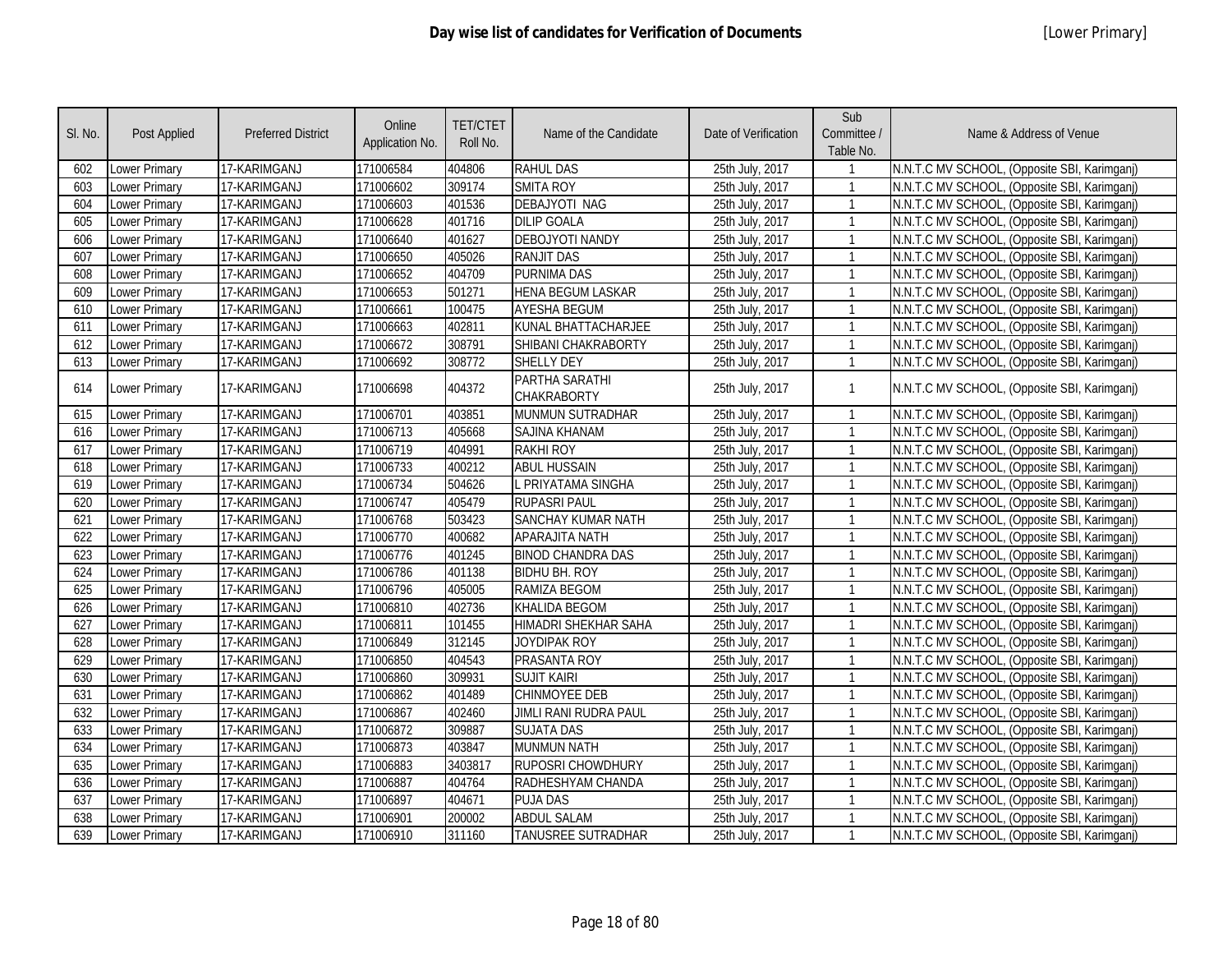| SI. No. | Post Applied         | <b>Preferred District</b> | Online<br>Application No. | <b>TET/CTET</b><br>Roll No. | Name of the Candidate                        | Date of Verification | Sub<br>Committee /<br>Table No. | Name & Address of Venue                      |
|---------|----------------------|---------------------------|---------------------------|-----------------------------|----------------------------------------------|----------------------|---------------------------------|----------------------------------------------|
| 640     | Lower Primary        | 17-KARIMGANJ              | 171006916                 | 404679                      | <b>PUJA KAIRI</b>                            | 25th July, 2017      |                                 | N.N.T.C MV SCHOOL, (Opposite SBI, Karimganj) |
| 641     | Lower Primary        | 17-KARIMGANJ              | 171006921                 | 401396                      | <b>BITAN ROY</b>                             | 25th July, 2017      | $\mathbf{1}$                    | N.N.T.C MV SCHOOL, (Opposite SBI, Karimganj) |
| 642     | Lower Primary        | 17-KARIMGANJ              | 171006930                 | 401807                      | <b>DIPTA NATH</b>                            | 25th July, 2017      | $\mathbf{1}$                    | N.N.T.C MV SCHOOL, (Opposite SBI, Karimganj) |
| 643     | Lower Primary        | 17-KARIMGANJ              | 171006942                 | 403893                      | <b>NABANITA ROY</b>                          | 25th July, 2017      | $\mathbf{1}$                    | N.N.T.C MV SCHOOL, (Opposite SBI, Karimganj) |
| 644     | Lower Primary        | 17-KARIMGANJ              | 171006947                 | 400411                      | <b>AMIT KUMAR NATH</b>                       | 25th July, 2017      | $\mathbf{1}$                    | N.N.T.C MV SCHOOL, (Opposite SBI, Karimganj) |
| 645     | Lower Primary        | 17-KARIMGANJ              | 171006949                 | 503588                      | SHAHANARA BEGUM<br><b>MAZUMDER</b>           | 25th July, 2017      | $\mathbf{1}$                    | N.N.T.C MV SCHOOL, (Opposite SBI, Karimganj) |
| 646     | Lower Primary        | 17-KARIMGANJ              | 171006955                 | 308640                      | <b>SHANKAR SINGH</b>                         | 25th July, 2017      | $\mathbf{1}$                    | N.N.T.C MV SCHOOL, (Opposite SBI, Karimganj) |
| 647     | Lower Primary        | 17-KARIMGANJ              | 171006965                 | 08217242                    | <b>VINAY KUMAR MISHRA</b>                    | 25th July, 2017      | $\mathbf{1}$                    | N.N.T.C MV SCHOOL, (Opposite SBI, Karimganj) |
| 648     | Lower Primary        | 17-KARIMGANJ              | 171006966                 | 404874                      | RAJDEEP RUDRA PAUL                           | 25th July, 2017      | $\mathbf{1}$                    | N.N.T.C MV SCHOOL, (Opposite SBI, Karimganj) |
| 649     | Lower Primary        | 17-KARIMGANJ              | 171006984                 | 402729                      | <b>KHALEDA BEGUM</b>                         | 25th July, 2017      | $\mathbf{1}$                    | N.N.T.C MV SCHOOL, (Opposite SBI, Karimganj) |
| 650     | Lower Primary        | 17-KARIMGANJ              | 171006986                 | 401715                      | <b>DILIP DAS</b>                             | 25th July, 2017      | $\mathbf{1}$                    | N.N.T.C MV SCHOOL, (Opposite SBI, Karimganj) |
| 651     | Lower Primary        | 17-KARIMGANJ              | 171006987                 | 308303                      | SATYENDRA NAMASUDRA                          | 25th July, 2017      | $\mathbf{1}$                    | N.N.T.C MV SCHOOL, (Opposite SBI, Karimganj) |
| 652     | Lower Primary        | 17-KARIMGANJ              | 171007007                 | 309742                      | <b>SUDIP NATH</b>                            | 25th July, 2017      | $\mathbf{1}$                    | N.N.T.C MV SCHOOL, (Opposite SBI, Karimganj) |
| 653     | Lower Primary        | 17-KARIMGANJ              | 171007016                 | 307549                      | SAMARJIT NAMASUDRA                           | 25th July, 2017      | $\mathbf{1}$                    | N.N.T.C MV SCHOOL, (Opposite SBI, Karimganj) |
| 654     | Lower Primary        | 17-KARIMGANJ              | 171007018                 | 01802703                    | <b>RAJPUT MADHUBALA</b><br><b>RAMSHANKAR</b> | 25th July, 2017      | $\mathbf{1}$                    | N.N.T.C MV SCHOOL, (Opposite SBI, Karimganj) |
| 655     | <b>Lower Primary</b> | 17-KARIMGANJ              | 171007025                 | 308959                      | SHUBHADEEP ROY                               | 25th July, 2017      | $\mathbf{1}$                    | N.N.T.C MV SCHOOL, (Opposite SBI, Karimganj) |
| 656     | <b>Lower Primary</b> | 17-KARIMGANJ              | 171007038                 | 402902                      | <b>MADHABI ROY</b>                           | 25th July, 2017      | $\mathbf{1}$                    | N.N.T.C MV SCHOOL, (Opposite SBI, Karimganj) |
| 657     | Lower Primary        | 17-KARIMGANJ              | 171007039                 | 308335                      | SAUMYAJIT SUKLA                              | 25th July, 2017      | $\mathbf{1}$                    | N.N.T.C MV SCHOOL, (Opposite SBI, Karimganj) |
| 658     | Lower Primary        | 17-KARIMGANJ              | 171007040                 | 309068                      | <b>SIKHA SINHA</b>                           | 25th July, 2017      | $\mathbf{1}$                    | N.N.T.C MV SCHOOL, (Opposite SBI, Karimganj) |
| 659     | Lower Primary        | 17-KARIMGANJ              | 171007061                 | 400681                      | <b>APPON DEB</b>                             | 25th July, 2017      | $\mathbf{1}$                    | N.N.T.C MV SCHOOL, (Opposite SBI, Karimganj) |
| 660     | Lower Primary        | 17-KARIMGANJ              | 171007062                 | 309032                      | <b>SIBASHISH NATH</b>                        | 25th July, 2017      | $\mathbf{1}$                    | N.N.T.C MV SCHOOL, (Opposite SBI, Karimganj) |
| 661     | Lower Primary        | 17-KARIMGANJ              | 171007070                 | 401491                      | <b>CHIRANJIT SAHA</b>                        | 25th July, 2017      | $\mathbf{1}$                    | N.N.T.C MV SCHOOL, (Opposite SBI, Karimganj) |
| 662     | Lower Primary        | 17-KARIMGANJ              | 171007071                 | 404866                      | <b>RAJDEEP DAS</b>                           | 25th July, 2017      | $\mathbf{1}$                    | N.N.T.C MV SCHOOL, (Opposite SBI, Karimganj) |
| 663     | Lower Primary        | 17-KARIMGANJ              | 171007084                 | 403953                      | <b>NANDITA SINHA</b>                         | 25th July, 2017      | $\mathbf{1}$                    | N.N.T.C MV SCHOOL, (Opposite SBI, Karimganj) |
| 664     | Lower Primary        | 17-KARIMGANJ              | 171007085                 | 403066                      | MONJUR AHMED KHAN                            | 25th July, 2017      | $\mathbf{1}$                    | N.N.T.C MV SCHOOL, (Opposite SBI, Karimganj) |
| 665     | Lower Primary        | 17-KARIMGANJ              | 171007086                 | 308726                      | SHASWATI DAS                                 | 25th July, 2017      | $\mathbf{1}$                    | N.N.T.C MV SCHOOL, (Opposite SBI, Karimganj) |
| 666     | Lower Primary        | 17-KARIMGANJ              | 171007094                 | 402975                      | <b>MAKTADIR HUSSAIN</b>                      | 25th July, 2017      | $\mathbf{1}$                    | N.N.T.C MV SCHOOL, (Opposite SBI, Karimganj) |
| 667     | Lower Primary        | 17-KARIMGANJ              | 171007105                 | 404877                      | <b>RAJDEEP TALUKDAR</b>                      | 25th July, 2017      | $\mathbf{1}$                    | N.N.T.C MV SCHOOL, (Opposite SBI, Karimganj) |
| 668     | Lower Primary        | 17-KARIMGANJ              | 171007123                 | 401081                      | <b>BEGOM ZASMIN PERVEEN</b>                  | 25th July, 2017      | $\mathbf{1}$                    | N.N.T.C MV SCHOOL, (Opposite SBI, Karimganj) |
| 669     | Lower Primary        | 17-KARIMGANJ              | 171007127                 | 402482                      | JAYASREE BHATTACHARJEE                       | 25th July, 2017      | $\mathbf{1}$                    | N.N.T.C MV SCHOOL, (Opposite SBI, Karimganj) |
| 670     | Lower Primary        | 17-KARIMGANJ              | 171007143                 | 403477                      | <b>ANITA DEB</b>                             | 25th July, 2017      | $\mathbf{1}$                    | N.N.T.C MV SCHOOL, (Opposite SBI, Karimganj) |
| 671     | Lower Primary        | 17-KARIMGANJ              | 171007151                 | 400978                      | <b>BAISHAKI PAUL</b>                         | 25th July, 2017      | $\mathbf{1}$                    | N.N.T.C MV SCHOOL, (Opposite SBI, Karimganj) |
| 672     | Lower Primary        | 17-KARIMGANJ              | 171007153                 | 503794                      | <b>SONIT SINGH</b>                           | 25th July, 2017      | $\mathbf{1}$                    | N.N.T.C MV SCHOOL, (Opposite SBI, Karimganj) |
| 673     | Lower Primary        | 17-KARIMGANJ              | 171007162                 | 501497                      | <b>JASMIN AKTAR BARBHUIYA</b>                | 25th July, 2017      | $\mathbf{1}$                    | N.N.T.C MV SCHOOL, (Opposite SBI, Karimganj) |
| 674     | <b>Lower Primary</b> | 17-KARIMGANJ              | 171007182                 | 102869                      | <b>PINKI BAUL</b>                            | 25th July, 2017      | $\mathbf{1}$                    | N.N.T.C MV SCHOOL, (Opposite SBI, Karimganj) |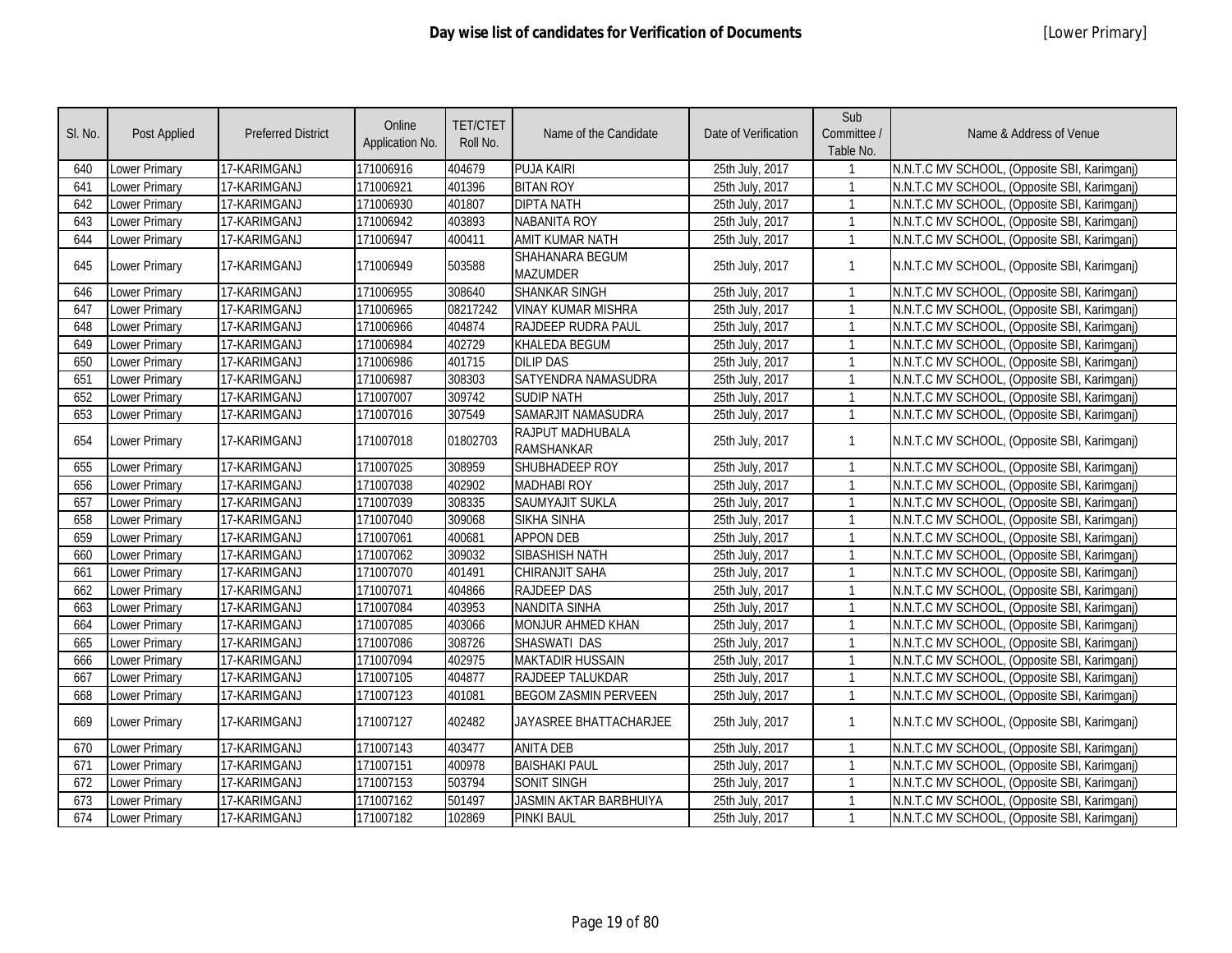| SI. No. | Post Applied         | <b>Preferred District</b> | Online<br>Application No. | <b>TET/CTET</b><br>Roll No. | Name of the Candidate                    | Date of Verification | Sub<br>Committee /<br>Table No. | Name & Address of Venue                      |
|---------|----------------------|---------------------------|---------------------------|-----------------------------|------------------------------------------|----------------------|---------------------------------|----------------------------------------------|
| 675     | Lower Primary        | 17-KARIMGANJ              | 171007184                 | 310389                      | <b>SUMONA RAHMAN</b><br><b>CHOUDHURY</b> | 25th July, 2017      | 1                               | N.N.T.C MV SCHOOL, (Opposite SBI, Karimganj) |
| 676     | Lower Primary        | 17-KARIMGANJ              | 171007188                 | 403478                      | <b>ARPITA DAS</b>                        | 25th July, 2017      | $\mathbf{1}$                    | N.N.T.C MV SCHOOL, (Opposite SBI, Karimganj) |
| 677     | Lower Primary        | 17-KARIMGANJ              | 171007190                 | 404737                      | <b>PUSPITA ROY</b>                       | 25th July, 2017      | $\mathbf{1}$                    | N.N.T.C MV SCHOOL, (Opposite SBI, Karimganj) |
| 678     | Lower Primary        | 17-KARIMGANJ              | 171007201                 | 403426                      | <b>MIFTAH UDDIN</b>                      | 25th July, 2017      | $\mathbf{1}$                    | N.N.T.C MV SCHOOL, (Opposite SBI, Karimganj) |
| 679     | Lower Primary        | 17-KARIMGANJ              | 171007202                 | 502453                      | NAZMUL HUSSAIN<br><b>CHOUDHURY</b>       | 25th July, 2017      | $\mathbf{1}$                    | N.N.T.C MV SCHOOL, (Opposite SBI, Karimganj) |
| 680     | <b>Lower Primary</b> | 17-KARIMGANJ              | 171007207                 | 308527                      | SHAILA SULTANA CHOUDHURY                 | 25th July, 2017      | $\mathbf{1}$                    | N.N.T.C MV SCHOOL, (Opposite SBI, Karimganj) |
| 681     | <b>Lower Primary</b> | 17-KARIMGANJ              | 171007209                 | 400299                      | <b>AJITA DEB</b>                         | 25th July, 2017      | 1                               | N.N.T.C MV SCHOOL, (Opposite SBI, Karimganj) |
| 682     | Lower Primary        | 17-KARIMGANJ              | 171007218                 | 308066                      | SANTA SUTRADHAR                          | 25th July, 2017      | $\mathbf{1}$                    | N.N.T.C MV SCHOOL, (Opposite SBI, Karimganj) |
| 683     | Lower Primary        | 17-KARIMGANJ              | 171007220                 | 401880                      | <b>FARIDA BEGAM CHOUDHURY</b>            | 25th July, 2017      | $\mathbf{1}$                    | N.N.T.C MV SCHOOL, (Opposite SBI, Karimganj) |
| 684     | Lower Primary        | 17-KARIMGANJ              | 171007239                 | 402574                      | JYOTISWAR NARAYAN SARMA                  | 25th July, 2017      | $\mathbf{1}$                    | N.N.T.C MV SCHOOL, (Opposite SBI, Karimganj) |
| 685     | Lower Primary        | 17-KARIMGANJ              | 171007250                 | 108309                      | <b>TILAK SIWAKOTI</b>                    | 25th July, 2017      | $\mathbf{1}$                    | N.N.T.C MV SCHOOL, (Opposite SBI, Karimganj) |
| 686     | Lower Primary        | 17-KARIMGANJ              | 171007255                 | 403479                      | <b>DIPIKA RANI BAIDYA</b>                | 25th July, 2017      | $\mathbf{1}$                    | N.N.T.C MV SCHOOL, (Opposite SBI, Karimganj) |
| 687     | Lower Primary        | 17-KARIMGANJ              | 171007257                 | 402792                      | <b>KRISHNAPADA SINHA</b>                 | 25th July, 2017      | $\mathbf{1}$                    | N.N.T.C MV SCHOOL, (Opposite SBI, Karimganj) |
| 688     | Lower Primary        | 17-KARIMGANJ              | 171007263                 | 100716                      | <b>BIKI BANIK</b>                        | 25th July, 2017      | $\mathbf{1}$                    | N.N.T.C MV SCHOOL, (Opposite SBI, Karimganj) |
| 689     | Lower Primary        | 17-KARIMGANJ              | 171007271                 | 405454                      | <b>RUPALI SINHA</b>                      | 25th July, 2017      | $\mathbf{1}$                    | N.N.T.C MV SCHOOL, (Opposite SBI, Karimganj) |
| 690     | Lower Primary        | 17-KARIMGANJ              | 171007275                 | 502791                      | <b>PROMILA DAS</b>                       | 25th July, 2017      | $\mathbf{1}$                    | N.N.T.C MV SCHOOL, (Opposite SBI, Karimganj) |
| 691     | Lower Primary        | 17-KARIMGANJ              | 171007279                 | 308733                      | <b>SHATABDI DAS</b>                      | 25th July, 2017      | $\mathbf{1}$                    | N.N.T.C MV SCHOOL, (Opposite SBI, Karimganj) |
| 692     | Lower Primary        | 17-KARIMGANJ              | 171007283                 | 403483                      | <b>SARBANI DAS</b>                       | 25th July, 2017      | $\mathbf{1}$                    | N.N.T.C MV SCHOOL, (Opposite SBI, Karimganj) |
| 693     | Lower Primary        | 17-KARIMGANJ              | 171007289                 | 402170                      | <b>HUSNA BEGAM</b>                       | 25th July, 2017      | $\mathbf{1}$                    | N.N.T.C MV SCHOOL, (Opposite SBI, Karimganj) |
| 694     | <b>Lower Primary</b> | 17-KARIMGANJ              | 171007307                 | 503106                      | RUKSANA BEGAM LASKAR                     | 25th July, 2017      | $\mathbf{1}$                    | N.N.T.C MV SCHOOL, (Opposite SBI, Karimganj) |
| 695     | <b>Lower Primary</b> | 17-KARIMGANJ              | 171007310                 | 403294                      | MD KAMRUL HOQUE                          | 25th July, 2017      | $\mathbf{1}$                    | N.N.T.C MV SCHOOL, (Opposite SBI, Karimganj) |
| 696     | Lower Primary        | 17-KARIMGANJ              | 171007330                 | 401988                      | <b>GEETA ROY</b>                         | 25th July, 2017      | $\mathbf{1}$                    | N.N.T.C MV SCHOOL, (Opposite SBI, Karimganj) |
| 697     | <b>Lower Primary</b> | 17-KARIMGANJ              | 171007332                 | 400656                      | <b>APARAJIT PAUL</b>                     | 25th July, 2017      | $\mathbf{1}$                    | N.N.T.C MV SCHOOL, (Opposite SBI, Karimganj) |
| 698     | Lower Primary        | 17-KARIMGANJ              | 171007341                 | 404178                      | NITISH CHANDRA SARKAR                    | 25th July, 2017      | $\mathbf{1}$                    | N.N.T.C MV SCHOOL, (Opposite SBI, Karimgani) |
| 699     | Lower Primary        | 17-KARIMGANJ              | 171007351                 | 309853                      | <b>SUHEL AHMED</b>                       | 25th July, 2017      | $\mathbf{1}$                    | N.N.T.C MV SCHOOL, (Opposite SBI, Karimganj) |
| 700     | Lower Primary        | 17-KARIMGANJ              | 171007354                 | 401663                      | DEEPIKA CHOUDHURY                        | 25th July, 2017      | $\mathbf{1}$                    | N.N.T.C MV SCHOOL, (Opposite SBI, Karimganj) |
| 701     | Lower Primary        | 17-KARIMGANJ              | 171007371                 | 404878                      | <b>RAJDIP DAS</b>                        | 25th July, 2017      | $\overline{2}$                  | N.N.T.C MV SCHOOL, (Opposite SBI, Karimganj) |
| 702     | Lower Primary        | 17-KARIMGANJ              | 171007385                 | 400943                      | <b>BABUL AHMED</b>                       | 25th July, 2017      | $\overline{2}$                  | N.N.T.C MV SCHOOL, (Opposite SBI, Karimganj) |
| 703     | Lower Primary        | 17-KARIMGANJ              | 171007396                 | 405369                      | <b>RUMANA BEGAM</b>                      | 25th July, 2017      | $\overline{2}$                  | N.N.T.C MV SCHOOL, (Opposite SBI, Karimganj) |
| 704     | Lower Primary        | 17-KARIMGANJ              | 171007406                 | 403322                      | MD MORTUJA HUSSAIN                       | 25th July, 2017      | $\overline{2}$                  | N.N.T.C MV SCHOOL, (Opposite SBI, Karimganj) |
| 705     | Lower Primary        | 17-KARIMGANJ              | 171007412                 | 503380                      | <b>SAMARJIT NATH</b>                     | 25th July, 2017      | $\overline{2}$                  | N.N.T.C MV SCHOOL, (Opposite SBI, Karimganj) |
| 706     | Lower Primary        | 17-KARIMGANJ              | 171007413                 | 01202608                    | <b>SARVESH KUMAR PANDEY</b>              | 25th July, 2017      | $\overline{2}$                  | N.N.T.C MV SCHOOL, (Opposite SBI, Karimganj) |
| 707     | Lower Primary        | 17-KARIMGANJ              | 171007432                 | 400367                      | <b>AMAL KANTI SINHA</b>                  | 25th July, 2017      | $\overline{2}$                  | N.N.T.C MV SCHOOL, (Opposite SBI, Karimgani) |
| 708     | Lower Primary        | 17-KARIMGANJ              | 171007443                 | 309827                      | <b>SUFALA SINHA</b>                      | 25th July, 2017      | $\overline{2}$                  | N.N.T.C MV SCHOOL, (Opposite SBI, Karimganj) |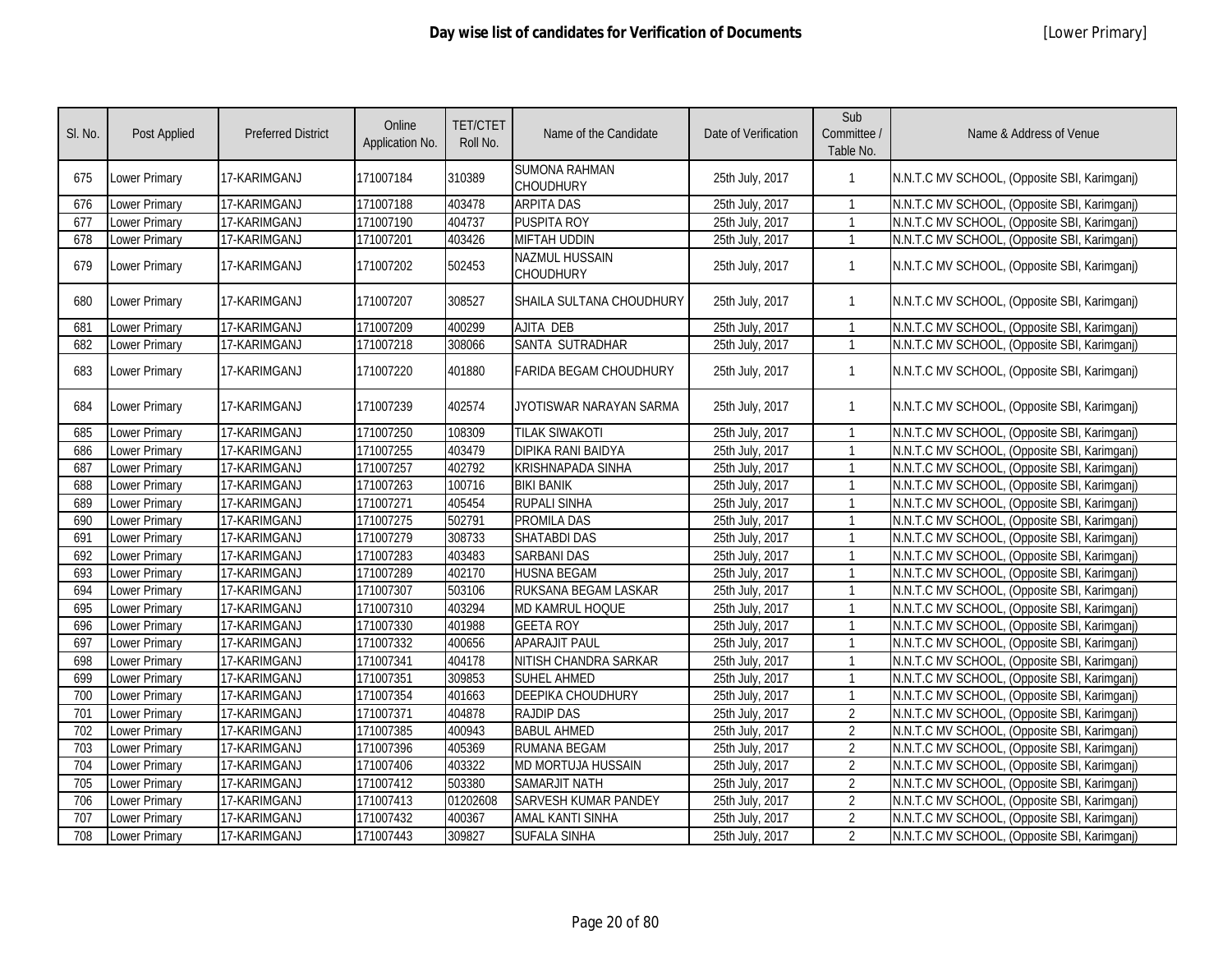| SI. No.          | <b>Post Applied</b>  | <b>Preferred District</b> | Online<br>Application No. | <b>TET/CTET</b><br>Roll No. | Name of the Candidate          | Date of Verification | Sub<br>Committee /<br>Table No. | Name & Address of Venue                      |
|------------------|----------------------|---------------------------|---------------------------|-----------------------------|--------------------------------|----------------------|---------------------------------|----------------------------------------------|
| 709              | Lower Primary        | 17-KARIMGANJ              | 171007456                 | 400017                      | <b>ABDUL AHAD KHAN</b>         | 25th July, 2017      | 2                               | N.N.T.C MV SCHOOL, (Opposite SBI, Karimganj) |
| 710              | <b>Lower Primary</b> | 17-KARIMGANJ              | 171007474                 | 404617                      | PRIYANKA DAS                   | 25th July, 2017      | $\overline{2}$                  | N.N.T.C MV SCHOOL, (Opposite SBI, Karimganj) |
| 711              | Lower Primary        | 17-KARIMGANJ              | 171007477                 | 101763                      | <b>KANTI DAS</b>               | 25th July, 2017      | 2                               | N.N.T.C MV SCHOOL, (Opposite SBI, Karimganj) |
| 712              | <b>Lower Primary</b> | 17-KARIMGANJ              | 171007491                 | 101222                      | <b>DIPANKAR BARMAN</b>         | 25th July, 2017      | $\overline{2}$                  | N.N.T.C MV SCHOOL, (Opposite SBI, Karimganj) |
| $\overline{713}$ | Lower Primary        | 17-KARIMGANJ              | 171007492                 | 3401030                     | <b>NAZIM UDDIN</b>             | 25th July, 2017      | $\overline{2}$                  | N.N.T.C MV SCHOOL, (Opposite SBI, Karimganj) |
| 714              | <b>Lower Primary</b> | 17-KARIMGANJ              | 171007494                 | 403078                      | <b>MANNA LAL DAS</b>           | 25th July, 2017      | $\overline{2}$                  | N.N.T.C MV SCHOOL, (Opposite SBI, Karimganj) |
| $\overline{715}$ | Lower Primary        | 17-KARIMGANJ              | 171007502                 | 400740                      | <b>ARPITA CHOUDHURY</b>        | 25th July, 2017      | $\overline{2}$                  | N.N.T.C MV SCHOOL, (Opposite SBI, Karimganj) |
| 716              | <b>Lower Primary</b> | 17-KARIMGANJ              | 171007509                 | 401889                      | <b>FARIDA KHANAM</b>           | 25th July, 2017      | $\overline{2}$                  | N.N.T.C MV SCHOOL, (Opposite SBI, Karimganj) |
| $\overline{717}$ | Lower Primary        | 17-KARIMGANJ              | 171007523                 | 401258                      | <b>BIPLAB KANTI PAUL</b>       | 25th July, 2017      | $\overline{2}$                  | N.N.T.C MV SCHOOL, (Opposite SBI, Karimganj) |
| $\overline{718}$ | <b>Lower Primary</b> | 17-KARIMGANJ              | 171007525                 | 305698                      | <b>PINAK DEY</b>               | 25th July, 2017      | $\overline{2}$                  | N.N.T.C MV SCHOOL, (Opposite SBI, Karimganj) |
| 719              | Lower Primary        | 17-KARIMGANJ              | 171007534                 | 301620                      | <b>BIPLOB DEY</b>              | 25th July, 2017      | $\overline{2}$                  | N.N.T.C MV SCHOOL, (Opposite SBI, Karimganj) |
| 720              | <b>Lower Primary</b> | 17-KARIMGANJ              | 171007535                 | 405095                      | <b>RATUL ROY</b>               | 25th July, 2017      | $\overline{2}$                  | N.N.T.C MV SCHOOL, (Opposite SBI, Karimgani) |
| 721              | <b>Lower Primary</b> | 17-KARIMGANJ              | 171007536                 | 403739                      | <b>MOUSUMI DAS</b>             | 25th July, 2017      | $\overline{2}$                  | N.N.T.C MV SCHOOL, (Opposite SBI, Karimganj) |
| 722              | <b>Lower Primary</b> | 17-KARIMGANJ              | 171007554                 | 403911                      | <b>NAJIRA BEGOM KHAN</b>       | 25th July, 2017      | $\overline{2}$                  | N.N.T.C MV SCHOOL, (Opposite SBI, Karimganj) |
| 723              | Lower Primary        | 17-KARIMGANJ              | 171007565                 | 404905                      | <b>RAJESH KUMAR DEY</b>        | 25th July, 2017      | $\overline{2}$                  | N.N.T.C MV SCHOOL, (Opposite SBI, Karimganj) |
| 724              | <b>Lower Primary</b> | 17-KARIMGANJ              | 171007581                 | 400662                      | <b>APARAJITA NATH</b>          | 25th July, 2017      | $\overline{2}$                  | N.N.T.C MV SCHOOL, (Opposite SBI, Karimganj) |
| 725              | Lower Primary        | 17-KARIMGANJ              | 171007584                 | 312921                      | <b>SANTOSHI DUBEY</b>          | 25th July, 2017      | $\overline{2}$                  | N.N.T.C MV SCHOOL, (Opposite SBI, Karimganj) |
| 726              | <b>Lower Primary</b> | 17-KARIMGANJ              | 171007585                 | 502974                      | RASHIDA HAQUE CHOUDHURY        | 25th July, 2017      | $\overline{2}$                  | N.N.T.C MV SCHOOL, (Opposite SBI, Karimganj) |
| 727              | Lower Primary        | 17-KARIMGANJ              | 171007593                 | 404797                      | <b>RUHUL AHMED</b>             | 25th July, 2017      | $\overline{2}$                  | N.N.T.C MV SCHOOL, (Opposite SBI, Karimganj) |
| 728              | <b>Lower Primary</b> | 17-KARIMGANJ              | 171007599                 | 404953                      | RAJORSHI CHAKRABORTY           | 25th July, 2017      | $\overline{2}$                  | N.N.T.C MV SCHOOL, (Opposite SBI, Karimganj) |
| 729              | <b>Lower Primary</b> | 17-KARIMGANJ              | 171007610                 | 501114                      | <b>FORIDA PERBIN LASKAR</b>    | 25th July, 2017      | $\overline{2}$                  | N.N.T.C MV SCHOOL, (Opposite SBI, Karimganj) |
| 730              | Lower Primary        | 17-KARIMGANJ              | 171007617                 | 504296                      | <b>BANTY MAZUMDER</b>          | 25th July, 2017      | $\overline{2}$                  | N.N.T.C MV SCHOOL, (Opposite SBI, Karimganj) |
| 731              | Lower Primary        | 17-KARIMGANJ              | 171007628                 | 502709                      | <b>PINKU DAS</b>               | 25th July, 2017      | $\overline{2}$                  | N.N.T.C MV SCHOOL, (Opposite SBI, Karimganj) |
| 732              | Lower Primary        | 17-KARIMGANJ              | 171007629                 | 403990                      | <b>NAYAN DAS</b>               | 25th July, 2017      | $\overline{2}$                  | N.N.T.C MV SCHOOL, (Opposite SBI, Karimganj) |
| 733              | <b>Lower Primary</b> | 17-KARIMGANJ              | 171007636                 | 308948                      | <b>SHRABANTI BHATTACHARJEE</b> | 25th July, 2017      | $\overline{2}$                  | N.N.T.C MV SCHOOL, (Opposite SBI, Karimganj) |
| 734              | Lower Primary        | 17-KARIMGANJ              | 171007677                 | 310338                      | <b>SUMITA RANI NATH</b>        | 25th July, 2017      | $\overline{2}$                  | N.N.T.C MV SCHOOL, (Opposite SBI, Karimganj) |
| 735              | <b>Lower Primary</b> | 17-KARIMGANJ              | 171007735                 | 100989                      | CHIRANJIB BHATTACHARJEE        | 25th July, 2017      | $\overline{2}$                  | N.N.T.C MV SCHOOL, (Opposite SBI, Karimganj) |
| 736              | Lower Primary        | 17-KARIMGANJ              | 171007743                 | 500775                      | <b>BIDHAN CHANDRA DAS</b>      | 25th July, 2017      | $\overline{2}$                  | N.N.T.C MV SCHOOL, (Opposite SBI, Karimganj) |
| 737              | Lower Primary        | 17-KARIMGANJ              | 171007750                 | 504763                      | <b>SANJILA SINGHA</b>          | 25th July, 2017      | $\overline{2}$                  | N.N.T.C MV SCHOOL, (Opposite SBI, Karimganj) |
| 738              | Lower Primary        | 17-KARIMGANJ              | 171007756                 | 501476                      | <b>JAMILA AKTAR JAIGIRDAR</b>  | 25th July, 2017      | $\overline{2}$                  | N.N.T.C MV SCHOOL, (Opposite SBI, Karimganj) |
| 739              | Lower Primary        | 17-KARIMGANJ              | 171007762                 | 500239                      | AFRUZA BEGOM BARBHUIYA         | 25th July, 2017      | $\overline{2}$                  | N.N.T.C MV SCHOOL, (Opposite SBI, Karimganj) |
| 740              | <b>Lower Primary</b> | 17-KARIMGANJ              | 171007763                 | 310806                      | <b>SUSMITA PAUL</b>            | 25th July, 2017      | $\overline{2}$                  | N.N.T.C MV SCHOOL, (Opposite SBI, Karimganj) |
| 741              | Lower Primary        | 17-KARIMGANJ              | 171007767                 | 405445                      | <b>RUPALI DEY</b>              | 25th July, 2017      | $\overline{2}$                  | N.N.T.C MV SCHOOL, (Opposite SBI, Karimganj) |
| 742              | Lower Primary        | 17-KARIMGANJ              | 171007802                 | 307443                      | <b>SAJU UDDIN</b>              | 25th July, 2017      | $\overline{2}$                  | N.N.T.C MV SCHOOL, (Opposite SBI, Karimganj) |
| 743              | <b>Lower Primary</b> | 17-KARIMGANJ              | 171007829                 | 401708                      | DIBYOJYOTI ACHARJEE            | 25th July, 2017      | $\overline{2}$                  | N.N.T.C MV SCHOOL, (Opposite SBI, Karimganj) |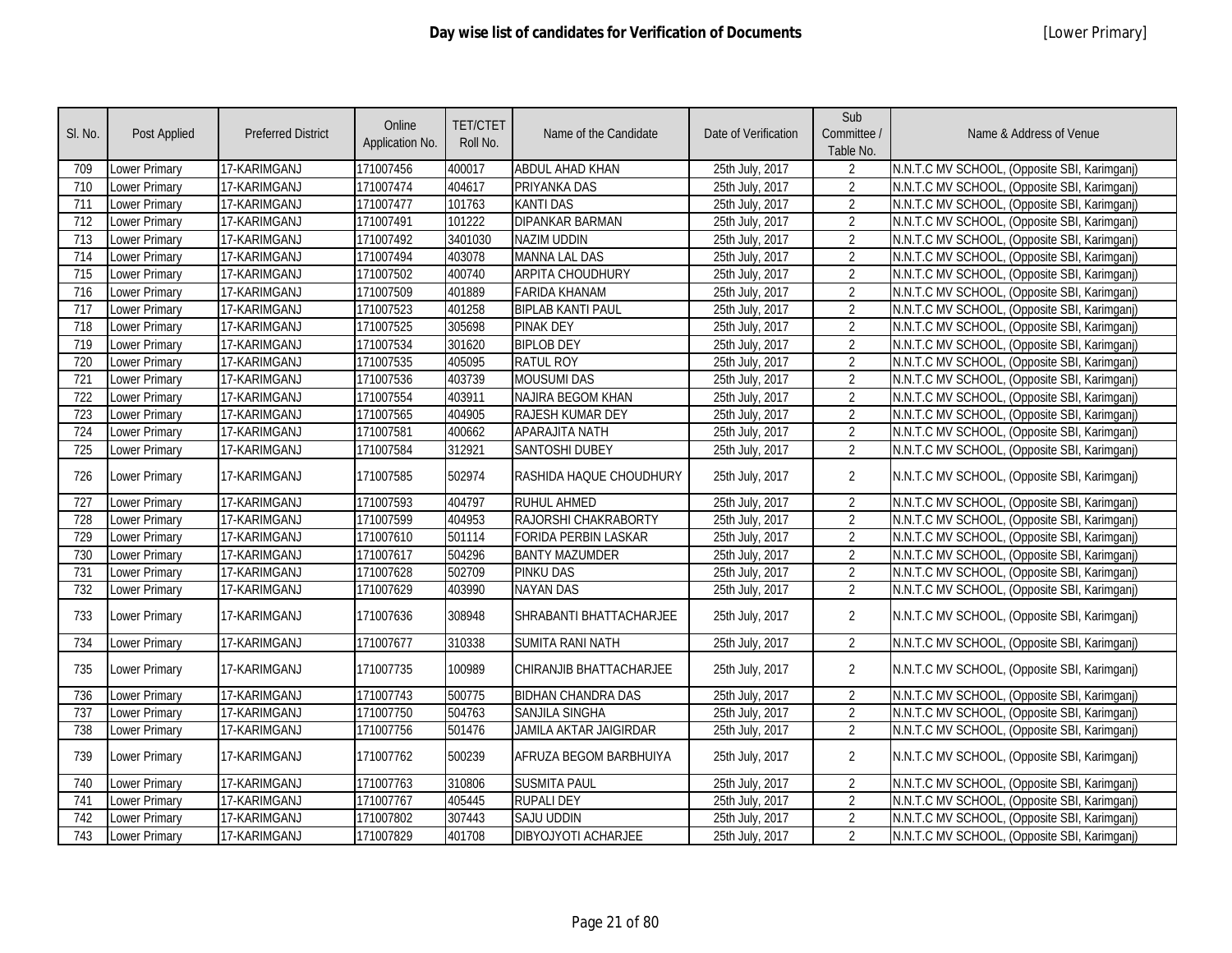| SI. No.          | Post Applied  | <b>Preferred District</b> | Online<br>Application No. | <b>TET/CTET</b><br>Roll No. | Name of the Candidate      | Date of Verification | Sub<br>Committee /<br>Table No. | Name & Address of Venue                      |
|------------------|---------------|---------------------------|---------------------------|-----------------------------|----------------------------|----------------------|---------------------------------|----------------------------------------------|
| 744              | Lower Primary | 17-KARIMGANJ              | 171007839                 | 402513                      | JOYEETA NATH               | 25th July, 2017      | 2                               | N.N.T.C MV SCHOOL, (Opposite SBI, Karimganj) |
| 745              | Lower Primary | 17-KARIMGANJ              | 171007850                 | 401030                      | <b>BARNALI DAS</b>         | 25th July, 2017      | $\overline{2}$                  | N.N.T.C MV SCHOOL, (Opposite SBI, Karimganj) |
| 746              | Lower Primary | 17-KARIMGANJ              | 171007860                 | 311625                      | ZILIYA SULTANA CHOUDHURY   | 25th July, 2017      | $\overline{2}$                  | N.N.T.C MV SCHOOL, (Opposite SBI, Karimganj) |
| 747              | Lower Primary | 17-KARIMGANJ              | 171007862                 | 401354                      | <b>BISWAJIT DASH</b>       | 25th July, 2017      | $\overline{2}$                  | N.N.T.C MV SCHOOL, (Opposite SBI, Karimganj) |
| 748              | Lower Primary | 17-KARIMGANJ              | 171007881                 | 502032                      | <b>MILI DAS</b>            | 25th July, 2017      | $\overline{2}$                  | N.N.T.C MV SCHOOL, (Opposite SBI, Karimganj) |
| 749              | Lower Primary | 17-KARIMGANJ              | 171007890                 | 501669                      | <b>KAKULI ROY</b>          | 25th July, 2017      | $\overline{2}$                  | N.N.T.C MV SCHOOL, (Opposite SBI, Karimganj) |
| 750              | Lower Primary | 17-KARIMGANJ              | 171007896                 | 502391                      | NASHIR UDDIN BARBHUIYA     | 25th July, 2017      | $\overline{2}$                  | N.N.T.C MV SCHOOL, (Opposite SBI, Karimganj) |
| 751              | Lower Primary | 17-KARIMGANJ              | 171007911                 | 501939                      | MARJINA BEGUM LASKAR       | 25th July, 2017      | $\overline{2}$                  | N.N.T.C MV SCHOOL, (Opposite SBI, Karimganj) |
| 752              | Lower Primary | 17-KARIMGANJ              | 171007915                 | 501717                      | <b>KARABI ROY</b>          | 25th July, 2017      | $\overline{2}$                  | N.N.T.C MV SCHOOL, (Opposite SBI, Karimganj) |
| 753              | Lower Primary | 17-KARIMGANJ              | 171007918                 | 400891                      | <b>AVIJIT MALAKAR</b>      | 25th July, 2017      | $\overline{2}$                  | N.N.T.C MV SCHOOL, (Opposite SBI, Karimganj) |
| 754              | Lower Primary | 17-KARIMGANJ              | 171007945                 | 403576                      | <b>MOKBUL HUSSAIN</b>      | 25th July, 2017      | $\overline{2}$                  | N.N.T.C MV SCHOOL, (Opposite SBI, Karimganj) |
| 755              | Lower Primary | 17-KARIMGANJ              | 171007949                 | 401058                      | <b>BEAUTY DAS</b>          | 25th July, 2017      | $\overline{2}$                  | N.N.T.C MV SCHOOL, (Opposite SBI, Karimganj) |
| 756              | Lower Primary | 17-KARIMGANJ              | 171007953                 | 401230                      | <b>BIMOLA DAS</b>          | 25th July, 2017      | $\overline{2}$                  | N.N.T.C MV SCHOOL, (Opposite SBI, Karimganj) |
| 757              | Lower Primary | 17-KARIMGANJ              | 171007956                 | 308042                      | <b>SANKAR NATH</b>         | 25th July, 2017      | 2                               | N.N.T.C MV SCHOOL, (Opposite SBI, Karimganj) |
| 758              | Lower Primary | 17-KARIMGANJ              | 171007968                 | 503198                      | SADEKA SULTANA LASKAR      | 25th July, 2017      | $\overline{2}$                  | N.N.T.C MV SCHOOL, (Opposite SBI, Karimganj) |
| 759              | Lower Primary | 17-KARIMGANJ              | 171007970                 | 309871                      | <b>SUJAN RUDRA PAUL</b>    | 25th July, 2017      | $\overline{2}$                  | N.N.T.C MV SCHOOL, (Opposite SBI, Karimganj) |
| 760              | Lower Primary | 17-KARIMGANJ              | 171007985                 | 404445                      | <b>PITAM DAS</b>           | 25th July, 2017      | $\overline{2}$                  | N.N.T.C MV SCHOOL, (Opposite SBI, Karimganj) |
| 761              | Lower Primary | 17-KARIMGANJ              | 171007987                 | 309151                      | <b>SLEMA ROY</b>           | 25th July, 2017      | $\overline{2}$                  | N.N.T.C MV SCHOOL, (Opposite SBI, Karimganj) |
| 762              | Lower Primary | 17-KARIMGANJ              | 171007988                 | 401030                      | <b>BARNALI DAS</b>         | 25th July, 2017      | $\overline{2}$                  | N.N.T.C MV SCHOOL, (Opposite SBI, Karimganj) |
| 763              | Lower Primary | 17-KARIMGANJ              | 171008017                 | 308297                      | SATYAJYOTI KURMI           | 25th July, 2017      | $\overline{2}$                  | N.N.T.C MV SCHOOL, (Opposite SBI, Karimganj) |
| 764              | Lower Primary | 17-KARIMGANJ              | 171008039                 | 405019                      | <b>SUNIT RANJAN BAIDYA</b> | 25th July, 2017      | $\overline{2}$                  | N.N.T.C MV SCHOOL, (Opposite SBI, Karimganj) |
| 765              | Lower Primary | 17-KARIMGANJ              | 171008043                 | 402261                      | JADABENDU SINHA            | 25th July, 2017      | $\overline{2}$                  | N.N.T.C MV SCHOOL, (Opposite SBI, Karimganj) |
| 766              | Lower Primary | 17-KARIMGANJ              | 171008068                 | 401300                      | <b>BIPUL CHANDRA ROY</b>   | 25th July, 2017      | $\overline{2}$                  | N.N.T.C MV SCHOOL, (Opposite SBI, Karimganj) |
| 767              | Lower Primary | 17-KARIMGANJ              | 171008069                 | 403136                      | <b>MAZHARUL ISLAM</b>      | 25th July, 2017      | $\overline{2}$                  | N.N.T.C MV SCHOOL, (Opposite SBI, Karimganj) |
| 768              | Lower Primary | 17-KARIMGANJ              | 171008106                 | 309273                      | <b>SOMA RANI DAS</b>       | 25th July, 2017      | $\overline{2}$                  | N.N.T.C MV SCHOOL, (Opposite SBI, Karimganj) |
| 769              | Lower Primary | 17-KARIMGANJ              | 171008114                 | 310742                      | <b>SUSMITA BISWAS</b>      | 25th July, 2017      | $\overline{2}$                  | N.N.T.C MV SCHOOL, (Opposite SBI, Karimganj) |
| 770              | Lower Primary | 17-KARIMGANJ              | 171008141                 | 53001332                    | <b>FARID AHMED</b>         | 25th July, 2017      | 2                               | N.N.T.C MV SCHOOL, (Opposite SBI, Karimganj) |
| $\overline{771}$ | Lower Primary | 17-KARIMGANJ              | 171008154                 | 401607                      | <b>DEBJANI PAUL</b>        | 25th July, 2017      | $\overline{2}$                  | N.N.T.C MV SCHOOL, (Opposite SBI, Karimganj) |
| 772              | Lower Primary | 17-KARIMGANJ              | 171008159                 | 404514                      | PRANAB DEBNATH             | 25th July, 2017      | $\overline{2}$                  | N.N.T.C MV SCHOOL, (Opposite SBI, Karimganj) |
| 773              | Lower Primary | 17-KARIMGANJ              | 171008191                 | 402791                      | <b>KRISHNA NATH</b>        | 25th July, 2017      | $\overline{2}$                  | N.N.T.C MV SCHOOL, (Opposite SBI, Karimganj) |
| 774              | Lower Primary | 17-KARIMGANJ              | 171008192                 | 310863                      | <b>SUVANKAR BANIK</b>      | 25th July, 2017      | 2                               | N.N.T.C MV SCHOOL, (Opposite SBI, Karimganj) |
| 775              | Lower Primary | 17-KARIMGANJ              | 171008197                 | 400483                      | <b>ANANDA SINHA</b>        | 25th July, 2017      | $\overline{2}$                  | N.N.T.C MV SCHOOL, (Opposite SBI, Karimganj) |
| 776              | Lower Primary | 17-KARIMGANJ              | 171008204                 | 404354                      | PAROMITA DEB               | 25th July, 2017      | $\overline{2}$                  | N.N.T.C MV SCHOOL, (Opposite SBI, Karimganj) |
| $\overline{777}$ | Lower Primary | 17-KARIMGANJ              | 171008207                 | 307725                      | <b>SANCHITA NATH</b>       | 25th July, 2017      | $\overline{2}$                  | N.N.T.C MV SCHOOL, (Opposite SBI, Karimganj) |
| 778              | Lower Primary | 17-KARIMGANJ              | 171008219                 | 403894                      | NABANITA ROY               | 25th July, 2017      | $\overline{2}$                  | N.N.T.C MV SCHOOL, (Opposite SBI, Karimganj) |
| 779              | Lower Primary | 17-KARIMGANJ              | 171008220                 | 404447                      | PIYALEE SUKLABAIDYA        | 25th July, 2017      | $\overline{2}$                  | N.N.T.C MV SCHOOL, (Opposite SBI, Karimganj) |
| 780              | Lower Primary | 17-KARIMGANJ              | 171008237                 | 200551                      | RITUPARNA DUTTA            | 25th July, 2017      | $\overline{2}$                  | N.N.T.C MV SCHOOL, (Opposite SBI, Karimganj) |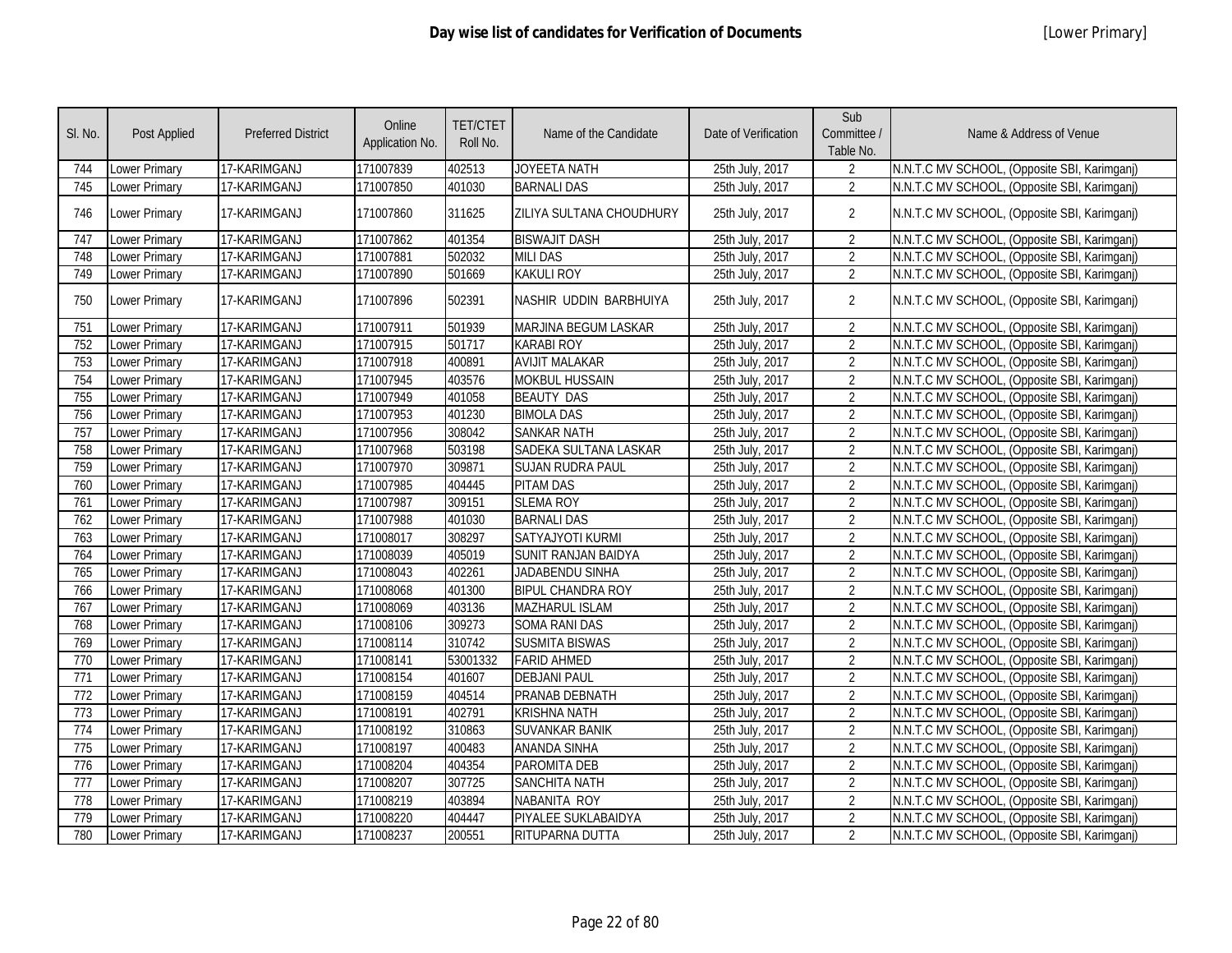| SI. No. | Post Applied         | <b>Preferred District</b> | Online<br>Application No. | <b>TET/CTET</b><br>Roll No. | Name of the Candidate                    | Date of Verification | Sub<br>Committee /<br>Table No. | Name & Address of Venue                      |
|---------|----------------------|---------------------------|---------------------------|-----------------------------|------------------------------------------|----------------------|---------------------------------|----------------------------------------------|
| 781     | <b>Lower Primary</b> | 17-KARIMGANJ              | 171008239                 | 3084466                     | <b>SELINA PARVEEN</b>                    | 25th July, 2017      | 2                               | N.N.T.C MV SCHOOL, (Opposite SBI, Karimganj) |
| 782     | Lower Primary        | 17-KARIMGANJ              | 171008247                 | 401518                      | <b>DALIA DAS</b>                         | 25th July, 2017      | $\overline{2}$                  | N.N.T.C MV SCHOOL, (Opposite SBI, Karimganj) |
| 783     | <b>Lower Primary</b> | 17-KARIMGANJ              | 171008266                 | 101629                      | <b>JIMLI DEB</b>                         | 25th July, 2017      | $\overline{2}$                  | N.N.T.C MV SCHOOL, (Opposite SBI, Karimganj) |
| 784     | Lower Primary        | 17-KARIMGANJ              | 171008280                 | 400611                      | <b>ANUPAMA</b><br>BHATTACHARJEE(CHOWDHUR | 25th July, 2017      | $\overline{2}$                  | N.N.T.C MV SCHOOL, (Opposite SBI, Karimganj) |
| 785     | <b>Lower Primary</b> | 17-KARIMGANJ              | 171008295                 | 401561                      | <b>DEBASHISH DAS</b>                     | 25th July, 2017      | $\overline{2}$                  | N.N.T.C MV SCHOOL, (Opposite SBI, Karimganj) |
| 786     | Lower Primary        | 17-KARIMGANJ              | 171008320                 | 404271                      | <b>PANCHALI DAS</b>                      | 25th July, 2017      | $\overline{2}$                  | N.N.T.C MV SCHOOL, (Opposite SBI, Karimganj) |
| 787     | <b>Lower Primary</b> | 17-KARIMGANJ              | 171008362                 | 503202                      | SADIK AHMED CHOUDHURY                    | 25th July, 2017      | $\overline{2}$                  | N.N.T.C MV SCHOOL, (Opposite SBI, Karimganj) |
| 788     | <b>Lower Primary</b> | 17-KARIMGANJ              | 171008392                 | 401129                      | <b>BIBHUTI DAS</b>                       | 25th July, 2017      | $\overline{2}$                  | N.N.T.C MV SCHOOL, (Opposite SBI, Karimganj) |
| 789     | Lower Primary        | 17-KARIMGANJ              | 171008407                 | 305309                      | NIRUPAM MANDAL                           | 25th July, 2017      | $\overline{2}$                  | N.N.T.C MV SCHOOL, (Opposite SBI, Karimganj) |
| 790     | <b>Lower Primary</b> | 17-KARIMGANJ              | 171008414                 | 302895                      | <b>INDRANI NATH</b>                      | 25th July, 2017      | 2                               | N.N.T.C MV SCHOOL, (Opposite SBI, Karimganj) |
| 791     | <b>Lower Primary</b> | 17-KARIMGANJ              | 171008435                 | 101214                      | <b>DIPAN DAS</b>                         | 25th July, 2017      | $\overline{2}$                  | N.N.T.C MV SCHOOL, (Opposite SBI, Karimganj) |
| 792     | <b>Lower Primary</b> | 17-KARIMGANJ              | 171008447                 | 402990                      | MALLIKA PAUL                             | 25th July, 2017      | $\overline{2}$                  | N.N.T.C MV SCHOOL, (Opposite SBI, Karimganj) |
| 793     | <b>Lower Primary</b> | 17-KARIMGANJ              | 171008475                 | 103605                      | <b>RIMA MONDAL</b>                       | 25th July, 2017      | $\overline{2}$                  | N.N.T.C MV SCHOOL, (Opposite SBI, Karimganj) |
| 794     | Lower Primary        | 17-KARIMGANJ              | 171008491                 | 403611                      | MONIDIPA SHOME                           | 25th July, 2017      | $\overline{2}$                  | N.N.T.C MV SCHOOL, (Opposite SBI, Karimganj) |
| 795     | <b>Lower Primary</b> | 17-KARIMGANJ              | 171008492                 | 311234                      | <b>TAPATI ROY</b>                        | 25th July, 2017      | $\overline{2}$                  | N.N.T.C MV SCHOOL, (Opposite SBI, Karimganj) |
| 796     | Lower Primary        | 17-KARIMGANJ              | 171008498                 | 500968                      | DEBOSHREE DUTTA                          | 25th July, 2017      | $\overline{2}$                  | N.N.T.C MV SCHOOL, (Opposite SBI, Karimganj) |
| 797     | <b>Lower Primary</b> | 17-KARIMGANJ              | 171008576                 | 310475                      | SUPARNA BHATTACHARJEE                    | 25th July, 2017      | $\overline{2}$                  | N.N.T.C MV SCHOOL, (Opposite SBI, Karimganj) |
| 798     | <b>Lower Primary</b> | 17-KARIMGANJ              | 171008621                 | 307494                      | <b>SALIM AHMED TALUKDAR</b>              | 25th July, 2017      | $\overline{2}$                  | N.N.T.C MV SCHOOL, (Opposite SBI, Karimganj) |
| 799     | Lower Primary        | 17-KARIMGANJ              | 171008634                 | 104234                      | <b>SAUGAT ROY</b>                        | 25th July, 2017      | $\overline{2}$                  | N.N.T.C MV SCHOOL, (Opposite SBI, Karimganj) |
| 800     | <b>Lower Primary</b> | 17-KARIMGANJ              | 171008666                 | 403113                      | <b>MASUMA BEGUM</b>                      | 25th July, 2017      | $\overline{2}$                  | N.N.T.C MV SCHOOL, (Opposite SBI, Karimganj) |
| 801     | <b>Lower Primary</b> | 17-KARIMGANJ              | 171008669                 | 405133                      | <b>RASNU AHMED</b>                       | 25th July, 2017      | $\overline{3}$                  | N.N.T.C MV SCHOOL, (Opposite SBI, Karimganj) |
| 802     | <b>Lower Primary</b> | 17-KARIMGANJ              | 171008723                 | 401531                      | <b>DEBAJANI SAHA</b>                     | 25th July, 2017      | $\mathbf{3}$                    | N.N.T.C MV SCHOOL, (Opposite SBI, Karimganj) |
| 803     | Lower Primary        | 17-KARIMGANJ              | 171008727                 | 306399                      | RAJIB KANTA DAS                          | 25th July, 2017      | $\mathbf{3}$                    | N.N.T.C MV SCHOOL, (Opposite SBI, Karimganj) |
| 804     | <b>Lower Primary</b> | 17-KARIMGANJ              | 171008728                 | 400907                      | <b>AYESHA PARVEEN</b>                    | 25th July, 2017      | $\overline{3}$                  | N.N.T.C MV SCHOOL, (Opposite SBI, Karimganj) |
| 805     | Lower Primary        | 17-KARIMGANJ              | 171008732                 | 310908                      | SWAPAN KUMAR MALAKAR                     | 25th July, 2017      | $\overline{3}$                  | N.N.T.C MV SCHOOL, (Opposite SBI, Karimganj) |
| 806     | Lower Primary        | 17-KARIMGANJ              | 171008744                 | 401530                      | DEBAJANI PURKAYASTHA                     | 25th July, 2017      | 3                               | N.N.T.C MV SCHOOL, (Opposite SBI, Karimganj) |
| 807     | <b>Lower Primary</b> | 17-KARIMGANJ              | 171008746                 | 405047                      | <b>RANU NATH</b>                         | 25th July, 2017      | $\overline{3}$                  | N.N.T.C MV SCHOOL, (Opposite SBI, Karimganj) |
| 808     | <b>Lower Primary</b> | 17-KARIMGANJ              | 171008748                 | 400424                      | <b>AMITA RANI SINHA</b>                  | 25th July, 2017      | 3                               | N.N.T.C MV SCHOOL, (Opposite SBI, Karimganj) |
| 809     | Lower Primary        | 17-KARIMGANJ              | 171008749                 | 310976                      | <b>SWARUP SMRITI</b>                     | 25th July, 2017      | $\mathbf{3}$                    | N.N.T.C MV SCHOOL, (Opposite SBI, Karimganj) |
| 810     | Lower Primary        | 17-KARIMGANJ              | 171008759                 | 307042                      | <b>RUPALI DAS</b>                        | 25th July, 2017      | 3                               | N.N.T.C MV SCHOOL, (Opposite SBI, Karimganj) |
| 811     | <b>Lower Primary</b> | 17-KARIMGANJ              | 171008762                 | 307441                      | <b>SAGORIKA NATH</b>                     | 25th July, 2017      | 3                               | N.N.T.C MV SCHOOL, (Opposite SBI, Karimganj) |
| 812     | <b>Lower Primary</b> | 17-KARIMGANJ              | 171008781                 | 501981                      | MD DADUL AHMED LASKAR                    | 25th July, 2017      | 3                               | N.N.T.C MV SCHOOL, (Opposite SBI, Karimganj) |
| 813     | <b>Lower Primary</b> | 17-KARIMGANJ              | 171008789                 | 53003791                    | PARTHA ACHARJEE                          | 25th July, 2017      | $\mathbf{3}$                    | N.N.T.C MV SCHOOL, (Opposite SBI, Karimganj) |
| 814     | <b>Lower Primary</b> | 17-KARIMGANJ              | 171008803                 | 400649                      | <b>ANWARA BEGOM</b>                      | 25th July, 2017      | 3                               | N.N.T.C MV SCHOOL, (Opposite SBI, Karimganj) |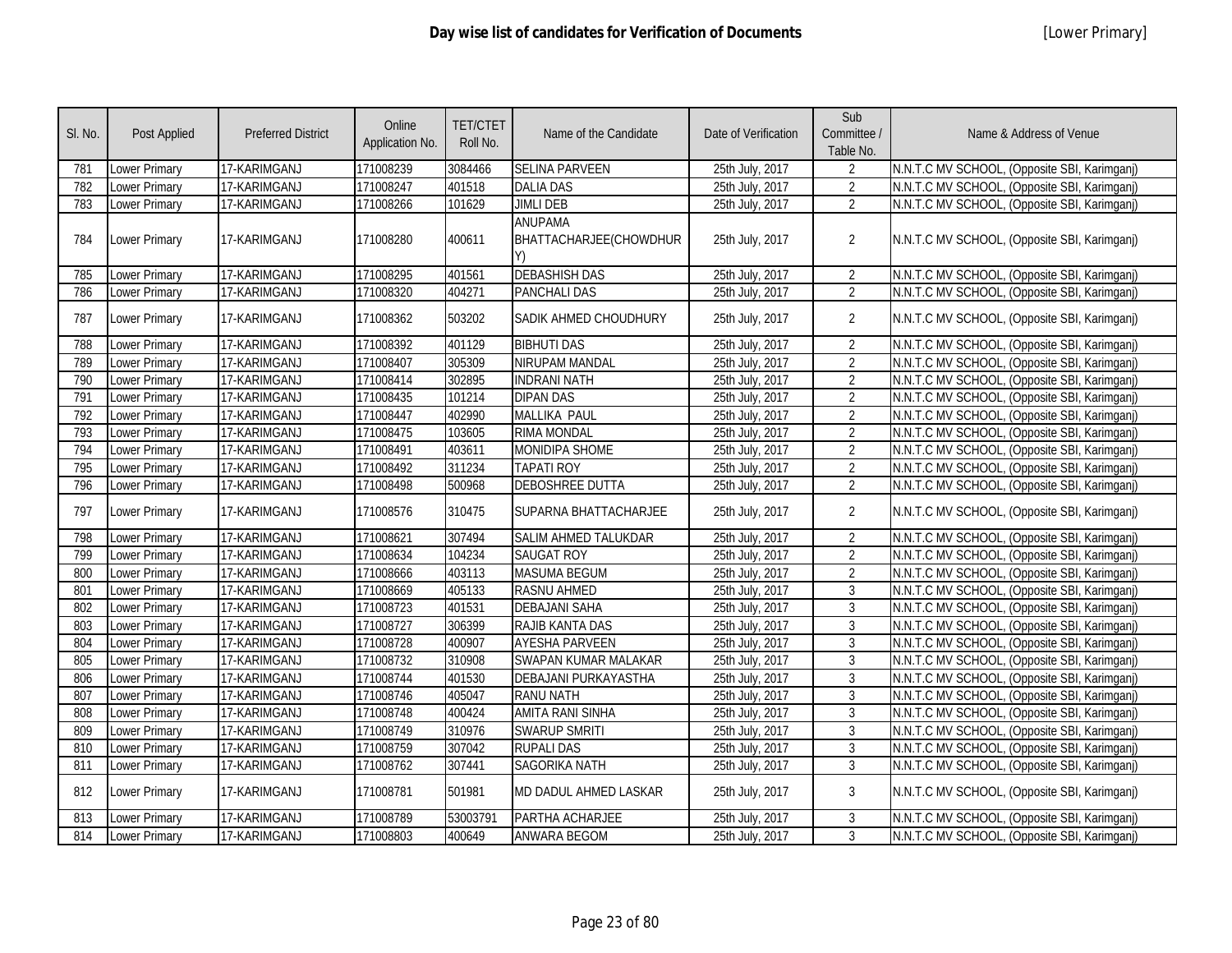| SI. No. | Post Applied  | <b>Preferred District</b> | Online<br>Application No. | <b>TET/CTET</b><br>Roll No. | Name of the Candidate              | Date of Verification | Sub<br>Committee /<br>Table No. | Name & Address of Venue                      |
|---------|---------------|---------------------------|---------------------------|-----------------------------|------------------------------------|----------------------|---------------------------------|----------------------------------------------|
| 815     | Lower Primary | 17-KARIMGANJ              | 171008813                 | 100073                      | <b>AJOY SUTRADHAR</b>              | 25th July, 2017      | 3                               | N.N.T.C MV SCHOOL, (Opposite SBI, Karimganj) |
| 816     | Lower Primary | 17-KARIMGANJ              | 171008822                 | 404811                      | <b>RAHUL DEY</b>                   | 25th July, 2017      | 3                               | N.N.T.C MV SCHOOL, (Opposite SBI, Karimganj) |
| 817     | Lower Primary | 17-KARIMGANJ              | 171008834                 | 405542                      | SABITRI CHOUDHURY                  | 25th July, 2017      | $\mathfrak{Z}$                  | N.N.T.C MV SCHOOL, (Opposite SBI, Karimganj) |
| 818     | Lower Primary | 17-KARIMGANJ              | 171008843                 | 310539                      | <b>SUPRATIM DEY</b>                | 25th July, 2017      | 3                               | N.N.T.C MV SCHOOL, (Opposite SBI, Karimganj) |
| 819     | Lower Primary | 17-KARIMGANJ              | 171008856                 | 404527                      | <b>PRANATI SINHA</b>               | 25th July, 2017      | 3                               | N.N.T.C MV SCHOOL, (Opposite SBI, Karimganj) |
| 820     | Lower Primary | 17-KARIMGANJ              | 171008868                 | 503458                      | <b>SANJIB DEB</b>                  | 25th July, 2017      | 3                               | N.N.T.C MV SCHOOL, (Opposite SBI, Karimganj) |
| 821     | Lower Primary | 17-KARIMGANJ              | 171008872                 | 405478                      | <b>RUPASREE DEB</b><br>PURKAYASTHA | 25th July, 2017      | 3                               | N.N.T.C MV SCHOOL, (Opposite SBI, Karimganj) |
| 822     | Lower Primary | 17-KARIMGANJ              | 171008919                 | 502535                      | <b>NIRUPOM NATH</b>                | 25th July, 2017      | 3                               | N.N.T.C MV SCHOOL, (Opposite SBI, Karimganj) |
| 823     | Lower Primary | 17-KARIMGANJ              | 171008938                 | 402190                      | <b>HUSSAIN MD FARUQUE</b>          | 25th July, 2017      | 3                               | N.N.T.C MV SCHOOL, (Opposite SBI, Karimganj) |
| 824     | Lower Primary | 17-KARIMGANJ              | 171008943                 | 308141                      | SARASWATI SUKLABAIDYA              | 25th July, 2017      | $\mathfrak{Z}$                  | N.N.T.C MV SCHOOL, (Opposite SBI, Karimganj) |
| 825     | Lower Primary | 17-KARIMGANJ              | 171008959                 | 105551                      | <b>ANUJ SINGH</b>                  | 25th July, 2017      | 3                               | N.N.T.C MV SCHOOL, (Opposite SBI, Karimganj) |
| 826     | Lower Primary | 17-KARIMGANJ              | 171008979                 | 501373                      | <b>INDRADIP DAS</b>                | 25th July, 2017      | $\overline{3}$                  | N.N.T.C MV SCHOOL, (Opposite SBI, Karimganj) |
| 827     | Lower Primary | 17-KARIMGANJ              | 171008997                 | 402238                      | <b>ISHITA ROY</b>                  | 25th July, 2017      | $\mathbf{3}$                    | N.N.T.C MV SCHOOL, (Opposite SBI, Karimganj) |
| 828     | Lower Primary | 17-KARIMGANJ              | 171009000                 | 309723                      | <b>SUDIP KUMAR DAS</b>             | 25th July, 2017      | $\mathbf{3}$                    | N.N.T.C MV SCHOOL, (Opposite SBI, Karimganj) |
| 829     | Lower Primary | 17-KARIMGANJ              | 171009027                 | 306274                      | <b>RAHUL ROY</b>                   | 25th July, 2017      | $\mathbf{3}$                    | N.N.T.C MV SCHOOL, (Opposite SBI, Karimganj) |
| 830     | Lower Primary | 17-KARIMGANJ              | 171009046                 | 404646                      | <b>PROMITA LALA</b>                | 25th July, 2017      | $\overline{3}$                  | N.N.T.C MV SCHOOL, (Opposite SBI, Karimganj) |
| 831     | Lower Primary | 17-KARIMGANJ              | 171009051                 | 404930                      | <b>RAJIB GOPE</b>                  | 25th July, 2017      | $\mathbf{3}$                    | N.N.T.C MV SCHOOL, (Opposite SBI, Karimganj) |
| 832     | Lower Primary | 17-KARIMGANJ              | 171009059                 | 100839                      | <b>BISWAJIT DHAR</b>               | 25th July, 2017      | $\mathfrak{Z}$                  | N.N.T.C MV SCHOOL, (Opposite SBI, Karimganj) |
| 833     | Lower Primary | 17-KARIMGANJ              | 171009062                 | 102428                      | MRITYUNJOY MAZUMDER                | 25th July, 2017      | 3                               | N.N.T.C MV SCHOOL, (Opposite SBI, Karimganj) |
| 834     | Lower Primary | 17-KARIMGANJ              | 171009076                 | 403517                      | <b>MITALI PAUL</b>                 | 25th July, 2017      | $\mathbf{3}$                    | N.N.T.C MV SCHOOL, (Opposite SBI, Karimganj) |
| 835     | Lower Primary | 17-KARIMGANJ              | 171009087                 | 404526                      | PRANESH DAS                        | 25th July, 2017      | 3                               | N.N.T.C MV SCHOOL, (Opposite SBI, Karimganj) |
| 836     | Lower Primary | 17-KARIMGANJ              | 171009092                 | 501360                      | <b>IMRAN KOYAZ LASKAR</b>          | 25th July, 2017      | $\mathbf{3}$                    | N.N.T.C MV SCHOOL, (Opposite SBI, Karimganj) |
| 837     | Lower Primary | 17-KARIMGANJ              | 171009097                 | 309808                      | <b>SUDIPTA ROY</b>                 | 25th July, 2017      | $\mathbf{3}$                    | N.N.T.C MV SCHOOL, (Opposite SBI, Karimganj) |
| 838     | Lower Primary | 17-KARIMGANJ              | 171009099                 | 100283                      | ANWARA BEGUM MAZUMDER              | 25th July, 2017      | 3                               | N.N.T.C MV SCHOOL, (Opposite SBI, Karimganj) |
| 839     | Lower Primary | 17-KARIMGANJ              | 171009104                 | 403296                      | MD. KARIM UDDIN                    | 25th July, 2017      | 3                               | N.N.T.C MV SCHOOL, (Opposite SBI, Karimganj) |
| 840     | Lower Primary | 17-KARIMGANJ              | 171009118                 | 400800                      | <b>ASADUR RAHAMAN</b>              | 25th July, 2017      | 3                               | N.N.T.C MV SCHOOL, (Opposite SBI, Karimganj) |
| 841     | Lower Primary | 17-KARIMGANJ              | 171009140                 | 305844                      | PRABIR CHAKRABORTY                 | 25th July, 2017      | 3                               | N.N.T.C MV SCHOOL, (Opposite SBI, Karimganj) |
| 842     | Lower Primary | 17-KARIMGANJ              | 171009169                 | 401275                      | <b>BIPLOB GOSWAMI</b>              | 25th July, 2017      | $\mathfrak{Z}$                  | N.N.T.C MV SCHOOL, (Opposite SBI, Karimganj) |
| 843     | Lower Primary | 17-KARIMGANJ              | 171009174                 | 401788                      | DIPIKA BISHARAD                    | 25th July, 2017      | $\mathfrak{Z}$                  | N.N.T.C MV SCHOOL, (Opposite SBI, Karimganj) |
| 844     | Lower Primary | 17-KARIMGANJ              | 171009180                 | 311534                      | WARIS AHMED LASKAR                 | 25th July, 2017      | $\mathbf{3}$                    | N.N.T.C MV SCHOOL, (Opposite SBI, Karimganj) |
| 845     | Lower Primary | 17-KARIMGANJ              | 171009191                 | 104726                      | <b>SUCHARITA SINHA</b>             | 25th July, 2017      | $\overline{3}$                  | N.N.T.C MV SCHOOL, (Opposite SBI, Karimganj) |
| 846     | Lower Primary | 17-KARIMGANJ              | 171009209                 | 01205007                    | <b>RAM KUMAR</b>                   | 25th July, 2017      | $\overline{3}$                  | N.N.T.C MV SCHOOL, (Opposite SBI, Karimganj) |
| 847     | Lower Primary | 17-KARIMGANJ              | 171009217                 | 400315                      | AK MD HABIB ASHRAF                 | 25th July, 2017      | $\mathfrak{Z}$                  | N.N.T.C MV SCHOOL, (Opposite SBI, Karimganj) |
| 848     | Lower Primary | 17-KARIMGANJ              | 171009237                 | 107449                      | RAKHEE THAKUR                      | 25th July, 2017      | $\mathbf{3}$                    | N.N.T.C MV SCHOOL, (Opposite SBI, Karimganj) |
| 849     | Lower Primary | 17-KARIMGANJ              | 171009249                 | 401616                      | <b>DEBOJIT BISHARAD</b>            | 25th July, 2017      | 3                               | N.N.T.C MV SCHOOL, (Opposite SBI, Karimganj) |
| 850     | Lower Primary | 17-KARIMGANJ              | 171009259                 | 504576                      | H. SHANTIRANI SINGHA               | 25th July, 2017      | $\mathfrak{Z}$                  | N.N.T.C MV SCHOOL, (Opposite SBI, Karimganj) |
| 851     | Lower Primary | 17-KARIMGANJ              | 171009268                 | 402756                      | KISHOR RANJAN DAS                  | 25th July, 2017      | 3                               | N.N.T.C MV SCHOOL, (Opposite SBI, Karimganj) |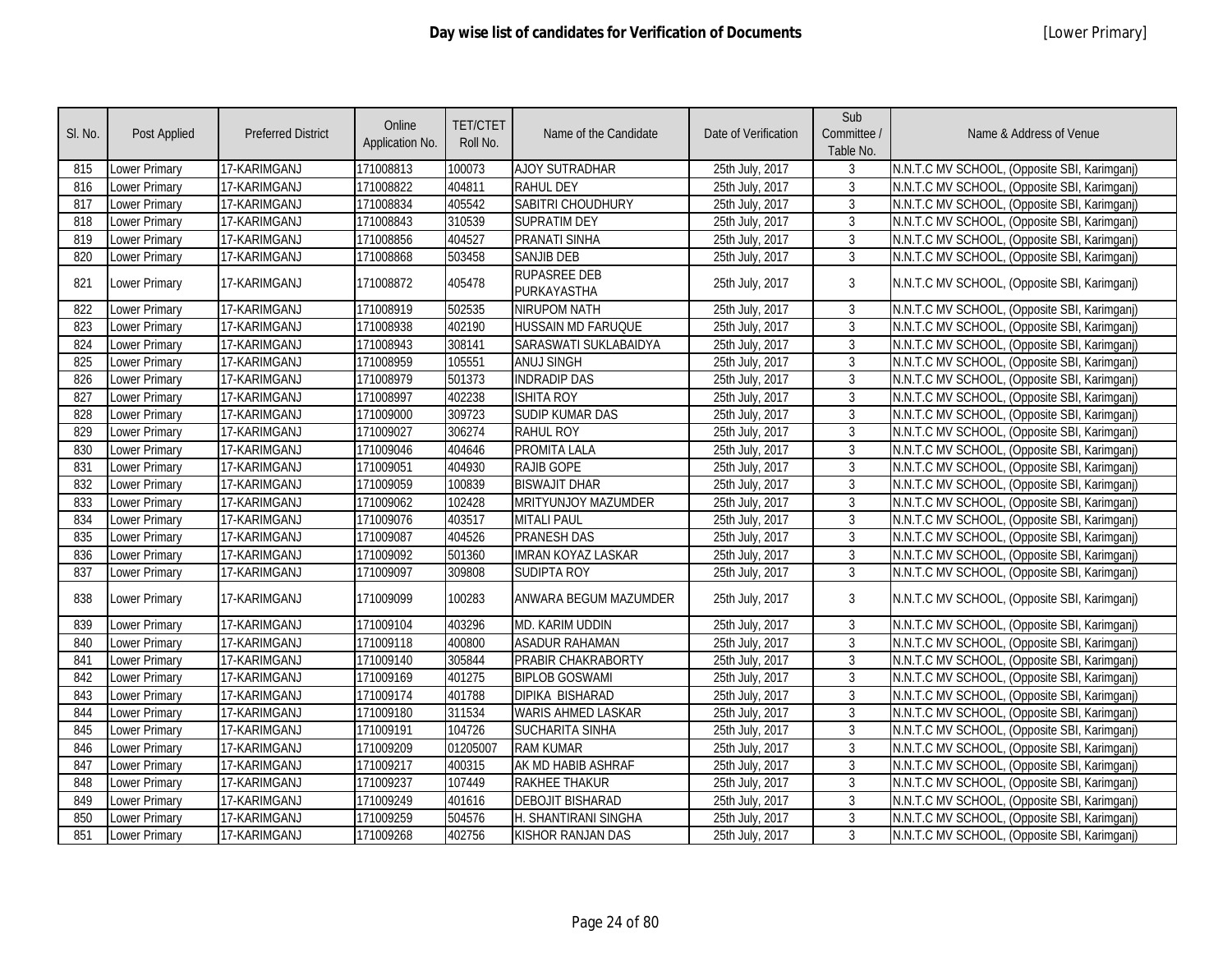| SI. No. | Post Applied         | <b>Preferred District</b> | Online<br>Application No. | <b>TET/CTET</b><br>Roll No. | Name of the Candidate       | Date of Verification | Sub<br>Committee /<br>Table No. | Name & Address of Venue                      |
|---------|----------------------|---------------------------|---------------------------|-----------------------------|-----------------------------|----------------------|---------------------------------|----------------------------------------------|
| 852     | <b>Lower Primary</b> | 17-KARIMGANJ              | 171009288                 | 309132                      | SISHIR KR. NATH             | 25th July, 2017      | $\mathbf{3}$                    | N.N.T.C MV SCHOOL, (Opposite SBI, Karimganj) |
| 853     | Lower Primary        | 17-KARIMGANJ              | 171009289                 | 3310537                     | <b>HARI DAS</b>             | 25th July, 2017      | $\mathbf{3}$                    | N.N.T.C MV SCHOOL, (Opposite SBI, Karimganj) |
| 854     | Lower Primary        | 17-KARIMGANJ              | 171009300                 | 501474                      | <b>JAMIL AHMED MAZUMDER</b> | 25th July, 2017      | $\mathbf{3}$                    | N.N.T.C MV SCHOOL, (Opposite SBI, Karimganj) |
| 855     | <b>Lower Primary</b> | 17-KARIMGANJ              | 171009304                 | 401599                      | <b>DEBIKA DAS</b>           | 25th July, 2017      | $\mathbf{3}$                    | N.N.T.C MV SCHOOL, (Opposite SBI, Karimganj) |
| 856     | <b>Lower Primary</b> | 17-KARIMGANJ              | 171009314                 | 308383                      | SAYEED AHMED                | 25th July, 2017      | $\overline{3}$                  | N.N.T.C MV SCHOOL, (Opposite SBI, Karimganj) |
| 857     | <b>Lower Primary</b> | 17-KARIMGANJ              | 171009322                 | 404160                      | <b>NIRUPA DAS</b>           | 25th July, 2017      | 3                               | N.N.T.C MV SCHOOL, (Opposite SBI, Karimganj) |
| 858     | Lower Primary        | 17-KARIMGANJ              | 171009341                 | 501368                      | <b>IMRANA KHANAM LASKAR</b> | 25th July, 2017      | $\mathbf{3}$                    | N.N.T.C MV SCHOOL, (Opposite SBI, Karimganj) |
| 859     | <b>Lower Primary</b> | 17-KARIMGANJ              | 171009348                 | 405070                      | <b>RATANMOY DAS</b>         | 25th July, 2017      | $\mathbf{3}$                    | N.N.T.C MV SCHOOL, (Opposite SBI, Karimganj) |
| 860     | Lower Primary        | 17-KARIMGANJ              | 171009350                 | 500958                      | <b>DEBOJANI PURKAYASTHA</b> | 25th July, 2017      | $\mathbf{3}$                    | N.N.T.C MV SCHOOL, (Opposite SBI, Karimganj) |
| 861     | <b>Lower Primary</b> | 17-KARIMGANJ              | 171009377                 | 309559                      | <b>SUBIR DATTA</b>          | 25th July, 2017      | $\mathbf{3}$                    | N.N.T.C MV SCHOOL, (Opposite SBI, Karimganj) |
| 862     | Lower Primary        | 17-KARIMGANJ              | 171009379                 | 104588                      | <b>DEBATOSH DAS</b>         | 25th July, 2017      | $\mathbf{3}$                    | N.N.T.C MV SCHOOL, (Opposite SBI, Karimganj) |
| 863     | <b>Lower Primary</b> | 17-KARIMGANJ              | 171009393                 | 311700                      | <b>AMITABH SHARMA</b>       | 25th July, 2017      | $\mathbf{3}$                    | N.N.T.C MV SCHOOL, (Opposite SBI, Karimganj) |
| 864     | <b>Lower Primary</b> | 17-KARIMGANJ              | 171009394                 | 402617                      | KALPASREE SAHA (DAS)        | 25th July, 2017      | $\mathbf{3}$                    | N.N.T.C MV SCHOOL, (Opposite SBI, Karimganj) |
| 865     | <b>Lower Primary</b> | 17-KARIMGANJ              | 171009419                 | 310496                      | <b>SUPARNA DAS</b>          | 25th July, 2017      | $\mathbf{3}$                    | N.N.T.C MV SCHOOL, (Opposite SBI, Karimganj) |
| 866     | <b>Lower Primary</b> | 17-KARIMGANJ              | 171009430                 | 104628                      | <b>SUBHAM BISWAS</b>        | 25th July, 2017      | $\mathbf{3}$                    | N.N.T.C MV SCHOOL, (Opposite SBI, Karimganj) |
| 867     | <b>Lower Primary</b> | 17-KARIMGANJ              | 171009437                 | 401191                      | <b>BIJOYA ROY</b>           | 25th July, 2017      | $\mathbf{3}$                    | N.N.T.C MV SCHOOL, (Opposite SBI, Karimganj) |
| 868     | Lower Primary        | 17-KARIMGANJ              | 171009449                 | 401127                      | <b>BIBHRANTA ROY</b>        | 25th July, 2017      | $\mathbf{3}$                    | N.N.T.C MV SCHOOL, (Opposite SBI, Karimganj) |
| 869     | Lower Primary        | 17-KARIMGANJ              | 171009460                 | 401025                      | <b>BAPTU DEY</b>            | 25th July, 2017      | $\mathbf{3}$                    | N.N.T.C MV SCHOOL, (Opposite SBI, Karimganj) |
| 870     | <b>Lower Primary</b> | 17-KARIMGANJ              | 171009463                 | 503981                      | SUPARNA RAHBHAR             | 25th July, 2017      | $\mathbf{3}$                    | N.N.T.C MV SCHOOL, (Opposite SBI, Karimganj) |
| 871     | <b>Lower Primary</b> | 17-KARIMGANJ              | 171009473                 | 404342                      | PARIMAL NATH                | 25th July, 2017      | $\mathbf{3}$                    | N.N.T.C MV SCHOOL, (Opposite SBI, Karimganj) |
| 872     | <b>Lower Primary</b> | 17-KARIMGANJ              | 171009476                 | 402148                      | <b>HIMANKO PAUL</b>         | 25th July, 2017      | $\mathbf{3}$                    | N.N.T.C MV SCHOOL, (Opposite SBI, Karimganj) |
| 873     | Lower Primary        | 17-KARIMGANJ              | 171009478                 | 307621                      | SAMPA BHATTACHARJEE         | 25th July, 2017      | $\mathbf{3}$                    | N.N.T.C MV SCHOOL, (Opposite SBI, Karimganj) |
| 874     | <b>Lower Primary</b> | 17-KARIMGANJ              | 171009493                 | 402960                      | MAINAK PURKAYASTHA          | 25th July, 2017      | $\mathbf{3}$                    | N.N.T.C MV SCHOOL, (Opposite SBI, Karimganj) |
| 875     | Lower Primary        | 17-KARIMGANJ              | 171009503                 | 309708                      | <b>SUDIP DAS</b>            | 25th July, 2017      | 3                               | N.N.T.C MV SCHOOL, (Opposite SBI, Karimganj) |
| 876     | Lower Primary        | 17-KARIMGANJ              | 171009504                 | 404879                      | <b>RAJDIP DEY</b>           | 25th July, 2017      | $\mathbf{3}$                    | N.N.T.C MV SCHOOL, (Opposite SBI, Karimganj) |
| 877     | Lower Primary        | 17-KARIMGANJ              | 171009508                 | 401004                      | <b>BANTI TARAFDAR</b>       | 25th July, 2017      | $\mathbf{3}$                    | N.N.T.C MV SCHOOL, (Opposite SBI, Karimganj) |
| 878     | <b>Lower Primary</b> | 17-KARIMGANJ              | 171009526                 | 401577                      | <b>DEBASISH DAS</b>         | 25th July, 2017      | $\mathbf{3}$                    | N.N.T.C MV SCHOOL, (Opposite SBI, Karimganj) |
| 879     | Lower Primary        | 17-KARIMGANJ              | 171009527                 | 403061                      | <b>MANJIMA DEB</b>          | 25th July, 2017      | $\mathbf{3}$                    | N.N.T.C MV SCHOOL, (Opposite SBI, Karimganj) |
| 880     | <b>Lower Primary</b> | 17-KARIMGANJ              | 171009528                 | 403076                      | <b>MANNA DHAR</b>           | 25th July, 2017      | $\mathbf{3}$                    | N.N.T.C MV SCHOOL, (Opposite SBI, Karimganj) |
| 881     | Lower Primary        | 17-KARIMGANJ              | 171009535                 | 404934                      | RAJIB MALAKAR               | 25th July, 2017      | $\mathbf{3}$                    | N.N.T.C MV SCHOOL, (Opposite SBI, Karimganj) |
| 882     | Lower Primary        | 17-KARIMGANJ              | 171009547                 | 403276                      | MD HAIDAR HUSSAIN KHAN      | 25th July, 2017      | $\mathbf{3}$                    | N.N.T.C MV SCHOOL, (Opposite SBI, Karimganj) |
| 883     | <b>Lower Primary</b> | 17-KARIMGANJ              | 171009555                 | 404319                      | <b>PAPPU KAR</b>            | 25th July, 2017      | 3                               | N.N.T.C MV SCHOOL, (Opposite SBI, Karimganj) |
| 884     | Lower Primary        | 17-KARIMGANJ              | 171009558                 | 403652                      | <b>MONOJ KUMAR DAS</b>      | 25th July, 2017      | $\mathbf{3}$                    | N.N.T.C MV SCHOOL, (Opposite SBI, Karimganj) |
| 885     | <b>Lower Primary</b> | 17-KARIMGANJ              | 171009560                 | 312483                      | NABENDU DAS LASKAR          | 25th July, 2017      | 3                               | N.N.T.C MV SCHOOL, (Opposite SBI, Karimganj) |
| 886     | <b>Lower Primary</b> | 17-KARIMGANJ              | 171009571                 | 500958                      | DEBOJANI BHATTACHARJEE      | 25th July, 2017      | $\mathbf{3}$                    | N.N.T.C MV SCHOOL, (Opposite SBI, Karimganj) |
| 887     | Lower Primary        | 17-KARIMGANJ              | 171009580                 | 400822                      | <b>ASHIS CHANDA</b>         | 25th July, 2017      | 3                               | N.N.T.C MV SCHOOL, (Opposite SBI, Karimganj) |
| 888     | <b>Lower Primary</b> | 17-KARIMGANJ              | 171009605                 | 307561                      | SAMBHU NATH DAS             | 25th July, 2017      | 3                               | N.N.T.C MV SCHOOL, (Opposite SBI, Karimganj) |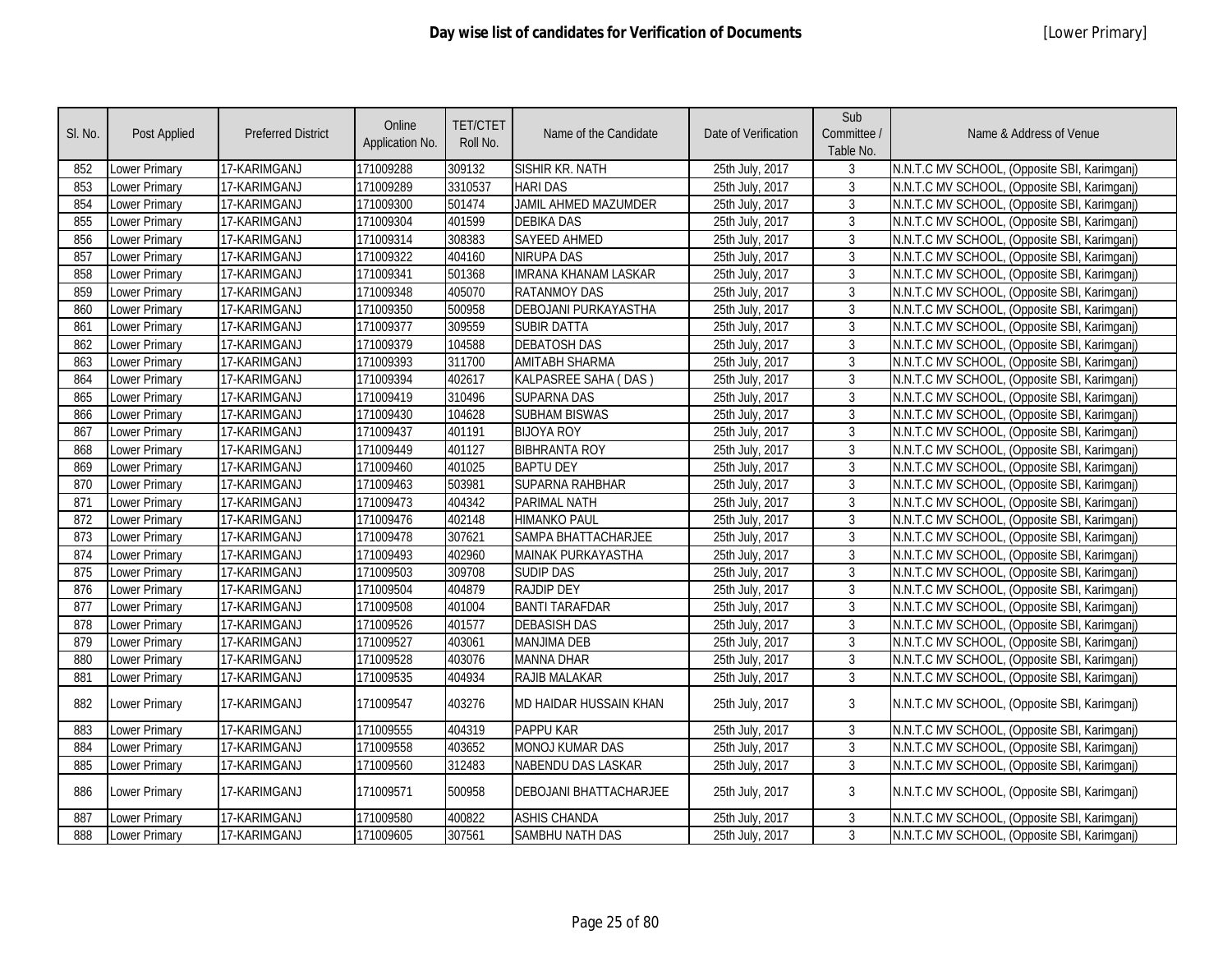| SI. No. | <b>Post Applied</b>  | <b>Preferred District</b> | Online<br>Application No. | <b>TET/CTET</b><br>Roll No. | Name of the Candidate       | Date of Verification | Sub<br>Committee /<br>Table No. | Name & Address of Venue                      |
|---------|----------------------|---------------------------|---------------------------|-----------------------------|-----------------------------|----------------------|---------------------------------|----------------------------------------------|
| 889     | Lower Primary        | 17-KARIMGANJ              | 171009610                 | 102679                      | PADMANAVO SINHA             | 25th July, 2017      | 3                               | N.N.T.C MV SCHOOL, (Opposite SBI, Karimganj) |
| 890     | <b>Lower Primary</b> | 17-KARIMGANJ              | 171009624                 | 401263                      | <b>BIPLAB PAUL</b>          | 25th July, 2017      | $\mathbf{3}$                    | N.N.T.C MV SCHOOL, (Opposite SBI, Karimganj) |
| 891     | <b>Lower Primary</b> | 17-KARIMGANJ              | 171009626                 | 307536                      | <b>SAMAPIKA DAS</b>         | 25th July, 2017      | $\overline{3}$                  | N.N.T.C MV SCHOOL, (Opposite SBI, Karimganj) |
| 892     | <b>Lower Primary</b> | 17-KARIMGANJ              | 171009628                 | 404787                      | RAHENA PARVEEN              | 25th July, 2017      | $\overline{3}$                  | N.N.T.C MV SCHOOL, (Opposite SBI, Karimganj) |
| 893     | <b>Lower Primary</b> | 17-KARIMGANJ              | 171009633                 | 403615                      | <b>MONIKA PAUL</b>          | 25th July, 2017      | $\overline{3}$                  | N.N.T.C MV SCHOOL, (Opposite SBI, Karimganj) |
| 894     | <b>Lower Primary</b> | 17-KARIMGANJ              | 171009642                 | 404536                      | <b>PRASAD PAUL</b>          | 25th July, 2017      | 3                               | N.N.T.C MV SCHOOL, (Opposite SBI, Karimganj) |
| 895     | <b>Lower Primary</b> | 17-KARIMGANJ              | 171009643                 | 401537                      | <b>DEBAJYOTI NATH</b>       | 25th July, 2017      | $\mathbf{3}$                    | N.N.T.C MV SCHOOL, (Opposite SBI, Karimganj) |
| 896     | <b>Lower Primary</b> | 17-KARIMGANJ              | 171009650                 | 404482                      | PRABHASHREE DAS             | 25th July, 2017      | 3                               | N.N.T.C MV SCHOOL, (Opposite SBI, Karimganj) |
| 897     | <b>Lower Primary</b> | 17-KARIMGANJ              | 171009661                 | 402907                      | <b>MADHUJA DEY</b>          | 25th July, 2017      | 3                               | N.N.T.C MV SCHOOL, (Opposite SBI, Karimganj) |
| 898     | Lower Primary        | 17-KARIMGANJ              | 171009679                 | 501241                      | <b>HAMIDA KHANAM LASKAR</b> | 25th July, 2017      | $\mathbf{3}$                    | N.N.T.C MV SCHOOL, (Opposite SBI, Karimganj) |
| 899     | Lower Primary        | 17-KARIMGANJ              | 171009681                 | 100266                      | <b>ANKITA DEB</b>           | 25th July, 2017      | $\mathfrak{Z}$                  | N.N.T.C MV SCHOOL, (Opposite SBI, Karimganj) |
| 900     | Lower Primary        | 17-KARIMGANJ              | 171009706                 | 401565                      | <b>DEBASHISH DUTTA</b>      | 25th July, 2017      | $\overline{3}$                  | N.N.T.C MV SCHOOL, (Opposite SBI, Karimganj) |
| 901     | <b>Lower Primary</b> | 17-KARIMGANJ              | 171009729                 | 404832                      | RAJAN CHAKRABORTY           | 25th July, 2017      | $\overline{4}$                  | N.N.T.C MV SCHOOL, (Opposite SBI, Karimgani) |
| 902     | Lower Primary        | 17-KARIMGANJ              | 171009744                 | 405535                      | <b>SABITA PAUL</b>          | 25th July, 2017      | $\overline{4}$                  | N.N.T.C MV SCHOOL, (Opposite SBI, Karimganj) |
| 903     | Lower Primary        | 17-KARIMGANJ              | 171009748                 | 404876                      | <b>RAJDEEP SEN</b>          | 25th July, 2017      | 4                               | N.N.T.C MV SCHOOL, (Opposite SBI, Karimganj) |
| 904     | Lower Primary        | 17-KARIMGANJ              | 171009759                 | 309769                      | SUDIPA SARKAR               | 25th July, 2017      | 4                               | N.N.T.C MV SCHOOL, (Opposite SBI, Karimganj) |
| 905     | <b>Lower Primary</b> | 17-KARIMGANJ              | 171009769                 | 403744                      | <b>MOUSUMI DEY</b>          | 25th July, 2017      | 4                               | N.N.T.C MV SCHOOL, (Opposite SBI, Karimganj) |
| 906     | <b>Lower Primary</b> | 17-KARIMGANJ              | 171009777                 | 400828                      | <b>ASHISH DAS</b>           | 25th July, 2017      | $\overline{4}$                  | N.N.T.C MV SCHOOL, (Opposite SBI, Karimganj) |
| 907     | Lower Primary        | 17-KARIMGANJ              | 171009802                 | 404931                      | RAJIB GOWALA                | 25th July, 2017      | 4                               | N.N.T.C MV SCHOOL, (Opposite SBI, Karimganj) |
| 908     | Lower Primary        | 17-KARIMGANJ              | 171009803                 | 309444                      | SRI SUMITA NATH             | 25th July, 2017      | 4                               | N.N.T.C MV SCHOOL, (Opposite SBI, Karimganj) |
| 909     | <b>Lower Primary</b> | 17-KARIMGANJ              | 171009814                 | 401461                      | <b>CHANDAN PAUL</b>         | 25th July, 2017      | 4                               | N.N.T.C MV SCHOOL, (Opposite SBI, Karimganj) |
| 910     | Lower Primary        | 17-KARIMGANJ              | 171009821                 | 402920                      | MAUMITA PAUL CHOUDHURY      | 25th July, 2017      | 4                               | N.N.T.C MV SCHOOL, (Opposite SBI, Karimganj) |
| 911     | <b>Lower Primary</b> | 17-KARIMGANJ              | 171009826                 | 402037                      | <b>GOURI DEY</b>            | 25th July, 2017      | 4                               | N.N.T.C MV SCHOOL, (Opposite SBI, Karimganj) |
| 912     | <b>Lower Primary</b> | 17-KARIMGANJ              | 171009828                 | 403512                      | <b>MITALI DEY</b>           | 25th July, 2017      | 4                               | N.N.T.C MV SCHOOL, (Opposite SBI, Karimganj) |
| 913     | Lower Primary        | 17-KARIMGANJ              | 171009835                 | 401271                      | <b>BIPLOB DAS</b>           | 25th July, 2017      | $\overline{4}$                  | N.N.T.C MV SCHOOL, (Opposite SBI, Karimganj) |
| 914     | <b>Lower Primary</b> | 17-KARIMGANJ              | 171009864                 | 502043                      | <b>MINAKSHI DAS</b>         | 25th July, 2017      | $\overline{4}$                  | N.N.T.C MV SCHOOL, (Opposite SBI, Karimganj) |
| 915     | Lower Primary        | 17-KARIMGANJ              | 171009878                 | 308224                      | <b>SASWATI DAS</b>          | 25th July, 2017      | 4                               | N.N.T.C MV SCHOOL, (Opposite SBI, Karimganj) |
| 916     | <b>Lower Primary</b> | 17-KARIMGANJ              | 171009882                 | 504577                      | H SOMARJIT SINGHA           | 25th July, 2017      | 4                               | N.N.T.C MV SCHOOL, (Opposite SBI, Karimganj) |
| 917     | <b>Lower Primary</b> | 17-KARIMGANJ              | 171009884                 | 309909                      | <b>SUJATA ROY</b>           | 25th July, 2017      | 4                               | N.N.T.C MV SCHOOL, (Opposite SBI, Karimganj) |
| 918     | Lower Primary        | 17-KARIMGANJ              | 171009892                 | 400567                      | <b>ANKITA PAUL</b>          | 25th July, 2017      | 4                               | N.N.T.C MV SCHOOL, (Opposite SBI, Karimganj) |
| 919     | <b>Lower Primary</b> | 17-KARIMGANJ              | 171009919                 | 310422                      | SUNANDA SAHA (ROY)          | 25th July, 2017      | $\overline{4}$                  | N.N.T.C MV SCHOOL, (Opposite SBI, Karimganj) |
| 920     | <b>Lower Primary</b> | 17-KARIMGANJ              | 171009928                 | 200641                      | SHANKU KUMAR DAS            | 25th July, 2017      | $\overline{4}$                  | N.N.T.C MV SCHOOL, (Opposite SBI, Karimganj) |
| 921     | <b>Lower Primary</b> | 17-KARIMGANJ              | 171009939                 | 404942                      | <b>RAJIB TEWARI</b>         | 25th July, 2017      | $\overline{4}$                  | N.N.T.C MV SCHOOL, (Opposite SBI, Karimganj) |
| 922     | Lower Primary        | 17-KARIMGANJ              | 171009941                 | 500915                      | <b>CHINMOY ROY</b>          | 25th July, 2017      | $\overline{4}$                  | N.N.T.C MV SCHOOL, (Opposite SBI, Karimganj) |
| 923     | Lower Primary        | 17-KARIMGANJ              | 171009942                 | 309149                      | <b>SIWLI SINGHA</b>         | 25th July, 2017      | 4                               | N.N.T.C MV SCHOOL, (Opposite SBI, Karimganj) |
| 924     | <b>Lower Primary</b> | 17-KARIMGANJ              | 171009951                 | 501233                      | <b>HAFIZ AHMED LASKAR</b>   | 25th July, 2017      | 4                               | N.N.T.C MV SCHOOL, (Opposite SBI, Karimganj) |
| 925     | <b>Lower Primary</b> | 17-KARIMGANJ              | 171009958                 | 308391                      | <b>SAYENA AKHTER</b>        | 25th July, 2017      | 4                               | N.N.T.C MV SCHOOL, (Opposite SBI, Karimganj) |
| 926     | Lower Primary        | 17-KARIMGANJ              | 171009974                 | 309810                      | <b>SUDIPTA ROY</b>          | 25th July, 2017      | $\overline{4}$                  | N.N.T.C MV SCHOOL, (Opposite SBI, Karimganj) |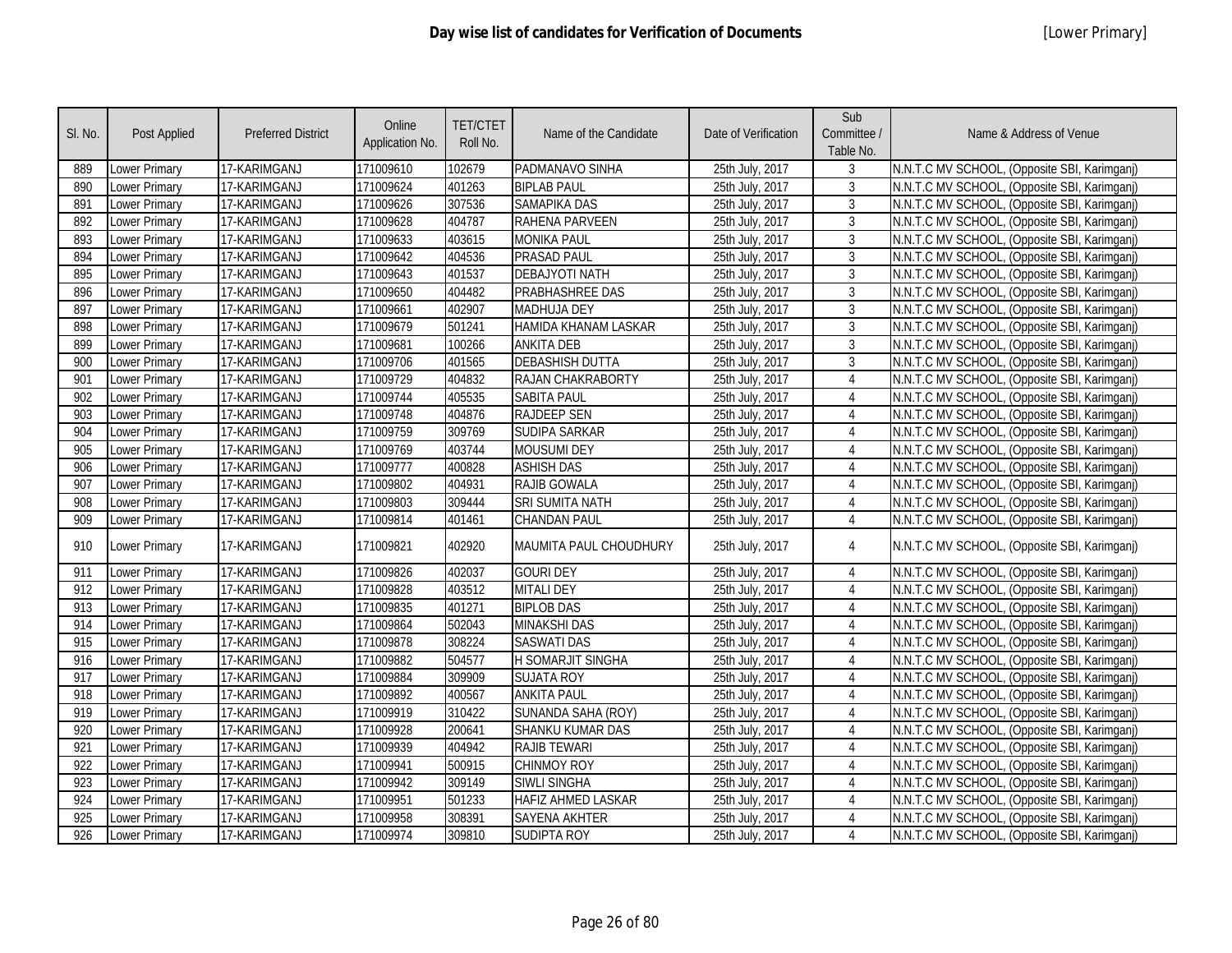| SI. No. | Post Applied         | <b>Preferred District</b> | Online<br>Application No. | <b>TET/CTET</b><br>Roll No. | Name of the Candidate          | Date of Verification | Sub<br>Committee /<br>Table No. | Name & Address of Venue                      |
|---------|----------------------|---------------------------|---------------------------|-----------------------------|--------------------------------|----------------------|---------------------------------|----------------------------------------------|
| 927     | Lower Primary        | 17-KARIMGANJ              | 171009981                 | 401472                      | <b>CHANDRANI DAS</b>           | 25th July, 2017      | 4                               | N.N.T.C MV SCHOOL, (Opposite SBI, Karimganj) |
| 928     | <b>Lower Primary</b> | 17-KARIMGANJ              | 171010004                 | 308674                      | SHARBARI PAUL                  | 25th July, 2017      | 4                               | N.N.T.C MV SCHOOL, (Opposite SBI, Karimganj) |
| 929     | Lower Primary        | 17-KARIMGANJ              | 171010010                 | 101221                      | <b>DIPANKAR BANIK</b>          | 25th July, 2017      | 4                               | N.N.T.C MV SCHOOL, (Opposite SBI, Karimganj) |
| 930     | <b>Lower Primary</b> | 17-KARIMGANJ              | 171010013                 | 403645                      | <b>MONOJ DEBNATH</b>           | 25th July, 2017      | $\overline{4}$                  | N.N.T.C MV SCHOOL, (Opposite SBI, Karimganj) |
| 931     | <b>Lower Primary</b> | 17-KARIMGANJ              | 171010032                 | 503564                      | <b>SAYRA BEGAM LASKAR</b>      | 25th July, 2017      | $\overline{4}$                  | N.N.T.C MV SCHOOL, (Opposite SBI, Karimganj) |
| 932     | <b>Lower Primary</b> | 17-KARIMGANJ              | 171010041                 | 400121                      | <b>ABHIJIT DAS</b>             | 25th July, 2017      | 4                               | N.N.T.C MV SCHOOL, (Opposite SBI, Karimganj) |
| 933     | Lower Primary        | 17-KARIMGANJ              | 171010043                 | 400045                      | <b>ABDUL HAQUE</b>             | 25th July, 2017      | 4                               | N.N.T.C MV SCHOOL, (Opposite SBI, Karimganj) |
| 934     | <b>Lower Primary</b> | 17-KARIMGANJ              | 171010049                 | 501310                      | <b>HUZAIL AHMED BARBHUIYA</b>  | 25th July, 2017      | 4                               | N.N.T.C MV SCHOOL, (Opposite SBI, Karimganj) |
| 935     | <b>Lower Primary</b> | 17-KARIMGANJ              | 171010054                 | 402358                      | <b>JASMIN SULTANA</b>          | 25th July, 2017      | $\overline{4}$                  | N.N.T.C MV SCHOOL, (Opposite SBI, Karimganj) |
| 936     | <b>Lower Primary</b> | 17-KARIMGANJ              | 171010058                 | 100455                      | <b>ASHOK SARKAR</b>            | 25th July, 2017      | 4                               | N.N.T.C MV SCHOOL, (Opposite SBI, Karimganj) |
| 937     | Lower Primary        | 17-KARIMGANJ              | 171010071                 | 405533                      | SABITA NAMASUDRA               | 25th July, 2017      | 4                               | N.N.T.C MV SCHOOL, (Opposite SBI, Karimganj) |
| 938     | Lower Primary        | 17-KARIMGANJ              | 171010077                 | 504104                      | TAMAL KANTI BHATTACHARJEE      | 25th July, 2017      | 4                               | N.N.T.C MV SCHOOL, (Opposite SBI, Karimganj) |
| 939     | <b>Lower Primary</b> | 17-KARIMGANJ              | 171010083                 | 305001                      | <b>NAKBUL HUSSAIN LASKAR</b>   | 25th July, 2017      | 4                               | N.N.T.C MV SCHOOL, (Opposite SBI, Karimganj) |
| 940     | <b>Lower Primary</b> | 17-KARIMGANJ              | 171010097                 | 400819                      | <b>ASHIM JYOTI ROY</b>         | 25th July, 2017      | $\overline{4}$                  | N.N.T.C MV SCHOOL, (Opposite SBI, Karimganj) |
| 941     | <b>Lower Primary</b> | 17-KARIMGANJ              | 171010104                 | 503621                      | SHAMIM AHMED MAZUMDER          | 25th July, 2017      | $\overline{4}$                  | N.N.T.C MV SCHOOL, (Opposite SBI, Karimganj) |
| 942     | Lower Primary        | 17-KARIMGANJ              | 171010112                 | 404754                      | <b>RABIA BEGUM</b>             | 25th July, 2017      | 4                               | N.N.T.C MV SCHOOL, (Opposite SBI, Karimganj) |
| 943     | Lower Primary        | 17-KARIMGANJ              | 171010119                 | 404740                      | QUAHIR AHMED CHOUDHURY         | 25th July, 2017      | 4                               | N.N.T.C MV SCHOOL, (Opposite SBI, Karimganj) |
| 944     | Lower Primary        | 17-KARIMGANJ              | 171010126                 | 401597                      | <b>DEBOJYOTI DAS</b>           | 25th July, 2017      | 4                               | N.N.T.C MV SCHOOL, (Opposite SBI, Karimganj) |
| 945     | Lower Primary        | 17-KARIMGANJ              | 171010127                 | 400468                      | <b>ANAMIKA GHOSH</b>           | 25th July, 2017      | $\overline{4}$                  | N.N.T.C MV SCHOOL, (Opposite SBI, Karimganj) |
| 946     | Lower Primary        | 17-KARIMGANJ              | 171010171                 | 307578                      | <b>SAMIM AKTAR</b>             | 25th July, 2017      | $\overline{4}$                  | N.N.T.C MV SCHOOL, (Opposite SBI, Karimganj) |
| 947     | <b>Lower Primary</b> | 17-KARIMGANJ              | 171010182                 | 402794                      | <b>KRISHNA RANI DAS</b>        | 25th July, 2017      | $\overline{4}$                  | N.N.T.C MV SCHOOL, (Opposite SBI, Karimganj) |
| 948     | Lower Primary        | 17-KARIMGANJ              | 171010199                 | 404733                      | <b>PUSPI NATH</b>              | 25th July, 2017      | 4                               | N.N.T.C MV SCHOOL, (Opposite SBI, Karimganj) |
| 949     | <b>Lower Primary</b> | 17-KARIMGANJ              | 171010212                 | 105915                      | <b>DEBASHISH BHATTACHARJEE</b> | 25th July, 2017      | $\overline{4}$                  | N.N.T.C MV SCHOOL, (Opposite SBI, Karimganj) |
| 950     | <b>Lower Primary</b> | 17-KARIMGANJ              | 171010216                 | 309620                      | <b>SUBRAJIT DAS</b>            | 25th July, 2017      | 4                               | N.N.T.C MV SCHOOL, (Opposite SBI, Karimganj) |
| 951     | <b>Lower Primary</b> | 17-KARIMGANJ              | 171010233                 | 402982                      | <b>MALATI BHOWMICK</b>         | 25th July, 2017      | 4                               | N.N.T.C MV SCHOOL, (Opposite SBI, Karimganj) |
| 952     | <b>Lower Primary</b> | 17-KARIMGANJ              | 171010258                 | 403910                      | <b>NAJIM UDDIN</b>             | 25th July, 2017      | $\overline{4}$                  | N.N.T.C MV SCHOOL, (Opposite SBI, Karimganj) |
| 953     | Lower Primary        | 17-KARIMGANJ              | 171010265                 | 403485                      | <b>MISSON DAS</b>              | 25th July, 2017      | $\overline{4}$                  | N.N.T.C MV SCHOOL, (Opposite SBI, Karimganj) |
| 954     | Lower Primary        | 17-KARIMGANJ              | 171010269                 | 400884                      | <b>ATIKUR RAHMAN</b>           | 25th July, 2017      | 4                               | N.N.T.C MV SCHOOL, (Opposite SBI, Karimganj) |
| 955     | Lower Primary        | 17-KARIMGANJ              | 171010270                 | 503266                      | SAHARUL ALAM LASKAR            | 25th July, 2017      | 4                               | N.N.T.C MV SCHOOL, (Opposite SBI, Karimganj) |
| 956     | <b>Lower Primary</b> | 17-KARIMGANJ              | 171010280                 | 501169                      | <b>FORIDA BEGUM LASKAR</b>     | 25th July, 2017      | 4                               | N.N.T.C MV SCHOOL, (Opposite SBI, Karimganj) |
| 957     | <b>Lower Primary</b> | 17-KARIMGANJ              | 171010282                 | 402357                      | <b>JASMIN SIDDIKA</b>          | 25th July, 2017      | 4                               | N.N.T.C MV SCHOOL, (Opposite SBI, Karimganj) |
| 958     | <b>Lower Primary</b> | 17-KARIMGANJ              | 171010292                 | 307696                      | SAMUJJWAL PAUL                 | 25th July, 2017      | 4                               | N.N.T.C MV SCHOOL, (Opposite SBI, Karimganj) |
| 959     | <b>Lower Primary</b> | 17-KARIMGANJ              | 171010295                 | 500572                      | ASAB UDDIN CHOUDHURY           | 25th July, 2017      | 4                               | N.N.T.C MV SCHOOL, (Opposite SBI, Karimganj) |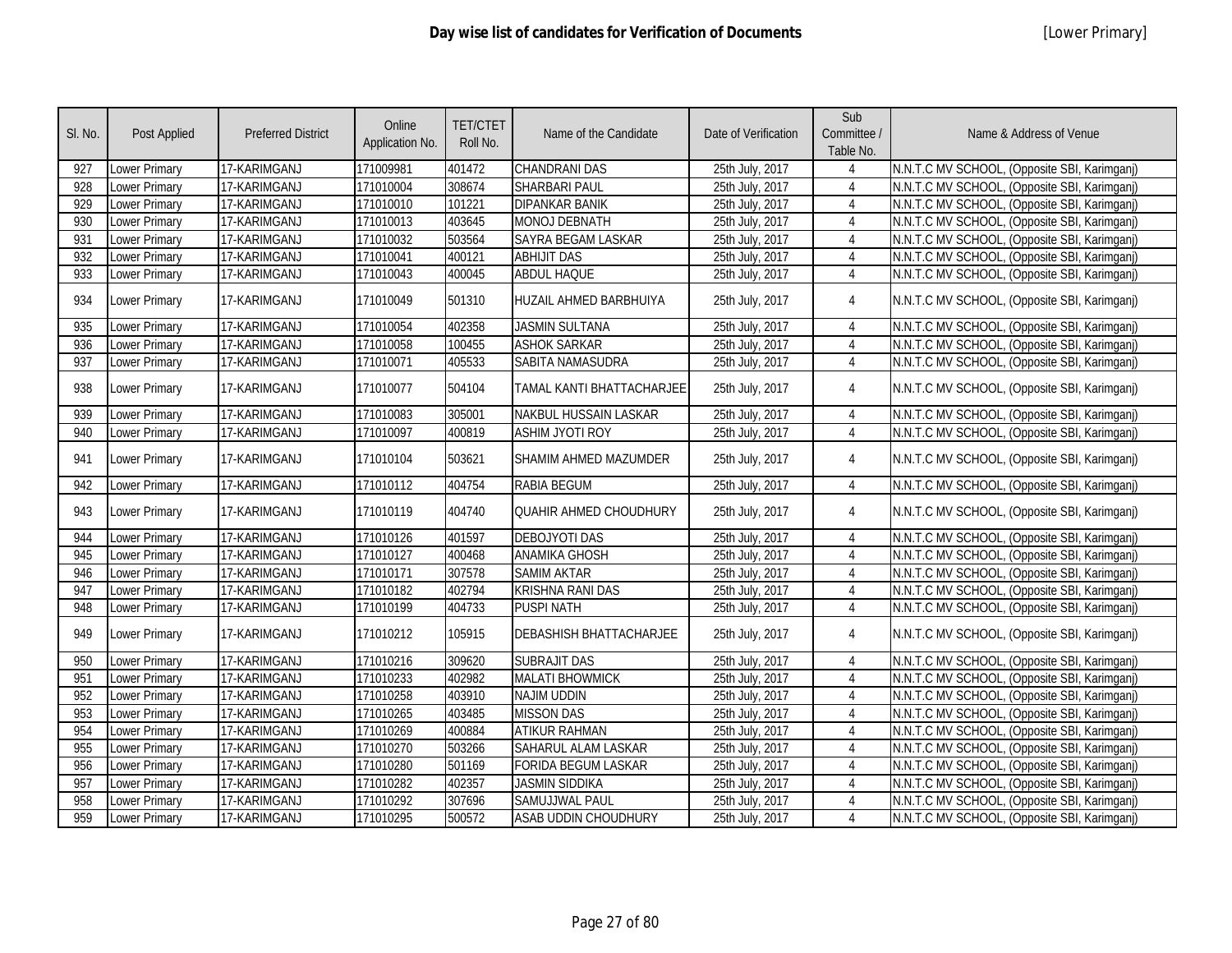| SI. No. | <b>Post Applied</b>  | <b>Preferred District</b> | Online<br>Application No. | <b>TET/CTET</b><br>Roll No. | Name of the Candidate           | Date of Verification | Sub<br>Committee /<br>Table No. | Name & Address of Venue                      |
|---------|----------------------|---------------------------|---------------------------|-----------------------------|---------------------------------|----------------------|---------------------------------|----------------------------------------------|
| 960     | Lower Primary        | 17-KARIMGANJ              | 171010310                 | 501625                      | JUBEDA BEGUM CHOUDHURY          | 25th July, 2017      | 4                               | N.N.T.C MV SCHOOL, (Opposite SBI, Karimganj) |
| 961     | Lower Primary        | 17-KARIMGANJ              | 171010311                 | 404809                      | RAHUL DEBROY                    | 25th July, 2017      | 4                               | N.N.T.C MV SCHOOL, (Opposite SBI, Karimganj) |
| 962     | Lower Primary        | 17-KARIMGANJ              | 171010314                 | 402337                      | <b>JAMIL HUSSAIN</b>            | 25th July, 2017      | 4                               | N.N.T.C MV SCHOOL, (Opposite SBI, Karimganj) |
| 963     | Lower Primary        | 17-KARIMGANJ              | 171010317                 | 503026                      | <b>RINKI DAS</b>                | 25th July, 2017      | $\overline{4}$                  | N.N.T.C MV SCHOOL, (Opposite SBI, Karimganj) |
| 964     | Lower Primary        | 17-KARIMGANJ              | 171010318                 | 302022                      | <b>DEBASISH TALUKDAR</b>        | 25th July, 2017      | 4                               | N.N.T.C MV SCHOOL, (Opposite SBI, Karimganj) |
| 965     | Lower Primary        | 17-KARIMGANJ              | 171010349                 | 404166                      | NIRUPAMA ROY                    | 25th July, 2017      | $\overline{4}$                  | N.N.T.C MV SCHOOL, (Opposite SBI, Karimganj) |
| 966     | Lower Primary        | 17-KARIMGANJ              | 171010350                 | 502806                      | <b>PUJA DEB</b>                 | 25th July, 2017      | $\overline{4}$                  | N.N.T.C MV SCHOOL, (Opposite SBI, Karimganj) |
| 967     | Lower Primary        | 17-KARIMGANJ              | 171010359                 | 404734                      | PUSPITA CHAKRABORTY             | 25th July, 2017      | $\overline{4}$                  | N.N.T.C MV SCHOOL, (Opposite SBI, Karimganj) |
| 968     | Lower Primary        | 17-KARIMGANJ              | 171010382                 | 502579                      | NOSROT ULLA LASKAR              | 25th July, 2017      | $\overline{4}$                  | N.N.T.C MV SCHOOL, (Opposite SBI, Karimganj) |
| 969     | Lower Primary        | 17-KARIMGANJ              | 171010414                 | 400617                      | <b>ANUPAMA ROY</b>              | 25th July, 2017      | 4                               | N.N.T.C MV SCHOOL, (Opposite SBI, Karimganj) |
| 970     | Lower Primary        | 17-KARIMGANJ              | 171010427                 | 309207                      | SNIGDHA DAS                     | 25th July, 2017      | $\overline{4}$                  | N.N.T.C MV SCHOOL, (Opposite SBI, Karimganj) |
| 971     | Lower Primary        | 17-KARIMGANJ              | 171010431                 | 401907                      | <b>FATIMA KHANAM</b>            | 25th July, 2017      | $\overline{4}$                  | N.N.T.C MV SCHOOL, (Opposite SBI, Karimganj) |
| 972     | Lower Primary        | 17-KARIMGANJ              | 171010442                 | 311376                      | <b>UBAIDULLAH AHMED TAPADER</b> | 25th July, 2017      | 4                               | N.N.T.C MV SCHOOL, (Opposite SBI, Karimganj) |
| 973     | Lower Primary        | 17-KARIMGANJ              | 171010485                 | 104955                      | <b>SUPAN KANTI DAS</b>          | 25th July, 2017      | 4                               | N.N.T.C MV SCHOOL, (Opposite SBI, Karimganj) |
| 974     | Lower Primary        | 17-KARIMGANJ              | 171010506                 | 403756                      | <b>MOUSUMI SEN</b>              | 25th July, 2017      | 4                               | N.N.T.C MV SCHOOL, (Opposite SBI, Karimganj) |
| 975     | Lower Primary        | 17-KARIMGANJ              | 171010528                 | 402725                      | KHAIRUL BASAR CHOUDHURY         | 25th July, 2017      | 4                               | N.N.T.C MV SCHOOL, (Opposite SBI, Karimganj) |
| 976     | Lower Primary        | 17-KARIMGANJ              | 171010529                 | 502880                      | <b>RAHUL SINGHA</b>             | 25th July, 2017      | $\overline{4}$                  | N.N.T.C MV SCHOOL, (Opposite SBI, Karimganj) |
| 977     | Lower Primary        | 17-KARIMGANJ              | 171010568                 | 403325                      | MD. MUSLIM UDDIN                | 25th July, 2017      | $\overline{4}$                  | N.N.T.C MV SCHOOL, (Opposite SBI, Karimganj) |
| 978     | Lower Primary        | 17-KARIMGANJ              | 171010582                 | 401833                      | <b>DURGA KURMI</b>              | 25th July, 2017      | $\overline{4}$                  | N.N.T.C MV SCHOOL, (Opposite SBI, Karimganj) |
| 979     | Lower Primary        | 17-KARIMGANJ              | 171010624                 | 301649                      | <b>BIRESH CHANDRA DAS</b>       | 25th July, 2017      | 4                               | N.N.T.C MV SCHOOL, (Opposite SBI, Karimganj) |
| 980     | Lower Primary        | 17-KARIMGANJ              | 171010628                 | 3403437                     | PAROMITA SOM                    | 25th July, 2017      | $\overline{4}$                  | N.N.T.C MV SCHOOL, (Opposite SBI, Karimganj) |
| 981     | <b>Lower Primary</b> | 17-KARIMGANJ              | 171010644                 | 502461                      | NAZMULHUSSAIN LASKAR            | 25th July, 2017      | $\overline{4}$                  | N.N.T.C MV SCHOOL, (Opposite SBI, Karimganj) |
| 982     | Lower Primary        | 17-KARIMGANJ              | 171010650                 | 200060                      | <b>ARDHENDU DAS</b>             | 25th July, 2017      | $\overline{4}$                  | N.N.T.C MV SCHOOL, (Opposite SBI, Karimganj) |
| 983     | Lower Primary        | 17-KARIMGANJ              | 171010651                 | 308860                      | <b>SHILPI DAS</b>               | 25th July, 2017      | 4                               | N.N.T.C MV SCHOOL, (Opposite SBI, Karimganj) |
| 984     | Lower Primary        | 17-KARIMGANJ              | 171010655                 | 403954                      | <b>NANDITA SINHA</b>            | 25th July, 2017      | 4                               | N.N.T.C MV SCHOOL, (Opposite SBI, Karimganj) |
| 985     | Lower Primary        | 17-KARIMGANJ              | 171010656                 | 101788                      | KHALID AHMED LASKAR             | 25th July, 2017      | $\overline{4}$                  | N.N.T.C MV SCHOOL, (Opposite SBI, Karimganj) |
| 986     | Lower Primary        | 17-KARIMGANJ              | 171010661                 | 5101138                     | RADHESHYAM GOSWAMI              | 25th July, 2017      | $\overline{4}$                  | N.N.T.C MV SCHOOL, (Opposite SBI, Karimganj) |
| 987     | Lower Primary        | 17-KARIMGANJ              | 171010680                 | 309554                      | <b>SUBINOY CHAKRABORTY</b>      | 25th July, 2017      | $\overline{4}$                  | N.N.T.C MV SCHOOL, (Opposite SBI, Karimganj) |
| 988     | Lower Primary        | 17-KARIMGANJ              | 171010688                 | 309440                      | <b>SRI PRAVASH CHANDRA DEY</b>  | 25th July, 2017      | $\overline{4}$                  | N.N.T.C MV SCHOOL, (Opposite SBI, Karimganj) |
| 989     | <b>Lower Primary</b> | 17-KARIMGANJ              | 171010697                 | 401088                      | <b>BEGUM MUMINA YEASMIN</b>     | 25th July, 2017      | 4                               | N.N.T.C MV SCHOOL, (Opposite SBI, Karimganj) |
| 990     | Lower Primary        | 17-KARIMGANJ              | 171010715                 | 309868                      | <b>SUJAN DUTTA</b>              | 25th July, 2017      | 4                               | N.N.T.C MV SCHOOL, (Opposite SBI, Karimganj) |
| 991     | Lower Primary        | 17-KARIMGANJ              | 171010720                 | 503552                      | SAYED AHMED LASKAR              | 25th July, 2017      | 4                               | N.N.T.C MV SCHOOL, (Opposite SBI, Karimganj) |
| 992     | Lower Primary        | 17-KARIMGANJ              | 171010727                 | 308391                      | <b>SAYENA AKHTER</b>            | 25th July, 2017      | 4                               | N.N.T.C MV SCHOOL, (Opposite SBI, Karimganj) |
| 993     | Lower Primary        | 17-KARIMGANJ              | 171010738                 | 502832                      | RABIJULHOQUE LASKAR             | 25th July, 2017      | 4                               | N.N.T.C MV SCHOOL, (Opposite SBI, Karimganj) |
| 994     | Lower Primary        | 17-KARIMGANJ              | 171010754                 | 500231                      | AFIFA ZIKRA CHOUDHURY           | 25th July, 2017      | $\overline{4}$                  | N.N.T.C MV SCHOOL, (Opposite SBI, Karimganj) |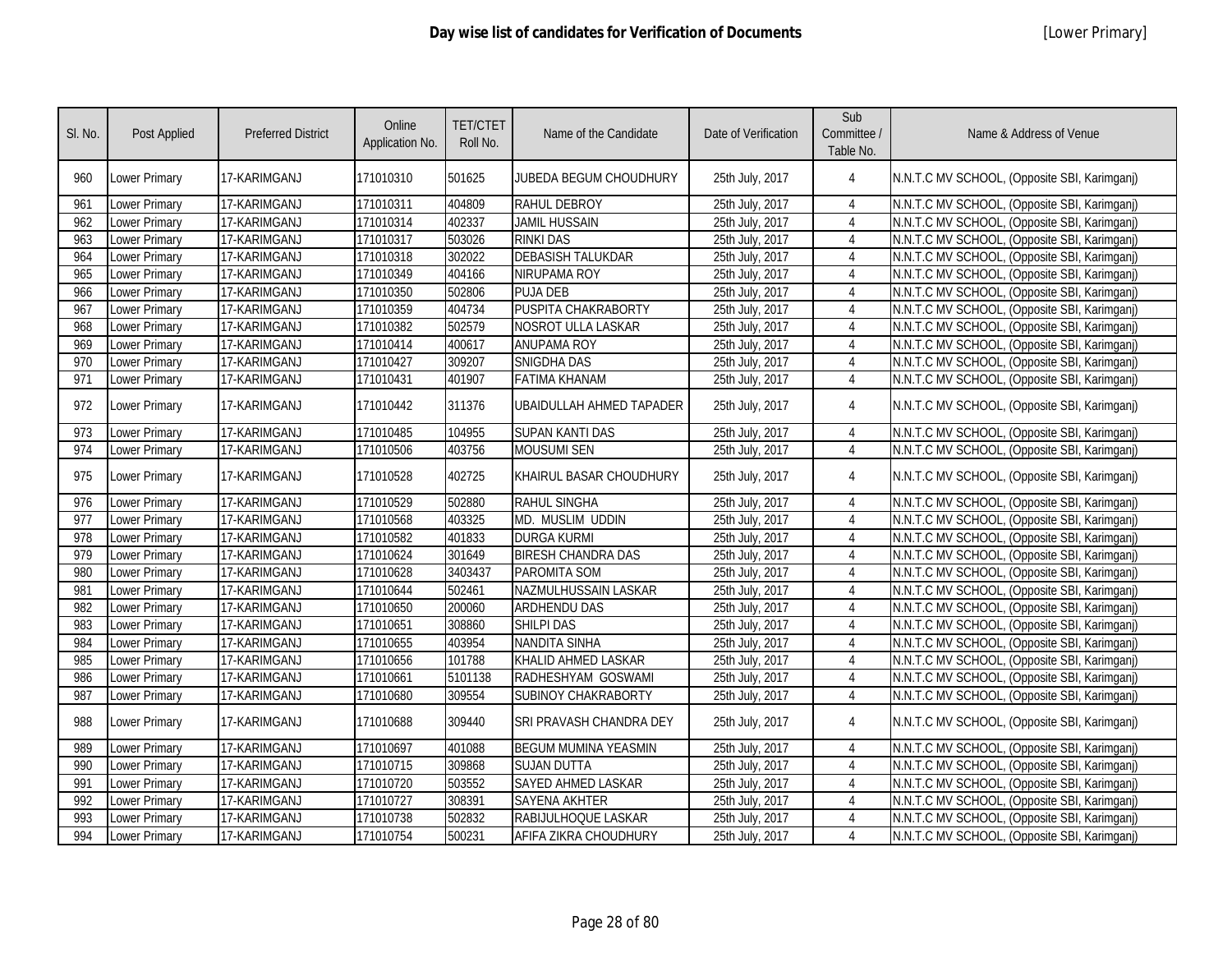| SI. No. | Post Applied         | <b>Preferred District</b> | Online<br>Application No. | <b>TET/CTET</b><br>Roll No. | Name of the Candidate        | Date of Verification | Sub<br>Committee /<br>Table No. | Name & Address of Venue                      |
|---------|----------------------|---------------------------|---------------------------|-----------------------------|------------------------------|----------------------|---------------------------------|----------------------------------------------|
| 995     | Lower Primary        | 17-KARIMGANJ              | 171010766                 | 400920                      | AZIM UDDIN TAPADAR           | 25th July, 2017      | 4                               | N.N.T.C MV SCHOOL, (Opposite SBI, Karimganj) |
| 996     | Lower Primary        | 17-KARIMGANJ              | 171010780                 | 307968                      | <b>SANJIT DEBNATH</b>        | 25th July, 2017      | $\overline{4}$                  | N.N.T.C MV SCHOOL, (Opposite SBI, Karimganj) |
| 997     | Lower Primary        | 17-KARIMGANJ              | 171010816                 | 401066                      | <b>BEGAM WAHIDA PARVEEN</b>  | 25th July, 2017      | 4                               | N.N.T.C MV SCHOOL, (Opposite SBI, Karimganj) |
| 998     | Lower Primary        | 17-KARIMGANJ              | 171010830                 | 311589                      | ZAKIR .HUSSAIN               | 25th July, 2017      | $\overline{4}$                  | N.N.T.C MV SCHOOL, (Opposite SBI, Karimganj) |
| 999     | Lower Primary        | 17-KARIMGANJ              | 171010838                 | 403106                      | <b>MASUM AHMED</b>           | 25th July, 2017      | $\overline{4}$                  | N.N.T.C MV SCHOOL, (Opposite SBI, Karimganj) |
| 1000    | <b>Lower Primary</b> | 17-KARIMGANJ              | 171010842                 | 404403                      | PIJUSH KANTI PAUL            | 25th July, 2017      | $\overline{4}$                  | N.N.T.C MV SCHOOL, (Opposite SBI, Karimganj) |
| 1001    | Lower Primary        | 17-KARIMGANJ              | 171010864                 | 402798                      | KRITIDEEPA DUTTA             | 25th July, 2017      | 5                               | N.N.T.C MV SCHOOL, (Opposite SBI, Karimganj) |
| 1002    | <b>Lower Primary</b> | 17-KARIMGANJ              | 171010881                 | 405583                      | <b>SAGARIKA DAS</b>          | 25th July, 2017      | 5                               | N.N.T.C MV SCHOOL, (Opposite SBI, Karimganj) |
| 1003    | Lower Primary        | 17-KARIMGANJ              | 171010884                 | 102645                      | NITA SARKAR                  | 25th July, 2017      | 5                               | N.N.T.C MV SCHOOL, (Opposite SBI, Karimganj) |
| 1004    | Lower Primary        | 17-KARIMGANJ              | 171010902                 | 404772                      | RAFIQUE AHMED                | 25th July, 2017      | 5                               | N.N.T.C MV SCHOOL, (Opposite SBI, Karimganj) |
| 1005    | Lower Primary        | 17-KARIMGANJ              | 171010919                 | 403224                      | MD ABDULLA                   | 25th July, 2017      | 5                               | N.N.T.C MV SCHOOL, (Opposite SBI, Karimganj) |
| 1006    | Lower Primary        | 17-KARIMGANJ              | 171010962                 | 402566                      | JYOTIDIPA CHAKRABORTY        | 25th July, 2017      | 5                               | N.N.T.C MV SCHOOL, (Opposite SBI, Karimganj) |
| 1007    | Lower Primary        | 17-KARIMGANJ              | 171010972                 | 101419                      | <b>GOUTAM BHATTACHARJEE</b>  | 25th July, 2017      | $\overline{5}$                  | N.N.T.C MV SCHOOL, (Opposite SBI, Karimganj) |
| 1008    | Lower Primary        | 17-KARIMGANJ              | 171011008                 | 400467                      | ANAMIKA DUTTA                | 25th July, 2017      | 5                               | N.N.T.C MV SCHOOL, (Opposite SBI, Karimganj) |
| 1009    | Lower Primary        | 17-KARIMGANJ              | 171011015                 | 01303543                    | <b>VAISHALI SHARMA</b>       | 25th July, 2017      | 5                               | N.N.T.C MV SCHOOL, (Opposite SBI, Karimganj) |
| 1010    | Lower Primary        | 17-KARIMGANJ              | 171011020                 | 402143                      | <b>HIMANGSHU SINHA</b>       | 25th July, 2017      | 5                               | N.N.T.C MV SCHOOL, (Opposite SBI, Karimganj) |
| 1011    | Lower Primary        | 17-KARIMGANJ              | 171011025                 | 101784                      | KEYA KARMAKAR DEBNATH        | 25th July, 2017      | 5                               | N.N.T.C MV SCHOOL, (Opposite SBI, Karimganj) |
| 1012    | Lower Primary        | 17-KARIMGANJ              | 171011060                 | 105693                      | BHAKTA BAHADUR ADHIKARY      | 25th July, 2017      | 5                               | N.N.T.C MV SCHOOL, (Opposite SBI, Karimganj) |
| 1013    | Lower Primary        | 17-KARIMGANJ              | 171011063                 | 402748                      | <b>KIRAN KANOO</b>           | 25th July, 2017      | 5                               | N.N.T.C MV SCHOOL, (Opposite SBI, Karimganj) |
| 1014    | <b>Lower Primary</b> | 17-KARIMGANJ              | 171011066                 | 309159                      | <b>SMITA DAS</b>             | 25th July, 2017      | 5                               | N.N.T.C MV SCHOOL, (Opposite SBI, Karimganj) |
| 1015    | <b>Lower Primary</b> | 17-KARIMGANJ              | 171011096                 | 314695                      | <b>KEYA DAS</b>              | 25th July, 2017      | 5                               | N.N.T.C MV SCHOOL, (Opposite SBI, Karimganj) |
| 1016    | Lower Primary        | 17-KARIMGANJ              | 171011146                 | 308787                      | <b>SHIBAM DEB</b>            | 25th July, 2017      | 5                               | N.N.T.C MV SCHOOL, (Opposite SBI, Karimganj) |
| 1017    | Lower Primary        | 17-KARIMGANJ              | 171011149                 | 309280                      | <b>SOMA SARKAR</b>           | 25th July, 2017      | 5                               | N.N.T.C MV SCHOOL, (Opposite SBI, Karimganj) |
| 1018    | Lower Primary        | 17-KARIMGANJ              | 171011154                 | 403798                      | MRS SHYAMALI DEY             | 25th July, 2017      | 5                               | N.N.T.C MV SCHOOL, (Opposite SBI, Karimganj) |
| 1019    | Lower Primary        | 17-KARIMGANJ              | 171011157                 | 401174                      | <b>BIJOY DEB</b>             | 25th July, 2017      | 5                               | N.N.T.C MV SCHOOL, (Opposite SBI, Karimganj) |
| 1020    | Lower Primary        | 17-KARIMGANJ              | 171011162                 | 400481                      | <b>ANAMYA ROY</b>            | 25th July, 2017      | 5                               | N.N.T.C MV SCHOOL, (Opposite SBI, Karimganj) |
| 1021    | Lower Primary        | 17-KARIMGANJ              | 171011165                 | 401092                      | <b>BEGUM SAFANA YEASMIN</b>  | 25th July, 2017      | 5                               | N.N.T.C MV SCHOOL, (Opposite SBI, Karimganj) |
| 1022    | Lower Primary        | 17-KARIMGANJ              | 171011173                 | 308444                      | SELINA BEGUM CHOUDHURY       | 25th July, 2017      | 5                               | N.N.T.C MV SCHOOL, (Opposite SBI, Karimganj) |
| 1023    | Lower Primary        | 17-KARIMGANJ              | 171011178                 | 310128                      | <b>SUMA PAUL</b>             | 25th July, 2017      | 5                               | N.N.T.C MV SCHOOL, (Opposite SBI, Karimganj) |
| 1024    | Lower Primary        | 17-KARIMGANJ              | 171011180                 | 403849                      | <b>MUNMUN PAUL</b>           | 25th July, 2017      | 5                               | N.N.T.C MV SCHOOL, (Opposite SBI, Karimganj) |
| 1025    | Lower Primary        | 17-KARIMGANJ              | 171011184                 | 400990                      | <b>BANDANA BHATTACHARJEE</b> | 25th July, 2017      | 5                               | N.N.T.C MV SCHOOL, (Opposite SBI, Karimganj) |
| 1026    | Lower Primary        | 17-KARIMGANJ              | 171011200                 | 501573                      | JOHURA KHANAM CHOUDHURY      | 25th July, 2017      | 5                               | N.N.T.C MV SCHOOL, (Opposite SBI, Karimganj) |
| 1027    | Lower Primary        | 17-KARIMGANJ              | 171011236                 | 501667                      | <b>KAKOLI CHOUDHURY</b>      | 25th July, 2017      | 5                               | N.N.T.C MV SCHOOL, (Opposite SBI, Karimganj) |
| 1028    | Lower Primary        | 17-KARIMGANJ              | 171011245                 | 309751                      | <b>SUDIP SEN</b>             | 25th July, 2017      | 5                               | N.N.T.C MV SCHOOL, (Opposite SBI, Karimganj) |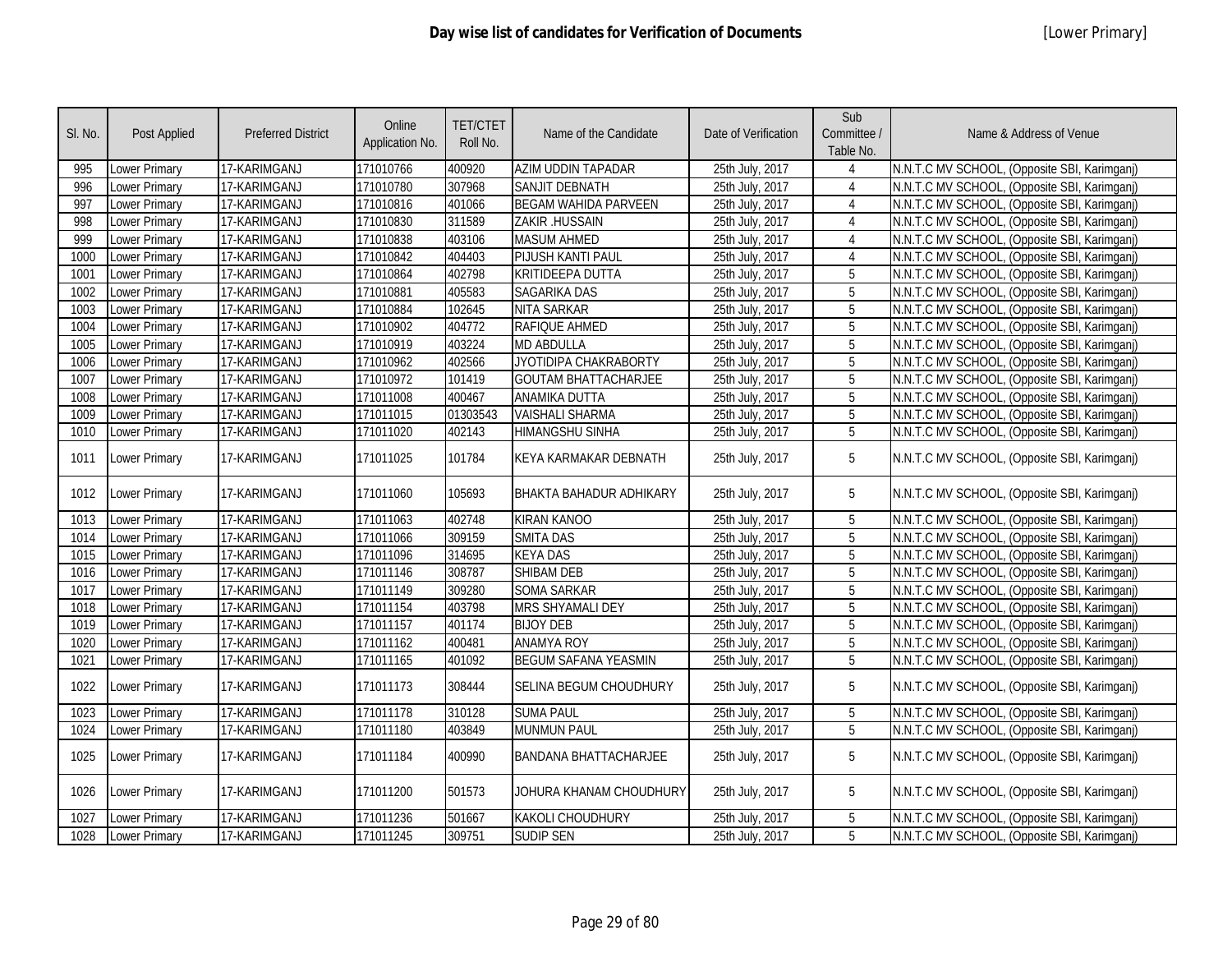| SI. No. | <b>Post Applied</b>  | <b>Preferred District</b> | Online<br>Application No. | <b>TET/CTET</b><br>Roll No. | Name of the Candidate                | Date of Verification | Sub<br>Committee /<br>Table No. | Name & Address of Venue                      |
|---------|----------------------|---------------------------|---------------------------|-----------------------------|--------------------------------------|----------------------|---------------------------------|----------------------------------------------|
| 1029    | Lower Primary        | 17-KARIMGANJ              | 171011247                 | 401465                      | CHANDANA ROY                         | 25th July, 2017      | 5                               | N.N.T.C MV SCHOOL, (Opposite SBI, Karimganj) |
| 1030    | Lower Primary        | 17-KARIMGANJ              | 171011254                 | 401542                      | DEBANJAN BHATTACHARJEE               | 25th July, 2017      | 5                               | N.N.T.C MV SCHOOL, (Opposite SBI, Karimganj) |
| 1031    | <b>Lower Primary</b> | 17-KARIMGANJ              | 171011257                 | 500978                      | DEEPSHIKHA DUTTA<br><b>CHOUDHURY</b> | 25th July, 2017      | 5                               | N.N.T.C MV SCHOOL, (Opposite SBI, Karimganj) |
| 1032    | Lower Primary        | 17-KARIMGANJ              | 171011262                 | 405023                      | RANJANA DAS PURKAYASTHA              | 25th July, 2017      | 5                               | N.N.T.C MV SCHOOL, (Opposite SBI, Karimganj) |
| 1033    | Lower Primary        | 17-KARIMGANJ              | 171011270                 | 402909                      | MADHUMITA CHAKRABORTY                | 25th July, 2017      | 5                               | N.N.T.C MV SCHOOL, (Opposite SBI, Karimganj) |
| 1034    | Lower Primary        | 17-KARIMGANJ              | 171011285                 | 405050                      | <b>RASENDRA DAS</b>                  | 25th July, 2017      | 5                               | N.N.T.C MV SCHOOL, (Opposite SBI, Karimganj) |
| 1035    | Lower Primary        | 17-KARIMGANJ              | 171011309                 | 404834                      | RAJAN GOSWAMI                        | 25th July, 2017      | 5                               | N.N.T.C MV SCHOOL, (Opposite SBI, Karimganj) |
| 1036    | Lower Primary        | 17-KARIMGANJ              | 171011310                 | 400120                      | <b>ABHIJIT CHAKRABORTY</b>           | 25th July, 2017      | 5                               | N.N.T.C MV SCHOOL, (Opposite SBI, Karimganj) |
| 1037    | Lower Primary        | 17-KARIMGANJ              | 171011342                 | 309959                      | <b>SUJOY MALAKAR</b>                 | 25th July, 2017      | 5                               | N.N.T.C MV SCHOOL, (Opposite SBI, Karimganj) |
| 1038    | Lower Primary        | 17-KARIMGANJ              | 171011350                 | 400594                      | ANUP KUMAR NATH                      | 25th July, 2017      | 5                               | N.N.T.C MV SCHOOL, (Opposite SBI, Karimganj) |
| 1039    | Lower Primary        | 17-KARIMGANJ              | 171011354                 | 102682                      | <b>PALASH DEB</b>                    | 25th July, 2017      | 5                               | N.N.T.C MV SCHOOL, (Opposite SBI, Karimganj) |
| 1040    | Lower Primary        | 17-KARIMGANJ              | 171011360                 | 402542                      | JUDHAJIT BHATTACHARJEE               | 25th July, 2017      | 5                               | N.N.T.C MV SCHOOL, (Opposite SBI, Karimganj) |
| 1041    | Lower Primary        | 17-KARIMGANJ              | 171011363                 | 402879                      | <b>LUCKY DAS</b>                     | 25th July, 2017      | 5                               | N.N.T.C MV SCHOOL, (Opposite SBI, Karimganj) |
| 1042    | <b>Lower Primary</b> | 17-KARIMGANJ              | 171011364                 | 101225                      | <b>DIPANKAR DAS</b>                  | 25th July, 2017      | 5                               | N.N.T.C MV SCHOOL, (Opposite SBI, Karimganj) |
| 1043    | Lower Primary        | 17-KARIMGANJ              | 171011390                 | 404771                      | RAFIDA BEGAM TALUKDAR                | 25th July, 2017      | 5                               | N.N.T.C MV SCHOOL, (Opposite SBI, Karimganj) |
| 1044    | <b>Lower Primary</b> | 17-KARIMGANJ              | 171011423                 | 405066                      | <b>RASUMA BEGOM</b>                  | 25th July, 2017      | 5                               | N.N.T.C MV SCHOOL, (Opposite SBI, Karimganj) |
| 1045    | Lower Primary        | 17-KARIMGANJ              | 171011430                 | 405068                      | RATAN LAL KANOO                      | 25th July, 2017      | 5                               | N.N.T.C MV SCHOOL, (Opposite SBI, Karimganj) |
| 1046    | Lower Primary        | 17-KARIMGANJ              | 171011442                 | 401643                      | <b>DEBOSREE DAS</b>                  | 25th July, 2017      | 5                               | N.N.T.C MV SCHOOL, (Opposite SBI, Karimganj) |
| 1047    | Lower Primary        | 17-KARIMGANJ              | 171011450                 | 303984                      | MAMONARA BEGUM LASKAR                | 25th July, 2017      | 5                               | N.N.T.C MV SCHOOL, (Opposite SBI, Karimganj) |
| 1048    | <b>Lower Primary</b> | 17-KARIMGANJ              | 171011452                 | 405351                      | <b>RUMA DEY</b>                      | 25th July, 2017      | 5                               | N.N.T.C MV SCHOOL, (Opposite SBI, Karimganj) |
| 1049    | <b>Lower Primary</b> | 17-KARIMGANJ              | 171011459                 | 403039                      | MANAWARA KHANAM                      | 25th July, 2017      | 5                               | N.N.T.C MV SCHOOL, (Opposite SBI, Karimganj) |
| 1050    | Lower Primary        | 17-KARIMGANJ              | 171011460                 | 308475                      | SHAH NAZ RAHAMATULLA                 | 25th July, 2017      | $\overline{5}$                  | N.N.T.C MV SCHOOL, (Opposite SBI, Karimganj) |
| 1051    | <b>Lower Primary</b> | 17-KARIMGANJ              | 171011473                 | 309218                      | SNIGDHA SEN PURKAYASTHA              | 25th July, 2017      | 5                               | N.N.T.C MV SCHOOL, (Opposite SBI, Karimganj) |
| 1052    | Lower Primary        | 17-KARIMGANJ              | 171011484                 | 402363                      | JASMIN SULTANA CHOUDHURY             | 25th July, 2017      | 5                               | N.N.T.C MV SCHOOL, (Opposite SBI, Karimganj) |
| 1053    | Lower Primary        | 17-KARIMGANJ              | 171011496                 | 103821                      | <b>RUNTI DAS</b>                     | 25th July, 2017      | 5                               | N.N.T.C MV SCHOOL, (Opposite SBI, Karimganj) |
| 1054    | Lower Primary        | 17-KARIMGANJ              | 171011498                 | 404321                      | <b>PAPPU SEN</b>                     | 25th July, 2017      | 5                               | N.N.T.C MV SCHOOL, (Opposite SBI, Karimganj) |
| 1055    | Lower Primary        | 17-KARIMGANJ              | 171011500                 | 100459                      | <b>ASHUTOSH DUTTA</b>                | 25th July, 2017      | 5                               | N.N.T.C MV SCHOOL, (Opposite SBI, Karimganj) |
| 1056    | Lower Primary        | 17-KARIMGANJ              | 171011514                 | 401570                      | <b>DEBASISH SAHA</b>                 | 25th July, 2017      | 5                               | N.N.T.C MV SCHOOL, (Opposite SBI, Karimganj) |
| 1057    | Lower Primary        | 17-KARIMGANJ              | 171011518                 | 404741                      | QUAMRULHUDA                          | 25th July, 2017      | 5                               | N.N.T.C MV SCHOOL, (Opposite SBI, Karimganj) |
| 1058    | Lower Primary        | 17-KARIMGANJ              | 171011523                 | 405401                      | <b>RUMU RANI DAS</b>                 | 25th July, 2017      | 5                               | N.N.T.C MV SCHOOL, (Opposite SBI, Karimganj) |
| 1059    | Lower Primary        | 17-KARIMGANJ              | 171011530                 | 500438                      | ANINDYA CHOUDHURY                    | 25th July, 2017      | 5                               | N.N.T.C MV SCHOOL, (Opposite SBI, Karimganj) |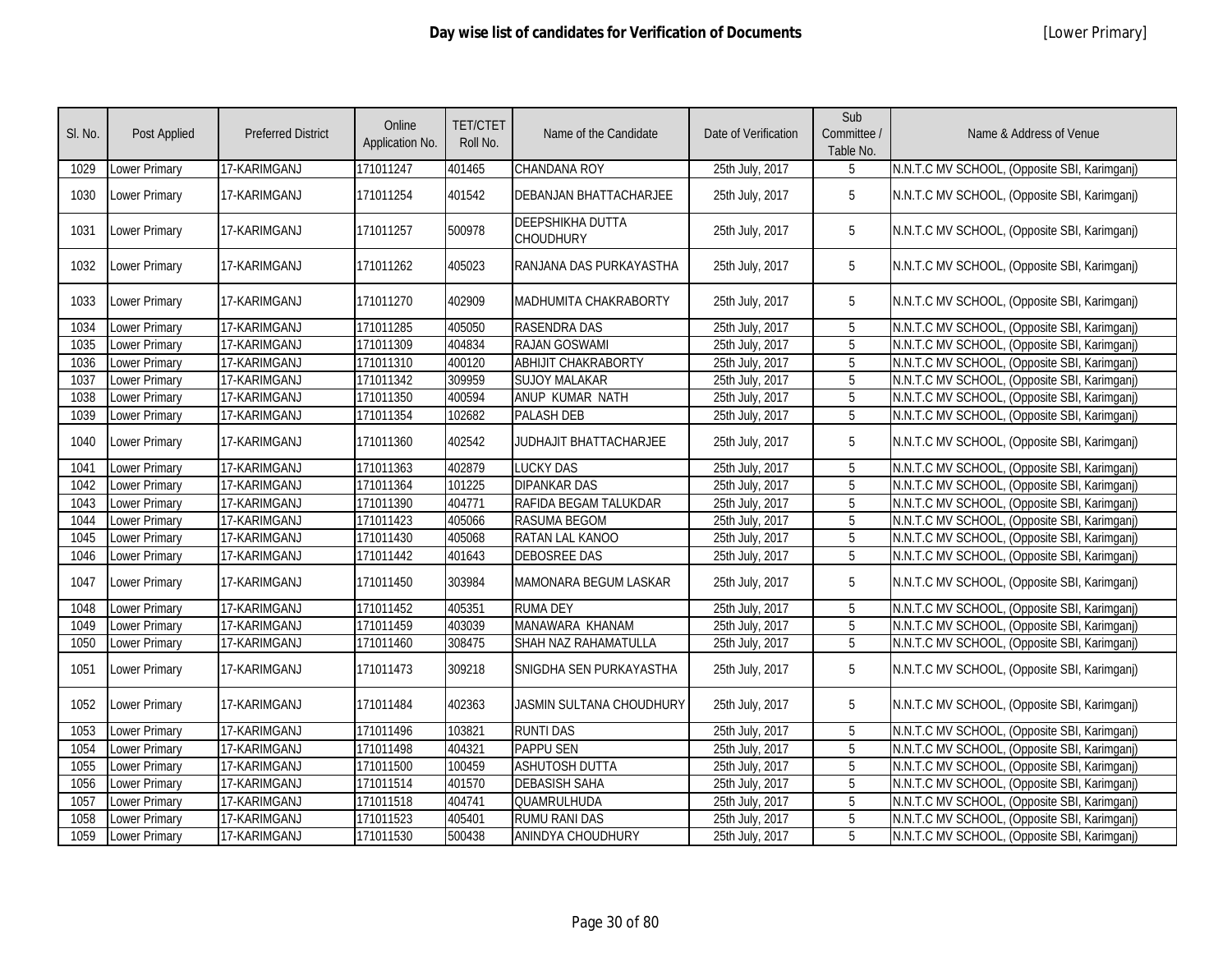| SI. No. | Post Applied         | <b>Preferred District</b> | Online<br>Application No. | <b>TET/CTET</b><br>Roll No. | Name of the Candidate         | Date of Verification | Sub<br>Committee /<br>Table No. | Name & Address of Venue                      |
|---------|----------------------|---------------------------|---------------------------|-----------------------------|-------------------------------|----------------------|---------------------------------|----------------------------------------------|
| 1060    | <b>Lower Primary</b> | 17-KARIMGANJ              | 171011531                 | 104478                      | SNIGDHA BASAK                 | 25th July, 2017      | 5                               | N.N.T.C MV SCHOOL, (Opposite SBI, Karimganj) |
| 1061    | Lower Primary        | 17-KARIMGANJ              | 171011542                 | 303284                      | JOYHARI DAS                   | 25th July, 2017      | 5                               | N.N.T.C MV SCHOOL, (Opposite SBI, Karimganj) |
| 1062    | <b>Lower Primary</b> | 17-KARIMGANJ              | 171011543                 | 503645                      | SHARIF AHMED BARBHUIYA        | 25th July, 2017      | 5                               | N.N.T.C MV SCHOOL, (Opposite SBI, Karimganj) |
| 1063    | <b>Lower Primary</b> | 17-KARIMGANJ              | 171011548                 | 100707                      | <b>BIKASH DUTTA</b>           | 25th July, 2017      | $5\phantom{.0}$                 | N.N.T.C MV SCHOOL, (Opposite SBI, Karimganj) |
| 1064    | Lower Primary        | 17-KARIMGANJ              | 171011561                 | 501052                      | <b>DIPANKAR LODH</b>          | 25th July, 2017      | 5                               | N.N.T.C MV SCHOOL, (Opposite SBI, Karimganj) |
| 1065    | Lower Primary        | 17-KARIMGANJ              | 171011577                 | 100886                      | <b>BITU DAS</b>               | 25th July, 2017      | $\overline{5}$                  | N.N.T.C MV SCHOOL, (Opposite SBI, Karimganj) |
| 1066    | Lower Primary        | 17-KARIMGANJ              | 171011582                 | 501246                      | HANIF KAISAR LASKAR           | 25th July, 2017      | 5                               | N.N.T.C MV SCHOOL, (Opposite SBI, Karimganj) |
| 1067    | Lower Primary        | 17-KARIMGANJ              | 171011621                 | 400896                      | AYAN KUMAR DATTA              | 25th July, 2017      | 5                               | N.N.T.C MV SCHOOL, (Opposite SBI, Karimganj) |
| 1068    | <b>Lower Primary</b> | 17-KARIMGANJ              | 171011664                 | 403870                      | MUSTAQUE AHMED<br>MAZARBHUIYA | 25th July, 2017      | 5                               | N.N.T.C MV SCHOOL, (Opposite SBI, Karimganj) |
| 1069    | Lower Primary        | 17-KARIMGANJ              | 171011665                 | 403309                      | MDMANJURHUSSAIN               | 25th July, 2017      | 5                               | N.N.T.C MV SCHOOL, (Opposite SBI, Karimganj) |
| 1070    | Lower Primary        | 17-KARIMGANJ              | 171011713                 | 200116                      | <b>BISWAJIT CHOWDHURY</b>     | 25th July, 2017      | 5                               | N.N.T.C MV SCHOOL, (Opposite SBI, Karimganj) |
| 1071    | <b>Lower Primary</b> | 17-KARIMGANJ              | 171011714                 | 400186                      | ABU MD SUFIAN                 | 25th July, 2017      | 5                               | N.N.T.C MV SCHOOL, (Opposite SBI, Karimganj) |
| 1072    | Lower Primary        | 17-KARIMGANJ              | 171011724                 | 402080                      | HAFIZ MD FAIJ AHMAD           | 25th July, 2017      | 5                               | N.N.T.C MV SCHOOL, (Opposite SBI, Karimganj) |
| 1073    | <b>Lower Primary</b> | 17-KARIMGANJ              | 171011792                 | 401630                      | DEBO JYOTI ROY                | 25th July, 2017      | 5                               | N.N.T.C MV SCHOOL, (Opposite SBI, Karimganj) |
| 1074    | Lower Primary        | 17-KARIMGANJ              | 171011793                 | 403460                      | MINHAZUL ALAM                 | 25th July, 2017      | 5                               | N.N.T.C MV SCHOOL, (Opposite SBI, Karimganj) |
| 1075    | <b>Lower Primary</b> | 17-KARIMGANJ              | 171011805                 | 404488                      | PRADIP CHANDRA NATH           | 25th July, 2017      | 5                               | N.N.T.C MV SCHOOL, (Opposite SBI, Karimganj) |
| 1076    | <b>Lower Primary</b> | 17-KARIMGANJ              | 171011843                 | 501553                      | JHINUK SHARMA                 | 25th July, 2017      | 5                               | N.N.T.C MV SCHOOL, (Opposite SBI, Karimganj) |
| 1077    | <b>Lower Primary</b> | 17-KARIMGANJ              | 171011848                 | 405564                      | <b>SACHIN KANU</b>            | 25th July, 2017      | $\overline{5}$                  | N.N.T.C MV SCHOOL, (Opposite SBI, Karimganj) |
| 1078    | Lower Primary        | 17-KARIMGANJ              | 171011849                 | 500025                      | <b>ABDUL BASITH LASKAR</b>    | 25th July, 2017      | 5                               | N.N.T.C MV SCHOOL, (Opposite SBI, Karimganj) |
| 1079    | <b>Lower Primary</b> | 17-KARIMGANJ              | 171011850                 | 405451                      | <b>RUPALI NATH</b>            | 25th July, 2017      | $\overline{5}$                  | N.N.T.C MV SCHOOL, (Opposite SBI, Karimganj) |
| 1080    | <b>Lower Primary</b> | 17-KARIMGANJ              | 171011861                 | 105198                      | <b>TAPAN KUMAR DEB</b>        | 25th July, 2017      | 5                               | N.N.T.C MV SCHOOL, (Opposite SBI, Karimganj) |
| 1081    | <b>Lower Primary</b> | 17-KARIMGANJ              | 171011880                 | 500906                      | CHARIMULHOQUE<br>CHOUDHURY    | 25th July, 2017      | 5                               | N.N.T.C MV SCHOOL, (Opposite SBI, Karimganj) |
| 1082    | <b>Lower Primary</b> | 17-KARIMGANJ              | 171011882                 | 403038                      | <b>MANASWITA DAS</b>          | 25th July, 2017      | $5\phantom{.0}$                 | N.N.T.C MV SCHOOL, (Opposite SBI, Karimganj) |
| 1083    | Lower Primary        | 17-KARIMGANJ              | 171011908                 | 307558                      | <b>SAMBHU DAS</b>             | 25th July, 2017      | 5                               | N.N.T.C MV SCHOOL, (Opposite SBI, Karimganj) |
| 1084    | Lower Primary        | 17-KARIMGANJ              | 171011919                 | 401294                      | <b>BIPROJIT DUTTA</b>         | 25th July, 2017      | 5                               | N.N.T.C MV SCHOOL, (Opposite SBI, Karimganj) |
| 1085    | <b>Lower Primary</b> | 17-KARIMGANJ              | 171011928                 | 503269                      | SAHARULALOM MAZUMDER          | 25th July, 2017      | 5                               | N.N.T.C MV SCHOOL, (Opposite SBI, Karimganj) |
| 1086    | <b>Lower Primary</b> | 17-KARIMGANJ              | 171011937                 | 310266                      | <b>SUMIT DEB</b>              | 25th July, 2017      | 5                               | N.N.T.C MV SCHOOL, (Opposite SBI, Karimganj) |
| 1087    | Lower Primary        | 17-KARIMGANJ              | 171012002                 | 565455                      | <b>PRAKASH DAS</b>            | 25th July, 2017      | 5                               | N.N.T.C MV SCHOOL, (Opposite SBI, Karimganj) |
| 1088    | <b>Lower Primary</b> | 17-KARIMGANJ              | 171012021                 | 304772                      | MOUTUSHI PURKAYASTHA          | 25th July, 2017      | $\overline{5}$                  | N.N.T.C MV SCHOOL, (Opposite SBI, Karimganj) |
| 1089    | Lower Primary        | 17-KARIMGANJ              | 171012057                 | 402271                      | <b>JAHANARA BEGAM</b>         | 25th July, 2017      | 5                               | N.N.T.C MV SCHOOL, (Opposite SBI, Karimganj) |
| 1090    | <b>Lower Primary</b> | 17-KARIMGANJ              | 171012093                 | 405550                      | SABRINA AKHTER                | 25th July, 2017      | $\overline{5}$                  | N.N.T.C MV SCHOOL, (Opposite SBI, Karimganj) |
| 1091    | Lower Primary        | 17-KARIMGANJ              | 171012119                 | 502131                      | <b>MOLAY DAS</b>              | 25th July, 2017      | 5                               | N.N.T.C MV SCHOOL, (Opposite SBI, Karimganj) |
| 1092    | <b>Lower Primary</b> | 17-KARIMGANJ              | 171012137                 | 311052                      | <b>TAHIRULHAQUE</b>           | 25th July, 2017      | 5                               | N.N.T.C MV SCHOOL, (Opposite SBI, Karimganj) |
| 1093    | Lower Primary        | 17-KARIMGANJ              | 171012144                 | 405238                      | <b>RITU NATH</b>              | 25th July, 2017      | 5                               | N.N.T.C MV SCHOOL, (Opposite SBI, Karimganj) |
| 1094    | <b>Lower Primary</b> | 17-KARIMGANJ              | 171012204                 | 400817                      | <b>ASHIMA CHATTERJEE</b>      | 25th July, 2017      | 5                               | N.N.T.C MV SCHOOL, (Opposite SBI, Karimganj) |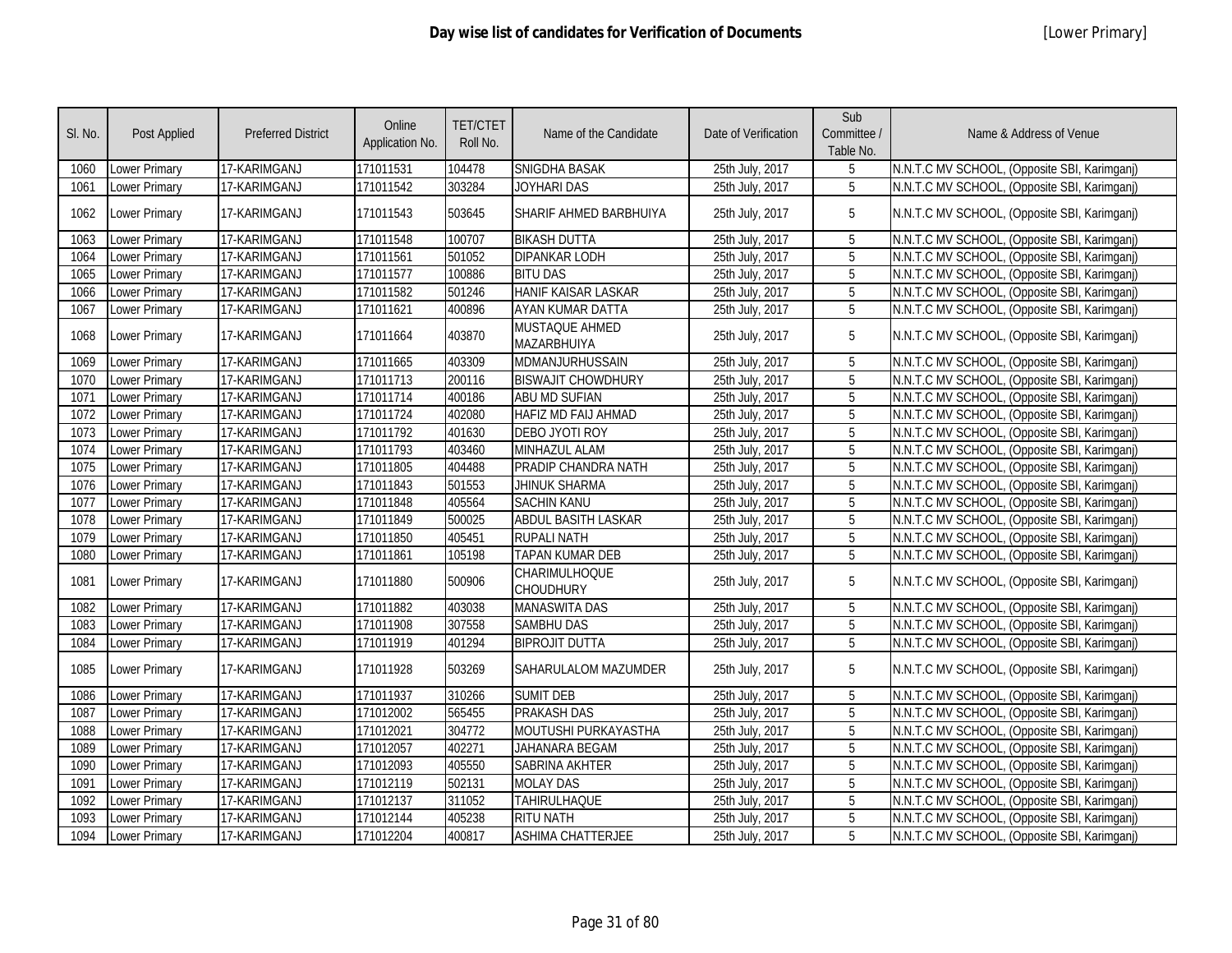| SI. No. | Post Applied         | <b>Preferred District</b> | Online<br>Application No. | <b>TET/CTET</b><br>Roll No.  | Name of the Candidate          | Date of Verification | Sub<br>Committee /<br>Table No. | Name & Address of Venue                      |
|---------|----------------------|---------------------------|---------------------------|------------------------------|--------------------------------|----------------------|---------------------------------|----------------------------------------------|
| 1095    | Lower Primary        | 17-KARIMGANJ              | 171012238                 | 311409                       | <b>UMA KANTA DAS</b>           | 25th July, 2017      | 5                               | N.N.T.C MV SCHOOL, (Opposite SBI, Karimganj) |
| 1096    | Lower Primary        | 17-KARIMGANJ              | 171012249                 | 53004956                     | SHAMIMA BEGUM BARBHUYEA        | 25th July, 2017      | 5                               | N.N.T.C MV SCHOOL, (Opposite SBI, Karimganj) |
| 1097    | Lower Primary        | 17-KARIMGANJ              | 171012251                 | 308394                       | SAYFUL KARIM CHOWDHURY         | 25th July, 2017      | $5\phantom{.0}$                 | N.N.T.C MV SCHOOL, (Opposite SBI, Karimganj) |
| 1098    | Lower Primary        | 17-KARIMGANJ              | 171012317                 | 67813                        | <b>SUJIT SINGHA</b>            | 25th July, 2017      | 5                               | N.N.T.C MV SCHOOL, (Opposite SBI, Karimganj) |
| 1099    | Lower Primary        | 17-KARIMGANJ              | 171012321                 | 308058                       | <b>SANKU DUTTA</b>             | 25th July, 2017      | $5^{\circ}$                     | N.N.T.C MV SCHOOL, (Opposite SBI, Karimganj) |
| 1100    | Lower Primary        | 17-KARIMGANJ              | 171012358                 | 504738                       | S NOMITA SINGHA                | 25th July, 2017      | 5                               | N.N.T.C MV SCHOOL, (Opposite SBI, Karimganj) |
| 1101    | Lower Primary        | 17-KARIMGANJ              | 171012365                 | 503012                       | RIAJ AHMED CHOUDHURY           | 25th July, 2017      | 6                               | N.N.T.C MV SCHOOL, (Opposite SBI, Karimganj) |
| 1102    | Lower Primary        | 17-KARIMGANJ              | 171012405                 | 403775                       | MRINAL DAS LASKAR              | 25th July, 2017      | 6                               | N.N.T.C MV SCHOOL, (Opposite SBI, Karimganj) |
| 1103    | Lower Primary        | 17-KARIMGANJ              | 171012424                 | 307490                       | SELIM AHMED CHOUDHURY          | 25th July, 2017      | 6                               | N.N.T.C MV SCHOOL, (Opposite SBI, Karimganj) |
| 1104    | <b>Lower Primary</b> | 17-KARIMGANJ              | 171012438                 | 401265                       | <b>BIPLAB ROY</b>              | 25th July, 2017      | 6                               | N.N.T.C MV SCHOOL, (Opposite SBI, Karimganj) |
| 1105    | <b>Lower Primary</b> | 17-KARIMGANJ              | 171012443                 | 503536                       | <b>SAUDIPTA DAS</b>            | 25th July, 2017      | 6                               | N.N.T.C MV SCHOOL, (Opposite SBI, Karimganj) |
| 1106    | Lower Primary        | 17-KARIMGANJ              | 171012457                 | 501333                       | <b>IKBALHUSSAIN MAZUMDER</b>   | 25th July, 2017      | 6                               | N.N.T.C MV SCHOOL, (Opposite SBI, Karimganj) |
| 1107    | <b>Lower Primary</b> | 17-KARIMGANJ              | 171012461                 | 305311                       | NIRUPAM CHOUDHURY              | 25th July, 2017      | 6                               | N.N.T.C MV SCHOOL, (Opposite SBI, Karimganj) |
| 1108    | Lower Primary        | 17-KARIMGANJ              | 171012475                 | 503489                       | <b>SANTOSH DAS</b>             | 25th July, 2017      | 6                               | N.N.T.C MV SCHOOL, (Opposite SBI, Karimganj) |
| 1109    | Lower Primary        | 17-KARIMGANJ              | 171012480                 | 404289                       | <b>PANKAJ DAS</b>              | 25th July, 2017      | 6                               | N.N.T.C MV SCHOOL, (Opposite SBI, Karimganj) |
| 1110    | Lower Primary        | 17-KARIMGANJ              | 171012491                 | 404663                       | PROSENJIT NATH                 | 25th July, 2017      | 6                               | N.N.T.C MV SCHOOL, (Opposite SBI, Karimganj) |
| 1111    | Lower Primary        | 17-KARIMGANJ              | 171012495                 | 403983                       | <b>NASMIN BEGUM</b>            | 25th July, 2017      | 6                               | N.N.T.C MV SCHOOL, (Opposite SBI, Karimganj) |
| 1112    | Lower Primary        | 17-KARIMGANJ              | 171012513                 | 404684                       | PUJA RANI NATH                 | 25th July, 2017      | 6                               | N.N.T.C MV SCHOOL, (Opposite SBI, Karimganj) |
| 1113    | Lower Primary        | 17-KARIMGANJ              | 171012541                 | 400919                       | <b>AZIM KHAN</b>               | 25th July, 2017      | 6                               | N.N.T.C MV SCHOOL, (Opposite SBI, Karimganj) |
| 1114    | Lower Primary        | 17-KARIMGANJ              | 171012544                 | 502572                       | NOOR UDDIN LASKAR              | 25th July, 2017      | 6                               | N.N.T.C MV SCHOOL, (Opposite SBI, Karimganj) |
| 1115    | Lower Primary        | 17-KARIMGANJ              | 171012586                 | 310367                       | <b>SUMITRA MALO</b>            | 25th July, 2017      | 6                               | N.N.T.C MV SCHOOL, (Opposite SBI, Karimganj) |
| 1116    | Lower Primary        | 17-KARIMGANJ              | 171012592                 | 405630                       | SAHIDUL ALAM                   | 25th July, 2017      | 6                               | N.N.T.C MV SCHOOL, (Opposite SBI, Karimganj) |
| 1117    | Lower Primary        | 17-KARIMGANJ              | 171012598                 | 400062                       | <b>ABDUL KHALIQUE</b>          | 25th July, 2017      | 6                               | N.N.T.C MV SCHOOL, (Opposite SBI, Karimganj) |
| 1118    | Lower Primary        | 17-KARIMGANJ              | 171012610                 | 104597                       | SRI PURNA MONI NATH            | 25th July, 2017      | 6                               | N.N.T.C MV SCHOOL, (Opposite SBI, Karimganj) |
| 1119    | Lower Primary        | 17-KARIMGANJ              | 171012630                 | 405648                       | SAIFUR RAHMAN TALUKDAR         | 25th July, 2017      | 6                               | N.N.T.C MV SCHOOL, (Opposite SBI, Karimganj) |
| 1120    | Lower Primary        | 17-KARIMGANJ              | 171012634                 | 500549                       | ARPINA YEASMIN BARBHUIYA       | 25th July, 2017      | 6                               | N.N.T.C MV SCHOOL, (Opposite SBI, Karimganj) |
| 1121    | Lower Primary        | 17-KARIMGANJ              | 171012641                 | 402996                       | <b>MAMATA DAS (ROY)</b>        | 25th July, 2017      | 6                               | N.N.T.C MV SCHOOL, (Opposite SBI, Karimganj) |
| 1122    | Lower Primary        | 17-KARIMGANJ              | 171012643                 | <b>TET ROLL</b><br>NO-309960 | <b>SUJOY PAUL</b>              | 25th July, 2017      | 6                               | N.N.T.C MV SCHOOL, (Opposite SBI, Karimganj) |
| 1123    | Lower Primary        | 17-KARIMGANJ              | 171012656                 | 403753                       | MOUSUMI RANI CHOUDHRY<br>(DAS) | 25th July, 2017      | 6                               | N.N.T.C MV SCHOOL, (Opposite SBI, Karimganj) |
| 1124    | Lower Primary        | 17-KARIMGANJ              | 171012669                 | 500590                       | <b>ASIT KUMAR DAS</b>          | 25th July, 2017      | 6                               | N.N.T.C MV SCHOOL, (Opposite SBI, Karimganj) |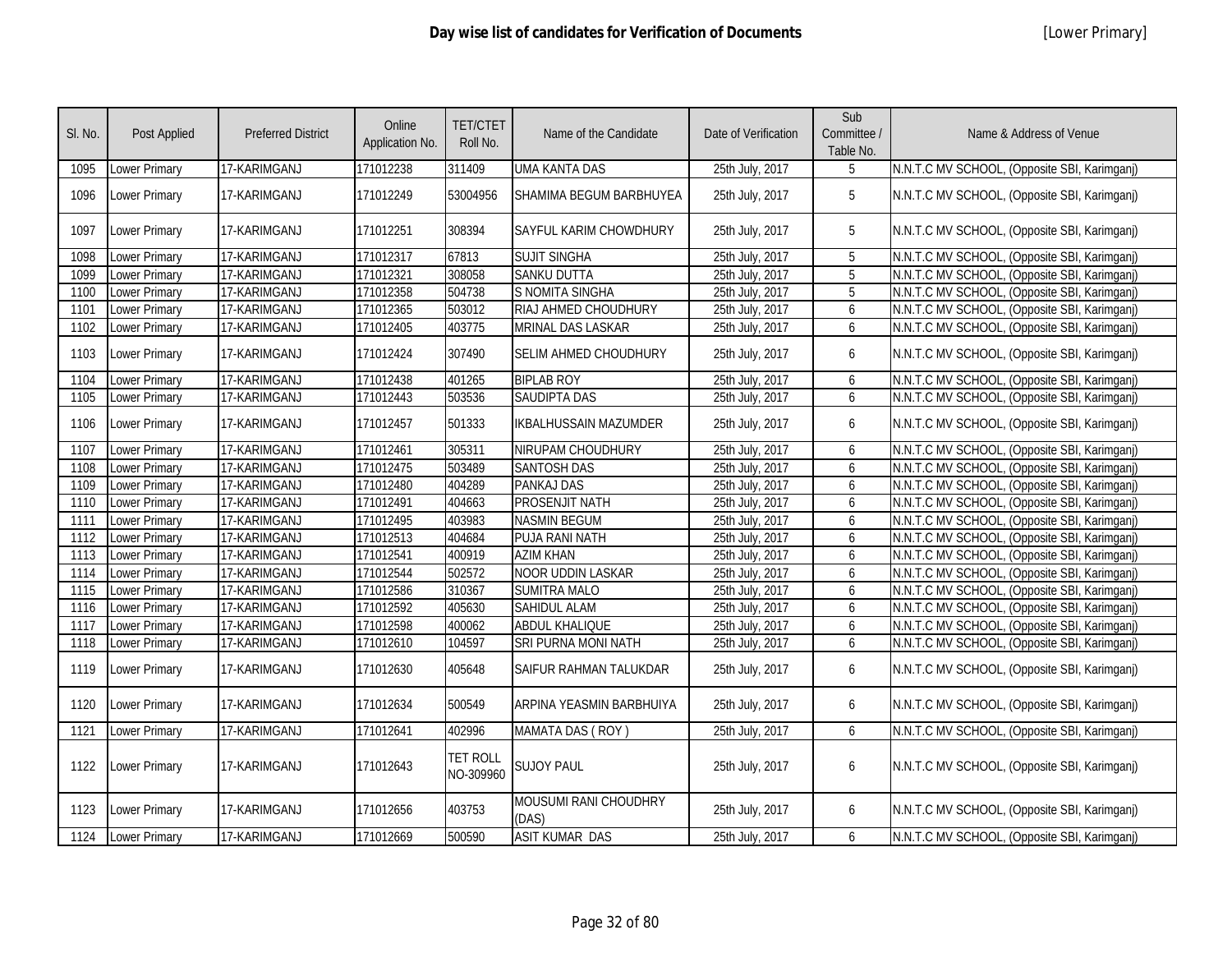| SI. No. | Post Applied         | <b>Preferred District</b> | Online<br>Application No. | <b>TET/CTET</b><br>Roll No. | Name of the Candidate          | Date of Verification | Sub<br>Committee /<br>Table No. | Name & Address of Venue                      |
|---------|----------------------|---------------------------|---------------------------|-----------------------------|--------------------------------|----------------------|---------------------------------|----------------------------------------------|
| 1125    | Lower Primary        | 17-KARIMGANJ              | 171012671                 | 400923                      | <b>AZIZUR RAHMAN</b>           | 25th July, 2017      | 6                               | N.N.T.C MV SCHOOL, (Opposite SBI, Karimganj) |
| 1126    | Lower Primary        | 17-KARIMGANJ              | 171012702                 | 403692                      | <b>MOONMOON MOHANTA</b>        | 25th July, 2017      | 6                               | N.N.T.C MV SCHOOL, (Opposite SBI, Karimganj) |
| 1127    | Lower Primary        | 17-KARIMGANJ              | 171012708                 | 501146                      | FAZLUL KARIM MAZARBHUIYA       | 25th July, 2017      | 6                               | N.N.T.C MV SCHOOL, (Opposite SBI, Karimganj) |
| 1128    | Lower Primary        | 17-KARIMGANJ              | 171012709                 | 06103297                    | SASIKUMAR U                    | 25th July, 2017      | 6                               | N.N.T.C MV SCHOOL, (Opposite SBI, Karimganj) |
| 1129    | Lower Primary        | 17-KARIMGANJ              | 171012728                 | 501906                      | <b>MAMONI DEB</b>              | 25th July, 2017      | 6                               | N.N.T.C MV SCHOOL, (Opposite SBI, Karimganj) |
| 1130    | Lower Primary        | 17-KARIMGANJ              | 171012731                 | 307867                      | <b>SANGITA NATH</b>            | 25th July, 2017      | 6                               | N.N.T.C MV SCHOOL, (Opposite SBI, Karimganj) |
| 1131    | Lower Primary        | 17-KARIMGANJ              | 171012748                 | 308146                      | <b>SARBAJIT PAUL</b>           | 25th July, 2017      | 6                               | N.N.T.C MV SCHOOL, (Opposite SBI, Karimganj) |
| 1132    | Lower Primary        | 17-KARIMGANJ              | 171012764                 | 303609                      | <b>KISHAN SEN</b>              | 25th July, 2017      | 6                               | N.N.T.C MV SCHOOL, (Opposite SBI, Karimganj) |
| 1133    | Lower Primary        | 17-KARIMGANJ              | 171012769                 | 504659                      | M. SANJIB SINGHA               | 25th July, 2017      | 6                               | N.N.T.C MV SCHOOL, (Opposite SBI, Karimganj) |
| 1134    | Lower Primary        | 17-KARIMGANJ              | 171012777                 | 400501                      | <b>ANIMA DEY</b>               | 25th July, 2017      | 6                               | N.N.T.C MV SCHOOL, (Opposite SBI, Karimganj) |
| 1135    | Lower Primary        | 17-KARIMGANJ              | 171012793                 | 103724                      | <b>RIYA MONDAL</b>             | 25th July, 2017      | 6                               | N.N.T.C MV SCHOOL, (Opposite SBI, Karimganj) |
| 1136    | Lower Primary        | 17-KARIMGANJ              | 171012796                 | 404338                      | PARENDRA SUKLABAIDYA           | 25th July, 2017      | 6                               | N.N.T.C MV SCHOOL, (Opposite SBI, Karimganj) |
| 1137    | Lower Primary        | 17-KARIMGANJ              | 171012797                 | 500485                      | ANURADHA SINGHA                | 25th July, 2017      | 6                               | N.N.T.C MV SCHOOL, (Opposite SBI, Karimganj) |
| 1138    | Lower Primary        | 17-KARIMGANJ              | 171012802                 | 310568                      | <b>SUPRIYA DAS</b>             | 25th July, 2017      | 6                               | N.N.T.C MV SCHOOL, (Opposite SBI, Karimganj) |
| 1139    | Lower Primary        | 17-KARIMGANJ              | 171012803                 | 404822                      | RAJ LAKSHMI DAS                | 25th July, 2017      | 6                               | N.N.T.C MV SCHOOL, (Opposite SBI, Karimganj) |
| 1140    | Lower Primary        | 17-KARIMGANJ              | 171012822                 | 103031                      | PRANATI BHADRA                 | 25th July, 2017      | 6                               | N.N.T.C MV SCHOOL, (Opposite SBI, Karimganj) |
| 1141    | Lower Primary        | 17-KARIMGANJ              | 171012847                 | 311912                      | <b>CHAMPA NATH</b>             | 25th July, 2017      | 6                               | N.N.T.C MV SCHOOL, (Opposite SBI, Karimganj) |
| 1142    | Lower Primary        | 17-KARIMGANJ              | 171012871                 | 402089                      | <b>HAMIDA BEGUM</b>            | 25th July, 2017      | 6                               | N.N.T.C MV SCHOOL, (Opposite SBI, Karimganj) |
| 1143    | Lower Primary        | 17-KARIMGANJ              | 171012882                 | 500227                      | <b>ADIL CHARIA LASKAR</b>      | 25th July, 2017      | 6                               | N.N.T.C MV SCHOOL, (Opposite SBI, Karimganj) |
| 1144    | Lower Primary        | 17-KARIMGANJ              | 171012883                 | 102848                      | <b>PICKLE DAS</b>              | 25th July, 2017      | 6                               | N.N.T.C MV SCHOOL, (Opposite SBI, Karimganj) |
| 1145    | Lower Primary        | 17-KARIMGANJ              | 171012906                 | 504208                      | WAHIDA BEGUM MOZUMDER          | 25th July, 2017      | 6                               | N.N.T.C MV SCHOOL, (Opposite SBI, Karimganj) |
| 1146    | Lower Primary        | 17-KARIMGANJ              | 171012907                 | 500703                      | <b>BAHARUL ISLAM CHOUDHURY</b> | 25th July, 2017      | 6                               | N.N.T.C MV SCHOOL, (Opposite SBI, Karimganj) |
| 1147    | Lower Primary        | 17-KARIMGANJ              | 171012914                 | 401464                      | CHANDANA NANDI                 | 25th July, 2017      | 6                               | N.N.T.C MV SCHOOL, (Opposite SBI, Karimganj) |
| 1148    | Lower Primary        | 17-KARIMGANJ              | 171012923                 | 402569                      | JYOTIRMOY DEBNATH              | 25th July, 2017      | 6                               | N.N.T.C MV SCHOOL, (Opposite SBI, Karimganj) |
| 1149    | Lower Primary        | 17-KARIMGANJ              | 171012929                 | 00000                       | <b>MINA SHARMA</b>             | 25th July, 2017      | 6                               | N.N.T.C MV SCHOOL, (Opposite SBI, Karimganj) |
| 1150    | Lower Primary        | 17-KARIMGANJ              | 171012981                 | 400364                      | <b>ALTAF HUSSAIN</b>           | 25th July, 2017      | 6                               | N.N.T.C MV SCHOOL, (Opposite SBI, Karimganj) |
| 1151    | Lower Primary        | 17-KARIMGANJ              | 171012999                 | 404756                      | <b>RABIA BEGUM</b>             | 25th July, 2017      | 6                               | N.N.T.C MV SCHOOL, (Opposite SBI, Karimganj) |
| 1152    | Lower Primary        | 17-KARIMGANJ              | 171013006                 | 503329                      | <b>SAJAL KANTI SINGHA</b>      | 25th July, 2017      | 6                               | N.N.T.C MV SCHOOL, (Opposite SBI, Karimganj) |
| 1153    | Lower Primary        | 17-KARIMGANJ              | 171013020                 | 504671                      | N KULACHANDRA SINGHA           | 25th July, 2017      | 6                               | N.N.T.C MV SCHOOL, (Opposite SBI, Karimganj) |
| 1154    | Lower Primary        | 17-KARIMGANJ              | 171013023                 | 402374                      | JAYA PRADA NATH                | 25th July, 2017      | 6                               | N.N.T.C MV SCHOOL, (Opposite SBI, Karimganj) |
| 1155    | Lower Primary        | 17-KARIMGANJ              | 171013028                 | 402259                      | JABRUL ISLAM                   | 25th July, 2017      | 6                               | N.N.T.C MV SCHOOL, (Opposite SBI, Karimganj) |
| 1156    | Lower Primary        | 17-KARIMGANJ              | 171013033                 | 400911                      | AYNUL ISLAM CHOUDHURY          | 25th July, 2017      | 6                               | N.N.T.C MV SCHOOL, (Opposite SBI, Karimganj) |
| 1157    | <b>Lower Primary</b> | 17-KARIMGANJ              | 171013045                 | 402865                      | <b>LITON MALAKAR</b>           | 25th July, 2017      | 6                               | N.N.T.C MV SCHOOL, (Opposite SBI, Karimganj) |
| 1158    | <b>Lower Primary</b> | 17-KARIMGANJ              | 171013058                 | 307645                      | SAMPA DEY KANUNGO              | 25th July, 2017      | 6                               | N.N.T.C MV SCHOOL, (Opposite SBI, Karimganj) |
| 1159    | <b>Lower Primary</b> | 17-KARIMGANJ              | 171013068                 | 310896                      | <b>SWAPAN CHANDA</b>           | 25th July, 2017      | 6                               | N.N.T.C MV SCHOOL, (Opposite SBI, Karimganj) |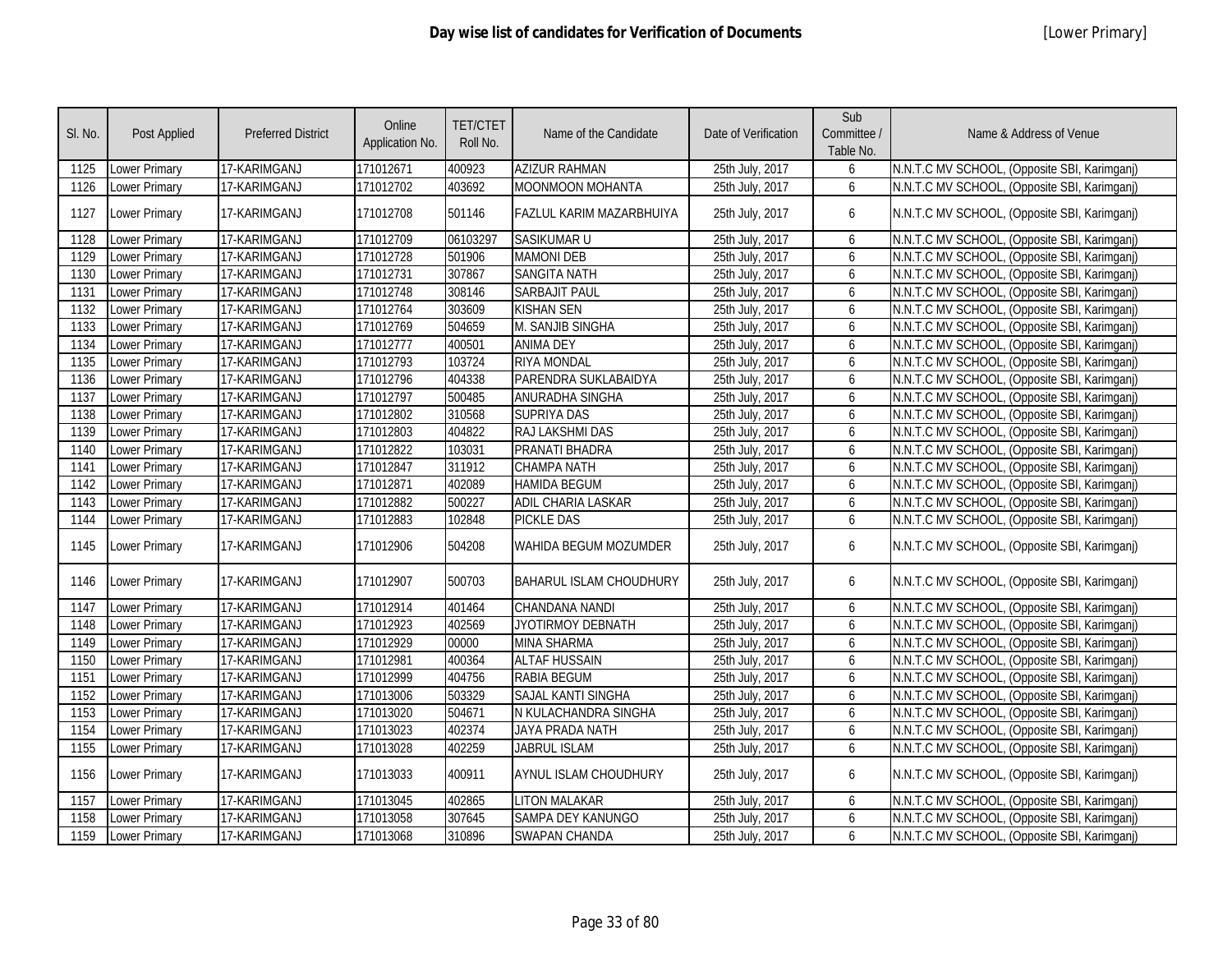| SI. No. | Post Applied         | <b>Preferred District</b> | Online<br>Application No. | <b>TET/CTET</b><br>Roll No. | Name of the Candidate        | Date of Verification | Sub<br>Committee /<br>Table No. | Name & Address of Venue                      |
|---------|----------------------|---------------------------|---------------------------|-----------------------------|------------------------------|----------------------|---------------------------------|----------------------------------------------|
| 1160    | <b>Lower Primary</b> | 17-KARIMGANJ              | 171013071                 | 404913                      | RAJESHWARI BHOWMIK           | 25th July, 2017      | 6                               | N.N.T.C MV SCHOOL, (Opposite SBI, Karimganj) |
| 1161    | <b>Lower Primary</b> | 17-KARIMGANJ              | 171013085                 | 400401                      | <b>AMIT BISWAS</b>           | 25th July, 2017      | 6                               | N.N.T.C MV SCHOOL, (Opposite SBI, Karimganj) |
| 1162    | <b>Lower Primary</b> | 17-KARIMGANJ              | 171013111                 | 309455                      | <b>SRIKANTA SINHA</b>        | 25th July, 2017      | 6                               | N.N.T.C MV SCHOOL, (Opposite SBI, Karimganj) |
| 1163    | Lower Primary        | 17-KARIMGANJ              | 171013126                 | 400982                      | <b>BANABIR SINHA</b>         | 25th July, 2017      | 6                               | N.N.T.C MV SCHOOL, (Opposite SBI, Karimganj) |
| 1164    | Lower Primary        | 17-KARIMGANJ              | 171013174                 | 401619                      | <b>DEBOJIT NATH</b>          | 25th July, 2017      | 6                               | N.N.T.C MV SCHOOL, (Opposite SBI, Karimganj) |
| 1165    | Lower Primary        | 17-KARIMGANJ              | 171013191                 | 303850                      | MADHUMITA DAS MALAKAR        | 25th July, 2017      | 6                               | N.N.T.C MV SCHOOL, (Opposite SBI, Karimganj) |
| 1166    | Lower Primary        | 17-KARIMGANJ              | 171013195                 | 500111                      | <b>ABDUL SALAM LASKAR</b>    | 25th July, 2017      | 6                               | N.N.T.C MV SCHOOL, (Opposite SBI, Karimganj) |
| 1167    | Lower Primary        | 17-KARIMGANJ              | 171013233                 | 311061                      | <b>TAHMINA YEASMIN</b>       | 25th July, 2017      | 6                               | N.N.T.C MV SCHOOL, (Opposite SBI, Karimganj) |
| 1168    | Lower Primary        | 17-KARIMGANJ              | 171013237                 | 400512                      | <b>ANINDA DAS</b>            | 25th July, 2017      | 6                               | N.N.T.C MV SCHOOL, (Opposite SBI, Karimganj) |
| 1169    | Lower Primary        | 17-KARIMGANJ              | 171013247                 | 404712                      | PURNIMA DEBI                 | 25th July, 2017      | 6                               | N.N.T.C MV SCHOOL, (Opposite SBI, Karimganj) |
| 1170    | <b>Lower Primary</b> | 17-KARIMGANJ              | 171013266                 | 500193                      | ABUL BASAR MAZARBHUIYA       | 25th July, 2017      | 6                               | N.N.T.C MV SCHOOL, (Opposite SBI, Karimganj) |
| 1171    | <b>Lower Primary</b> | 17-KARIMGANJ              | 171013268                 | 500778                      | <b>BIJAYA RANI DAS</b>       | 25th July, 2017      | 6                               | N.N.T.C MV SCHOOL, (Opposite SBI, Karimganj) |
| 1172    | Lower Primary        | 17-KARIMGANJ              | 171013269                 | 401567                      | <b>DEBASHISH NATH</b>        | 25th July, 2017      | 6                               | N.N.T.C MV SCHOOL, (Opposite SBI, Karimganj) |
| 1173    | <b>Lower Primary</b> | 17-KARIMGANJ              | 171013287                 | 503585                      | SHAHAJAHAN BARLASKAR         | 25th July, 2017      | 6                               | N.N.T.C MV SCHOOL, (Opposite SBI, Karimganj) |
| 1174    | Lower Primary        | 17-KARIMGANJ              | 171013297                 | 307443                      | <b>SAJU UDDIN</b>            | 25th July, 2017      | 6                               | N.N.T.C MV SCHOOL, (Opposite SBI, Karimganj) |
| 1175    | <b>Lower Primary</b> | 17-KARIMGANJ              | 171013318                 | 301082                      | <b>ASIM DAS</b>              | 25th July, 2017      | 6                               | N.N.T.C MV SCHOOL, (Opposite SBI, Karimganj) |
| 1176    | Lower Primary        | 17-KARIMGANJ              | 171013333                 | 310657                      | <b>SURAJIT SARKAR</b>        | 25th July, 2017      | 6                               | N.N.T.C MV SCHOOL, (Opposite SBI, Karimganj) |
| 1177    | <b>Lower Primary</b> | 17-KARIMGANJ              | 171013344                 | 405270                      | <b>ROSY DEY</b>              | 25th July, 2017      | 6                               | N.N.T.C MV SCHOOL, (Opposite SBI, Karimganj) |
| 1178    | Lower Primary        | 17-KARIMGANJ              | 171013355                 | 502636                      | <b>PAPLU DAS</b>             | 25th July, 2017      | 6                               | N.N.T.C MV SCHOOL, (Opposite SBI, Karimganj) |
| 1179    | <b>Lower Primary</b> | 17-KARIMGANJ              | 171013360                 | 310431                      | <b>SUNAYAN DAS</b>           | 25th July, 2017      | 6                               | N.N.T.C MV SCHOOL, (Opposite SBI, Karimganj) |
| 1180    | Lower Primary        | 17-KARIMGANJ              | 171013370                 | 310567                      | <b>SUPRIYA DEB</b>           | 25th July, 2017      | 6                               | N.N.T.C MV SCHOOL, (Opposite SBI, Karimganj) |
| 1181    | <b>Lower Primary</b> | 17-KARIMGANJ              | 171013378                 | 310831                      | <b>SUTAPA DAS</b>            | 25th July, 2017      | 6                               | N.N.T.C MV SCHOOL, (Opposite SBI, Karimganj) |
| 1182    | Lower Primary        | 17-KARIMGANJ              | 171013381                 | 502212                      | <b>MOUSUMI DAS</b>           | 25th July, 2017      | 6                               | N.N.T.C MV SCHOOL, (Opposite SBI, Karimganj) |
| 1183    | <b>Lower Primary</b> | 17-KARIMGANJ              | 171013430                 | 504651                      | M SUCHITRA SINGHA            | 25th July, 2017      | 6                               | N.N.T.C MV SCHOOL, (Opposite SBI, Karimganj) |
| 1184    | Lower Primary        | 17-KARIMGANJ              | 171013439                 | 501685                      | KAMAL.HASSAN.LASKAR          | 25th July, 2017      | 6                               | N.N.T.C MV SCHOOL, (Opposite SBI, Karimganj) |
| 1185    | Lower Primary        | 17-KARIMGANJ              | 171013443                 | 500540                      | <b>ARINDOM SINGHA</b>        | 25th July, 2017      | 6                               | N.N.T.C MV SCHOOL, (Opposite SBI, Karimganj) |
| 1186    | Lower Primary        | 17-KARIMGANJ              | 171013444                 | 404706                      | PURNIMA CHAKRABORTY          | 25th July, 2017      | 6                               | N.N.T.C MV SCHOOL, (Opposite SBI, Karimganj) |
| 1187    | Lower Primary        | 17-KARIMGANJ              | 171013445                 | 501309                      | HUSSAIN AHMED<br>MAZARBHUIYA | 25th July, 2017      | 6                               | N.N.T.C MV SCHOOL, (Opposite SBI, Karimganj) |
| 1188    | Lower Primary        | 17-KARIMGANJ              | 171013475                 | 308500                      | SHAHIDA BEGUM                | 25th July, 2017      | 6                               | N.N.T.C MV SCHOOL, (Opposite SBI, Karimganj) |
| 1189    | <b>Lower Primary</b> | 17-KARIMGANJ              | 171013487                 | 500215                      | ABUL KALAM MAZARBHUIYA       | 25th July, 2017      | 6                               | N.N.T.C MV SCHOOL, (Opposite SBI, Karimganj) |
| 1190    | <b>Lower Primary</b> | 17-KARIMGANJ              | 171013492                 | 501746                      | <b>KEYA DEB</b>              | 25th July, 2017      | 6                               | N.N.T.C MV SCHOOL, (Opposite SBI, Karimganj) |
| 1191    | Lower Primary        | 17-KARIMGANJ              | 171013493                 | 500039                      | <b>ABDULHOQUE LASKAR</b>     | 25th July, 2017      | 6                               | N.N.T.C MV SCHOOL, (Opposite SBI, Karimganj) |
| 1192    | Lower Primary        | 17-KARIMGANJ              | 171013506                 | 309417                      | SOUTRIK PANTHADAS            | 25th July, 2017      | 6                               | N.N.T.C MV SCHOOL, (Opposite SBI, Karimganj) |
| 1193    | Lower Primary        | 17-KARIMGANJ              | 171013537                 | 101159                      | <b>DIBAKAR NATH</b>          | 25th July, 2017      | 6                               | N.N.T.C MV SCHOOL, (Opposite SBI, Karimganj) |
| 1194    | <b>Lower Primary</b> | 17-KARIMGANJ              | 171013542                 | 504649                      | M SHILA SINGHA               | 25th July, 2017      | 6                               | N.N.T.C MV SCHOOL, (Opposite SBI, Karimganj) |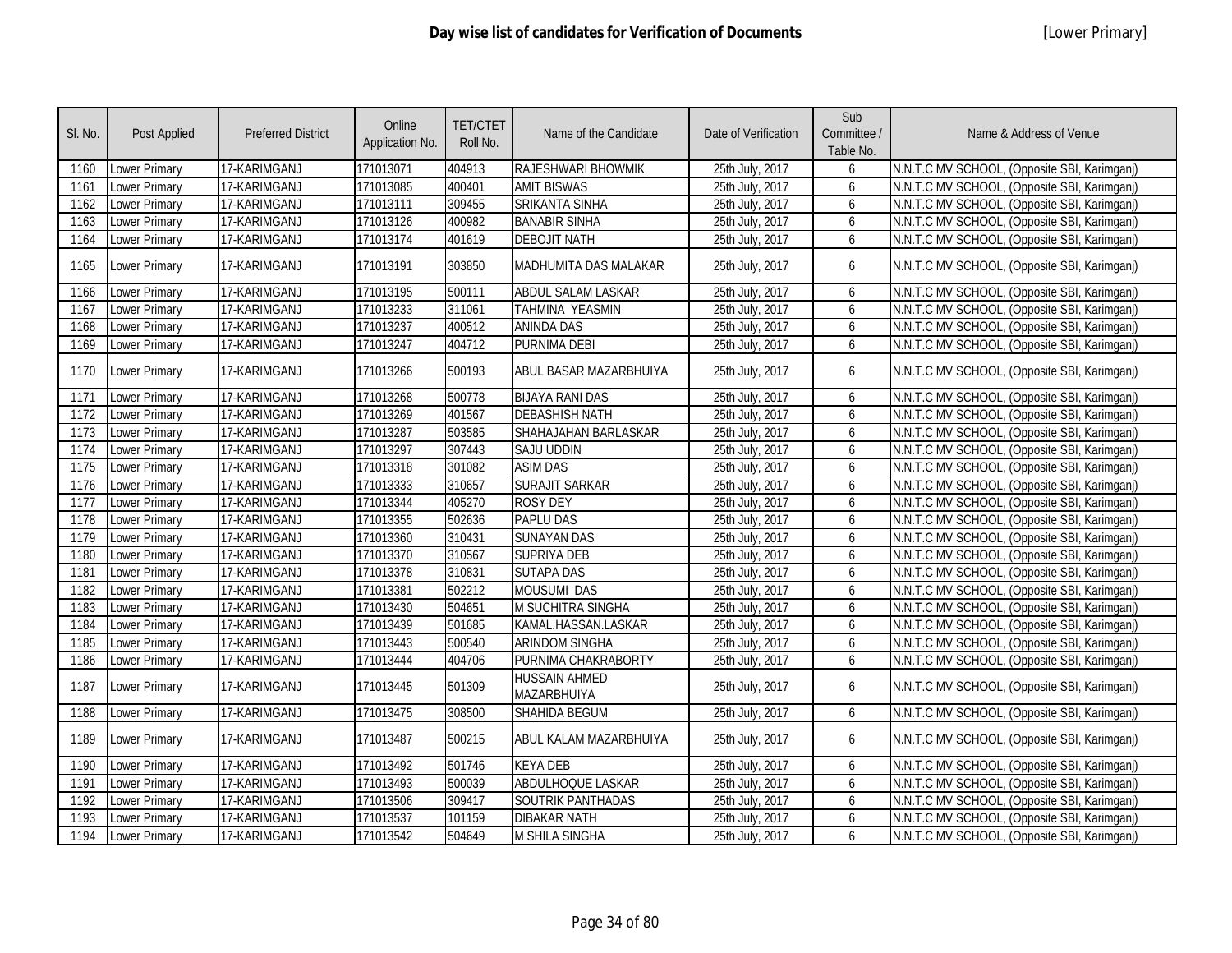| SI. No. | Post Applied         | <b>Preferred District</b> | Online<br>Application No. | <b>TET/CTET</b><br>Roll No. | Name of the Candidate               | Date of Verification | Sub<br>Committee /<br>Table No. | Name & Address of Venue                      |
|---------|----------------------|---------------------------|---------------------------|-----------------------------|-------------------------------------|----------------------|---------------------------------|----------------------------------------------|
| 1195    | Lower Primary        | 17-KARIMGANJ              | 171013555                 | 101432                      | <b>HAFIZA BEGUM</b>                 | 25th July, 2017      | 6                               | N.N.T.C MV SCHOOL, (Opposite SBI, Karimganj) |
| 1196    | Lower Primary        | 17-KARIMGANJ              | 171013560                 | 504109                      | TANJEENA KHANAM<br><b>BARBHUIYA</b> | 25th July, 2017      | 6                               | N.N.T.C MV SCHOOL, (Opposite SBI, Karimganj) |
| 1197    | Lower Primary        | 17-KARIMGANJ              | 171013592                 | 504753                      | S SANAMACHA SINGHA                  | 25th July, 2017      | 6                               | N.N.T.C MV SCHOOL, (Opposite SBI, Karimganj) |
| 1198    | Lower Primary        | 17-KARIMGANJ              | 171013601                 | 103295                      | PURNIMA DEB                         | 25th July, 2017      | 6                               | N.N.T.C MV SCHOOL, (Opposite SBI, Karimganj) |
| 1199    | Lower Primary        | 17-KARIMGANJ              | 171013630                 | 101746                      | KANAI MANDAL                        | 25th July, 2017      | 6                               | N.N.T.C MV SCHOOL, (Opposite SBI, Karimganj) |
| 1200    | Lower Primary        | 17-KARIMGANJ              | 171013653                 | 106062                      | <b>DIWAKAR YADAV</b>                | 25th July, 2017      | 6                               | N.N.T.C MV SCHOOL, (Opposite SBI, Karimganj) |
| 1201    | Lower Primary        | 17-KARIMGANJ              | 171013656                 | 100126                      | <b>AMIT KAR</b>                     | 26th July, 2017      | $\mathbf{1}$                    | N.N.T.C MV SCHOOL, (Opposite SBI, Karimganj) |
| 1202    | Lower Primary        | 17-KARIMGANJ              | 171013661                 | 400626                      | <b>ANURADHA DEB</b>                 | 26th July, 2017      | $\mathbf{1}$                    | N.N.T.C MV SCHOOL, (Opposite SBI, Karimganj) |
| 1203    | Lower Primary        | 17-KARIMGANJ              | 171013668                 | 503441                      | <b>SANGITA DAS</b>                  | 26th July, 2017      | $\mathbf{1}$                    | N.N.T.C MV SCHOOL, (Opposite SBI, Karimganj) |
| 1204    | Lower Primary        | 17-KARIMGANJ              | 171013670                 | 310443                      | <b>SUNITA DAS</b>                   | 26th July, 2017      | $\mathbf{1}$                    | N.N.T.C MV SCHOOL, (Opposite SBI, Karimganj) |
| 1205    | Lower Primary        | 17-KARIMGANJ              | 171013691                 | 501007                      | <b>DILIP KUMAR ROY</b>              | 26th July, 2017      | $\mathbf{1}$                    | N.N.T.C MV SCHOOL, (Opposite SBI, Karimganj) |
| 1206    | Lower Primary        | 17-KARIMGANJ              | 171013711                 | 103512                      | RANAJIT KUNDU                       | 26th July, 2017      | $\mathbf{1}$                    | N.N.T.C MV SCHOOL, (Opposite SBI, Karimganj) |
| 1207    | Lower Primary        | 17-KARIMGANJ              | 171013732                 | 403765                      | MOZNUL HAQUE                        | 26th July, 2017      | $\mathbf{1}$                    | N.N.T.C MV SCHOOL, (Opposite SBI, Karimganj) |
| 1208    | Lower Primary        | 17-KARIMGANJ              | 171013742                 | 311144                      | TANUSHREE MITRA<br>MAZUMDER         | 26th July, 2017      | $\mathbf{1}$                    | N.N.T.C MV SCHOOL, (Opposite SBI, Karimganj) |
| 1209    | <b>Lower Primary</b> | 17-KARIMGANJ              | 171013780                 | 104706                      | <b>SUBRATA DAS</b>                  | 26th July, 2017      | $\mathbf{1}$                    | N.N.T.C MV SCHOOL, (Opposite SBI, Karimganj) |
| 1210    | Lower Primary        | 17-KARIMGANJ              | 171013793                 | 502064                      | MISBAHULHUSSAIN LASKAR              | 26th July, 2017      | $\mathbf{1}$                    | N.N.T.C MV SCHOOL, (Opposite SBI, Karimganj) |
| 1211    | <b>Lower Primary</b> | 17-KARIMGANJ              | 171013823                 | 401136                      | <b>BIDHAN SINHA</b>                 | 26th July, 2017      | $\mathbf{1}$                    | N.N.T.C MV SCHOOL, (Opposite SBI, Karimganj) |
| 1212    | Lower Primary        | 17-KARIMGANJ              | 171013825                 | 501785                      | <b>KRIPENDRA DAS</b>                | 26th July, 2017      | $\mathbf{1}$                    | N.N.T.C MV SCHOOL, (Opposite SBI, Karimganj) |
| 1213    | Lower Primary        | 17-KARIMGANJ              | 171013839                 | 401640                      | <b>DEBOSHREE MITRA</b><br>MAZUMDER  | 26th July, 2017      | $\mathbf{1}$                    | N.N.T.C MV SCHOOL, (Opposite SBI, Karimganj) |
| 1214    | Lower Primary        | 17-KARIMGANJ              | 171013842                 | 503705                      | <b>SHIULY DAS</b>                   | 26th July, 2017      | $\mathbf{1}$                    | N.N.T.C MV SCHOOL, (Opposite SBI, Karimganj) |
| 1215    | Lower Primary        | 17-KARIMGANJ              | 171013845                 | 101258                      | <b>DIPIKA DEBNATH</b>               | 26th July, 2017      | $\mathbf{1}$                    | N.N.T.C MV SCHOOL, (Opposite SBI, Karimganj) |
| 1216    | Lower Primary        | 17-KARIMGANJ              | 171013857                 | 103823                      | <b>RUNU BISWAS</b>                  | 26th July, 2017      | $\mathbf{1}$                    | N.N.T.C MV SCHOOL, (Opposite SBI, Karimganj) |
| 1217    | Lower Primary        | 17-KARIMGANJ              | 171013866                 | 502252                      | MUHIDUL HOQUE CHOUDHURY             | 26th July, 2017      | $\mathbf{1}$                    | N.N.T.C MV SCHOOL, (Opposite SBI, Karimganj) |
| 1218    | Lower Primary        | 17-KARIMGANJ              | 171013877                 | 400374                      | <b>AMARDEEP CHANDA</b>              | 26th July, 2017      | $\mathbf{1}$                    | N.N.T.C MV SCHOOL, (Opposite SBI, Karimganj) |
| 1219    | Lower Primary        | 17-KARIMGANJ              | 171013885                 | 308212                      | SARPARAJ UDDIN AHMED                | 26th July, 2017      | $\mathbf{1}$                    | N.N.T.C MV SCHOOL, (Opposite SBI, Karimganj) |
| 1220    | Lower Primary        | 17-KARIMGANJ              | 171013905                 | 401868                      | <b>FAIZUL HOQUE</b>                 | 26th July, 2017      | $\mathbf{1}$                    | N.N.T.C MV SCHOOL, (Opposite SBI, Karimganj) |
| 1221    | Lower Primary        | 17-KARIMGANJ              | 171013915                 | 400516                      | ANINDITA DUTTA                      | 26th July, 2017      | $\mathbf{1}$                    | N.N.T.C MV SCHOOL, (Opposite SBI, Karimganj) |
| 1222    | Lower Primary        | 17-KARIMGANJ              | 171013918                 | 309733                      | <b>SUDIP LAL SARKAR</b>             | 26th July, 2017      | $\mathbf{1}$                    | N.N.T.C MV SCHOOL, (Opposite SBI, Karimganj) |
| 1223    | Lower Primary        | 17-KARIMGANJ              | 171013937                 | 403826                      | <b>MUKTADHIRHUSSAIN</b>             | 26th July, 2017      | $\mathbf{1}$                    | N.N.T.C MV SCHOOL, (Opposite SBI, Karimganj) |
| 1224    | Lower Primary        | 17-KARIMGANJ              | 171013938                 | 300918                      | <b>ARIFA KHANAM</b>                 | 26th July, 2017      | $\mathbf{1}$                    | N.N.T.C MV SCHOOL, (Opposite SBI, Karimganj) |
| 1225    | Lower Primary        | 17-KARIMGANJ              | 171013948                 | 401405                      | <b>BOLAI SINHA</b>                  | 26th July, 2017      | $\mathbf{1}$                    | N.N.T.C MV SCHOOL, (Opposite SBI, Karimganj) |
| 1226    | Lower Primary        | 17-KARIMGANJ              | 171013953                 | 504213                      | <b>WAHIDA PARBIN CHOUDHURY</b>      | 26th July, 2017      | $\mathbf{1}$                    | N.N.T.C MV SCHOOL, (Opposite SBI, Karimganj) |
| 1227    | Lower Primary        | 17-KARIMGANJ              | 171013960                 | 403670                      | MONOTUSH DEY                        | 26th July, 2017      | $\mathbf{1}$                    | N.N.T.C MV SCHOOL, (Opposite SBI, Karimganj) |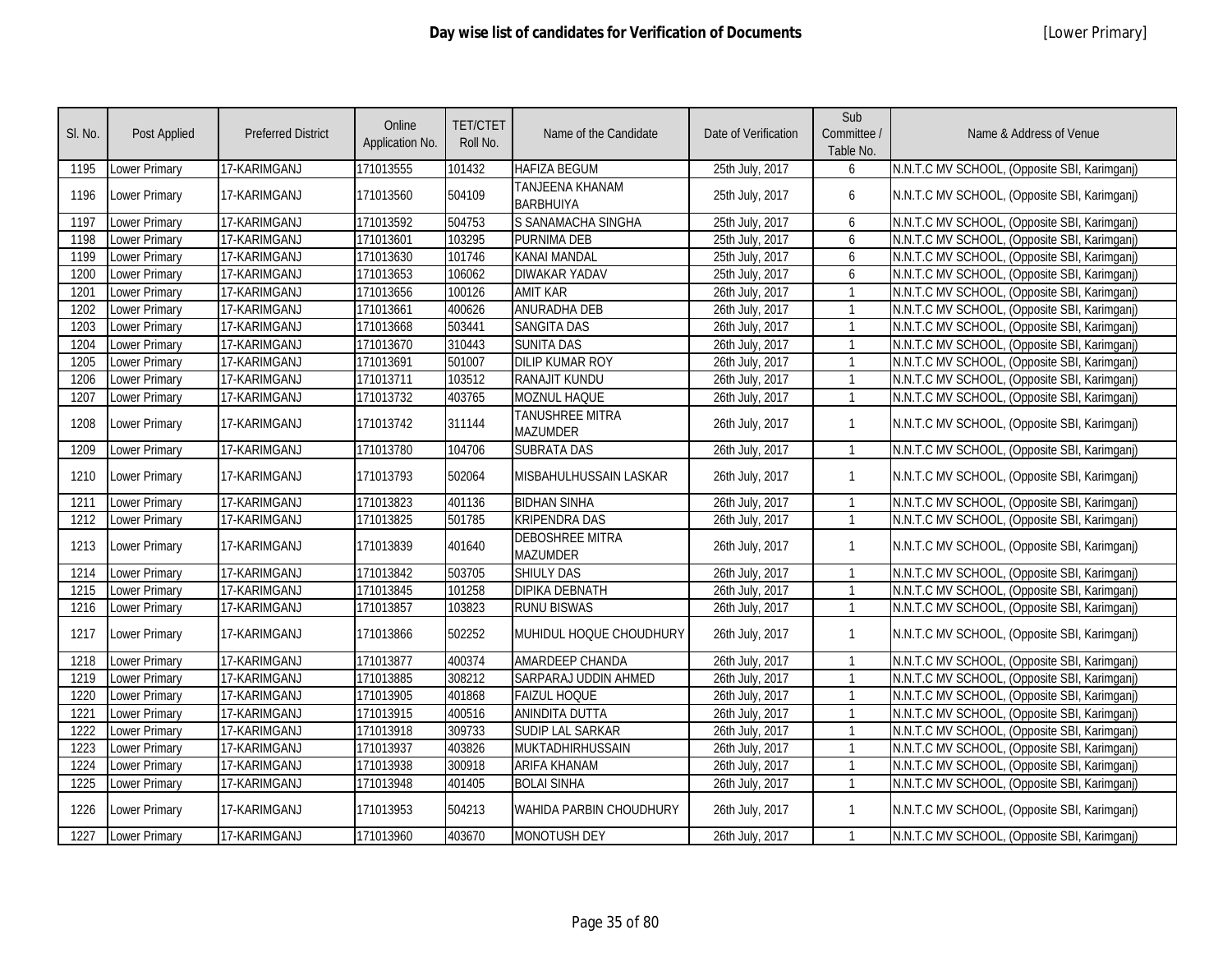| SI. No. | Post Applied         | <b>Preferred District</b> | Online<br>Application No. | <b>TET/CTET</b><br>Roll No. | Name of the Candidate                      | Date of Verification | Sub<br>Committee /<br>Table No. | Name & Address of Venue                      |
|---------|----------------------|---------------------------|---------------------------|-----------------------------|--------------------------------------------|----------------------|---------------------------------|----------------------------------------------|
| 1228    | Lower Primary        | 17-KARIMGANJ              | 171013962                 | 312581                      | PAYEL CHOUDHURY                            | 26th July, 2017      |                                 | N.N.T.C MV SCHOOL, (Opposite SBI, Karimganj) |
| 1229    | <b>Lower Primary</b> | 17-KARIMGANJ              | 171013964                 | 404036                      | <b>NAZRUL ISLAM</b>                        | 26th July, 2017      | $\mathbf{1}$                    | N.N.T.C MV SCHOOL, (Opposite SBI, Karimganj) |
| 1230    | Lower Primary        | 17-KARIMGANJ              | 171013966                 | 404587                      | PRITAM KANTI DEB                           | 26th July, 2017      | $\mathbf{1}$                    | N.N.T.C MV SCHOOL, (Opposite SBI, Karimganj) |
| 1231    | <b>Lower Primary</b> | 17-KARIMGANJ              | 171013977                 | 307228                      | SADIKA KHANAM                              | 26th July, 2017      | $\mathbf{1}$                    | N.N.T.C MV SCHOOL, (Opposite SBI, Karimganj) |
| 1232    | Lower Primary        | 17-KARIMGANJ              | 171013999                 | 100150                      | <b>AMIYA PAUL</b>                          | 26th July, 2017      | $\mathbf{1}$                    | N.N.T.C MV SCHOOL, (Opposite SBI, Karimganj) |
| 1233    | <b>Lower Primary</b> | 17-KARIMGANJ              | 171014005                 | 503091                      | RUHUL ALAM BARBHUIYA                       | 26th July, 2017      | $\mathbf{1}$                    | N.N.T.C MV SCHOOL, (Opposite SBI, Karimganj) |
| 1234    | <b>Lower Primary</b> | 17-KARIMGANJ              | 171014035                 | 400257                      | <b>AFZOLHUSSAIN</b>                        | 26th July, 2017      | $\mathbf{1}$                    | N.N.T.C MV SCHOOL, (Opposite SBI, Karimganj) |
| 1235    | <b>Lower Primary</b> | 17-KARIMGANJ              | 171014047                 | 500174                      | <b>ABUHANIF BARBHUIYA</b>                  | 26th July, 2017      | $\mathbf{1}$                    | N.N.T.C MV SCHOOL, (Opposite SBI, Karimganj) |
| 1236    | Lower Primary        | 17-KARIMGANJ              | 171014054                 | 503534                      | <b>SATYAM SHARMA</b>                       | 26th July, 2017      | $\mathbf{1}$                    | N.N.T.C MV SCHOOL, (Opposite SBI, Karimganj) |
| 1237    | Lower Primary        | 17-KARIMGANJ              | 171014076                 | 404229                      | <b>NURUL ISLAM</b>                         | 26th July, 2017      | $\mathbf{1}$                    | N.N.T.C MV SCHOOL, (Opposite SBI, Karimganj) |
| 1238    | Lower Primary        | 17-KARIMGANJ              | 171014079                 | 503460                      | <b>SANJIB PAUL</b>                         | 26th July, 2017      |                                 | N.N.T.C MV SCHOOL, (Opposite SBI, Karimganj) |
| 1239    | <b>Lower Primary</b> | 17-KARIMGANJ              | 171014089                 | 310189                      | <b>SUMAN SAHA</b>                          | 26th July, 2017      |                                 | N.N.T.C MV SCHOOL, (Opposite SBI, Karimganj) |
| 1240    | Lower Primary        | 17-KARIMGANJ              | 171014091                 | 400846                      | <b>ASHOK KUMAR DEY</b>                     | 26th July, 2017      | $\mathbf{1}$                    | N.N.T.C MV SCHOOL, (Opposite SBI, Karimganj) |
| 1241    | Lower Primary        | 17-KARIMGANJ              | 171014104                 | 100793                      | <b>BIRAJ GHOSH</b>                         | 26th July, 2017      | $\mathbf{1}$                    | N.N.T.C MV SCHOOL, (Opposite SBI, Karimganj) |
| 1242    | <b>Lower Primary</b> | 17-KARIMGANJ              | 171014105                 | 307803                      | SANGHAMITRA DEY                            | 26th July, 2017      | $\mathbf{1}$                    | N.N.T.C MV SCHOOL, (Opposite SBI, Karimganj) |
| 1243    | Lower Primary        | 17-KARIMGANJ              | 171014112                 | 502096                      | NAMAR ALI LASKAR                           | 26th July, 2017      | $\mathbf{1}$                    | N.N.T.C MV SCHOOL, (Opposite SBI, Karimganj) |
| 1244    | <b>Lower Primary</b> | 17-KARIMGANJ              | 171014135                 | 302982                      | JAHIDA AKHTAR CHOUDHURY                    | 26th July, 2017      | $\mathbf{1}$                    | N.N.T.C MV SCHOOL, (Opposite SBI, Karimganj) |
| 1245    | Lower Primary        | 17-KARIMGANJ              | 171014151                 | 404648                      | <b>PRONAB PAUL</b>                         | 26th July, 2017      | $\mathbf{1}$                    | N.N.T.C MV SCHOOL, (Opposite SBI, Karimganj) |
| 1246    | Lower Primary        | 17-KARIMGANJ              | 171014153                 | 103229                      | PROBHAKAR SINHA                            | 26th July, 2017      | $\mathbf{1}$                    | N.N.T.C MV SCHOOL, (Opposite SBI, Karimganj) |
| 1247    | Lower Primary        | 17-KARIMGANJ              | 171014161                 | 403125                      | <b>MAUSAMI NATH</b>                        | 26th July, 2017      | $\mathbf{1}$                    | N.N.T.C MV SCHOOL, (Opposite SBI, Karimganj) |
| 1248    | Lower Primary        | 17-KARIMGANJ              | 171014171                 | 403430                      | <b>MIHIR KANTI DHAR</b>                    | 26th July, 2017      | $\mathbf{1}$                    | N.N.T.C MV SCHOOL, (Opposite SBI, Karimganj) |
| 1249    | Lower Primary        | 17-KARIMGANJ              | 171014184                 | 401054                      | <b>BASUDEB DAS</b>                         | 26th July, 2017      | $\mathbf{1}$                    | N.N.T.C MV SCHOOL, (Opposite SBI, Karimganj) |
| 1250    | Lower Primary        | 17-KARIMGANJ              | 171014185                 | 503842                      | SUBHRANGSHU SEKHAR<br><b>BHATTACHARJEE</b> | 26th July, 2017      | $\mathbf{1}$                    | N.N.T.C MV SCHOOL, (Opposite SBI, Karimganj) |
| 1251    | <b>Lower Primary</b> | 17-KARIMGANJ              | 171014189                 | 100597                      | <b>BASUDEV BOSE</b>                        | 26th July, 2017      | $\mathbf{1}$                    | N.N.T.C MV SCHOOL, (Opposite SBI, Karimganj) |
| 1252    | <b>Lower Primary</b> | 17-KARIMGANJ              | 171014204                 | 404064                      | <b>NIBARAN PAUL</b>                        | 26th July, 2017      |                                 | N.N.T.C MV SCHOOL, (Opposite SBI, Karimganj) |
| 1253    | Lower Primary        | 17-KARIMGANJ              | 171014212                 | 400518                      | <b>ANINDITA ROY</b>                        | 26th July, 2017      | $\mathbf{1}$                    | N.N.T.C MV SCHOOL, (Opposite SBI, Karimganj) |
| 1254    | <b>Lower Primary</b> | 17-KARIMGANJ              | 171014213                 | 400981                      | <b>BAMA DAS</b>                            | 26th July, 2017      | $\mathbf{1}$                    | N.N.T.C MV SCHOOL, (Opposite SBI, Karimganj) |
| 1255    | <b>Lower Primary</b> | 17-KARIMGANJ              | 171014215                 | 404362                      | <b>PARTHA DAS</b>                          | 26th July, 2017      | $\mathbf{1}$                    | N.N.T.C MV SCHOOL, (Opposite SBI, Karimganj) |
| 1256    | Lower Primary        | 17-KARIMGANJ              | 171014230                 | 308804                      | SHIBANI SAHA                               | 26th July, 2017      | $\mathbf{1}$                    | N.N.T.C MV SCHOOL, (Opposite SBI, Karimganj) |
| 1257    | Lower Primary        | 17-KARIMGANJ              | 171014233                 | 405653                      | <b>SAJAL CHANDA</b>                        | 26th July, 2017      | $\mathbf{1}$                    | N.N.T.C MV SCHOOL, (Opposite SBI, Karimganj) |
| 1258    | Lower Primary        | 17-KARIMGANJ              | 171014281                 | 403799                      | MT SALEHA BEGAM                            | 26th July, 2017      | $\mathbf{1}$                    | N.N.T.C MV SCHOOL, (Opposite SBI, Karimganj) |
| 1259    | Lower Primary        | 17-KARIMGANJ              | 171014285                 | 403164                      | MD EQUEBAL AHMED                           | 26th July, 2017      | $\mathbf{1}$                    | N.N.T.C MV SCHOOL, (Opposite SBI, Karimganj) |
| 1260    | Lower Primary        | 17-KARIMGANJ              | 171014293                 | 401319                      | <b>BISHAL KANTI ROY</b>                    | 26th July, 2017      | $\mathbf{1}$                    | N.N.T.C MV SCHOOL, (Opposite SBI, Karimganj) |
| 1261    | Lower Primary        | 17-KARIMGANJ              | 171014294                 | 103453                      | <b>RAKESH SAHA</b>                         | 26th July, 2017      | $\mathbf{1}$                    | N.N.T.C MV SCHOOL, (Opposite SBI, Karimganj) |
| 1262    | Lower Primary        | 17-KARIMGANJ              | 171014297                 | 401645                      | <b>DEBOSREE DEY</b>                        | 26th July, 2017      | $\mathbf{1}$                    | N.N.T.C MV SCHOOL, (Opposite SBI, Karimganj) |
| 1263    | <b>Lower Primary</b> | 17-KARIMGANJ              | 171014315                 | 401609                      | DEBOBRATA BHATTACHARJEE                    | 26th July, 2017      | $\mathbf{1}$                    | N.N.T.C MV SCHOOL, (Opposite SBI, Karimganj) |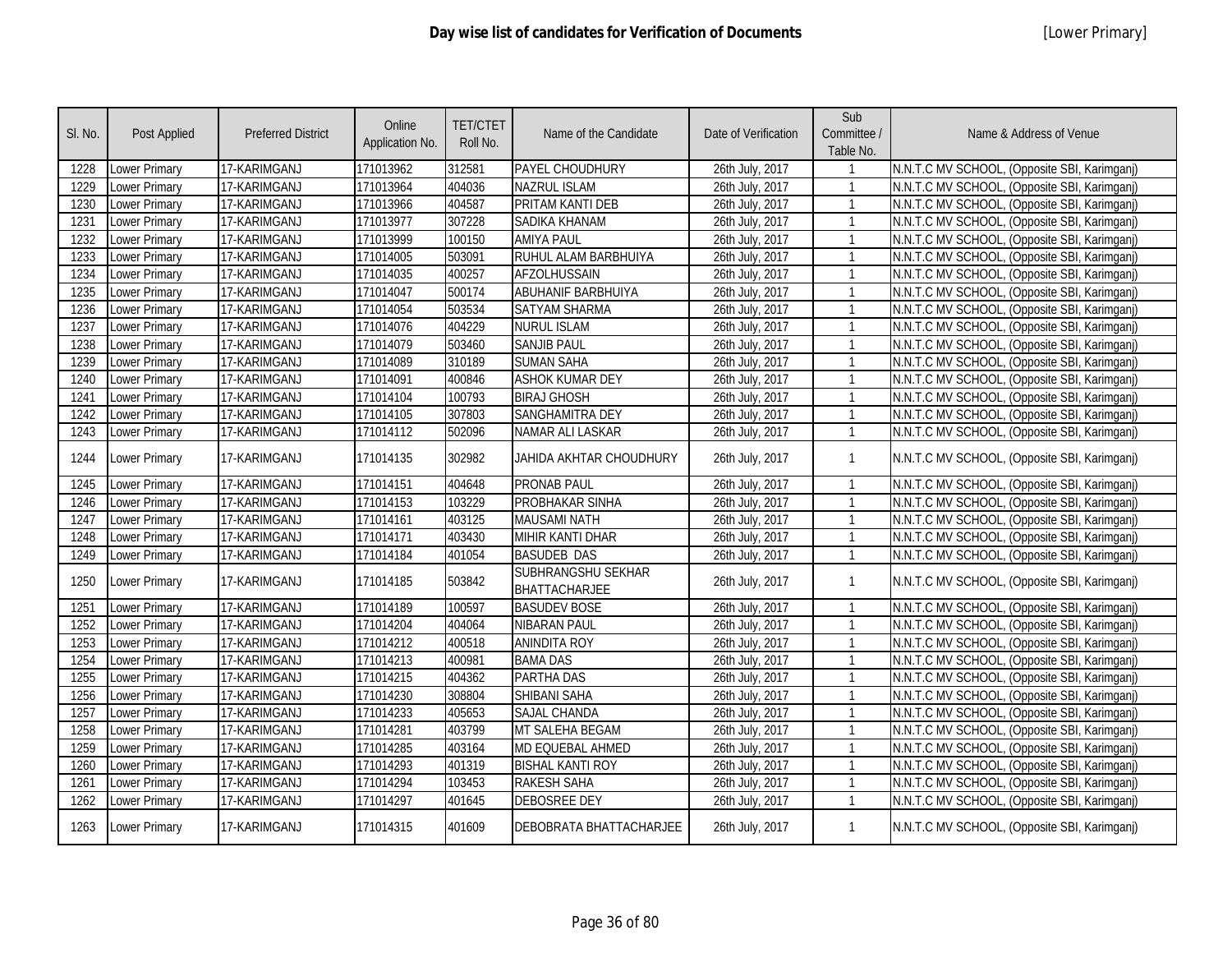| SI. No. | <b>Post Applied</b>  | <b>Preferred District</b> | Online<br>Application No. | <b>TET/CTET</b><br>Roll No. | Name of the Candidate              | Date of Verification | Sub<br>Committee /<br>Table No. | Name & Address of Venue                      |
|---------|----------------------|---------------------------|---------------------------|-----------------------------|------------------------------------|----------------------|---------------------------------|----------------------------------------------|
| 1264    | Lower Primary        | 17-KARIMGANJ              | 171014325                 | 500607                      | ATIFA BEGUM MOZUMDER               | 26th July, 2017      |                                 | N.N.T.C MV SCHOOL, (Opposite SBI, Karimganj) |
| 1265    | <b>Lower Primary</b> | 17-KARIMGANJ              | 171014351                 | 405645                      | SAIF UDDIN AHMED                   | 26th July, 2017      | $\mathbf{1}$                    | N.N.T.C MV SCHOOL, (Opposite SBI, Karimganj) |
| 1266    | <b>Lower Primary</b> | 17-KARIMGANJ              | 171014380                 | 100637                      | <b>BHUSAN ROY</b>                  | 26th July, 2017      | $\mathbf{1}$                    | N.N.T.C MV SCHOOL, (Opposite SBI, Karimganj) |
| 1267    | <b>Lower Primary</b> | 17-KARIMGANJ              | 171014402                 | 403000                      | <b>MAMATA SARKAR</b>               | 26th July, 2017      | $\mathbf{1}$                    | N.N.T.C MV SCHOOL, (Opposite SBI, Karimganj) |
| 1268    | Lower Primary        | 17-KARIMGANJ              | 171014416                 | 500607                      | <b>ATIFA BEGUM MOZUMDER</b>        | 26th July, 2017      | $\mathbf{1}$                    | N.N.T.C MV SCHOOL, (Opposite SBI, Karimganj) |
| 1269    | Lower Primary        | 17-KARIMGANJ              | 171014424                 | 309659                      | SUCHITRA BHATTACHARJEE             | 26th July, 2017      | $\mathbf{1}$                    | N.N.T.C MV SCHOOL, (Opposite SBI, Karimganj) |
| 1270    | <b>Lower Primary</b> | 17-KARIMGANJ              | 171014460                 | 403518                      | <b>MITALI PAUL</b>                 | 26th July, 2017      | $\mathbf{1}$                    | N.N.T.C MV SCHOOL, (Opposite SBI, Karimganj) |
| 1271    | Lower Primary        | 17-KARIMGANJ              | 171014476                 | 102586                      | <b>NIBEDITA DAS</b>                | 26th July, 2017      | $\mathbf{1}$                    | N.N.T.C MV SCHOOL, (Opposite SBI, Karimganj) |
| 1272    | Lower Primary        | 17-KARIMGANJ              | 171014486                 | 400505                      | ANIMESH CHAKRABORTY                | 26th July, 2017      | $\mathbf{1}$                    | N.N.T.C MV SCHOOL, (Opposite SBI, Karimganj) |
| 1273    | Lower Primary        | 17-KARIMGANJ              | 171014505                 | 403882                      | NABAJYOTI ROY                      | 26th July, 2017      | $\mathbf{1}$                    | N.N.T.C MV SCHOOL, (Opposite SBI, Karimganj) |
| 1274    | <b>Lower Primary</b> | 17-KARIMGANJ              | 171014519                 | 400569                      | ANNAPURNA DUTTA                    | 26th July, 2017      | $\mathbf{1}$                    | N.N.T.C MV SCHOOL, (Opposite SBI, Karimganj) |
| 1275    | <b>Lower Primary</b> | 17-KARIMGANJ              | 171014532                 | 301082                      | <b>ASIM DAS</b>                    | 26th July, 2017      | $\mathbf{1}$                    | N.N.T.C MV SCHOOL, (Opposite SBI, Karimganj) |
| 1276    | <b>Lower Primary</b> | 17-KARIMGANJ              | 171014535                 | 503668                      | SHELLY SULTANA LASKAR              | 26th July, 2017      | $\mathbf{1}$                    | N.N.T.C MV SCHOOL, (Opposite SBI, Karimganj) |
| 1277    | <b>Lower Primary</b> | 17-KARIMGANJ              | 171014543                 | 401412                      | <b>BORNALI DEY</b>                 | 26th July, 2017      | $\mathbf{1}$                    | N.N.T.C MV SCHOOL, (Opposite SBI, Karimganj) |
| 1278    | <b>Lower Primary</b> | 17-KARIMGANJ              | 171014549                 | 311267                      | TAZULHOQUE LASKAR                  | 26th July, 2017      | $\mathbf{1}$                    | N.N.T.C MV SCHOOL, (Opposite SBI, Karimganj) |
| 1279    | Lower Primary        | 17-KARIMGANJ              | 171014563                 | 307539                      | <b>SAMAR SUKLABAIDYA</b>           | 26th July, 2017      | $\mathbf{1}$                    | N.N.T.C MV SCHOOL, (Opposite SBI, Karimganj) |
| 1280    | <b>Lower Primary</b> | 17-KARIMGANJ              | 171014564                 | 400370                      | AMALESH CHAKRABORTY                | 26th July, 2017      | $\mathbf{1}$                    | N.N.T.C MV SCHOOL, (Opposite SBI, Karimganj) |
| 1281    | Lower Primary        | 17-KARIMGANJ              | 171014568                 | 310843                      | <b>SUTAPA KAR</b>                  | 26th July, 2017      | $\mathbf{1}$                    | N.N.T.C MV SCHOOL, (Opposite SBI, Karimganj) |
| 1282    | <b>Lower Primary</b> | 17-KARIMGANJ              | 171014582                 | 402618                      | <b>KALPITA KAR</b>                 | 26th July, 2017      | $\mathbf{1}$                    | N.N.T.C MV SCHOOL, (Opposite SBI, Karimganj) |
| 1283    | Lower Primary        | 17-KARIMGANJ              | 171014755                 | 301619                      | <b>BIPLAB BHATTACHARJEE</b>        | 26th July, 2017      | $\mathbf{1}$                    | N.N.T.C MV SCHOOL, (Opposite SBI, Karimganj) |
| 1284    | Lower Primary        | 17-KARIMGANJ              | 171014757                 | 500866                      | <b>BODRUL ISLAM MAZUMDER</b>       | 26th July, 2017      | $\mathbf{1}$                    | N.N.T.C MV SCHOOL, (Opposite SBI, Karimganj) |
| 1285    | <b>Lower Primary</b> | 17-KARIMGANJ              | 171014767                 | 404266                      | PANCHALI CHAKRABORTY               | 26th July, 2017      | $\mathbf{1}$                    | N.N.T.C MV SCHOOL, (Opposite SBI, Karimganj) |
| 1286    | <b>Lower Primary</b> | 17-KARIMGANJ              | 171014773                 | 401823                      | <b>DULAN CHAPA SENGUPTA</b>        | 26th July, 2017      | $\mathbf{1}$                    | N.N.T.C MV SCHOOL, (Opposite SBI, Karimganj) |
| 1287    | <b>Lower Primary</b> | 17-KARIMGANJ              | 171014777                 | 307450                      | SAKIB AKTAR KHAN                   | 26th July, 2017      | $\mathbf{1}$                    | N.N.T.C MV SCHOOL, (Opposite SBI, Karimganj) |
| 1288    | Lower Primary        | 17-KARIMGANJ              | 171014786                 | 310599                      | <b>SUPORNA PAUL</b>                | 26th July, 2017      | $\mathbf{1}$                    | N.N.T.C MV SCHOOL, (Opposite SBI, Karimganj) |
| 1289    | <b>Lower Primary</b> | 17-KARIMGANJ              | 171014794                 | 402059                      | <b>GULSANA KHANAM</b><br>CHOUDHURY | 26th July, 2017      | $\mathbf{1}$                    | N.N.T.C MV SCHOOL, (Opposite SBI, Karimganj) |
| 1290    | Lower Primary        | 17-KARIMGANJ              | 171014813                 | 404755                      | <b>RABIA BEGOM</b>                 | 26th July, 2017      | $\mathbf{1}$                    | N.N.T.C MV SCHOOL, (Opposite SBI, Karimganj) |
| 1291    | <b>Lower Primary</b> | 17-KARIMGANJ              | 171014826                 | 309704                      | <b>SUDIP CHAKRABORTY</b>           | 26th July, 2017      | $\mathbf{1}$                    | N.N.T.C MV SCHOOL, (Opposite SBI, Karimganj) |
| 1292    | Lower Primary        | 17-KARIMGANJ              | 171014847                 | 405352                      | <b>RUMA MAZUMDER</b>               | 26th July, 2017      | $\mathbf{1}$                    | N.N.T.C MV SCHOOL, (Opposite SBI, Karimganj) |
| 1293    | Lower Primary        | 17-KARIMGANJ              | 171014863                 | 404749                      | QUAZI MD WAHIDUZ ZAMAN             | 26th July, 2017      | $\mathbf{1}$                    | N.N.T.C MV SCHOOL, (Opposite SBI, Karimganj) |
| 1294    | <b>Lower Primary</b> | 17-KARIMGANJ              | 171014884                 | 1209049                     | <b>BIJU SAHA</b>                   | 26th July, 2017      | $\mathbf{1}$                    | N.N.T.C MV SCHOOL, (Opposite SBI, Karimganj) |
| 1295    | <b>Lower Primary</b> | 17-KARIMGANJ              | 171014910                 | 401437                      | <b>BIRENDRA DAS</b>                | 26th July, 2017      | $\mathbf{1}$                    | N.N.T.C MV SCHOOL, (Opposite SBI, Karimganj) |
| 1296    | Lower Primary        | 17-KARIMGANJ              | 171014911                 | 403542                      | <b>MODINA BEGUM</b>                | 26th July, 2017      | $\mathbf{1}$                    | N.N.T.C MV SCHOOL, (Opposite SBI, Karimganj) |
| 1297    | Lower Primary        | 17-KARIMGANJ              | 171014915                 | 305982                      | PRIYANKA DAS                       | 26th July, 2017      | $\mathbf{1}$                    | N.N.T.C MV SCHOOL, (Opposite SBI, Karimganj) |
| 1298    | <b>Lower Primary</b> | 17-KARIMGANJ              | 171014928                 | 504721                      | PROTIVA SINGHA                     | 26th July, 2017      | $\mathbf{1}$                    | N.N.T.C MV SCHOOL, (Opposite SBI, Karimganj) |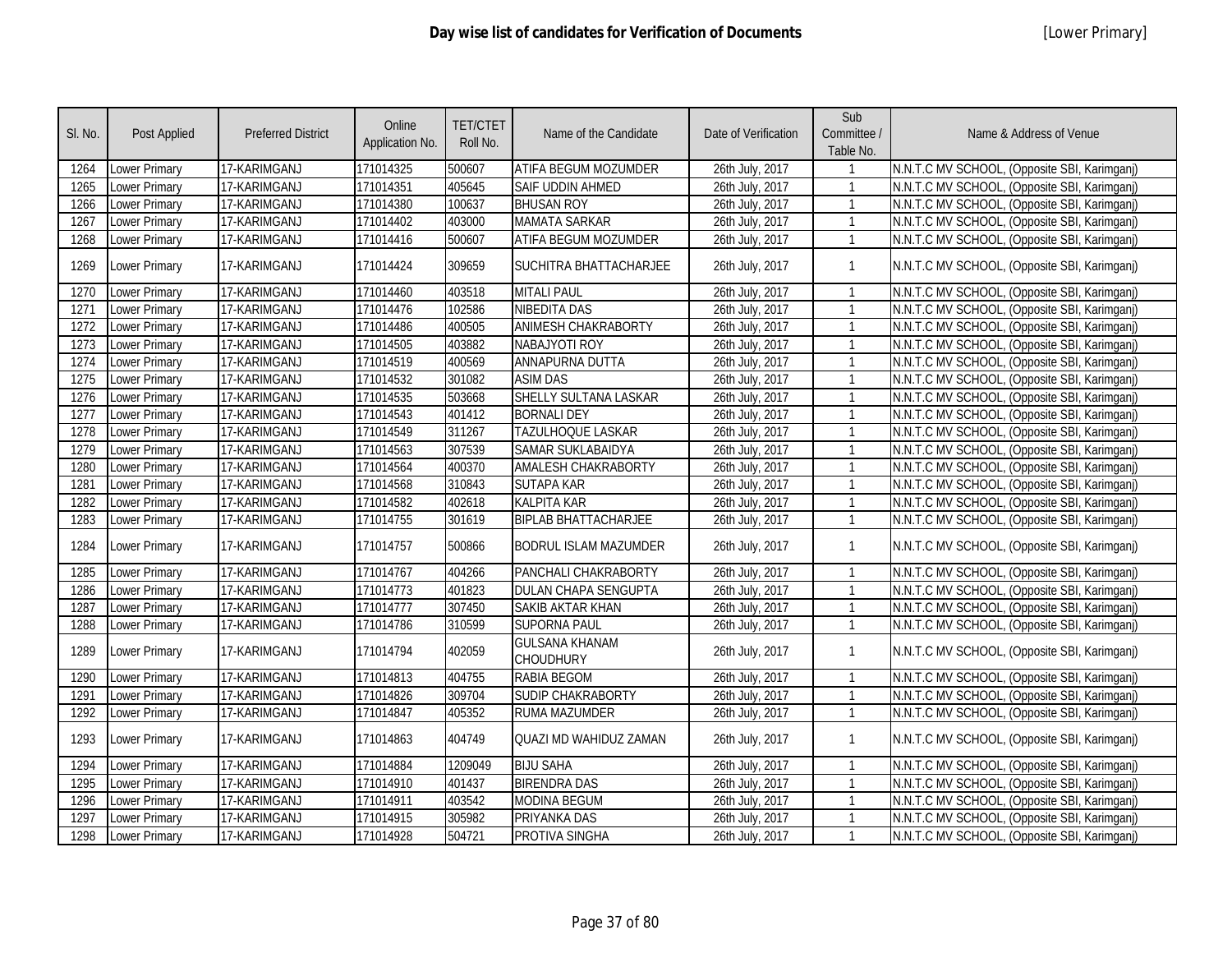| SI. No. | <b>Post Applied</b> | <b>Preferred District</b> | Online<br>Application No. | <b>TET/CTET</b><br>Roll No. | Name of the Candidate                      | Date of Verification | Sub<br>Committee /<br>Table No. | Name & Address of Venue                      |
|---------|---------------------|---------------------------|---------------------------|-----------------------------|--------------------------------------------|----------------------|---------------------------------|----------------------------------------------|
| 1299    | Lower Primary       | 17-KARIMGANJ              | 171014935                 | 401756                      | DIPAK RANJAN CHAKRABORTY                   | 26th July, 2017      |                                 | N.N.T.C MV SCHOOL, (Opposite SBI, Karimganj) |
| 1300    | Lower Primary       | 17-KARIMGANJ              | 171014945                 | 402453                      | <b>JILLIA PARVEN</b>                       | 26th July, 2017      | -1                              | N.N.T.C MV SCHOOL, (Opposite SBI, Karimganj) |
| 1301    | Lower Primary       | 17-KARIMGANJ              | 171014964                 | 503672                      | <b>SHEULI DAS</b>                          | 26th July, 2017      | $\overline{2}$                  | N.N.T.C MV SCHOOL, (Opposite SBI, Karimganj) |
| 1302    | Lower Primary       | 17-KARIMGANJ              | 171014974                 | 404948                      | RAJKUMARI NEERA SANA                       | 26th July, 2017      | $\overline{2}$                  | N.N.T.C MV SCHOOL, (Opposite SBI, Karimganj) |
| 1303    | Lower Primary       | 17-KARIMGANJ              | 171014975                 | 502942                      | <b>RAJU PASHI</b>                          | 26th July, 2017      | $\overline{2}$                  | N.N.T.C MV SCHOOL, (Opposite SBI, Karimganj) |
| 1304    | Lower Primary       | 17-KARIMGANJ              | 171014986                 | 400430                      | AMITAVA CHAKRABORTY                        | 26th July, 2017      | $\overline{2}$                  | N.N.T.C MV SCHOOL, (Opposite SBI, Karimganj) |
| 1305    | Lower Primary       | 17-KARIMGANJ              | 171014987                 | 401298                      | <b>BIPROSENA RAJKUMAR</b>                  | 26th July, 2017      | $\overline{2}$                  | N.N.T.C MV SCHOOL, (Opposite SBI, Karimganj) |
| 1306    | Lower Primary       | 17-KARIMGANJ              | 171014988                 | 309093                      | <b>SIMA RANI GUPTA</b>                     | 26th July, 2017      | $\overline{2}$                  | N.N.T.C MV SCHOOL, (Opposite SBI, Karimganj) |
| 1307    | Lower Primary       | 17-KARIMGANJ              | 171014995                 | 402063                      | <b>GULZAR ZAHANGIR</b>                     | 26th July, 2017      | $\overline{2}$                  | N.N.T.C MV SCHOOL, (Opposite SBI, Karimganj) |
| 1308    | Lower Primary       | 17-KARIMGANJ              | 171014997                 | 404443                      | PINTU MITRA                                | 26th July, 2017      | $\overline{2}$                  | N.N.T.C MV SCHOOL, (Opposite SBI, Karimganj) |
| 1309    | Lower Primary       | 17-KARIMGANJ              | 171015006                 | 401428                      | <b>BULBUL SARKAR</b>                       | 26th July, 2017      | $\overline{2}$                  | N.N.T.C MV SCHOOL, (Opposite SBI, Karimganj) |
| 1310    | Lower Primary       | 17-KARIMGANJ              | 171015018                 | 308101                      | <b>SANTOSH RABIDAS</b>                     | 26th July, 2017      | $\overline{2}$                  | N.N.T.C MV SCHOOL, (Opposite SBI, Karimganj) |
| 1311    | Lower Primary       | 17-KARIMGANJ              | 171015034                 | 502540                      | <b>NISHI PAUL</b>                          | 26th July, 2017      | $\overline{2}$                  | N.N.T.C MV SCHOOL, (Opposite SBI, Karimganj) |
| 1312    | Lower Primary       | 17-KARIMGANJ              | 171015053                 | 314435                      | SANJIB KUMAR SINGHA                        | 26th July, 2017      | $\overline{2}$                  | N.N.T.C MV SCHOOL, (Opposite SBI, Karimganj) |
| 1313    | Lower Primary       | 17-KARIMGANJ              | 171015058                 | 308085                      | SANTOSH AKURA                              | 26th July, 2017      | $\overline{2}$                  | N.N.T.C MV SCHOOL, (Opposite SBI, Karimganj) |
| 1314    | Lower Primary       | 17-KARIMGANJ              | 171015067                 | 104980                      | <b>SUPRIYA SINHA</b>                       | 26th July, 2017      | $\overline{2}$                  | N.N.T.C MV SCHOOL, (Opposite SBI, Karimganj) |
| 1315    | Lower Primary       | 17-KARIMGANJ              | 171015074                 | 404006                      | NAZIM UDDIN                                | 26th July, 2017      | $\overline{2}$                  | N.N.T.C MV SCHOOL, (Opposite SBI, Karimganj) |
| 1316    | Lower Primary       | 17-KARIMGANJ              | 171015085                 | 101465                      | <b>HITESH SARKAR</b>                       | 26th July, 2017      | $\overline{2}$                  | N.N.T.C MV SCHOOL, (Opposite SBI, Karimganj) |
| 1317    | Lower Primary       | 17-KARIMGANJ              | 171015094                 | 400361                      | <b>ALTAF HUSSAIN</b>                       | 26th July, 2017      | $\overline{2}$                  | N.N.T.C MV SCHOOL, (Opposite SBI, Karimganj) |
| 1318    | Lower Primary       | 17-KARIMGANJ              | 171015095                 | 400582                      | <b>ANUJIT DAS</b>                          | 26th July, 2017      | $\overline{2}$                  | N.N.T.C MV SCHOOL, (Opposite SBI, Karimganj) |
| 1319    | Lower Primary       | 17-KARIMGANJ              | 171015097                 | 402433                      | JHUMA DAS                                  | 26th July, 2017      | $\overline{2}$                  | N.N.T.C MV SCHOOL, (Opposite SBI, Karimganj) |
| 1320    | Lower Primary       | 17-KARIMGANJ              | 171015106                 | 310476                      | SUPARNA CHAKRABORTY                        | 26th July, 2017      | $\overline{2}$                  | N.N.T.C MV SCHOOL, (Opposite SBI, Karimganj) |
| 1321    | Lower Primary       | 17-KARIMGANJ              | 171015136                 | 404339                      | <b>PARIKSHIT KHANDAIT</b>                  | 26th July, 2017      | $\overline{2}$                  | N.N.T.C MV SCHOOL, (Opposite SBI, Karimganj) |
| 1322    | Lower Primary       | 17-KARIMGANJ              | 171015140                 | 310962                      | SWARUP CHAKRABORTY                         | 26th July, 2017      | $\overline{2}$                  | N.N.T.C MV SCHOOL, (Opposite SBI, Karimganj) |
| 1323    | Lower Primary       | 17-KARIMGANJ              | 171015142                 | 404287                      | PANKAJ ACHARJEE                            | 26th July, 2017      | $\overline{2}$                  | N.N.T.C MV SCHOOL, (Opposite SBI, Karimganj) |
| 1324    | Lower Primary       | 17-KARIMGANJ              | 171015149                 | 404146                      | NIRMAL SUKLABAIDYA                         | 26th July, 2017      | $\overline{2}$                  | N.N.T.C MV SCHOOL, (Opposite SBI, Karimganj) |
| 1325    | Lower Primary       | 17-KARIMGANJ              | 171015153                 | 310217                      | <b>SUMANTA DAS</b>                         | 26th July, 2017      | $\overline{2}$                  | N.N.T.C MV SCHOOL, (Opposite SBI, Karimganj) |
| 1326    | Lower Primary       | 17-KARIMGANJ              | 171015161                 | 501341                      | <b>IMDADUR RAHAMAN</b><br><b>BARBHUIYA</b> | 26th July, 2017      | $\overline{2}$                  | N.N.T.C MV SCHOOL, (Opposite SBI, Karimganj) |
| 1327    | Lower Primary       | 17-KARIMGANJ              | 171015162                 | 401727                      | <b>DILWAR HUSSAIN</b>                      | 26th July, 2017      | $\overline{2}$                  | N.N.T.C MV SCHOOL, (Opposite SBI, Karimganj) |
| 1328    | Lower Primary       | 17-KARIMGANJ              | 171015198                 | 400814                      | <b>ASHIM ACHARJEE</b>                      | 26th July, 2017      | $\overline{2}$                  | N.N.T.C MV SCHOOL, (Opposite SBI, Karimganj) |
| 1329    | Lower Primary       | 17-KARIMGANJ              | 171015216                 | 405004                      | <b>RAMESH PRASAD KURMI</b>                 | 26th July, 2017      | $\overline{2}$                  | N.N.T.C MV SCHOOL, (Opposite SBI, Karimganj) |
| 1330    | Lower Primary       | 17-KARIMGANJ              | 171015225                 | 309314                      | <b>SONALI DEY</b>                          | 26th July, 2017      | $\overline{2}$                  | N.N.T.C MV SCHOOL, (Opposite SBI, Karimganj) |
| 1331    | Lower Primary       | 17-KARIMGANJ              | 171015237                 | 500575                      | ASHABUL ALAM BARBHUIYA                     | 26th July, 2017      | $\overline{2}$                  | N.N.T.C MV SCHOOL, (Opposite SBI, Karimganj) |
| 1332    | Lower Primary       | 17-KARIMGANJ              | 171015238                 | 500735                      | <b>BAPPI PAUL</b>                          | 26th July, 2017      | $\overline{2}$                  | N.N.T.C MV SCHOOL, (Opposite SBI, Karimganj) |
| 1333    | Lower Primary       | 17-KARIMGANJ              | 171015249                 | 306856                      | <b>RUBI ROY</b>                            | 26th July, 2017      | $\overline{2}$                  | N.N.T.C MV SCHOOL, (Opposite SBI, Karimgani) |
| 1334    | Lower Primary       | 17-KARIMGANJ              | 171015262                 | 401592                      | <b>DEBASRI CHOUDHURY</b>                   | 26th July, 2017      | $\overline{2}$                  | N.N.T.C MV SCHOOL, (Opposite SBI, Karimganj) |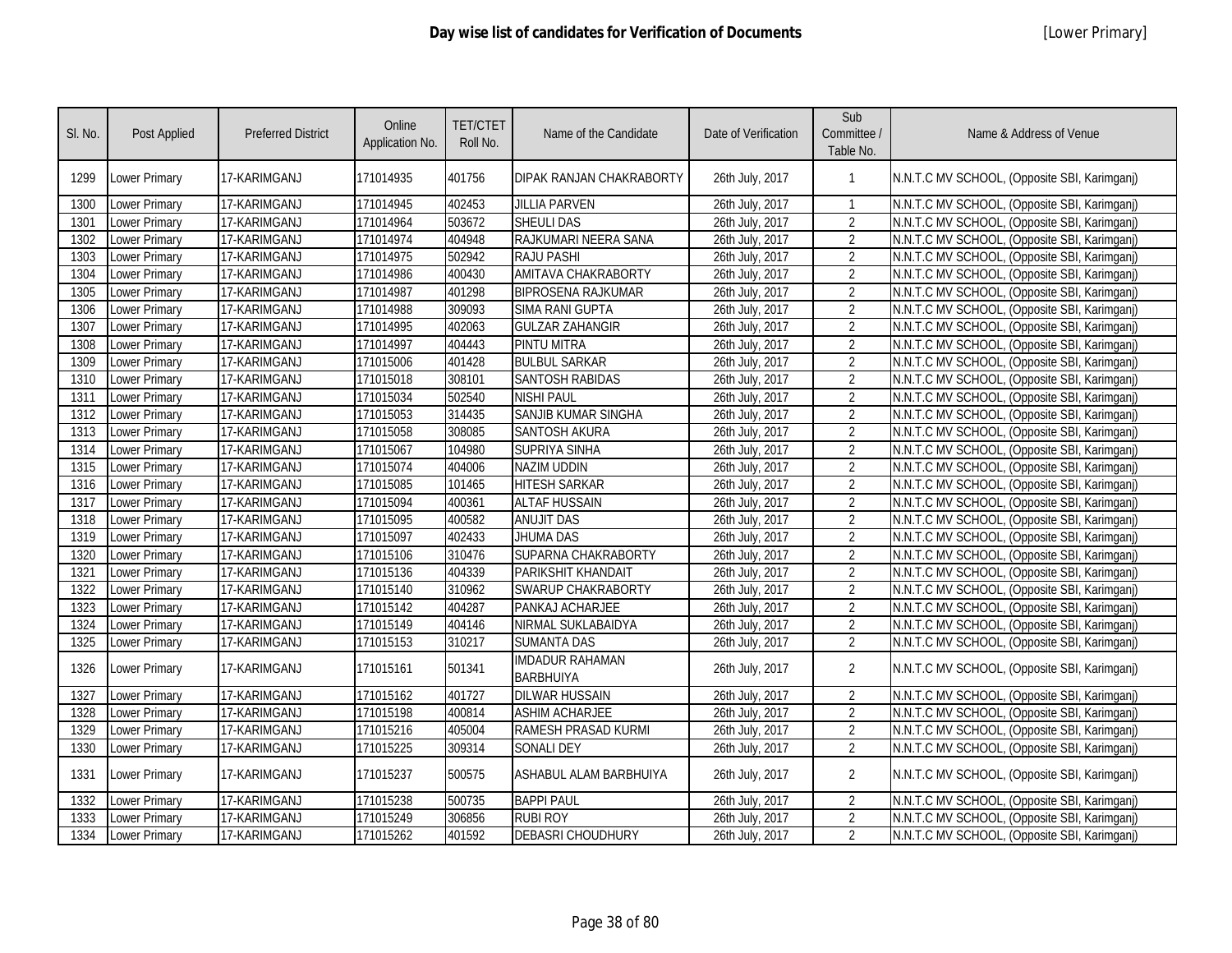| SI. No. | <b>Post Applied</b>  | <b>Preferred District</b> | Online<br>Application No. | <b>TET/CTET</b><br>Roll No. | Name of the Candidate              | Date of Verification | Sub<br>Committee /<br>Table No. | Name & Address of Venue                      |
|---------|----------------------|---------------------------|---------------------------|-----------------------------|------------------------------------|----------------------|---------------------------------|----------------------------------------------|
| 1335    | Lower Primary        | 17-KARIMGANJ              | 171015271                 | 403058                      | <b>MANISH KANTI DUTTA</b>          | 26th July, 2017      | $\overline{2}$                  | N.N.T.C MV SCHOOL, (Opposite SBI, Karimganj) |
| 1336    | <b>Lower Primary</b> | 17-KARIMGANJ              | 171015296                 | 404962                      | RAJU AHMED                         | 26th July, 2017      | $\overline{2}$                  | N.N.T.C MV SCHOOL, (Opposite SBI, Karimganj) |
| 1337    | Lower Primary        | 17-KARIMGANJ              | 171015314                 | 309193                      | <b>SNATA DEBI ACHARJEE</b>         | 26th July, 2017      | $\overline{2}$                  | N.N.T.C MV SCHOOL, (Opposite SBI, Karimganj) |
| 1338    | <b>Lower Primary</b> | 17-KARIMGANJ              | 171015315                 | 400336                      | <b>ALIM UDDIN</b>                  | 26th July, 2017      | $\overline{2}$                  | N.N.T.C MV SCHOOL, (Opposite SBI, Karimganj) |
| 1339    | <b>Lower Primary</b> | 17-KARIMGANJ              | 171015321                 | 502546                      | <b>NITESH BARDIA</b>               | 26th July, 2017      | $\overline{2}$                  | N.N.T.C MV SCHOOL, (Opposite SBI, Karimganj) |
| 1340    | <b>Lower Primary</b> | 17-KARIMGANJ              | 171015322                 | 401199                      | <b>BIJU LAL GOALA</b>              | 26th July, 2017      | $\overline{2}$                  | N.N.T.C MV SCHOOL, (Opposite SBI, Karimganj) |
| 1341    | <b>Lower Primary</b> | 17-KARIMGANJ              | 171015323                 | 103127                      | <b>PRITOM DAS</b>                  | 26th July, 2017      | $\overline{2}$                  | N.N.T.C MV SCHOOL, (Opposite SBI, Karimganj) |
| 1342    | <b>Lower Primary</b> | 17-KARIMGANJ              | 171015337                 | 306591                      | <b>RATNADEEP DAS</b>               | 26th July, 2017      | $\overline{2}$                  | N.N.T.C MV SCHOOL, (Opposite SBI, Karimganj) |
| 1343    | <b>Lower Primary</b> | 17-KARIMGANJ              | 171015343                 | 402783                      | <b>KRISHNA DEB</b>                 | 26th July, 2017      | $\overline{2}$                  | N.N.T.C MV SCHOOL, (Opposite SBI, Karimganj) |
| 1344    | <b>Lower Primary</b> | 17-KARIMGANJ              | 171015351                 | 311177                      | <b>TAPAN KUMAR NATH</b>            | 26th July, 2017      | $\overline{2}$                  | N.N.T.C MV SCHOOL, (Opposite SBI, Karimganj) |
| 1345    | Lower Primary        | 17-KARIMGANJ              | 171015373                 | 404517                      | PRANAB KUMAR GHOSH                 | 26th July, 2017      | $\overline{2}$                  | N.N.T.C MV SCHOOL, (Opposite SBI, Karimgani) |
| 1346    | Lower Primary        | 17-KARIMGANJ              | 171015378                 | 309007                      | SHYAMAL KUMAR GHOSH                | 26th July, 2017      | $\overline{2}$                  | N.N.T.C MV SCHOOL, (Opposite SBI, Karimganj) |
| 1347    | <b>Lower Primary</b> | 17-KARIMGANJ              | 171015380                 | 100324                      | <b>APAN DAS</b>                    | 26th July, 2017      | $\overline{2}$                  | N.N.T.C MV SCHOOL, (Opposite SBI, Karimganj) |
| 1348    | Lower Primary        | 17-KARIMGANJ              | 171015404                 | 302197                      | <b>DIDARUL HOQUE</b>               | 26th July, 2017      | $\overline{2}$                  | N.N.T.C MV SCHOOL, (Opposite SBI, Karimganj) |
| 1349    | Lower Primary        | 17-KARIMGANJ              | 171015405                 | 311100                      | TAMOJIT CHAKRABORTY                | 26th July, 2017      | $\overline{2}$                  | N.N.T.C MV SCHOOL, (Opposite SBI, Karimganj) |
| 1350    | Lower Primary        | 17-KARIMGANJ              | 171015411                 | 302497                      | <b>FIARUL HOQUE</b>                | 26th July, 2017      | $\overline{2}$                  | N.N.T.C MV SCHOOL, (Opposite SBI, Karimganj) |
| 1351    | <b>Lower Primary</b> | 17-KARIMGANJ              | 171015438                 | 401037                      | <b>MRS BORNALI NATH</b>            | 26th July, 2017      | $\overline{2}$                  | N.N.T.C MV SCHOOL, (Opposite SBI, Karimganj) |
| 1352    | Lower Primary        | 17-KARIMGANJ              | 171015442                 | 402433                      | JHUMA DAS                          | 26th July, 2017      | $\overline{2}$                  | N.N.T.C MV SCHOOL, (Opposite SBI, Karimganj) |
| 1353    | Lower Primary        | 17-KARIMGANJ              | 171015443                 | 402435                      | JHUMA DAS                          | 26th July, 2017      | $\overline{2}$                  | N.N.T.C MV SCHOOL, (Opposite SBI, Karimganj) |
| 1354    | Lower Primary        | 17-KARIMGANJ              | 171015459                 | 401342                      | <b>BISWA SARKAR</b>                | 26th July, 2017      | $\overline{2}$                  | N.N.T.C MV SCHOOL, (Opposite SBI, Karimganj) |
| 1355    | <b>Lower Primary</b> | 17-KARIMGANJ              | 171015467                 | 307921                      | <b>SANJEEB DAS</b>                 | 26th July, 2017      | $\overline{2}$                  | N.N.T.C MV SCHOOL, (Opposite SBI, Karimganj) |
| 1356    | <b>Lower Primary</b> | 17-KARIMGANJ              | 171015483                 | 401342                      | <b>BISWA SARKAR</b>                | 26th July, 2017      | $\overline{2}$                  | N.N.T.C MV SCHOOL, (Opposite SBI, Karimganj) |
| 1357    | Lower Primary        | 17-KARIMGANJ              | 171015492                 | 501042                      | <b>DIPALI DAS</b>                  | 26th July, 2017      | $\overline{2}$                  | N.N.T.C MV SCHOOL, (Opposite SBI, Karimganj) |
| 1358    | Lower Primary        | 17-KARIMGANJ              | 171015499                 | 401413                      | <b>BORNIA MAZUMDER</b>             | 26th July, 2017      | $\overline{2}$                  | N.N.T.C MV SCHOOL, (Opposite SBI, Karimganj) |
| 1359    | Lower Primary        | 17-KARIMGANJ              | 171015538                 | 405670                      | <b>SAJNA BEGUM</b>                 | 26th July, 2017      | $\overline{2}$                  | N.N.T.C MV SCHOOL, (Opposite SBI, Karimganj) |
| 1360    | Lower Primary        | 17-KARIMGANJ              | 171015570                 | 405417                      | <b>RUPA RANI DAS</b>               | 26th July, 2017      | $\overline{2}$                  | N.N.T.C MV SCHOOL, (Opposite SBI, Karimganj) |
| 1361    | Lower Primary        | 17-KARIMGANJ              | 171015580                 | 400676                      | <b>API BISWAS</b>                  | 26th July, 2017      | $\overline{2}$                  | N.N.T.C MV SCHOOL, (Opposite SBI, Karimganj) |
| 1362    | Lower Primary        | 17-KARIMGANJ              | 171015594                 | 308158                      | <b>SARBANI PAUL</b>                | 26th July, 2017      | $\overline{2}$                  | N.N.T.C MV SCHOOL, (Opposite SBI, Karimganj) |
| 1363    | Lower Primary        | 17-KARIMGANJ              | 171015626                 | 502091                      | <b>MITON GHOSH</b>                 | 26th July, 2017      | $\overline{2}$                  | N.N.T.C MV SCHOOL, (Opposite SBI, Karimganj) |
| 1364    | <b>Lower Primary</b> | 17-KARIMGANJ              | 171015655                 | 303708                      | LAKHI ACHARJEE                     | 26th July, 2017      | $\overline{2}$                  | N.N.T.C MV SCHOOL, (Opposite SBI, Karimganj) |
| 1365    | Lower Primary        | 17-KARIMGANJ              | 171015662                 | 402598                      | <b>KAJAL NAMASUDRA</b>             | 26th July, 2017      | $\overline{2}$                  | N.N.T.C MV SCHOOL, (Opposite SBI, Karimganj) |
| 1366    | Lower Primary        | 17-KARIMGANJ              | 171015677                 | 404455                      | <b>PIYALI SEN</b>                  | 26th July, 2017      | $\overline{2}$                  | N.N.T.C MV SCHOOL, (Opposite SBI, Karimganj) |
| 1367    | Lower Primary        | 17-KARIMGANJ              | 171015685                 | 403402                      | <b>MD.JAKIRHUSSAIN</b>             | 26th July, 2017      | $\overline{2}$                  | N.N.T.C MV SCHOOL, (Opposite SBI, Karimganj) |
| 1368    | Lower Primary        | 17-KARIMGANJ              | 171015698                 | 104449                      | SIMU DEBNATH                       | 26th July, 2017      | $\overline{2}$                  | N.N.T.C MV SCHOOL, (Opposite SBI, Karimganj) |
| 1369    | Lower Primary        | 17-KARIMGANJ              | 171015703                 | 309558                      | <b>SUBIR DAS</b>                   | 26th July, 2017      | $\overline{2}$                  | N.N.T.C MV SCHOOL, (Opposite SBI, Karimganj) |
| 1370    | <b>Lower Primary</b> | 17-KARIMGANJ              | 171015708                 | 308521                      | SHAHNAZ PARVEEN                    | 26th July, 2017      | $\overline{2}$                  | N.N.T.C MV SCHOOL, (Opposite SBI, Karimganj) |
| 1371    | Lower Primary        | 17-KARIMGANJ              | 171015710                 | 200188                      | <b>DIPIKA DASTIDAR</b>             | 26th July, 2017      | $\overline{2}$                  | N.N.T.C MV SCHOOL, (Opposite SBI, Karimganj) |
| 1372    | <b>Lower Primary</b> | 17-KARIMGANJ              | 171015738                 | 308585                      | SHAMIMA AKTHAR<br><b>CHOUDHURY</b> | 26th July, 2017      | $\overline{2}$                  | N.N.T.C MV SCHOOL, (Opposite SBI, Karimganj) |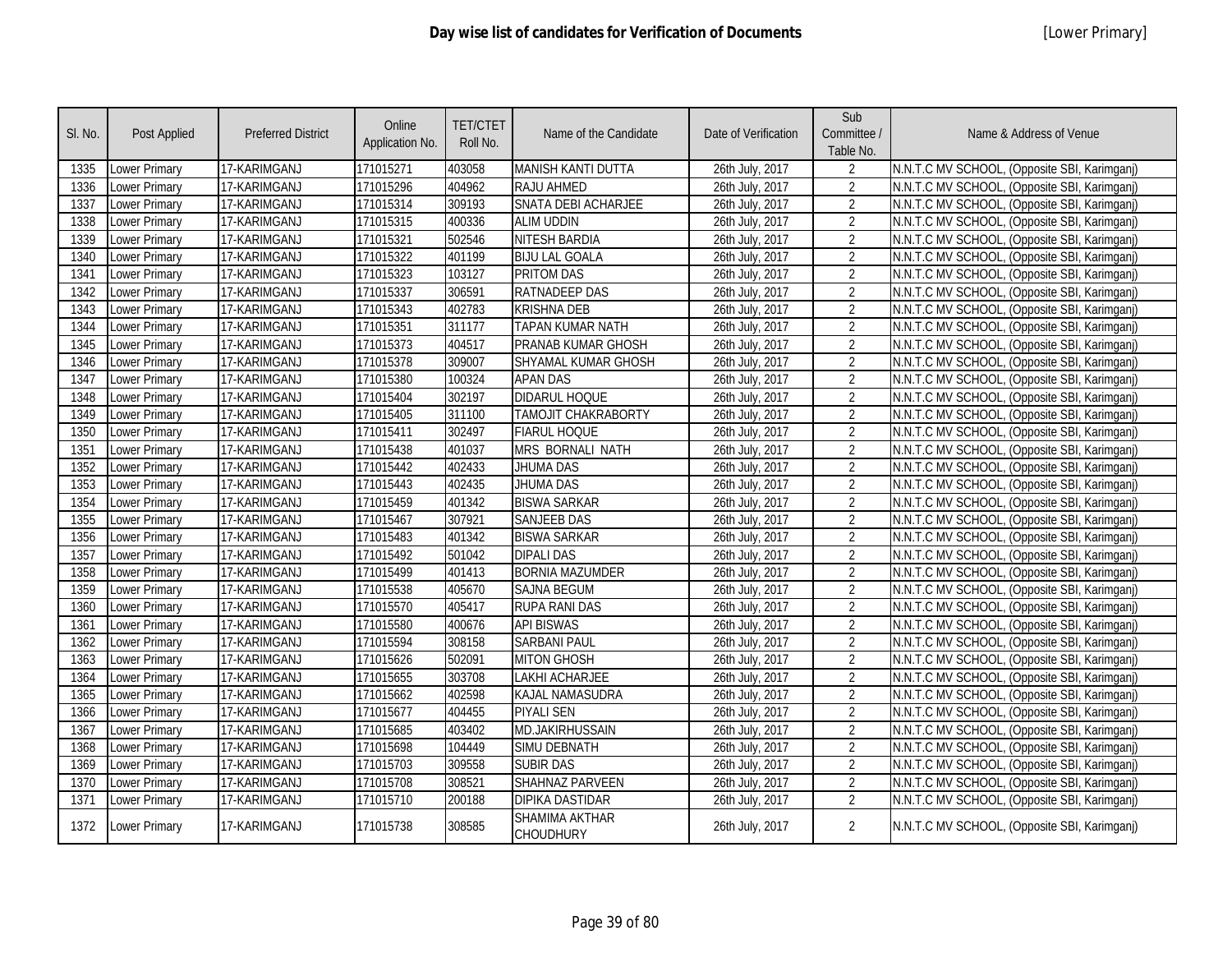| SI. No. | Post Applied         | <b>Preferred District</b> | Online<br>Application No. | <b>TET/CTET</b><br>Roll No. | Name of the Candidate           | Date of Verification | Sub<br>Committee /<br>Table No. | Name & Address of Venue                      |
|---------|----------------------|---------------------------|---------------------------|-----------------------------|---------------------------------|----------------------|---------------------------------|----------------------------------------------|
| 1373    | <b>Lower Primary</b> | 17-KARIMGANJ              | 171015744                 | 503988                      | <b>SUPRITA DAS</b>              | 26th July, 2017      | $\overline{2}$                  | N.N.T.C MV SCHOOL, (Opposite SBI, Karimganj) |
| 1374    | <b>Lower Primary</b> | 17-KARIMGANJ              | 171015764                 | 200070                      | <b>ASHIS SHARMA</b>             | 26th July, 2017      | $\overline{2}$                  | N.N.T.C MV SCHOOL, (Opposite SBI, Karimganj) |
| 1375    | <b>Lower Primary</b> | 17-KARIMGANJ              | 171015795                 | 403838                      | MUMTAJUN NESSA KHATUN           | 26th July, 2017      | $\overline{2}$                  | N.N.T.C MV SCHOOL, (Opposite SBI, Karimganj) |
| 1376    | Lower Primary        | 17-KARIMGANJ              | 171015810                 | 400948                      | <b>BABY DAS</b>                 | 26th July, 2017      | $\overline{2}$                  | N.N.T.C MV SCHOOL, (Opposite SBI, Karimganj) |
| 1377    | <b>Lower Primary</b> | 17-KARIMGANJ              | 171015831                 | 304169                      | <b>MAUSUMI DEY</b>              | 26th July, 2017      | $\overline{2}$                  | N.N.T.C MV SCHOOL, (Opposite SBI, Karimganj) |
| 1378    | <b>Lower Primary</b> | 17-KARIMGANJ              | 171015833                 | 503988                      | <b>SUPRITA DAS</b>              | 26th July, 2017      | $\overline{2}$                  | N.N.T.C MV SCHOOL, (Opposite SBI, Karimganj) |
| 1379    | Lower Primary        | 17-KARIMGANJ              | 171015849                 | 308488                      | SHAHANAWAZ BAHAR                | 26th July, 2017      | $\overline{2}$                  | N.N.T.C MV SCHOOL, (Opposite SBI, Karimganj) |
| 1380    | <b>Lower Primary</b> | 17-KARIMGANJ              | 171015854                 | 400041                      | ABDUL.HAMID                     | 26th July, 2017      | $\overline{2}$                  | N.N.T.C MV SCHOOL, (Opposite SBI, Karimganj) |
| 1381    | <b>Lower Primary</b> | 17-KARIMGANJ              | 171015885                 | 200633                      | <b>SEEMI DEY</b>                | 26th July, 2017      | $\overline{2}$                  | N.N.T.C MV SCHOOL, (Opposite SBI, Karimganj) |
| 1382    | Lower Primary        | 17-KARIMGANJ              | 171015910                 | 308239                      | SATARUPA CHAKRABORTY            | 26th July, 2017      | $\overline{2}$                  | N.N.T.C MV SCHOOL, (Opposite SBI, Karimganj) |
| 1383    | Lower Primary        | 17-KARIMGANJ              | 171015924                 | 400724                      | <b>ARINDAM DAS</b>              | 26th July, 2017      | $\overline{2}$                  | N.N.T.C MV SCHOOL, (Opposite SBI, Karimganj) |
| 1384    | Lower Primary        | 17-KARIMGANJ              | 171015953                 | 405244                      | RIYA CHAKRABORTY                | 26th July, 2017      | $\overline{2}$                  | N.N.T.C MV SCHOOL, (Opposite SBI, Karimganj) |
| 1385    | <b>Lower Primary</b> | 17-KARIMGANJ              | 171015978                 | 402274                      | JAHANARA BEGOM MAZUMDAR         | 26th July, 2017      | $\overline{2}$                  | N.N.T.C MV SCHOOL, (Opposite SBI, Karimganj) |
| 1386    | <b>Lower Primary</b> | 17-KARIMGANJ              | 171016036                 | 402054                      | <b>GULJAR AHMED CHOUDHURY</b>   | 26th July, 2017      | $\overline{2}$                  | N.N.T.C MV SCHOOL, (Opposite SBI, Karimganj) |
| 1387    | <b>Lower Primary</b> | 17-KARIMGANJ              | 171016042                 | 309060                      | SIDDHARTHA SANKAR DEY           | 26th July, 2017      | $\overline{2}$                  | N.N.T.C MV SCHOOL, (Opposite SBI, Karimganj) |
| 1388    | Lower Primary        | 17-KARIMGANJ              | 171016051                 | 104775                      | <b>SUJATA DAS</b>               | 26th July, 2017      | $\overline{2}$                  | N.N.T.C MV SCHOOL, (Opposite SBI, Karimganj) |
| 1389    | Lower Primary        | 17-KARIMGANJ              | 171016063                 | 500918                      | CHIRANJIT DAS                   | 26th July, 2017      | $\overline{2}$                  | N.N.T.C MV SCHOOL, (Opposite SBI, Karimganj) |
| 1390    | <b>Lower Primary</b> | 17-KARIMGANJ              | 171016067                 | 500855                      | <b>BISWAJIT SHARMA MAZUMDER</b> | 26th July, 2017      | $\overline{2}$                  | N.N.T.C MV SCHOOL, (Opposite SBI, Karimganj) |
| 1391    | Lower Primary        | 17-KARIMGANJ              | 171016071                 | 504227                      | YEASMIN BEGOM MAZUMDER          | 26th July, 2017      | $\overline{2}$                  | N.N.T.C MV SCHOOL, (Opposite SBI, Karimganj) |
| 1392    | <b>Lower Primary</b> | 17-KARIMGANJ              | 171016075                 | 404966                      | <b>RAJU DAS</b>                 | 26th July, 2017      | $\overline{2}$                  | N.N.T.C MV SCHOOL, (Opposite SBI, Karimganj) |
| 1393    | Lower Primary        | 17-KARIMGANJ              | 171016077                 | 403741                      | <b>MOUSUMI DASGUPTA</b>         | 26th July, 2017      | $\overline{2}$                  | N.N.T.C MV SCHOOL, (Opposite SBI, Karimganj) |
| 1394    | <b>Lower Primary</b> | 17-KARIMGANJ              | 171016132                 | 103526                      | <b>RANJIT BARMAN</b>            | 26th July, 2017      | $\overline{2}$                  | N.N.T.C MV SCHOOL, (Opposite SBI, Karimganj) |
| 1395    | <b>Lower Primary</b> | 17-KARIMGANJ              | 171016138                 | 302235                      | <b>DIMPLE SINGHA</b>            | 26th July, 2017      | $\overline{2}$                  | N.N.T.C MV SCHOOL, (Opposite SBI, Karimganj) |
| 1396    | Lower Primary        | 17-KARIMGANJ              | 171016149                 | 502839                      | <b>RAFAT MAMUN MAZUMDER</b>     | 26th July, 2017      | $\overline{2}$                  | N.N.T.C MV SCHOOL, (Opposite SBI, Karimganj) |
| 1397    | <b>Lower Primary</b> | 17-KARIMGANJ              | 171016180                 | 405008                      | RAMKRISHNA PAUL                 | 26th July, 2017      | $\overline{2}$                  | N.N.T.C MV SCHOOL, (Opposite SBI, Karimganj) |
| 1398    | Lower Primary        | 17-KARIMGANJ              | 171016186                 | 310009                      | SUKLA RANI MAZUMDAR             | 26th July, 2017      | $\overline{2}$                  | N.N.T.C MV SCHOOL, (Opposite SBI, Karimganj) |
| 1399    | <b>Lower Primary</b> | 17-KARIMGANJ              | 171016188                 | 103553                      | RATAN CHANDRA DEBNATH           | 26th July, 2017      | $\overline{2}$                  | N.N.T.C MV SCHOOL, (Opposite SBI, Karimganj) |
| 1400    | <b>Lower Primary</b> | 17-KARIMGANJ              | 171016194                 | 310737                      | SUSMITA BHATTACHARJEE           | 26th July, 2017      | $\overline{2}$                  | N.N.T.C MV SCHOOL, (Opposite SBI, Karimganj) |
| 1401    | Lower Primary        | 17-KARIMGANJ              | 171016208                 | 401195                      | <b>BIJOYETA BHATTACHARJEE</b>   | 26th July, 2017      | 3                               | N.N.T.C MV SCHOOL, (Opposite SBI, Karimganj) |
| 1402    | Lower Primary        | 17-KARIMGANJ              | 171016220                 | 310206                      | <b>SUMANA ROY</b>               | 26th July, 2017      | 3                               | N.N.T.C MV SCHOOL, (Opposite SBI, Karimganj) |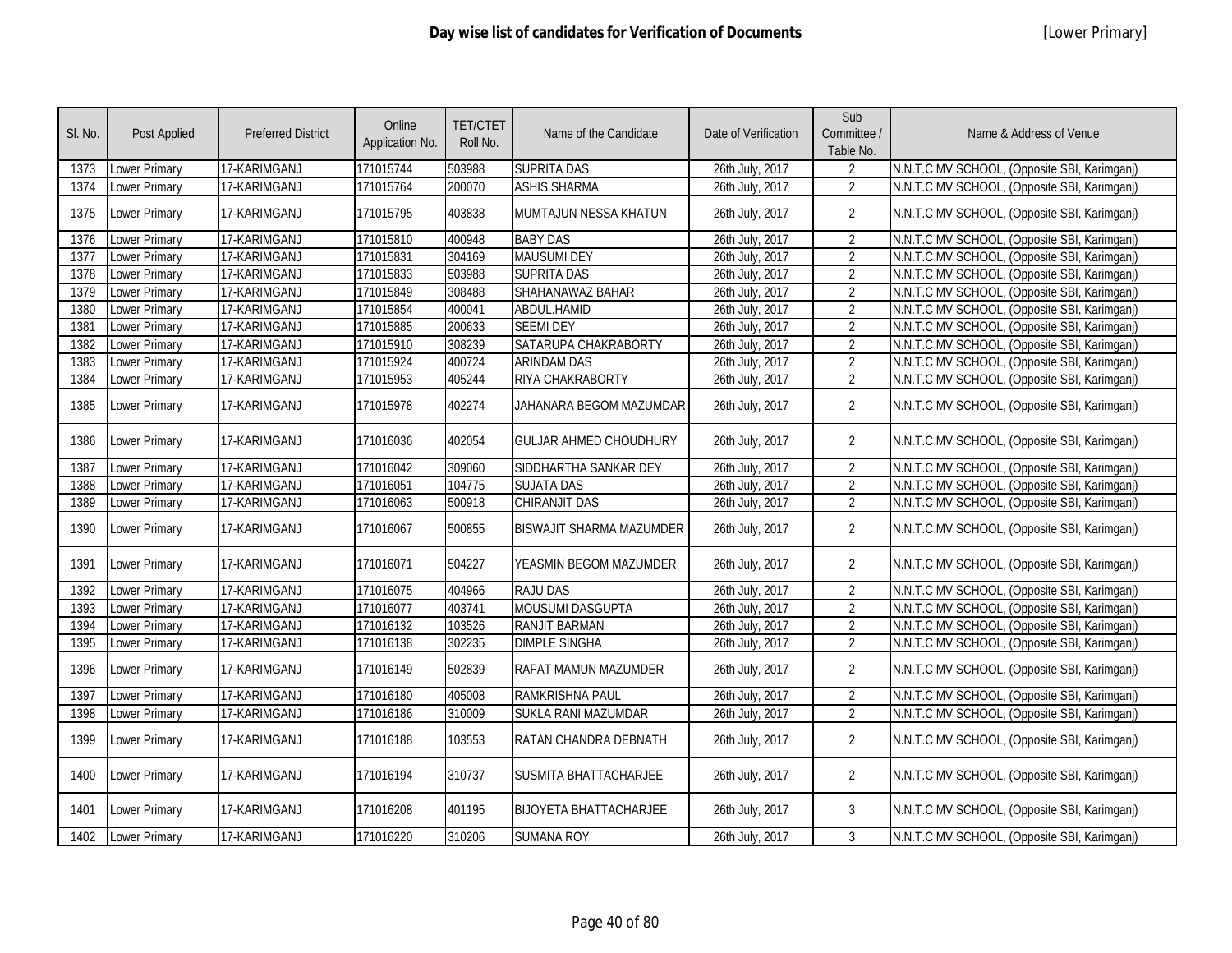| SI. No. | Post Applied         | <b>Preferred District</b> | Online<br>Application No. | <b>TET/CTET</b><br>Roll No. | Name of the Candidate                   | Date of Verification | Sub<br>Committee /<br>Table No. | Name & Address of Venue                      |
|---------|----------------------|---------------------------|---------------------------|-----------------------------|-----------------------------------------|----------------------|---------------------------------|----------------------------------------------|
| 1403    | Lower Primary        | 17-KARIMGANJ              | 171016226                 | 308318                      | SAUMEN CHAKRABORTY                      | 26th July, 2017      | 3                               | N.N.T.C MV SCHOOL, (Opposite SBI, Karimganj) |
| 1404    | Lower Primary        | 17-KARIMGANJ              | 171016230                 | 404079                      | NIGAM JYOTI CHAKRABORTY                 | 26th July, 2017      | 3                               | N.N.T.C MV SCHOOL, (Opposite SBI, Karimganj) |
| 1405    | Lower Primary        | 17-KARIMGANJ              | 171016280                 | 0801101                     | DOYEL CHAKRABORTY                       | 26th July, 2017      | $\mathbf{3}$                    | N.N.T.C MV SCHOOL, (Opposite SBI, Karimganj) |
| 1406    | Lower Primary        | 17-KARIMGANJ              | 171016290                 | 503317                      | SAIFUDDIN AHMED LASKAR                  | 26th July, 2017      | $\mathbf{3}$                    | N.N.T.C MV SCHOOL, (Opposite SBI, Karimganj) |
| 1407    | Lower Primary        | 17-KARIMGANJ              | 171016300                 | 402033                      | <b>GOURI DAS</b>                        | 26th July, 2017      | $\mathbf{3}$                    | N.N.T.C MV SCHOOL, (Opposite SBI, Karimganj) |
| 1408    | Lower Primary        | 17-KARIMGANJ              | 171016307                 | 400979                      | <b>BAISHALI BHATTACHARJEE</b>           | 26th July, 2017      | 3                               | N.N.T.C MV SCHOOL, (Opposite SBI, Karimganj) |
| 1409    | Lower Primary        | 17-KARIMGANJ              | 171016319                 | 402614                      | KALPANA BHATTACHARJEE (<br>CHAKRABORTY) | 26th July, 2017      | 3                               | N.N.T.C MV SCHOOL, (Opposite SBI, Karimganj) |
| 1410    | Lower Primary        | 17-KARIMGANJ              | 171016320                 | 101084                      | <b>DEBI ROY</b>                         | 26th July, 2017      | $\mathbf{3}$                    | N.N.T.C MV SCHOOL, (Opposite SBI, Karimganj) |
| 1411    | Lower Primary        | 17-KARIMGANJ              | 171016337                 | 404284                      | PANCHATAPA ROY                          | 26th July, 2017      | $\mathfrak{Z}$                  | N.N.T.C MV SCHOOL, (Opposite SBI, Karimganj) |
| 1412    | Lower Primary        | 17-KARIMGANJ              | 171016340                 | 503319                      | SAIFUR RAHMAN LASKAR                    | 26th July, 2017      | $\mathfrak{Z}$                  | N.N.T.C MV SCHOOL, (Opposite SBI, Karimganj) |
| 1413    | Lower Primary        | 17-KARIMGANJ              | 171016384                 | 400323                      | <b>AKMAL ALI</b>                        | 26th July, 2017      | $\overline{3}$                  | N.N.T.C MV SCHOOL, (Opposite SBI, Karimganj) |
| 1414    | Lower Primary        | 17-KARIMGANJ              | 171016386                 | 400038                      | <b>ABDUL .HAMID</b>                     | 26th July, 2017      | $\overline{3}$                  | N.N.T.C MV SCHOOL, (Opposite SBI, Karimganj) |
| 1415    | Lower Primary        | 17-KARIMGANJ              | 171016409                 | 311186                      | <b>TAPASH DAS</b>                       | 26th July, 2017      | $\mathbf{3}$                    | N.N.T.C MV SCHOOL, (Opposite SBI, Karimganj) |
| 1416    | Lower Primary        | 17-KARIMGANJ              | 171016418                 | 502866                      | RAHIMA KHANOM LASKAR                    | 26th July, 2017      | $\mathbf{3}$                    | N.N.T.C MV SCHOOL, (Opposite SBI, Karimganj) |
| 1417    | <b>Lower Primary</b> | 17-KARIMGANJ              | 171016425                 | 405515                      | <b>SABINOY DAS</b>                      | 26th July, 2017      | $\overline{3}$                  | N.N.T.C MV SCHOOL, (Opposite SBI, Karimganj) |
| 1418    | <b>Lower Primary</b> | 17-KARIMGANJ              | 171016430                 | 501831                      | <b>LITON PAUL</b>                       | 26th July, 2017      | $\overline{3}$                  | N.N.T.C MV SCHOOL, (Opposite SBI, Karimganj) |
| 1419    | <b>Lower Primary</b> | 17-KARIMGANJ              | 171016440                 | 309115                      | SHIPRA RANI DAS                         | 26th July, 2017      | $\mathbf{3}$                    | N.N.T.C MV SCHOOL, (Opposite SBI, Karimganj) |
| 1420    | <b>Lower Primary</b> | 17-KARIMGANJ              | 171016453                 | 301355                      | <b>BASMOTI KAIRI</b>                    | 26th July, 2017      | $\mathfrak{Z}$                  | N.N.T.C MV SCHOOL, (Opposite SBI, Karimganj) |
| 1421    | <b>Lower Primary</b> | 17-KARIMGANJ              | 171016467                 | 400059                      | <b>ABDUL KARIM</b>                      | 26th July, 2017      | 3                               | N.N.T.C MV SCHOOL, (Opposite SBI, Karimganj) |
| 1422    | <b>Lower Primary</b> | 17-KARIMGANJ              | 171016490                 | 403077                      | <b>MANNA KANTI ROY</b>                  | 26th July, 2017      | $\mathfrak{Z}$                  | N.N.T.C MV SCHOOL, (Opposite SBI, Karimganj) |
| 1423    | Lower Primary        | 17-KARIMGANJ              | 171016491                 | 400070                      | <b>ABDUL MUJIB</b>                      | 26th July, 2017      | 3                               | N.N.T.C MV SCHOOL, (Opposite SBI, Karimganj) |
| 1424    | Lower Primary        | 17-KARIMGANJ              | 171016515                 | 402199                      | <b>IKBALHUSSAIN</b>                     | 26th July, 2017      | 3                               | N.N.T.C MV SCHOOL, (Opposite SBI, Karimganj) |
| 1425    | Lower Primary        | 17-KARIMGANJ              | 171016526                 | 309746                      | <b>SUDIP ROY</b>                        | 26th July, 2017      | 3                               | N.N.T.C MV SCHOOL, (Opposite SBI, Karimganj) |
| 1426    | Lower Primary        | 17-KARIMGANJ              | 171016550                 | 405553                      | <b>SABUJ DEB</b>                        | 26th July, 2017      | $\overline{3}$                  | N.N.T.C MV SCHOOL, (Opposite SBI, Karimganj) |
| 1427    | Lower Primary        | 17-KARIMGANJ              | 171016556                 | 403934                      | NANDA KISHORE KAIRI                     | 26th July, 2017      | $\mathfrak{Z}$                  | N.N.T.C MV SCHOOL, (Opposite SBI, Karimganj) |
| 1428    | Lower Primary        | 17-KARIMGANJ              | 171016560                 | 102444                      | MRS. MITALI NANDI DEY                   | 26th July, 2017      | 3                               | N.N.T.C MV SCHOOL, (Opposite SBI, Karimganj) |
| 1429    | Lower Primary        | 17-KARIMGANJ              | 171016582                 | 401486                      | <b>CHHAD UDDIN</b>                      | 26th July, 2017      | $\mathfrak{Z}$                  | N.N.T.C MV SCHOOL, (Opposite SBI, Karimganj) |
| 1430    | Lower Primary        | 17-KARIMGANJ              | 171016592                 | 401649                      | <b>DEBRAJ DAS</b>                       | 26th July, 2017      | 3                               | N.N.T.C MV SCHOOL, (Opposite SBI, Karimganj) |
| 1431    | Lower Primary        | 17-KARIMGANJ              | 171016600                 | 104134                      | SANJOY KUMAR ACHARJEE                   | 26th July, 2017      | 3                               | N.N.T.C MV SCHOOL, (Opposite SBI, Karimganj) |
| 1432    | Lower Primary        | 17-KARIMGANJ              | 171016605                 | 401305                      | <b>BIRAJANANDA RABIDAS</b>              | 26th July, 2017      | 3                               | N.N.T.C MV SCHOOL, (Opposite SBI, Karimganj) |
| 1433    | Lower Primary        | 17-KARIMGANJ              | 171016609                 | 02507047                    | <b>NAVRATAN</b>                         | 26th July, 2017      | $\overline{3}$                  | N.N.T.C MV SCHOOL, (Opposite SBI, Karimganj) |
| 1434    | Lower Primary        | 17-KARIMGANJ              | 171016632                 | 504575                      | H. SANJAY SINGHA                        | 26th July, 2017      | $\mathbf{3}$                    | N.N.T.C MV SCHOOL, (Opposite SBI, Karimganj) |
| 1435    | Lower Primary        | 17-KARIMGANJ              | 171016637                 | 404304                      | PANTHA CHANDRA NATH                     | 26th July, 2017      | 3                               | N.N.T.C MV SCHOOL, (Opposite SBI, Karimganj) |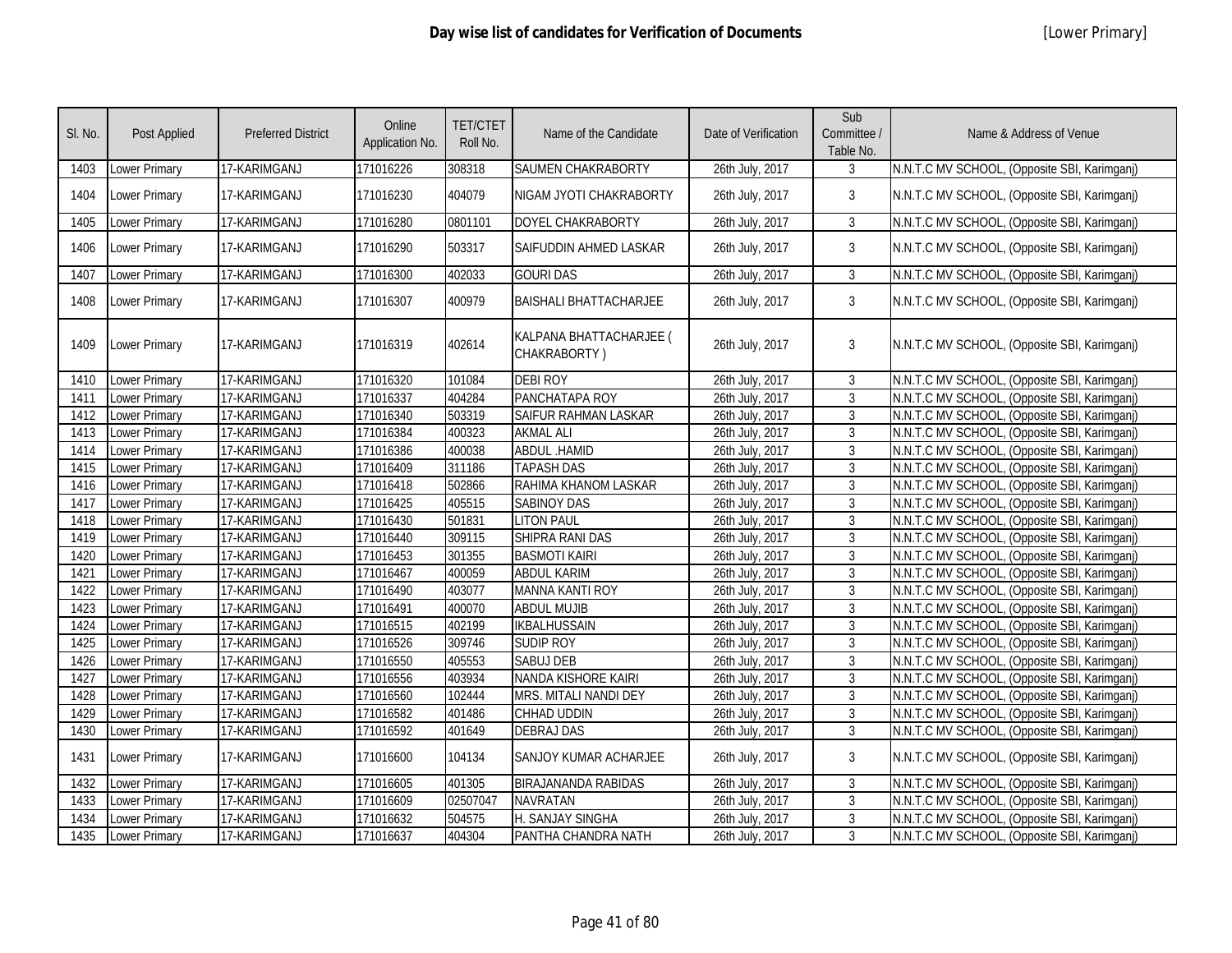| SI. No. | Post Applied         | <b>Preferred District</b> | Online<br>Application No. | <b>TET/CTET</b><br>Roll No. | Name of the Candidate               | Date of Verification | Sub<br>Committee /<br>Table No. | Name & Address of Venue                      |
|---------|----------------------|---------------------------|---------------------------|-----------------------------|-------------------------------------|----------------------|---------------------------------|----------------------------------------------|
| 1436    | Lower Primary        | 17-KARIMGANJ              | 171016645                 | 400635                      | ANURUPA DUTTA                       | 26th July, 2017      | 3                               | N.N.T.C MV SCHOOL, (Opposite SBI, Karimganj) |
| 1437    | <b>Lower Primary</b> | 17-KARIMGANJ              | 171016652                 | 401214                      | <b>BIKRAMJIT DEY</b>                | 26th July, 2017      | 3                               | N.N.T.C MV SCHOOL, (Opposite SBI, Karimganj) |
| 1438    | Lower Primary        | 17-KARIMGANJ              | 171016661                 | 309927                      | <b>SUJIT DAS</b>                    | 26th July, 2017      | 3                               | N.N.T.C MV SCHOOL, (Opposite SBI, Karimganj) |
| 1439    | <b>Lower Primary</b> | 17-KARIMGANJ              | 171016662                 | 308788                      | SHIBANANDA RABIDAS                  | 26th July, 2017      | 3                               | N.N.T.C MV SCHOOL, (Opposite SBI, Karimganj) |
| 1440    | Lower Primary        | 17-KARIMGANJ              | 171016689                 | 310642                      | <b>SURAJIT DAS</b>                  | 26th July, 2017      | $\overline{3}$                  | N.N.T.C MV SCHOOL, (Opposite SBI, Karimganj) |
| 1441    | <b>Lower Primary</b> | 17-KARIMGANJ              | 171016691                 | 308366                      | <b>SAYANTAN MAZUMDER</b>            | 26th July, 2017      | 3                               | N.N.T.C MV SCHOOL, (Opposite SBI, Karimganj) |
| 1442    | Lower Primary        | 17-KARIMGANJ              | 171016695                 | 100525                      | <b>BAKUL DAS</b>                    | 26th July, 2017      | 3                               | N.N.T.C MV SCHOOL, (Opposite SBI, Karimganj) |
| 1443    | <b>Lower Primary</b> | 17-KARIMGANJ              | 171016720                 | 400635                      | ANURUPA DUTTA                       | 26th July, 2017      | 3                               | N.N.T.C MV SCHOOL, (Opposite SBI, Karimganj) |
| 1444    | <b>Lower Primary</b> | 17-KARIMGANJ              | 171016724                 | 401146                      | <b>BIDYUT DAS</b>                   | 26th July, 2017      | 3                               | N.N.T.C MV SCHOOL, (Opposite SBI, Karimganj) |
| 1445    | Lower Primary        | 17-KARIMGANJ              | 171016725                 | 103535                      | RANJIT KUMAR DHAR                   | 26th July, 2017      | 3                               | N.N.T.C MV SCHOOL, (Opposite SBI, Karimganj) |
| 1446    | Lower Primary        | 17-KARIMGANJ              | 171016727                 | 309253                      | <b>SOMA DEB</b>                     | 26th July, 2017      | $\mathbf{3}$                    | N.N.T.C MV SCHOOL, (Opposite SBI, Karimganj) |
| 1447    | Lower Primary        | 17-KARIMGANJ              | 171016735                 | 200748                      | <b>SUMIT DAS</b>                    | 26th July, 2017      | $\mathbf{3}$                    | N.N.T.C MV SCHOOL, (Opposite SBI, Karimganj) |
| 1448    | Lower Primary        | 17-KARIMGANJ              | 171016749                 | 402680                      | <b>KANOUJ ROY</b>                   | 26th July, 2017      | $\mathbf{3}$                    | N.N.T.C MV SCHOOL, (Opposite SBI, Karimganj) |
| 1449    | Lower Primary        | 17-KARIMGANJ              | 171016752                 | 405396                      | <b>RUMI VERMA</b>                   | 26th July, 2017      | $\mathbf{3}$                    | N.N.T.C MV SCHOOL, (Opposite SBI, Karimganj) |
| 1450    | Lower Primary        | 17-KARIMGANJ              | 171016784                 | 401314                      | <b>BISHAL DAS</b>                   | 26th July, 2017      | $\mathbf{3}$                    | N.N.T.C MV SCHOOL, (Opposite SBI, Karimganj) |
| 1451    | Lower Primary        | 17-KARIMGANJ              | 171016785                 | 402728                      | KHALEDA BEGUM                       | 26th July, 2017      | 3                               | N.N.T.C MV SCHOOL, (Opposite SBI, Karimganj) |
| 1452    | Lower Primary        | 17-KARIMGANJ              | 171016789                 | 308163                      | <b>SARBARI DAS</b>                  | 26th July, 2017      | $\mathbf{3}$                    | N.N.T.C MV SCHOOL, (Opposite SBI, Karimganj) |
| 1453    | Lower Primary        | 17-KARIMGANJ              | 171016791                 | 101499                      | JADAV CHANDRA DAS                   | 26th July, 2017      | $\mathbf{3}$                    | N.N.T.C MV SCHOOL, (Opposite SBI, Karimganj) |
| 1454    | Lower Primary        | 17-KARIMGANJ              | 171016793                 | 104269                      | <b>SHAMPA DEY</b>                   | 26th July, 2017      | 3                               | N.N.T.C MV SCHOOL, (Opposite SBI, Karimganj) |
| 1455    | Lower Primary        | 17-KARIMGANJ              | 171016818                 | 104160                      | <b>SANKHU DAS</b>                   | 26th July, 2017      | 3                               | N.N.T.C MV SCHOOL, (Opposite SBI, Karimganj) |
| 1456    | <b>Lower Primary</b> | 17-KARIMGANJ              | 171016847                 | 309380                      | SOUMITRA SHANKAR<br><b>ACHARJEE</b> | 26th July, 2017      | $\mathbf{3}$                    | N.N.T.C MV SCHOOL, (Opposite SBI, Karimganj) |
| 1457    | Lower Primary        | 17-KARIMGANJ              | 171016856                 | 402868                      | LITU RANI PAUL                      | 26th July, 2017      | $\mathbf{3}$                    | N.N.T.C MV SCHOOL, (Opposite SBI, Karimganj) |
| 1458    | Lower Primary        | 17-KARIMGANJ              | 171016867                 | 103682                      | RIPAN DEBNATH                       | 26th July, 2017      | $\mathbf{3}$                    | N.N.T.C MV SCHOOL, (Opposite SBI, Karimganj) |
| 1459    | <b>Lower Primary</b> | 17-KARIMGANJ              | 171016876                 | 103830                      | <b>RUPA CHAKRABORTY</b>             | 26th July, 2017      | $\mathbf{3}$                    | N.N.T.C MV SCHOOL, (Opposite SBI, Karimganj) |
| 1460    | Lower Primary        | 17-KARIMGANJ              | 171016878                 | 501398                      | JABED AHMED LASKAR                  | 26th July, 2017      | $\overline{3}$                  | N.N.T.C MV SCHOOL, (Opposite SBI, Karimganj) |
| 1461    | <b>Lower Primary</b> | 17-KARIMGANJ              | 171016881                 | 309784                      | <b>SUDIPTA DAS</b>                  | 26th July, 2017      | $\overline{3}$                  | N.N.T.C MV SCHOOL, (Opposite SBI, Karimganj) |
| 1462    | <b>Lower Primary</b> | 17-KARIMGANJ              | 171016888                 | 308687                      | <b>SHARMILA SINHA</b>               | 26th July, 2017      | $\overline{3}$                  | N.N.T.C MV SCHOOL, (Opposite SBI, Karimganj) |
| 1463    | <b>Lower Primary</b> | 17-KARIMGANJ              | 171016890                 | 310557                      | SUPRIYA CHAKRABORTY                 | 26th July, 2017      | 3                               | N.N.T.C MV SCHOOL, (Opposite SBI, Karimganj) |
| 1464    | Lower Primary        | 17-KARIMGANJ              | 171016909                 | 403143                      | <b>MD ABDUL BASIT</b>               | 26th July, 2017      | $\mathbf{3}$                    | N.N.T.C MV SCHOOL, (Opposite SBI, Karimganj) |
| 1465    | <b>Lower Primary</b> | 17-KARIMGANJ              | 171016916                 | 502082                      | <b>MITALI SINGHJA</b>               | 26th July, 2017      | $\mathbf{3}$                    | N.N.T.C MV SCHOOL, (Opposite SBI, Karimganj) |
| 1466    | <b>Lower Primary</b> | 17-KARIMGANJ              | 171016923                 | 501440                      | JAHIRA KHANOM BARBHUIYA             | 26th July, 2017      | 3                               | N.N.T.C MV SCHOOL, (Opposite SBI, Karimganj) |
| 1467    | <b>Lower Primary</b> | 17-KARIMGANJ              | 171016924                 | 104591                      | <b>SRI KANAI DAS</b>                | 26th July, 2017      | 3                               | N.N.T.C MV SCHOOL, (Opposite SBI, Karimganj) |
| 1468    | Lower Primary        | 17-KARIMGANJ              | 171016927                 | 301466                      | <b>BIJIT KUMAR DAS</b>              | 26th July, 2017      | 3                               | N.N.T.C MV SCHOOL, (Opposite SBI, Karimganj) |
| 1469    | Lower Primary        | 17-KARIMGANJ              | 171016943                 | 404117                      | NILOTPAL DAS                        | 26th July, 2017      | $\mathbf{3}$                    | N.N.T.C MV SCHOOL, (Opposite SBI, Karimganj) |
| 1470    | Lower Primary        | 17-KARIMGANJ              | 171016957                 | 401051                      | <b>BASANTI RANI BHUIYA</b>          | 26th July, 2017      | 3                               | N.N.T.C MV SCHOOL, (Opposite SBI, Karimganj) |
| 1471    | Lower Primary        | 17-KARIMGANJ              | 171016967                 | 400549                      | ANJAN KUMAR NATH                    | 26th July, 2017      | 3                               | N.N.T.C MV SCHOOL, (Opposite SBI, Karimganj) |
| 1472    | Lower Primary        | 17-KARIMGANJ              | 171016972                 | 308768                      | SHELI RANI NATH                     | 26th July, 2017      | 3                               | N.N.T.C MV SCHOOL, (Opposite SBI, Karimganj) |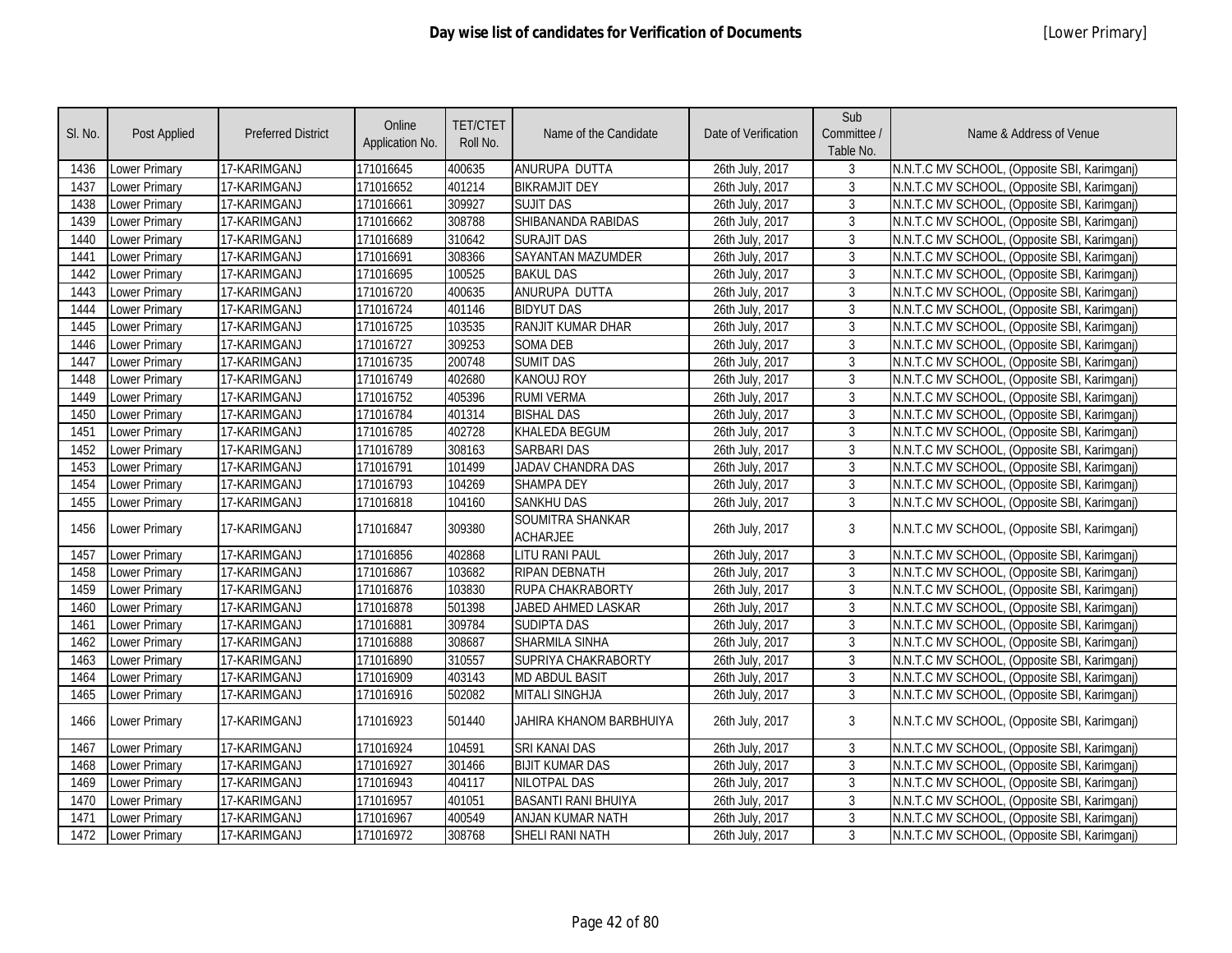| SI. No. | <b>Post Applied</b>  | <b>Preferred District</b> | Online<br>Application No. | <b>TET/CTET</b><br>Roll No. | Name of the Candidate                | Date of Verification | Sub<br>Committee /<br>Table No. | Name & Address of Venue                      |
|---------|----------------------|---------------------------|---------------------------|-----------------------------|--------------------------------------|----------------------|---------------------------------|----------------------------------------------|
| 1473    | Lower Primary        | 17-KARIMGANJ              | 171016973                 | 402405                      | <b>JAYHARI DAS</b>                   | 26th July, 2017      | 3                               | N.N.T.C MV SCHOOL, (Opposite SBI, Karimganj) |
| 1474    | Lower Primary        | 17-KARIMGANJ              | 171016980                 | 309118                      | SIRAJ UDDIN                          | 26th July, 2017      | 3                               | N.N.T.C MV SCHOOL, (Opposite SBI, Karimganj) |
| 1475    | Lower Primary        | 17-KARIMGANJ              | 171016986                 | 503771                      | <b>SNIGDHA PAUL</b>                  | 26th July, 2017      | 3                               | N.N.T.C MV SCHOOL, (Opposite SBI, Karimganj) |
| 1476    | Lower Primary        | 17-KARIMGANJ              | 171016994                 | 402660                      | <b>KANAI LAL KOHAR</b>               | 26th July, 2017      | $\mathbf{3}$                    | N.N.T.C MV SCHOOL, (Opposite SBI, Karimganj) |
| 1477    | Lower Primary        | 17-KARIMGANJ              | 171016998                 | 503682                      | <b>SHILA KOIRI</b>                   | 26th July, 2017      | 3                               | N.N.T.C MV SCHOOL, (Opposite SBI, Karimganj) |
| 1478    | <b>Lower Primary</b> | 17-KARIMGANJ              | 171017004                 | 200243                      | <b>KOYEL DEY</b>                     | 26th July, 2017      | 3                               | N.N.T.C MV SCHOOL, (Opposite SBI, Karimganj) |
| 1479    | Lower Primary        | 17-KARIMGANJ              | 171017008                 | 104589                      | SRI DILIP CHANDRA<br><b>MAJUMDAR</b> | 26th July, 2017      | $\overline{3}$                  | N.N.T.C MV SCHOOL, (Opposite SBI, Karimganj) |
| 1480    | Lower Primary        | 17-KARIMGANJ              | 171017010                 | 502409                      | NASRIN AKTAR LASKAR                  | 26th July, 2017      | $\mathbf{3}$                    | N.N.T.C MV SCHOOL, (Opposite SBI, Karimganj) |
| 1481    | Lower Primary        | 17-KARIMGANJ              | 171017030                 | 405293                      | <b>RUBI ROY</b>                      | 26th July, 2017      | $\mathfrak{Z}$                  | N.N.T.C MV SCHOOL, (Opposite SBI, Karimgani) |
| 1482    | Lower Primary        | 17-KARIMGANJ              | 171017071                 | 307705                      | <b>SANATAN MUKHERJEE</b>             | 26th July, 2017      | $\mathfrak{Z}$                  | N.N.T.C MV SCHOOL, (Opposite SBI, Karimganj) |
| 1483    | Lower Primary        | 17-KARIMGANJ              | 171017081                 | 310501                      | <b>SUPARNA DEBROY</b>                | 26th July, 2017      | $\mathfrak{Z}$                  | N.N.T.C MV SCHOOL, (Opposite SBI, Karimganj) |
| 1484    | Lower Primary        | 17-KARIMGANJ              | 171017084                 | 103561                      | <b>RATHIN PAUL</b>                   | 26th July, 2017      | $\mathbf{3}$                    | N.N.T.C MV SCHOOL, (Opposite SBI, Karimganj) |
| 1485    | Lower Primary        | 17-KARIMGANJ              | 171017101                 | 311389                      | <b>UJJAL NATH</b>                    | 26th July, 2017      | 3                               | N.N.T.C MV SCHOOL, (Opposite SBI, Karimganj) |
| 1486    | Lower Primary        | 17-KARIMGANJ              | 171017108                 | 401487                      | CHHANDA DAM                          | 26th July, 2017      | $\mathbf{3}$                    | N.N.T.C MV SCHOOL, (Opposite SBI, Karimganj) |
| 1487    | Lower Primary        | 17-KARIMGANJ              | 171017109                 | 102907                      | <b>PINKY SAHA</b>                    | 26th July, 2017      | $\mathbf{3}$                    | N.N.T.C MV SCHOOL, (Opposite SBI, Karimganj) |
| 1488    | Lower Primary        | 17-KARIMGANJ              | 171017116                 | 403920                      | NAMAN UDDIN TALUKDAR                 | 26th July, 2017      | $\mathbf{3}$                    | N.N.T.C MV SCHOOL, (Opposite SBI, Karimganj) |
| 1489    | Lower Primary        | 17-KARIMGANJ              | 171017129                 | 503239                      | SAHADAT HUSSAIN<br><b>MAZUMDER</b>   | 26th July, 2017      | 3                               | N.N.T.C MV SCHOOL, (Opposite SBI, Karimganj) |
| 1490    | <b>Lower Primary</b> | 17-KARIMGANJ              | 171017160                 | 103056                      | <b>PRASENJIT DAS</b>                 | 26th July, 2017      | 3                               | N.N.T.C MV SCHOOL, (Opposite SBI, Karimganj) |
| 1491    | Lower Primary        | 17-KARIMGANJ              | 171017173                 | 308075                      | <b>SANTANU CHOUDHURY</b>             | 26th July, 2017      | $\mathbf{3}$                    | N.N.T.C MV SCHOOL, (Opposite SBI, Karimganj) |
| 1492    | Lower Primary        | 17-KARIMGANJ              | 171017197                 | 401958                      | <b>GONOPATI DAS</b>                  | 26th July, 2017      | 3                               | N.N.T.C MV SCHOOL, (Opposite SBI, Karimganj) |
| 1493    | Lower Primary        | 17-KARIMGANJ              | 171017218                 | 312293                      | LOPAMUDRA GOSWAMI                    | 26th July, 2017      | $\mathbf{3}$                    | N.N.T.C MV SCHOOL, (Opposite SBI, Karimganj) |
| 1494    | Lower Primary        | 17-KARIMGANJ              | 171017220                 | 401956                      | <b>FURKAN UDDIN</b>                  | 26th July, 2017      | $\mathbf{3}$                    | N.N.T.C MV SCHOOL, (Opposite SBI, Karimganj) |
| 1495    | Lower Primary        | 17-KARIMGANJ              | 171017227                 | 502661                      | <b>PARNALI DEY</b>                   | 26th July, 2017      | $\mathbf{3}$                    | N.N.T.C MV SCHOOL, (Opposite SBI, Karimganj) |
| 1496    | Lower Primary        | 17-KARIMGANJ              | 171017252                 | 104735                      | <b>SUDARSHAN DAS</b>                 | 26th July, 2017      | $\overline{3}$                  | N.N.T.C MV SCHOOL, (Opposite SBI, Karimganj) |
| 1497    | Lower Primary        | 17-KARIMGANJ              | 171017259                 | 400310                      | AJOY GOPE                            | 26th July, 2017      | $\mathbf{3}$                    | N.N.T.C MV SCHOOL, (Opposite SBI, Karimganj) |
| 1498    | Lower Primary        | 17-KARIMGANJ              | 171017261                 | 402641                      | <b>KAMALESH DAS</b>                  | 26th July, 2017      | $\overline{3}$                  | N.N.T.C MV SCHOOL, (Opposite SBI, Karimganj) |
| 1499    | <b>Lower Primary</b> | 17-KARIMGANJ              | 171017275                 | 501038                      | <b>DIPAK GHATOWAR</b>                | 26th July, 2017      | $\overline{3}$                  | N.N.T.C MV SCHOOL, (Opposite SBI, Karimganj) |
| 1500    | Lower Primary        | 17-KARIMGANJ              | 171017276                 | 306798                      | <b>ROBINA SINHA</b>                  | 26th July, 2017      | $\overline{3}$                  | N.N.T.C MV SCHOOL, (Opposite SBI, Karimganj) |
| 1501    | Lower Primary        | 17-KARIMGANJ              | 171017277                 | 653794                      | PRASANTA BORDOLOI                    | 26th July, 2017      | 4                               | N.N.T.C MV SCHOOL, (Opposite SBI, Karimganj) |
| 1502    | Lower Primary        | 17-KARIMGANJ              | 171017282                 | 400636                      | <b>ANURUPA GUPTA</b>                 | 26th July, 2017      | $\overline{4}$                  | N.N.T.C MV SCHOOL, (Opposite SBI, Karimganj) |
| 1503    | Lower Primary        | 17-KARIMGANJ              | 171017284                 | 104137                      | SANJOY KUMAR SAHA                    | 26th July, 2017      | $\overline{4}$                  | N.N.T.C MV SCHOOL, (Opposite SBI, Karimganj) |
| 1504    | Lower Primary        | 17-KARIMGANJ              | 171017288                 | 401148                      | <b>BIDYUT JYOTI BISWAS</b>           | 26th July, 2017      | $\overline{4}$                  | N.N.T.C MV SCHOOL, (Opposite SBI, Karimganj) |
| 1505    | Lower Primary        | 17-KARIMGANJ              | 171017289                 | 312873                      | <b>SAMIRAN SINHA</b>                 | 26th July, 2017      | 4                               | N.N.T.C MV SCHOOL, (Opposite SBI, Karimganj) |
| 1506    | Lower Primary        | 17-KARIMGANJ              | 171017316                 | 404636                      | PRODIP BHATTACHARJEE                 | 26th July, 2017      | 4                               | N.N.T.C MV SCHOOL, (Opposite SBI, Karimganj) |
| 1507    | Lower Primary        | 17-KARIMGANJ              | 171017340                 | 100531                      | <b>BALY SINHA</b>                    | 26th July, 2017      | $\Delta$                        | N.N.T.C MV SCHOOL, (Opposite SBI, Karimganj) |
| 1508    | Lower Primary        | 17-KARIMGANJ              | 171017343                 | 102913                      | PINTU BAIDYA                         | 26th July, 2017      | $\overline{4}$                  | N.N.T.C MV SCHOOL, (Opposite SBI, Karimganj) |
| 1509    | Lower Primary        | 17-KARIMGANJ              | 171017346                 | 400270                      | <b>AHMED JUHAIR</b>                  | 26th July, 2017      | $\overline{4}$                  | N.N.T.C MV SCHOOL, (Opposite SBI, Karimganj) |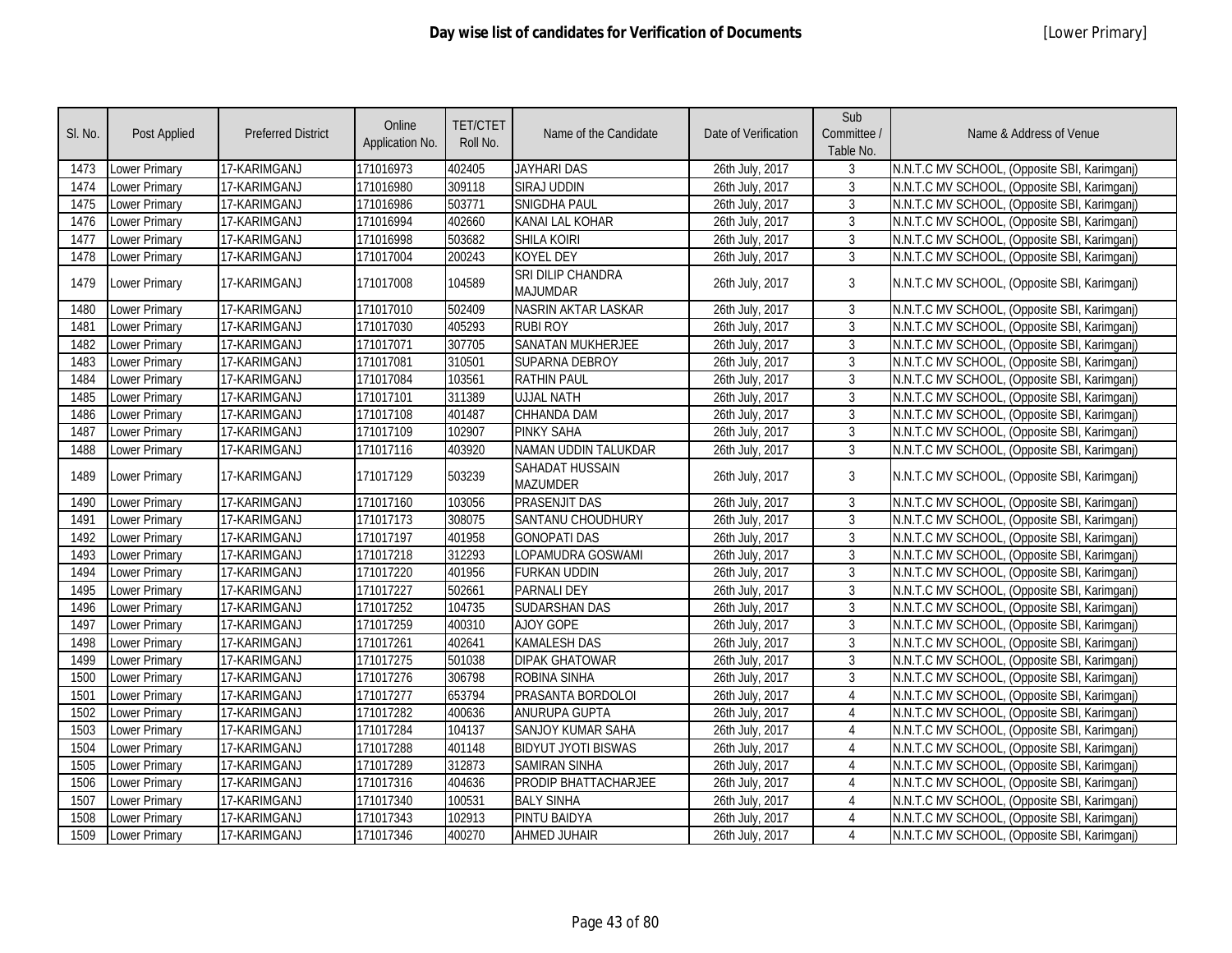| SI. No. | Post Applied         | <b>Preferred District</b> | Online<br>Application No. | <b>TET/CTET</b><br>Roll No. | Name of the Candidate           | Date of Verification | Sub<br>Committee /<br>Table No. | Name & Address of Venue                      |
|---------|----------------------|---------------------------|---------------------------|-----------------------------|---------------------------------|----------------------|---------------------------------|----------------------------------------------|
| 1510    | Lower Primary        | 17-KARIMGANJ              | 171017348                 | 501549                      | JHIMLI RANI DEY                 | 26th July, 2017      | 4                               | N.N.T.C MV SCHOOL, (Opposite SBI, Karimganj) |
| 1511    | Lower Primary        | 17-KARIMGANJ              | 171017353                 | 402397                      | JAYDEEP CHAKRABORTY             | 26th July, 2017      | $\overline{4}$                  | N.N.T.C MV SCHOOL, (Opposite SBI, Karimganj) |
| 1512    | Lower Primary        | 17-KARIMGANJ              | 171017354                 | 405519                      | <b>SABIR UDDIN</b>              | 26th July, 2017      | 4                               | N.N.T.C MV SCHOOL, (Opposite SBI, Karimganj) |
| 1513    | <b>Lower Primary</b> | 17-KARIMGANJ              | 171017356                 | 104157                      | <b>SANKAR SARKAR</b>            | 26th July, 2017      | $\overline{4}$                  | N.N.T.C MV SCHOOL, (Opposite SBI, Karimganj) |
| 1514    | Lower Primary        | 17-KARIMGANJ              | 171017365                 | 400420                      | <b>AMIT SINHA</b>               | 26th July, 2017      | $\overline{4}$                  | N.N.T.C MV SCHOOL, (Opposite SBI, Karimganj) |
| 1515    | <b>Lower Primary</b> | 17-KARIMGANJ              | 171017369                 | 301049                      | <b>ASHIMA DAS</b>               | 26th July, 2017      | 4                               | N.N.T.C MV SCHOOL, (Opposite SBI, Karimganj) |
| 1516    | Lower Primary        | 17-KARIMGANJ              | 171017397                 | 200457                      | <b>PRASENJIT DEY</b>            | 26th July, 2017      | $\overline{4}$                  | N.N.T.C MV SCHOOL, (Opposite SBI, Karimganj) |
| 1517    | Lower Primary        | 17-KARIMGANJ              | 171017412                 | 504014                      | <b>SURMILA DAS</b>              | 26th July, 2017      | $\overline{4}$                  | N.N.T.C MV SCHOOL, (Opposite SBI, Karimganj) |
| 1518    | Lower Primary        | 17-KARIMGANJ              | 171017431                 | 404165                      | NIRUPAM PAUL                    | 26th July, 2017      | $\overline{4}$                  | N.N.T.C MV SCHOOL, (Opposite SBI, Karimganj) |
| 1519    | Lower Primary        | 17-KARIMGANJ              | 171017434                 | 402898                      | MADABENDRA KURMI                | 26th July, 2017      | 4                               | N.N.T.C MV SCHOOL, (Opposite SBI, Karimganj) |
| 1520    | Lower Primary        | 17-KARIMGANJ              | 171017439                 | 201193                      | <b>GAUTAM DAS</b>               | 26th July, 2017      | $\overline{4}$                  | N.N.T.C MV SCHOOL, (Opposite SBI, Karimganj) |
| 1521    | Lower Primary        | 17-KARIMGANJ              | 171017442                 | 101832                      | <b>KRISHNA KANTA DAS</b>        | 26th July, 2017      | 4                               | N.N.T.C MV SCHOOL, (Opposite SBI, Karimganj) |
| 1522    | Lower Primary        | 17-KARIMGANJ              | 171017446                 | 400227                      | ABU MD. TAHIR AHMED             | 26th July, 2017      | $\overline{4}$                  | N.N.T.C MV SCHOOL, (Opposite SBI, Karimganj) |
| 1523    | Lower Primary        | 17-KARIMGANJ              | 171017449                 | 400827                      | <b>ASHISH CHANDA</b>            | 26th July, 2017      | 4                               | N.N.T.C MV SCHOOL, (Opposite SBI, Karimganj) |
| 1524    | Lower Primary        | 17-KARIMGANJ              | 171017451                 | 404544                      | PRASENJIT BAISHNAB              | 26th July, 2017      | $\overline{4}$                  | N.N.T.C MV SCHOOL, (Opposite SBI, Karimganj) |
| 1525    | Lower Primary        | 17-KARIMGANJ              | 171017472                 | 405509                      | <b>SABBIR AHMED</b>             | 26th July, 2017      | 4                               | N.N.T.C MV SCHOOL, (Opposite SBI, Karimganj) |
| 1526    | Lower Primary        | 17-KARIMGANJ              | 171017475                 | 401931                      | <b>FORHANA BEGOM</b>            | 26th July, 2017      | $\overline{4}$                  | N.N.T.C MV SCHOOL, (Opposite SBI, Karimganj) |
| 1527    | Lower Primary        | 17-KARIMGANJ              | 171017477                 | 405307                      | <b>RUHAL AHMED</b>              | 26th July, 2017      | $\overline{4}$                  | N.N.T.C MV SCHOOL, (Opposite SBI, Karimganj) |
| 1528    | Lower Primary        | 17-KARIMGANJ              | 171017487                 | 305158                      | NAZMIN SULTANA MAZUMDER         | 26th July, 2017      | $\overline{4}$                  | N.N.T.C MV SCHOOL, (Opposite SBI, Karimganj) |
| 1529    | Lower Primary        | 17-KARIMGANJ              | 171017499                 | 310522                      | <b>SUPARNA SINHA</b>            | 26th July, 2017      | $\overline{4}$                  | N.N.T.C MV SCHOOL, (Opposite SBI, Karimganj) |
| 1530    | Lower Primary        | 17-KARIMGANJ              | 171017517                 | 402334                      | <b>JAMIL AHMED</b>              | 26th July, 2017      | $\overline{4}$                  | N.N.T.C MV SCHOOL, (Opposite SBI, Karimganj) |
| 1531    | Lower Primary        | 17-KARIMGANJ              | 171017538                 | 101233                      | <b>DIPANKAR GHOSH</b>           | 26th July, 2017      | $\overline{4}$                  | N.N.T.C MV SCHOOL, (Opposite SBI, Karimganj) |
| 1532    | Lower Primary        | 17-KARIMGANJ              | 171017562                 | 500242                      | AFRUZA SIDDIKA CHOUDHURY        | 26th July, 2017      | $\overline{4}$                  | N.N.T.C MV SCHOOL, (Opposite SBI, Karimganj) |
| 1533    | Lower Primary        | 17-KARIMGANJ              | 171017579                 | 404814                      | RAHUL KANTI ROY                 | 26th July, 2017      | $\overline{4}$                  | N.N.T.C MV SCHOOL, (Opposite SBI, Karimganj) |
| 1534    | Lower Primary        | 17-KARIMGANJ              | 171017590                 | 3401070                     | <b>SANJITA ROY</b>              | 26th July, 2017      | $\overline{4}$                  | N.N.T.C MV SCHOOL, (Opposite SBI, Karimganj) |
| 1535    | Lower Primary        | 17-KARIMGANJ              | 171017591                 | 400320                      | <b>AKHILESH PANDAY</b>          | 26th July, 2017      | $\overline{4}$                  | N.N.T.C MV SCHOOL, (Opposite SBI, Karimganj) |
| 1536    | Lower Primary        | 17-KARIMGANJ              | 171017594                 | 401321                      | <b>BISHAL SAHA</b>              | 26th July, 2017      | 4                               | N.N.T.C MV SCHOOL, (Opposite SBI, Karimganj) |
| 1537    | Lower Primary        | 17-KARIMGANJ              | 171017600                 | 3400343                     | MD MAKBUL.HUSSAIN               | 26th July, 2017      | $\overline{4}$                  | N.N.T.C MV SCHOOL, (Opposite SBI, Karimganj) |
| 1538    | Lower Primary        | 17-KARIMGANJ              | 171017611                 | 504464                      | S LEINA SINGHA                  | 26th July, 2017      | $\overline{4}$                  | N.N.T.C MV SCHOOL, (Opposite SBI, Karimganj) |
| 1539    | Lower Primary        | 17-KARIMGANJ              | 171017626                 | 200802                      | <b>SWAPNA MALAKAR</b>           | 26th July, 2017      | 4                               | N.N.T.C MV SCHOOL, (Opposite SBI, Karimganj) |
| 1540    | Lower Primary        | 17-KARIMGANJ              | 171017643                 | 503015                      | RIAZUL ISLAM MOZUMDER           | 26th July, 2017      | 4                               | N.N.T.C MV SCHOOL, (Opposite SBI, Karimganj) |
| 1541    | Lower Primary        | 17-KARIMGANJ              | 171017662                 | 102959                      | <b>POMPIDAS</b>                 | 26th July, 2017      | $\overline{4}$                  | N.N.T.C MV SCHOOL, (Opposite SBI, Karimganj) |
| 1542    | Lower Primary        | 17-KARIMGANJ              | 171017695                 | 403179                      | MD KHAIR UDDIN                  | 26th July, 2017      | 4                               | N.N.T.C MV SCHOOL, (Opposite SBI, Karimganj) |
| 1543    | Lower Primary        | 17-KARIMGANJ              | 171017700                 | 403494                      | MITA DHAR                       | 26th July, 2017      | $\overline{4}$                  | N.N.T.C MV SCHOOL, (Opposite SBI, Karimganj) |
| 1544    | Lower Primary        | 17-KARIMGANJ              | 171017704                 | 502599                      | NURJAHAN PARBIN NEHAR<br>LASKAR | 26th July, 2017      | 4                               | N.N.T.C MV SCHOOL, (Opposite SBI, Karimganj) |
| 1545    | Lower Primary        | 17-KARIMGANJ              | 171017706                 | 200413                      | PANKAJ KUMAR SAHA               | 26th July, 2017      | 4                               | N.N.T.C MV SCHOOL, (Opposite SBI, Karimganj) |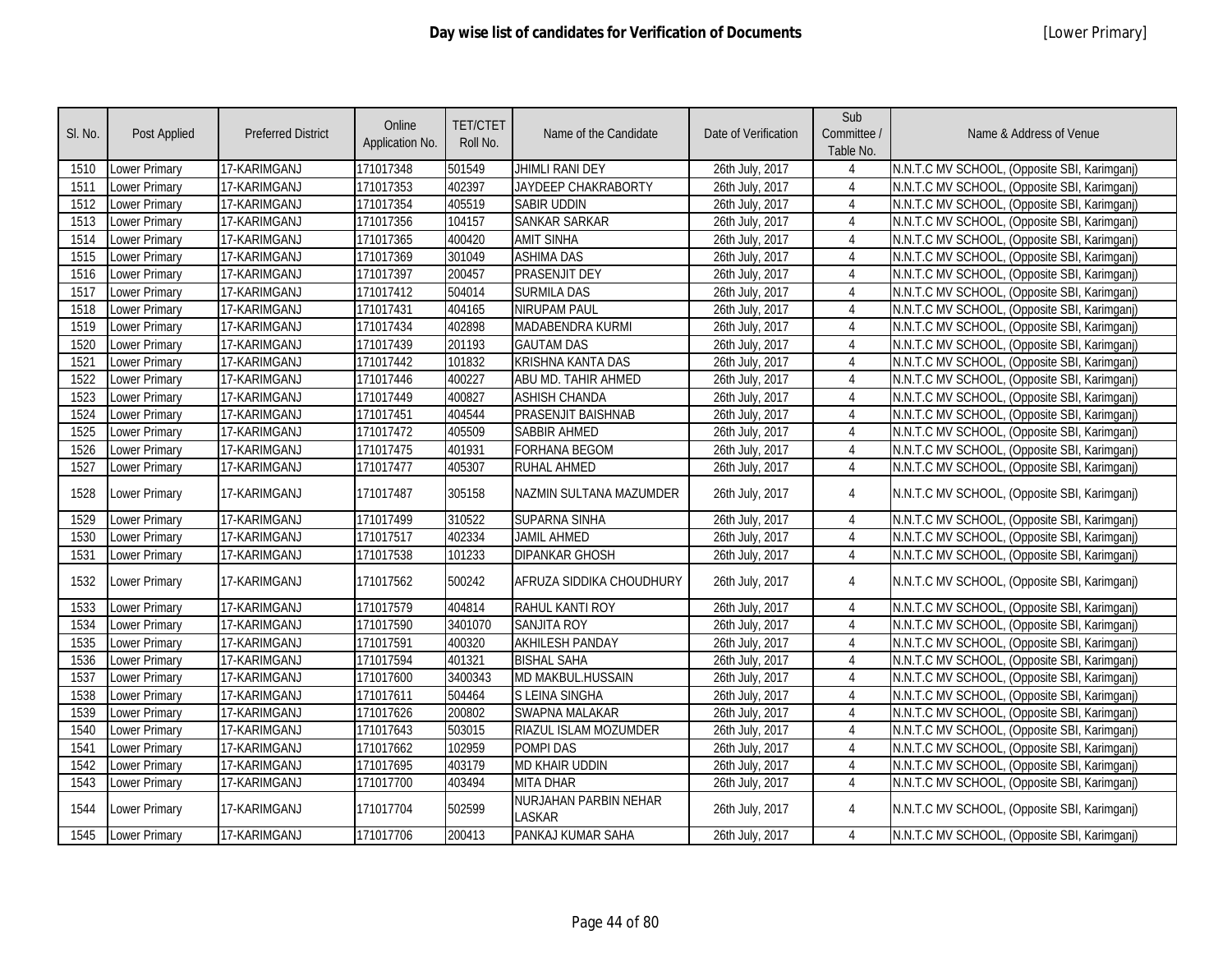| SI. No. | <b>Post Applied</b>  | <b>Preferred District</b> | Online<br>Application No. | <b>TET/CTET</b><br>Roll No. | Name of the Candidate                       | Date of Verification | Sub<br>Committee /<br>Table No. | Name & Address of Venue                      |
|---------|----------------------|---------------------------|---------------------------|-----------------------------|---------------------------------------------|----------------------|---------------------------------|----------------------------------------------|
| 1546    | Lower Primary        | 17-KARIMGANJ              | 171017732                 | 101412                      | <b>GOURI DAS</b>                            | 26th July, 2017      | $\overline{4}$                  | N.N.T.C MV SCHOOL, (Opposite SBI, Karimganj) |
| 1547    | Lower Primary        | 17-KARIMGANJ              | 171017745                 | 401121                      | <b>BHUSHAN DAS</b>                          | 26th July, 2017      | $\overline{4}$                  | N.N.T.C MV SCHOOL, (Opposite SBI, Karimganj) |
| 1548    | Lower Primary        | 17-KARIMGANJ              | 171017747                 | 309001                      | SHYAMAL BHATTACHARJEE                       | 26th July, 2017      | $\overline{4}$                  | N.N.T.C MV SCHOOL, (Opposite SBI, Karimganj) |
| 1549    | Lower Primary        | 17-KARIMGANJ              | 171017748                 | 403633                      | MONZUR AHMED CHOUDHURY                      | 26th July, 2017      | 4                               | N.N.T.C MV SCHOOL, (Opposite SBI, Karimganj) |
| 1550    | Lower Primary        | 17-KARIMGANJ              | 171017783                 | 108019                      | SHREE RAM YADAV                             | 26th July, 2017      | $\overline{4}$                  | N.N.T.C MV SCHOOL, (Opposite SBI, Karimganj) |
| 1551    | Lower Primary        | 17-KARIMGANJ              | 171017798                 | 310554                      | <b>SUPRIYA BANIK</b>                        | 26th July, 2017      | $\overline{4}$                  | N.N.T.C MV SCHOOL, (Opposite SBI, Karimganj) |
| 1552    | Lower Primary        | 17-KARIMGANJ              | 171017800                 | 501741                      | KAZI RABIA BEGOM                            | 26th July, 2017      | $\overline{4}$                  | N.N.T.C MV SCHOOL, (Opposite SBI, Karimganj) |
| 1553    | Lower Primary        | 17-KARIMGANJ              | 171017835                 | 308017                      | SANJOY UPADHYAYA                            | 26th July, 2017      | $\overline{4}$                  | N.N.T.C MV SCHOOL, (Opposite SBI, Karimganj) |
| 1554    | Lower Primary        | 17-KARIMGANJ              | 171017838                 | 100870                      | <b>BISWAJIT SUTRADHAR</b>                   | 26th July, 2017      | $\overline{4}$                  | N.N.T.C MV SCHOOL, (Opposite SBI, Karimganj) |
| 1555    | Lower Primary        | 17-KARIMGANJ              | 171017842                 | 503933                      | <b>SUMA ACHARJEE</b>                        | 26th July, 2017      | $\overline{4}$                  | N.N.T.C MV SCHOOL, (Opposite SBI, Karimganj) |
| 1556    | Lower Primary        | 17-KARIMGANJ              | 171017850                 | 404184                      | NITYABRATA DEB                              | 26th July, 2017      | $\overline{4}$                  | N.N.T.C MV SCHOOL, (Opposite SBI, Karimganj) |
| 1557    | Lower Primary        | 17-KARIMGANJ              | 171017893                 | 403218                      | MD ABDUL KHALIQUE SODIAL                    | 26th July, 2017      | 4                               | N.N.T.C MV SCHOOL, (Opposite SBI, Karimganj) |
| 1558    | Lower Primary        | 17-KARIMGANJ              | 171017930                 | 100159                      | AMRIT SUTRADHAR                             | 26th July, 2017      | $\overline{4}$                  | N.N.T.C MV SCHOOL, (Opposite SBI, Karimganj) |
| 1559    | Lower Primary        | 17-KARIMGANJ              | 171017957                 | 307805                      | SANGHAMITRA DHAR                            | 26th July, 2017      | $\overline{4}$                  | N.N.T.C MV SCHOOL, (Opposite SBI, Karimganj) |
| 1560    | Lower Primary        | 17-KARIMGANJ              | 171018003                 | 307934                      | <b>SANJIB DAS</b>                           | 26th July, 2017      | $\overline{4}$                  | N.N.T.C MV SCHOOL, (Opposite SBI, Karimganj) |
| 1561    | Lower Primary        | 17-KARIMGANJ              | 171018027                 | 404584                      | PREETOM CHAKRABORTY                         | 26th July, 2017      | $\overline{4}$                  | N.N.T.C MV SCHOOL, (Opposite SBI, Karimganj) |
| 1562    | Lower Primary        | 17-KARIMGANJ              | 171018051                 | 401158                      | <b>BIJAYA SINHA</b>                         | 26th July, 2017      | 4                               | N.N.T.C MV SCHOOL, (Opposite SBI, Karimganj) |
| 1563    | Lower Primary        | 17-KARIMGANJ              | 171018137                 | 100418                      | <b>ARUP KUMAR PAUL</b>                      | 26th July, 2017      | 4                               | N.N.T.C MV SCHOOL, (Opposite SBI, Karimganj) |
| 1564    | Lower Primary        | 17-KARIMGANJ              | 171018141                 | 400504                      | <b>ANIMA SINHA</b>                          | 26th July, 2017      | $\overline{4}$                  | N.N.T.C MV SCHOOL, (Opposite SBI, Karimganj) |
| 1565    | Lower Primary        | 17-KARIMGANJ              | 171018186                 | 400058                      | ABUL KALAM SHAMIM AHMED<br><b>CHOUDHURY</b> | 26th July, 2017      | 4                               | N.N.T.C MV SCHOOL, (Opposite SBI, Karimganj) |
| 1566    | Lower Primary        | 17-KARIMGANJ              | 171018192                 | 405073                      | RATHINDRA BARDHAN                           | 26th July, 2017      | 4                               | N.N.T.C MV SCHOOL, (Opposite SBI, Karimganj) |
| 1567    | Lower Primary        | 17-KARIMGANJ              | 171018204                 | 404561                      | PRATAP CHANDRA KOHAR                        | 26th July, 2017      | $\overline{4}$                  | N.N.T.C MV SCHOOL, (Opposite SBI, Karimganj) |
| 1568    | Lower Primary        | 17-KARIMGANJ              | 171018205                 | 500823                      | <b>BIPLAB CHANDRA SHILL</b>                 | 26th July, 2017      | $\overline{4}$                  | N.N.T.C MV SCHOOL, (Opposite SBI, Karimganj) |
| 1569    | Lower Primary        | 17-KARIMGANJ              | 171018211                 | 503928                      | SULTANA BEGUM CHOUDHURY                     | 26th July, 2017      | 4                               | N.N.T.C MV SCHOOL, (Opposite SBI, Karimganj) |
| 1570    | <b>Lower Primary</b> | 17-KARIMGANJ              | 171018235                 | 311681                      | <b>AKLIMA KHANAM</b>                        | 26th July, 2017      | $\overline{4}$                  | N.N.T.C MV SCHOOL, (Opposite SBI, Karimganj) |
| 1571    | Lower Primary        | 17-KARIMGANJ              | 171018246                 | 504758                      | S BIJOYITA SINGHA                           | 26th July, 2017      | $\overline{4}$                  | N.N.T.C MV SCHOOL, (Opposite SBI, Karimganj) |
| 1572    | Lower Primary        | 17-KARIMGANJ              | 171018253                 | 403888                      | <b>NABANITA DAS</b>                         | 26th July, 2017      | $\overline{4}$                  | N.N.T.C MV SCHOOL, (Opposite SBI, Karimganj) |
| 1573    | Lower Primary        | 17-KARIMGANJ              | 171018269                 | 502976                      | <b>RASHMI DAS</b>                           | 26th July, 2017      | $\overline{4}$                  | N.N.T.C MV SCHOOL, (Opposite SBI, Karimganj) |
| 1574    | Lower Primary        | 17-KARIMGANJ              | 171018277                 | 404200                      | <b>NOMITA MALAKAR</b>                       | 26th July, 2017      | $\overline{4}$                  | N.N.T.C MV SCHOOL, (Opposite SBI, Karimganj) |
| 1575    | Lower Primary        | 17-KARIMGANJ              | 171018281                 | 504742                      | S SANATOMBA SINGHA                          | 26th July, 2017      | $\overline{4}$                  | N.N.T.C MV SCHOOL, (Opposite SBI, Karimganj) |
| 1576    | Lower Primary        | 17-KARIMGANJ              | 171018302                 | 403020                      | <b>MAMPI RANI DAS</b>                       | 26th July, 2017      | 4                               | N.N.T.C MV SCHOOL, (Opposite SBI, Karimganj) |
| 1577    | Lower Primary        | 17-KARIMGANJ              | 171018313                 | 107335                      | RAJ KUMAR GARERI                            | 26th July, 2017      | $\boldsymbol{\varLambda}$       | N.N.T.C MV SCHOOL, (Opposite SBI, Karimganj) |
| 1578    | Lower Primary        | 17-KARIMGANJ              | 171018322                 | 100701                      | <b>BIJU SAHA</b>                            | 26th July, 2017      | $\overline{4}$                  | N.N.T.C MV SCHOOL, (Opposite SBI, Karimganj) |
| 1579    | Lower Primary        | 17-KARIMGANJ              | 171018396                 | 314500                      | T RANJIT KUMAR SINGHA                       | 26th July, 2017      | $\overline{4}$                  | N.N.T.C MV SCHOOL, (Opposite SBI, Karimganj) |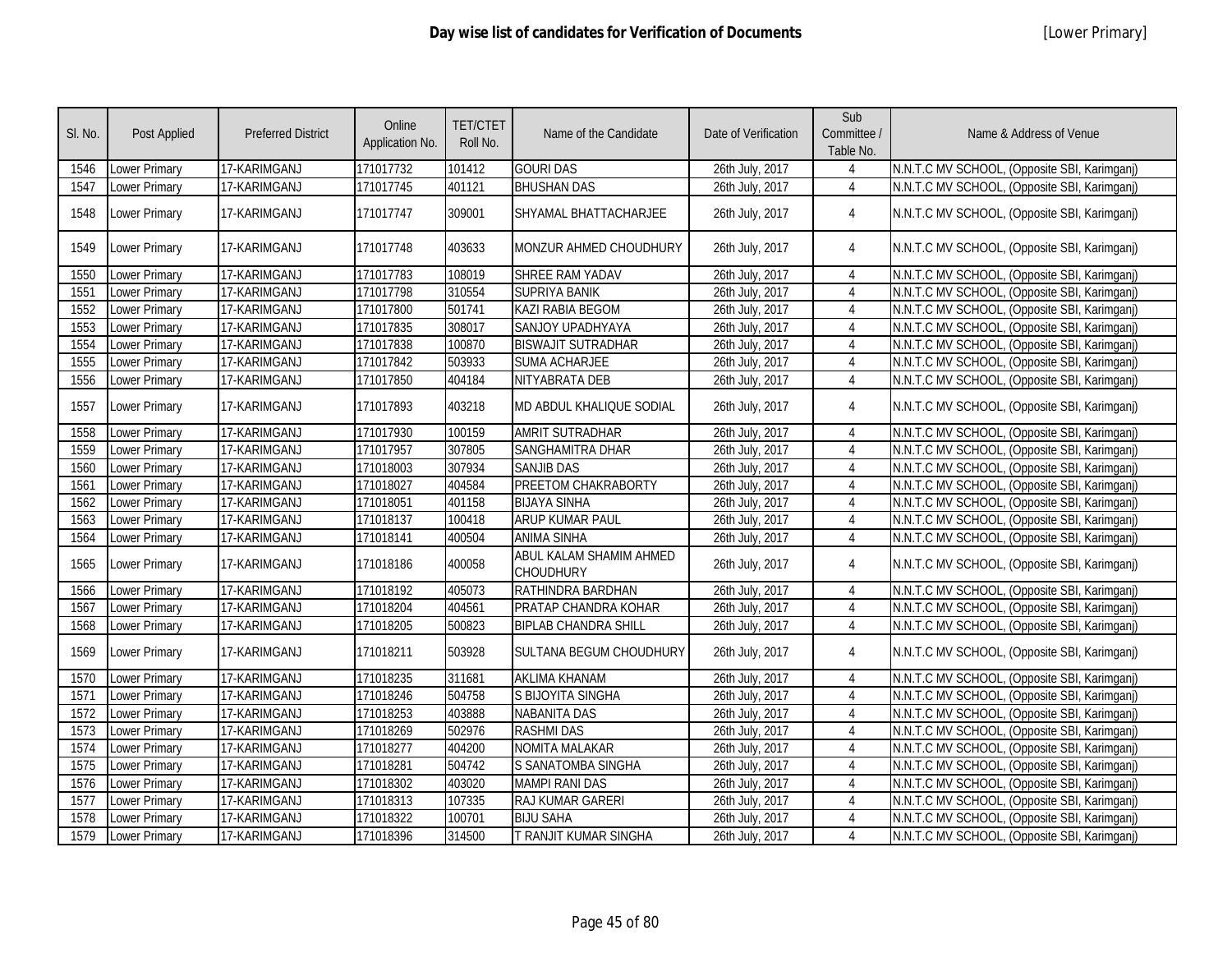| SI. No. | Post Applied         | <b>Preferred District</b> | Online<br>Application No. | <b>TET/CTET</b><br>Roll No. | Name of the Candidate                          | Date of Verification | Sub<br>Committee /<br>Table No. | Name & Address of Venue                      |
|---------|----------------------|---------------------------|---------------------------|-----------------------------|------------------------------------------------|----------------------|---------------------------------|----------------------------------------------|
| 1580    | Lower Primary        | 17-KARIMGANJ              | 171018400                 | 403931                      | <b>NANCY DAS</b>                               | 26th July, 2017      |                                 | N.N.T.C MV SCHOOL, (Opposite SBI, Karimganj) |
| 1581    | Lower Primary        | 17-KARIMGANJ              | 171018401                 | 405631                      | <b>SAHIDUL ALOM</b>                            | 26th July, 2017      | $\overline{4}$                  | N.N.T.C MV SCHOOL, (Opposite SBI, Karimganj) |
| 1582    | Lower Primary        | 17-KARIMGANJ              | 171018413                 | 401916                      | <b>FAZILA BEGAM</b>                            | 26th July, 2017      | $\overline{4}$                  | N.N.T.C MV SCHOOL, (Opposite SBI, Karimganj) |
| 1583    | <b>Lower Primary</b> | 17-KARIMGANJ              | 171018416                 | 304589                      | <b>MONOJ DAS</b>                               | 26th July, 2017      | $\overline{4}$                  | N.N.T.C MV SCHOOL, (Opposite SBI, Karimganj) |
| 1584    | Lower Primary        | 17-KARIMGANJ              | 171018455                 | 308622                      | SHAMSUNNESSA KHANAM                            | 26th July, 2017      | $\overline{4}$                  | N.N.T.C MV SCHOOL, (Opposite SBI, Karimganj) |
| 1585    | <b>Lower Primary</b> | 17-KARIMGANJ              | 171018461                 | 106119                      | <b>GHANSHYAM KALWAR</b>                        | 26th July, 2017      | 4                               | N.N.T.C MV SCHOOL, (Opposite SBI, Karimganj) |
| 1586    | Lower Primary        | 17-KARIMGANJ              | 171018465                 | 308646                      | SHANKU NAMASUDRA                               | 26th July, 2017      | $\overline{4}$                  | N.N.T.C MV SCHOOL, (Opposite SBI, Karimganj) |
| 1587    | <b>Lower Primary</b> | 17-KARIMGANJ              | 171018475                 | 403263                      | <b>MD. FAICHALHUSSAIN</b><br><b>CHOUDHURY</b>  | 26th July, 2017      | 4                               | N.N.T.C MV SCHOOL, (Opposite SBI, Karimganj) |
| 1588    | Lower Primary        | 17-KARIMGANJ              | 171018500                 | 309753                      | <b>SUDIP SINHA</b>                             | 26th July, 2017      | $\overline{4}$                  | N.N.T.C MV SCHOOL, (Opposite SBI, Karimganj) |
| 1589    | Lower Primary        | 17-KARIMGANJ              | 171018507                 | 309955                      | <b>SUJOY DAS</b>                               | 26th July, 2017      | $\overline{4}$                  | N.N.T.C MV SCHOOL, (Opposite SBI, Karimganj) |
| 1590    | <b>Lower Primary</b> | 17-KARIMGANJ              | 171018517                 | 401842                      | <b>EKBAL HUSSAIN CHOWDHURY</b>                 | 26th July, 2017      | $\overline{4}$                  | N.N.T.C MV SCHOOL, (Opposite SBI, Karimganj) |
| 1591    | <b>Lower Primary</b> | 17-KARIMGANJ              | 171018522                 | 500402                      | AMZADHUSSAIN BARBHUIYA                         | 26th July, 2017      | $\overline{4}$                  | N.N.T.C MV SCHOOL, (Opposite SBI, Karimganj) |
| 1592    | <b>Lower Primary</b> | 17-KARIMGANJ              | 171018526                 | 3400844                     | ABU SALEH MD MAHBUBUR<br><b>RAHMAN TAPADAR</b> | 26th July, 2017      | $\overline{4}$                  | N.N.T.C MV SCHOOL, (Opposite SBI, Karimganj) |
| 1593    | <b>Lower Primary</b> | 17-KARIMGANJ              | 171018529                 | 405297                      | <b>RUBIA KHATUN</b>                            | 26th July, 2017      | $\overline{4}$                  | N.N.T.C MV SCHOOL, (Opposite SBI, Karimganj) |
| 1594    | <b>Lower Primary</b> | 17-KARIMGANJ              | 171018557                 | 504652                      | M SUJALA SINGHA                                | 26th July, 2017      | 4                               | N.N.T.C MV SCHOOL, (Opposite SBI, Karimganj) |
| 1595    | <b>Lower Primary</b> | 17-KARIMGANJ              | 171018573                 | 403881                      | <b>NABAJYOTI DEB</b>                           | 26th July, 2017      | $\overline{4}$                  | N.N.T.C MV SCHOOL, (Opposite SBI, Karimganj) |
| 1596    | <b>Lower Primary</b> | 17-KARIMGANJ              | 171018577                 | 404532                      | PRANAY JYOTI CHAKRABORTY                       | 26th July, 2017      | $\overline{4}$                  | N.N.T.C MV SCHOOL, (Opposite SBI, Karimganj) |
| 1597    | Lower Primary        | 17-KARIMGANJ              | 171018614                 | 502972                      | RASHID AHMED BARBHUIYA                         | 26th July, 2017      | $\overline{4}$                  | N.N.T.C MV SCHOOL, (Opposite SBI, Karimganj) |
| 1598    | <b>Lower Primary</b> | 17-KARIMGANJ              | 171018663                 | 405182                      | <b>RINA SINHA</b>                              | 26th July, 2017      | $\overline{4}$                  | N.N.T.C MV SCHOOL, (Opposite SBI, Karimganj) |
| 1599    | <b>Lower Primary</b> | 17-KARIMGANJ              | 171018682                 | 402624                      | <b>KALYANI BISWAS</b>                          | 26th July, 2017      | $\overline{4}$                  | N.N.T.C MV SCHOOL, (Opposite SBI, Karimganj) |
| 1600    | <b>Lower Primary</b> | 17-KARIMGANJ              | 171018697                 | 501864                      | <b>MADHUMITA DUTTA</b>                         | 26th July, 2017      | $\overline{4}$                  | N.N.T.C MV SCHOOL, (Opposite SBI, Karimganj) |
| 1601    | Lower Primary        | 17-KARIMGANJ              | 171018708                 | 502512                      | NILUFA AKTAR LASKAR                            | 26th July, 2017      | 5                               | N.N.T.C MV SCHOOL, (Opposite SBI, Karimganj) |
| 1602    | <b>Lower Primary</b> | 17-KARIMGANJ              | 171018723                 | 403595                      | MONAJ KUMAR SINHA                              | 26th July, 2017      | 5                               | N.N.T.C MV SCHOOL, (Opposite SBI, Karimganj) |
| 1603    | Lower Primary        | 17-KARIMGANJ              | 171018754                 | 402096                      | <b>HANNANA BEGUM</b>                           | 26th July, 2017      | 5                               | N.N.T.C MV SCHOOL, (Opposite SBI, Karimganj) |
| 1604    | <b>Lower Primary</b> | 17-KARIMGANJ              | 171018766                 | 309377                      | <b>SOUMITRA ROY</b>                            | 26th July, 2017      | 5                               | N.N.T.C MV SCHOOL, (Opposite SBI, Karimganj) |
| 1605    | Lower Primary        | 17-KARIMGANJ              | 171018769                 | 500339                      | ALTAFHUSSAIN                                   | 26th July, 2017      | $\overline{5}$                  | N.N.T.C MV SCHOOL, (Opposite SBI, Karimganj) |
| 1606    | <b>Lower Primary</b> | 17-KARIMGANJ              | 171018774                 | 500636                      | AYESHA SULTANA MAZUMDER                        | 26th July, 2017      | 5                               | N.N.T.C MV SCHOOL, (Opposite SBI, Karimganj) |
| 1607    | Lower Primary        | 17-KARIMGANJ              | 171018777                 | 53002937                    | MD RUHUL AMIN                                  | 26th July, 2017      | 5                               | N.N.T.C MV SCHOOL, (Opposite SBI, Karimganj) |
| 1608    | <b>Lower Primary</b> | 17-KARIMGANJ              | 171018794                 | 401059                      | <b>BEAUTY DAS</b>                              | 26th July, 2017      | 5                               | N.N.T.C MV SCHOOL, (Opposite SBI, Karimganj) |
| 1609    | Lower Primary        | 17-KARIMGANJ              | 171018800                 | 403399                      | MD HIFZUR RAHMAN                               | 26th July, 2017      | 5                               | N.N.T.C MV SCHOOL, (Opposite SBI, Karimganj) |
| 1610    | Lower Primary        | 17-KARIMGANJ              | 171018813                 | 504128                      | <b>TAPASI PAUL</b>                             | 26th July, 2017      | 5                               | N.N.T.C MV SCHOOL, (Opposite SBI, Karimganj) |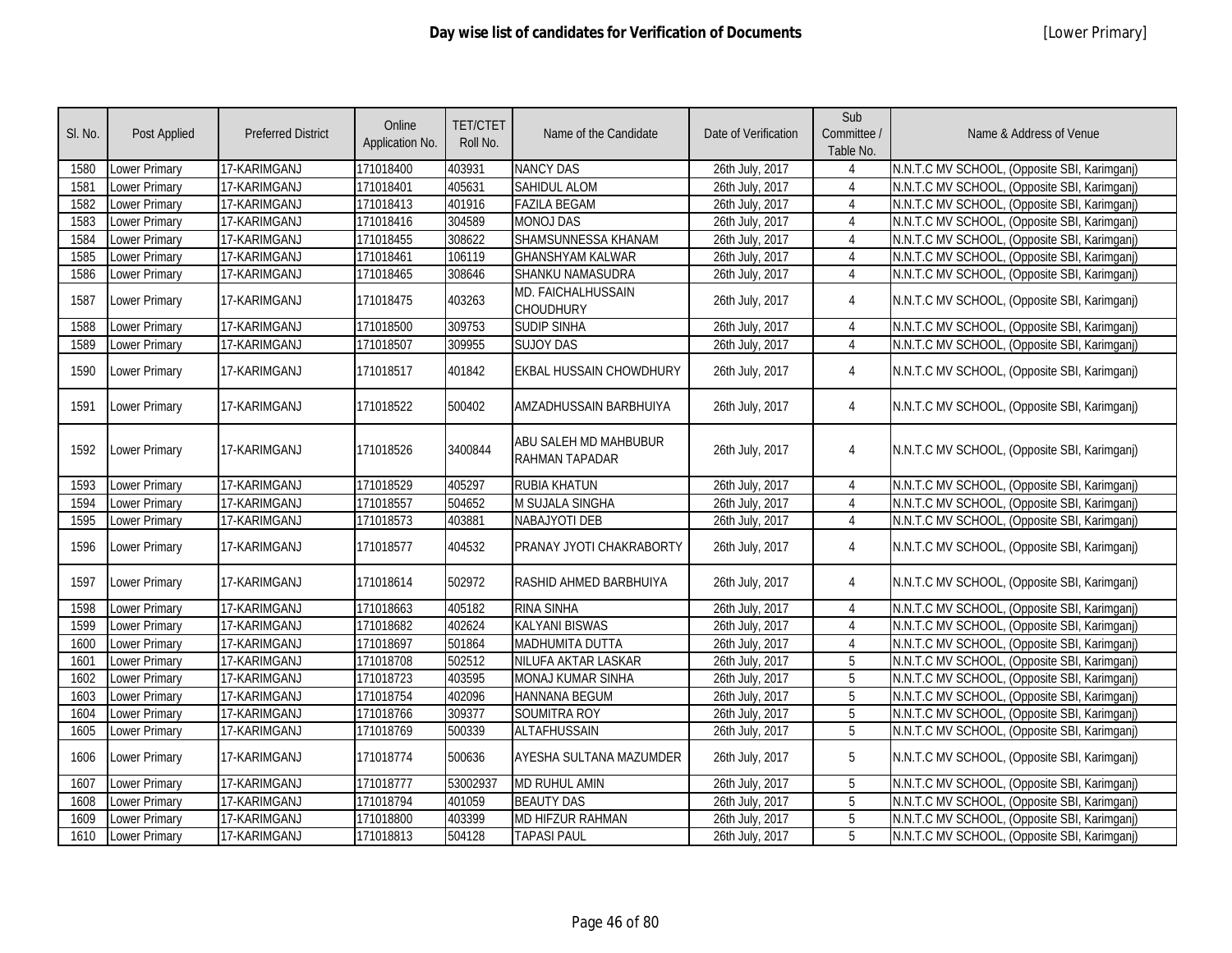| SI. No. | Post Applied  | <b>Preferred District</b> | Online<br>Application No. | <b>TET/CTET</b><br>Roll No. | Name of the Candidate     | Date of Verification | Sub<br>Committee /<br>Table No. | Name & Address of Venue                      |
|---------|---------------|---------------------------|---------------------------|-----------------------------|---------------------------|----------------------|---------------------------------|----------------------------------------------|
| 1611    | Lower Primary | 17-KARIMGANJ              | 171018846                 | 501058                      | <b>DIPIKA GOALA</b>       | 26th July, 2017      | 5                               | N.N.T.C MV SCHOOL, (Opposite SBI, Karimganj) |
| 1612    | Lower Primary | 17-KARIMGANJ              | 171018863                 | 502332                      | NABANITA DAS MAZUMDER     | 26th July, 2017      | 5                               | N.N.T.C MV SCHOOL, (Opposite SBI, Karimganj) |
| 1613    | Lower Primary | 17-KARIMGANJ              | 171018868                 | 503671                      | SHEULEE REE               | 26th July, 2017      | 5                               | N.N.T.C MV SCHOOL, (Opposite SBI, Karimganj) |
| 1614    | Lower Primary | 17-KARIMGANJ              | 171018885                 | 503126                      | <b>RUPAK DAS</b>          | 26th July, 2017      | 5                               | N.N.T.C MV SCHOOL, (Opposite SBI, Karimganj) |
| 1615    | Lower Primary | 17-KARIMGANJ              | 171018963                 | 400845                      | <b>ASHOK KUMAR DAS</b>    | 26th July, 2017      | 5                               | N.N.T.C MV SCHOOL, (Opposite SBI, Karimganj) |
| 1616    | Lower Primary | 17-KARIMGANJ              | 171018981                 | 404442                      | <b>PINKY PAUL</b>         | 26th July, 2017      | 5                               | N.N.T.C MV SCHOOL, (Opposite SBI, Karimganj) |
| 1617    | Lower Primary | 17-KARIMGANJ              | 171018989                 | 502286                      | MUSTAFA AHMED LASKAR      | 26th July, 2017      | 5                               | N.N.T.C MV SCHOOL, (Opposite SBI, Karimganj) |
| 1618    | Lower Primary | 17-KARIMGANJ              | 171019000                 | 403289                      | MD.JULFUKAR HUSSSAIN KHAN | 26th July, 2017      | 5                               | N.N.T.C MV SCHOOL, (Opposite SBI, Karimganj) |
| 1619    | Lower Primary | 17-KARIMGANJ              | 171019067                 | 307964                      | <b>SANJIB ROY</b>         | 26th July, 2017      | 5                               | N.N.T.C MV SCHOOL, (Opposite SBI, Karimganj) |
| 1620    | Lower Primary | 17-KARIMGANJ              | 171019069                 | 501454                      | JAKIRHUSSAIN BARBHUIYA    | 26th July, 2017      | 5                               | N.N.T.C MV SCHOOL, (Opposite SBI, Karimganj) |
| 1621    | Lower Primary | 17-KARIMGANJ              | 171019091                 | 400646                      | ANWARHUSSAIN              | 26th July, 2017      | 5                               | N.N.T.C MV SCHOOL, (Opposite SBI, Karimganj) |
| 1622    | Lower Primary | 17-KARIMGANJ              | 171019094                 | 401301                      | <b>BIPUL DEB NATH</b>     | 26th July, 2017      | 5                               | N.N.T.C MV SCHOOL, (Opposite SBI, Karimganj) |
| 1623    | Lower Primary | 17-KARIMGANJ              | 171019133                 | 400994                      | <b>BANDANA NATH</b>       | 26th July, 2017      | 5                               | N.N.T.C MV SCHOOL, (Opposite SBI, Karimganj) |
| 1624    | Lower Primary | 17-KARIMGANJ              | 171019135                 | 501529                      | JAYASREE SEN PURKAYASTHA  | 26th July, 2017      | 5                               | N.N.T.C MV SCHOOL, (Opposite SBI, Karimganj) |
| 1625    | Lower Primary | 17-KARIMGANJ              | 171019156                 | 404773                      | RAFIQUE AHMED             | 26th July, 2017      | 5                               | N.N.T.C MV SCHOOL, (Opposite SBI, Karimganj) |
| 1626    | Lower Primary | 17-KARIMGANJ              | 171019159                 | 201047                      | <b>BIKRAM KATWAL</b>      | 26th July, 2017      | 5                               | N.N.T.C MV SCHOOL, (Opposite SBI, Karimganj) |
| 1627    | Lower Primary | 17-KARIMGANJ              | 171019160                 | 404723                      | PUSMITA BHATTACHARJEE     | 26th July, 2017      | 5                               | N.N.T.C MV SCHOOL, (Opposite SBI, Karimganj) |
| 1628    | Lower Primary | 17-KARIMGANJ              | 171019163                 | 103597                      | <b>RIJU SAHA</b>          | 26th July, 2017      | 5                               | N.N.T.C MV SCHOOL, (Opposite SBI, Karimganj) |
| 1629    | Lower Primary | 17-KARIMGANJ              | 171019199                 | 502140                      | <b>MOMOTA ROY</b>         | 26th July, 2017      | 5                               | N.N.T.C MV SCHOOL, (Opposite SBI, Karimganj) |
| 1630    | Lower Primary | 17-KARIMGANJ              | 171019204                 | 307874                      | <b>SANGITA PAUL</b>       | 26th July, 2017      | $\overline{5}$                  | N.N.T.C MV SCHOOL, (Opposite SBI, Karimganj) |
| 1631    | Lower Primary | 17-KARIMGANJ              | 171019216                 | 400547                      | <b>ANJAN CHANDA</b>       | 26th July, 2017      | $\overline{5}$                  | N.N.T.C MV SCHOOL, (Opposite SBI, Karimganj) |
| 1632    | Lower Primary | 17-KARIMGANJ              | 171019230                 | 401392                      | <b>BISWAS SINHA</b>       | 26th July, 2017      | 5                               | N.N.T.C MV SCHOOL, (Opposite SBI, Karimganj) |
| 1633    | Lower Primary | 17-KARIMGANJ              | 171019247                 | 201710                      | PRAHLAD SHARMA            | 26th July, 2017      | 5                               | N.N.T.C MV SCHOOL, (Opposite SBI, Karimganj) |
| 1634    | Lower Primary | 17-KARIMGANJ              | 171019311                 | 403917                      | NAJRANA TABASSUM          | 26th July, 2017      | 5                               | N.N.T.C MV SCHOOL, (Opposite SBI, Karimganj) |
| 1635    | Lower Primary | 17-KARIMGANJ              | 171019328                 | 101224                      | <b>DIPANKAR DAS</b>       | 26th July, 2017      | 5                               | N.N.T.C MV SCHOOL, (Opposite SBI, Karimganj) |
| 1636    | Lower Primary | 17-KARIMGANJ              | 171019339                 | 402564                      | <b>JUTIKA MISRA</b>       | 26th July, 2017      | 5                               | N.N.T.C MV SCHOOL, (Opposite SBI, Karimganj) |
| 1637    | Lower Primary | 17-KARIMGANJ              | 171019365                 | 503267                      | SAHARUL ALOM BARBHUIYA    | 26th July, 2017      | 5                               | N.N.T.C MV SCHOOL, (Opposite SBI, Karimganj) |
| 1638    | Lower Primary | 17-KARIMGANJ              | 171019399                 | 201526                      | <b>MONIKA SHARMA</b>      | 26th July, 2017      | $5^{\circ}$                     | N.N.T.C MV SCHOOL, (Opposite SBI, Karimganj) |
| 1639    | Lower Primary | 17-KARIMGANJ              | 171019415                 | 103458                      | <b>RAKHAL CH DAS</b>      | 26th July, 2017      | 5                               | N.N.T.C MV SCHOOL, (Opposite SBI, Karimganj) |
| 1640    | Lower Primary | 17-KARIMGANJ              | 171019429                 | 308500                      | SHAHIDA BEGUM             | 26th July, 2017      | 5                               | N.N.T.C MV SCHOOL, (Opposite SBI, Karimganj) |
| 1641    | Lower Primary | 17-KARIMGANJ              | 171019431                 | 502244                      | <b>MOUTUSHI DEB</b>       | 26th July, 2017      | 5                               | N.N.T.C MV SCHOOL, (Opposite SBI, Karimganj) |
| 1642    | Lower Primary | 17-KARIMGANJ              | 171019439                 | 103560                      | <b>RATHIN GOSWAMI</b>     | 26th July, 2017      | 5                               | N.N.T.C MV SCHOOL, (Opposite SBI, Karimganj) |
| 1643    | Lower Primary | 17-KARIMGANJ              | 171019441                 | 100077                      | <b>ALAK DAS</b>           | 26th July, 2017      | 5                               | N.N.T.C MV SCHOOL, (Opposite SBI, Karimganj) |
| 1644    | Lower Primary | 17-KARIMGANJ              | 171019460                 | 503952                      | <b>SUMITA DAS</b>         | 26th July, 2017      | 5                               | N.N.T.C MV SCHOOL, (Opposite SBI, Karimganj) |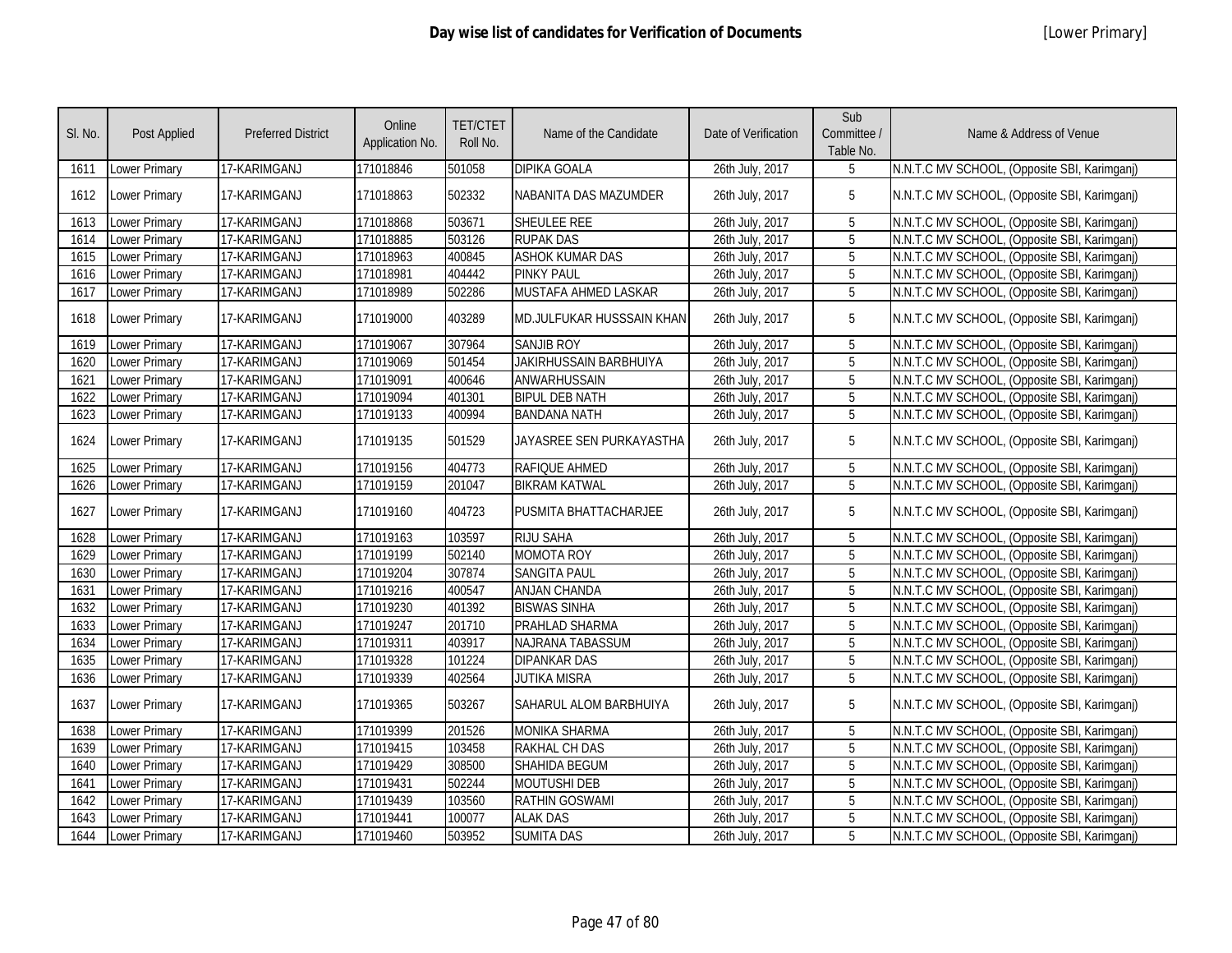| SI. No. | Post Applied         | <b>Preferred District</b> | Online<br>Application No. | <b>TET/CTET</b><br>Roll No. | Name of the Candidate                    | Date of Verification | Sub<br>Committee /<br>Table No. | Name & Address of Venue                      |
|---------|----------------------|---------------------------|---------------------------|-----------------------------|------------------------------------------|----------------------|---------------------------------|----------------------------------------------|
| 1645    | <b>Lower Primary</b> | 17-KARIMGANJ              | 171019476                 | 501179                      | <b>FURKAN AHMED LASKAR</b>               | 26th July, 2017      | 5                               | N.N.T.C MV SCHOOL, (Opposite SBI, Karimganj) |
| 1646    | <b>Lower Primary</b> | 17-KARIMGANJ              | 171019503                 | 503875                      | <b>SUDIPTA DAS</b>                       | 26th July, 2017      | 5                               | N.N.T.C MV SCHOOL, (Opposite SBI, Karimganj) |
| 1647    | <b>Lower Primary</b> | 17-KARIMGANJ              | 171019519                 | 502340                      | <b>NADIA BEGOM LASKAR</b>                | 26th July, 2017      | 5                               | N.N.T.C MV SCHOOL, (Opposite SBI, Karimganj) |
| 1648    | Lower Primary        | 17-KARIMGANJ              | 171019522                 | 503907                      | <b>SUJITA DAS</b>                        | 26th July, 2017      | 5                               | N.N.T.C MV SCHOOL, (Opposite SBI, Karimganj) |
| 1649    | Lower Primary        | 17-KARIMGANJ              | 171019532                 | 311133                      | TANUJA SINHA                             | 26th July, 2017      | 5                               | N.N.T.C MV SCHOOL, (Opposite SBI, Karimganj) |
| 1650    | Lower Primary        | 17-KARIMGANJ              | 171019545                 | 402139                      | HIMADRGUPTA CHOUDHRY                     | 26th July, 2017      | 5                               | N.N.T.C MV SCHOOL, (Opposite SBI, Karimganj) |
| 1651    | Lower Primary        | 17-KARIMGANJ              | 171019566                 | 500780                      | <b>BIJIT DAS</b>                         | 26th July, 2017      | $5\phantom{.0}$                 | N.N.T.C MV SCHOOL, (Opposite SBI, Karimganj) |
| 1652    | Lower Primary        | 17-KARIMGANJ              | 171019574                 | 400799                      | <b>ASAD UDDIN</b>                        | 26th July, 2017      | 5                               | N.N.T.C MV SCHOOL, (Opposite SBI, Karimganj) |
| 1653    | Lower Primary        | 17-KARIMGANJ              | 171019581                 | 402124                      | <b>HELAL UDDIN</b>                       | 26th July, 2017      | 5                               | N.N.T.C MV SCHOOL, (Opposite SBI, Karimganj) |
| 1654    | <b>Lower Primary</b> | 17-KARIMGANJ              | 171019601                 | 311020                      | TAHMINA CHOUDHURY                        | 26th July, 2017      | 5                               | N.N.T.C MV SCHOOL, (Opposite SBI, Karimganj) |
| 1655    | <b>Lower Primary</b> | 17-KARIMGANJ              | 171019604                 | 400475                      | ANAMIKA PURKAYASTHA                      | 26th July, 2017      | 5                               | N.N.T.C MV SCHOOL, (Opposite SBI, Karimganj) |
| 1656    | Lower Primary        | 17-KARIMGANJ              | 171019611                 | 403434                      | <b>MILI CHANDA</b>                       | 26th July, 2017      | 5                               | N.N.T.C MV SCHOOL, (Opposite SBI, Karimganj) |
| 1657    | <b>Lower Primary</b> | 17-KARIMGANJ              | 171019620                 | 403864                      | MUSTAFAHABIB CHOUDHURY                   | 26th July, 2017      | 5                               | N.N.T.C MV SCHOOL, (Opposite SBI, Karimganj) |
| 1658    | Lower Primary        | 17-KARIMGANJ              | 171019625                 | 503260                      | SAHANI AFRUZA LASKAR                     | 26th July, 2017      | 5                               | N.N.T.C MV SCHOOL, (Opposite SBI, Karimganj) |
| 1659    | <b>Lower Primary</b> | 17-KARIMGANJ              | 171019636                 | 501964                      | <b>MASUMA KHANAM</b><br><b>CHOUDHURY</b> | 26th July, 2017      | 5                               | N.N.T.C MV SCHOOL, (Opposite SBI, Karimganj) |
| 1660    | Lower Primary        | 17-KARIMGANJ              | 171019649                 | 301516                      | <b>BIKASH RANJAN DEB</b>                 | 26th July, 2017      | 5                               | N.N.T.C MV SCHOOL, (Opposite SBI, Karimganj) |
| 1661    | Lower Primary        | 17-KARIMGANJ              | 171019663                 | 310271                      | <b>SUMIT KUMAR DAS</b>                   | 26th July, 2017      | $\overline{5}$                  | N.N.T.C MV SCHOOL, (Opposite SBI, Karimganj) |
| 1662    | Lower Primary        | 17-KARIMGANJ              | 171019674                 | 402113                      | HASINA BHANU BARBHUIYA                   | 26th July, 2017      | 5                               | N.N.T.C MV SCHOOL, (Opposite SBI, Karimganj) |
| 1663    | Lower Primary        | 17-KARIMGANJ              | 171019681                 | 401931                      | <b>FORHANA BEGOM</b>                     | 26th July, 2017      | 5                               | N.N.T.C MV SCHOOL, (Opposite SBI, Karimganj) |
| 1664    | Lower Primary        | 17-KARIMGANJ              | 171019683                 | 401017                      | <b>BAPPAN DAS</b>                        | 26th July, 2017      | $\overline{5}$                  | N.N.T.C MV SCHOOL, (Opposite SBI, Karimganj) |
| 1665    | Lower Primary        | 17-KARIMGANJ              | 171019688                 | 405089                      | <b>RATNENDU DAS</b>                      | 26th July, 2017      | $\overline{5}$                  | N.N.T.C MV SCHOOL, (Opposite SBI, Karimganj) |
| 1666    | Lower Primary        | 17-KARIMGANJ              | 171019715                 | 402995                      | <b>MAMATA BHOWMIK</b>                    | 26th July, 2017      | 5                               | N.N.T.C MV SCHOOL, (Opposite SBI, Karimganj) |
| 1667    | Lower Primary        | 17-KARIMGANJ              | 171019720                 | 02708374                    | CHHOTTU RAM                              | 26th July, 2017      | 5                               | N.N.T.C MV SCHOOL, (Opposite SBI, Karimganj) |
| 1668    | <b>Lower Primary</b> | 17-KARIMGANJ              | 171019731                 | 102309                      | <b>MONIKA GHOSH</b>                      | 26th July, 2017      | $\overline{5}$                  | N.N.T.C MV SCHOOL, (Opposite SBI, Karimganj) |
| 1669    | Lower Primary        | 17-KARIMGANJ              | 171019741                 | 102255                      | <b>MITHU MAZUMDAR</b>                    | 26th July, 2017      | $\overline{5}$                  | N.N.T.C MV SCHOOL, (Opposite SBI, Karimganj) |
| 1670    | Lower Primary        | 17-KARIMGANJ              | 171019751                 | 310213                      | <b>SUMANA DAS</b>                        | 26th July, 2017      | 5                               | N.N.T.C MV SCHOOL, (Opposite SBI, Karimganj) |
| 1671    | Lower Primary        | 17-KARIMGANJ              | 171019760                 | 404664                      | <b>PROSONJIT SINHA</b>                   | 26th July, 2017      | 5                               | N.N.T.C MV SCHOOL, (Opposite SBI, Karimganj) |
| 1672    | Lower Primary        | 17-KARIMGANJ              | 171019764                 | 312630                      | PRAVEEN KUMAR SINHA                      | 26th July, 2017      | $\overline{5}$                  | N.N.T.C MV SCHOOL, (Opposite SBI, Karimganj) |
| 1673    | <b>Lower Primary</b> | 17-KARIMGANJ              | 171019765                 | 405565                      | <b>SADABRATA DEB</b>                     | 26th July, 2017      | 5                               | N.N.T.C MV SCHOOL, (Opposite SBI, Karimganj) |
| 1674    | <b>Lower Primary</b> | 17-KARIMGANJ              | 171019772                 | 200804                      | SWARUP DUTTA                             | 26th July, 2017      | $\overline{5}$                  | N.N.T.C MV SCHOOL, (Opposite SBI, Karimganj) |
| 1675    | <b>Lower Primary</b> | 17-KARIMGANJ              | 171019775                 | 404788                      | <b>RAHENA PERBIN</b>                     | 26th July, 2017      | $\overline{5}$                  | N.N.T.C MV SCHOOL, (Opposite SBI, Karimganj) |
| 1676    | Lower Primary        | 17-KARIMGANJ              | 171019844                 | 405089                      | <b>RATNENDU DAS</b>                      | 26th July, 2017      | 5                               | N.N.T.C MV SCHOOL, (Opposite SBI, Karimganj) |
| 1677    | <b>Lower Primary</b> | 17-KARIMGANJ              | 171019884                 | 310941                      | SWARNA KAMAL DAS                         | 26th July, 2017      | 5                               | N.N.T.C MV SCHOOL, (Opposite SBI, Karimganj) |
| 1678    | <b>Lower Primary</b> | 17-KARIMGANJ              | 171019894                 | 308071                      | <b>SANTANU BHATTACHARJEE</b>             | 26th July, 2017      | 5                               | N.N.T.C MV SCHOOL, (Opposite SBI, Karimgani) |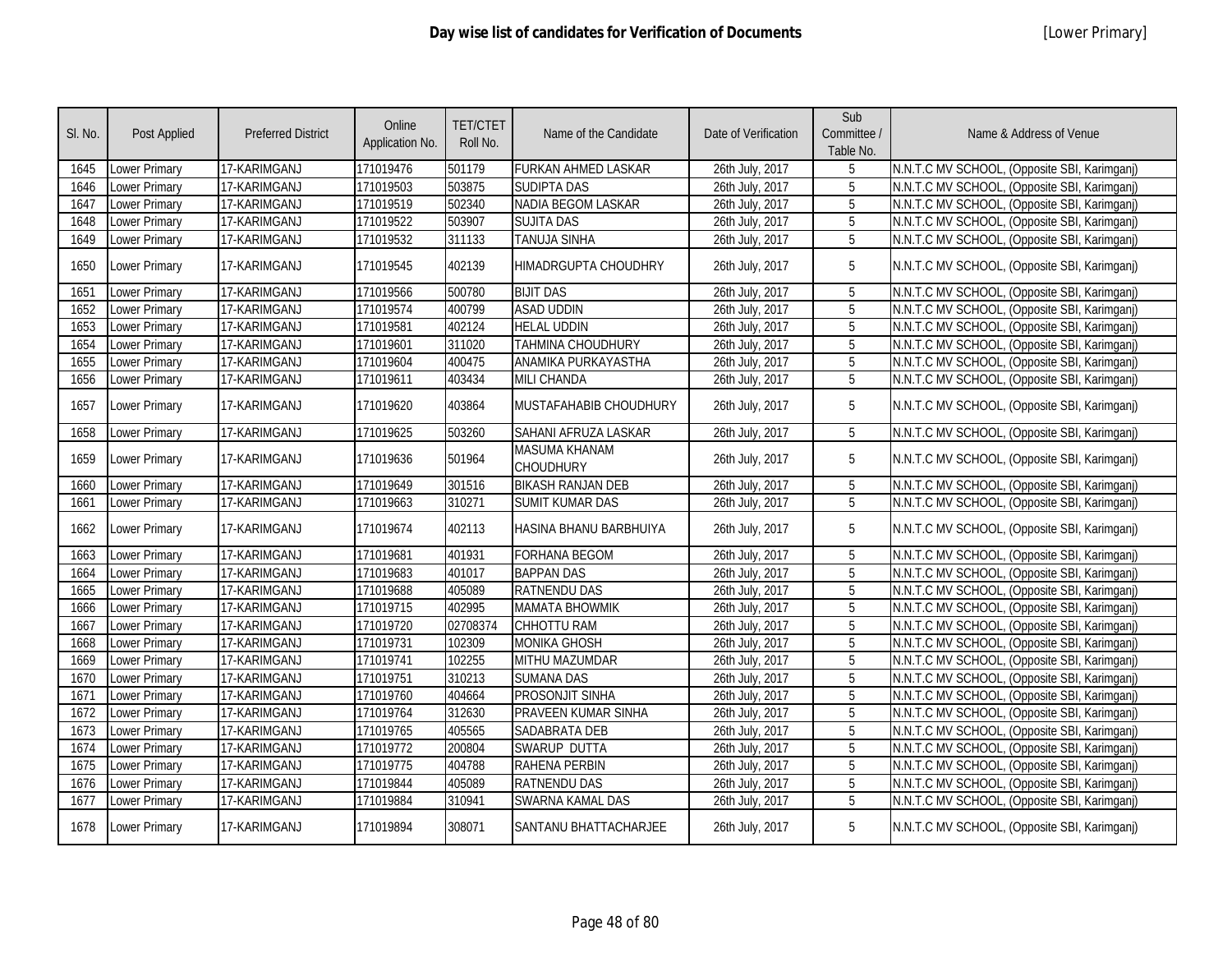| SI. No. | <b>Post Applied</b>  | <b>Preferred District</b> | Online<br>Application No. | <b>TET/CTET</b><br>Roll No. | Name of the Candidate              | Date of Verification | Sub<br>Committee /<br>Table No. | Name & Address of Venue                      |
|---------|----------------------|---------------------------|---------------------------|-----------------------------|------------------------------------|----------------------|---------------------------------|----------------------------------------------|
| 1679    | Lower Primary        | 17-KARIMGANJ              | 171019900                 | 200788                      | <b>SUSMITA DEY</b>                 | 26th July, 2017      | 5                               | N.N.T.C MV SCHOOL, (Opposite SBI, Karimganj) |
| 1680    | Lower Primary        | 17-KARIMGANJ              | 171019913                 | 310725                      | <b>SUSHMITA NATH</b>               | 26th July, 2017      | 5                               | N.N.T.C MV SCHOOL, (Opposite SBI, Karimganj) |
| 1681    | Lower Primary        | 17-KARIMGANJ              | 171020037                 | 403320                      | MONIRUZZAMAN                       | 26th July, 2017      | $\overline{5}$                  | N.N.T.C MV SCHOOL, (Opposite SBI, Karimganj) |
| 1682    | <b>Lower Primary</b> | 17-KARIMGANJ              | 171020040                 | 400872                      | <b>ASIM PAUL</b>                   | 26th July, 2017      | $\overline{5}$                  | N.N.T.C MV SCHOOL, (Opposite SBI, Karimganj) |
| 1683    | <b>Lower Primary</b> | 17-KARIMGANJ              | 171020045                 | 403566                      | <b>MOHUA DEY</b>                   | 26th July, 2017      | 5                               | N.N.T.C MV SCHOOL, (Opposite SBI, Karimganj) |
| 1684    | <b>Lower Primary</b> | 17-KARIMGANJ              | 171020052                 | 104571                      | <b>SOUMITRA MISHRA</b>             | 26th July, 2017      | $\overline{5}$                  | N.N.T.C MV SCHOOL, (Opposite SBI, Karimganj) |
| 1685    | <b>Lower Primary</b> | 17-KARIMGANJ              | 171020053                 | 405161                      | RIMPA CHAKRABORTY                  | 26th July, 2017      | $\overline{5}$                  | N.N.T.C MV SCHOOL, (Opposite SBI, Karimganj) |
| 1686    | <b>Lower Primary</b> | 17-KARIMGANJ              | 171020054                 | 307693                      | <b>SAMSUN NEHAR</b>                | 26th July, 2017      | $\overline{5}$                  | N.N.T.C MV SCHOOL, (Opposite SBI, Karimganj) |
| 1687    | <b>Lower Primary</b> | 17-KARIMGANJ              | 171020060                 | 103023                      | <b>PRANAB DEY</b>                  | 26th July, 2017      | $\overline{5}$                  | N.N.T.C MV SCHOOL, (Opposite SBI, Karimganj) |
| 1688    | <b>Lower Primary</b> | 17-KARIMGANJ              | 171020073                 | 306364                      | <b>RAJESH DAS</b>                  | 26th July, 2017      | 5                               | N.N.T.C MV SCHOOL, (Opposite SBI, Karimganj) |
| 1689    | Lower Primary        | 17-KARIMGANJ              | 171020081                 | 500002                      | AHMED HUSSAIN CHOUDHURY            | 26th July, 2017      | 5                               | N.N.T.C MV SCHOOL, (Opposite SBI, Karimganj) |
| 1690    | Lower Primary        | 17-KARIMGANJ              | 171020083                 | 101950                      | <b>MADHUMITA DEY</b>               | 26th July, 2017      | 5                               | N.N.T.C MV SCHOOL, (Opposite SBI, Karimganj) |
| 1691    | Lower Primary        | 17-KARIMGANJ              | 171020091                 | 402750                      | <b>KIRON DAS</b>                   | 26th July, 2017      | 5                               | N.N.T.C MV SCHOOL, (Opposite SBI, Karimganj) |
| 1692    | Lower Primary        | 17-KARIMGANJ              | 171020097                 | 104849                      | <b>SUMAN DEBNATH</b>               | 26th July, 2017      | 5                               | N.N.T.C MV SCHOOL, (Opposite SBI, Karimganj) |
| 1693    | Lower Primary        | 17-KARIMGANJ              | 171020101                 | 400296                      | <b>AJIT NATH</b>                   | 26th July, 2017      | 5                               | N.N.T.C MV SCHOOL, (Opposite SBI, Karimganj) |
| 1694    | <b>Lower Primary</b> | 17-KARIMGANJ              | 171020107                 | 501531                      | JAYASRI NATH MAZUMDER              | 26th July, 2017      | $\overline{5}$                  | N.N.T.C MV SCHOOL, (Opposite SBI, Karimganj) |
| 1695    | Lower Primary        | 17-KARIMGANJ              | 171020133                 | 309593                      | <b>SUBRATA DAS</b>                 | 26th July, 2017      | 5                               | N.N.T.C MV SCHOOL, (Opposite SBI, Karimganj) |
| 1696    | Lower Primary        | 17-KARIMGANJ              | 171020143                 | 404904                      | RAJESH KUMAR DAS                   | 26th July, 2017      | 5                               | N.N.T.C MV SCHOOL, (Opposite SBI, Karimganj) |
| 1697    | Lower Primary        | 17-KARIMGANJ              | 171020145                 | 501225                      | H M NURUL ALOM LASKAR              | 26th July, 2017      | 5                               | N.N.T.C MV SCHOOL, (Opposite SBI, Karimganj) |
| 1698    | <b>Lower Primary</b> | 17-KARIMGANJ              | 171020162                 | 401474                      | CHANDRANINATH                      | 26th July, 2017      | $\overline{5}$                  | N.N.T.C MV SCHOOL, (Opposite SBI, Karimganj) |
| 1699    | Lower Primary        | 17-KARIMGANJ              | 171020171                 | 401094                      | <b>BEGUM SALMA SYLVA RAHMAN</b>    | 26th July, 2017      | 5                               | N.N.T.C MV SCHOOL, (Opposite SBI, Karimganj) |
| 1700    | <b>Lower Primary</b> | 17-KARIMGANJ              | 171020180                 | 404409                      | PIKLU MALAKAR                      | 26th July, 2017      | 5                               | N.N.T.C MV SCHOOL, (Opposite SBI, Karimganj) |
| 1701    | <b>Lower Primary</b> | 17-KARIMGANJ              | 171020194                 | 400170                      | <b>ABU BAKKAR</b>                  | 26th July, 2017      | 6                               | N.N.T.C MV SCHOOL, (Opposite SBI, Karimganj) |
| 1702    | <b>Lower Primary</b> | 17-KARIMGANJ              | 171020198                 | 402531                      | <b>JUBAIR AHMED</b>                | 26th July, 2017      | 6                               | N.N.T.C MV SCHOOL, (Opposite SBI, Karimganj) |
| 1703    | Lower Primary        | 17-KARIMGANJ              | 171020202                 | 502436                      | <b>NAZMA BEGOM LASKAR</b>          | 26th July, 2017      | 6                               | N.N.T.C MV SCHOOL, (Opposite SBI, Karimganj) |
| 1704    | Lower Primary        | 17-KARIMGANJ              | 171020204                 | 3401110                     | PUSPITA BHATTACHARJEE              | 26th July, 2017      | 6                               | N.N.T.C MV SCHOOL, (Opposite SBI, Karimganj) |
| 1705    | <b>Lower Primary</b> | 17-KARIMGANJ              | 171020218                 | 401394                      | <b>BISWENDU CHANDA</b>             | 26th July, 2017      | 6                               | N.N.T.C MV SCHOOL, (Opposite SBI, Karimganj) |
| 1706    | <b>Lower Primary</b> | 17-KARIMGANJ              | 171020226                 | 503154                      | RUSTANA KHANAM BARBHUIYA           | 26th July, 2017      | 6                               | N.N.T.C MV SCHOOL, (Opposite SBI, Karimganj) |
| 1707    | Lower Primary        | 17-KARIMGANJ              | 171020227                 | 400663                      | <b>APARNA BISWAS</b>               | 26th July, 2017      | 6                               | N.N.T.C MV SCHOOL, (Opposite SBI, Karimganj) |
| 1708    | Lower Primary        | 17-KARIMGANJ              | 171020230                 | 400330                      | ALEYA AKHTER CHOUDHURY             | 26th July, 2017      | 6                               | N.N.T.C MV SCHOOL, (Opposite SBI, Karimganj) |
| 1709    | <b>Lower Primary</b> | 17-KARIMGANJ              | 171020256                 | 501955                      | <b>MASUM AKRAM LASKAR</b>          | 26th July, 2017      | 6                               | N.N.T.C MV SCHOOL, (Opposite SBI, Karimganj) |
| 1710    | Lower Primary        | 17-KARIMGANJ              | 171020262                 | 404945                      | <b>RAJKISHORE GOSWAMI</b>          | 26th July, 2017      | 6                               | N.N.T.C MV SCHOOL, (Opposite SBI, Karimganj) |
| 1711    | <b>Lower Primary</b> | 17-KARIMGANJ              | 171020270                 | 404575                      | PRAVANGSHU ROY<br><b>CHOUDHURY</b> | 26th July, 2017      | 6                               | N.N.T.C MV SCHOOL, (Opposite SBI, Karimganj) |
| 1712    | Lower Primary        | 17-KARIMGANJ              | 171020276                 | 504747                      | S BISWAJIT SINGHA                  | 26th July, 2017      | 6                               | N.N.T.C MV SCHOOL, (Opposite SBI, Karimganj) |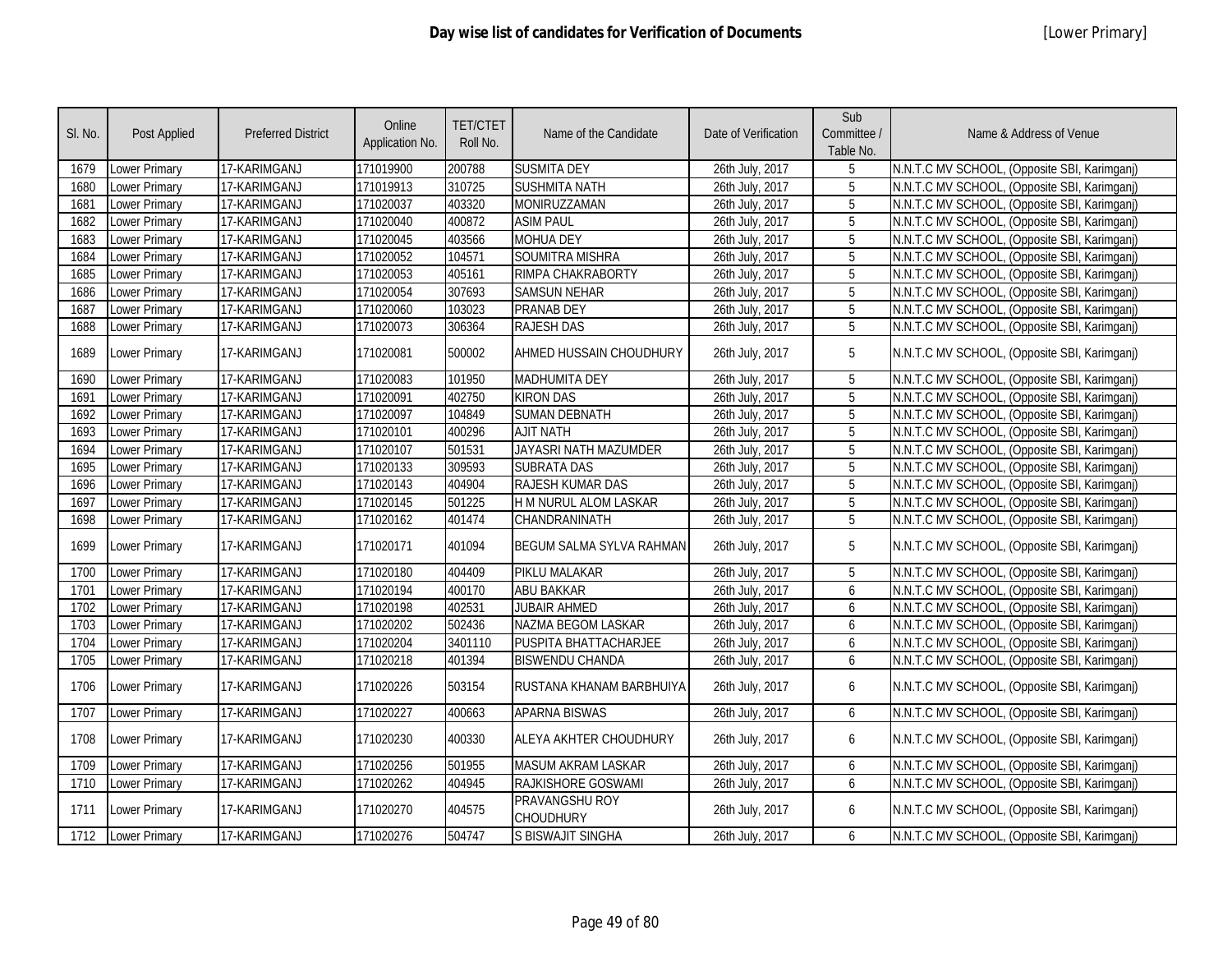| SI. No. | Post Applied         | <b>Preferred District</b> | Online<br>Application No. | <b>TET/CTET</b><br>Roll No. | Name of the Candidate        | Date of Verification | Sub<br>Committee /<br>Table No. | Name & Address of Venue                      |
|---------|----------------------|---------------------------|---------------------------|-----------------------------|------------------------------|----------------------|---------------------------------|----------------------------------------------|
| 1713    | Lower Primary        | 17-KARIMGANJ              | 171020278                 | 404163                      | NIRUPAM NATH                 | 26th July, 2017      | 6                               | N.N.T.C MV SCHOOL, (Opposite SBI, Karimganj) |
| 1714    | Lower Primary        | 17-KARIMGANJ              | 171020283                 | 301297                      | <b>BANTI DEB</b>             | 26th July, 2017      | 6                               | N.N.T.C MV SCHOOL, (Opposite SBI, Karimganj) |
| 1715    | Lower Primary        | 17-KARIMGANJ              | 171020310                 | 500591                      | <b>ASMA BEGOM BARBHUIYA</b>  | 26th July, 2017      | 6                               | N.N.T.C MV SCHOOL, (Opposite SBI, Karimganj) |
| 1716    | <b>Lower Primary</b> | 17-KARIMGANJ              | 171020332                 | 404387                      | PAYAL CHOUDHURY              | 26th July, 2017      | 6                               | N.N.T.C MV SCHOOL, (Opposite SBI, Karimganj) |
| 1717    | <b>Lower Primary</b> | 17-KARIMGANJ              | 171020347                 | 404944                      | <b>RAJ DUTTA</b>             | 26th July, 2017      | 6                               | N.N.T.C MV SCHOOL, (Opposite SBI, Karimganj) |
| 1718    | <b>Lower Primary</b> | 17-KARIMGANJ              | 171020366                 | 308044                      | <b>SANKAR NATH</b>           | 26th July, 2017      | 6                               | N.N.T.C MV SCHOOL, (Opposite SBI, Karimganj) |
| 1719    | Lower Primary        | 17-KARIMGANJ              | 171020367                 | 404761                      | RABINDRA YADAV               | 26th July, 2017      | 6                               | N.N.T.C MV SCHOOL, (Opposite SBI, Karimganj) |
| 1720    | <b>Lower Primary</b> | 17-KARIMGANJ              | 171020386                 | 501409                      | JAFRULHUSSAIN CHOUDHURY      | 26th July, 2017      | 6                               | N.N.T.C MV SCHOOL, (Opposite SBI, Karimganj) |
| 1721    | Lower Primary        | 17-KARIMGANJ              | 171020427                 | 310840                      | <b>SUTAPA DEY</b>            | 26th July, 2017      | 6                               | N.N.T.C MV SCHOOL, (Opposite SBI, Karimganj) |
| 1722    | <b>Lower Primary</b> | 17-KARIMGANJ              | 171020428                 | 404535                      | <b>PRANTOSH DAS</b>          | 26th July, 2017      | 6                               | N.N.T.C MV SCHOOL, (Opposite SBI, Karimganj) |
| 1723    | <b>Lower Primary</b> | 17-KARIMGANJ              | 171020470                 | 103579                      | RAZAT MAZUMDAR               | 26th July, 2017      | 6                               | N.N.T.C MV SCHOOL, (Opposite SBI, Karimganj) |
| 1724    | <b>Lower Primary</b> | 17-KARIMGANJ              | 171020474                 | 400439                      | <b>AMRIT LAL KAR</b>         | 26th July, 2017      | 6                               | N.N.T.C MV SCHOOL, (Opposite SBI, Karimganj) |
| 1725    | Lower Primary        | 17-KARIMGANJ              | 171020490                 | 401509                      | CHUMKI DEBNATH               | 26th July, 2017      | 6                               | N.N.T.C MV SCHOOL, (Opposite SBI, Karimganj) |
| 1726    | <b>Lower Primary</b> | 17-KARIMGANJ              | 171020500                 | 504421                      | <b>PAYEL DEY</b>             | 26th July, 2017      | 6                               | N.N.T.C MV SCHOOL, (Opposite SBI, Karimganj) |
| 1727    | <b>Lower Primary</b> | 17-KARIMGANJ              | 171020506                 | 104573                      | <b>SOURABH GHOSH</b>         | 26th July, 2017      | 6                               | N.N.T.C MV SCHOOL, (Opposite SBI, Karimganj) |
| 1728    | Lower Primary        | 17-KARIMGANJ              | 171020525                 | 310148                      | SUMAN CHANDRA BARDHAN        | 26th July, 2017      | 6                               | N.N.T.C MV SCHOOL, (Opposite SBI, Karimganj) |
| 1729    | <b>Lower Primary</b> | 17-KARIMGANJ              | 171020534                 | 105220                      | <b>TAPASH SAHA</b>           | 26th July, 2017      | 6                               | N.N.T.C MV SCHOOL, (Opposite SBI, Karimganj) |
| 1730    | <b>Lower Primary</b> | 17-KARIMGANJ              | 171020535                 | 500832                      | <b>BIRESHWAR DHAR</b>        | 26th July, 2017      | 6                               | N.N.T.C MV SCHOOL, (Opposite SBI, Karimganj) |
| 1731    | Lower Primary        | 17-KARIMGANJ              | 171020538                 | 401541                      | <b>DEBANJALI DUTTA</b>       | 26th July, 2017      | 6                               | N.N.T.C MV SCHOOL, (Opposite SBI, Karimganj) |
| 1732    | Lower Primary        | 17-KARIMGANJ              | 171020539                 | 400633                      | <b>ANURUPA DAS</b>           | 26th July, 2017      | 6                               | N.N.T.C MV SCHOOL, (Opposite SBI, Karimganj) |
| 1733    | <b>Lower Primary</b> | 17-KARIMGANJ              | 171020574                 | 400330                      | ALEYA AKHTER CHOUDHURY       | 26th July, 2017      | 6                               | N.N.T.C MV SCHOOL, (Opposite SBI, Karimganj) |
| 1734    | <b>Lower Primary</b> | 17-KARIMGANJ              | 171020578                 | 401996                      | <b>GITANJALI DAS</b>         | 26th July, 2017      | 6                               | N.N.T.C MV SCHOOL, (Opposite SBI, Karimganj) |
| 1735    | <b>Lower Primary</b> | 17-KARIMGANJ              | 171020587                 | 401107                      | <b>BHARATI BHATTACHARJEE</b> | 26th July, 2017      | 6                               | N.N.T.C MV SCHOOL, (Opposite SBI, Karimganj) |
| 1736    | Lower Primary        | 17-KARIMGANJ              | 171020594                 | 502941                      | RAJU KUMAR DAS               | 26th July, 2017      | 6                               | N.N.T.C MV SCHOOL, (Opposite SBI, Karimganj) |
| 1737    | Lower Primary        | 17-KARIMGANJ              | 171020595                 | 405291                      | <b>RUBI PODDER</b>           | 26th July, 2017      | 6                               | N.N.T.C MV SCHOOL, (Opposite SBI, Karimganj) |
| 1738    | Lower Primary        | 17-KARIMGANJ              | 171020608                 | 311629                      | ZOMZOM AZAD MOZUMDER         | 26th July, 2017      | 6                               | N.N.T.C MV SCHOOL, (Opposite SBI, Karimganj) |
| 1739    | <b>Lower Primary</b> | 17-KARIMGANJ              | 171020628                 | 500829                      | <b>BIPROJIT DEB</b>          | 26th July, 2017      | 6                               | N.N.T.C MV SCHOOL, (Opposite SBI, Karimganj) |
| 1740    | <b>Lower Primary</b> | 17-KARIMGANJ              | 171020642                 | 404355                      | PAROMITA DEBNATH             | 26th July, 2017      | 6                               | N.N.T.C MV SCHOOL, (Opposite SBI, Karimganj) |
| 1741    | <b>Lower Primary</b> | 17-KARIMGANJ              | 171020648                 | 502082                      | <b>MITALI SINGHA</b>         | 26th July, 2017      | 6                               | N.N.T.C MV SCHOOL, (Opposite SBI, Karimganj) |
| 1742    | <b>Lower Primary</b> | 17-KARIMGANJ              | 171020650                 | 404048                      | NEELANJAN MAHANTA            | 26th July, 2017      | 6                               | N.N.T.C MV SCHOOL, (Opposite SBI, Karimganj) |
| 1743    | <b>Lower Primary</b> | 17-KARIMGANJ              | 171020652                 | 101723                      | <b>KALYAN DAS</b>            | 26th July, 2017      | 6                               | N.N.T.C MV SCHOOL, (Opposite SBI, Karimganj) |
| 1744    | <b>Lower Primary</b> | 17-KARIMGANJ              | 171020656                 | 501154                      | <b>FIRUJA KHANAM LASKAR</b>  | 26th July, 2017      | 6                               | N.N.T.C MV SCHOOL, (Opposite SBI, Karimganj) |
| 1745    | <b>Lower Primary</b> | 17-KARIMGANJ              | 171020660                 | 401917                      | <b>FAZLUL KARIM</b>          | 26th July, 2017      | 6                               | N.N.T.C MV SCHOOL, (Opposite SBI, Karimganj) |
| 1746    | <b>Lower Primary</b> | 17-KARIMGANJ              | 171020678                 | 400739                      | <b>ARPITA CHAKRABORTY</b>    | 26th July, 2017      | 6                               | N.N.T.C MV SCHOOL, (Opposite SBI, Karimganj) |
| 1747    | <b>Lower Primary</b> | 17-KARIMGANJ              | 171020680                 | 502590                      | <b>NUR AHMED LASKAR</b>      | 26th July, 2017      | 6                               | N.N.T.C MV SCHOOL, (Opposite SBI, Karimganj) |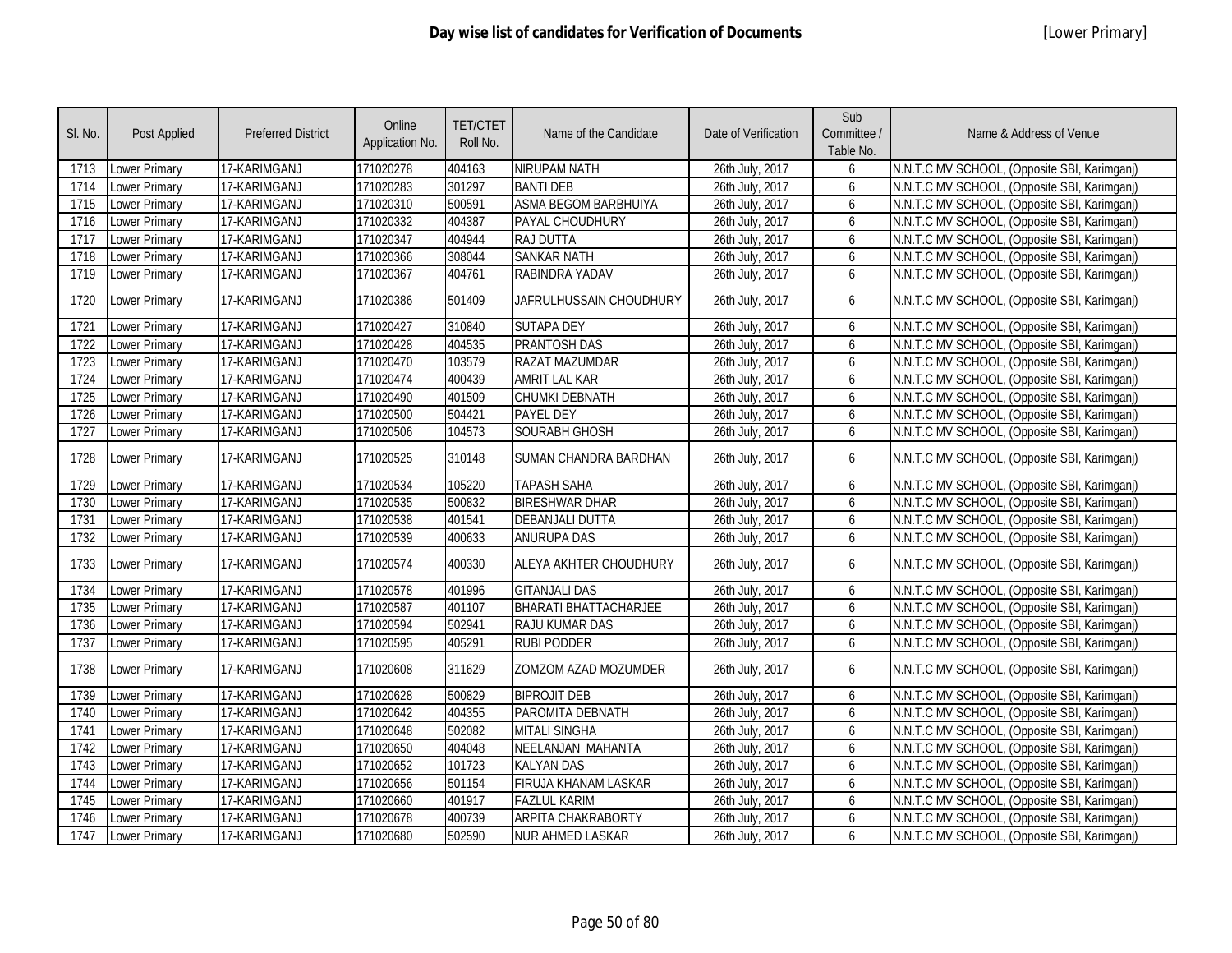| SI. No. | <b>Post Applied</b>  | <b>Preferred District</b> | Online<br>Application No. | <b>TET/CTET</b><br>Roll No. | Name of the Candidate     | Date of Verification | Sub<br>Committee /<br>Table No. | Name & Address of Venue                      |
|---------|----------------------|---------------------------|---------------------------|-----------------------------|---------------------------|----------------------|---------------------------------|----------------------------------------------|
| 1748    | Lower Primary        | 17-KARIMGANJ              | 171020704                 | 504016                      | <b>SUROJIT DAS</b>        | 26th July, 2017      | 6                               | N.N.T.C MV SCHOOL, (Opposite SBI, Karimganj) |
| 1749    | Lower Primary        | 17-KARIMGANJ              | 171020705                 | 101839                      | <b>KRISHNA PAUL</b>       | 26th July, 2017      | 6                               | N.N.T.C MV SCHOOL, (Opposite SBI, Karimganj) |
| 1750    | Lower Primary        | 17-KARIMGANJ              | 171020716                 | 502485                      | <b>NEETA DUTTA</b>        | 26th July, 2017      | 6                               | N.N.T.C MV SCHOOL, (Opposite SBI, Karimganj) |
| 1751    | <b>Lower Primary</b> | 17-KARIMGANJ              | 171020738                 | 501917                      | <b>MANASH DEB</b>         | 26th July, 2017      | 6                               | N.N.T.C MV SCHOOL, (Opposite SBI, Karimganj) |
| 1752    | Lower Primary        | 17-KARIMGANJ              | 171020761                 | 404897                      | <b>RAJESH DAS</b>         | 26th July, 2017      | 6                               | N.N.T.C MV SCHOOL, (Opposite SBI, Karimganj) |
| 1753    | Lower Primary        | 17-KARIMGANJ              | 171020773                 | 01305757                    | <b>NEHA RATHI</b>         | 26th July, 2017      | 6                               | N.N.T.C MV SCHOOL, (Opposite SBI, Karimganj) |
| 1754    | Lower Primary        | 17-KARIMGANJ              | 171020966                 | 401604                      | <b>DEBJANI DAS</b>        | 26th July, 2017      | 6                               | N.N.T.C MV SCHOOL, (Opposite SBI, Karimganj) |
| 1755    | Lower Primary        | 17-KARIMGANJ              | 171020972                 | 309990                      | <b>SUKESH DAS</b>         | 26th July, 2017      | 6                               | N.N.T.C MV SCHOOL, (Opposite SBI, Karimganj) |
| 1756    | <b>Lower Primary</b> | 17-KARIMGANJ              | 171020977                 | 502504                      | <b>NILANJAN DAS</b>       | 26th July, 2017      | 6                               | N.N.T.C MV SCHOOL, (Opposite SBI, Karimganj) |
| 1757    | Lower Primary        | 17-KARIMGANJ              | 171021005                 | 300181                      | ABU BAKAR TAPADAR         | 26th July, 2017      | 6                               | N.N.T.C MV SCHOOL, (Opposite SBI, Karimganj) |
| 1758    | Lower Primary        | 17-KARIMGANJ              | 171021007                 | 401641                      | <b>DEBOSHREE PAUL</b>     | 26th July, 2017      | 6                               | N.N.T.C MV SCHOOL, (Opposite SBI, Karimgani) |
| 1759    | Lower Primary        | 17-KARIMGANJ              | 171021031                 | 309446                      | <b>SRIBASH DAS</b>        | 26th July, 2017      | 6                               | N.N.T.C MV SCHOOL, (Opposite SBI, Karimganj) |
| 1760    | Lower Primary        | 17-KARIMGANJ              | 171021032                 | 100554                      | <b>BAPAN DEB</b>          | 26th July, 2017      | 6                               | N.N.T.C MV SCHOOL, (Opposite SBI, Karimganj) |
| 1761    | Lower Primary        | 17-KARIMGANJ              | 171021050                 | 301083                      | <b>ASIM KUMAR DAS</b>     | 26th July, 2017      | 6                               | N.N.T.C MV SCHOOL, (Opposite SBI, Karimganj) |
| 1762    | Lower Primary        | 17-KARIMGANJ              | 171021062                 | 403075                      | <b>MANNA DEY</b>          | 26th July, 2017      | 6                               | N.N.T.C MV SCHOOL, (Opposite SBI, Karimganj) |
| 1763    | Lower Primary        | 17-KARIMGANJ              | 171021065                 | 403856                      | <b>MUNNA ROY</b>          | 26th July, 2017      | 6                               | N.N.T.C MV SCHOOL, (Opposite SBI, Karimganj) |
| 1764    | Lower Primary        | 17-KARIMGANJ              | 171021079                 | 311454                      | <b>USHA RANI SINHA</b>    | 26th July, 2017      | 6                               | N.N.T.C MV SCHOOL, (Opposite SBI, Karimgani) |
| 1765    | Lower Primary        | 17-KARIMGANJ              | 171021089                 | 401401                      | <b>BIVASH DEY</b>         | 26th July, 2017      | 6                               | N.N.T.C MV SCHOOL, (Opposite SBI, Karimganj) |
| 1766    | Lower Primary        | 17-KARIMGANJ              | 171021093                 | 405597                      | SAHAB UDDIN               | 26th July, 2017      | 6                               | N.N.T.C MV SCHOOL, (Opposite SBI, Karimganj) |
| 1767    | Lower Primary        | 17-KARIMGANJ              | 171021094                 | 02508076                    | <b>KHLIL AHMED</b>        | 26th July, 2017      | 6                               | N.N.T.C MV SCHOOL, (Opposite SBI, Karimganj) |
| 1768    | Lower Primary        | 17-KARIMGANJ              | 171021099                 | 103020                      | PRANAB CHAKRABORTY        | 26th July, 2017      | 6                               | N.N.T.C MV SCHOOL, (Opposite SBI, Karimganj) |
| 1769    | Lower Primary        | 17-KARIMGANJ              | 171021110                 | 309895                      | <b>SUJATA DEBI</b>        | 26th July, 2017      | 6                               | N.N.T.C MV SCHOOL, (Opposite SBI, Karimganj) |
| 1770    | Lower Primary        | 17-KARIMGANJ              | 171021122                 | 102420                      | <b>MRITTIKA RANI DAS</b>  | 26th July, 2017      | 6                               | N.N.T.C MV SCHOOL, (Opposite SBI, Karimganj) |
| 1771    | Lower Primary        | 17-KARIMGANJ              | 171021159                 | 311287                      | TINKU ACHARJEE            | 26th July, 2017      | 6                               | N.N.T.C MV SCHOOL, (Opposite SBI, Karimganj) |
| 1772    | Lower Primary        | 17-KARIMGANJ              | 171021209                 | 504667                      | <b>MONIKA SINGHA</b>      | 26th July, 2017      | 6                               | N.N.T.C MV SCHOOL, (Opposite SBI, Karimganj) |
| 1773    | Lower Primary        | 17-KARIMGANJ              | 171021222                 | 402237                      | <b>ISHAN DAS</b>          | 26th July, 2017      | 6                               | N.N.T.C MV SCHOOL, (Opposite SBI, Karimganj) |
| 1774    | Lower Primary        | 17-KARIMGANJ              | 171021261                 | 502647                      | PARBIN CHOUDHURY LASKAR   | 26th July, 2017      | 6                               | N.N.T.C MV SCHOOL, (Opposite SBI, Karimganj) |
| 1775    | <b>Lower Primary</b> | 17-KARIMGANJ              | 171021269                 | 500634                      | AYESHA SULTANA LASKAR     | 26th July, 2017      | 6                               | N.N.T.C MV SCHOOL, (Opposite SBI, Karimganj) |
| 1776    | Lower Primary        | 17-KARIMGANJ              | 171021294                 | 104379                      | <b>SHIV PAUL</b>          | 26th July, 2017      | 6                               | N.N.T.C MV SCHOOL, (Opposite SBI, Karimganj) |
| 1777    | Lower Primary        | 17-KARIMGANJ              | 171021309                 | 402817                      | <b>KUTUB UDDIN</b>        | 26th July, 2017      | 6                               | N.N.T.C MV SCHOOL, (Opposite SBI, Karimganj) |
| 1778    | Lower Primary        | 17-KARIMGANJ              | 171021358                 | 314682                      | <b>BABLI BISWAS</b>       | 26th July, 2017      | 6                               | N.N.T.C MV SCHOOL, (Opposite SBI, Karimganj) |
| 1779    | Lower Primary        | 17-KARIMGANJ              | 171021423                 | 103171                      | PRIYANKA DAS              | 26th July, 2017      | 6                               | N.N.T.C MV SCHOOL, (Opposite SBI, Karimganj) |
| 1780    | <b>Lower Primary</b> | 17-KARIMGANJ              | 171021467                 | 103953                      | <b>SAMIR DAS</b>          | 26th July, 2017      | 6                               | N.N.T.C MV SCHOOL, (Opposite SBI, Karimganj) |
| 1781    | Lower Primary        | 17-KARIMGANJ              | 171021468                 | 401994                      | <b>GIRISH ROUTH</b>       | 26th July, 2017      | 6                               | N.N.T.C MV SCHOOL, (Opposite SBI, Karimganj) |
| 1782    | Lower Primary        | 17-KARIMGANJ              | 171021481                 | 105135                      | SWAPNA DUTTA              | 26th July, 2017      | 6                               | N.N.T.C MV SCHOOL, (Opposite SBI, Karimganj) |
| 1783    | Lower Primary        | 17-KARIMGANJ              | 171021487                 | 401171                      | <b>BIJOY NAMASUDRA</b>    | 26th July, 2017      | 6                               | N.N.T.C MV SCHOOL, (Opposite SBI, Karimganj) |
| 1784    | Lower Primary        | 17-KARIMGANJ              | 171021497                 | 100551                      | <b>BAPAN CH. MAJUMDER</b> | 26th July, 2017      | 6                               | N.N.T.C MV SCHOOL, (Opposite SBI, Karimganj) |
| 1785    | Lower Primary        | 17-KARIMGANJ              | 171021498                 | 405486                      | <b>RUPAM KUMAR ROY</b>    | 26th July, 2017      | 6                               | N.N.T.C MV SCHOOL, (Opposite SBI, Karimganj) |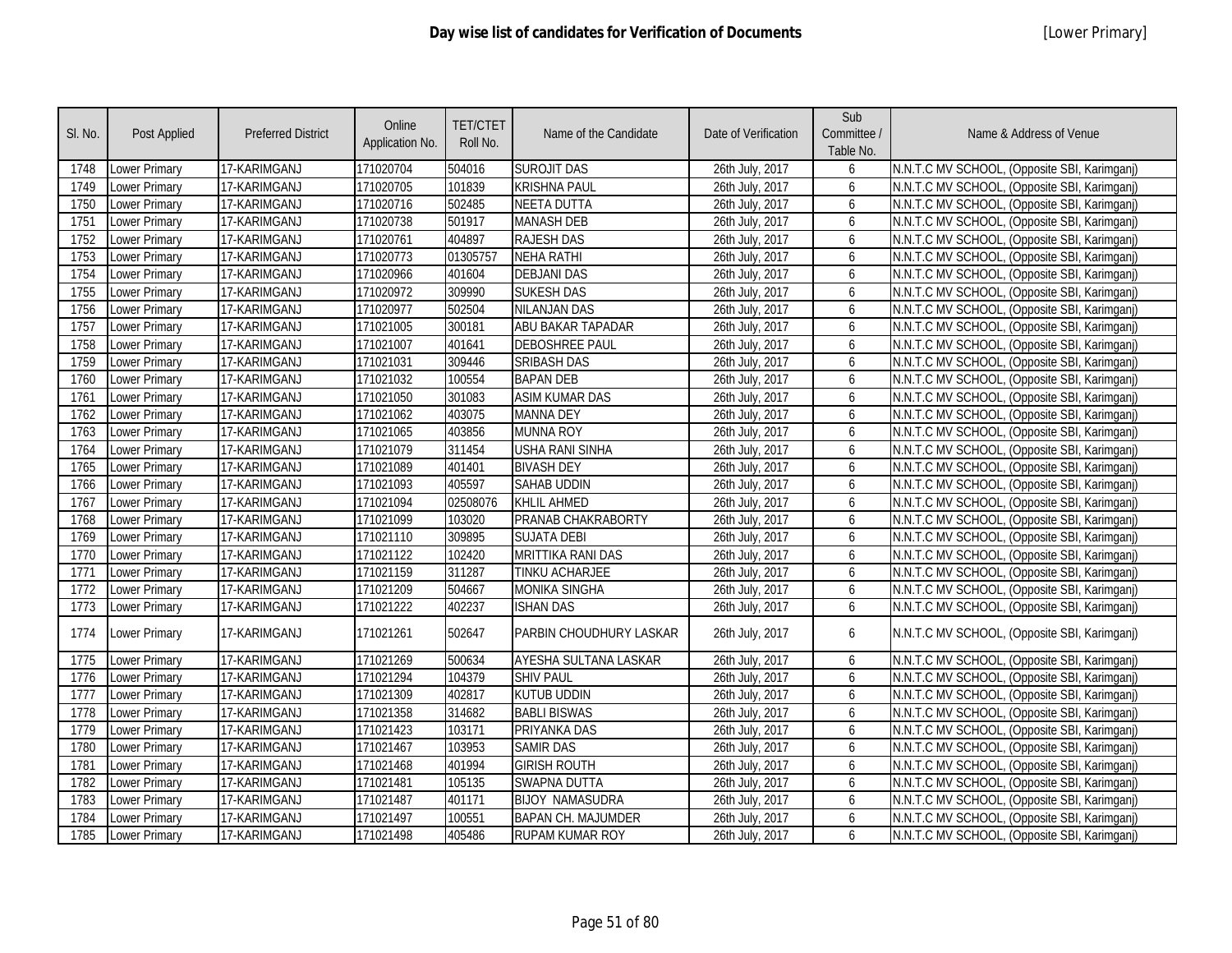| SI. No. | Post Applied         | <b>Preferred District</b> | Online<br>Application No. | <b>TET/CTET</b><br>Roll No. | Name of the Candidate           | Date of Verification | Sub<br>Committee /<br>Table No. | Name & Address of Venue                      |
|---------|----------------------|---------------------------|---------------------------|-----------------------------|---------------------------------|----------------------|---------------------------------|----------------------------------------------|
| 1786    | Lower Primary        | 17-KARIMGANJ              | 171021518                 | 502186                      | MONUJ KUMAR DAS                 | 26th July, 2017      | 6                               | N.N.T.C MV SCHOOL, (Opposite SBI, Karimganj) |
| 1787    | Lower Primary        | 17-KARIMGANJ              | 171021529                 | 404807                      | <b>RAHUL DEB</b>                | 26th July, 2017      | 6                               | N.N.T.C MV SCHOOL, (Opposite SBI, Karimganj) |
| 1788    | Lower Primary        | 17-KARIMGANJ              | 171021537                 | 307480                      | <b>SALEHA BEGUM</b>             | 26th July, 2017      | 6                               | N.N.T.C MV SCHOOL, (Opposite SBI, Karimganj) |
| 1789    | <b>Lower Primary</b> | 17-KARIMGANJ              | 171021557                 | 500686                      | <b>BADRUN NESSA LASKAR</b>      | 26th July, 2017      | 6                               | N.N.T.C MV SCHOOL, (Opposite SBI, Karimganj) |
| 1790    | Lower Primary        | 17-KARIMGANJ              | 171021560                 | 102966                      | <b>POMPI MANDAL</b>             | 26th July, 2017      | 6                               | N.N.T.C MV SCHOOL, (Opposite SBI, Karimganj) |
| 1791    | <b>Lower Primary</b> | 17-KARIMGANJ              | 171021582                 | 503669                      | <b>SHELY RANI DAS</b>           | 26th July, 2017      | 6                               | N.N.T.C MV SCHOOL, (Opposite SBI, Karimganj) |
| 1792    | Lower Primary        | 17-KARIMGANJ              | 171021594                 | 312019                      | <b>DULAN DAS</b>                | 26th July, 2017      | 6                               | N.N.T.C MV SCHOOL, (Opposite SBI, Karimganj) |
| 1793    | Lower Primary        | 17-KARIMGANJ              | 171021605                 | 102269                      | <b>MITHUN DAS</b>               | 26th July, 2017      | 6                               | N.N.T.C MV SCHOOL, (Opposite SBI, Karimganj) |
| 1794    | Lower Primary        | 17-KARIMGANJ              | 171021613                 | 400282                      | AJANTA RANI NATH                | 26th July, 2017      | 6                               | N.N.T.C MV SCHOOL, (Opposite SBI, Karimganj) |
| 1795    | Lower Primary        | 17-KARIMGANJ              | 171021617                 | 308294                      | <b>SATYAJIT PAUL</b>            | 26th July, 2017      | 6                               | N.N.T.C MV SCHOOL, (Opposite SBI, Karimganj) |
| 1796    | Lower Primary        | 17-KARIMGANJ              | 171021635                 | 104136                      | SANJOY KUMAR DEY                | 26th July, 2017      | 6                               | N.N.T.C MV SCHOOL, (Opposite SBI, Karimganj) |
| 1797    | Lower Primary        | 17-KARIMGANJ              | 171021639                 | 401534                      | DEBAJYOTI CHAKRABORTY           | 26th July, 2017      | 6                               | N.N.T.C MV SCHOOL, (Opposite SBI, Karimganj) |
| 1798    | Lower Primary        | 17-KARIMGANJ              | 171021659                 | 402755                      | KISHOR KUMAR SINHA              | 26th July, 2017      | 6                               | N.N.T.C MV SCHOOL, (Opposite SBI, Karimganj) |
| 1799    | Lower Primary        | 17-KARIMGANJ              | 171021662                 | 309806                      | SUDIPTA RANI DAS                | 26th July, 2017      | 6                               | N.N.T.C MV SCHOOL, (Opposite SBI, Karimganj) |
| 1800    | Lower Primary        | 17-KARIMGANJ              | 171021664                 | 104802                      | <b>SUJOY CHAKRABARTY</b>        | 26th July, 2017      | 6                               | N.N.T.C MV SCHOOL, (Opposite SBI, Karimganj) |
| 1801    | Lower Primary        | 17-KARIMGANJ              | 171021689                 | 504327                      | <b>GAUTAM DEY</b>               | 27th July, 2017      | $\mathbf{1}$                    | N.N.T.C MV SCHOOL, (Opposite SBI, Karimganj) |
| 1802    | Lower Primary        | 17-KARIMGANJ              | 171021701                 | 101752                      | <b>KANCHAN MAZUMDER</b>         | 27th July, 2017      | $\mathbf{1}$                    | N.N.T.C MV SCHOOL, (Opposite SBI, Karimganj) |
| 1803    | Lower Primary        | 17-KARIMGANJ              | 171021710                 | 310720                      | SUSHMITA DEBNATH                | 27th July, 2017      | $\mathbf{1}$                    | N.N.T.C MV SCHOOL, (Opposite SBI, Karimganj) |
| 1804    | Lower Primary        | 17-KARIMGANJ              | 171021711                 | 500365                      | AMINA BEGUM LASKAR              | 27th July, 2017      | $\mathbf{1}$                    | N.N.T.C MV SCHOOL, (Opposite SBI, Karimganj) |
| 1805    | Lower Primary        | 17-KARIMGANJ              | 171021738                 | 504264                      | ZIAUR RAHMAN LASKAR             | 27th July, 2017      | $\mathbf{1}$                    | N.N.T.C MV SCHOOL, (Opposite SBI, Karimganj) |
| 1806    | Lower Primary        | 17-KARIMGANJ              | 171021742                 | 100327                      | <b>APARAJITA ROY</b>            | 27th July, 2017      | $\mathbf{1}$                    | N.N.T.C MV SCHOOL, (Opposite SBI, Karimganj) |
| 1807    | Lower Primary        | 17-KARIMGANJ              | 171021748                 | 402869                      | LOBIB ALOM                      | 27th July, 2017      | $\mathbf{1}$                    | N.N.T.C MV SCHOOL, (Opposite SBI, Karimganj) |
| 1808    | Lower Primary        | 17-KARIMGANJ              | 171021807                 | 303798                      | <b>LUCKY KAR</b>                | 27th July, 2017      | $\mathbf{1}$                    | N.N.T.C MV SCHOOL, (Opposite SBI, Karimganj) |
| 1809    | Lower Primary        | 17-KARIMGANJ              | 171021810                 | 404619                      | PRIYANKA DEBNATH                | 27th July, 2017      | $\mathbf{1}$                    | N.N.T.C MV SCHOOL, (Opposite SBI, Karimganj) |
| 1810    | Lower Primary        | 17-KARIMGANJ              | 171021827                 | 101443                      | <b>HARI MOHAN DAS</b>           | 27th July, 2017      | $\mathbf{1}$                    | N.N.T.C MV SCHOOL, (Opposite SBI, Karimganj) |
| 1811    | Lower Primary        | 17-KARIMGANJ              | 171021865                 | 501908                      | <b>MAMPI NATH</b>               | 27th July, 2017      | $\mathbf{1}$                    | N.N.T.C MV SCHOOL, (Opposite SBI, Karimganj) |
| 1812    | Lower Primary        | 17-KARIMGANJ              | 171021879                 | 402787                      | KRISHNA KUMAR DAS               | 27th July, 2017      | $\mathbf{1}$                    | N.N.T.C MV SCHOOL, (Opposite SBI, Karimganj) |
| 1813    | Lower Primary        | 17-KARIMGANJ              | 171022076                 | 401801                      | DIPSHIKA DEB PURKAYASTHA        | 27th July, 2017      | $\mathbf{1}$                    | N.N.T.C MV SCHOOL, (Opposite SBI, Karimganj) |
| 1814    | Lower Primary        | 17-KARIMGANJ              | 171022077                 | 401132                      | <b>BIDHAN DEB</b>               | 27th July, 2017      | $\mathbf{1}$                    | N.N.T.C MV SCHOOL, (Opposite SBI, Karimganj) |
| 1815    | Lower Primary        | 17-KARIMGANJ              | 171022112                 | 403519                      | MITALI RANI NATH                | 27th July, 2017      | $\mathbf{1}$                    | N.N.T.C MV SCHOOL, (Opposite SBI, Karimganj) |
| 1816    | Lower Primary        | 17-KARIMGANJ              | 171022114                 | 402030                      | <b>GOURANGA SINHA</b>           | 27th July, 2017      | $\mathbf{1}$                    | N.N.T.C MV SCHOOL, (Opposite SBI, Karimganj) |
| 1817    | Lower Primary        | 17-KARIMGANJ              | 171022117                 | 503660                      | SHAWLI CHANDA                   | 27th July, 2017      | $\mathbf{1}$                    | N.N.T.C MV SCHOOL, (Opposite SBI, Karimganj) |
| 1818    | Lower Primary        | 17-KARIMGANJ              | 171022119                 | 403121                      | MATINDRA CHANDRA DAS            | 27th July, 2017      | $\mathbf{1}$                    | N.N.T.C MV SCHOOL, (Opposite SBI, Karimganj) |
| 1819    | Lower Primary        | 17-KARIMGANJ              | 171022132                 | 402732                      | KHALEDA BEGUM KHAN<br>CHOUDHURY | 27th July, 2017      | $\mathbf{1}$                    | N.N.T.C MV SCHOOL, (Opposite SBI, Karimganj) |
| 1820    | Lower Primary        | 17-KARIMGANJ              | 171022152                 | 402463                      | <b>JITENDRA KUMARI</b>          | 27th July, 2017      | $\mathbf{1}$                    | N.N.T.C MV SCHOOL, (Opposite SBI, Karimganj) |
| 1821    | Lower Primary        | 17-KARIMGANJ              | 171022237                 | 307342                      | SAHELI MAZUMDER                 | 27th July, 2017      | $\mathbf{1}$                    | N.N.T.C MV SCHOOL, (Opposite SBI, Karimganj) |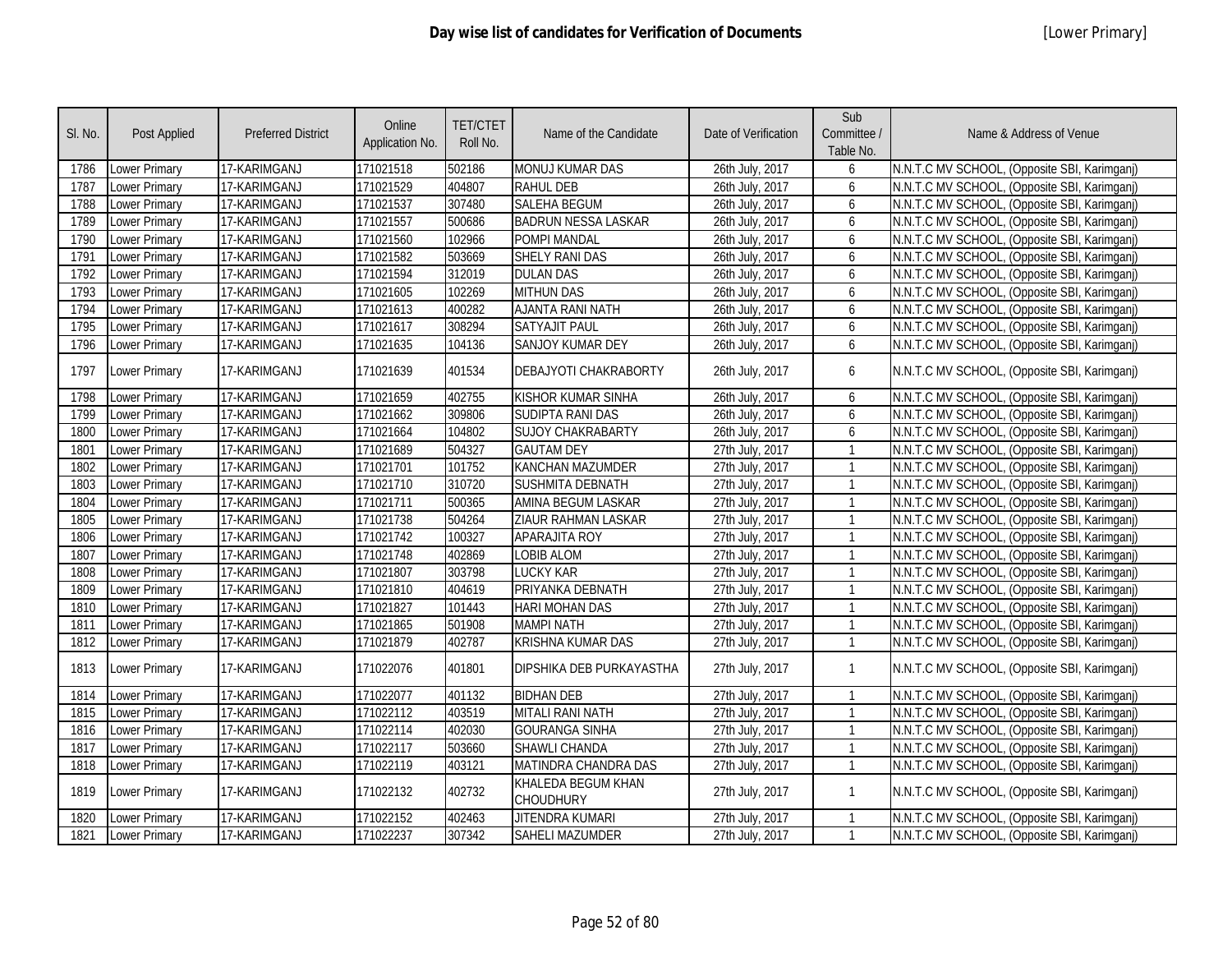| SI. No. | Post Applied         | <b>Preferred District</b> | Online<br>Application No. | <b>TET/CTET</b><br>Roll No. | Name of the Candidate            | Date of Verification | Sub<br>Committee /<br>Table No. | Name & Address of Venue                      |
|---------|----------------------|---------------------------|---------------------------|-----------------------------|----------------------------------|----------------------|---------------------------------|----------------------------------------------|
| 1822    | Lower Primary        | 17-KARIMGANJ              | 171022253                 | 103156                      | PRIYA SAHA                       | 27th July, 2017      |                                 | N.N.T.C MV SCHOOL, (Opposite SBI, Karimganj) |
| 1823    | Lower Primary        | 17-KARIMGANJ              | 171022256                 | 404487                      | PRABIR SARKAR                    | 27th July, 2017      | $\mathbf{1}$                    | N.N.T.C MV SCHOOL, (Opposite SBI, Karimganj) |
| 1824    | Lower Primary        | 17-KARIMGANJ              | 171022258                 | 400151                      | ABIDA BEGUM CHOUDHURY            | 27th July, 2017      | $\mathbf{1}$                    | N.N.T.C MV SCHOOL, (Opposite SBI, Karimganj) |
| 1825    | Lower Primary        | 17-KARIMGANJ              | 171022264                 | 402471                      | JANMAJAY CHANDA                  | 27th July, 2017      | $\mathbf{1}$                    | N.N.T.C MV SCHOOL, (Opposite SBI, Karimganj) |
| 1826    | Lower Primary        | 17-KARIMGANJ              | 171022268                 | 311086                      | TAKHELAMBAM LEIKHENSANA<br>SINGH | 27th July, 2017      | $\mathbf{1}$                    | N.N.T.C MV SCHOOL, (Opposite SBI, Karimganj) |
| 1827    | Lower Primary        | 17-KARIMGANJ              | 171022286                 | 311170                      | <b>TAPAN DAS CHOUDHURY</b>       | 27th July, 2017      |                                 | N.N.T.C MV SCHOOL, (Opposite SBI, Karimganj) |
| 1828    | Lower Primary        | 17-KARIMGANJ              | 171022293                 | 103577                      | <b>RATUL DUTTA</b>               | 27th July, 2017      |                                 | N.N.T.C MV SCHOOL, (Opposite SBI, Karimganj) |
| 1829    | Lower Primary        | 17-KARIMGANJ              | 171022310                 | 100196                      | <b>ANIMA DAS</b>                 | 27th July, 2017      |                                 | N.N.T.C MV SCHOOL, (Opposite SBI, Karimganj) |
| 1830    | Lower Primary        | 17-KARIMGANJ              | 171022325                 | 402857                      | <b>LIPTU DAS</b>                 | 27th July, 2017      |                                 | N.N.T.C MV SCHOOL, (Opposite SBI, Karimganj) |
| 1831    | Lower Primary        | 17-KARIMGANJ              | 171022354                 | 310777                      | <b>SUSMITA DEY</b>               | 27th July, 2017      |                                 | N.N.T.C MV SCHOOL, (Opposite SBI, Karimganj) |
| 1832    | Lower Primary        | 17-KARIMGANJ              | 171022399                 | 100666                      | <b>BIJAN KUMAR BASAK</b>         | 27th July, 2017      | $\mathbf{1}$                    | N.N.T.C MV SCHOOL, (Opposite SBI, Karimganj) |
| 1833    | <b>Lower Primary</b> | 17-KARIMGANJ              | 171022406                 | 400318                      | <b>AKHLAQUE AHMED</b>            | 27th July, 2017      | $\mathbf{1}$                    | N.N.T.C MV SCHOOL, (Opposite SBI, Karimganj) |
| 1834    | Lower Primary        | 17-KARIMGANJ              | 171022431                 | 405086                      | RATNADIP PURKAYASTHA             | 27th July, 2017      | $\mathbf{1}$                    | N.N.T.C MV SCHOOL, (Opposite SBI, Karimganj) |
| 1835    | Lower Primary        | 17-KARIMGANJ              | 171022436                 | 502209                      | <b>MOUSOMI DUTTA</b>             | 27th July, 2017      | $\mathbf{1}$                    | N.N.T.C MV SCHOOL, (Opposite SBI, Karimganj) |
| 1836    | <b>Lower Primary</b> | 17-KARIMGANJ              | 171022445                 | 401053                      | <b>BASU BOWRI</b>                | 27th July, 2017      | $\mathbf{1}$                    | N.N.T.C MV SCHOOL, (Opposite SBI, Karimganj) |
| 1837    | Lower Primary        | 17-KARIMGANJ              | 171022481                 | 503463                      | <b>SANJOY BHATTACHARJEE</b>      | 27th July, 2017      |                                 | N.N.T.C MV SCHOOL, (Opposite SBI, Karimganj) |
| 1838    | <b>Lower Primary</b> | 17-KARIMGANJ              | 171022493                 | 309017                      | SHYAMAPADA BANIK                 | 27th July, 2017      | $\mathbf{1}$                    | N.N.T.C MV SCHOOL, (Opposite SBI, Karimganj) |
| 1839    | Lower Primary        | 17-KARIMGANJ              | 171022494                 | 403422                      | MEHERUNNESSA KHANAM              | 27th July, 2017      | $\mathbf{1}$                    | N.N.T.C MV SCHOOL, (Opposite SBI, Karimganj) |
| 1840    | <b>Lower Primary</b> | 17-KARIMGANJ              | 171022529                 | 400036                      | <b>ABDULHALIM</b>                | 27th July, 2017      | $\mathbf{1}$                    | N.N.T.C MV SCHOOL, (Opposite SBI, Karimganj) |
| 1841    | Lower Primary        | 17-KARIMGANJ              | 171022545                 | 103900                      | <b>SABITA KUNDU</b>              | 27th July, 2017      | $\mathbf{1}$                    | N.N.T.C MV SCHOOL, (Opposite SBI, Karimganj) |
| 1842    | Lower Primary        | 17-KARIMGANJ              | 171022593                 | 402711                      | <b>KESHAB SINHA</b>              | 27th July, 2017      | $\mathbf{1}$                    | N.N.T.C MV SCHOOL, (Opposite SBI, Karimganj) |
| 1843    | Lower Primary        | 17-KARIMGANJ              | 171022602                 | 402294                      | JAHIRUL ALAM CHOUDHURY           | 27th July, 2017      | $\mathbf{1}$                    | N.N.T.C MV SCHOOL, (Opposite SBI, Karimganj) |
| 1844    | Lower Primary        | 17-KARIMGANJ              | 171022604                 | 405297                      | <b>RUBIA KHATUN</b>              | 27th July, 2017      | $\mathbf{1}$                    | N.N.T.C MV SCHOOL, (Opposite SBI, Karimganj) |
| 1845    | Lower Primary        | 17-KARIMGANJ              | 171022606                 | 503184                      | <b>SABITA MAZUMDER</b>           | 27th July, 2017      |                                 | N.N.T.C MV SCHOOL, (Opposite SBI, Karimganj) |
| 1846    | Lower Primary        | 17-KARIMGANJ              | 171022628                 | 500507                      | ANWARA BEGUM BARBHUIYA           | 27th July, 2017      | $\mathbf{1}$                    | N.N.T.C MV SCHOOL, (Opposite SBI, Karimganj) |
| 1847    | Lower Primary        | 17-KARIMGANJ              | 171022633                 | 100424                      | <b>ASHA MANDAL</b>               | 27th July, 2017      | $\mathbf{1}$                    | N.N.T.C MV SCHOOL, (Opposite SBI, Karimganj) |
| 1848    | <b>Lower Primary</b> | 17-KARIMGANJ              | 171022636                 | 403440                      | MILTON DAS CHOUDHURY             | 27th July, 2017      | $\mathbf{1}$                    | N.N.T.C MV SCHOOL, (Opposite SBI, Karimganj) |
| 1849    | Lower Primary        | 17-KARIMGANJ              | 171022658                 | 404082                      | NIHAR RANJAN CHAKRABORTY         | 27th July, 2017      | $\mathbf{1}$                    | N.N.T.C MV SCHOOL, (Opposite SBI, Karimganj) |
| 1850    | Lower Primary        | 17-KARIMGANJ              | 171022670                 | 310709                      | <b>SUSHMITA DAS</b>              | 27th July, 2017      | $\mathbf{1}$                    | N.N.T.C MV SCHOOL, (Opposite SBI, Karimganj) |
| 1851    | Lower Primary        | 17-KARIMGANJ              | 171022686                 | 308808                      | <b>SHIBANI SINHA</b>             | 27th July, 2017      | $\mathbf{1}$                    | N.N.T.C MV SCHOOL, (Opposite SBI, Karimganj) |
| 1852    | Lower Primary        | 17-KARIMGANJ              | 171022722                 | 400343                      | <b>ALOK GUPTA</b>                | 27th July, 2017      | $\mathbf{1}$                    | N.N.T.C MV SCHOOL, (Opposite SBI, Karimganj) |
| 1853    | Lower Primary        | 17-KARIMGANJ              | 171022736                 | 308471                      | SHAFIQUL ISLAM CHOUDHURY         | 27th July, 2017      | $\mathbf{1}$                    | N.N.T.C MV SCHOOL, (Opposite SBI, Karimganj) |
| 1854    | Lower Primary        | 17-KARIMGANJ              | 171022745                 | 502465                      | NAZNEEN AHMED LASKAR             | 27th July, 2017      |                                 | N.N.T.C MV SCHOOL, (Opposite SBI, Karimganj) |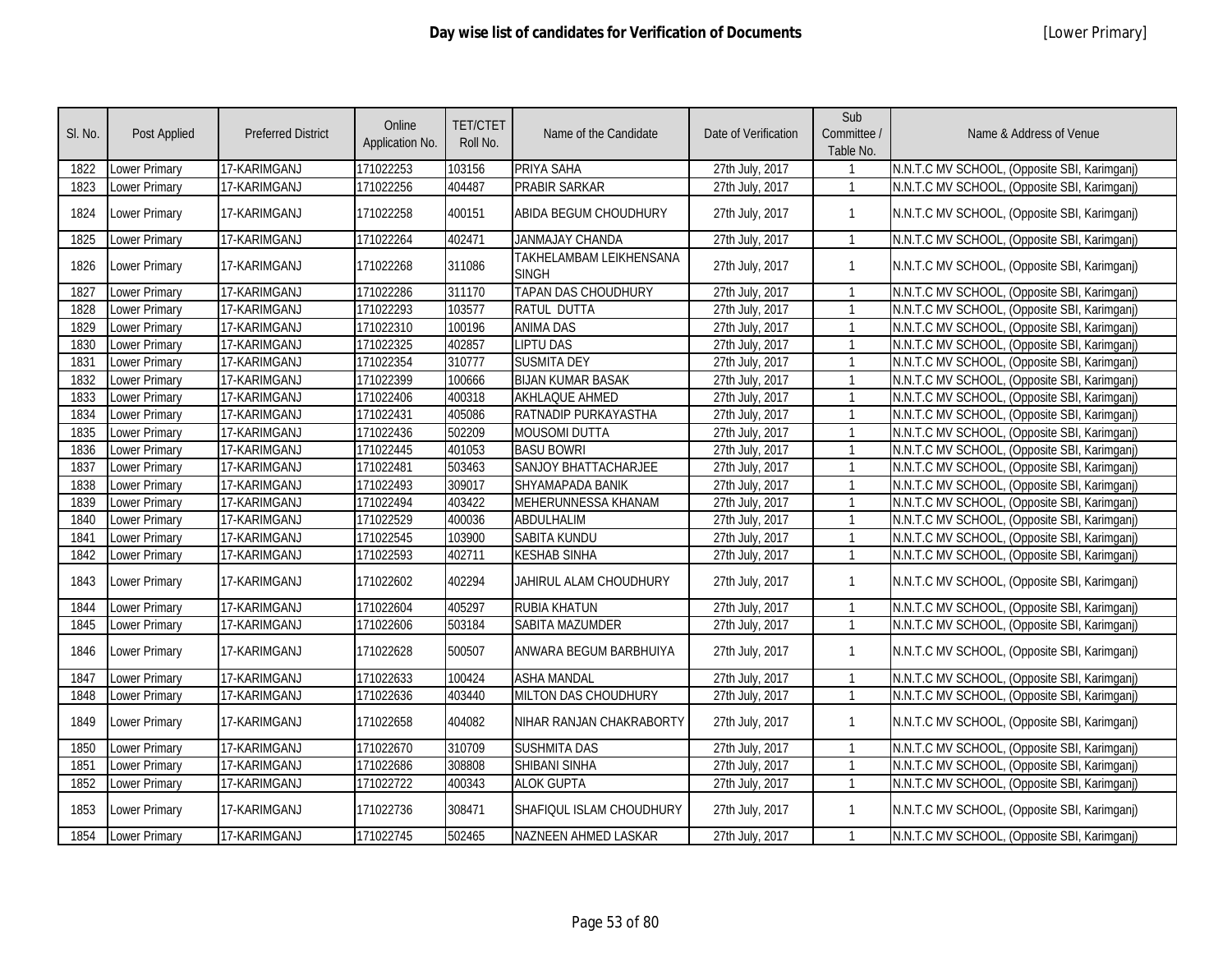| SI. No. | <b>Post Applied</b>  | <b>Preferred District</b> | Online<br>Application No. | <b>TET/CTET</b><br>Roll No. | Name of the Candidate       | Date of Verification | Sub<br>Committee /<br>Table No. | Name & Address of Venue                      |
|---------|----------------------|---------------------------|---------------------------|-----------------------------|-----------------------------|----------------------|---------------------------------|----------------------------------------------|
| 1855    | Lower Primary        | 17-KARIMGANJ              | 171022754                 | 405297                      | RUBIA KHATUN                | 27th July, 2017      |                                 | N.N.T.C MV SCHOOL, (Opposite SBI, Karimganj) |
| 1856    | <b>Lower Primary</b> | 17-KARIMGANJ              | 171022765                 | 100642                      | <b>BIBHASH ROY</b>          | 27th July, 2017      | $\mathbf{1}$                    | N.N.T.C MV SCHOOL, (Opposite SBI, Karimganj) |
| 1857    | <b>Lower Primary</b> | 17-KARIMGANJ              | 171022785                 | 401571                      | <b>DEBASHISH SARMA</b>      | 27th July, 2017      | $\mathbf{1}$                    | N.N.T.C MV SCHOOL, (Opposite SBI, Karimgani) |
| 1858    | Lower Primary        | 17-KARIMGANJ              | 171022786                 | 401240                      | <b>BINDIA DHAR</b>          | 27th July, 2017      | $\mathbf{1}$                    | N.N.T.C MV SCHOOL, (Opposite SBI, Karimganj) |
| 1859    | <b>Lower Primary</b> | 17-KARIMGANJ              | 171022791                 | 104624                      | <b>SUBHAJIT PAUL</b>        | 27th July, 2017      | $\mathbf{1}$                    | N.N.T.C MV SCHOOL, (Opposite SBI, Karimganj) |
| 1860    | <b>Lower Primary</b> | 17-KARIMGANJ              | 171022826                 | 501656                      | <b>KABIR HUSSAIN LASKAR</b> | 27th July, 2017      | $\mathbf{1}$                    | N.N.T.C MV SCHOOL, (Opposite SBI, Karimganj) |
| 1861    | Lower Primary        | 17-KARIMGANJ              | 171022846                 | 401739                      | <b>DIPA MALAKAR</b>         | 27th July, 2017      | $\mathbf{1}$                    | N.N.T.C MV SCHOOL, (Opposite SBI, Karimganj) |
| 1862    | Lower Primary        | 17-KARIMGANJ              | 171022862                 | 402826                      | <b>LAKSHMI DEB</b>          | 27th July, 2017      | $\mathbf{1}$                    | N.N.T.C MV SCHOOL, (Opposite SBI, Karimganj) |
| 1863    | Lower Primary        | 17-KARIMGANJ              | 171022865                 | 101959                      | <b>MADHUMITA SINGHA</b>     | 27th July, 2017      | $\mathbf{1}$                    | N.N.T.C MV SCHOOL, (Opposite SBI, Karimganj) |
| 1864    | <b>Lower Primary</b> | 17-KARIMGANJ              | 171022873                 | 00600376                    | POMPI ROY                   | 27th July, 2017      | $\mathbf{1}$                    | N.N.T.C MV SCHOOL, (Opposite SBI, Karimganj) |
| 1865    | Lower Primary        | 17-KARIMGANJ              | 171022887                 | 503600                      | SHAHNAZ BANU MAZUMDER       | 27th July, 2017      | $\mathbf{1}$                    | N.N.T.C MV SCHOOL, (Opposite SBI, Karimganj) |
| 1866    | Lower Primary        | 17-KARIMGANJ              | 171022888                 | 312344                      | <b>MAMUN SEN</b>            | 27th July, 2017      | $\mathbf{1}$                    | N.N.T.C MV SCHOOL, (Opposite SBI, Karimganj) |
| 1867    | <b>Lower Primary</b> | 17-KARIMGANJ              | 171022896                 | 308471                      | SHAFIQUL ISLAM CHOUDHURY    | 27th July, 2017      | $\mathbf{1}$                    | N.N.T.C MV SCHOOL, (Opposite SBI, Karimganj) |
| 1868    | Lower Primary        | 17-KARIMGANJ              | 171022937                 | 100188                      | <b>ANANTA DAS</b>           | 27th July, 2017      | $\mathbf{1}$                    | N.N.T.C MV SCHOOL, (Opposite SBI, Karimganj) |
| 1869    | Lower Primary        | 17-KARIMGANJ              | 171022973                 | 304991                      | NAJMUL HOQUE BARBHUIYA      | 27th July, 2017      | $\mathbf{1}$                    | N.N.T.C MV SCHOOL, (Opposite SBI, Karimganj) |
| 1870    | Lower Primary        | 17-KARIMGANJ              | 171022981                 | 403318                      | <b>MD MOKBUL ALI</b>        | 27th July, 2017      | $\mathbf{1}$                    | N.N.T.C MV SCHOOL, (Opposite SBI, Karimganj) |
| 1871    | <b>Lower Primary</b> | 17-KARIMGANJ              | 171023020                 | 400633                      | <b>ANURUPA DAS</b>          | 27th July, 2017      | $\mathbf{1}$                    | N.N.T.C MV SCHOOL, (Opposite SBI, Karimganj) |
| 1872    | Lower Primary        | 17-KARIMGANJ              | 171023033                 | 403335                      | MD. NAZIM UDDIN AHMED       | 27th July, 2017      | $\mathbf{1}$                    | N.N.T.C MV SCHOOL, (Opposite SBI, Karimganj) |
| 1873    | <b>Lower Primary</b> | 17-KARIMGANJ              | 171023036                 | 500507                      | ANWARA BEGUM BARBHUIYA      | 27th July, 2017      | $\mathbf{1}$                    | N.N.T.C MV SCHOOL, (Opposite SBI, Karimganj) |
| 1874    | <b>Lower Primary</b> | 17-KARIMGANJ              | 171023084                 | 404458                      | <b>PLABITA SINHA</b>        | 27th July, 2017      | $\mathbf{1}$                    | N.N.T.C MV SCHOOL, (Opposite SBI, Karimganj) |
| 1875    | <b>Lower Primary</b> | 17-KARIMGANJ              | 171023100                 | 108101                      | <b>SRI RAM BHAGAT</b>       | 27th July, 2017      | $\mathbf{1}$                    | N.N.T.C MV SCHOOL, (Opposite SBI, Karimgani) |
| 1876    | Lower Primary        | 17-KARIMGANJ              | 171023141                 | 309719                      | SUDIP KANTI DEB             | 27th July, 2017      | $\mathbf{1}$                    | N.N.T.C MV SCHOOL, (Opposite SBI, Karimganj) |
| 1877    | <b>Lower Primary</b> | 17-KARIMGANJ              | 171023147                 | 403341                      | MD NEZAM UDDIN              | 27th July, 2017      | $\mathbf{1}$                    | N.N.T.C MV SCHOOL, (Opposite SBI, Karimganj) |
| 1878    | Lower Primary        | 17-KARIMGANJ              | 171023182                 | 405508                      | <b>SABBIR AHMED</b>         | 27th July, 2017      | $\mathbf{1}$                    | N.N.T.C MV SCHOOL, (Opposite SBI, Karimganj) |
| 1879    | Lower Primary        | 17-KARIMGANJ              | 171023222                 | 403790                      | <b>MRINMOY KANTI NATH</b>   | 27th July, 2017      | $\mathbf{1}$                    | N.N.T.C MV SCHOOL, (Opposite SBI, Karimganj) |
| 1880    | <b>Lower Primary</b> | 17-KARIMGANJ              | 171023233                 | 401471                      | <b>CHANDRA SHEKHAR TELI</b> | 27th July, 2017      | $\mathbf{1}$                    | N.N.T.C MV SCHOOL, (Opposite SBI, Karimganj) |
| 1881    | Lower Primary        | 17-KARIMGANJ              | 171023251                 | 504159                      | <b>TOPOSRI ROY</b>          | 27th July, 2017      | $\mathbf{1}$                    | N.N.T.C MV SCHOOL, (Opposite SBI, Karimganj) |
| 1882    | Lower Primary        | 17-KARIMGANJ              | 171023260                 | 503318                      | SAIFULLA BARBHUIYA          | 27th July, 2017      | $\mathbf{1}$                    | N.N.T.C MV SCHOOL, (Opposite SBI, Karimganj) |
| 1883    | <b>Lower Primary</b> | 17-KARIMGANJ              | 171023306                 | 102389                      | <b>MOUSUMI DUTTA</b>        | 27th July, 2017      |                                 | N.N.T.C MV SCHOOL, (Opposite SBI, Karimganj) |
| 1884    | <b>Lower Primary</b> | 17-KARIMGANJ              | 171023313                 | 105146                      | <b>SWARUP KUMAR DAS</b>     | 27th July, 2017      | $\mathbf{1}$                    | N.N.T.C MV SCHOOL, (Opposite SBI, Karimganj) |
| 1885    | Lower Primary        | 17-KARIMGANJ              | 171023322                 | 401964                      | <b>GAURAV NAG</b>           | 27th July, 2017      | $\mathbf{1}$                    | N.N.T.C MV SCHOOL, (Opposite SBI, Karimganj) |
| 1886    | Lower Primary        | 17-KARIMGANJ              | 171023339                 | 504263                      | <b>ZIAUR RAHMAN LASKAR</b>  | 27th July, 2017      | $\mathbf{1}$                    | N.N.T.C MV SCHOOL, (Opposite SBI, Karimganj) |
| 1887    | Lower Primary        | 17-KARIMGANJ              | 171023350                 | 691003                      | <b>KAMALA KANTA DAS</b>     | 27th July, 2017      | $\mathbf{1}$                    | N.N.T.C MV SCHOOL, (Opposite SBI, Karimganj) |
| 1888    | Lower Primary        | 17-KARIMGANJ              | 171023358                 | 309713                      | SUDIP DEB                   | 27th July, 2017      |                                 | N.N.T.C MV SCHOOL, (Opposite SBI, Karimganj) |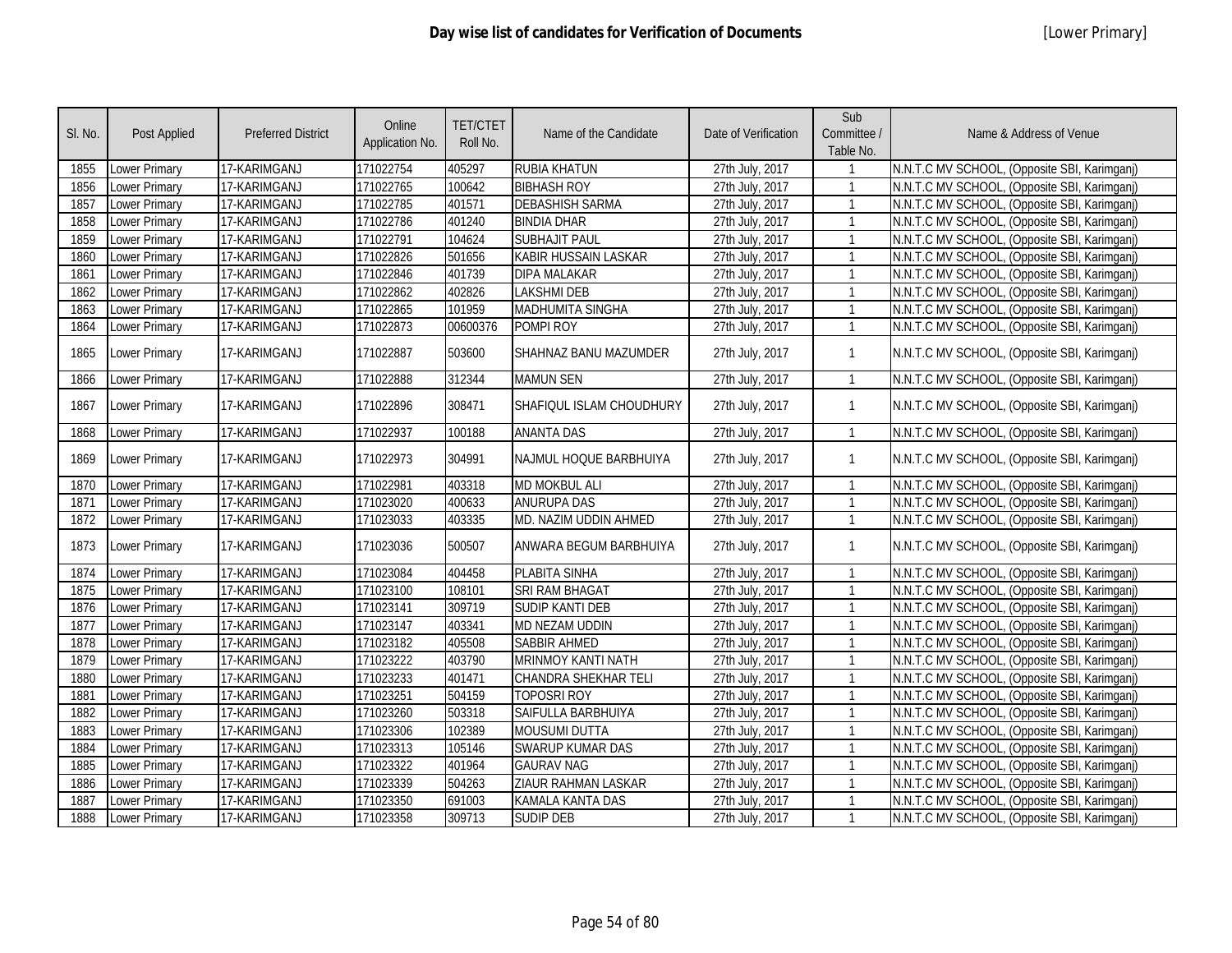| SI. No. | <b>Post Applied</b>  | <b>Preferred District</b> | Online<br>Application No. | <b>TET/CTET</b><br>Roll No. | Name of the Candidate                         | Date of Verification | Sub<br>Committee /<br>Table No. | Name & Address of Venue                      |
|---------|----------------------|---------------------------|---------------------------|-----------------------------|-----------------------------------------------|----------------------|---------------------------------|----------------------------------------------|
| 1889    | <b>Lower Primary</b> | 17-KARIMGANJ              | 171023378                 | 302455                      | FARUK AHMED BORBHUIYA                         | 27th July, 2017      |                                 | N.N.T.C MV SCHOOL, (Opposite SBI, Karimganj) |
| 1890    | Lower Primary        | 17-KARIMGANJ              | 171023391                 | 300160                      | ABIDA SULTANA CHOUDHURY                       | 27th July, 2017      | $\mathbf{1}$                    | N.N.T.C MV SCHOOL, (Opposite SBI, Karimganj) |
| 1891    | <b>Lower Primary</b> | 17-KARIMGANJ              | 171023411                 | 690369                      | <b>BIJOY DAS</b>                              | 27th July, 2017      | $\mathbf{1}$                    | N.N.T.C MV SCHOOL, (Opposite SBI, Karimganj) |
| 1892    | <b>Lower Primary</b> | 17-KARIMGANJ              | 171023468                 | 403966                      | <b>NAREN CHOUDHURY</b>                        | 27th July, 2017      | $\mathbf{1}$                    | N.N.T.C MV SCHOOL, (Opposite SBI, Karimganj) |
| 1893    | Lower Primary        | 17-KARIMGANJ              | 171023484                 | 101703                      | <b>KAJAL DAS</b>                              | 27th July, 2017      |                                 | N.N.T.C MV SCHOOL, (Opposite SBI, Karimganj) |
| 1894    | <b>Lower Primary</b> | 17-KARIMGANJ              | 171023492                 | 401324                      | <b>BISHNU MADHAB</b><br><b>CHAKRABORTY</b>    | 27th July, 2017      | $\mathbf{1}$                    | N.N.T.C MV SCHOOL, (Opposite SBI, Karimganj) |
| 1895    | Lower Primary        | 17-KARIMGANJ              | 171023499                 | 404350                      | <b>PARMITA DEY</b>                            | 27th July, 2017      |                                 | N.N.T.C MV SCHOOL, (Opposite SBI, Karimganj) |
| 1896    | Lower Primary        | 17-KARIMGANJ              | 171023515                 | 400329                      | <b>ALEHA BEGUM</b>                            | 27th July, 2017      |                                 | N.N.T.C MV SCHOOL, (Opposite SBI, Karimgani) |
| 1897    | <b>Lower Primary</b> | 17-KARIMGANJ              | 171023561                 | 402269                      | <b>JAHAN UDDIN</b>                            | 27th July, 2017      |                                 | N.N.T.C MV SCHOOL, (Opposite SBI, Karimganj) |
| 1898    | Lower Primary        | 17-KARIMGANJ              | 171023570                 | 104481                      | <b>SOFIA BEGUM</b>                            | 27th July, 2017      | -1                              | N.N.T.C MV SCHOOL, (Opposite SBI, Karimganj) |
| 1899    | Lower Primary        | 17-KARIMGANJ              | 171023581                 | 201568                      | NAGENDRA SINGH                                | 27th July, 2017      |                                 | N.N.T.C MV SCHOOL, (Opposite SBI, Karimganj) |
| 1900    | Lower Primary        | 17-KARIMGANJ              | 171023605                 | 104436                      | <b>SIMA RANI DAS</b>                          | 27th July, 2017      | $\mathbf{1}$                    | N.N.T.C MV SCHOOL, (Opposite SBI, Karimganj) |
| 1901    | Lower Primary        | 17-KARIMGANJ              | 171023639                 | 308542                      | SHAKIRA BEGUM                                 | 27th July, 2017      | $\overline{2}$                  | N.N.T.C MV SCHOOL, (Opposite SBI, Karimganj) |
| 1902    | Lower Primary        | 17-KARIMGANJ              | 171023645                 | 503237                      | <b>SAHAB UDDIN LASKAR</b>                     | 27th July, 2017      | $\overline{2}$                  | N.N.T.C MV SCHOOL, (Opposite SBI, Karimgani) |
| 1903    | Lower Primary        | 17-KARIMGANJ              | 171023679                 | 402669                      | <b>KANCHAN DAS</b>                            | 27th July, 2017      | $\overline{2}$                  | N.N.T.C MV SCHOOL, (Opposite SBI, Karimganj) |
| 1904    | Lower Primary        | 17-KARIMGANJ              | 171023692                 | 404312                      | PAPIYA NATH                                   | 27th July, 2017      | $\overline{2}$                  | N.N.T.C MV SCHOOL, (Opposite SBI, Karimganj) |
| 1905    | Lower Primary        | 17-KARIMGANJ              | 171023745                 | 307743                      | SANDHYA RANI DAS                              | 27th July, 2017      | $\overline{2}$                  | N.N.T.C MV SCHOOL, (Opposite SBI, Karimganj) |
| 1906    | Lower Primary        | 17-KARIMGANJ              | 171023782                 | 401389                      | <b>BISWARUP DAS</b>                           | 27th July, 2017      | $\overline{2}$                  | N.N.T.C MV SCHOOL, (Opposite SBI, Karimganj) |
| 1907    | Lower Primary        | 17-KARIMGANJ              | 171023831                 | 302643                      | <b>GULZAR ALI LASKAR</b>                      | 27th July, 2017      | $\overline{2}$                  | N.N.T.C MV SCHOOL, (Opposite SBI, Karimganj) |
| 1908    | Lower Primary        | 17-KARIMGANJ              | 171023832                 | 400176                      | ABU JAHIR MD. MANSUR ALAM<br><b>CHOUDHURY</b> | 27th July, 2017      | $\overline{2}$                  | N.N.T.C MV SCHOOL, (Opposite SBI, Karimganj) |
| 1909    | <b>Lower Primary</b> | 17-KARIMGANJ              | 171023879                 | 402438                      | JHUMA RANI SINHA                              | 27th July, 2017      | $\overline{2}$                  | N.N.T.C MV SCHOOL, (Opposite SBI, Karimganj) |
| 1910    | Lower Primary        | 17-KARIMGANJ              | 171023907                 | 305199                      | NIBARAN CHANDRA DAS                           | 27th July, 2017      | $\overline{2}$                  | N.N.T.C MV SCHOOL, (Opposite SBI, Karimganj) |
| 1911    | <b>Lower Primary</b> | 17-KARIMGANJ              | 171023940                 | 403732                      | <b>MOUSUFA KHANOM</b>                         | 27th July, 2017      | $\overline{2}$                  | N.N.T.C MV SCHOOL, (Opposite SBI, Karimganj) |
| 1912    | <b>Lower Primary</b> | 17-KARIMGANJ              | 171023964                 | 503951                      | SUMITA CHOUDHURY                              | 27th July, 2017      | $\overline{2}$                  | N.N.T.C MV SCHOOL, (Opposite SBI, Karimganj) |
| 1913    | <b>Lower Primary</b> | 17-KARIMGANJ              | 171023978                 | 305696                      | <b>PINAK DAS</b>                              | 27th July, 2017      | $\overline{2}$                  | N.N.T.C MV SCHOOL, (Opposite SBI, Karimganj) |
| 1914    | Lower Primary        | 17-KARIMGANJ              | 171024009                 | 3400102                     | <b>ARUPON DAS</b>                             | 27th July, 2017      | $\overline{2}$                  | N.N.T.C MV SCHOOL, (Opposite SBI, Karimganj) |
| 1915    | Lower Primary        | 17-KARIMGANJ              | 171024030                 | 102551                      | <b>NARAYAN CH DAS</b>                         | 27th July, 2017      | $\overline{2}$                  | N.N.T.C MV SCHOOL, (Opposite SBI, Karimganj) |
| 1916    | Lower Primary        | 17-KARIMGANJ              | 171024032                 | 503134                      | <b>RUPAM DAS</b>                              | 27th July, 2017      | $\overline{2}$                  | N.N.T.C MV SCHOOL, (Opposite SBI, Karimganj) |
| 1917    | Lower Primary        | 17-KARIMGANJ              | 171024035                 | 400322                      | <b>AKLIM UDDIN</b>                            | 27th July, 2017      | $\overline{2}$                  | N.N.T.C MV SCHOOL, (Opposite SBI, Karimganj) |
| 1918    | Lower Primary        | 17-KARIMGANJ              | 171024053                 | 403350                      | <b>MD RASHID AHMED</b>                        | 27th July, 2017      | $\overline{2}$                  | N.N.T.C MV SCHOOL, (Opposite SBI, Karimganj) |
| 1919    | <b>Lower Primary</b> | 17-KARIMGANJ              | 171024066                 | 105271                      | TULSI RANI SAHA                               | 27th July, 2017      | $\overline{2}$                  | N.N.T.C MV SCHOOL, (Opposite SBI, Karimganj) |
| 1920    | Lower Primary        | 17-KARIMGANJ              | 171024087                 | 311450                      | <b>USHA RANI DEBI</b>                         | 27th July, 2017      | $\overline{2}$                  | N.N.T.C MV SCHOOL, (Opposite SBI, Karimganj) |
| 1921    | Lower Primary        | 17-KARIMGANJ              | 171024141                 | 403097                      | MASHHUDA ROWSHAN                              | 27th July, 2017      | $\overline{2}$                  | N.N.T.C MV SCHOOL, (Opposite SBI, Karimganj) |
| 1922    | <b>Lower Primary</b> | 17-KARIMGANJ              | 171024146                 | 503175                      | SABINA YEASMIN MAZUMDER                       | 27th July, 2017      | $\overline{2}$                  | N.N.T.C MV SCHOOL, (Opposite SBI, Karimganj) |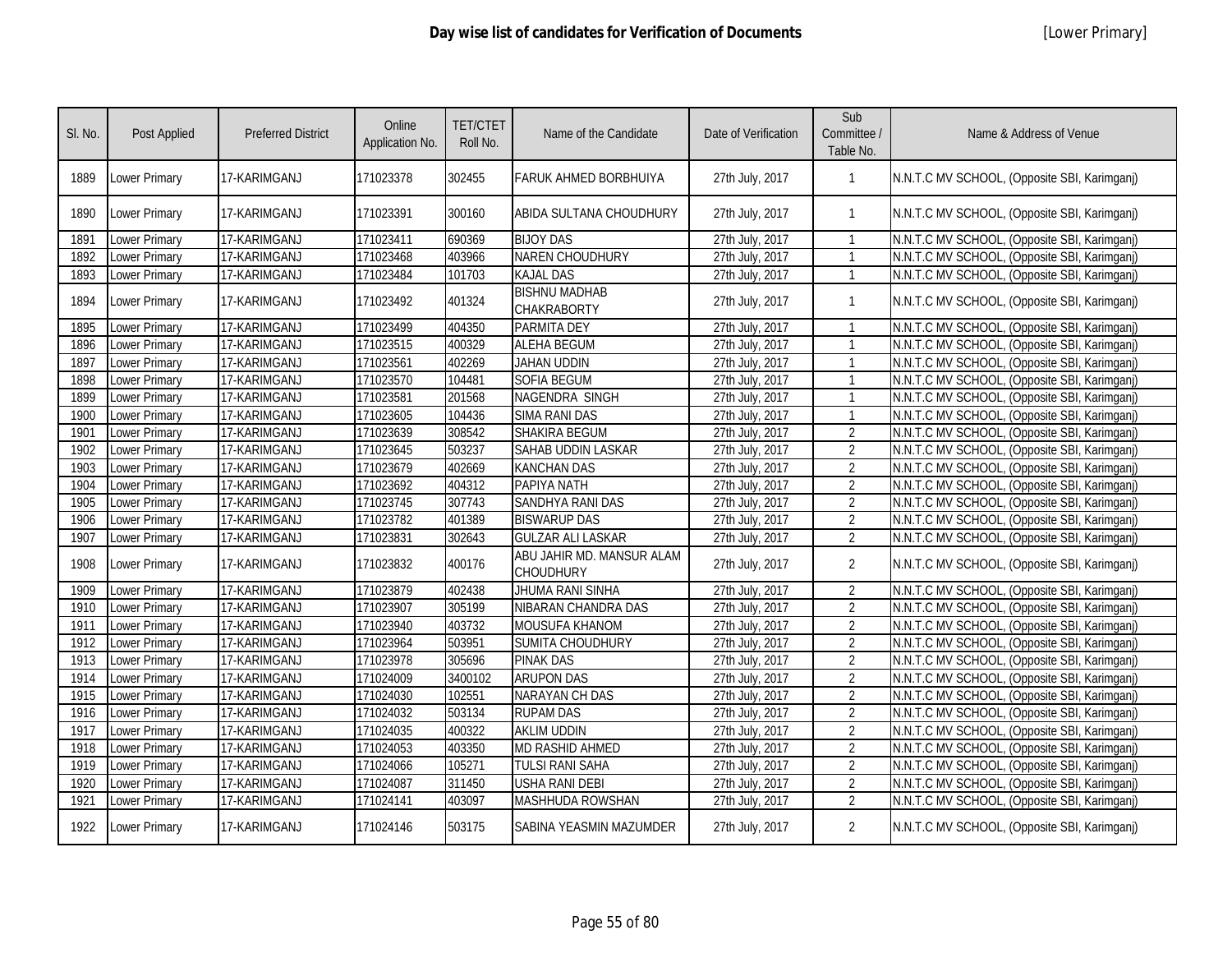| SI. No. | <b>Post Applied</b>  | <b>Preferred District</b> | Online<br>Application No. | <b>TET/CTET</b><br>Roll No. | Name of the Candidate          | Date of Verification | Sub<br>Committee /<br>Table No. | Name & Address of Venue                      |
|---------|----------------------|---------------------------|---------------------------|-----------------------------|--------------------------------|----------------------|---------------------------------|----------------------------------------------|
| 1923    | Lower Primary        | 17-KARIMGANJ              | 171024150                 | 403261                      | MD ENAMUL HOQUE                | 27th July, 2017      | 2                               | N.N.T.C MV SCHOOL, (Opposite SBI, Karimganj) |
| 1924    | Lower Primary        | 17-KARIMGANJ              | 171024189                 | 404233                      | OHIDUZZAMAN CHOUDHURY          | 27th July, 2017      | $\overline{2}$                  | N.N.T.C MV SCHOOL, (Opposite SBI, Karimganj) |
| 1925    | <b>Lower Primary</b> | 17-KARIMGANJ              | 171024192                 | 405547                      | <b>SABNAM KHANAM</b>           | 27th July, 2017      | $\overline{2}$                  | N.N.T.C MV SCHOOL, (Opposite SBI, Karimganj) |
| 1926    | Lower Primary        | 17-KARIMGANJ              | 171024201                 | 307559                      | <b>SAMBHU DAS</b>              | 27th July, 2017      | $\overline{2}$                  | N.N.T.C MV SCHOOL, (Opposite SBI, Karimganj) |
| 1927    | <b>Lower Primary</b> | 17-KARIMGANJ              | 171024214                 | 401973                      | <b>GAUTAM DAS</b>              | 27th July, 2017      | $\overline{2}$                  | N.N.T.C MV SCHOOL, (Opposite SBI, Karimganj) |
| 1928    | Lower Primary        | 17-KARIMGANJ              | 171024235                 | 402048                      | <b>GOUTAM SAHA SARDAR</b>      | 27th July, 2017      | $\overline{2}$                  | N.N.T.C MV SCHOOL, (Opposite SBI, Karimganj) |
| 1929    | <b>Lower Primary</b> | 17-KARIMGANJ              | 171024238                 | 503582                      | SHAH JAHAN BARBHUIYA           | 27th July, 2017      | $\overline{2}$                  | N.N.T.C MV SCHOOL, (Opposite SBI, Karimganj) |
| 1930    | Lower Primary        | 17-KARIMGANJ              | 171024248                 | 401141                      | <b>BIDIT PAUL</b>              | 27th July, 2017      | $\overline{2}$                  | N.N.T.C MV SCHOOL, (Opposite SBI, Karimganj) |
| 1931    | Lower Primary        | 17-KARIMGANJ              | 171024272                 | 400496                      | <b>ANIL PAUL</b>               | 27th July, 2017      | $\overline{2}$                  | N.N.T.C MV SCHOOL, (Opposite SBI, Karimganj) |
| 1932    | Lower Primary        | 17-KARIMGANJ              | 171024328                 | 402662                      | <b>KANAK DAS</b>               | 27th July, 2017      | $\overline{2}$                  | N.N.T.C MV SCHOOL, (Opposite SBI, Karimganj) |
| 1933    | <b>Lower Primary</b> | 17-KARIMGANJ              | 171024334                 | 502715                      | PINTU KUMAR DAS                | 27th July, 2017      | $\overline{2}$                  | N.N.T.C MV SCHOOL, (Opposite SBI, Karimganj) |
| 1934    | <b>Lower Primary</b> | 17-KARIMGANJ              | 171024337                 | 401418                      | <b>BRAJASWAR DAS</b>           | 27th July, 2017      | $\overline{2}$                  | N.N.T.C MV SCHOOL, (Opposite SBI, Karimganj) |
| 1935    | Lower Primary        | 17-KARIMGANJ              | 171024344                 | 404889                      | RAJENDRA PRASAD YADAV          | 27th July, 2017      | $\overline{2}$                  | N.N.T.C MV SCHOOL, (Opposite SBI, Karimganj) |
| 1936    | Lower Primary        | 17-KARIMGANJ              | 171024378                 | 405546                      | <b>SABNAM BEGUM</b>            | 27th July, 2017      | $\overline{2}$                  | N.N.T.C MV SCHOOL, (Opposite SBI, Karimganj) |
| 1937    | <b>Lower Primary</b> | 17-KARIMGANJ              | 171024399                 | 301962                      | <b>DEBANJALI KAR</b>           | 27th July, 2017      | $\overline{2}$                  | N.N.T.C MV SCHOOL, (Opposite SBI, Karimganj) |
| 1938    | <b>Lower Primary</b> | 17-KARIMGANJ              | 171024409                 | 402884                      | <b>LUPAMUDRA NATH</b>          | 27th July, 2017      | $\overline{2}$                  | N.N.T.C MV SCHOOL, (Opposite SBI, Karimganj) |
| 1939    | <b>Lower Primary</b> | 17-KARIMGANJ              | 171024422                 | 405234                      | <b>RITAM NATH</b>              | 27th July, 2017      | $\overline{2}$                  | N.N.T.C MV SCHOOL, (Opposite SBI, Karimganj) |
| 1940    | <b>Lower Primary</b> | 17-KARIMGANJ              | 171024426                 | 404379                      | PARTHA SHOME                   | 27th July, 2017      | $\overline{2}$                  | N.N.T.C MV SCHOOL, (Opposite SBI, Karimganj) |
| 1941    | <b>Lower Primary</b> | 17-KARIMGANJ              | 171024458                 | 402496                      | <b>JOYDEEP DEB</b>             | 27th July, 2017      | $\overline{2}$                  | N.N.T.C MV SCHOOL, (Opposite SBI, Karimganj) |
| 1942    | Lower Primary        | 17-KARIMGANJ              | 171024461                 | 103029                      | <b>PRANABESH BHOWMICK</b>      | 27th July, 2017      | $\overline{2}$                  | N.N.T.C MV SCHOOL, (Opposite SBI, Karimganj) |
| 1943    | Lower Primary        | 17-KARIMGANJ              | 171024486                 | 308078                      | <b>SANTANU PAUL</b>            | 27th July, 2017      | $\overline{2}$                  | N.N.T.C MV SCHOOL, (Opposite SBI, Karimganj) |
| 1944    | <b>Lower Primary</b> | 17-KARIMGANJ              | 171024493                 | 404253                      | PALLABI PODDER                 | 27th July, 2017      | $\overline{2}$                  | N.N.T.C MV SCHOOL, (Opposite SBI, Karimganj) |
| 1945    | <b>Lower Primary</b> | 17-KARIMGANJ              | 171024523                 | 403375                      | <b>MD SULTAN SALAUDDIN</b>     | 27th July, 2017      | $\overline{2}$                  | N.N.T.C MV SCHOOL, (Opposite SBI, Karimganj) |
| 1946    | <b>Lower Primary</b> | 17-KARIMGANJ              | 171024535                 | 404724                      | <b>PUSPA DAS</b>               | 27th July, 2017      | $\overline{2}$                  | N.N.T.C MV SCHOOL, (Opposite SBI, Karimganj) |
| 1947    | <b>Lower Primary</b> | 17-KARIMGANJ              | 171024545                 | 500728                      | <b>BANDANA DAS CHAKRABORTY</b> | 27th July, 2017      | $\overline{2}$                  | N.N.T.C MV SCHOOL, (Opposite SBI, Karimganj) |
| 1948    | Lower Primary        | 17-KARIMGANJ              | 171024572                 | 310605                      | SUPTA CHAKRABORTY              | 27th July, 2017      | $\overline{2}$                  | N.N.T.C MV SCHOOL, (Opposite SBI, Karimganj) |
| 1949    | Lower Primary        | 17-KARIMGANJ              | 171024582                 | 400102                      | <b>ABDUS SABUR</b>             | 27th July, 2017      | $\overline{2}$                  | N.N.T.C MV SCHOOL, (Opposite SBI, Karimganj) |
| 1950    | Lower Primary        | 17-KARIMGANJ              | 171024598                 | 502092                      | <b>MITON ROY</b>               | 27th July, 2017      | $\overline{2}$                  | N.N.T.C MV SCHOOL, (Opposite SBI, Karimganj) |
| 1951    | Lower Primary        | 17-KARIMGANJ              | 171024601                 | 502245                      | MUBASSIR AHMED BARBHUIYA       | 27th July, 2017      | $\overline{2}$                  | N.N.T.C MV SCHOOL, (Opposite SBI, Karimganj) |
| 1952    | <b>Lower Primary</b> | 17-KARIMGANJ              | 171024611                 | 100144                      | <b>AMIT SARKAR</b>             | 27th July, 2017      | $\overline{2}$                  | N.N.T.C MV SCHOOL, (Opposite SBI, Karimganj) |
| 1953    | <b>Lower Primary</b> | 17-KARIMGANJ              | 171024618                 | 104115                      | <b>SANJIT DAS</b>              | 27th July, 2017      | $\overline{2}$                  | N.N.T.C MV SCHOOL, (Opposite SBI, Karimganj) |
| 1954    | Lower Primary        | 17-KARIMGANJ              | 171024647                 | 400379                      | AMBAR BHATTACHARJEE            | 27th July, 2017      | $\overline{2}$                  | N.N.T.C MV SCHOOL, (Opposite SBI, Karimganj) |
| 1955    | Lower Primary        | 17-KARIMGANJ              | 171024664                 | 103871                      | <b>RUPAM BARMAN</b>            | 27th July, 2017      | $\overline{2}$                  | N.N.T.C MV SCHOOL, (Opposite SBI, Karimganj) |
| 1956    | <b>Lower Primary</b> | 17-KARIMGANJ              | 171024683                 | 501899                      | <b>MALIKA PARVIN LASKAR</b>    | 27th July, 2017      | $\overline{2}$                  | N.N.T.C MV SCHOOL, (Opposite SBI, Karimganj) |
| 1957    | <b>Lower Primary</b> | 17-KARIMGANJ              | 171024694                 | 100621                      | <b>BHANUMATI DAS</b>           | 27th July, 2017      | $\overline{2}$                  | N.N.T.C MV SCHOOL, (Opposite SBI, Karimganj) |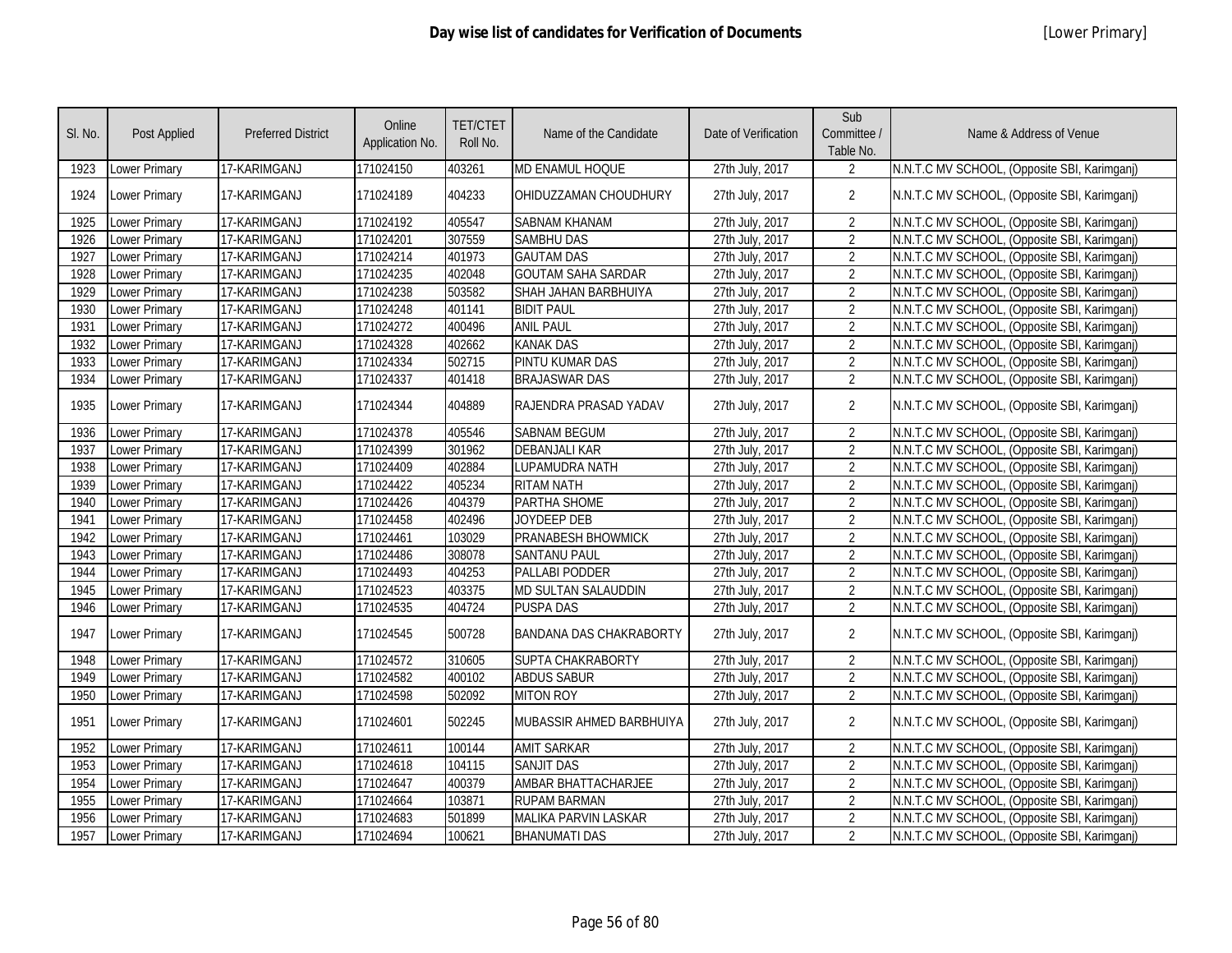| SI. No. | Post Applied         | <b>Preferred District</b> | Online<br>Application No. | <b>TET/CTET</b><br>Roll No. | Name of the Candidate        | Date of Verification | Sub<br>Committee /<br>Table No. | Name & Address of Venue                      |
|---------|----------------------|---------------------------|---------------------------|-----------------------------|------------------------------|----------------------|---------------------------------|----------------------------------------------|
| 1958    | Lower Primary        | 17-KARIMGANJ              | 171024704                 | 102716                      | PANKAJ DEBNATH               | 27th July, 2017      | $\overline{2}$                  | N.N.T.C MV SCHOOL, (Opposite SBI, Karimganj) |
| 1959    | Lower Primary        | 17-KARIMGANJ              | 171024763                 | 103967                      | <b>SAMIT BASAK</b>           | 27th July, 2017      | $\overline{2}$                  | N.N.T.C MV SCHOOL, (Opposite SBI, Karimganj) |
| 1960    | Lower Primary        | 17-KARIMGANJ              | 171024798                 | 100614                      | <b>BHABESH DEBNATH</b>       | 27th July, 2017      | $\overline{2}$                  | N.N.T.C MV SCHOOL, (Opposite SBI, Karimganj) |
| 1961    | <b>Lower Primary</b> | 17-KARIMGANJ              | 171024804                 | 400816                      | <b>ASHIM DAS</b>             | 27th July, 2017      | $\overline{2}$                  | N.N.T.C MV SCHOOL, (Opposite SBI, Karimganj) |
| 1962    | Lower Primary        | 17-KARIMGANJ              | 171024814                 | 403940                      | <b>NANDAN KAR</b>            | 27th July, 2017      | $\overline{2}$                  | N.N.T.C MV SCHOOL, (Opposite SBI, Karimganj) |
| 1963    | <b>Lower Primary</b> | 17-KARIMGANJ              | 171024823                 | 402739                      | KHALIL.UDDIN AHMED           | 27th July, 2017      | $\overline{2}$                  | N.N.T.C MV SCHOOL, (Opposite SBI, Karimganj) |
| 1964    | Lower Primary        | 17-KARIMGANJ              | 171024824                 | 311089                      | TAMAL CHAKRABORTY            | 27th July, 2017      | $\overline{2}$                  | N.N.T.C MV SCHOOL, (Opposite SBI, Karimganj) |
| 1965    | Lower Primary        | 17-KARIMGANJ              | 171024842                 | 104239                      | <b>SAURAV DAS</b>            | 27th July, 2017      | $\overline{2}$                  | N.N.T.C MV SCHOOL, (Opposite SBI, Karimganj) |
| 1966    | Lower Primary        | 17-KARIMGANJ              | 171024851                 | 503191                      | SABRINA SIDDKA BARBHUIYA     | 27th July, 2017      | $\overline{2}$                  | N.N.T.C MV SCHOOL, (Opposite SBI, Karimganj) |
| 1967    | Lower Primary        | 17-KARIMGANJ              | 171024852                 | 311600                      | ZAMIL AHMED                  | 27th July, 2017      | $\overline{2}$                  | N.N.T.C MV SCHOOL, (Opposite SBI, Karimganj) |
| 1968    | Lower Primary        | 17-KARIMGANJ              | 171024878                 | 402426                      | <b>JHIMI BARDHAN</b>         | 27th July, 2017      | $\overline{2}$                  | N.N.T.C MV SCHOOL, (Opposite SBI, Karimganj) |
| 1969    | Lower Primary        | 17-KARIMGANJ              | 171024900                 | 101757                      | <b>KANIKA NATH</b>           | 27th July, 2017      | $\overline{2}$                  | N.N.T.C MV SCHOOL, (Opposite SBI, Karimganj) |
| 1970    | Lower Primary        | 17-KARIMGANJ              | 171024940                 | 401049                      | <b>BASABI RANI NATH</b>      | 27th July, 2017      | $\overline{2}$                  | N.N.T.C MV SCHOOL, (Opposite SBI, Karimganj) |
| 1971    | Lower Primary        | 17-KARIMGANJ              | 171024974                 | 308844                      | SHILI MALAKAR                | 27th July, 2017      | $\overline{2}$                  | N.N.T.C MV SCHOOL, (Opposite SBI, Karimganj) |
| 1972    | Lower Primary        | 17-KARIMGANJ              | 171024982                 | 403180                      | <b>MD KHAYRUL AMIN</b>       | 27th July, 2017      | $\overline{2}$                  | N.N.T.C MV SCHOOL, (Opposite SBI, Karimganj) |
| 1973    | Lower Primary        | 17-KARIMGANJ              | 171024991                 | 503593                      | SHAHIDA KHATUN BARBHUIYA     | 27th July, 2017      | $\overline{2}$                  | N.N.T.C MV SCHOOL, (Opposite SBI, Karimganj) |
| 1974    | Lower Primary        | 17-KARIMGANJ              | 171025005                 | 400818                      | <b>ASHIMA DEB</b>            | 27th July, 2017      | $\overline{2}$                  | N.N.T.C MV SCHOOL, (Opposite SBI, Karimganj) |
| 1975    | Lower Primary        | 17-KARIMGANJ              | 171025029                 | 303561                      | KHAIRUDH ZAMAN LASKAR        | 27th July, 2017      | $\overline{2}$                  | N.N.T.C MV SCHOOL, (Opposite SBI, Karimganj) |
| 1976    | Lower Primary        | 17-KARIMGANJ              | 171025096                 | 404316                      | PAPLU SAHA                   | 27th July, 2017      | $\overline{2}$                  | N.N.T.C MV SCHOOL, (Opposite SBI, Karimganj) |
| 1977    | Lower Primary        | 17-KARIMGANJ              | 171025100                 | 200232                      | <b>KAMRUL ISLAM</b>          | 27th July, 2017      | $\overline{2}$                  | N.N.T.C MV SCHOOL, (Opposite SBI, Karimganj) |
| 1978    | Lower Primary        | 17-KARIMGANJ              | 171025139                 | 309055                      | SIDDIK AHMED MOZUMDER        | 27th July, 2017      | $\overline{2}$                  | N.N.T.C MV SCHOOL, (Opposite SBI, Karimganj) |
| 1979    | Lower Primary        | 17-KARIMGANJ              | 171025154                 | 405530                      | <b>SABITA DEB</b>            | 27th July, 2017      | $\overline{2}$                  | N.N.T.C MV SCHOOL, (Opposite SBI, Karimganj) |
| 1980    | Lower Primary        | 17-KARIMGANJ              | 171025177                 | 102909                      | <b>PINKY SAHA</b>            | 27th July, 2017      | $\overline{2}$                  | N.N.T.C MV SCHOOL, (Opposite SBI, Karimganj) |
| 1981    | <b>Lower Primary</b> | 17-KARIMGANJ              | 171025182                 | 400243                      | AFIA BEGAM CHOUDHURY         | 27th July, 2017      | $\overline{2}$                  | N.N.T.C MV SCHOOL, (Opposite SBI, Karimganj) |
| 1982    | Lower Primary        | 17-KARIMGANJ              | 171025186                 | 309005                      | <b>SHYAMAL KAR</b>           | 27th July, 2017      | $\overline{2}$                  | N.N.T.C MV SCHOOL, (Opposite SBI, Karimganj) |
| 1983    | Lower Primary        | 17-KARIMGANJ              | 171025194                 | 401256                      | <b>BIPLAB DUTTA</b>          | 27th July, 2017      | $\overline{2}$                  | N.N.T.C MV SCHOOL, (Opposite SBI, Karimganj) |
| 1984    | Lower Primary        | 17-KARIMGANJ              | 171025198                 | 400008                      | A M ASHRAF UDDIN             | 27th July, 2017      | $\overline{2}$                  | N.N.T.C MV SCHOOL, (Opposite SBI, Karimganj) |
| 1985    | <b>Lower Primary</b> | 17-KARIMGANJ              | 171025204                 | 100550                      | <b>BAPAN CH. DAS</b>         | 27th July, 2017      | $\overline{2}$                  | N.N.T.C MV SCHOOL, (Opposite SBI, Karimganj) |
| 1986    | Lower Primary        | 17-KARIMGANJ              | 171025211                 | 401438                      | <b>BUSHRA SIDDIQA</b>        | 27th July, 2017      | $\overline{2}$                  | N.N.T.C MV SCHOOL, (Opposite SBI, Karimganj) |
| 1987    | <b>Lower Primary</b> | 17-KARIMGANJ              | 171025214                 | 501784                      | <b>KRANTI KUMAR AGROHARI</b> | 27th July, 2017      | $\overline{2}$                  | N.N.T.C MV SCHOOL, (Opposite SBI, Karimganj) |
| 1988    | Lower Primary        | 17-KARIMGANJ              | 171025235                 | 504677                      | N PIJUSH KUMAR SINGHA        | 27th July, 2017      | $\overline{2}$                  | N.N.T.C MV SCHOOL, (Opposite SBI, Karimganj) |
| 1989    | Lower Primary        | 17-KARIMGANJ              | 171025252                 | 657789                      | SRI DHYAN JYOTI DAS          | 27th July, 2017      | $\overline{2}$                  | N.N.T.C MV SCHOOL, (Opposite SBI, Karimganj) |
| 1990    | Lower Primary        | 17-KARIMGANJ              | 171025255                 | 502047                      | <b>MINAKSHI DHAR</b>         | 27th July, 2017      | $\overline{2}$                  | N.N.T.C MV SCHOOL, (Opposite SBI, Karimganj) |
| 1991    | Lower Primary        | 17-KARIMGANJ              | 171025263                 | 314244                      | <b>OINAM LAKHAN SINGHA</b>   | 27th July, 2017      | $\overline{2}$                  | N.N.T.C MV SCHOOL, (Opposite SBI, Karimganj) |
| 1992    | <b>Lower Primary</b> | 17-KARIMGANJ              | 171025273                 | 104343                      | SHIKHA RANI DAS              | 27th July, 2017      | $\overline{2}$                  | N.N.T.C MV SCHOOL, (Opposite SBI, Karimganj) |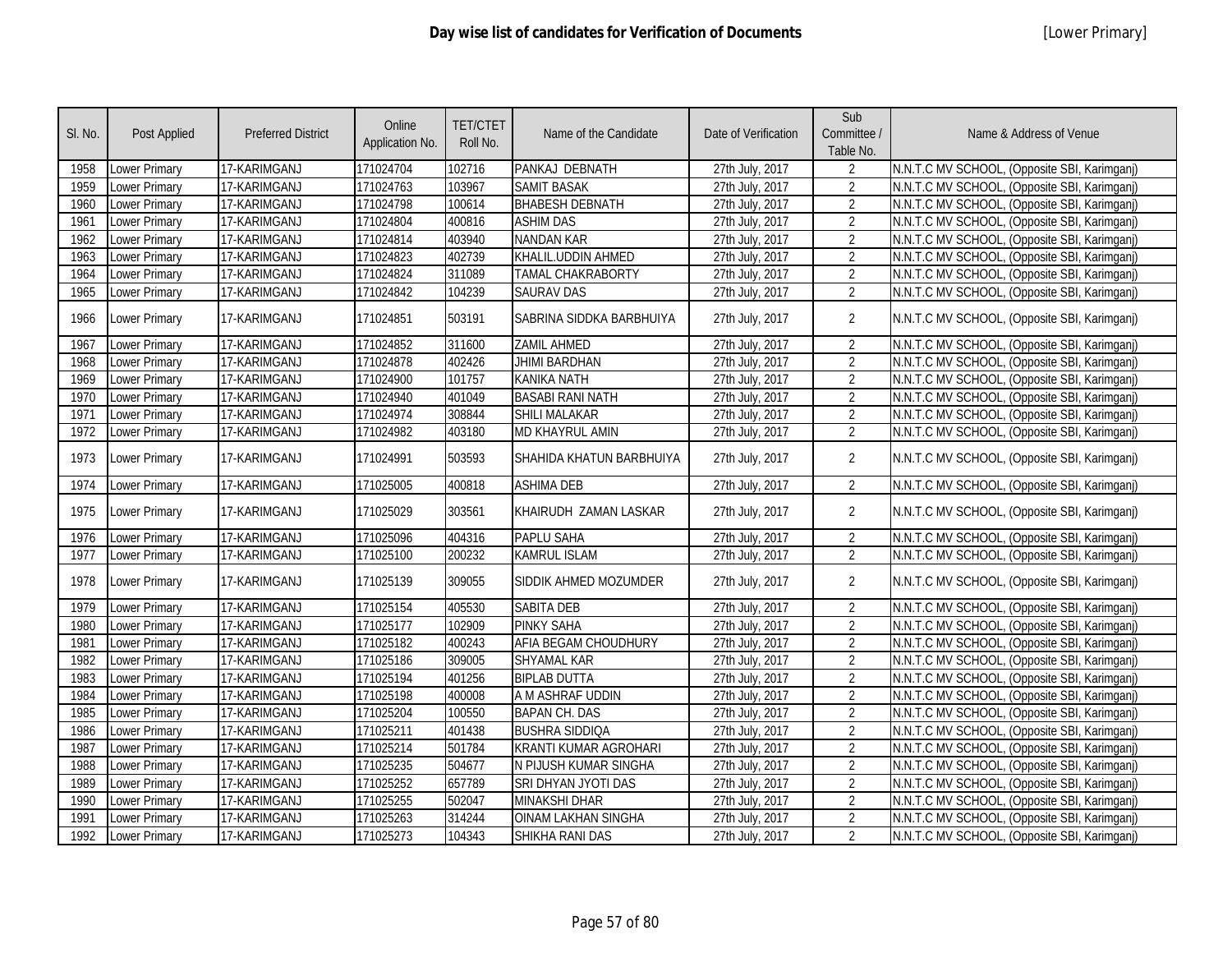| SI. No. | <b>Post Applied</b>  | <b>Preferred District</b> | Online<br>Application No. | <b>TET/CTET</b><br>Roll No. | Name of the Candidate                  | Date of Verification | Sub<br>Committee /<br>Table No. | Name & Address of Venue                      |
|---------|----------------------|---------------------------|---------------------------|-----------------------------|----------------------------------------|----------------------|---------------------------------|----------------------------------------------|
| 1993    | Lower Primary        | 17-KARIMGANJ              | 171025274                 | 101783                      | <b>KESHAB DAS</b>                      | 27th July, 2017      | $\overline{2}$                  | N.N.T.C MV SCHOOL, (Opposite SBI, Karimganj) |
| 1994    | Lower Primary        | 17-KARIMGANJ              | 171025281                 | 402339                      | <b>JAMILUR RAHMAN</b>                  | 27th July, 2017      | $\overline{2}$                  | N.N.T.C MV SCHOOL, (Opposite SBI, Karimganj) |
| 1995    | Lower Primary        | 17-KARIMGANJ              | 171025294                 | 310641                      | <b>SURAJIT DAS</b>                     | 27th July, 2017      | $\overline{2}$                  | N.N.T.C MV SCHOOL, (Opposite SBI, Karimganj) |
| 1996    | <b>Lower Primary</b> | 17-KARIMGANJ              | 171025317                 | 100477                      | <b>AZHAR ALAM CHOUDHURY</b>            | 27th July, 2017      | $\overline{2}$                  | N.N.T.C MV SCHOOL, (Opposite SBI, Karimganj) |
| 1997    | <b>Lower Primary</b> | 17-KARIMGANJ              | 171025326                 | 103423                      | <b>RAJU CHAKRABORTY</b>                | 27th July, 2017      | $\overline{2}$                  | N.N.T.C MV SCHOOL, (Opposite SBI, Karimganj) |
| 1998    | <b>Lower Primary</b> | 17-KARIMGANJ              | 171025358                 | 313474                      | <b>AMAR SINGHA</b>                     | 27th July, 2017      | $\overline{2}$                  | N.N.T.C MV SCHOOL, (Opposite SBI, Karimganj) |
| 1999    | Lower Primary        | 17-KARIMGANJ              | 171025368                 | 403306                      | MD MAHTABUR RAHMAN                     | 27th July, 2017      | $\overline{2}$                  | N.N.T.C MV SCHOOL, (Opposite SBI, Karimganj) |
| 2000    | Lower Primary        | 17-KARIMGANJ              | 171025375                 | 401196                      | <b>BIJOYETA GUPTA</b>                  | 27th July, 2017      | $\overline{2}$                  | N.N.T.C MV SCHOOL, (Opposite SBI, Karimganj) |
| 2001    | <b>Lower Primary</b> | 17-KARIMGANJ              | 171025380                 | 400010                      | A. M. REZAUL KARIM<br><b>CHOUDHURY</b> | 27th July, 2017      | $\mathbf{3}$                    | N.N.T.C MV SCHOOL, (Opposite SBI, Karimganj) |
| 2002    | Lower Primary        | 17-KARIMGANJ              | 171025393                 | 502985                      | RATNAJIT DAS GUPTA                     | 27th July, 2017      | 3                               | N.N.T.C MV SCHOOL, (Opposite SBI, Karimganj) |
| 2003    | Lower Primary        | 17-KARIMGANJ              | 171025394                 | 400991                      | <b>BANDANA DAS</b>                     | 27th July, 2017      | 3                               | N.N.T.C MV SCHOOL, (Opposite SBI, Karimganj) |
| 2004    | Lower Primary        | 17-KARIMGANJ              | 171025400                 | 402709                      | <b>KESHAB ROY</b>                      | 27th July, 2017      | $\mathbf{3}$                    | N.N.T.C MV SCHOOL, (Opposite SBI, Karimganj) |
| 2005    | Lower Primary        | 17-KARIMGANJ              | 171025403                 | 404530                      | PRANJAL DAS                            | 27th July, 2017      | 3                               | N.N.T.C MV SCHOOL, (Opposite SBI, Karimganj) |
| 2006    | Lower Primary        | 17-KARIMGANJ              | 171025404                 | 105405                      | <b>AJAY SONAR</b>                      | 27th July, 2017      | $\mathfrak{Z}$                  | N.N.T.C MV SCHOOL, (Opposite SBI, Karimganj) |
| 2007    | Lower Primary        | 17-KARIMGANJ              | 171025424                 | 402528                      | JOYTUSH PAUL                           | 27th July, 2017      | $\mathfrak{Z}$                  | N.N.T.C MV SCHOOL, (Opposite SBI, Karimganj) |
| 2008    | Lower Primary        | 17-KARIMGANJ              | 171025449                 | 400675                      | <b>APARUPA NATH</b>                    | 27th July, 2017      | $\mathbf{3}$                    | N.N.T.C MV SCHOOL, (Opposite SBI, Karimganj) |
| 2009    | Lower Primary        | 17-KARIMGANJ              | 171025468                 | 402029                      | <b>GOURANGA SINHA</b>                  | 27th July, 2017      | $\mathbf{3}$                    | N.N.T.C MV SCHOOL, (Opposite SBI, Karimganj) |
| 2010    | Lower Primary        | 17-KARIMGANJ              | 171025489                 | 403513                      | <b>MITALI DEY</b>                      | 27th July, 2017      | 3                               | N.N.T.C MV SCHOOL, (Opposite SBI, Karimganj) |
| 2011    | <b>Lower Primary</b> | 17-KARIMGANJ              | 171025495                 | 200516                      | <b>RAKESH NATH PANDIT</b>              | 27th July, 2017      | $\mathfrak{Z}$                  | N.N.T.C MV SCHOOL, (Opposite SBI, Karimganj) |
| 2012    | Lower Primary        | 17-KARIMGANJ              | 171025505                 | 501330                      | <b>IKBALHUSSAIN LASKAR</b>             | 27th July, 2017      | $\overline{3}$                  | N.N.T.C MV SCHOOL, (Opposite SBI, Karimganj) |
| 2013    | Lower Primary        | 17-KARIMGANJ              | 171025510                 | 502421                      | NAZIMA SULTANA KHAN                    | 27th July, 2017      | 3                               | N.N.T.C MV SCHOOL, (Opposite SBI, Karimganj) |
| 2014    | <b>Lower Primary</b> | 17-KARIMGANJ              | 171025529                 | 402151                      | <b>HIRAK NATH</b>                      | 27th July, 2017      | 3                               | N.N.T.C MV SCHOOL, (Opposite SBI, Karimganj) |
| 2015    | <b>Lower Primary</b> | 17-KARIMGANJ              | 171025540                 | 403656                      | MONOJ SUKLABAIDYA                      | 27th July, 2017      | 3                               | N.N.T.C MV SCHOOL, (Opposite SBI, Karimganj) |
| 2016    | <b>Lower Primary</b> | 17-KARIMGANJ              | 171025613                 | 400029                      | <b>ABDUL BASIT</b>                     | 27th July, 2017      | $\mathbf{3}$                    | N.N.T.C MV SCHOOL, (Opposite SBI, Karimganj) |
| 2017    | <b>Lower Primary</b> | 17-KARIMGANJ              | 171025657                 | 500018                      | ABDUL AZIZ BARBHUIYA                   | 27th July, 2017      | $\mathbf{3}$                    | N.N.T.C MV SCHOOL, (Opposite SBI, Karimganj) |
| 2018    | <b>Lower Primary</b> | 17-KARIMGANJ              | 171025724                 | 502395                      | <b>NASIM AHMED LASKAR</b>              | 27th July, 2017      | $\overline{3}$                  | N.N.T.C MV SCHOOL, (Opposite SBI, Karimganj) |
| 2019    | Lower Primary        | 17-KARIMGANJ              | 171025727                 | 403817                      | <b>MUJIBUR RAHMAN</b>                  | 27th July, 2017      | $\mathbf{3}$                    | N.N.T.C MV SCHOOL, (Opposite SBI, Karimganj) |
| 2020    | <b>Lower Primary</b> | 17-KARIMGANJ              | 171025785                 | 101005                      | <b>CHUMKI DAS</b>                      | 27th July, 2017      | $\overline{3}$                  | N.N.T.C MV SCHOOL, (Opposite SBI, Karimganj) |
| 2021    | <b>Lower Primary</b> | 17-KARIMGANJ              | 171025792                 | 405616                      | SAHANARA SULTANA KHAN                  | 27th July, 2017      | 3                               | N.N.T.C MV SCHOOL, (Opposite SBI, Karimganj) |
| 2022    | Lower Primary        | 17-KARIMGANJ              | 171025798                 | 308324                      | SAUMITRA CHAKRABORTY                   | 27th July, 2017      | $\mathbf{3}$                    | N.N.T.C MV SCHOOL, (Opposite SBI, Karimganj) |
| 2023    | Lower Primary        | 17-KARIMGANJ              | 171025800                 | 402797                      | <b>KRISHNENDU NATH</b>                 | 27th July, 2017      | $\mathfrak{Z}$                  | N.N.T.C MV SCHOOL, (Opposite SBI, Karimganj) |
| 2024    | Lower Primary        | 17-KARIMGANJ              | 171025826                 | 502775                      | PRITTHWISH SARMA                       | 27th July, 2017      | $\mathbf{3}$                    | N.N.T.C MV SCHOOL, (Opposite SBI, Karimganj) |
| 2025    | Lower Primary        | 17-KARIMGANJ              | 171025867                 | 402861                      | <b>LITON KANTI DHAR</b>                | 27th July, 2017      | $\mathbf{3}$                    | N.N.T.C MV SCHOOL, (Opposite SBI, Karimganj) |
| 2026    | <b>Lower Primary</b> | 17-KARIMGANJ              | 171025909                 | 307528                      | SALMAN AHMAD CHOUDHURY                 | 27th July, 2017      | 3                               | N.N.T.C MV SCHOOL, (Opposite SBI, Karimganj) |
| 2027    | Lower Primary        | 17-KARIMGANJ              | 171025931                 | 403589                      | <b>MOMOTAJ BEGOM</b>                   | 27th July, 2017      | 3                               | N.N.T.C MV SCHOOL, (Opposite SBI, Karimganj) |
| 2028    | Lower Primary        | 17-KARIMGANJ              | 171025966                 | 304206                      | MD SALEH AHMED LASKAR                  | 27th July, 2017      | $\overline{3}$                  | N.N.T.C MV SCHOOL, (Opposite SBI, Karimganj) |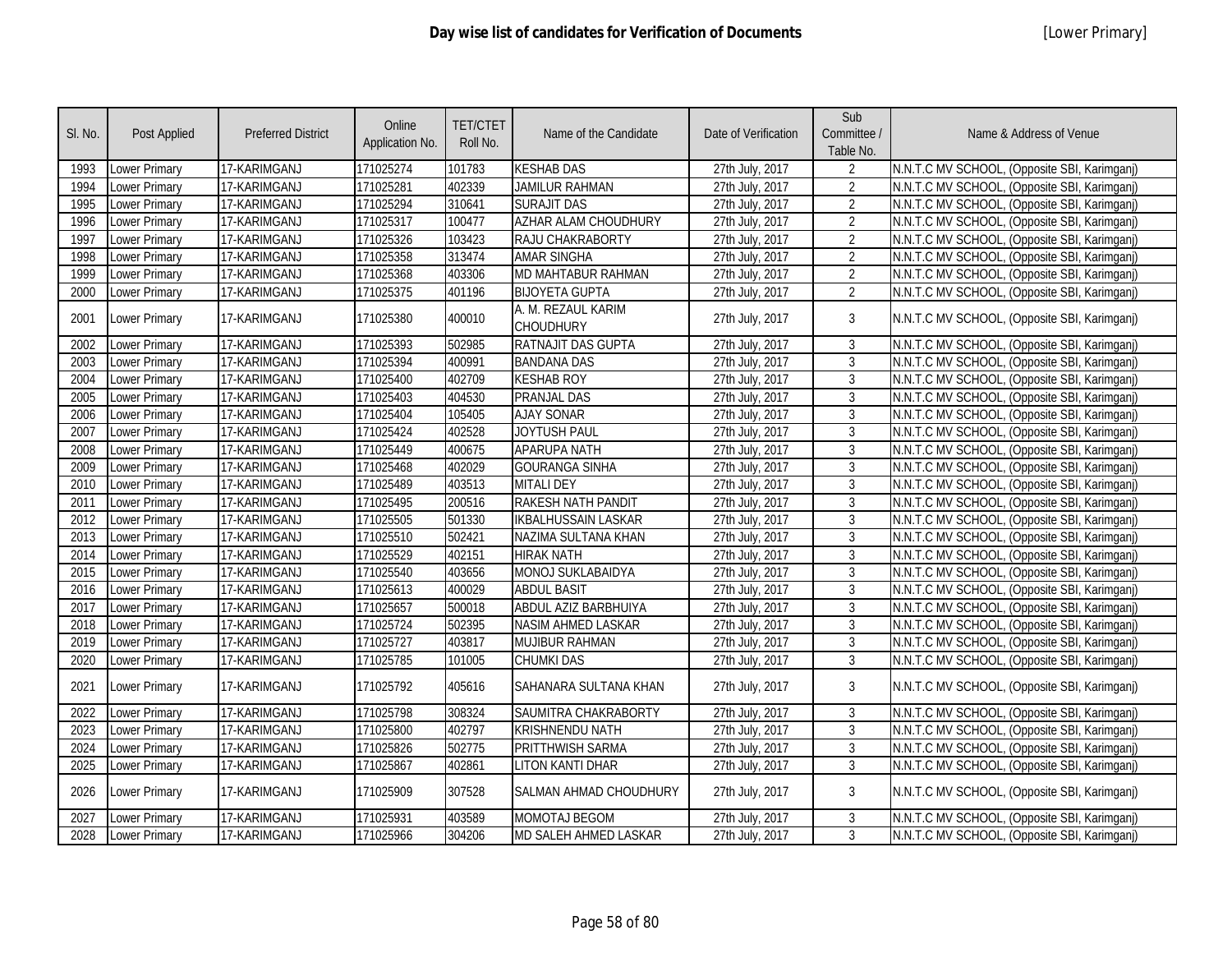| SI. No. | <b>Post Applied</b>  | <b>Preferred District</b> | Online<br>Application No. | <b>TET/CTET</b><br>Roll No. | Name of the Candidate                 | Date of Verification | Sub<br>Committee /<br>Table No. | Name & Address of Venue                      |
|---------|----------------------|---------------------------|---------------------------|-----------------------------|---------------------------------------|----------------------|---------------------------------|----------------------------------------------|
| 2029    | Lower Primary        | 17-KARIMGANJ              | 171025998                 | 402074                      | <b>HABIBULLA AHMED</b>                | 27th July, 2017      | 3                               | N.N.T.C MV SCHOOL, (Opposite SBI, Karimganj) |
| 2030    | Lower Primary        | 17-KARIMGANJ              | 171026005                 | 405097                      | RAYHANA BEGUM                         | 27th July, 2017      | $\mathbf{3}$                    | N.N.T.C MV SCHOOL, (Opposite SBI, Karimganj) |
| 2031    | <b>Lower Primary</b> | 17-KARIMGANJ              | 171026008                 | 400088                      | <b>ABDUL ROUF</b>                     | 27th July, 2017      | 3                               | N.N.T.C MV SCHOOL, (Opposite SBI, Karimganj) |
| 2032    | <b>Lower Primary</b> | 17-KARIMGANJ              | 171026017                 | 405522                      | <b>SABIRA SULTANA</b>                 | 27th July, 2017      | 3                               | N.N.T.C MV SCHOOL, (Opposite SBI, Karimganj) |
| 2033    | <b>Lower Primary</b> | 17-KARIMGANJ              | 171026038                 | 106088                      | <b>FARIDA JALAL</b>                   | 27th July, 2017      | $\mathfrak{Z}$                  | N.N.T.C MV SCHOOL, (Opposite SBI, Karimganj) |
| 2034    | <b>Lower Primary</b> | 17-KARIMGANJ              | 171026053                 | 504769                      | <b>SIBRAJ SINGHA</b>                  | 27th July, 2017      | $\overline{3}$                  | N.N.T.C MV SCHOOL, (Opposite SBI, Karimganj) |
| 2035    | Lower Primary        | 17-KARIMGANJ              | 171026072                 | 404525                      | <b>PRANDHAN DAS</b>                   | 27th July, 2017      | $\overline{3}$                  | N.N.T.C MV SCHOOL, (Opposite SBI, Karimganj) |
| 2036    | Lower Primary        | 17-KARIMGANJ              | 171026087                 | 402539                      | JUBER.MD.AKLAKUL.HOQUE                | 27th July, 2017      | 3                               | N.N.T.C MV SCHOOL, (Opposite SBI, Karimganj) |
| 2037    | <b>Lower Primary</b> | 17-KARIMGANJ              | 171026097                 | 501875                      | MAHBOOB AHMED BARBHUIYA               | 27th July, 2017      | 3                               | N.N.T.C MV SCHOOL, (Opposite SBI, Karimganj) |
| 2038    | Lower Primary        | 17-KARIMGANJ              | 171026108                 | 502160                      | <b>MONJUR AHMED</b>                   | 27th July, 2017      | 3                               | N.N.T.C MV SCHOOL, (Opposite SBI, Karimganj) |
| 2039    | Lower Primary        | 17-KARIMGANJ              | 171026110                 | 504644                      | <b>M DILJIT SINGHA</b>                | 27th July, 2017      | $\mathfrak{Z}$                  | N.N.T.C MV SCHOOL, (Opposite SBI, Karimganj) |
| 2040    | <b>Lower Primary</b> | 17-KARIMGANJ              | 171026138                 | 504645                      | M KIRAN MALA SINGHA                   | 27th July, 2017      | 3                               | N.N.T.C MV SCHOOL, (Opposite SBI, Karimganj) |
| 2041    | Lower Primary        | 17-KARIMGANJ              | 171026150                 | 308752                      | SHEEMA RANI DAS                       | 27th July, 2017      | $\overline{3}$                  | N.N.T.C MV SCHOOL, (Opposite SBI, Karimganj) |
| 2042    | <b>Lower Primary</b> | 17-KARIMGANJ              | 171026183                 | 405074                      | <b>RATHINDRA DAS</b>                  | 27th July, 2017      | $\overline{3}$                  | N.N.T.C MV SCHOOL, (Opposite SBI, Karimganj) |
| 2043    | <b>Lower Primary</b> | 17-KARIMGANJ              | 171026184                 | 405052                      | <b>RASHID AHMED</b>                   | 27th July, 2017      | $\overline{3}$                  | N.N.T.C MV SCHOOL, (Opposite SBI, Karimganj) |
| 2044    | <b>Lower Primary</b> | 17-KARIMGANJ              | 171026192                 | 101339                      | <b>GAUTAM SAHA</b>                    | 27th July, 2017      | $\mathbf{3}$                    | N.N.T.C MV SCHOOL, (Opposite SBI, Karimganj) |
| 2045    | <b>Lower Primary</b> | 17-KARIMGANJ              | 171026193                 | 02717117                    | <b>PAWAN KUMAR</b>                    | 27th July, 2017      | $\mathbf{3}$                    | N.N.T.C MV SCHOOL, (Opposite SBI, Karimganj) |
| 2046    | <b>Lower Primary</b> | 17-KARIMGANJ              | 171026205                 | 105217                      | <b>TAPASH MAJUMDAR</b>                | 27th July, 2017      | $\mathbf{3}$                    | N.N.T.C MV SCHOOL, (Opposite SBI, Karimganj) |
| 2047    | Lower Primary        | 17-KARIMGANJ              | 171026220                 | 101815                      | <b>KRISHANU PAUL</b>                  | 27th July, 2017      | $\mathbf{3}$                    | N.N.T.C MV SCHOOL, (Opposite SBI, Karimganj) |
| 2048    | Lower Primary        | 17-KARIMGANJ              | 171026230                 | 502241                      | MRS.ALOMARA BEGUM<br><b>CHOUDHURY</b> | 27th July, 2017      | 3                               | N.N.T.C MV SCHOOL, (Opposite SBI, Karimganj) |
| 2049    | Lower Primary        | 17-KARIMGANJ              | 171026241                 | 403878                      | <b>NABADWIP DAS</b>                   | 27th July, 2017      | 3                               | N.N.T.C MV SCHOOL, (Opposite SBI, Karimganj) |
| 2050    | Lower Primary        | 17-KARIMGANJ              | 171026272                 | 503064                      | <b>ROMA DAS</b>                       | 27th July, 2017      | $\overline{3}$                  | N.N.T.C MV SCHOOL, (Opposite SBI, Karimganj) |
| 2051    | Lower Primary        | 17-KARIMGANJ              | 171026273                 | 500036                      | ABDULHASHIM BARBHUIYA                 | 27th July, 2017      | $\mathfrak{Z}$                  | N.N.T.C MV SCHOOL, (Opposite SBI, Karimganj) |
| 2052    | Lower Primary        | 17-KARIMGANJ              | 171026277                 | 400612                      | <b>ANUPAMA DAS</b>                    | 27th July, 2017      | $\mathfrak{Z}$                  | N.N.T.C MV SCHOOL, (Opposite SBI, Karimganj) |
| 2053    | Lower Primary        | 17-KARIMGANJ              | 171026296                 | 404490                      | PRADIP DEB                            | 27th July, 2017      | $\overline{3}$                  | N.N.T.C MV SCHOOL, (Opposite SBI, Karimganj) |
| 2054    | <b>Lower Primary</b> | 17-KARIMGANJ              | 171026324                 | 101169                      | <b>DIJEN SAHA</b>                     | 27th July, 2017      | $\mathbf{3}$                    | N.N.T.C MV SCHOOL, (Opposite SBI, Karimganj) |
| 2055    | Lower Primary        | 17-KARIMGANJ              | 171026418                 | 500095                      | <b>ABDUL MUKTADIR LASKAR</b>          | 27th July, 2017      | $\mathbf{3}$                    | N.N.T.C MV SCHOOL, (Opposite SBI, Karimganj) |
| 2056    | Lower Primary        | 17-KARIMGANJ              | 171026429                 | 403462                      | <b>MINOTI RANI DEY</b>                | 27th July, 2017      | $\mathbf{3}$                    | N.N.T.C MV SCHOOL, (Opposite SBI, Karimganj) |
| 2057    | Lower Primary        | 17-KARIMGANJ              | 171026431                 | 503731                      | SIDDHARTHA NATH                       | 27th July, 2017      | $\mathbf{3}$                    | N.N.T.C MV SCHOOL, (Opposite SBI, Karimganj) |
| 2058    | <b>Lower Primary</b> | 17-KARIMGANJ              | 171026457                 | 403265                      | <b>MD FAIZ AHMED</b>                  | 27th July, 2017      | $\mathbf{3}$                    | N.N.T.C MV SCHOOL, (Opposite SBI, Karimganj) |
| 2059    | <b>Lower Primary</b> | 17-KARIMGANJ              | 171026474                 | 503636                      | SHAMSUL HUDA MAZARBHUIYA              | 27th July, 2017      | 3                               | N.N.T.C MV SCHOOL, (Opposite SBI, Karimganj) |
| 2060    | <b>Lower Primary</b> | 17-KARIMGANJ              | 171026481                 | 402722                      | <b>KHAIRUL ALOM</b>                   | 27th July, 2017      | 3                               | N.N.T.C MV SCHOOL, (Opposite SBI, Karimganj) |
| 2061    | <b>Lower Primary</b> | 17-KARIMGANJ              | 171026491                 | 404195                      | <b>NOBA KUMAR DAS</b>                 | 27th July, 2017      | $\overline{3}$                  | N.N.T.C MV SCHOOL, (Opposite SBI, Karimganj) |
| 2062    | Lower Primary        | 17-KARIMGANJ              | 171026527                 | 404203                      | <b>NOOR AHMED</b>                     | 27th July, 2017      | 3                               | N.N.T.C MV SCHOOL, (Opposite SBI, Karimganj) |
| 2063    | <b>Lower Primary</b> | 17-KARIMGANJ              | 171026559                 | 403855                      | <b>MUNNA ROY</b>                      | 27th July, 2017      | $\overline{3}$                  | N.N.T.C MV SCHOOL, (Opposite SBI, Karimganj) |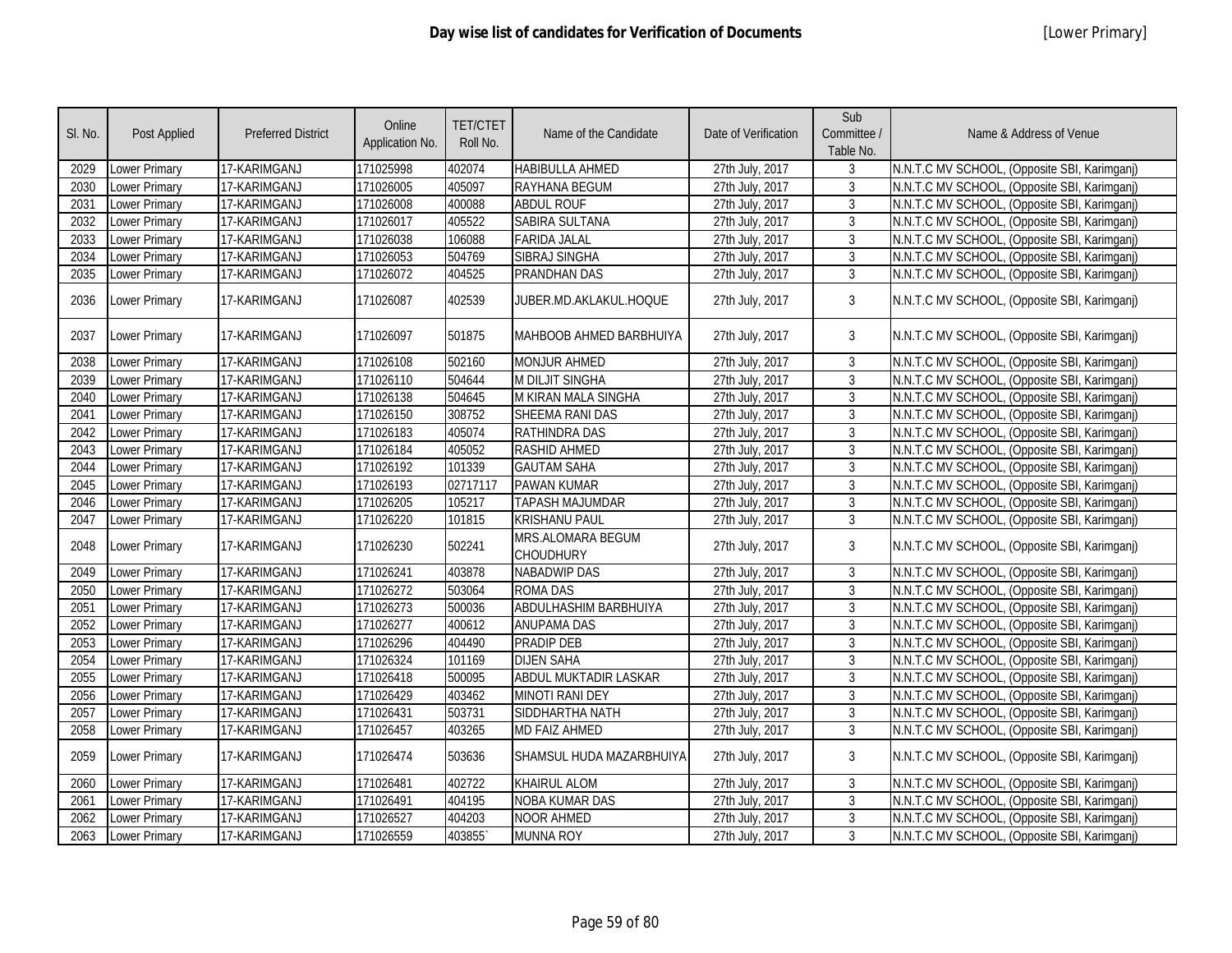| SI. No. | Post Applied         | <b>Preferred District</b> | Online<br>Application No. | <b>TET/CTET</b><br>Roll No. | Name of the Candidate             | Date of Verification | Sub<br>Committee /<br>Table No. | Name & Address of Venue                      |
|---------|----------------------|---------------------------|---------------------------|-----------------------------|-----------------------------------|----------------------|---------------------------------|----------------------------------------------|
| 2064    | Lower Primary        | 17-KARIMGANJ              | 171026569                 | 504332                      | <b>H ELATOMBI SINGHA</b>          | 27th July, 2017      | 3                               | N.N.T.C MV SCHOOL, (Opposite SBI, Karimganj) |
| 2065    | Lower Primary        | 17-KARIMGANJ              | 171026572                 | 500180                      | ABU SAHER BARBHUIYA               | 27th July, 2017      | 3                               | N.N.T.C MV SCHOOL, (Opposite SBI, Karimgani) |
| 2066    | Lower Primary        | 17-KARIMGANJ              | 171026581                 | 504624                      | . NITENKUMAR SINGHA               | 27th July, 2017      | $\overline{3}$                  | N.N.T.C MV SCHOOL, (Opposite SBI, Karimganj) |
| 2067    | <b>Lower Primary</b> | 17-KARIMGANJ              | 171026585                 | 103777                      | <b>RUMA SENAPATI</b>              | 27th July, 2017      | $\overline{3}$                  | N.N.T.C MV SCHOOL, (Opposite SBI, Karimganj) |
| 2068    | Lower Primary        | 17-KARIMGANJ              | 171026598                 | 403376                      | <b>MD.TAHIR AHMED</b>             | 27th July, 2017      | $\overline{3}$                  | N.N.T.C MV SCHOOL, (Opposite SBI, Karimganj) |
| 2069    | Lower Primary        | 17-KARIMGANJ              | 171026614                 | 405602                      | SHAHAB UDDIN TAPADAR              | 27th July, 2017      | 3                               | N.N.T.C MV SCHOOL, (Opposite SBI, Karimganj) |
| 2070    | <b>Lower Primary</b> | 17-KARIMGANJ              | 171026670                 | 502694                      | <b>PINAKI DAS</b>                 | 27th July, 2017      | 3                               | N.N.T.C MV SCHOOL, (Opposite SBI, Karimganj) |
| 2071    | <b>Lower Primary</b> | 17-KARIMGANJ              | 171026672                 | 402093                      | <b>HAMNA BEGUM</b>                | 27th July, 2017      | $\mathfrak{Z}$                  | N.N.T.C MV SCHOOL, (Opposite SBI, Karimganj) |
| 2072    | Lower Primary        | 17-KARIMGANJ              | 171026687                 | 501558                      | JHUMA RANI DAS                    | 27th July, 2017      | 3                               | N.N.T.C MV SCHOOL, (Opposite SBI, Karimganj) |
| 2073    | Lower Primary        | 17-KARIMGANJ              | 171026689                 | 503825                      | <b>SUBADRA PALIT</b>              | 27th July, 2017      | 3                               | N.N.T.C MV SCHOOL, (Opposite SBI, Karimganj) |
| 2074    | Lower Primary        | 17-KARIMGANJ              | 171026692                 | 102852                      | PIJUSH KANTI DEY                  | 27th July, 2017      | $\mathfrak{Z}$                  | N.N.T.C MV SCHOOL, (Opposite SBI, Karimganj) |
| 2075    | <b>Lower Primary</b> | 17-KARIMGANJ              | 171026698                 | 102969                      | <b>POMPY BISWAS</b>               | 27th July, 2017      | 3                               | N.N.T.C MV SCHOOL, (Opposite SBI, Karimganj) |
| 2076    | <b>Lower Primary</b> | 17-KARIMGANJ              | 171026743                 | 303498                      | <b>KANAI KURI</b>                 | 27th July, 2017      | $\mathfrak{Z}$                  | N.N.T.C MV SCHOOL, (Opposite SBI, Karimganj) |
| 2077    | <b>Lower Primary</b> | 17-KARIMGANJ              | 171026749                 | 503010                      | REZWANA KHANOM<br><b>MOZUMDER</b> | 27th July, 2017      | 3                               | N.N.T.C MV SCHOOL, (Opposite SBI, Karimganj) |
| 2078    | Lower Primary        | 17-KARIMGANJ              | 171026751                 | 104956                      | <b>SUPARNA BARMAN</b>             | 27th July, 2017      | 3                               | N.N.T.C MV SCHOOL, (Opposite SBI, Karimganj) |
| 2079    | <b>Lower Primary</b> | 17-KARIMGANJ              | 171026758                 | 404592                      | PRITHA BHATTACHARJEE              | 27th July, 2017      | $\overline{3}$                  | N.N.T.C MV SCHOOL, (Opposite SBI, Karimganj) |
| 2080    | Lower Primary        | 17-KARIMGANJ              | 171026774                 | 403989                      | <b>NASRIN SULTANA</b>             | 27th July, 2017      | $\mathfrak{Z}$                  | N.N.T.C MV SCHOOL, (Opposite SBI, Karimganj) |
| 2081    | Lower Primary        | 17-KARIMGANJ              | 171026819                 | 403689                      | <b>MONZUR AHMED</b>               | 27th July, 2017      | $\mathfrak{Z}$                  | N.N.T.C MV SCHOOL, (Opposite SBI, Karimganj) |
| 2082    | <b>Lower Primary</b> | 17-KARIMGANJ              | 171026826                 | 504749                      | <b>S MELODY SINGHA</b>            | 27th July, 2017      | $\overline{3}$                  | N.N.T.C MV SCHOOL, (Opposite SBI, Karimganj) |
| 2083    | <b>Lower Primary</b> | 17-KARIMGANJ              | 171026842                 | 502408                      | NASRIN AHMED LASKAR               | 27th July, 2017      | $\overline{3}$                  | N.N.T.C MV SCHOOL, (Opposite SBI, Karimganj) |
| 2084    | Lower Primary        | 17-KARIMGANJ              | 171026853                 | 400034                      | <b>ABDUL HAFIZ</b>                | 27th July, 2017      | $\mathbf{3}$                    | N.N.T.C MV SCHOOL, (Opposite SBI, Karimganj) |
| 2085    | Lower Primary        | 17-KARIMGANJ              | 171026857                 | 503314                      | SAIDUL ALOM LASKAR                | 27th July, 2017      | $\mathbf{3}$                    | N.N.T.C MV SCHOOL, (Opposite SBI, Karimganj) |
| 2086    | <b>Lower Primary</b> | 17-KARIMGANJ              | 171026865                 | 503995                      | <b>SUPRIYAJIT DAS</b>             | 27th July, 2017      | $\mathbf{3}$                    | N.N.T.C MV SCHOOL, (Opposite SBI, Karimganj) |
| 2087    | <b>Lower Primary</b> | 17-KARIMGANJ              | 171026904                 | 106239                      | JALANDHAR CHAUHAN                 | 27th July, 2017      | $\mathbf{3}$                    | N.N.T.C MV SCHOOL, (Opposite SBI, Karimganj) |
| 2088    | Lower Primary        | 17-KARIMGANJ              | 171026957                 | 501305                      | HUSSAIN AHMED BARBHUIYA           | 27th July, 2017      | 3                               | N.N.T.C MV SCHOOL, (Opposite SBI, Karimganj) |
| 2089    | Lower Primary        | 17-KARIMGANJ              | 171026975                 | 400928                      | <b>BABITA SAWDAGAR</b>            | 27th July, 2017      | 3                               | N.N.T.C MV SCHOOL, (Opposite SBI, Karimganj) |
| 2090    | Lower Primary        | 17-KARIMGANJ              | 171026998                 | 104162                      | <b>SANKU SAHA</b>                 | 27th July, 2017      | $\mathbf{3}$                    | N.N.T.C MV SCHOOL, (Opposite SBI, Karimganj) |
| 2091    | Lower Primary        | 17-KARIMGANJ              | 171026999                 | 309214                      | SNIGDHA_NATH                      | 27th July, 2017      | 3                               | N.N.T.C MV SCHOOL, (Opposite SBI, Karimganj) |
| 2092    | Lower Primary        | 17-KARIMGANJ              | 171027011                 | 404592                      | PRITHA BHATTACHARJEE              | 27th July, 2017      | $\mathfrak{Z}$                  | N.N.T.C MV SCHOOL, (Opposite SBI, Karimganj) |
| 2093    | Lower Primary        | 17-KARIMGANJ              | 171027072                 | 502551                      | NIZAM UDDIN BARBHUIYA             | 27th July, 2017      | $\mathfrak{Z}$                  | N.N.T.C MV SCHOOL, (Opposite SBI, Karimganj) |
| 2094    | Lower Primary        | 17-KARIMGANJ              | 171027075                 | 502626                      | PANKAJ KUMAR PAUL                 | 27th July, 2017      | $\mathfrak{Z}$                  | N.N.T.C MV SCHOOL, (Opposite SBI, Karimganj) |
| 2095    | Lower Primary        | 17-KARIMGANJ              | 171027096                 | 404176                      | <b>NITAN SEN</b>                  | 27th July, 2017      | $\mathfrak{Z}$                  | N.N.T.C MV SCHOOL, (Opposite SBI, Karimganj) |
| 2096    | Lower Primary        | 17-KARIMGANJ              | 171027102                 | 400392                      | <b>AMINA BEGUM</b>                | 27th July, 2017      | $\mathfrak{Z}$                  | N.N.T.C MV SCHOOL, (Opposite SBI, Karimganj) |
| 2097    | Lower Primary        | 17-KARIMGANJ              | 171027139                 | 504699                      | NEELAM LAIMA SINGHA               | 27th July, 2017      | $\overline{3}$                  | N.N.T.C MV SCHOOL, (Opposite SBI, Karimganj) |
| 2098    | <b>Lower Primary</b> | 17-KARIMGANJ              | 171027141                 | 500510                      | ANWARUL ISLAM BARBHUIYA           | 27th July, 2017      | 3                               | N.N.T.C MV SCHOOL, (Opposite SBI, Karimganj) |
| 2099    | <b>Lower Primary</b> | 17-KARIMGANJ              | 171027187                 | 402892                      | <b>LUTHFA SULTANA</b>             | 27th July, 2017      | 3                               | N.N.T.C MV SCHOOL, (Opposite SBI, Karimganj) |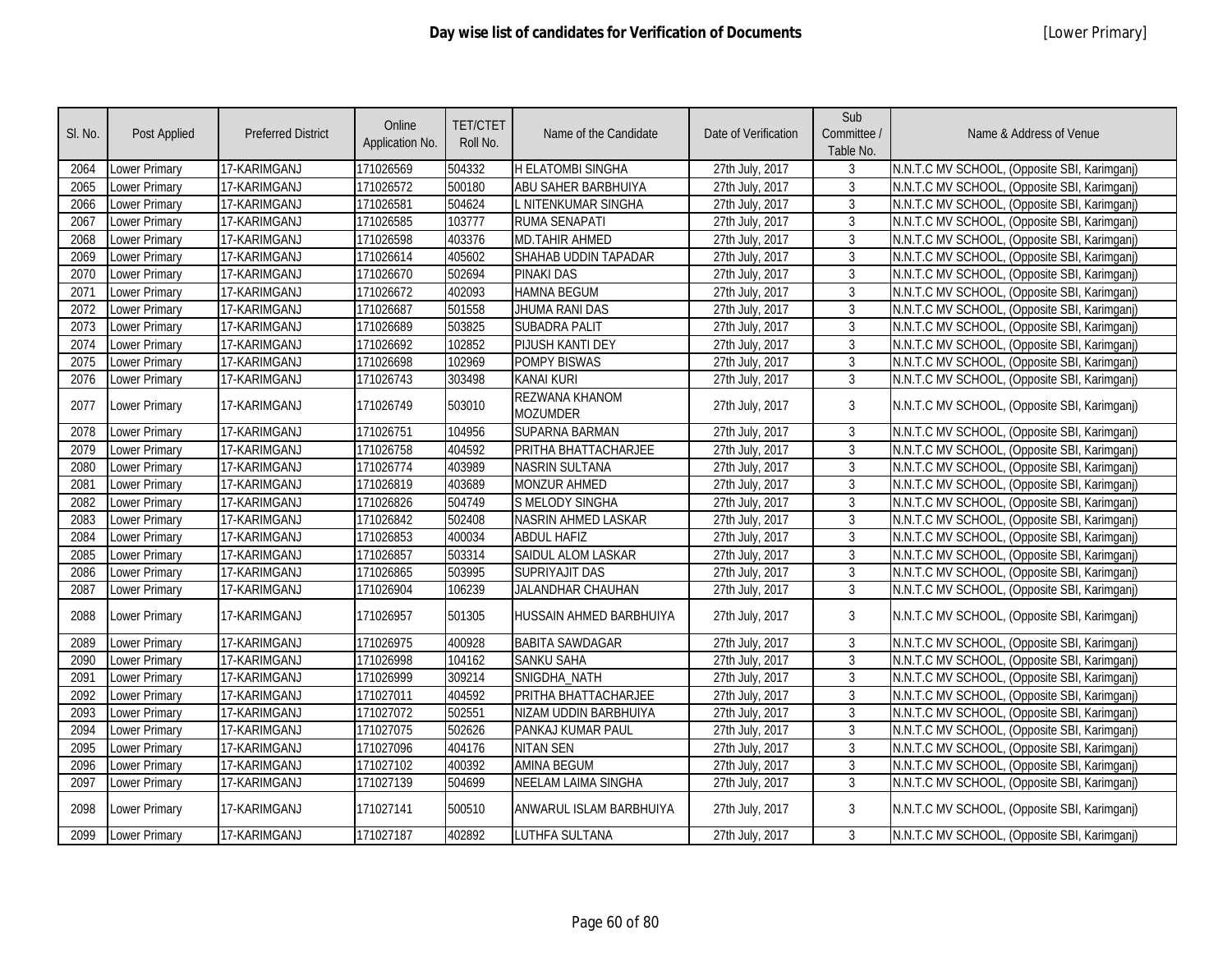| SI. No. | Post Applied         | <b>Preferred District</b> | Online<br>Application No. | <b>TET/CTET</b><br>Roll No. | Name of the Candidate                     | Date of Verification | Sub<br>Committee /<br>Table No. | Name & Address of Venue                      |
|---------|----------------------|---------------------------|---------------------------|-----------------------------|-------------------------------------------|----------------------|---------------------------------|----------------------------------------------|
| 2100    | Lower Primary        | 17-KARIMGANJ              | 171027190                 | 500804                      | <b>BILAL AHMED BARBHUIYA</b>              | 27th July, 2017      | 3                               | N.N.T.C MV SCHOOL, (Opposite SBI, Karimganj) |
| 2101    | <b>Lower Primary</b> | 17-KARIMGANJ              | 171027250                 | 403955                      | <b>NANDITA SINHA</b>                      | 27th July, 2017      | 4                               | N.N.T.C MV SCHOOL, (Opposite SBI, Karimganj) |
| 2102    | Lower Primary        | 17-KARIMGANJ              | 171027260                 | 403621                      | MONIRUL_HASSAN                            | 27th July, 2017      | $\overline{4}$                  | N.N.T.C MV SCHOOL, (Opposite SBI, Karimganj) |
| 2103    | <b>Lower Primary</b> | 17-KARIMGANJ              | 171027273                 | 101876                      | <b>LALITA BARMAN</b>                      | 27th July, 2017      | 4                               | N.N.T.C MV SCHOOL, (Opposite SBI, Karimganj) |
| 2104    | <b>Lower Primary</b> | 17-KARIMGANJ              | 171027288                 | 500381                      | <b>AMIT DEB</b>                           | 27th July, 2017      | 4                               | N.N.T.C MV SCHOOL, (Opposite SBI, Karimganj) |
| 2105    | Lower Primary        | 17-KARIMGANJ              | 171027313                 | 311509                      | WAHI AHAD AHMED TAPADAR                   | 27th July, 2017      | $\overline{4}$                  | N.N.T.C MV SCHOOL, (Opposite SBI, Karimganj) |
| 2106    | <b>Lower Primary</b> | 17-KARIMGANJ              | 171027351                 | 500719                      | <b>BAHARUL ISLAM MAZUMDER</b>             | 27th July, 2017      | $\overline{4}$                  | N.N.T.C MV SCHOOL, (Opposite SBI, Karimganj) |
| 2107    | <b>Lower Primary</b> | 17-KARIMGANJ              | 171027378                 | 402887                      | LUTFA SULTANA LASKAR                      | 27th July, 2017      | 4                               | N.N.T.C MV SCHOOL, (Opposite SBI, Karimganj) |
| 2108    | Lower Primary        | 17-KARIMGANJ              | 171027387                 | 101730                      | <b>KAMAL DEBNATH</b>                      | 27th July, 2017      | $\overline{4}$                  | N.N.T.C MV SCHOOL, (Opposite SBI, Karimganj) |
| 2109    | Lower Primary        | 17-KARIMGANJ              | 171027390                 | 0800176                     | <b>BARNALI BHATTACHARJEE</b>              | 27th July, 2017      | $\overline{4}$                  | N.N.T.C MV SCHOOL, (Opposite SBI, Karimganj) |
| 2110    | <b>Lower Primary</b> | 17-KARIMGANJ              | 171027406                 | 501877                      | MAHBUB ALAM CHOUDHURY                     | 27th July, 2017      | 4                               | N.N.T.C MV SCHOOL, (Opposite SBI, Karimganj) |
| 2111    | <b>Lower Primary</b> | 17-KARIMGANJ              | 171027417                 | 501326                      | <b>IKBAL HUSSAIN BARBHUIYA</b>            | 27th July, 2017      | 4                               | N.N.T.C MV SCHOOL, (Opposite SBI, Karimganj) |
| 2112    | <b>Lower Primary</b> | 17-KARIMGANJ              | 171027440                 | 402207                      | <b>IMDADUR RAHMAN</b>                     | 27th July, 2017      | $\overline{4}$                  | N.N.T.C MV SCHOOL, (Opposite SBI, Karimganj) |
| 2113    | Lower Primary        | 17-KARIMGANJ              | 171027452                 | 403203                      | <b>MD SHAHID UDDIN</b>                    | 27th July, 2017      | $\overline{4}$                  | N.N.T.C MV SCHOOL, (Opposite SBI, Karimganj) |
| 2114    | <b>Lower Primary</b> | 17-KARIMGANJ              | 171027461                 | 200776                      | <b>SURAIYA KHANAM</b>                     | 27th July, 2017      | $\overline{4}$                  | N.N.T.C MV SCHOOL, (Opposite SBI, Karimganj) |
| 2115    | Lower Primary        | 17-KARIMGANJ              | 171027466                 | 309645                      | <b>SUCHETA BHATTACHARJEE</b>              | 27th July, 2017      | $\overline{4}$                  | N.N.T.C MV SCHOOL, (Opposite SBI, Karimganj) |
| 2116    | Lower Primary        | 17-KARIMGANJ              | 171027469                 | 403416                      | <b>MD TAHIR AHMED</b><br><b>CHOUDHURY</b> | 27th July, 2017      | 4                               | N.N.T.C MV SCHOOL, (Opposite SBI, Karimganj) |
| 2117    | Lower Primary        | 17-KARIMGANJ              | 171027474                 | 403742                      | <b>MOUSUMI DEB</b>                        | 27th July, 2017      | $\overline{4}$                  | N.N.T.C MV SCHOOL, (Opposite SBI, Karimganj) |
| 2118    | <b>Lower Primary</b> | 17-KARIMGANJ              | 171027479                 | 400774                      | ARUNDHATI BHATTACHARJEE                   | 27th July, 2017      | $\overline{4}$                  | N.N.T.C MV SCHOOL, (Opposite SBI, Karimganj) |
| 2119    | Lower Primary        | 17-KARIMGANJ              | 171027501                 | 501344                      | <b>IMDADUR RAHMAN LASKAR</b>              | 27th July, 2017      | 4                               | N.N.T.C MV SCHOOL, (Opposite SBI, Karimganj) |
| 2120    | <b>Lower Primary</b> | 17-KARIMGANJ              | 171027504                 | 304720                      | <b>MOUSOMI DEB</b>                        | 27th July, 2017      | $\overline{4}$                  | N.N.T.C MV SCHOOL, (Opposite SBI, Karimganj) |
| 2121    | <b>Lower Primary</b> | 17-KARIMGANJ              | 171027530                 | 402102                      | <b>HARIDAS SINHA</b>                      | 27th July, 2017      | $\overline{4}$                  | N.N.T.C MV SCHOOL, (Opposite SBI, Karimganj) |
| 2122    | <b>Lower Primary</b> | 17-KARIMGANJ              | 171027541                 | 401186                      | <b>BIJOY SINHA</b>                        | 27th July, 2017      | $\overline{4}$                  | N.N.T.C MV SCHOOL, (Opposite SBI, Karimganj) |
| 2123    | <b>Lower Primary</b> | 17-KARIMGANJ              | 171027566                 | 500624                      | <b>AYESHA BEGUM LASKAR</b>                | 27th July, 2017      | $\overline{4}$                  | N.N.T.C MV SCHOOL, (Opposite SBI, Karimganj) |
| 2124    | <b>Lower Primary</b> | 17-KARIMGANJ              | 171027584                 | 502689                      | PIKLU CHAKRABORTY                         | 27th July, 2017      | $\overline{4}$                  | N.N.T.C MV SCHOOL, (Opposite SBI, Karimganj) |
| 2125    | Lower Primary        | 17-KARIMGANJ              | 171027587                 | 403984                      | <b>NASRIN AKTAR</b>                       | 27th July, 2017      | $\overline{4}$                  | N.N.T.C MV SCHOOL, (Opposite SBI, Karimganj) |
| 2126    | Lower Primary        | 17-KARIMGANJ              | 171027598                 | 307520                      | <b>MD SALMAN HUSSAIN</b>                  | 27th July, 2017      | $\overline{4}$                  | N.N.T.C MV SCHOOL, (Opposite SBI, Karimganj) |
| 2127    | Lower Primary        | 17-KARIMGANJ              | 171027602                 | 310774                      | <b>SUSMITA DEY</b>                        | 27th July, 2017      | 4                               | N.N.T.C MV SCHOOL, (Opposite SBI, Karimganj) |
| 2128    | Lower Primary        | 17-KARIMGANJ              | 171027604                 | 400271                      | AHMED KABIR CHOUDHURY                     | 27th July, 2017      | $\overline{4}$                  | N.N.T.C MV SCHOOL, (Opposite SBI, Karimganj) |
| 2129    | <b>Lower Primary</b> | 17-KARIMGANJ              | 171027617                 | 402243                      | <b>ISLAM UDDIN</b>                        | 27th July, 2017      | $\overline{4}$                  | N.N.T.C MV SCHOOL, (Opposite SBI, Karimganj) |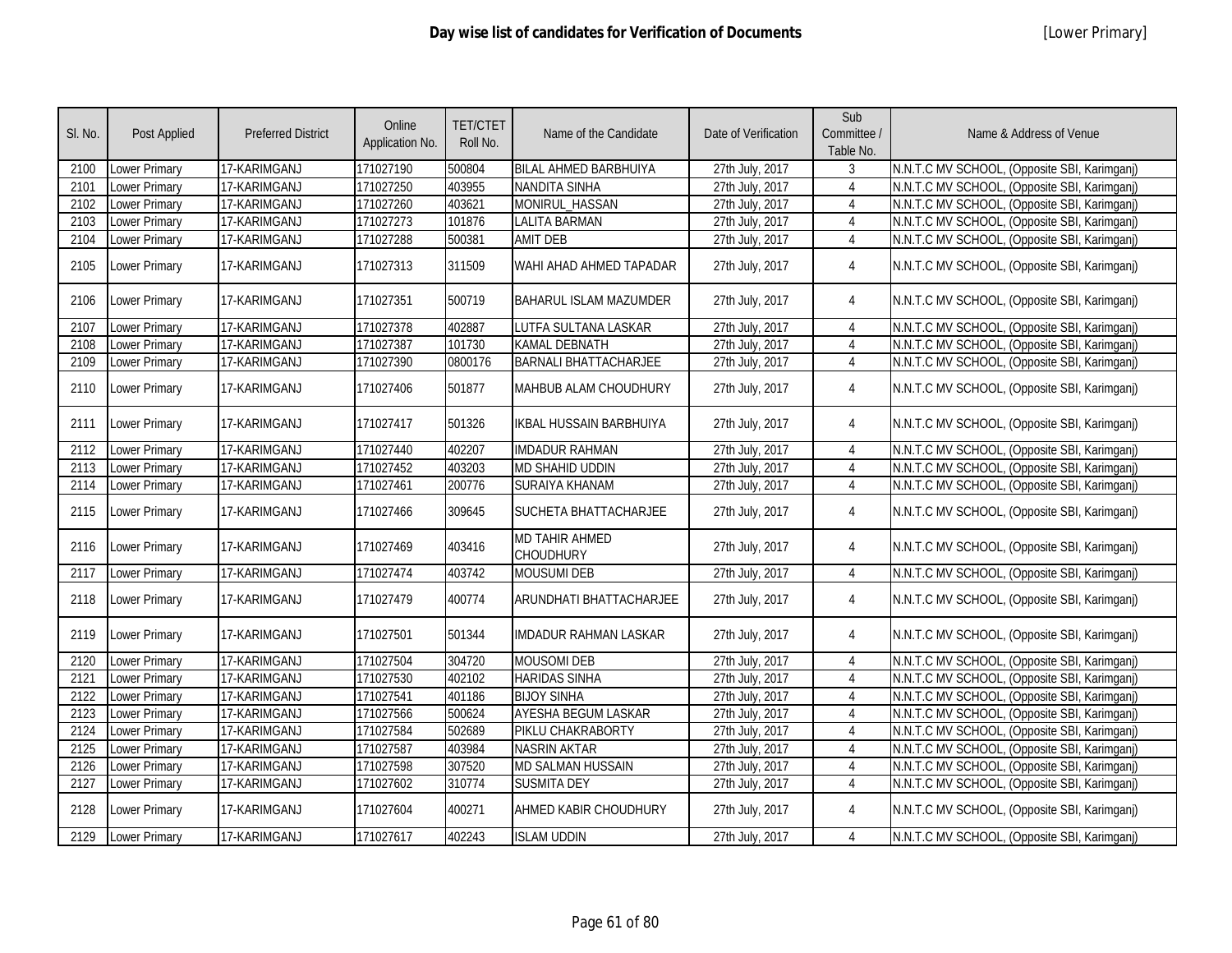| SI. No. | <b>Post Applied</b>  | <b>Preferred District</b> | Online<br>Application No. | <b>TET/CTET</b><br>Roll No. | Name of the Candidate                     | Date of Verification | Sub<br>Committee /<br>Table No. | Name & Address of Venue                      |
|---------|----------------------|---------------------------|---------------------------|-----------------------------|-------------------------------------------|----------------------|---------------------------------|----------------------------------------------|
| 2130    | Lower Primary        | 17-KARIMGANJ              | 171027619                 | 308161                      | <b>SARBANI SUKLA</b>                      | 27th July, 2017      | $\overline{4}$                  | N.N.T.C MV SCHOOL, (Opposite SBI, Karimganj) |
| 2131    | Lower Primary        | 17-KARIMGANJ              | 171027640                 | 503955                      | <b>SUMITA DEY DEB</b>                     | 27th July, 2017      | 4                               | N.N.T.C MV SCHOOL, (Opposite SBI, Karimganj) |
| 2132    | Lower Primary        | 17-KARIMGANJ              | 171027662                 | 400984                      | <b>BANALATA SINHA</b>                     | 27th July, 2017      | 4                               | N.N.T.C MV SCHOOL, (Opposite SBI, Karimganj) |
| 2133    | Lower Primary        | 17-KARIMGANJ              | 171027672                 | 101818                      | <b>KRISHNA CH. DAS</b>                    | 27th July, 2017      | $\overline{4}$                  | N.N.T.C MV SCHOOL, (Opposite SBI, Karimganj) |
| 2134    | Lower Primary        | 17-KARIMGANJ              | 171027681                 | 310244                      | <b>SUMI RANI NATH</b>                     | 27th July, 2017      | $\overline{4}$                  | N.N.T.C MV SCHOOL, (Opposite SBI, Karimganj) |
| 2135    | Lower Primary        | 17-KARIMGANJ              | 171027685                 | 503514                      | SARIMUL ISLAM BARBHUIYA                   | 27th July, 2017      | $\overline{4}$                  | N.N.T.C MV SCHOOL, (Opposite SBI, Karimganj) |
| 2136    | Lower Primary        | 17-KARIMGANJ              | 171027691                 | 402638                      | <b>KAMAL UDDIN</b>                        | 27th July, 2017      | $\overline{4}$                  | N.N.T.C MV SCHOOL, (Opposite SBI, Karimganj) |
| 2137    | Lower Primary        | 17-KARIMGANJ              | 171027695                 | 400255                      | <b>AFZALHUSSAIN</b>                       | 27th July, 2017      | $\overline{4}$                  | N.N.T.C MV SCHOOL, (Opposite SBI, Karimganj) |
| 2138    | Lower Primary        | 17-KARIMGANJ              | 171027697                 | 402738                      | <b>KHALIL AHMED</b>                       | 27th July, 2017      | $\overline{4}$                  | N.N.T.C MV SCHOOL, (Opposite SBI, Karimganj) |
| 2139    | Lower Primary        | 17-KARIMGANJ              | 171027720                 | 305803                      | POMPI BAIDYA                              | 27th July, 2017      | $\overline{4}$                  | N.N.T.C MV SCHOOL, (Opposite SBI, Karimganj) |
| 2140    | Lower Primary        | 17-KARIMGANJ              | 171027721                 | 402802                      | <b>KSHIROD MOHAN DAS</b>                  | 27th July, 2017      | $\overline{4}$                  | N.N.T.C MV SCHOOL, (Opposite SBI, Karimganj) |
| 2141    | Lower Primary        | 17-KARIMGANJ              | 171027726                 | 402243                      | <b>ISLAM UDDIN</b>                        | 27th July, 2017      | $\overline{4}$                  | N.N.T.C MV SCHOOL, (Opposite SBI, Karimganj) |
| 2142    | Lower Primary        | 17-KARIMGANJ              | 171027744                 | 502807                      | <b>PUJA KAR</b>                           | 27th July, 2017      | $\overline{4}$                  | N.N.T.C MV SCHOOL, (Opposite SBI, Karimganj) |
| 2143    | Lower Primary        | 17-KARIMGANJ              | 171027752                 | 200439                      | POMPA DEVI                                | 27th July, 2017      | $\overline{4}$                  | N.N.T.C MV SCHOOL, (Opposite SBI, Karimganj) |
| 2144    | Lower Primary        | 17-KARIMGANJ              | 171027760                 | 405013                      | <b>RANADIP DAS</b>                        | 27th July, 2017      | $\overline{4}$                  | N.N.T.C MV SCHOOL, (Opposite SBI, Karimganj) |
| 2145    | Lower Primary        | 17-KARIMGANJ              | 171027768                 | 401041                      | <b>BARNALI SINGHA</b>                     | 27th July, 2017      | $\overline{4}$                  | N.N.T.C MV SCHOOL, (Opposite SBI, Karimganj) |
| 2146    | Lower Primary        | 17-KARIMGANJ              | 171027790                 | 400182                      | ABU MD UBAIDULLAH SODIAL                  | 27th July, 2017      | 4                               | N.N.T.C MV SCHOOL, (Opposite SBI, Karimganj) |
| 2147    | Lower Primary        | 17-KARIMGANJ              | 171027804                 | 310449                      | <b>SUNITA PASHI</b>                       | 27th July, 2017      | 4                               | N.N.T.C MV SCHOOL, (Opposite SBI, Karimganj) |
| 2148    | <b>Lower Primary</b> | 17-KARIMGANJ              | 171027810                 | 401980                      | <b>GAUTAM PAUL</b>                        | 27th July, 2017      | 4                               | N.N.T.C MV SCHOOL, (Opposite SBI, Karimganj) |
| 2149    | Lower Primary        | 17-KARIMGANJ              | 171027823                 | 503720                      | <b>SHYAM SUNDAR ROBIDAS</b>               | 27th July, 2017      | $\overline{4}$                  | N.N.T.C MV SCHOOL, (Opposite SBI, Karimganj) |
| 2150    | Lower Primary        | 17-KARIMGANJ              | 171027848                 | 105212                      | <b>TAPASH DEB</b>                         | 27th July, 2017      | $\overline{4}$                  | N.N.T.C MV SCHOOL, (Opposite SBI, Karimganj) |
| 2151    | Lower Primary        | 17-KARIMGANJ              | 171027882                 | 402445                      | <b>JHUMKI PAUL</b>                        | 27th July, 2017      | 4                               | N.N.T.C MV SCHOOL, (Opposite SBI, Karimganj) |
| 2152    | Lower Primary        | 17-KARIMGANJ              | 171027897                 | 404436                      | PINKI SHARMA                              | 27th July, 2017      | 4                               | N.N.T.C MV SCHOOL, (Opposite SBI, Karimganj) |
| 2153    | Lower Primary        | 17-KARIMGANJ              | 171027900                 | 405096                      | RAYHANA BEGOM                             | 27th July, 2017      | $\overline{4}$                  | N.N.T.C MV SCHOOL, (Opposite SBI, Karimganj) |
| 2154    | Lower Primary        | 17-KARIMGANJ              | 171027920                 | 504125                      | TAPASH SHANKAR PAUL                       | 27th July, 2017      | 4                               | N.N.T.C MV SCHOOL, (Opposite SBI, Karimganj) |
| 2155    | Lower Primary        | 17-KARIMGANJ              | 171027929                 | 404261                      | PAMPA NATH                                | 27th July, 2017      | 4                               | N.N.T.C MV SCHOOL, (Opposite SBI, Karimganj) |
| 2156    | Lower Primary        | 17-KARIMGANJ              | 171027939                 | 104313                      | <b>SHEWLI MALO DAS</b>                    | 27th July, 2017      | $\boldsymbol{\varLambda}$       | N.N.T.C MV SCHOOL, (Opposite SBI, Karimganj) |
| 2157    | Lower Primary        | 17-KARIMGANJ              | 171027991                 | 100508                      | <b>BABULAL DAS</b>                        | 27th July, 2017      | $\overline{4}$                  | N.N.T.C MV SCHOOL, (Opposite SBI, Karimganj) |
| 2158    | Lower Primary        | 17-KARIMGANJ              | 171028043                 | 310380                      | SUMON.MD.KHALID.TAPADAR                   | 27th July, 2017      | $\overline{4}$                  | N.N.T.C MV SCHOOL, (Opposite SBI, Karimganj) |
| 2159    | Lower Primary        | 17-KARIMGANJ              | 171028047                 | 400849                      | <b>ASHOK MAJUMDER</b>                     | 27th July, 2017      | $\overline{4}$                  | N.N.T.C MV SCHOOL, (Opposite SBI, Karimganj) |
| 2160    | Lower Primary        | 17-KARIMGANJ              | 171028068                 | 404215                      | <b>NOZRANA PARBIN</b><br><b>CHOUDHURY</b> | 27th July, 2017      | 4                               | N.N.T.C MV SCHOOL, (Opposite SBI, Karimganj) |
| 2161    | Lower Primary        | 17-KARIMGANJ              | 171028092                 | 402166                      | <b>HRITURAJ CHAKRABORTY</b>               | 27th July, 2017      | 4                               | N.N.T.C MV SCHOOL, (Opposite SBI, Karimganj) |
| 2162    | Lower Primary        | 17-KARIMGANJ              | 171028102                 | 501791                      | <b>KRISHNA DAS</b>                        | 27th July, 2017      | $\overline{4}$                  | N.N.T.C MV SCHOOL, (Opposite SBI, Karimganj) |
| 2163    | Lower Primary        | 17-KARIMGANJ              | 171028112                 | 501874                      | <b>MAHASWETA DEB</b>                      | 27th July, 2017      | 4                               | N.N.T.C MV SCHOOL, (Opposite SBI, Karimganj) |
| 2164    | <b>Lower Primary</b> | 17-KARIMGANJ              | 171028122                 | 501978                      | MAZEDA KHANAM LASKAR                      | 27th July, 2017      | 4                               | N.N.T.C MV SCHOOL, (Opposite SBI, Karimganj) |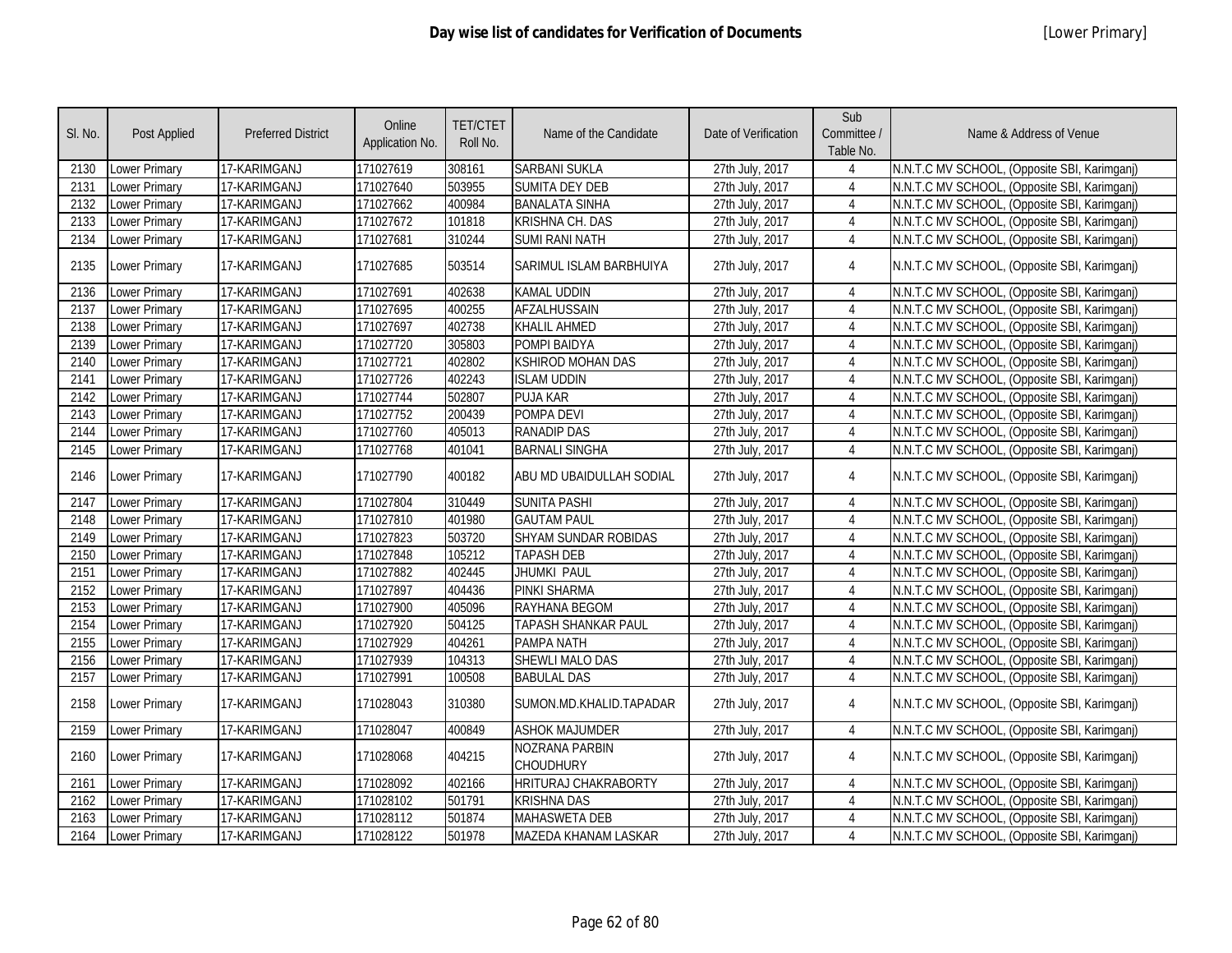| SI. No. | Post Applied         | <b>Preferred District</b> | Online<br>Application No. | <b>TET/CTET</b><br>Roll No. | Name of the Candidate          | Date of Verification | Sub<br>Committee /<br>Table No. | Name & Address of Venue                      |
|---------|----------------------|---------------------------|---------------------------|-----------------------------|--------------------------------|----------------------|---------------------------------|----------------------------------------------|
| 2165    | Lower Primary        | 17-KARIMGANJ              | 171028173                 | 308018                      | <b>SANJU DUTTA</b>             | 27th July, 2017      |                                 | N.N.T.C MV SCHOOL, (Opposite SBI, Karimganj) |
| 2166    | Lower Primary        | 17-KARIMGANJ              | 171028176                 | 103460                      | <b>RAKHI NATH</b>              | 27th July, 2017      | $\overline{4}$                  | N.N.T.C MV SCHOOL, (Opposite SBI, Karimganj) |
| 2167    | Lower Primary        | 17-KARIMGANJ              | 171028182                 | 307104                      | <b>RUSTAMA BEGOM</b>           | 27th July, 2017      | 4                               | N.N.T.C MV SCHOOL, (Opposite SBI, Karimganj) |
| 2168    | Lower Primary        | 17-KARIMGANJ              | 171028203                 | 501130                      | FARUQUE AHMED BARBHUIYA        | 27th July, 2017      | 4                               | N.N.T.C MV SCHOOL, (Opposite SBI, Karimganj) |
| 2169    | Lower Primary        | 17-KARIMGANJ              | 171028207                 | 402018                      | <b>GOPAL CHAKRABORTY</b>       | 27th July, 2017      | $\overline{4}$                  | N.N.T.C MV SCHOOL, (Opposite SBI, Karimganj) |
| 2170    | Lower Primary        | 17-KARIMGANJ              | 171028228                 | 400056                      | <b>ABDUL KADIR</b>             | 27th July, 2017      | $\overline{4}$                  | N.N.T.C MV SCHOOL, (Opposite SBI, Karimganj) |
| 2171    | Lower Primary        | 17-KARIMGANJ              | 171028232                 | 404341                      | <b>PARIMAL DAS</b>             | 27th July, 2017      | $\overline{4}$                  | N.N.T.C MV SCHOOL, (Opposite SBI, Karimganj) |
| 2172    | Lower Primary        | 17-KARIMGANJ              | 171028373                 | 02718013                    | <b>SANDEEP KUMAR</b>           | 27th July, 2017      | $\overline{4}$                  | N.N.T.C MV SCHOOL, (Opposite SBI, Karimganj) |
| 2173    | Lower Primary        | 17-KARIMGANJ              | 171028378                 | 404009                      | <b>NAZIM UDDIN</b>             | 27th July, 2017      | $\overline{4}$                  | N.N.T.C MV SCHOOL, (Opposite SBI, Karimganj) |
| 2174    | Lower Primary        | 17-KARIMGANJ              | 171028385                 | 305338                      | <b>NITU DAS</b>                | 27th July, 2017      | $\overline{4}$                  | N.N.T.C MV SCHOOL, (Opposite SBI, Karimganj) |
| 2175    | Lower Primary        | 17-KARIMGANJ              | 171028393                 | 308725                      | <b>SHASTHI DEB</b>             | 27th July, 2017      | $\overline{4}$                  | N.N.T.C MV SCHOOL, (Opposite SBI, Karimganj) |
| 2176    | Lower Primary        | 17-KARIMGANJ              | 171028401                 | 100507                      | <b>BABUL SINHA</b>             | 27th July, 2017      | $\overline{4}$                  | N.N.T.C MV SCHOOL, (Opposite SBI, Karimganj) |
| 2177    | Lower Primary        | 17-KARIMGANJ              | 171028447                 | 400252                      | <b>AFTAR HUSSAIN</b>           | 27th July, 2017      | 4                               | N.N.T.C MV SCHOOL, (Opposite SBI, Karimganj) |
| 2178    | Lower Primary        | 17-KARIMGANJ              | 171028467                 | 305067                      | NARENDRA CHANDRA DAS           | 27th July, 2017      | 4                               | N.N.T.C MV SCHOOL, (Opposite SBI, Karimganj) |
| 2179    | Lower Primary        | 17-KARIMGANJ              | 171028484                 | 500865                      | <b>BODRUL ISLAM LASKAR</b>     | 27th July, 2017      | 4                               | N.N.T.C MV SCHOOL, (Opposite SBI, Karimganj) |
| 2180    | Lower Primary        | 17-KARIMGANJ              | 171028516                 | 401293                      | <b>BIPROJIT DEB</b>            | 27th July, 2017      | $\overline{4}$                  | N.N.T.C MV SCHOOL, (Opposite SBI, Karimganj) |
| 2181    | Lower Primary        | 17-KARIMGANJ              | 171028543                 | 402785                      | <b>KRISHNA GOPAL SINHA</b>     | 27th July, 2017      | $\overline{4}$                  | N.N.T.C MV SCHOOL, (Opposite SBI, Karimganj) |
| 2182    | Lower Primary        | 17-KARIMGANJ              | 171028608                 | 403070                      | MANMATH BHATTACHARJEE          | 27th July, 2017      | 4                               | N.N.T.C MV SCHOOL, (Opposite SBI, Karimganj) |
| 2183    | Lower Primary        | 17-KARIMGANJ              | 171028667                 | 307526                      | SALMA SULTANA MAZUMDER         | 27th July, 2017      | $\overline{4}$                  | N.N.T.C MV SCHOOL, (Opposite SBI, Karimganj) |
| 2184    | Lower Primary        | 17-KARIMGANJ              | 171028673                 | 500701                      | <b>BAHARUL ISLAM BARBHUIYA</b> | 27th July, 2017      | 4                               | N.N.T.C MV SCHOOL, (Opposite SBI, Karimganj) |
| 2185    | <b>Lower Primary</b> | 17-KARIMGANJ              | 171028677                 | 400159                      | <b>ABIDA KHANAM</b>            | 27th July, 2017      | $\overline{4}$                  | N.N.T.C MV SCHOOL, (Opposite SBI, Karimganj) |
| 2186    | Lower Primary        | 17-KARIMGANJ              | 171028697                 | 502287                      | MUSTAFA AHMED LASKAR           | 27th July, 2017      | $\overline{4}$                  | N.N.T.C MV SCHOOL, (Opposite SBI, Karimganj) |
| 2187    | Lower Primary        | 17-KARIMGANJ              | 171028793                 | 311218                      | <b>TAPASI RANI DAS</b>         | 27th July, 2017      | $\overline{4}$                  | N.N.T.C MV SCHOOL, (Opposite SBI, Karimganj) |
| 2188    | Lower Primary        | 17-KARIMGANJ              | 171028794                 | 33000381                    | <b>MAHTAB UDDIN</b>            | 27th July, 2017      | $\overline{4}$                  | N.N.T.C MV SCHOOL, (Opposite SBI, Karimganj) |
| 2189    | Lower Primary        | 17-KARIMGANJ              | 171028831                 | 401011                      | <b>BAPI CHANDRA DAS</b>        | 27th July, 2017      | $\overline{4}$                  | N.N.T.C MV SCHOOL, (Opposite SBI, Karimganj) |
| 2190    | Lower Primary        | 17-KARIMGANJ              | 171028845                 | 404002                      | NAZIM .HUSSAIN TAPADAR         | 27th July, 2017      | $\overline{4}$                  | N.N.T.C MV SCHOOL, (Opposite SBI, Karimganj) |
| 2191    | <b>Lower Primary</b> | 17-KARIMGANJ              | 171028867                 | 502560                      | <b>NONI GOPAL DAS</b>          | 27th July, 2017      | 4                               | N.N.T.C MV SCHOOL, (Opposite SBI, Karimganj) |
| 2192    | Lower Primary        | 17-KARIMGANJ              | 171028891                 | 500451                      | <b>ANJALI RANI DAS</b>         | 27th July, 2017      | 4                               | N.N.T.C MV SCHOOL, (Opposite SBI, Karimganj) |
| 2193    | Lower Primary        | 17-KARIMGANJ              | 171028892                 | 401026                      | <b>BARANIA DAS</b>             | 27th July, 2017      | 4                               | N.N.T.C MV SCHOOL, (Opposite SBI, Karimganj) |
| 2194    | Lower Primary        | 17-KARIMGANJ              | 171028896                 | 404039                      | <b>NAZRUL ISLAM</b>            | 27th July, 2017      | $\overline{4}$                  | N.N.T.C MV SCHOOL, (Opposite SBI, Karimganj) |
| 2195    | Lower Primary        | 17-KARIMGANJ              | 171028944                 | 403384                      | <b>MD ABDUL HAMID</b>          | 27th July, 2017      | 4                               | N.N.T.C MV SCHOOL, (Opposite SBI, Karimganj) |
| 2196    | Lower Primary        | 17-KARIMGANJ              | 171028974                 | 103795                      | <b>RUMI SARKAR</b>             | 27th July, 2017      | 4                               | N.N.T.C MV SCHOOL, (Opposite SBI, Karimganj) |
| 2197    | Lower Primary        | 17-KARIMGANJ              | 171029011                 | 311245                      | <b>TARIQUE AHMED</b>           | 27th July, 2017      | 4                               | N.N.T.C MV SCHOOL, (Opposite SBI, Karimganj) |
| 2198    | Lower Primary        | 17-KARIMGANJ              | 171029063                 | 502524                      | <b>NIRMAL NATH</b>             | 27th July, 2017      | $\overline{4}$                  | N.N.T.C MV SCHOOL, (Opposite SBI, Karimganj) |
| 2199    | Lower Primary        | 17-KARIMGANJ              | 171029078                 | 310041                      | <b>SULTAN AHMED</b>            | 27th July, 2017      | 4                               | N.N.T.C MV SCHOOL, (Opposite SBI, Karimganj) |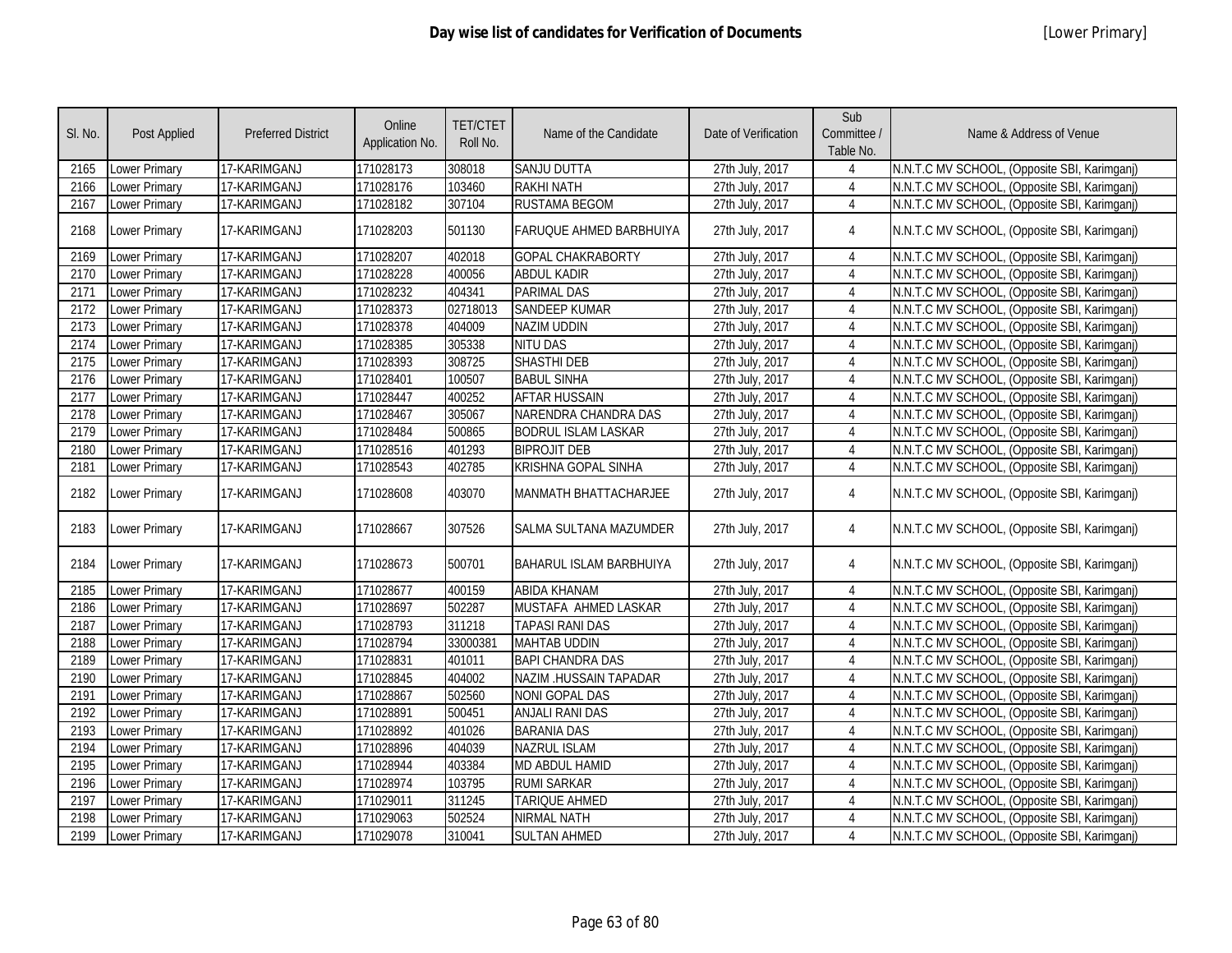| SI. No. | Post Applied         | <b>Preferred District</b> | Online<br>Application No. | <b>TET/CTET</b><br>Roll No. | Name of the Candidate                        | Date of Verification | Sub<br>Committee /<br>Table No. | Name & Address of Venue                      |
|---------|----------------------|---------------------------|---------------------------|-----------------------------|----------------------------------------------|----------------------|---------------------------------|----------------------------------------------|
| 2200    | Lower Primary        | 17-KARIMGANJ              | 171029086                 | 402020                      | <b>GOPAL DAS</b>                             | 27th July, 2017      |                                 | N.N.T.C MV SCHOOL, (Opposite SBI, Karimganj) |
| 2201    | <b>Lower Primary</b> | 17-KARIMGANJ              | 171029088                 | 311372                      | <b>TUTIUR RAHMAN</b>                         | 27th July, 2017      | 5                               | N.N.T.C MV SCHOOL, (Opposite SBI, Karimganj) |
| 2202    | <b>Lower Primary</b> | 17-KARIMGANJ              | 171029089                 | 500425                      | <b>ANAYET ULLA LASKAR</b>                    | 27th July, 2017      | $\overline{5}$                  | N.N.T.C MV SCHOOL, (Opposite SBI, Karimganj) |
| 2203    | <b>Lower Primary</b> | 17-KARIMGANJ              | 171029103                 | 402115                      | HASINA TALEHA TAPADAR                        | 27th July, 2017      | 5                               | N.N.T.C MV SCHOOL, (Opposite SBI, Karimganj) |
| 2204    | Lower Primary        | 17-KARIMGANJ              | 171029142                 | 403397                      | MD FAIZUL ISLAM CHOUDHURY                    | 27th July, 2017      | 5                               | N.N.T.C MV SCHOOL, (Opposite SBI, Karimganj) |
| 2205    | <b>Lower Primary</b> | 17-KARIMGANJ              | 171029145                 | 402704                      | <b>KAWSAR SARWAR KHAN</b>                    | 27th July, 2017      | 5                               | N.N.T.C MV SCHOOL, (Opposite SBI, Karimganj) |
| 2206    | <b>Lower Primary</b> | 17-KARIMGANJ              | 171029154                 | 402261                      | <b>JADABENDU SINHA</b>                       | 27th July, 2017      | 5                               | N.N.T.C MV SCHOOL, (Opposite SBI, Karimganj) |
| 2207    | <b>Lower Primary</b> | 17-KARIMGANJ              | 171029177                 | 02711085                    | <b>VINOD KUMAR</b>                           | 27th July, 2017      | 5                               | N.N.T.C MV SCHOOL, (Opposite SBI, Karimganj) |
| 2208    | Lower Primary        | 17-KARIMGANJ              | 171029200                 | 310194                      | SUMANA AKTAR CHOUDHURY                       | 27th July, 2017      | 5                               | N.N.T.C MV SCHOOL, (Opposite SBI, Karimganj) |
| 2209    | Lower Primary        | 17-KARIMGANJ              | 171029208                 | 403708                      | <b>MOUMITA DUTTA</b>                         | 27th July, 2017      | $5\phantom{.0}$                 | N.N.T.C MV SCHOOL, (Opposite SBI, Karimganj) |
| 2210    | Lower Primary        | 17-KARIMGANJ              | 171029222                 | 310911                      | <b>SWAPAN SALIA</b>                          | 27th July, 2017      | 5                               | N.N.T.C MV SCHOOL, (Opposite SBI, Karimgani) |
| 2211    | <b>Lower Primary</b> | 17-KARIMGANJ              | 171029233                 | 402621                      | KALYAN KUMAR GHOSH                           | 27th July, 2017      | 5                               | N.N.T.C MV SCHOOL, (Opposite SBI, Karimganj) |
| 2212    | <b>Lower Primary</b> | 17-KARIMGANJ              | 171029248                 | 100592                      | <b>BARNITA SARKAR</b>                        | 27th July, 2017      | 5                               | N.N.T.C MV SCHOOL, (Opposite SBI, Karimganj) |
| 2213    | Lower Primary        | 17-KARIMGANJ              | 171029258                 | 401809                      | <b>DIPTI DAS</b>                             | 27th July, 2017      | 5                               | N.N.T.C MV SCHOOL, (Opposite SBI, Karimganj) |
| 2214    | Lower Primary        | 17-KARIMGANJ              | 171029266                 | 504725                      | <b>RANABIR SINGHA</b>                        | 27th July, 2017      | 5                               | N.N.T.C MV SCHOOL, (Opposite SBI, Karimganj) |
| 2215    | <b>Lower Primary</b> | 17-KARIMGANJ              | 171029273                 | 405104                      | REBA BEGAM CHOUDHURY                         | 27th July, 2017      | 5                               | N.N.T.C MV SCHOOL, (Opposite SBI, Karimganj) |
| 2216    | <b>Lower Primary</b> | 17-KARIMGANJ              | 171029289                 | 504504                      | <b>SUNANDA NATH</b>                          | 27th July, 2017      | 5                               | N.N.T.C MV SCHOOL, (Opposite SBI, Karimganj) |
| 2217    | Lower Primary        | 17-KARIMGANJ              | 171029309                 | 200363                      | <b>MRS NAMITA GHOSH</b>                      | 27th July, 2017      | 5                               | N.N.T.C MV SCHOOL, (Opposite SBI, Karimganj) |
| 2218    | <b>Lower Primary</b> | 17-KARIMGANJ              | 171029341                 | 403096                      | <b>MARUF MD ABDULLAH</b><br><b>CHOUDHURY</b> | 27th July, 2017      | 5                               | N.N.T.C MV SCHOOL, (Opposite SBI, Karimganj) |
| 2219    | Lower Primary        | 17-KARIMGANJ              | 171029343                 | 502464                      | NAZMUN NEHAR BARBHUIYA                       | 27th July, 2017      | 5                               | N.N.T.C MV SCHOOL, (Opposite SBI, Karimganj) |
| 2220    | <b>Lower Primary</b> | 17-KARIMGANJ              | 171029353                 | 502138                      | MOMOTA KARMAKAR                              | 27th July, 2017      | 5                               | N.N.T.C MV SCHOOL, (Opposite SBI, Karimganj) |
| 2221    | <b>Lower Primary</b> | 17-KARIMGANJ              | 171029357                 | 53002743                    | MD ADIL AHMED CHOUDHURY                      | 27th July, 2017      | 5                               | N.N.T.C MV SCHOOL, (Opposite SBI, Karimganj) |
| 2222    | <b>Lower Primary</b> | 17-KARIMGANJ              | 171029366                 | 103948                      | <b>SAMIR CH DAS</b>                          | 27th July, 2017      | 5                               | N.N.T.C MV SCHOOL, (Opposite SBI, Karimganj) |
| 2223    | <b>Lower Primary</b> | 17-KARIMGANJ              | 171029398                 | 404446                      | PIYA CHOUDHURY                               | 27th July, 2017      | 5                               | N.N.T.C MV SCHOOL, (Opposite SBI, Karimganj) |
| 2224    | Lower Primary        | 17-KARIMGANJ              | 171029408                 | 100406                      | ARUN CHANDRA DAS                             | 27th July, 2017      | 5                               | N.N.T.C MV SCHOOL, (Opposite SBI, Karimganj) |
| 2225    | Lower Primary        | 17-KARIMGANJ              | 171029410                 | 500647                      | AZIMUN NEHAR CHOUDHURY                       | 27th July, 2017      | 5                               | N.N.T.C MV SCHOOL, (Opposite SBI, Karimganj) |
| 2226    | <b>Lower Primary</b> | 17-KARIMGANJ              | 171029433                 | 402695                      | <b>KARTIK DHAR</b>                           | 27th July, 2017      | 5                               | N.N.T.C MV SCHOOL, (Opposite SBI, Karimganj) |
| 2227    | <b>Lower Primary</b> | 17-KARIMGANJ              | 171029451                 | 104694                      | <b>SUBODH DAS</b>                            | 27th July, 2017      | 5                               | N.N.T.C MV SCHOOL, (Opposite SBI, Karimganj) |
| 2228    | Lower Primary        | 17-KARIMGANJ              | 171029481                 | 101858                      | <b>LABLU SARKAR</b>                          | 27th July, 2017      | 5                               | N.N.T.C MV SCHOOL, (Opposite SBI, Karimganj) |
| 2229    | <b>Lower Primary</b> | 17-KARIMGANJ              | 171029493                 | 502589                      | <b>NUR AHMED BARBHUIYA</b>                   | 27th July, 2017      | 5                               | N.N.T.C MV SCHOOL, (Opposite SBI, Karimganj) |
| 2230    | Lower Primary        | 17-KARIMGANJ              | 171029510                 | 404954                      | <b>RAJOSHREE DAS</b>                         | 27th July, 2017      | 5                               | N.N.T.C MV SCHOOL, (Opposite SBI, Karimganj) |
| 2231    | <b>Lower Primary</b> | 17-KARIMGANJ              | 171029535                 | 309069                      | <b>SIKHA SINHA</b>                           | 27th July, 2017      | 5                               | N.N.T.C MV SCHOOL, (Opposite SBI, Karimganj) |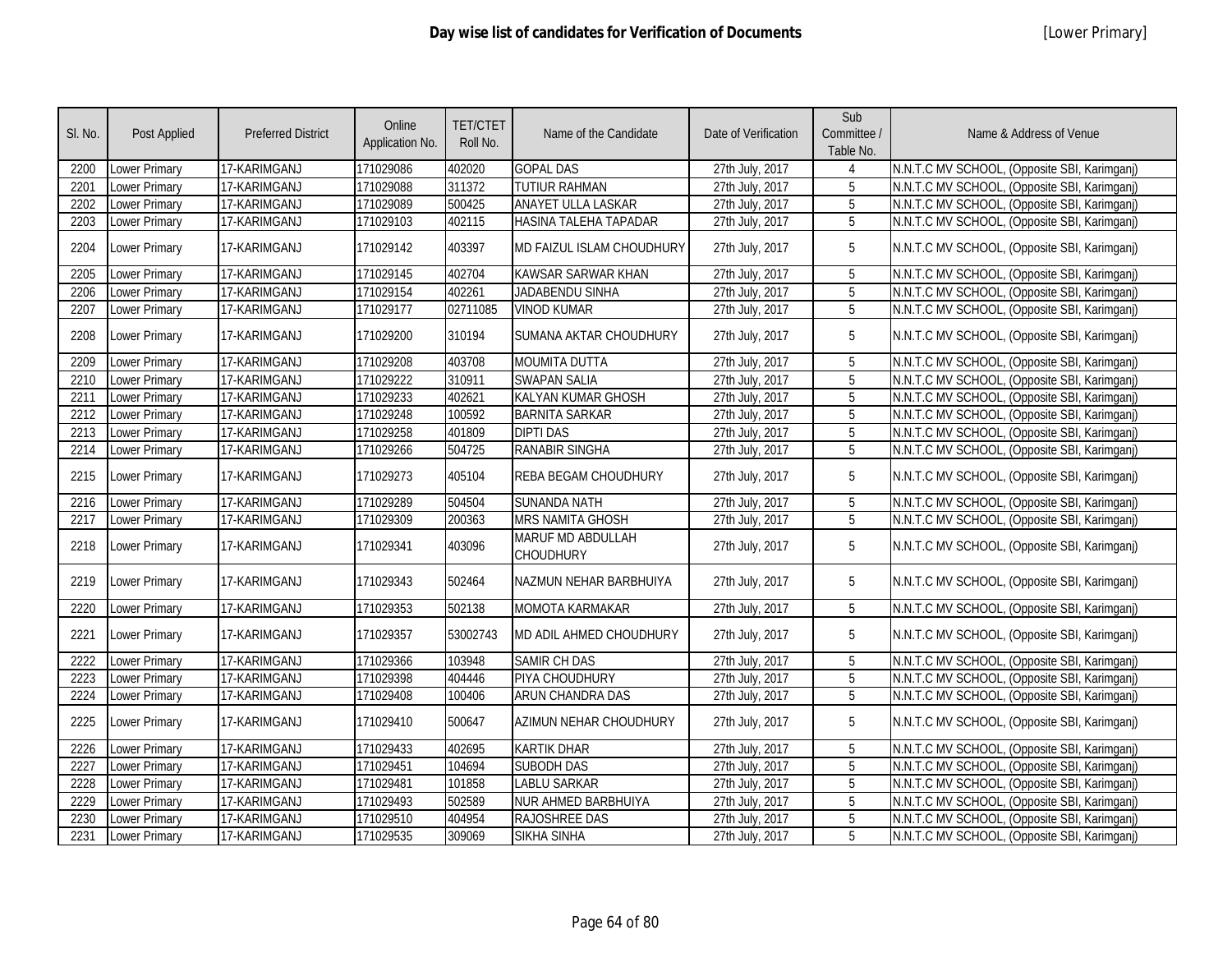| SI. No. | <b>Post Applied</b>  | <b>Preferred District</b> | Online<br>Application No. | <b>TET/CTET</b><br>Roll No. | Name of the Candidate        | Date of Verification | Sub<br>Committee /<br>Table No. | Name & Address of Venue                      |
|---------|----------------------|---------------------------|---------------------------|-----------------------------|------------------------------|----------------------|---------------------------------|----------------------------------------------|
| 2232    | Lower Primary        | 17-KARIMGANJ              | 171029544                 | 312428                      | <b>MONIKA ROY</b>            | 27th July, 2017      | 5                               | N.N.T.C MV SCHOOL, (Opposite SBI, Karimganj) |
| 2233    | Lower Primary        | 17-KARIMGANJ              | 171029548                 | 400847                      | ASHOK KUMAR KOIRI            | 27th July, 2017      | 5                               | N.N.T.C MV SCHOOL, (Opposite SBI, Karimganj) |
| 2234    | Lower Primary        | 17-KARIMGANJ              | 171029552                 | 403627                      | <b>MONISH MALAKAR</b>        | 27th July, 2017      | 5                               | N.N.T.C MV SCHOOL, (Opposite SBI, Karimganj) |
| 2235    | Lower Primary        | 17-KARIMGANJ              | 171029563                 | 310176                      | <b>SUMAN NATH</b>            | 27th July, 2017      | 5                               | N.N.T.C MV SCHOOL, (Opposite SBI, Karimganj) |
| 2236    | Lower Primary        | 17-KARIMGANJ              | 171029583                 | 403544                      | MOHAMMAD TAHIR AHMED         | 27th July, 2017      | 5                               | N.N.T.C MV SCHOOL, (Opposite SBI, Karimganj) |
| 2237    | Lower Primary        | 17-KARIMGANJ              | 171029649                 | 403150                      | <b>MD ABDUS SAMAD</b>        | 27th July, 2017      | $\overline{5}$                  | N.N.T.C MV SCHOOL, (Opposite SBI, Karimganj) |
| 2238    | Lower Primary        | 17-KARIMGANJ              | 171029664                 | 310117                      | <b>SUMA KAR</b>              | 27th July, 2017      | 5                               | N.N.T.C MV SCHOOL, (Opposite SBI, Karimganj) |
| 2239    | <b>Lower Primary</b> | 17-KARIMGANJ              | 171029696                 | 101147                      | <b>DHRUBA CHAKRABORTY</b>    | 27th July, 2017      | $\overline{5}$                  | N.N.T.C MV SCHOOL, (Opposite SBI, Karimganj) |
| 2240    | Lower Primary        | 17-KARIMGANJ              | 171029711                 | 401126                      | <b>BIBHASH SINHA</b>         | 27th July, 2017      | 5                               | N.N.T.C MV SCHOOL, (Opposite SBI, Karimganj) |
| 2241    | Lower Primary        | 17-KARIMGANJ              | 171029728                 | 310638                      | <b>SURAJ SINHA</b>           | 27th July, 2017      | 5                               | N.N.T.C MV SCHOOL, (Opposite SBI, Karimganj) |
| 2242    | Lower Primary        | 17-KARIMGANJ              | 171029731                 | 308432                      | <b>SEFALI CHASA</b>          | 27th July, 2017      | $5\phantom{.0}$                 | N.N.T.C MV SCHOOL, (Opposite SBI, Karimganj) |
| 2243    | Lower Primary        | 17-KARIMGANJ              | 171029756                 | 401822                      | <b>DULAL DAS</b>             | 27th July, 2017      | 5                               | N.N.T.C MV SCHOOL, (Opposite SBI, Karimganj) |
| 2244    | Lower Primary        | 17-KARIMGANJ              | 171029767                 | 310895                      | <b>SWAPAN SINHA</b>          | 27th July, 2017      | $\overline{5}$                  | N.N.T.C MV SCHOOL, (Opposite SBI, Karimganj) |
| 2245    | Lower Primary        | 17-KARIMGANJ              | 171029783                 | 306456                      | <b>RAKHI DAS</b>             | 27th July, 2017      | $5\phantom{.0}$                 | N.N.T.C MV SCHOOL, (Opposite SBI, Karimganj) |
| 2246    | Lower Primary        | 17-KARIMGANJ              | 171029825                 | 100946                      | CHANDAN KUMAR DAS            | 27th July, 2017      | 5                               | N.N.T.C MV SCHOOL, (Opposite SBI, Karimganj) |
| 2247    | Lower Primary        | 17-KARIMGANJ              | 171029834                 | 313556                      | CH MANITON SINGHA            | 27th July, 2017      | 5                               | N.N.T.C MV SCHOOL, (Opposite SBI, Karimganj) |
| 2248    | Lower Primary        | 17-KARIMGANJ              | 171029902                 | 310280                      | <b>SUMIT PAUL</b>            | 27th July, 2017      | 5                               | N.N.T.C MV SCHOOL, (Opposite SBI, Karimganj) |
| 2249    | Lower Primary        | 17-KARIMGANJ              | 171029904                 | 402878                      | LUBAB UDDIN                  | 27th July, 2017      | 5                               | N.N.T.C MV SCHOOL, (Opposite SBI, Karimganj) |
| 2250    | Lower Primary        | 17-KARIMGANJ              | 171029912                 | 102918                      | <b>PINTU DAS</b>             | 27th July, 2017      | 5                               | N.N.T.C MV SCHOOL, (Opposite SBI, Karimganj) |
| 2251    | Lower Primary        | 17-KARIMGANJ              | 171029919                 | 502410                      | NASRUN NEHAR LASKAR          | 27th July, 2017      | 5                               | N.N.T.C MV SCHOOL, (Opposite SBI, Karimganj) |
| 2252    | Lower Primary        | 17-KARIMGANJ              | 171029921                 | 503558                      | SAYEED AHMED LASKAR          | 27th July, 2017      | $\overline{5}$                  | N.N.T.C MV SCHOOL, (Opposite SBI, Karimganj) |
| 2253    | Lower Primary        | 17-KARIMGANJ              | 171029968                 | 103893                      | <b>SABINAY DAS</b>           | 27th July, 2017      | 5                               | N.N.T.C MV SCHOOL, (Opposite SBI, Karimganj) |
| 2254    | Lower Primary        | 17-KARIMGANJ              | 171029971                 | 103647                      | <b>RINKI DAS</b>             | 27th July, 2017      | 5                               | N.N.T.C MV SCHOOL, (Opposite SBI, Karimganj) |
| 2255    | Lower Primary        | 17-KARIMGANJ              | 171029972                 | 401339                      | <b>BISHWAJIT KUMAR DUTTA</b> | 27th July, 2017      | 5                               | N.N.T.C MV SCHOOL, (Opposite SBI, Karimganj) |
| 2256    | Lower Primary        | 17-KARIMGANJ              | 171029976                 | 3400244                     | <b>JAKARIA AHMED</b>         | 27th July, 2017      | 5                               | N.N.T.C MV SCHOOL, (Opposite SBI, Karimganj) |
| 2257    | Lower Primary        | 17-KARIMGANJ              | 171029979                 | 504569                      | <b>H AMIT SINGHA</b>         | 27th July, 2017      | 5                               | N.N.T.C MV SCHOOL, (Opposite SBI, Karimganj) |
| 2258    | Lower Primary        | 17-KARIMGANJ              | 171029981                 | 402940                      | <b>MAHASWETA DEY</b>         | 27th July, 2017      | 5                               | N.N.T.C MV SCHOOL, (Opposite SBI, Karimganj) |
| 2259    | Lower Primary        | 17-KARIMGANJ              | 171030025                 | 306053                      | PROTIM KUMAR DAS             | 27th July, 2017      | 5                               | N.N.T.C MV SCHOOL, (Opposite SBI, Karimganj) |
| 2260    | Lower Primary        | 17-KARIMGANJ              | 171030026                 | 303651                      | <b>KRISHNA RANI DAS</b>      | 27th July, 2017      | $\overline{5}$                  | N.N.T.C MV SCHOOL, (Opposite SBI, Karimganj) |
| 2261    | Lower Primary        | 17-KARIMGANJ              | 171030030                 | 501680                      | <b>KALYAN PAUL</b>           | 27th July, 2017      | 5                               | N.N.T.C MV SCHOOL, (Opposite SBI, Karimganj) |
| 2262    | Lower Primary        | 17-KARIMGANJ              | 171030044                 | 405167                      | RIMPI CHOUDHURY              | 27th July, 2017      | 5                               | N.N.T.C MV SCHOOL, (Opposite SBI, Karimganj) |
| 2263    | Lower Primary        | 17-KARIMGANJ              | 171030045                 | 310484                      | <b>SUPARNA DAS</b>           | 27th July, 2017      | 5                               | N.N.T.C MV SCHOOL, (Opposite SBI, Karimganj) |
| 2264    | Lower Primary        | 17-KARIMGANJ              | 171030051                 | 504702                      | <b>NG KIRAN KUMAR SINGHA</b> | 27th July, 2017      | $5^{\circ}$                     | N.N.T.C MV SCHOOL, (Opposite SBI, Karimganj) |
| 2265    | Lower Primary        | 17-KARIMGANJ              | 171030091                 | 311531                      | WALIUL ISLAM CHOUDHURY       | 27th July, 2017      | 5                               | N.N.T.C MV SCHOOL, (Opposite SBI, Karimganj) |
| 2266    | Lower Primary        | 17-KARIMGANJ              | 171030094                 | 401375                      | <b>BISWAJIT ROY</b>          | 27th July, 2017      | 5                               | N.N.T.C MV SCHOOL, (Opposite SBI, Karimganj) |
| 2267    | Lower Primary        | 17-KARIMGANJ              | 171030105                 | 104227                      | <b>SATYA RANJAN BASU</b>     | 27th July, 2017      | $\overline{5}$                  | N.N.T.C MV SCHOOL, (Opposite SBI, Karimganj) |
| 2268    | Lower Primary        | 17-KARIMGANJ              | 171030107                 | 310835                      | <b>SUTAPA DAS</b>            | 27th July, 2017      | 5                               | N.N.T.C MV SCHOOL, (Opposite SBI, Karimganj) |
| 2269    | Lower Primary        | 17-KARIMGANJ              | 171030120                 | 504811                      | Y. MERY SINGHA               | 27th July, 2017      | $5^{\circ}$                     | N.N.T.C MV SCHOOL, (Opposite SBI, Karimganj) |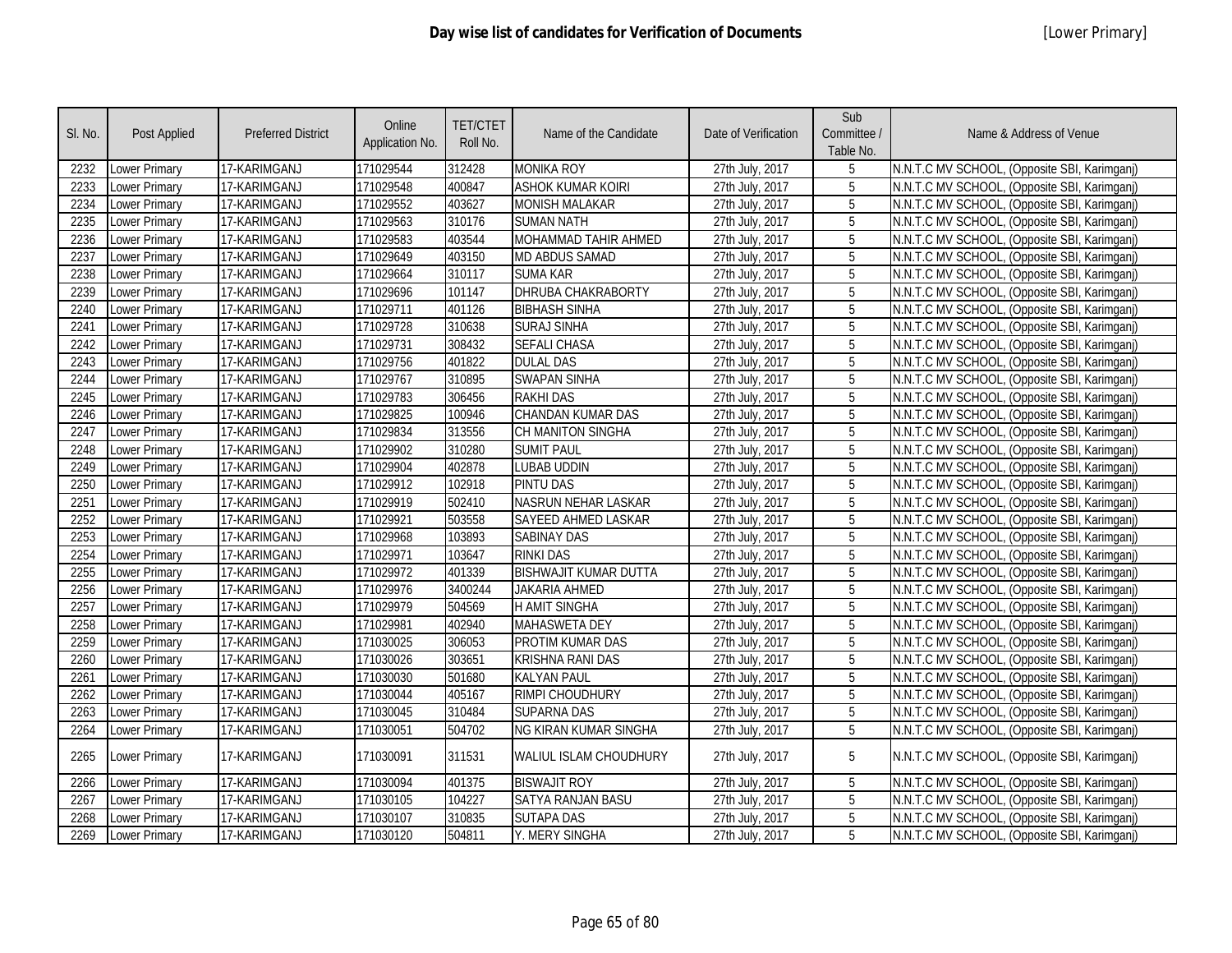| SI. No. | Post Applied         | <b>Preferred District</b> | Online<br>Application No. | <b>TET/CTET</b><br>Roll No. | Name of the Candidate        | Date of Verification | Sub<br>Committee /<br>Table No. | Name & Address of Venue                      |
|---------|----------------------|---------------------------|---------------------------|-----------------------------|------------------------------|----------------------|---------------------------------|----------------------------------------------|
| 2270    | Lower Primary        | 17-KARIMGANJ              | 171030124                 | 500736                      | <b>BAPPON DAS</b>            | 27th July, 2017      | 5                               | N.N.T.C MV SCHOOL, (Opposite SBI, Karimganj) |
| 2271    | Lower Primary        | 17-KARIMGANJ              | 171030127                 | 405463                      | <b>RUPAN DEY</b>             | 27th July, 2017      | 5                               | N.N.T.C MV SCHOOL, (Opposite SBI, Karimganj) |
| 2272    | Lower Primary        | 17-KARIMGANJ              | 171030140                 | 402619                      | KALYAN BRATA DAS             | 27th July, 2017      | $\overline{5}$                  | N.N.T.C MV SCHOOL, (Opposite SBI, Karimganj) |
| 2273    | <b>Lower Primary</b> | 17-KARIMGANJ              | 171030159                 | 401325                      | <b>BISHNU MOHAN DAS</b>      | 27th July, 2017      | $\overline{5}$                  | N.N.T.C MV SCHOOL, (Opposite SBI, Karimganj) |
| 2274    | Lower Primary        | 17-KARIMGANJ              | 171030169                 | 502369                      | NANDITA CHAKRABORTY          | 27th July, 2017      | 5                               | N.N.T.C MV SCHOOL, (Opposite SBI, Karimganj) |
| 2275    | Lower Primary        | 17-KARIMGANJ              | 171030178                 | 402946                      | <b>MAHIM DAS</b>             | 27th July, 2017      | $\overline{5}$                  | N.N.T.C MV SCHOOL, (Opposite SBI, Karimganj) |
| 2276    | Lower Primary        | 17-KARIMGANJ              | 171030181                 | 302718                      | <b>HASINA AKTAR LASKAR</b>   | 27th July, 2017      | $\overline{5}$                  | N.N.T.C MV SCHOOL, (Opposite SBI, Karimganj) |
| 2277    | Lower Primary        | 17-KARIMGANJ              | 171030193                 | 404951                      | <b>RAJLAXMI SEN</b>          | 27th July, 2017      | $\overline{5}$                  | N.N.T.C MV SCHOOL, (Opposite SBI, Karimganj) |
| 2278    | Lower Primary        | 17-KARIMGANJ              | 171030198                 | 501378                      | IQBAL MAHAMMED BARBHUIYA     | 27th July, 2017      | 5                               | N.N.T.C MV SCHOOL, (Opposite SBI, Karimganj) |
| 2279    | Lower Primary        | 17-KARIMGANJ              | 171030203                 | 403278                      | MDHUSSAINAHMED               | 27th July, 2017      | 5                               | N.N.T.C MV SCHOOL, (Opposite SBI, Karimganj) |
| 2280    | Lower Primary        | 17-KARIMGANJ              | 171030216                 | 103083                      | <b>PRASWASTI DAS</b>         | 27th July, 2017      | 5                               | N.N.T.C MV SCHOOL, (Opposite SBI, Karimganj) |
| 2281    | Lower Primary        | 17-KARIMGANJ              | 171030245                 | 103161                      | PRIYANKA BARMAN ROY          | 27th July, 2017      | 5                               | N.N.T.C MV SCHOOL, (Opposite SBI, Karimganj) |
| 2282    | Lower Primary        | 17-KARIMGANJ              | 171030258                 | 103486                      | <b>RAM KRISHNA DAS</b>       | 27th July, 2017      | 5                               | N.N.T.C MV SCHOOL, (Opposite SBI, Karimganj) |
| 2283    | Lower Primary        | 17-KARIMGANJ              | 171030284                 | 500441                      | ANIRUDDHA AWASTHI            | 27th July, 2017      | $\overline{5}$                  | N.N.T.C MV SCHOOL, (Opposite SBI, Karimganj) |
| 2284    | Lower Primary        | 17-KARIMGANJ              | 171030287                 | 404524                      | PRANAY KANTI DEB             | 27th July, 2017      | 5                               | N.N.T.C MV SCHOOL, (Opposite SBI, Karimganj) |
| 2285    | Lower Primary        | 17-KARIMGANJ              | 171030315                 | 101749                      | KANAKLATA MAZUMDER           | 27th July, 2017      | 5                               | N.N.T.C MV SCHOOL, (Opposite SBI, Karimganj) |
| 2286    | Lower Primary        | 17-KARIMGANJ              | 171030321                 | 503527                      | <b>SATAKSHI BISWAS</b>       | 27th July, 2017      | 5                               | N.N.T.C MV SCHOOL, (Opposite SBI, Karimganj) |
| 2287    | Lower Primary        | 17-KARIMGANJ              | 171030332                 | 502734                      | POMPI ROY                    | 27th July, 2017      | 5                               | N.N.T.C MV SCHOOL, (Opposite SBI, Karimganj) |
| 2288    | Lower Primary        | 17-KARIMGANJ              | 171030333                 | 404765                      | RADHESHYAM ROY               | 27th July, 2017      | 5                               | N.N.T.C MV SCHOOL, (Opposite SBI, Karimganj) |
| 2289    | Lower Primary        | 17-KARIMGANJ              | 171030343                 | 402645                      | <b>KAMIL AHMAD</b>           | 27th July, 2017      | $\overline{5}$                  | N.N.T.C MV SCHOOL, (Opposite SBI, Karimganj) |
| 2290    | Lower Primary        | 17-KARIMGANJ              | 171030351                 | 311167                      | TAPAN CHANDRA SHIL           | 27th July, 2017      | 5                               | N.N.T.C MV SCHOOL, (Opposite SBI, Karimganj) |
| 2291    | Lower Primary        | 17-KARIMGANJ              | 171030375                 | 404007                      | <b>NAZIM UDDIN</b>           | 27th July, 2017      | 5                               | N.N.T.C MV SCHOOL, (Opposite SBI, Karimganj) |
| 2292    | Lower Primary        | 17-KARIMGANJ              | 171030382                 | 307940                      | <b>SANJIB DEY</b>            | 27th July, 2017      | 5                               | N.N.T.C MV SCHOOL, (Opposite SBI, Karimganj) |
| 2293    | Lower Primary        | 17-KARIMGANJ              | 171030387                 | 400309                      | <b>AJOY DEB</b>              | 27th July, 2017      | 5                               | N.N.T.C MV SCHOOL, (Opposite SBI, Karimganj) |
| 2294    | Lower Primary        | 17-KARIMGANJ              | 171030392                 | 504349                      | JOYDIP NATH                  | 27th July, 2017      | 5                               | N.N.T.C MV SCHOOL, (Opposite SBI, Karimganj) |
| 2295    | <b>Lower Primary</b> | 17-KARIMGANJ              | 171030412                 | 404275                      | PANCHAM NATH                 | 27th July, 2017      | $\overline{5}$                  | N.N.T.C MV SCHOOL, (Opposite SBI, Karimganj) |
| 2296    | Lower Primary        | 17-KARIMGANJ              | 171030419                 | 403660                      | MONOJIT KUMAR DAS            | 27th July, 2017      | 5                               | N.N.T.C MV SCHOOL, (Opposite SBI, Karimganj) |
| 2297    | Lower Primary        | 17-KARIMGANJ              | 171030421                 | 403214                      | <b>ABDUL GAFUR</b>           | 27th July, 2017      | 5                               | N.N.T.C MV SCHOOL, (Opposite SBI, Karimganj) |
| 2298    | Lower Primary        | 17-KARIMGANJ              | 171030447                 | 501491                      | <b>JARINA YESMIN TAPADAR</b> | 27th July, 2017      | 5                               | N.N.T.C MV SCHOOL, (Opposite SBI, Karimganj) |
| 2299    | Lower Primary        | 17-KARIMGANJ              | 171030476                 | 309051                      | SIDDHARTHA SANKAR ROY        | 27th July, 2017      | 5                               | N.N.T.C MV SCHOOL, (Opposite SBI, Karimganj) |
| 2300    | Lower Primary        | 17-KARIMGANJ              | 171030504                 | 500425                      | ANAYET ULLA LASKAR           | 27th July, 2017      | 5                               | N.N.T.C MV SCHOOL, (Opposite SBI, Karimganj) |
| 2301    | Lower Primary        | 17-KARIMGANJ              | 171030567                 | 404628                      | <b>PRIYASISH PAUL</b>        | 27th July, 2017      | 6                               | N.N.T.C MV SCHOOL, (Opposite SBI, Karimganj) |
| 2302    | Lower Primary        | 17-KARIMGANJ              | 171030596                 | 301045                      | <b>ASHIM MOHANTA</b>         | 27th July, 2017      | 6                               | N.N.T.C MV SCHOOL, (Opposite SBI, Karimganj) |
| 2303    | Lower Primary        | 17-KARIMGANJ              | 171030627                 | 503257                      | SAHANAZ BARBHUIYA            | 27th July, 2017      | 6                               | N.N.T.C MV SCHOOL, (Opposite SBI, Karimganj) |
| 2304    | Lower Primary        | 17-KARIMGANJ              | 171030718                 | 501040                      | <b>DIPAK KUMAR DAS</b>       | 27th July, 2017      | 6                               | N.N.T.C MV SCHOOL, (Opposite SBI, Karimganj) |
| 2305    | Lower Primary        | 17-KARIMGANJ              | 171030733                 | 501021                      | DILWAR.HUSSAIN.LASKAR        | 27th July, 2017      | 6                               | N.N.T.C MV SCHOOL, (Opposite SBI, Karimganj) |
| 2306    | Lower Primary        | 17-KARIMGANJ              | 171030779                 | 308304                      | SATYAPRIYA DAS               | 27th July, 2017      | 6                               | N.N.T.C MV SCHOOL, (Opposite SBI, Karimganj) |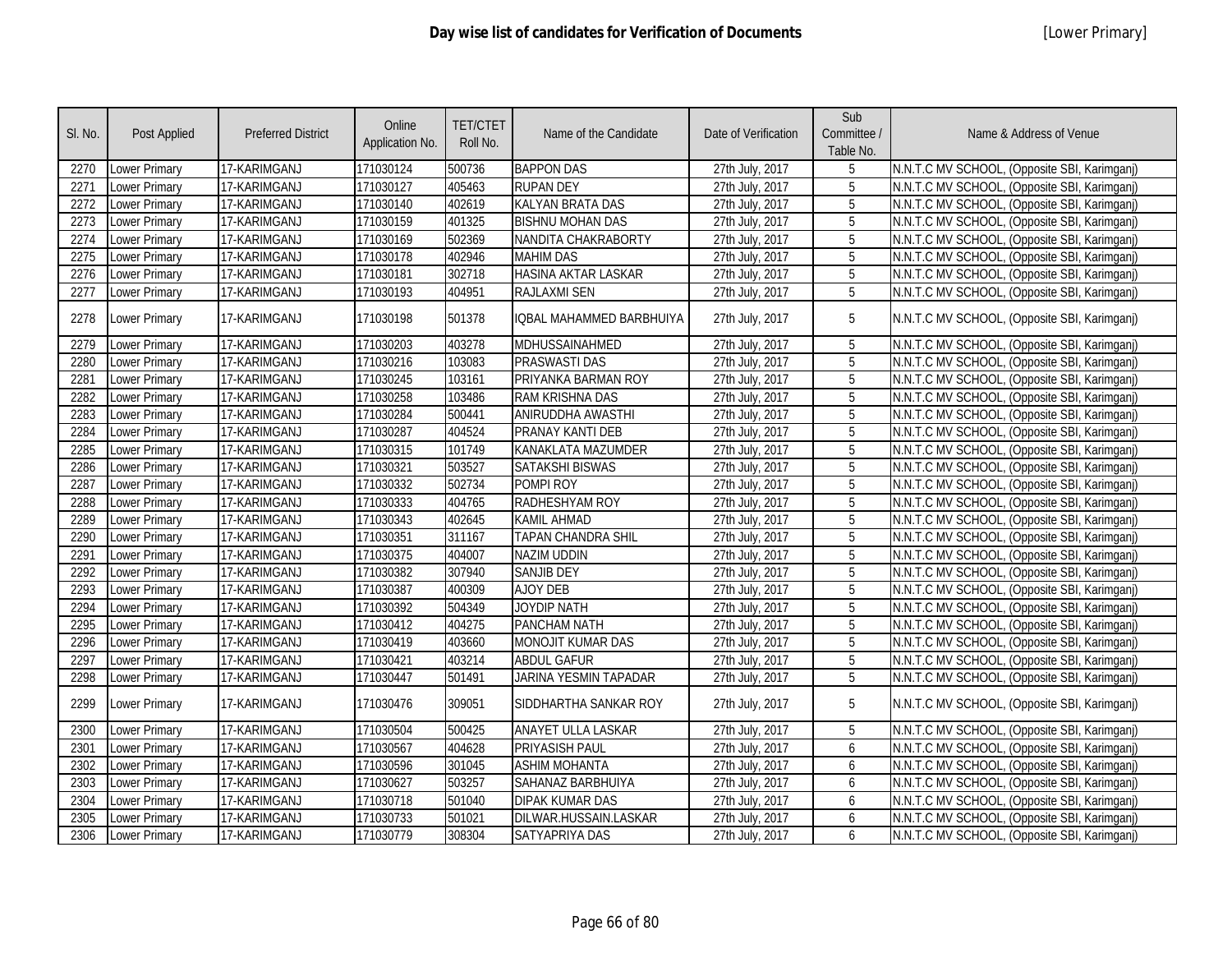| SI. No. | Post Applied         | <b>Preferred District</b> | Online<br>Application No. | <b>TET/CTET</b><br>Roll No. | Name of the Candidate        | Date of Verification | Sub<br>Committee /<br>Table No. | Name & Address of Venue                      |
|---------|----------------------|---------------------------|---------------------------|-----------------------------|------------------------------|----------------------|---------------------------------|----------------------------------------------|
| 2307    | <b>Lower Primary</b> | 17-KARIMGANJ              | 171030825                 | 314498                      | T ANIL KUMAR SINGHA          | 27th July, 2017      | 6                               | N.N.T.C MV SCHOOL, (Opposite SBI, Karimganj) |
| 2308    | Lower Primary        | 17-KARIMGANJ              | 171030831                 | 402183                      | <b>HUSSAIN AHMED</b>         | 27th July, 2017      | 6                               | N.N.T.C MV SCHOOL, (Opposite SBI, Karimganj) |
| 2309    | Lower Primary        | 17-KARIMGANJ              | 171030848                 | 405646                      | SAIFUL KARIM KHAN            | 27th July, 2017      | 6                               | N.N.T.C MV SCHOOL, (Opposite SBI, Karimganj) |
| 2310    | Lower Primary        | 17-KARIMGANJ              | 171030927                 | 402792                      | <b>KRISHNAPADA SINHA</b>     | 27th July, 2017      | 6                               | N.N.T.C MV SCHOOL, (Opposite SBI, Karimganj) |
| 2311    | <b>Lower Primary</b> | 17-KARIMGANJ              | 171030948                 | 105323                      | <b>UTPAL SAHA</b>            | 27th July, 2017      | 6                               | N.N.T.C MV SCHOOL, (Opposite SBI, Karimganj) |
| 2312    | <b>Lower Primary</b> | 17-KARIMGANJ              | 171030950                 | 201068                      | <b>BISWAJIT SAIKIA</b>       | 27th July, 2017      | 6                               | N.N.T.C MV SCHOOL, (Opposite SBI, Karimganj) |
| 2313    | <b>Lower Primary</b> | 17-KARIMGANJ              | 171030970                 | 501229                      | <b>HABIBA BEGOM LASKAR</b>   | 27th July, 2017      | 6                               | N.N.T.C MV SCHOOL, (Opposite SBI, Karimganj) |
| 2314    | Lower Primary        | 17-KARIMGANJ              | 171030985                 | 101272                      | DIPJOY DUTTA CHOWDHURY       | 27th July, 2017      | 6                               | N.N.T.C MV SCHOOL, (Opposite SBI, Karimganj) |
| 2315    | Lower Primary        | 17-KARIMGANJ              | 171031024                 | 403035                      | <b>MANAS MOHAN KAR</b>       | 27th July, 2017      | 6                               | N.N.T.C MV SCHOOL, (Opposite SBI, Karimganj) |
| 2316    | <b>Lower Primary</b> | 17-KARIMGANJ              | 171031044                 | 404305                      | PAPIA JAHAN MUNNI            | 27th July, 2017      | 6                               | N.N.T.C MV SCHOOL, (Opposite SBI, Karimganj) |
| 2317    | Lower Primary        | 17-KARIMGANJ              | 171031075                 | 504388                      | <b>MD SWAMIM AHMED</b>       | 27th July, 2017      | 6                               | N.N.T.C MV SCHOOL, (Opposite SBI, Karimganj) |
| 2318    | Lower Primary        | 17-KARIMGANJ              | 171031090                 | 401458                      | <b>CHANDAN DEB NATH</b>      | 27th July, 2017      | 6                               | N.N.T.C MV SCHOOL, (Opposite SBI, Karimganj) |
| 2319    | Lower Primary        | 17-KARIMGANJ              | 171031145                 | 404751                      | QUMAR UDDIN                  | 27th July, 2017      | 6                               | N.N.T.C MV SCHOOL, (Opposite SBI, Karimganj) |
| 2320    | Lower Primary        | 17-KARIMGANJ              | 171031150                 | 308105                      | <b>SANTOSH TURIYA</b>        | 27th July, 2017      | 6                               | N.N.T.C MV SCHOOL, (Opposite SBI, Karimganj) |
| 2321    | <b>Lower Primary</b> | 17-KARIMGANJ              | 171031155                 | 404109                      | <b>NILIP KUMAR DAS</b>       | 27th July, 2017      | 6                               | N.N.T.C MV SCHOOL, (Opposite SBI, Karimganj) |
| 2322    | Lower Primary        | 17-KARIMGANJ              | 171031186                 | 404979                      | RAJU SINHA                   | 27th July, 2017      | 6                               | N.N.T.C MV SCHOOL, (Opposite SBI, Karimganj) |
| 2323    | Lower Primary        | 17-KARIMGANJ              | 171031187                 | 404197                      | <b>NOBO KUMAR DAS</b>        | 27th July, 2017      | 6                               | N.N.T.C MV SCHOOL, (Opposite SBI, Karimganj) |
| 2324    | Lower Primary        | 17-KARIMGANJ              | 171031209                 | 403411                      | <b>MD.SAIMUL HUSSAIN</b>     | 27th July, 2017      | 6                               | N.N.T.C MV SCHOOL, (Opposite SBI, Karimganj) |
| 2325    | Lower Primary        | 17-KARIMGANJ              | 171031217                 | 101758                      | KANIKA RANI DAS              | 27th July, 2017      | 6                               | N.N.T.C MV SCHOOL, (Opposite SBI, Karimganj) |
| 2326    | Lower Primary        | 17-KARIMGANJ              | 171031234                 | 400386                      | <b>AMINA BEGOM</b>           | 27th July, 2017      | 6                               | N.N.T.C MV SCHOOL, (Opposite SBI, Karimganj) |
| 2327    | Lower Primary        | 17-KARIMGANJ              | 171031237                 | 404288                      | <b>PANKAJ DAS</b>            | 27th July, 2017      | 6                               | N.N.T.C MV SCHOOL, (Opposite SBI, Karimganj) |
| 2328    | Lower Primary        | 17-KARIMGANJ              | 171031240                 | 400876                      | <b>ASIT KUMAR DAS</b>        | 27th July, 2017      | 6                               | N.N.T.C MV SCHOOL, (Opposite SBI, Karimganj) |
| 2329    | Lower Primary        | 17-KARIMGANJ              | 171031257                 | 500498                      | ANWAR.HUSSAIN LASKAR         | 27th July, 2017      | 6                               | N.N.T.C MV SCHOOL, (Opposite SBI, Karimganj) |
| 2330    | Lower Primary        | 17-KARIMGANJ              | 171031324                 | 308957                      | <b>SHRIBASH NATH</b>         | 27th July, 2017      | 6                               | N.N.T.C MV SCHOOL, (Opposite SBI, Karimganj) |
| 2331    | Lower Primary        | 17-KARIMGANJ              | 171031326                 | 402938                      | <b>MAHABRATA DAS</b>         | 27th July, 2017      | 6                               | N.N.T.C MV SCHOOL, (Opposite SBI, Karimganj) |
| 2332    | <b>Lower Primary</b> | 17-KARIMGANJ              | 171031406                 | 100228                      | <b>ANITA BAGCHI</b>          | 27th July, 2017      | 6                               | N.N.T.C MV SCHOOL, (Opposite SBI, Karimganj) |
| 2333    | Lower Primary        | 17-KARIMGANJ              | 171031442                 | 301887                      | CHANURA.BEGUM. BARBHUIYA     | 27th July, 2017      | 6                               | N.N.T.C MV SCHOOL, (Opposite SBI, Karimganj) |
| 2334    | Lower Primary        | 17-KARIMGANJ              | 171031458                 | 401414                      | <b>BROJENDRA CHANDRA DAS</b> | 27th July, 2017      | 6                               | N.N.T.C MV SCHOOL, (Opposite SBI, Karimganj) |
| 2335    | Lower Primary        | 17-KARIMGANJ              | 171031463                 | 302885                      | IMTIAJ .HUSSAIN.CHOUDHURY    | 27th July, 2017      | 6                               | N.N.T.C MV SCHOOL, (Opposite SBI, Karimganj) |
| 2336    | <b>Lower Primary</b> | 17-KARIMGANJ              | 171031465                 | 404922                      | <b>RAJIB DAS</b>             | 27th July, 2017      | 6                               | N.N.T.C MV SCHOOL, (Opposite SBI, Karimganj) |
| 2337    | Lower Primary        | 17-KARIMGANJ              | 171031520                 | 402526                      | JOYSREE DAS PURKAYASTHA      | 27th July, 2017      | 6                               | N.N.T.C MV SCHOOL, (Opposite SBI, Karimganj) |
| 2338    | Lower Primary        | 17-KARIMGANJ              | 171031533                 | 403412                      | <b>MD SALMAN HUSSAIN</b>     | 27th July, 2017      | 6                               | N.N.T.C MV SCHOOL, (Opposite SBI, Karimganj) |
| 2339    | <b>Lower Primary</b> | 17-KARIMGANJ              | 171031543                 | 404912                      | RAJESH SUKLABADYA            | 27th July, 2017      | 6                               | N.N.T.C MV SCHOOL, (Opposite SBI, Karimganj) |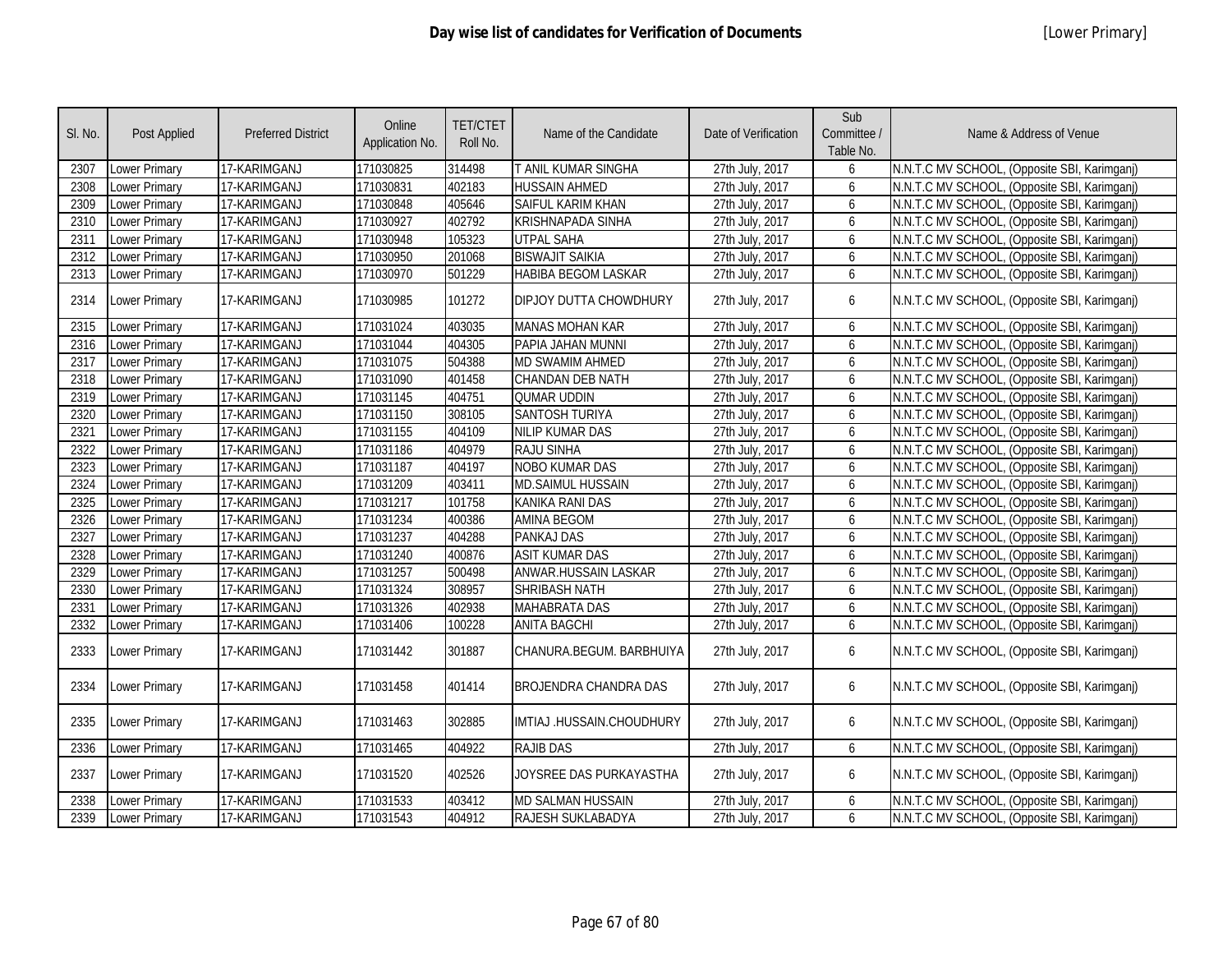| SI. No. | <b>Post Applied</b>  | <b>Preferred District</b> | Online<br>Application No. | <b>TET/CTET</b><br>Roll No. | Name of the Candidate       | Date of Verification | Sub<br>Committee /<br>Table No. | Name & Address of Venue                      |
|---------|----------------------|---------------------------|---------------------------|-----------------------------|-----------------------------|----------------------|---------------------------------|----------------------------------------------|
| 2340    | <b>Lower Primary</b> | 17-KARIMGANJ              | 171031560                 | 402052                      | <b>GULAM AHAD CHOUDHURY</b> | 27th July, 2017      | 6                               | N.N.T.C MV SCHOOL, (Opposite SBI, Karimganj) |
| 2341    | Lower Primary        | 17-KARIMGANJ              | 171031588                 | 504559                      | CH. AJIT SANA SINGHA        | 27th July, 2017      | 6                               | N.N.T.C MV SCHOOL, (Opposite SBI, Karimganj) |
| 2342    | Lower Primary        | 17-KARIMGANJ              | 171031606                 | 309405                      | <b>SOURAV LOHAR</b>         | 27th July, 2017      | 6                               | N.N.T.C MV SCHOOL, (Opposite SBI, Karimganj) |
| 2343    | Lower Primary        | 17-KARIMGANJ              | 171031621                 | 403279                      | <b>MD HUSSAIN AHMED</b>     | 27th July, 2017      | 6                               | N.N.T.C MV SCHOOL, (Opposite SBI, Karimganj) |
| 2344    | Lower Primary        | 17-KARIMGANJ              | 171031662                 | 502529                      | <b>NIRMOL ROY</b>           | 27th July, 2017      | 6                               | N.N.T.C MV SCHOOL, (Opposite SBI, Karimganj) |
| 2345    | Lower Primary        | 17-KARIMGANJ              | 171031685                 | 103100                      | PREM KUMAR DAS              | 27th July, 2017      | 6                               | N.N.T.C MV SCHOOL, (Opposite SBI, Karimganj) |
| 2346    | Lower Primary        | 17-KARIMGANJ              | 171031689                 | 501299                      | HUMARA KHANAM<br>CHOUDHURY  | 27th July, 2017      | 6                               | N.N.T.C MV SCHOOL, (Opposite SBI, Karimganj) |
| 2347    | Lower Primary        | 17-KARIMGANJ              | 171031724                 | 402962                      | <b>MAINUL HAQUE</b>         | 27th July, 2017      | 6                               | N.N.T.C MV SCHOOL, (Opposite SBI, Karimganj) |
| 2348    | Lower Primary        | 17-KARIMGANJ              | 171031731                 | 405362                      | <b>RUMA ROY</b>             | 27th July, 2017      | 6                               | N.N.T.C MV SCHOOL, (Opposite SBI, Karimgani) |
| 2349    | Lower Primary        | 17-KARIMGANJ              | 171031733                 | 308693                      | <b>SHARMISTA DAS</b>        | 27th July, 2017      | 6                               | N.N.T.C MV SCHOOL, (Opposite SBI, Karimganj) |
| 2350    | Lower Primary        | 17-KARIMGANJ              | 171031753                 | 504714                      | P. PRONITA SINGHA           | 27th July, 2017      | 6                               | N.N.T.C MV SCHOOL, (Opposite SBI, Karimganj) |
| 2351    | Lower Primary        | 17-KARIMGANJ              | 171031788                 | 201464                      | <b>MASTER VICKY SAH</b>     | 27th July, 2017      | 6                               | N.N.T.C MV SCHOOL, (Opposite SBI, Karimganj) |
| 2352    | Lower Primary        | 17-KARIMGANJ              | 171031790                 | 404164                      | NIRUPAM NATH                | 27th July, 2017      | 6                               | N.N.T.C MV SCHOOL, (Opposite SBI, Karimganj) |
| 2353    | Lower Primary        | 17-KARIMGANJ              | 171031821                 | 313608                      | F ROMILA SINGHA             | 27th July, 2017      | 6                               | N.N.T.C MV SCHOOL, (Opposite SBI, Karimganj) |
| 2354    | Lower Primary        | 17-KARIMGANJ              | 171031826                 | 503994                      | <b>SUPRIYA SANKAR PAUL</b>  | 27th July, 2017      | 6                               | N.N.T.C MV SCHOOL, (Opposite SBI, Karimganj) |
| 2355    | Lower Primary        | 17-KARIMGANJ              | 171031841                 | 504680                      | N SANATOMBI SINGHA          | 27th July, 2017      | 6                               | N.N.T.C MV SCHOOL, (Opposite SBI, Karimganj) |
| 2356    | Lower Primary        | 17-KARIMGANJ              | 171031844                 | 401166                      | <b>BIJIT SINHA</b>          | 27th July, 2017      | 6                               | N.N.T.C MV SCHOOL, (Opposite SBI, Karimganj) |
| 2357    | Lower Primary        | 17-KARIMGANJ              | 171031882                 | 300056                      | ABDUL MANIK BARBHUIYA       | 27th July, 2017      | 6                               | N.N.T.C MV SCHOOL, (Opposite SBI, Karimganj) |
| 2358    | <b>Lower Primary</b> | 17-KARIMGANJ              | 171031908                 | 503872                      | <b>SUDIPTA CHANDA</b>       | 27th July, 2017      | 6                               | N.N.T.C MV SCHOOL, (Opposite SBI, Karimganj) |
| 2359    | Lower Primary        | 17-KARIMGANJ              | 171031961                 | 501112                      | <b>FARIDA PARBIN LASKAR</b> | 27th July, 2017      | 6                               | N.N.T.C MV SCHOOL, (Opposite SBI, Karimganj) |
| 2360    | Lower Primary        | 17-KARIMGANJ              | 171031976                 | 400224                      | <b>ABUL KHOYER</b>          | 27th July, 2017      | 6                               | N.N.T.C MV SCHOOL, (Opposite SBI, Karimganj) |
| 2361    | Lower Primary        | 17-KARIMGANJ              | 171031981                 | 401172                      | <b>BIJOY DAS</b>            | 27th July, 2017      | 6                               | N.N.T.C MV SCHOOL, (Opposite SBI, Karimganj) |
| 2362    | Lower Primary        | 17-KARIMGANJ              | 171032014                 | 314411                      | SAGOLSEM SOPHIA DEVI        | 27th July, 2017      | 6                               | N.N.T.C MV SCHOOL, (Opposite SBI, Karimganj) |
| 2363    | Lower Primary        | 17-KARIMGANJ              | 171032042                 | 100124                      | <b>AMIT DUTTA</b>           | 27th July, 2017      | 6                               | N.N.T.C MV SCHOOL, (Opposite SBI, Karimganj) |
| 2364    | Lower Primary        | 17-KARIMGANJ              | 171032049                 | 502957                      | <b>RAMU RABIDAS</b>         | 27th July, 2017      | 6                               | N.N.T.C MV SCHOOL, (Opposite SBI, Karimganj) |
| 2365    | Lower Primary        | 17-KARIMGANJ              | 171032061                 | 305242                      | NILADRI CHAKRABORTY         | 27th July, 2017      | 6                               | N.N.T.C MV SCHOOL, (Opposite SBI, Karimganj) |
| 2366    | Lower Primary        | 17-KARIMGANJ              | 171032071                 | 53001267                    | <b>EMAD UDDIN</b>           | 27th July, 2017      | 6                               | N.N.T.C MV SCHOOL, (Opposite SBI, Karimganj) |
| 2367    | <b>Lower Primary</b> | 17-KARIMGANJ              | 171032082                 | 401304                      | <b>BIRAJ NATH</b>           | 27th July, 2017      | 6                               | N.N.T.C MV SCHOOL, (Opposite SBI, Karimganj) |
| 2368    | Lower Primary        | 17-KARIMGANJ              | 171032090                 | 33000219                    | <b>MD ABDUL MATIN</b>       | 27th July, 2017      | 6                               | N.N.T.C MV SCHOOL, (Opposite SBI, Karimganj) |
| 2369    | Lower Primary        | 17-KARIMGANJ              | 171032092                 | 403167                      | MD HELAL AHMED              | 27th July, 2017      | 6                               | N.N.T.C MV SCHOOL, (Opposite SBI, Karimganj) |
| 2370    | Lower Primary        | 17-KARIMGANJ              | 171032099                 | 500295                      | AKLAS UDDIN BARBHUIYA       | 27th July, 2017      | 6                               | N.N.T.C MV SCHOOL, (Opposite SBI, Karimganj) |
| 2371    | Lower Primary        | 17-KARIMGANJ              | 171032120                 | 404660                      | <b>PROSENJIT DAS</b>        | 27th July, 2017      | 6                               | N.N.T.C MV SCHOOL, (Opposite SBI, Karimganj) |
| 2372    | Lower Primary        | 17-KARIMGANJ              | 171032135                 | 314691                      | MD JULKADARHUSSAIN KHAN     | 27th July, 2017      | 6                               | N.N.T.C MV SCHOOL, (Opposite SBI, Karimganj) |
| 2373    | <b>Lower Primary</b> | 17-KARIMGANJ              | 171032144                 | 503068                      | ROUSHONARA BEGOM LASKAR     | 27th July, 2017      | 6                               | N.N.T.C MV SCHOOL, (Opposite SBI, Karimganj) |
| 2374    | <b>Lower Primary</b> | 17-KARIMGANJ              | 171032165                 | 501966                      | <b>MASUMA KHATUN</b>        | 27th July, 2017      | 6                               | N.N.T.C MV SCHOOL, (Opposite SBI, Karimganj) |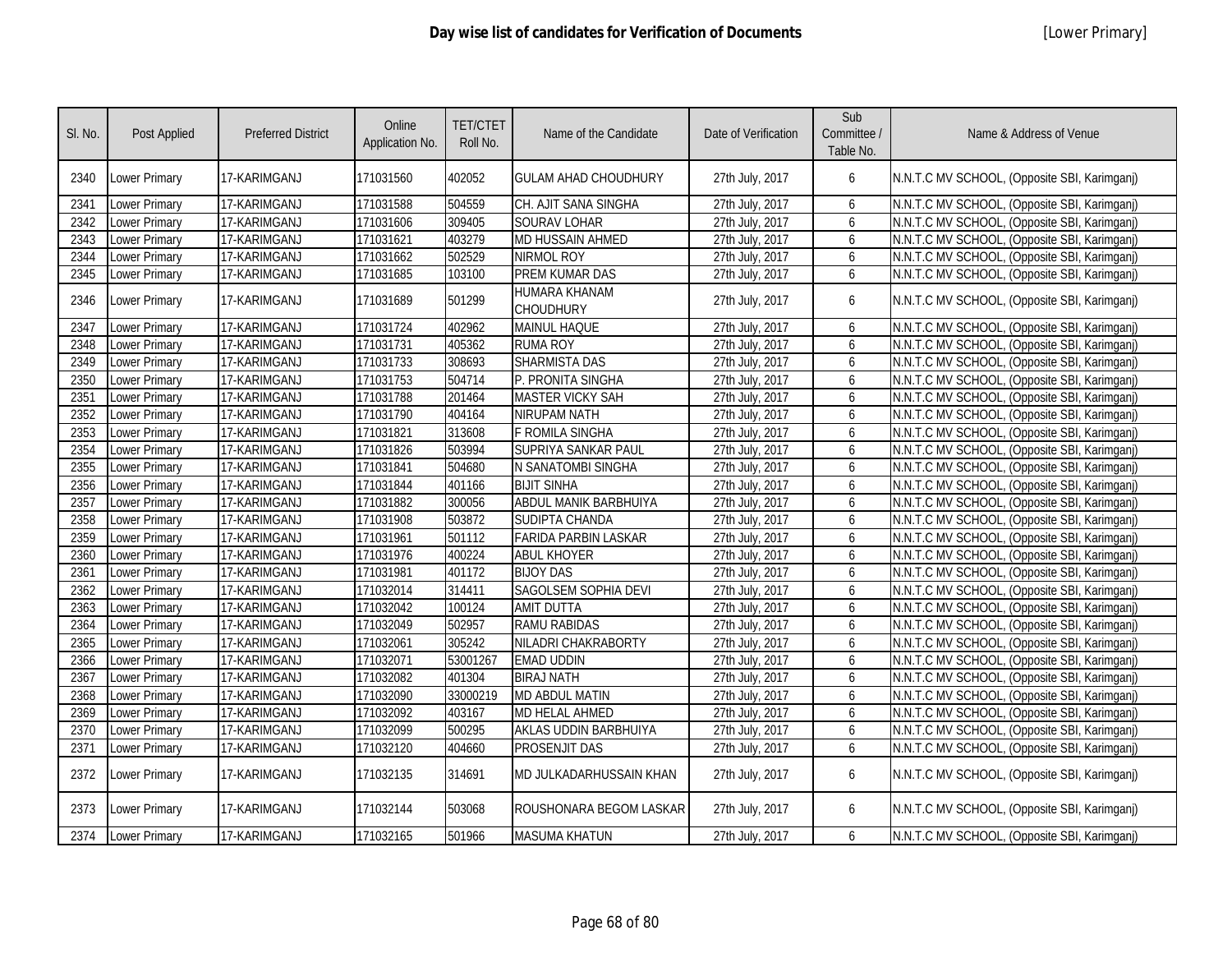| SI. No. | <b>Post Applied</b>  | <b>Preferred District</b> | Online<br>Application No. | <b>TET/CTET</b><br>Roll No. | Name of the Candidate      | Date of Verification | Sub<br>Committee /<br>Table No. | Name & Address of Venue                      |
|---------|----------------------|---------------------------|---------------------------|-----------------------------|----------------------------|----------------------|---------------------------------|----------------------------------------------|
| 2375    | Lower Primary        | 17-KARIMGANJ              | 171032170                 | 403339                      | MD NAZMUL ISLAM            | 27th July, 2017      | 6                               | N.N.T.C MV SCHOOL, (Opposite SBI, Karimganj) |
| 2376    | <b>Lower Primary</b> | 17-KARIMGANJ              | 171032193                 | 402721                      | KHAIRUL ALAM SULTAN AHMAD  | 27th July, 2017      | 6                               | N.N.T.C MV SCHOOL, (Opposite SBI, Karimganj) |
| 2377    | Lower Primary        | 17-KARIMGANJ              | 171032206                 | 404908                      | RAJESH SAHA                | 27th July, 2017      | 6                               | N.N.T.C MV SCHOOL, (Opposite SBI, Karimganj) |
| 2378    | Lower Primary        | 17-KARIMGANJ              | 171032223                 | 101693                      | <b>KABERI BAKSHI</b>       | 27th July, 2017      | 6                               | N.N.T.C MV SCHOOL, (Opposite SBI, Karimganj) |
| 2379    | <b>Lower Primary</b> | 17-KARIMGANJ              | 171032228                 | 500027                      | <b>ABDUL GAFFAR LASKAR</b> | 27th July, 2017      | 6                               | N.N.T.C MV SCHOOL, (Opposite SBI, Karimganj) |
| 2380    | Lower Primary        | 17-KARIMGANJ              | 171032254                 | 402625                      | <b>KALYANI DAS</b>         | 27th July, 2017      | 6                               | N.N.T.C MV SCHOOL, (Opposite SBI, Karimganj) |
| 2381    | <b>Lower Primary</b> | 17-KARIMGANJ              | 171032277                 | 502835                      | RABINA BEGUM MAZUMDER      | 27th July, 2017      | 6                               | N.N.T.C MV SCHOOL, (Opposite SBI, Karimganj) |
| 2382    | Lower Primary        | 17-KARIMGANJ              | 171032282                 | 308805                      | SHIBANI SINGHA             | 27th July, 2017      | 6                               | N.N.T.C MV SCHOOL, (Opposite SBI, Karimganj) |
| 2383    | Lower Primary        | 17-KARIMGANJ              | 171032297                 | 403223                      | MD ABDUL WADUD             | 27th July, 2017      | 6                               | N.N.T.C MV SCHOOL, (Opposite SBI, Karimganj) |
| 2384    | <b>Lower Primary</b> | 17-KARIMGANJ              | 171032317                 | 403145                      | <b>MD ABDUL KALAM</b>      | 27th July, 2017      | 6                               | N.N.T.C MV SCHOOL, (Opposite SBI, Karimganj) |
| 2385    | <b>Lower Primary</b> | 17-KARIMGANJ              | 171032329                 | 504583                      | JITENDRA KUMAR SINGHA      | 27th July, 2017      | 6                               | N.N.T.C MV SCHOOL, (Opposite SBI, Karimganj) |
| 2386    | <b>Lower Primary</b> | 17-KARIMGANJ              | 171032336                 | 303174                      | JHUMA PURKAYASTHA          | 27th July, 2017      | 6                               | N.N.T.C MV SCHOOL, (Opposite SBI, Karimganj) |
| 2387    | Lower Primary        | 17-KARIMGANJ              | 171032348                 | 405675                      | <b>ANJU NATH</b>           | 27th July, 2017      | 6                               | N.N.T.C MV SCHOOL, (Opposite SBI, Karimganj) |
| 2388    | <b>Lower Primary</b> | 17-KARIMGANJ              | 171032359                 | 400312                      | <b>AJOY KUMAR DAS</b>      | 27th July, 2017      | 6                               | N.N.T.C MV SCHOOL, (Opposite SBI, Karimganj) |
| 2389    | <b>Lower Primary</b> | 17-KARIMGANJ              | 171032380                 | 644661                      | <b>DINESH DEKA</b>         | 27th July, 2017      | 6                               | N.N.T.C MV SCHOOL, (Opposite SBI, Karimganj) |
| 2390    | <b>Lower Primary</b> | 17-KARIMGANJ              | 171032383                 | 310662                      | <b>SURAMA SINHA</b>        | 27th July, 2017      | 6                               | N.N.T.C MV SCHOOL, (Opposite SBI, Karimganj) |
| 2391    | <b>Lower Primary</b> | 17-KARIMGANJ              | 171032420                 | 309616                      | <b>SUBRATA SINHA</b>       | 27th July, 2017      | 6                               | N.N.T.C MV SCHOOL, (Opposite SBI, Karimganj) |
| 2392    | <b>Lower Primary</b> | 17-KARIMGANJ              | 171032437                 | 401546                      | <b>DEBAPRIYA DAS</b>       | 27th July, 2017      | 6                               | N.N.T.C MV SCHOOL, (Opposite SBI, Karimganj) |
| 2393    | <b>Lower Primary</b> | 17-KARIMGANJ              | 171032469                 | 311055                      | <b>TAHMINA BEGUM</b>       | 27th July, 2017      | 6                               | N.N.T.C MV SCHOOL, (Opposite SBI, Karimganj) |
| 2394    | Lower Primary        | 17-KARIMGANJ              | 171032517                 | 104705                      | <b>SUBRATA DAS</b>         | 27th July, 2017      | 6                               | N.N.T.C MV SCHOOL, (Opposite SBI, Karimganj) |
| 2395    | <b>Lower Primary</b> | 17-KARIMGANJ              | 171032524                 | 309229                      | SOHIDUL HOQUE              | 27th July, 2017      | 6                               | N.N.T.C MV SCHOOL, (Opposite SBI, Karimganj) |
| 2396    | Lower Primary        | 17-KARIMGANJ              | 171032532                 | 500186                      | ABU SUFIAN BARBHUIYA       | 27th July, 2017      | 6                               | N.N.T.C MV SCHOOL, (Opposite SBI, Karimganj) |
| 2397    | <b>Lower Primary</b> | 17-KARIMGANJ              | 171032537                 | 401878                      | <b>FARHIN NAJ</b>          | 27th July, 2017      | 6                               | N.N.T.C MV SCHOOL, (Opposite SBI, Karimganj) |
| 2398    | Lower Primary        | 17-KARIMGANJ              | 171032602                 | 502959                      | <b>RANA DAS</b>            | 27th July, 2017      | 6                               | N.N.T.C MV SCHOOL, (Opposite SBI, Karimganj) |
| 2399    | Lower Primary        | 17-KARIMGANJ              | 171032703                 | 311462                      | <b>UTPAL NATH LASKAR</b>   | 27th July, 2017      | 6                               | N.N.T.C MV SCHOOL, (Opposite SBI, Karimganj) |
| 2400    | Lower Primary        | 17-KARIMGANJ              | 171032712                 | 104266                      | <b>SHAMIM AHMED</b>        | 27th July, 2017      | 6                               | N.N.T.C MV SCHOOL, (Opposite SBI, Karimganj) |
| 2401    | <b>Lower Primary</b> | 17-KARIMGANJ              | 171032722                 | 400605                      | <b>ANUPAM DAS</b>          | 28th July, 2017      | $\mathbf{1}$                    | N.N.T.C MV SCHOOL, (Opposite SBI, Karimganj) |
| 2402    | Lower Primary        | 17-KARIMGANJ              | 171032738                 | 314678                      | ZIAUR RAHMAN CHOUDHURY     | 28th July, 2017      | $\mathbf{1}$                    | N.N.T.C MV SCHOOL, (Opposite SBI, Karimganj) |
| 2403    | <b>Lower Primary</b> | 17-KARIMGANJ              | 171032744                 | 308358                      | <b>SAYAM AHMED</b>         | 28th July, 2017      | $\mathbf{1}$                    | N.N.T.C MV SCHOOL, (Opposite SBI, Karimganj) |
| 2404    | <b>Lower Primary</b> | 17-KARIMGANJ              | 171032749                 | 302169                      | DHRUBA NARAYAN KAIRI       | 28th July, 2017      | $\mathbf{1}$                    | N.N.T.C MV SCHOOL, (Opposite SBI, Karimganj) |
| 2405    | Lower Primary        | 17-KARIMGANJ              | 171032788                 | 503373                      | SALMA BEGUM CHOUDHURY      | 28th July, 2017      | $\mathbf{1}$                    | N.N.T.C MV SCHOOL, (Opposite SBI, Karimganj) |
| 2406    | <b>Lower Primary</b> | 17-KARIMGANJ              | 171032792                 | 404753                      | <b>RABEYA BEGUM</b>        | 28th July, 2017      | $\mathbf{1}$                    | N.N.T.C MV SCHOOL, (Opposite SBI, Karimganj) |
| 2407    | <b>Lower Primary</b> | 17-KARIMGANJ              | 171032793                 | 312789                      | <b>RUHI DAS</b>            | 28th July, 2017      | $\mathbf{1}$                    | N.N.T.C MV SCHOOL, (Opposite SBI, Karimganj) |
| 2408    | Lower Primary        | 17-KARIMGANJ              | 171032826                 | 106056                      | <b>DIPIKA SUTRADHAR</b>    | 28th July, 2017      | $\mathbf{1}$                    | N.N.T.C MV SCHOOL, (Opposite SBI, Karimganj) |
| 2409    | Lower Primary        | 17-KARIMGANJ              | 171032835                 | 404041                      | <b>NAZRUL ISLAM</b>        | 28th July, 2017      | $\mathbf{1}$                    | N.N.T.C MV SCHOOL, (Opposite SBI, Karimganj) |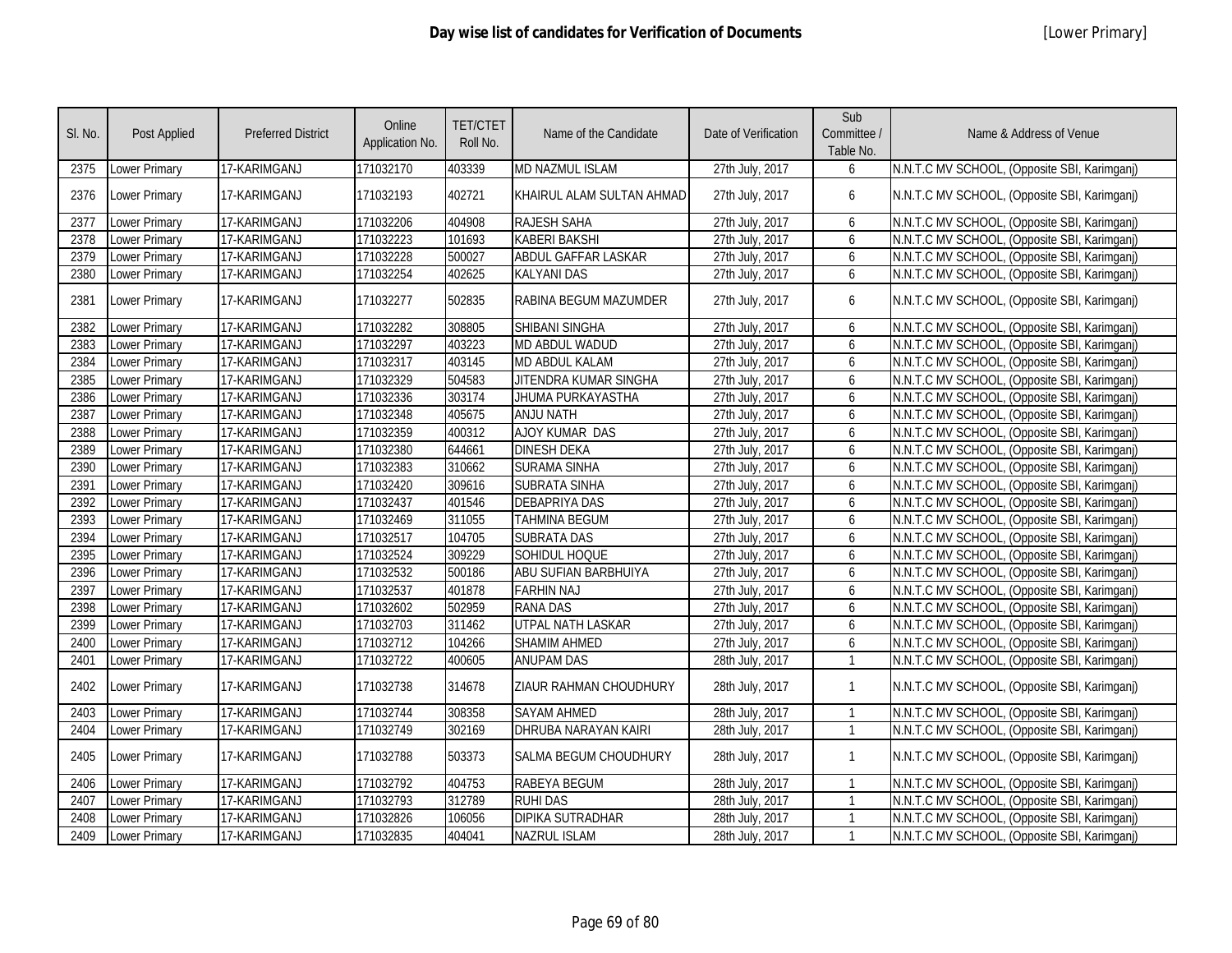| SI. No. | Post Applied         | <b>Preferred District</b> | Online<br>Application No. | <b>TET/CTET</b><br>Roll No. | Name of the Candidate               | Date of Verification | Sub<br>Committee /<br>Table No. | Name & Address of Venue                      |
|---------|----------------------|---------------------------|---------------------------|-----------------------------|-------------------------------------|----------------------|---------------------------------|----------------------------------------------|
| 2410    | <b>Lower Primary</b> | 17-KARIMGANJ              | 171032838                 | 401098                      | <b>BENAZIR YESMIN</b>               | 28th July, 2017      |                                 | N.N.T.C MV SCHOOL, (Opposite SBI, Karimganj) |
| 2411    | <b>Lower Primary</b> | 17-KARIMGANJ              | 171032840                 | 403010                      | <b>MAMPI CHANDA</b>                 | 28th July, 2017      | $\mathbf{1}$                    | N.N.T.C MV SCHOOL, (Opposite SBI, Karimganj) |
| 2412    | <b>Lower Primary</b> | 17-KARIMGANJ              | 171032862                 | 311601                      | <b>ZAMIL AHMED</b>                  | 28th July, 2017      | $\mathbf{1}$                    | N.N.T.C MV SCHOOL, (Opposite SBI, Karimganj) |
| 2413    | Lower Primary        | 17-KARIMGANJ              | 171032917                 | 403509                      | <b>MITALI DAS</b>                   | 28th July, 2017      | $\mathbf{1}$                    | N.N.T.C MV SCHOOL, (Opposite SBI, Karimganj) |
| 2414    | Lower Primary        | 17-KARIMGANJ              | 171032933                 | 402112                      | <b>HASINA BEGUM</b>                 | 28th July, 2017      | $\mathbf{1}$                    | N.N.T.C MV SCHOOL, (Opposite SBI, Karimganj) |
| 2415    | Lower Primary        | 17-KARIMGANJ              | 171032935                 | 300076                      | ABDUL WAJID CHOUDHURY               | 28th July, 2017      | $\mathbf{1}$                    | N.N.T.C MV SCHOOL, (Opposite SBI, Karimganj) |
| 2416    | Lower Primary        | 17-KARIMGANJ              | 171032944                 | 309973                      | <b>SUKANTA DHAR</b>                 | 28th July, 2017      | $\mathbf{1}$                    | N.N.T.C MV SCHOOL, (Opposite SBI, Karimganj) |
| 2417    | Lower Primary        | 17-KARIMGANJ              | 171033014                 | 309823                      | <b>SUDIPTO SARKAR</b>               | 28th July, 2017      | $\mathbf{1}$                    | N.N.T.C MV SCHOOL, (Opposite SBI, Karimganj) |
| 2418    | Lower Primary        | 17-KARIMGANJ              | 171033069                 | 00500528                    | <b>MEGHNA PAUL</b>                  | 28th July, 2017      | $\mathbf{1}$                    | N.N.T.C MV SCHOOL, (Opposite SBI, Karimganj) |
| 2419    | Lower Primary        | 17-KARIMGANJ              | 171033103                 | 103086                      | PRATAP KR.GHOSE                     | 28th July, 2017      | $\mathbf{1}$                    | N.N.T.C MV SCHOOL, (Opposite SBI, Karimganj) |
| 2420    | Lower Primary        | 17-KARIMGANJ              | 171033127                 | 400864                      | <b>ASHUTOSH SINHA</b>               | 28th July, 2017      | $\mathbf{1}$                    | N.N.T.C MV SCHOOL, (Opposite SBI, Karimganj) |
| 2421    | Lower Primary        | 17-KARIMGANJ              | 171033128                 | 501272                      | <b>HIBBUL AMIN LASKAR</b>           | 28th July, 2017      | $\mathbf{1}$                    | N.N.T.C MV SCHOOL, (Opposite SBI, Karimganj) |
| 2422    | Lower Primary        | 17-KARIMGANJ              | 171033206                 | 501335                      | <b>ILTEJA FERDAUSI LASKAR</b>       | 28th July, 2017      | $\mathbf{1}$                    | N.N.T.C MV SCHOOL, (Opposite SBI, Karimganj) |
| 2423    | Lower Primary        | 17-KARIMGANJ              | 171033210                 | 504580                      | <b>IBEMHAL SINGHA</b>               | 28th July, 2017      | $\mathbf{1}$                    | N.N.T.C MV SCHOOL, (Opposite SBI, Karimganj) |
| 2424    | <b>Lower Primary</b> | 17-KARIMGANJ              | 171033228                 | 503066                      | RONJU CHOUDHURY                     | 28th July, 2017      | $\mathbf{1}$                    | N.N.T.C MV SCHOOL, (Opposite SBI, Karimganj) |
| 2425    | Lower Primary        | 17-KARIMGANJ              | 171033260                 | 400522                      | ANIRBAN BHATTACHARJEE               | 28th July, 2017      | $\mathbf{1}$                    | N.N.T.C MV SCHOOL, (Opposite SBI, Karimganj) |
| 2426    | Lower Primary        | 17-KARIMGANJ              | 171033277                 | 502141                      | <b>MOMOTA BEGUM BARBHUIYA</b>       | 28th July, 2017      | $\mathbf{1}$                    | N.N.T.C MV SCHOOL, (Opposite SBI, Karimganj) |
| 2427    | Lower Primary        | 17-KARIMGANJ              | 171033279                 | 402652                      | <b>KAMRULHOQUE</b>                  | 28th July, 2017      | $\mathbf{1}$                    | N.N.T.C MV SCHOOL, (Opposite SBI, Karimganj) |
| 2428    | <b>Lower Primary</b> | 17-KARIMGANJ              | 171033280                 | 403191                      | MD MUQBUL AHMED<br><b>CHOUDHURY</b> | 28th July, 2017      | $\mathbf{1}$                    | N.N.T.C MV SCHOOL, (Opposite SBI, Karimganj) |
| 2429    | Lower Primary        | 17-KARIMGANJ              | 171033293                 | 307489                      | <b>SALIM AHMED</b>                  | 28th July, 2017      | $\mathbf{1}$                    | N.N.T.C MV SCHOOL, (Opposite SBI, Karimganj) |
| 2430    | Lower Primary        | 17-KARIMGANJ              | 171033331                 | 400177                      | ABU MABRUR CHOUDHURY                | 28th July, 2017      | $\mathbf{1}$                    | N.N.T.C MV SCHOOL, (Opposite SBI, Karimganj) |
| 2431    | Lower Primary        | 17-KARIMGANJ              | 171033341                 | 656521                      | <b>SANJIB DAS</b>                   | 28th July, 2017      | $\mathbf{1}$                    | N.N.T.C MV SCHOOL, (Opposite SBI, Karimganj) |
| 2432    | <b>Lower Primary</b> | 17-KARIMGANJ              | 171033354                 | 401906                      | <b>FATIMA BEGAM</b>                 | 28th July, 2017      | $\mathbf{1}$                    | N.N.T.C MV SCHOOL, (Opposite SBI, Karimganj) |
| 2433    | <b>Lower Primary</b> | 17-KARIMGANJ              | 171033362                 | 103576                      | <b>RATUL BISWAS</b>                 | 28th July, 2017      | $\mathbf{1}$                    | N.N.T.C MV SCHOOL, (Opposite SBI, Karimganj) |
| 2434    | Lower Primary        | 17-KARIMGANJ              | 171033430                 | 502686                      | PICKLU CHANDA                       | 28th July, 2017      | $\mathbf{1}$                    | N.N.T.C MV SCHOOL, (Opposite SBI, Karimganj) |
| 2435    | Lower Primary        | 17-KARIMGANJ              | 171033466                 | 501244                      | HANIF AHMED BARBHUIYA               | 28th July, 2017      | $\mathbf{1}$                    | N.N.T.C MV SCHOOL, (Opposite SBI, Karimganj) |
| 2436    | <b>Lower Primary</b> | 17-KARIMGANJ              | 171033502                 | 403895                      | NABANNITA CHAKRABORTY               | 28th July, 2017      | $\mathbf{1}$                    | N.N.T.C MV SCHOOL, (Opposite SBI, Karimganj) |
| 2437    | <b>Lower Primary</b> | 17-KARIMGANJ              | 171033510                 | 402708                      | KAZI SOHEL SDIQUE                   | 28th July, 2017      | $\mathbf{1}$                    | N.N.T.C MV SCHOOL, (Opposite SBI, Karimganj) |
| 2438    | Lower Primary        | 17-KARIMGANJ              | 171033520                 | 401450                      | <b>CHAMPA ROY</b>                   | 28th July, 2017      | $\mathbf{1}$                    | N.N.T.C MV SCHOOL, (Opposite SBI, Karimganj) |
| 2439    | Lower Primary        | 17-KARIMGANJ              | 171033558                 | 656521                      | <b>SANJIB DAS</b>                   | 28th July, 2017      | $\mathbf{1}$                    | N.N.T.C MV SCHOOL, (Opposite SBI, Karimganj) |
| 2440    | Lower Primary        | 17-KARIMGANJ              | 171033586                 | 405632                      | SAHIDULHAQUE CHOUDHURY              | 28th July, 2017      | $\mathbf{1}$                    | N.N.T.C MV SCHOOL, (Opposite SBI, Karimganj) |
| 2441    | <b>Lower Primary</b> | 17-KARIMGANJ              | 171033617                 | 500512                      | ANWARUL ISLAM LASKAR                | 28th July, 2017      | $\mathbf{1}$                    | N.N.T.C MV SCHOOL, (Opposite SBI, Karimganj) |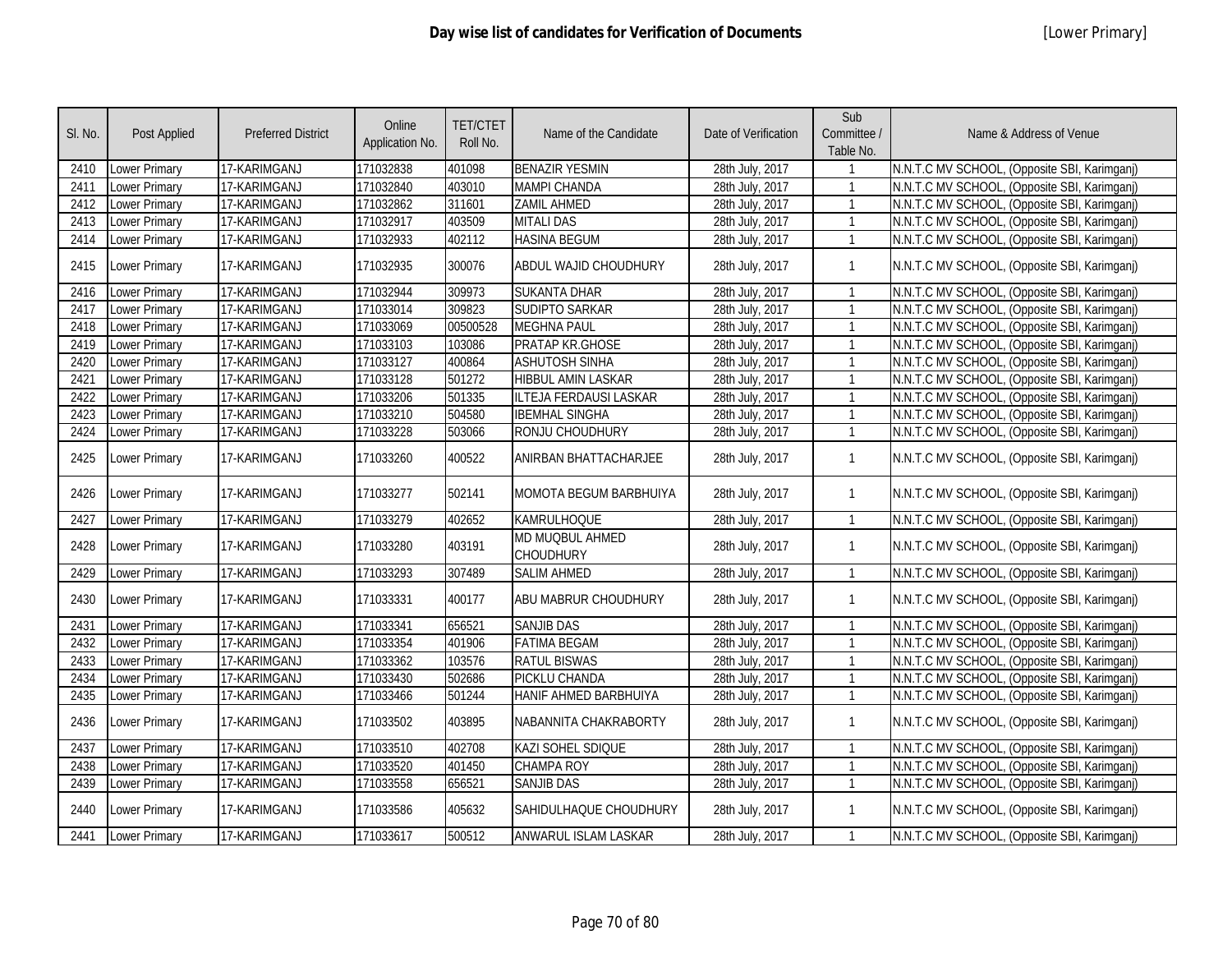| SI. No. | Post Applied         | <b>Preferred District</b> | Online<br>Application No. | <b>TET/CTET</b><br>Roll No. | Name of the Candidate                   | Date of Verification | Sub<br>Committee /<br>Table No. | Name & Address of Venue                      |
|---------|----------------------|---------------------------|---------------------------|-----------------------------|-----------------------------------------|----------------------|---------------------------------|----------------------------------------------|
| 2442    | Lower Primary        | 17-KARIMGANJ              | 171033676                 | 500194                      | ABUL FOZAL BARBHUIYA                    | 28th July, 2017      |                                 | N.N.T.C MV SCHOOL, (Opposite SBI, Karimganj) |
| 2443    | Lower Primary        | 17-KARIMGANJ              | 171033746                 | 200211                      | JAYANTA BHATTACHARJEE                   | 28th July, 2017      | $\mathbf{1}$                    | N.N.T.C MV SCHOOL, (Opposite SBI, Karimganj) |
| 2444    | Lower Primary        | 17-KARIMGANJ              | 171033775                 | 104702                      | <b>SUBRATA DAS</b>                      | 28th July, 2017      | $\mathbf{1}$                    | N.N.T.C MV SCHOOL, (Opposite SBI, Karimganj) |
| 2445    | <b>Lower Primary</b> | 17-KARIMGANJ              | 171033783                 | 400866                      | <b>ASIF IQBAL</b>                       | 28th July, 2017      | $\mathbf{1}$                    | N.N.T.C MV SCHOOL, (Opposite SBI, Karimganj) |
| 2446    | Lower Primary        | 17-KARIMGANJ              | 171033786                 | 310923                      | <b>SWAPNA MALAKAR</b>                   | 28th July, 2017      | $\mathbf{1}$                    | N.N.T.C MV SCHOOL, (Opposite SBI, Karimganj) |
| 2447    | <b>Lower Primary</b> | 17-KARIMGANJ              | 171033812                 | 503802                      | <b>SOUMEN DAS</b>                       | 28th July, 2017      | $\mathbf{1}$                    | N.N.T.C MV SCHOOL, (Opposite SBI, Karimganj) |
| 2448    | Lower Primary        | 17-KARIMGANJ              | 171033829                 | 401250                      | <b>BINOY CHANDRA PAUL</b>               | 28th July, 2017      | $\mathbf{1}$                    | N.N.T.C MV SCHOOL, (Opposite SBI, Karimganj) |
| 2449    | Lower Primary        | 17-KARIMGANJ              | 171033832                 | 103962                      | <b>SAMIRAN DAS</b>                      | 28th July, 2017      | $\mathbf{1}$                    | N.N.T.C MV SCHOOL, (Opposite SBI, Karimganj) |
| 2450    | <b>Lower Primary</b> | 17-KARIMGANJ              | 171033894                 | 403168                      | MD .HUSSAIN AHMED                       | 28th July, 2017      | $\mathbf{1}$                    | N.N.T.C MV SCHOOL, (Opposite SBI, Karimganj) |
| 2451    | <b>Lower Primary</b> | 17-KARIMGANJ              | 171033895                 | 301453                      | <b>BIJAN NAMASUDRA</b>                  | 28th July, 2017      | $\mathbf{1}$                    | N.N.T.C MV SCHOOL, (Opposite SBI, Karimganj) |
| 2452    | Lower Primary        | 17-KARIMGANJ              | 171033900                 | 309690                      | SUDHAN CHANDRA DAS                      | 28th July, 2017      | $\mathbf{1}$                    | N.N.T.C MV SCHOOL, (Opposite SBI, Karimganj) |
| 2453    | <b>Lower Primary</b> | 17-KARIMGANJ              | 171033946                 | 404984                      | RAKHAL BARDHAN                          | 28th July, 2017      | $\mathbf{1}$                    | N.N.T.C MV SCHOOL, (Opposite SBI, Karimganj) |
| 2454    | Lower Primary        | 17-KARIMGANJ              | 171033964                 | 100717                      | <b>BIKI BHOWAL</b>                      | 28th July, 2017      | $\mathbf{1}$                    | N.N.T.C MV SCHOOL, (Opposite SBI, Karimganj) |
| 2455    | <b>Lower Primary</b> | 17-KARIMGANJ              | 171033989                 | 405057                      | ROSHIDA BEGOM TAPADAR                   | 28th July, 2017      | $\mathbf{1}$                    | N.N.T.C MV SCHOOL, (Opposite SBI, Karimganj) |
| 2456    | <b>Lower Primary</b> | 17-KARIMGANJ              | 171034003                 | 401588                      | <b>DEBASREE ROY</b>                     | 28th July, 2017      | $\mathbf{1}$                    | N.N.T.C MV SCHOOL, (Opposite SBI, Karimganj) |
| 2457    | <b>Lower Primary</b> | 17-KARIMGANJ              | 171034044                 | 405347                      | <b>RUMA DAS</b>                         | 28th July, 2017      | $\mathbf{1}$                    | N.N.T.C MV SCHOOL, (Opposite SBI, Karimganj) |
| 2458    | Lower Primary        | 17-KARIMGANJ              | 171034048                 | 403947                      | NANDITA DEBNATH                         | 28th July, 2017      | $\mathbf{1}$                    | N.N.T.C MV SCHOOL, (Opposite SBI, Karimganj) |
| 2459    | <b>Lower Primary</b> | 17-KARIMGANJ              | 171034086                 | 100646                      | <b>BIBHUTI RANJAN GOSWAMI</b>           | 28th July, 2017      | $\mathbf{1}$                    | N.N.T.C MV SCHOOL, (Opposite SBI, Karimganj) |
| 2460    | Lower Primary        | 17-KARIMGANJ              | 171034096                 | 404291                      | PANKAJ DUTTA                            | 28th July, 2017      | $\mathbf{1}$                    | N.N.T.C MV SCHOOL, (Opposite SBI, Karimganj) |
| 2461    | <b>Lower Primary</b> | 17-KARIMGANJ              | 171034119                 | 400192                      | ABU SALEH MD SHAHARIA                   | 28th July, 2017      | $\mathbf{1}$                    | N.N.T.C MV SCHOOL, (Opposite SBI, Karimganj) |
| 2462    | <b>Lower Primary</b> | 17-KARIMGANJ              | 171034125                 | 302228                      | <b>DILWARHUSSAINBARBHUIYA</b>           | 28th July, 2017      | $\mathbf{1}$                    | N.N.T.C MV SCHOOL, (Opposite SBI, Karimganj) |
| 2463    | <b>Lower Primary</b> | 17-KARIMGANJ              | 171034128                 | 401109                      | <b>BHARATI DHAR</b>                     | 28th July, 2017      | $\mathbf{1}$                    | N.N.T.C MV SCHOOL, (Opposite SBI, Karimganj) |
| 2464    | <b>Lower Primary</b> | 17-KARIMGANJ              | 171034139                 | 07800948                    | <b>RAJ KUMAR GAUTAM</b>                 | 28th July, 2017      | $\mathbf{1}$                    | N.N.T.C MV SCHOOL, (Opposite SBI, Karimganj) |
| 2465    | Lower Primary        | 17-KARIMGANJ              | 171034140                 | 504802                      | TH. MONALISA SINGHA                     | 28th July, 2017      | $\mathbf{1}$                    | N.N.T.C MV SCHOOL, (Opposite SBI, Karimganj) |
| 2466    | <b>Lower Primary</b> | 17-KARIMGANJ              | 171034169                 | 404939                      | <b>RAJIB SINHA</b>                      | 28th July, 2017      | $\mathbf{1}$                    | N.N.T.C MV SCHOOL, (Opposite SBI, Karimganj) |
| 2467    | <b>Lower Primary</b> | 17-KARIMGANJ              | 171034199                 | 405058                      | RASHIDA BEGOM                           | 28th July, 2017      | $\mathbf{1}$                    | N.N.T.C MV SCHOOL, (Opposite SBI, Karimganj) |
| 2468    | <b>Lower Primary</b> | 17-KARIMGANJ              | 171034202                 | 401456                      | CHANDA MAZUMDAR                         | 28th July, 2017      | $\mathbf{1}$                    | N.N.T.C MV SCHOOL, (Opposite SBI, Karimganj) |
| 2469    | Lower Primary        | 17-KARIMGANJ              | 171034207                 | 404698                      | <b>PURABI PAUL</b>                      | 28th July, 2017      | $\mathbf{1}$                    | N.N.T.C MV SCHOOL, (Opposite SBI, Karimganj) |
| 2470    | Lower Primary        | 17-KARIMGANJ              | 171034212                 | 300566                      | ANAMIKA BARDHAN                         | 28th July, 2017      | $\mathbf{1}$                    | N.N.T.C MV SCHOOL, (Opposite SBI, Karimganj) |
| 2471    | Lower Primary        | 17-KARIMGANJ              | 171034256                 | 400191                      | ABU SALAM MHAD MULUIN<br><b>RAHAMAN</b> | 28th July, 2017      | $\mathbf{1}$                    | N.N.T.C MV SCHOOL, (Opposite SBI, Karimganj) |
| 2472    | Lower Primary        | 17-KARIMGANJ              | 171034257                 | 307950                      | <b>SANJIB KUMAR DAS</b>                 | 28th July, 2017      | $\mathbf{1}$                    | N.N.T.C MV SCHOOL, (Opposite SBI, Karimganj) |
| 2473    | <b>Lower Primary</b> | 17-KARIMGANJ              | 171034263                 | 308200                      | SARMISTHA CHAKRABORTY<br>(GOSWAMI)      | 28th July, 2017      | $\mathbf{1}$                    | N.N.T.C MV SCHOOL, (Opposite SBI, Karimganj) |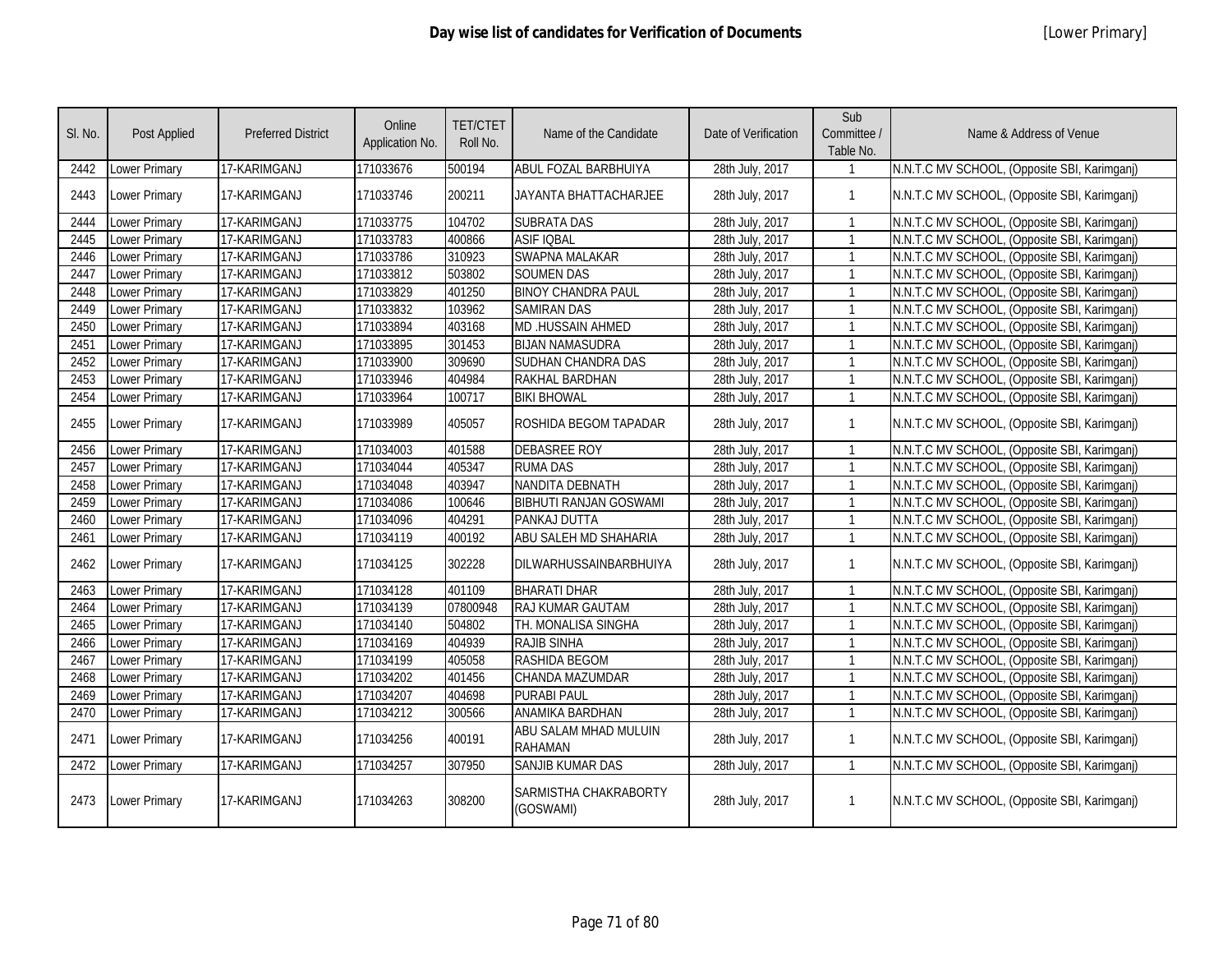| SI. No. | Post Applied         | <b>Preferred District</b> | Online<br>Application No. | <b>TET/CTET</b><br>Roll No. | Name of the Candidate                        | Date of Verification | Sub<br>Committee /<br>Table No. | Name & Address of Venue                      |
|---------|----------------------|---------------------------|---------------------------|-----------------------------|----------------------------------------------|----------------------|---------------------------------|----------------------------------------------|
| 2474    | Lower Primary        | 17-KARIMGANJ              | 171034290                 | 503172                      | SABINA YEASMIN MAZUMDER                      | 28th July, 2017      | 1                               | N.N.T.C MV SCHOOL, (Opposite SBI, Karimganj) |
| 2475    | Lower Primary        | 17-KARIMGANJ              | 171034297                 | 503230                      | SAHA ALOM BARBHUIYA                          | 28th July, 2017      | 1                               | N.N.T.C MV SCHOOL, (Opposite SBI, Karimgani) |
| 2476    | <b>Lower Primary</b> | 17-KARIMGANJ              | 171034298                 | 308480                      | SHAHAB UDDIN AHMED                           | 28th July, 2017      | $\mathbf{1}$                    | N.N.T.C MV SCHOOL, (Opposite SBI, Karimganj) |
| 2477    | <b>Lower Primary</b> | 17-KARIMGANJ              | 171034317                 | 103773                      | <b>RUMA PAUL</b>                             | 28th July, 2017      | 1                               | N.N.T.C MV SCHOOL, (Opposite SBI, Karimganj) |
| 2478    | Lower Primary        | 17-KARIMGANJ              | 171034327                 | 402239                      | ISHRAQUE AHMED<br>CHOUDHURY                  | 28th July, 2017      | 1                               | N.N.T.C MV SCHOOL, (Opposite SBI, Karimganj) |
| 2479    | Lower Primary        | 17-KARIMGANJ              | 171034333                 | 400163                      | <b>ABIDA SULTANA</b>                         | 28th July, 2017      | $\mathbf{1}$                    | N.N.T.C MV SCHOOL, (Opposite SBI, Karimganj) |
| 2480    | <b>Lower Primary</b> | 17-KARIMGANJ              | 171034340                 | 307844                      | <b>SANGITA DAS</b>                           | 28th July, 2017      | 1                               | N.N.T.C MV SCHOOL, (Opposite SBI, Karimganj) |
| 2481    | <b>Lower Primary</b> | 17-KARIMGANJ              | 171034344                 | 404759                      | RABIA KHANAM CHOUDHURY                       | 28th July, 2017      | 1                               | N.N.T.C MV SCHOOL, (Opposite SBI, Karimganj) |
| 2482    | <b>Lower Primary</b> | 17-KARIMGANJ              | 171034351                 | 501744                      | <b>KENWAR AHMED LASKAR</b>                   | 28th July, 2017      | 1                               | N.N.T.C MV SCHOOL, (Opposite SBI, Karimganj) |
| 2483    | <b>Lower Primary</b> | 17-KARIMGANJ              | 171034357                 | 405332                      | RUKIA SYEEDA KHANAM                          | 28th July, 2017      | 1                               | N.N.T.C MV SCHOOL, (Opposite SBI, Karimganj) |
| 2484    | Lower Primary        | 17-KARIMGANJ              | 171034362                 | 404248                      | PALLAB KANTI CHAKRABORTY                     | 28th July, 2017      | $\mathbf{1}$                    | N.N.T.C MV SCHOOL, (Opposite SBI, Karimganj) |
| 2485    | Lower Primary        | 17-KARIMGANJ              | 171034363                 | 404302                      | <b>PANNALAL DAS</b>                          | 28th July, 2017      | $\mathbf{1}$                    | N.N.T.C MV SCHOOL, (Opposite SBI, Karimganj) |
| 2486    | <b>Lower Primary</b> | 17-KARIMGANJ              | 171034378                 | 107999                      | <b>SHIV SHANKAR RAY</b>                      | 28th July, 2017      | $\mathbf{1}$                    | N.N.T.C MV SCHOOL, (Opposite SBI, Karimganj) |
| 2487    | Lower Primary        | 17-KARIMGANJ              | 171034379                 | 503379                      | SAMARJIT CHAKRABORTY                         | 28th July, 2017      | $\mathbf{1}$                    | N.N.T.C MV SCHOOL, (Opposite SBI, Karimganj) |
| 2488    | Lower Primary        | 17-KARIMGANJ              | 171034392                 | 102978                      | PRABHAS SARKAR                               | 28th July, 2017      | $\mathbf{1}$                    | N.N.T.C MV SCHOOL, (Opposite SBI, Karimganj) |
| 2489    | <b>Lower Primary</b> | 17-KARIMGANJ              | 171034395                 | 500753                      | <b>BEGUM MASUMA BANU</b><br><b>BARBHUIYA</b> | 28th July, 2017      | $\mathbf{1}$                    | N.N.T.C MV SCHOOL, (Opposite SBI, Karimganj) |
| 2490    | Lower Primary        | 17-KARIMGANJ              | 171034399                 | 503545                      | SAWDHA BEGUM CHOUDHURY                       | 28th July, 2017      | $\mathbf{1}$                    | N.N.T.C MV SCHOOL, (Opposite SBI, Karimganj) |
| 2491    | <b>Lower Primary</b> | 17-KARIMGANJ              | 171034441                 | 403092                      | <b>MARIA BEGAM</b>                           | 28th July, 2017      | 1                               | N.N.T.C MV SCHOOL, (Opposite SBI, Karimgani) |
| 2492    | <b>Lower Primary</b> | 17-KARIMGANJ              | 171034442                 | 404642                      | PROJIT NATH                                  | 28th July, 2017      | $\mathbf{1}$                    | N.N.T.C MV SCHOOL, (Opposite SBI, Karimganj) |
| 2493    | Lower Primary        | 17-KARIMGANJ              | 171034454                 | 311134                      | <b>TANUMOY DAS</b>                           | 28th July, 2017      | $\mathbf{1}$                    | N.N.T.C MV SCHOOL, (Opposite SBI, Karimganj) |
| 2494    | <b>Lower Primary</b> | 17-KARIMGANJ              | 171034465                 | 503390                      | <b>SAMIM BAHAR LASKAR</b>                    | 28th July, 2017      | $\mathbf{1}$                    | N.N.T.C MV SCHOOL, (Opposite SBI, Karimganj) |
| 2495    | Lower Primary        | 17-KARIMGANJ              | 171034473                 | 309352                      | SOPAN CHANDA                                 | 28th July, 2017      |                                 | N.N.T.C MV SCHOOL, (Opposite SBI, Karimganj) |
| 2496    | <b>Lower Primary</b> | 17-KARIMGANJ              | 171034482                 | 400457                      | <b>ANAMIKA DAS</b>                           | 28th July, 2017      | $\mathbf{1}$                    | N.N.T.C MV SCHOOL, (Opposite SBI, Karimganj) |
| 2497    | Lower Primary        | 17-KARIMGANJ              | 171034492                 | 500956                      | <b>DEBJANI KAIRI</b>                         | 28th July, 2017      |                                 | N.N.T.C MV SCHOOL, (Opposite SBI, Karimganj) |
| 2498    | Lower Primary        | 17-KARIMGANJ              | 171034500                 | 5104126                     | PAWANKUMAR SHARMA                            | 28th July, 2017      |                                 | N.N.T.C MV SCHOOL, (Opposite SBI, Karimganj) |
| 2499    | Lower Primary        | 17-KARIMGANJ              | 171034519                 | 201841                      | RAJESH KUMAR PRASAD                          | 28th July, 2017      |                                 | N.N.T.C MV SCHOOL, (Opposite SBI, Karimganj) |
| 2500    | <b>Lower Primary</b> | 17-KARIMGANJ              | 171034531                 | 402600                      | <b>KAJOLI MALAKAR</b>                        | 28th July, 2017      | $\mathbf{1}$                    | N.N.T.C MV SCHOOL, (Opposite SBI, Karimganj) |
| 2501    | <b>Lower Primary</b> | 17-KARIMGANJ              | 171034547                 | 402327                      | <b>JAMAL UDDIN</b>                           | 28th July, 2017      | $\overline{2}$                  | N.N.T.C MV SCHOOL, (Opposite SBI, Karimganj) |
| 2502    | <b>Lower Primary</b> | 17-KARIMGANJ              | 171034591                 | 104012                      | <b>SANDIP DEB</b>                            | 28th July, 2017      | $\overline{2}$                  | N.N.T.C MV SCHOOL, (Opposite SBI, Karimganj) |
| 2503    | Lower Primary        | 17-KARIMGANJ              | 171034601                 | 405435                      | <b>RUPAK ROY</b>                             | 28th July, 2017      | $\overline{2}$                  | N.N.T.C MV SCHOOL, (Opposite SBI, Karimganj) |
| 2504    | <b>Lower Primary</b> | 17-KARIMGANJ              | 171034608                 | 310131                      | <b>SUMA PAUL</b>                             | 28th July, 2017      | $\overline{2}$                  | N.N.T.C MV SCHOOL, (Opposite SBI, Karimganj) |
| 2505    | Lower Primary        | 17-KARIMGANJ              | 171034614                 | 501740                      | <b>KAZI RABEYA BEGAM</b>                     | 28th July, 2017      | $\overline{2}$                  | N.N.T.C MV SCHOOL, (Opposite SBI, Karimganj) |
| 2506    | Lower Primary        | 17-KARIMGANJ              | 171034625                 | 500333                      | ALOM UDDIN LASKAR                            | 28th July, 2017      | $\overline{2}$                  | N.N.T.C MV SCHOOL, (Opposite SBI, Karimganj) |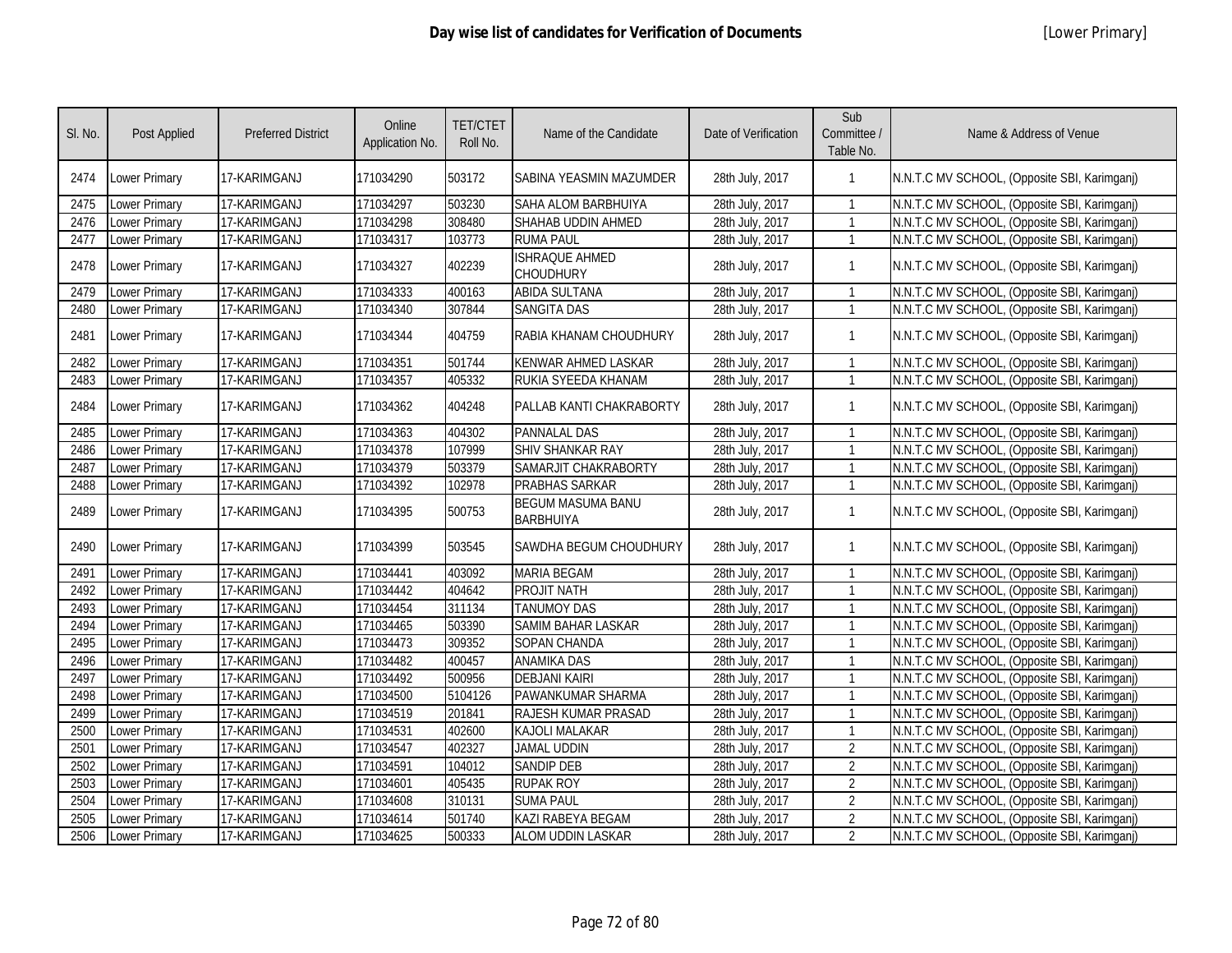| SI. No. | Post Applied         | <b>Preferred District</b> | Online<br>Application No. | <b>TET/CTET</b><br>Roll No. | Name of the Candidate                 | Date of Verification | Sub<br>Committee /<br>Table No. | Name & Address of Venue                      |
|---------|----------------------|---------------------------|---------------------------|-----------------------------|---------------------------------------|----------------------|---------------------------------|----------------------------------------------|
| 2507    | <b>Lower Primary</b> | 17-KARIMGANJ              | 171034647                 | 102156                      | MD.OLIUR RAHMAN<br>CHOUDHURY          | 28th July, 2017      | $\overline{2}$                  | N.N.T.C MV SCHOOL, (Opposite SBI, Karimganj) |
| 2508    | Lower Primary        | 17-KARIMGANJ              | 171034658                 | 402303                      | <b>JAINAB BEGAM</b>                   | 28th July, 2017      | $\overline{2}$                  | N.N.T.C MV SCHOOL, (Opposite SBI, Karimgani) |
| 2509    | <b>Lower Primary</b> | 17-KARIMGANJ              | 171034664                 | 307748                      | <b>SANDIP BARDHAN</b>                 | 28th July, 2017      | $\overline{2}$                  | N.N.T.C MV SCHOOL, (Opposite SBI, Karimgani) |
| 2510    | Lower Primary        | 17-KARIMGANJ              | 171034706                 | 502870                      | <b>RAHUL BASAK</b>                    | 28th July, 2017      | $\overline{2}$                  | N.N.T.C MV SCHOOL, (Opposite SBI, Karimganj) |
| 2511    | <b>Lower Primary</b> | 17-KARIMGANJ              | 171034712                 | 504590                      | K RAJIB KUMAR SINGHA                  | 28th July, 2017      | $\overline{2}$                  | N.N.T.C MV SCHOOL, (Opposite SBI, Karimganj) |
| 2512    | Lower Primary        | 17-KARIMGANJ              | 171034716                 | 07707869                    | RAM SARAN JAISWAL                     | 28th July, 2017      | $\overline{2}$                  | N.N.T.C MV SCHOOL, (Opposite SBI, Karimganj) |
| 2513    | <b>Lower Primary</b> | 17-KARIMGANJ              | 171034767                 | 401834                      | <b>DURJOY DAS</b>                     | 28th July, 2017      | $\overline{2}$                  | N.N.T.C MV SCHOOL, (Opposite SBI, Karimganj) |
| 2514    | Lower Primary        | 17-KARIMGANJ              | 171034850                 | 501477                      | <b>JAMIR UDDIN TAPADAR</b>            | 28th July, 2017      | $\overline{2}$                  | N.N.T.C MV SCHOOL, (Opposite SBI, Karimganj) |
| 2515    | <b>Lower Primary</b> | 17-KARIMGANJ              | 171034864                 | 502231                      | <b>MRINAL KANTI DAS</b>               | 28th July, 2017      | $\overline{2}$                  | N.N.T.C MV SCHOOL, (Opposite SBI, Karimganj) |
| 2516    | Lower Primary        | 17-KARIMGANJ              | 171034868                 | 501242                      | HAMNA SIDDIKA                         | 28th July, 2017      | $\overline{2}$                  | N.N.T.C MV SCHOOL, (Opposite SBI, Karimganj) |
| 2517    | <b>Lower Primary</b> | 17-KARIMGANJ              | 171034886                 | 311041                      | <b>TAHIR AHMED</b>                    | 28th July, 2017      | $\overline{2}$                  | N.N.T.C MV SCHOOL, (Opposite SBI, Karimganj) |
| 2518    | Lower Primary        | 17-KARIMGANJ              | 171034906                 | 108935                      | KAMALABATI DAS                        | 28th July, 2017      | $\overline{2}$                  | N.N.T.C MV SCHOOL, (Opposite SBI, Karimganj) |
| 2519    | <b>Lower Primary</b> | 17-KARIMGANJ              | 171034921                 | 501498                      | JASMIN BEGUM BARBHUIYA                | 28th July, 2017      | $\overline{2}$                  | N.N.T.C MV SCHOOL, (Opposite SBI, Karimganj) |
| 2520    | Lower Primary        | 17-KARIMGANJ              | 171034995                 | 502620                      | PALLABI BHATTACHARJEE                 | 28th July, 2017      | $\overline{2}$                  | N.N.T.C MV SCHOOL, (Opposite SBI, Karimganj) |
| 2521    | <b>Lower Primary</b> | 17-KARIMGANJ              | 171035040                 | 101470                      | <b>HUSSAIN AHMED</b>                  | 28th July, 2017      | $\overline{2}$                  | N.N.T.C MV SCHOOL, (Opposite SBI, Karimganj) |
| 2522    | Lower Primary        | 17-KARIMGANJ              | 171035049                 | 100069                      | <b>AJOY ROY</b>                       | 28th July, 2017      | $\overline{2}$                  | N.N.T.C MV SCHOOL, (Opposite SBI, Karimganj) |
| 2523    | Lower Primary        | 17-KARIMGANJ              | 171035059                 | 400769                      | <b>ARSHADHUSSAIN</b>                  | 28th July, 2017      | $\overline{2}$                  | N.N.T.C MV SCHOOL, (Opposite SBI, Karimganj) |
| 2524    | <b>Lower Primary</b> | 17-KARIMGANJ              | 171035115                 | 102151                      | <b>MD FAKRUZZAMAN</b>                 | 28th July, 2017      | $\overline{2}$                  | N.N.T.C MV SCHOOL, (Opposite SBI, Karimganj) |
| 2525    | <b>Lower Primary</b> | 17-KARIMGANJ              | 171035118                 | 401848                      | EMRAN.HUSSAIN.ROBBANI                 | 28th July, 2017      | $\overline{2}$                  | N.N.T.C MV SCHOOL, (Opposite SBI, Karimganj) |
| 2526    | <b>Lower Primary</b> | 17-KARIMGANJ              | 171035126                 | 311038                      | <b>TAHERA SULTANA</b>                 | 28th July, 2017      | $\overline{2}$                  | N.N.T.C MV SCHOOL, (Opposite SBI, Karimganj) |
| 2527    | <b>Lower Primary</b> | 17-KARIMGANJ              | 171035146                 | 300417                      | <b>ALPONA RANI DAS</b>                | 28th July, 2017      | $\overline{2}$                  | N.N.T.C MV SCHOOL, (Opposite SBI, Karimganj) |
| 2528    | <b>Lower Primary</b> | 17-KARIMGANJ              | 171035153                 | 501037                      | <b>DIPAK DAS</b>                      | 28th July, 2017      | $\overline{2}$                  | N.N.T.C MV SCHOOL, (Opposite SBI, Karimganj) |
| 2529    | <b>Lower Primary</b> | 17-KARIMGANJ              | 171035188                 | 310057                      | <b>SULTAN MOHAMMAD</b><br>CHOUDHURY   | 28th July, 2017      | $\overline{2}$                  | N.N.T.C MV SCHOOL, (Opposite SBI, Karimganj) |
| 2530    | Lower Primary        | 17-KARIMGANJ              | 171035197                 | 503599                      | <b>SHAHNARA PERVIN</b><br>MAZARBHUIYA | 28th July, 2017      | $\overline{2}$                  | N.N.T.C MV SCHOOL, (Opposite SBI, Karimganj) |
| 2531    | <b>Lower Primary</b> | 17-KARIMGANJ              | 171035221                 | 502062                      | <b>MISBA BEGOM BARBHUIYA</b>          | 28th July, 2017      | $\overline{2}$                  | N.N.T.C MV SCHOOL, (Opposite SBI, Karimganj) |
| 2532    | Lower Primary        | 17-KARIMGANJ              | 171035282                 | 53002717                    | <b>MD ABDUL MUNIM</b>                 | 28th July, 2017      | $\overline{2}$                  | N.N.T.C MV SCHOOL, (Opposite SBI, Karimganj) |
| 2533    | Lower Primary        | 17-KARIMGANJ              | 171035295                 | 504706                      | <b>NILADHAN SINGHA</b>                | 28th July, 2017      | $\overline{2}$                  | N.N.T.C MV SCHOOL, (Opposite SBI, Karimganj) |
| 2534    | Lower Primary        | 17-KARIMGANJ              | 171035320                 | 403883                      | <b>NABAJYOTI SINHA</b>                | 28th July, 2017      | $\overline{2}$                  | N.N.T.C MV SCHOOL, (Opposite SBI, Karimganj) |
| 2535    | <b>Lower Primary</b> | 17-KARIMGANJ              | 171035335                 | 503252                      | SAHANARA BEGUM BARBHUIYA              | 28th July, 2017      | $\overline{2}$                  | N.N.T.C MV SCHOOL, (Opposite SBI, Karimganj) |
| 2536    | Lower Primary        | 17-KARIMGANJ              | 171035357                 | 502328                      | N.BIPUL SINGHA                        | 28th July, 2017      | $\overline{2}$                  | N.N.T.C MV SCHOOL, (Opposite SBI, Karimganj) |
| 2537    | Lower Primary        | 17-KARIMGANJ              | 171035435                 | 308559                      | SHAMEEM AHMED LASKAR                  | 28th July, 2017      | $\overline{2}$                  | N.N.T.C MV SCHOOL, (Opposite SBI, Karimganj) |
| 2538    | Lower Primary        | 17-KARIMGANJ              | 171035449                 | 400042                      | ABDUL MOJID TALUKDAR                  | 28th July, 2017      | $\overline{2}$                  | N.N.T.C MV SCHOOL, (Opposite SBI, Karimgani) |
| 2539    | Lower Primary        | 17-KARIMGANJ              | 171035464                 | 108421                      | YOGESWAR KOIRI                        | 28th July, 2017      | $\overline{2}$                  | N.N.T.C MV SCHOOL, (Opposite SBI, Karimganj) |
| 2540    | <b>Lower Primary</b> | 17-KARIMGANJ              | 171035477                 | 401151                      | <b>BIJAN SUTRADHAR</b>                | 28th July, 2017      | $\overline{2}$                  | N.N.T.C MV SCHOOL, (Opposite SBI, Karimganj) |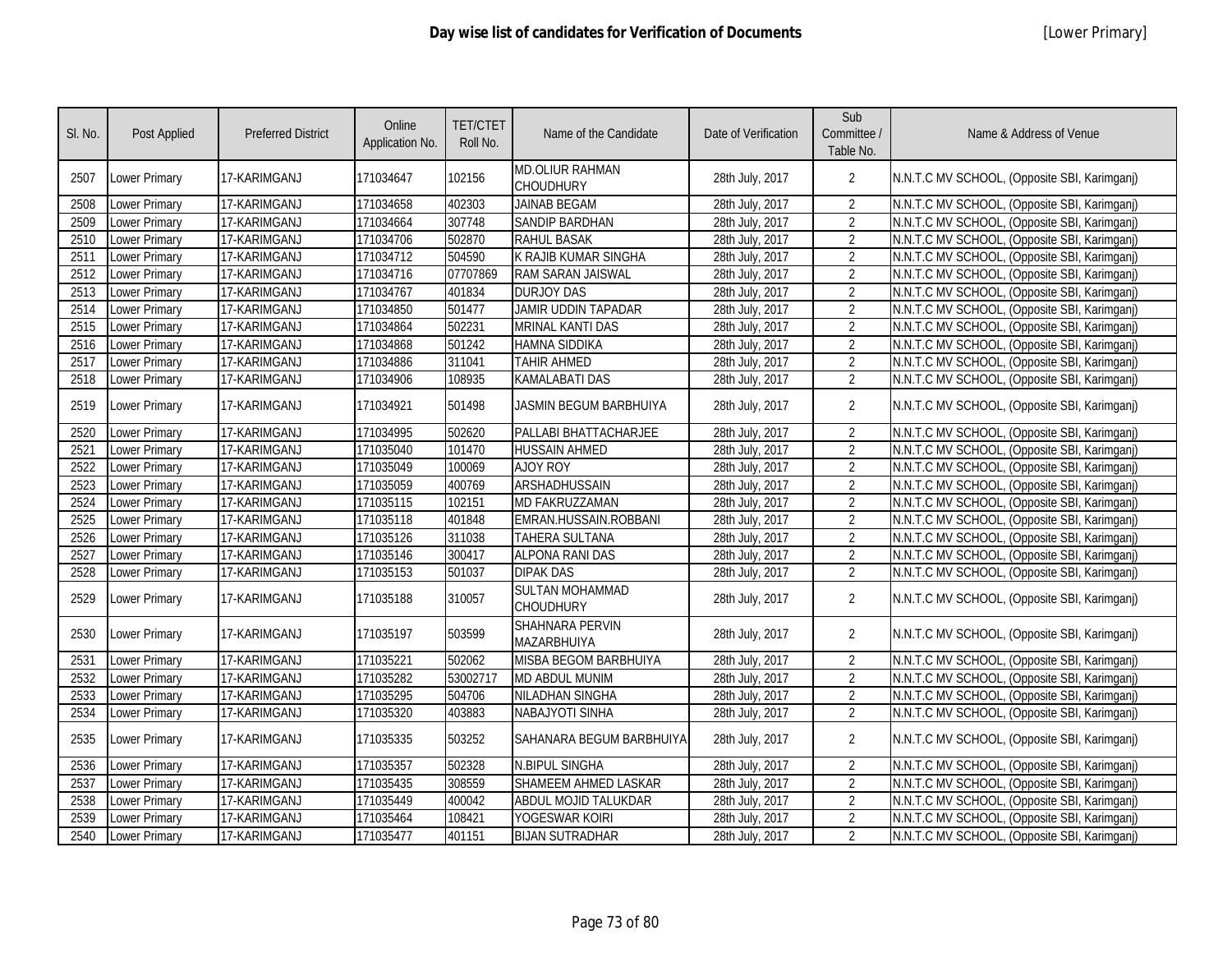| SI. No. | <b>Post Applied</b> | <b>Preferred District</b> | Online<br>Application No. | <b>TET/CTET</b><br>Roll No. | Name of the Candidate         | Date of Verification | Sub<br>Committee /<br>Table No. | Name & Address of Venue                      |
|---------|---------------------|---------------------------|---------------------------|-----------------------------|-------------------------------|----------------------|---------------------------------|----------------------------------------------|
| 2541    | Lower Primary       | 17-KARIMGANJ              | 171035513                 | 501957                      | <b>MASUMA BEGOM CHOUDHURY</b> | 28th July, 2017      | $\overline{2}$                  | N.N.T.C MV SCHOOL, (Opposite SBI, Karimganj) |
| 2542    | Lower Primary       | 17-KARIMGANJ              | 171035552                 | 402520                      | JOYNUL_HOQUE                  | 28th July, 2017      | $\overline{2}$                  | N.N.T.C MV SCHOOL, (Opposite SBI, Karimganj) |
| 2543    | Lower Primary       | 17-KARIMGANJ              | 171035646                 | 401197                      | <b>BIJOYETA SINHA</b>         | 28th July, 2017      | $\overline{2}$                  | N.N.T.C MV SCHOOL, (Opposite SBI, Karimganj) |
| 2544    | Lower Primary       | 17-KARIMGANJ              | 171035666                 | 309968                      | SUKANTA CHAKRABORTY           | 28th July, 2017      | $\overline{2}$                  | N.N.T.C MV SCHOOL, (Opposite SBI, Karimganj) |
| 2545    | Lower Primary       | 17-KARIMGANJ              | 171035678                 | 503801                      | <b>SORUJ KUMAR NATH</b>       | 28th July, 2017      | $\overline{2}$                  | N.N.T.C MV SCHOOL, (Opposite SBI, Karimganj) |
| 2546    | Lower Primary       | 17-KARIMGANJ              | 171035725                 | 405075                      | RATHINDRA KUMAR DAS           | 28th July, 2017      | $\overline{2}$                  | N.N.T.C MV SCHOOL, (Opposite SBI, Karimganj) |
| 2547    | Lower Primary       | 17-KARIMGANJ              | 171035739                 | 503383                      | <b>SAMARJIT ROY</b>           | 28th July, 2017      | $\overline{2}$                  | N.N.T.C MV SCHOOL, (Opposite SBI, Karimganj) |
| 2548    | Lower Primary       | 17-KARIMGANJ              | 171035744                 | 503675                      | SHIBAJI CHATTERJEE            | 28th July, 2017      | $\overline{2}$                  | N.N.T.C MV SCHOOL, (Opposite SBI, Karimganj) |
| 2549    | Lower Primary       | 17-KARIMGANJ              | 171035763                 | 308084                      | <b>SANTOSH MOHAN DAS</b>      | 28th July, 2017      | $\overline{2}$                  | N.N.T.C MV SCHOOL, (Opposite SBI, Karimganj) |
| 2550    | Lower Primary       | 17-KARIMGANJ              | 171035764                 | 107990                      | SHIO KUMAR VERMAH             | 28th July, 2017      | $\overline{2}$                  | N.N.T.C MV SCHOOL, (Opposite SBI, Karimganj) |
| 2551    | Lower Primary       | 17-KARIMGANJ              | 171035777                 | 400680                      | APARNA ROY DAS                | 28th July, 2017      | $\overline{2}$                  | N.N.T.C MV SCHOOL, (Opposite SBI, Karimganj) |
| 2552    | Lower Primary       | 17-KARIMGANJ              | 171035809                 | 572                         | JAYANTA NAMA SUDRA            | 28th July, 2017      | $\overline{2}$                  | N.N.T.C MV SCHOOL, (Opposite SBI, Karimganj) |
| 2553    | Lower Primary       | 17-KARIMGANJ              | 171035821                 | 502101                      | <b>MIZAZUR RAHMAN LASKAR</b>  | 28th July, 2017      | $\overline{2}$                  | N.N.T.C MV SCHOOL, (Opposite SBI, Karimganj) |
| 2554    | Lower Primary       | 17-KARIMGANJ              | 171035837                 | 313210                      | <b>UMA PAUL</b>               | 28th July, 2017      | $\overline{2}$                  | N.N.T.C MV SCHOOL, (Opposite SBI, Karimganj) |
| 2555    | Lower Primary       | 17-KARIMGANJ              | 171035871                 | 504554                      | <b>CH BIJIT SINGHA</b>        | 28th July, 2017      | $\overline{2}$                  | N.N.T.C MV SCHOOL, (Opposite SBI, Karimganj) |
| 2556    | Lower Primary       | 17-KARIMGANJ              | 171035880                 | 403425                      | <b>MIFTAH AHMED</b>           | 28th July, 2017      | $\overline{2}$                  | N.N.T.C MV SCHOOL, (Opposite SBI, Karimganj) |
| 2557    | Lower Primary       | 17-KARIMGANJ              | 171035966                 | 501913                      | MANABENDRA SINHA              | 28th July, 2017      | $\overline{2}$                  | N.N.T.C MV SCHOOL, (Opposite SBI, Karimganj) |
| 2558    | Lower Primary       | 17-KARIMGANJ              | 171035984                 | 308019                      | <b>SANJU KUMAR DAS</b>        | 28th July, 2017      | $\overline{2}$                  | N.N.T.C MV SCHOOL, (Opposite SBI, Karimganj) |
| 2559    | Lower Primary       | 17-KARIMGANJ              | 171036000                 | 500236                      | AFRUJA JAHAN LASKAR           | 28th July, 2017      | $\overline{2}$                  | N.N.T.C MV SCHOOL, (Opposite SBI, Karimganj) |
| 2560    | Lower Primary       | 17-KARIMGANJ              | 171036018                 | 306093                      | <b>PULAK DAS</b>              | 28th July, 2017      | $\overline{2}$                  | N.N.T.C MV SCHOOL, (Opposite SBI, Karimganj) |
| 2561    | Lower Primary       | 17-KARIMGANJ              | 171036024                 | 404975                      | RAJU PADA DUTTA               | 28th July, 2017      | $\overline{2}$                  | N.N.T.C MV SCHOOL, (Opposite SBI, Karimganj) |
| 2562    | Lower Primary       | 17-KARIMGANJ              | 171036025                 | 402338                      | <b>JAMIL UDDIN</b>            | 28th July, 2017      | $\overline{2}$                  | N.N.T.C MV SCHOOL, (Opposite SBI, Karimganj) |
| 2563    | Lower Primary       | 17-KARIMGANJ              | 171036040                 | 308620                      | SHAMSUL ISLAM CHOUDHURY       | 28th July, 2017      | $\overline{2}$                  | N.N.T.C MV SCHOOL, (Opposite SBI, Karimganj) |
| 2564    | Lower Primary       | 17-KARIMGANJ              | 171036080                 | 404096                      | NILAMOY CHOUDHURY             | 28th July, 2017      | $\overline{2}$                  | N.N.T.C MV SCHOOL, (Opposite SBI, Karimganj) |
| 2565    | Lower Primary       | 17-KARIMGANJ              | 171036081                 | 401255                      | <b>BIPLAB DAS</b>             | 28th July, 2017      | $\overline{2}$                  | N.N.T.C MV SCHOOL, (Opposite SBI, Karimganj) |
| 2566    | Lower Primary       | 17-KARIMGANJ              | 171036097                 | 504801                      | TH. DEEPAK SINGHA             | 28th July, 2017      | $\overline{2}$                  | N.N.T.C MV SCHOOL, (Opposite SBI, Karimganj) |
| 2567    | Lower Primary       | 17-KARIMGANJ              | 171036149                 | 403861                      | <b>MUSLEH UDDIN</b>           | 28th July, 2017      | $\overline{2}$                  | N.N.T.C MV SCHOOL, (Opposite SBI, Karimganj) |
| 2568    | Lower Primary       | 17-KARIMGANJ              | 171036150                 | 401055                      | <b>BASUDEB DAS</b>            | 28th July, 2017      | $\overline{2}$                  | N.N.T.C MV SCHOOL, (Opposite SBI, Karimganj) |
| 2569    | Lower Primary       | 17-KARIMGANJ              | 171036160                 | 100082                      | ALI AKBAR MD WEIS             | 28th July, 2017      | $\overline{2}$                  | N.N.T.C MV SCHOOL, (Opposite SBI, Karimganj) |
| 2570    | Lower Primary       | 17-KARIMGANJ              | 171036169                 | 310850                      | <b>SUTAPA ROY</b>             | 28th July, 2017      | $\overline{2}$                  | N.N.T.C MV SCHOOL, (Opposite SBI, Karimganj) |
| 2571    | Lower Primary       | 17-KARIMGANJ              | 171036184                 | 401790                      | <b>DIPIKA DAS</b>             | 28th July, 2017      | $\overline{2}$                  | N.N.T.C MV SCHOOL, (Opposite SBI, Karimganj) |
| 2572    | Lower Primary       | 17-KARIMGANJ              | 171036196                 | 403523                      | <b>MITAN PAUL</b>             | 28th July, 2017      | $\overline{2}$                  | N.N.T.C MV SCHOOL, (Opposite SBI, Karimganj) |
| 2573    | Lower Primary       | 17-KARIMGANJ              | 171036197                 | 101461                      | <b>HINDOUL DAS</b>            | 28th July, 2017      | $\overline{2}$                  | N.N.T.C MV SCHOOL, (Opposite SBI, Karimganj) |
| 2574    | Lower Primary       | 17-KARIMGANJ              | 171036205                 | 404320                      | PAPPU RAJBHAR                 | 28th July, 2017      | $\overline{2}$                  | N.N.T.C MV SCHOOL, (Opposite SBI, Karimganj) |
| 2575    | Lower Primary       | 17-KARIMGANJ              | 171036272                 | 309548                      | SUBHRANGSU PAUL               | 28th July, 2017      | $\overline{2}$                  | N.N.T.C MV SCHOOL, (Opposite SBI, Karimganj) |
| 2576    | Lower Primary       | 17-KARIMGANJ              | 171036310                 | 103637                      | <b>RINA ROY</b>               | 28th July, 2017      | $\overline{2}$                  | N.N.T.C MV SCHOOL, (Opposite SBI, Karimganj) |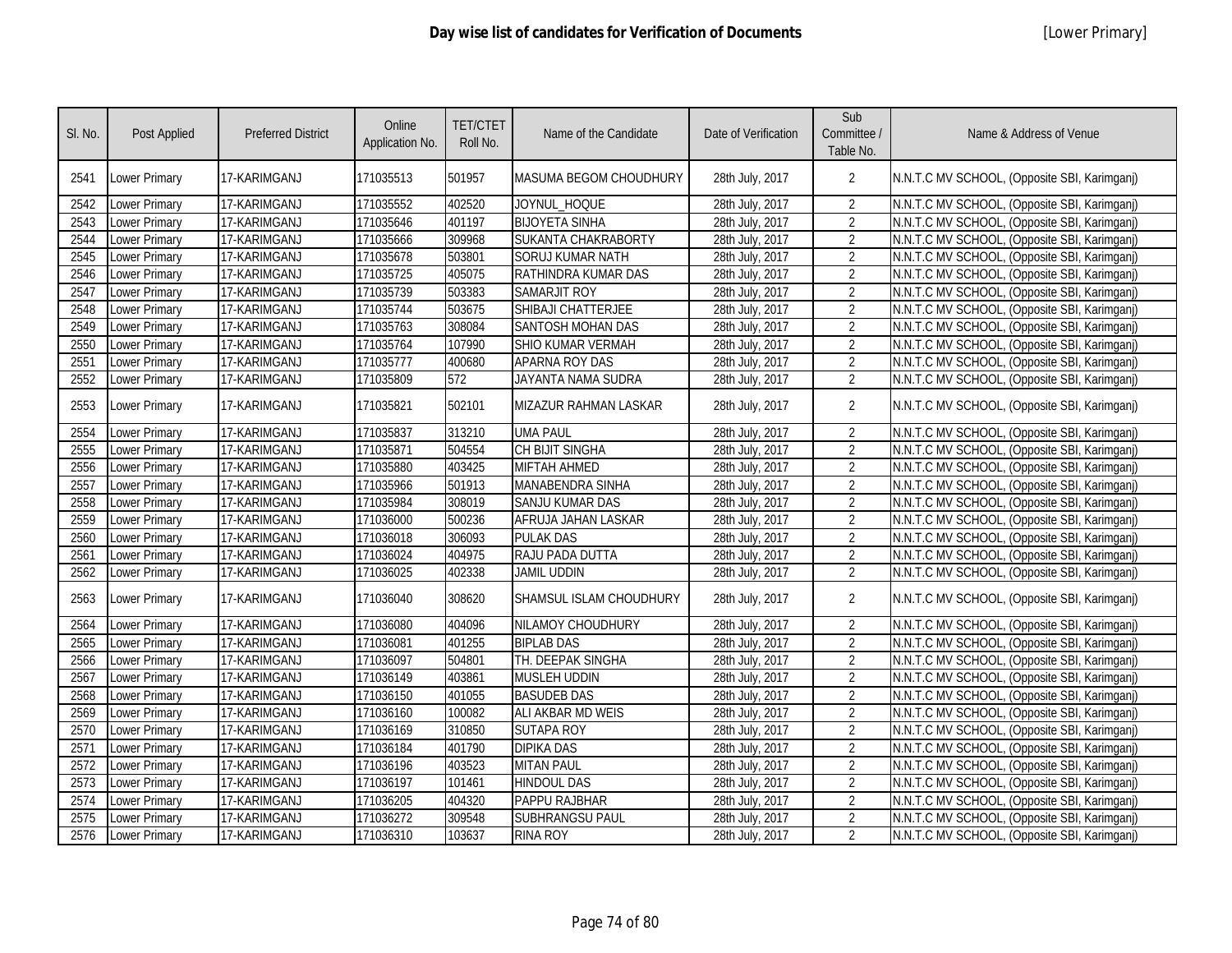| SI. No. | <b>Post Applied</b>  | <b>Preferred District</b> | Online<br>Application No. | <b>TET/CTET</b><br>Roll No. | Name of the Candidate                | Date of Verification | Sub<br>Committee /<br>Table No. | Name & Address of Venue                      |
|---------|----------------------|---------------------------|---------------------------|-----------------------------|--------------------------------------|----------------------|---------------------------------|----------------------------------------------|
| 2577    | Lower Primary        | 17-KARIMGANJ              | 171036352                 | 101304                      | <b>DURJOY BISWAS</b>                 | 28th July, 2017      | 2                               | N.N.T.C MV SCHOOL, (Opposite SBI, Karimganj) |
| 2578    | Lower Primary        | 17-KARIMGANJ              | 171036380                 | 500179                      | ABU SAHAN BARBHUIYA                  | 28th July, 2017      | 2                               | N.N.T.C MV SCHOOL, (Opposite SBI, Karimgani) |
| 2579    | Lower Primary        | 17-KARIMGANJ              | 171036392                 | 405440                      | <b>RUPALI DAS</b>                    | 28th July, 2017      | 2                               | N.N.T.C MV SCHOOL, (Opposite SBI, Karimganj) |
| 2580    | Lower Primary        | 17-KARIMGANJ              | 171036394                 | 401424                      | <b>BUDDHADEB DEB</b>                 | 28th July, 2017      | $\overline{2}$                  | N.N.T.C MV SCHOOL, (Opposite SBI, Karimganj) |
| 2581    | Lower Primary        | 17-KARIMGANJ              | 171036396                 | 310510                      | <b>SUPARNA PAUL</b>                  | 28th July, 2017      | 2                               | N.N.T.C MV SCHOOL, (Opposite SBI, Karimganj) |
| 2582    | Lower Primary        | 17-KARIMGANJ              | 171036401                 | 503754                      | <b>SITU RANI ROY</b>                 | 28th July, 2017      | $\overline{2}$                  | N.N.T.C MV SCHOOL, (Opposite SBI, Karimganj) |
| 2583    | Lower Primary        | 17-KARIMGANJ              | 171036447                 | 400394                      | <b>AMINUL ISLAM</b>                  | 28th July, 2017      | 2                               | N.N.T.C MV SCHOOL, (Opposite SBI, Karimganj) |
| 2584    | Lower Primary        | 17-KARIMGANJ              | 171036456                 | 503405                      | <b>SAMIRON NATH</b>                  | 28th July, 2017      | $\overline{2}$                  | N.N.T.C MV SCHOOL, (Opposite SBI, Karimganj) |
| 2585    | Lower Primary        | 17-KARIMGANJ              | 171036457                 | 502263                      | <b>MUKTADIR HUSSAIN</b><br>CHOUDHURY | 28th July, 2017      | $\overline{2}$                  | N.N.T.C MV SCHOOL, (Opposite SBI, Karimganj) |
| 2586    | Lower Primary        | 17-KARIMGANJ              | 171036471                 | 502479                      | NAZRUL ISLAM LASKAR                  | 28th July, 2017      | 2                               | N.N.T.C MV SCHOOL, (Opposite SBI, Karimganj) |
| 2587    | Lower Primary        | 17-KARIMGANJ              | 171036494                 | 401227                      | <b>BIMAL MISRA</b>                   | 28th July, 2017      | $\overline{2}$                  | N.N.T.C MV SCHOOL, (Opposite SBI, Karimganj) |
| 2588    | Lower Primary        | 17-KARIMGANJ              | 171036496                 | 404983                      | <b>RAJYASRI DAS</b>                  | 28th July, 2017      | $\overline{2}$                  | N.N.T.C MV SCHOOL, (Opposite SBI, Karimganj) |
| 2589    | Lower Primary        | 17-KARIMGANJ              | 171036500                 | 401159                      | <b>BIJAYADITYA ROY</b>               | 28th July, 2017      | $\overline{2}$                  | N.N.T.C MV SCHOOL, (Opposite SBI, Karimganj) |
| 2590    | Lower Primary        | 17-KARIMGANJ              | 171036530                 | 401416                      | <b>BRITI SUNDAR ROY</b>              | 28th July, 2017      | $\overline{2}$                  | N.N.T.C MV SCHOOL, (Opposite SBI, Karimganj) |
| 2591    | Lower Primary        | 17-KARIMGANJ              | 171036552                 | 400665                      | <b>APARNA DAS</b>                    | 28th July, 2017      | $\overline{2}$                  | N.N.T.C MV SCHOOL, (Opposite SBI, Karimganj) |
| 2592    | Lower Primary        | 17-KARIMGANJ              | 171036565                 | 504716                      | PH BIJYETA SHARMA                    | 28th July, 2017      | $\overline{2}$                  | N.N.T.C MV SCHOOL, (Opposite SBI, Karimganj) |
| 2593    | Lower Primary        | 17-KARIMGANJ              | 171036612                 | 308550                      | SHALINA AKHTAR RUNA                  | 28th July, 2017      | $\overline{2}$                  | N.N.T.C MV SCHOOL, (Opposite SBI, Karimganj) |
| 2594    | Lower Primary        | 17-KARIMGANJ              | 171036618                 | 105391                      | <b>AJAY KUMAR</b>                    | 28th July, 2017      | $\overline{2}$                  | N.N.T.C MV SCHOOL, (Opposite SBI, Karimganj) |
| 2595    | Lower Primary        | 17-KARIMGANJ              | 171036637                 | 403133                      | <b>MAYEEN UDDIN TALUKDAR</b>         | 28th July, 2017      | $\overline{2}$                  | N.N.T.C MV SCHOOL, (Opposite SBI, Karimganj) |
| 2596    | <b>Lower Primary</b> | 17-KARIMGANJ              | 171036648                 | 500431                      | <b>ANIMESH BHOWMIK</b>               | 28th July, 2017      | $\overline{2}$                  | N.N.T.C MV SCHOOL, (Opposite SBI, Karimganj) |
| 2597    | Lower Primary        | 17-KARIMGANJ              | 171036674                 | 400388                      | <b>AMINA BEGOM</b>                   | 28th July, 2017      | $\overline{2}$                  | N.N.T.C MV SCHOOL, (Opposite SBI, Karimganj) |
| 2598    | Lower Primary        | 17-KARIMGANJ              | 171036695                 | 502268                      | MUKTAR UDDIN BARBHUIYA               | 28th July, 2017      | $\overline{2}$                  | N.N.T.C MV SCHOOL, (Opposite SBI, Karimganj) |
| 2599    | Lower Primary        | 17-KARIMGANJ              | 171036709                 | 405561                      | <b>SABYASACHI DEV</b>                | 28th July, 2017      | $\overline{2}$                  | N.N.T.C MV SCHOOL, (Opposite SBI, Karimganj) |
| 2600    | Lower Primary        | 17-KARIMGANJ              | 171036734                 | 400365                      | ALTAF.HUSSAIN                        | 28th July, 2017      | $\overline{2}$                  | N.N.T.C MV SCHOOL, (Opposite SBI, Karimganj) |
| 2601    | Lower Primary        | 17-KARIMGANJ              | 171036763                 | 105391                      | <b>AJAY KUMAR</b>                    | 28th July, 2017      | 3                               | N.N.T.C MV SCHOOL, (Opposite SBI, Karimganj) |
| 2602    | Lower Primary        | 17-KARIMGANJ              | 171036831                 | 500310                      | <b>ALAM UDDIN LASKAR</b>             | 28th July, 2017      | $\overline{3}$                  | N.N.T.C MV SCHOOL, (Opposite SBI, Karimganj) |
| 2603    | Lower Primary        | 17-KARIMGANJ              | 171036862                 | 502049                      | MINARHUSSAIN BARBHUIYA               | 28th July, 2017      | 3                               | N.N.T.C MV SCHOOL, (Opposite SBI, Karimganj) |
| 2604    | Lower Primary        | 17-KARIMGANJ              | 171036877                 | 308417                      | <b>SEBAK SINHA</b>                   | 28th July, 2017      | 3                               | N.N.T.C MV SCHOOL, (Opposite SBI, Karimganj) |
| 2605    | Lower Primary        | 17-KARIMGANJ              | 171036890                 | 405135                      | REZWANA BEGOM TAPADAR                | 28th July, 2017      | $\mathbf{3}$                    | N.N.T.C MV SCHOOL, (Opposite SBI, Karimganj) |
| 2606    | ower Primary         | 17-KARIMGANJ              | 171036894                 | 402209                      | IMDADUR RAHMAN KHAN                  | 28th July, 2017      | 3                               | N.N.T.C MV SCHOOL, (Opposite SBI, Karimganj) |
| 2607    | Lower Primary        | 17-KARIMGANJ              | 171036939                 | 500469                      | ANSAR AHMED CHOUDHURY                | 28th July, 2017      | 3                               | N.N.T.C MV SCHOOL, (Opposite SBI, Karimganj) |
| 2608    | Lower Primary        | 17-KARIMGANJ              | 171037007                 | 309577                      | SUBRATA ACHARJEE                     | 28th July, 2017      | 3                               | N.N.T.C MV SCHOOL, (Opposite SBI, Karimganj) |
| 2609    | Lower Primary        | 17-KARIMGANJ              | 171037022                 | 53001783                    | <b>IMRANHUSSAIN</b>                  | 28th July, 2017      | 3                               | N.N.T.C MV SCHOOL, (Opposite SBI, Karimganj) |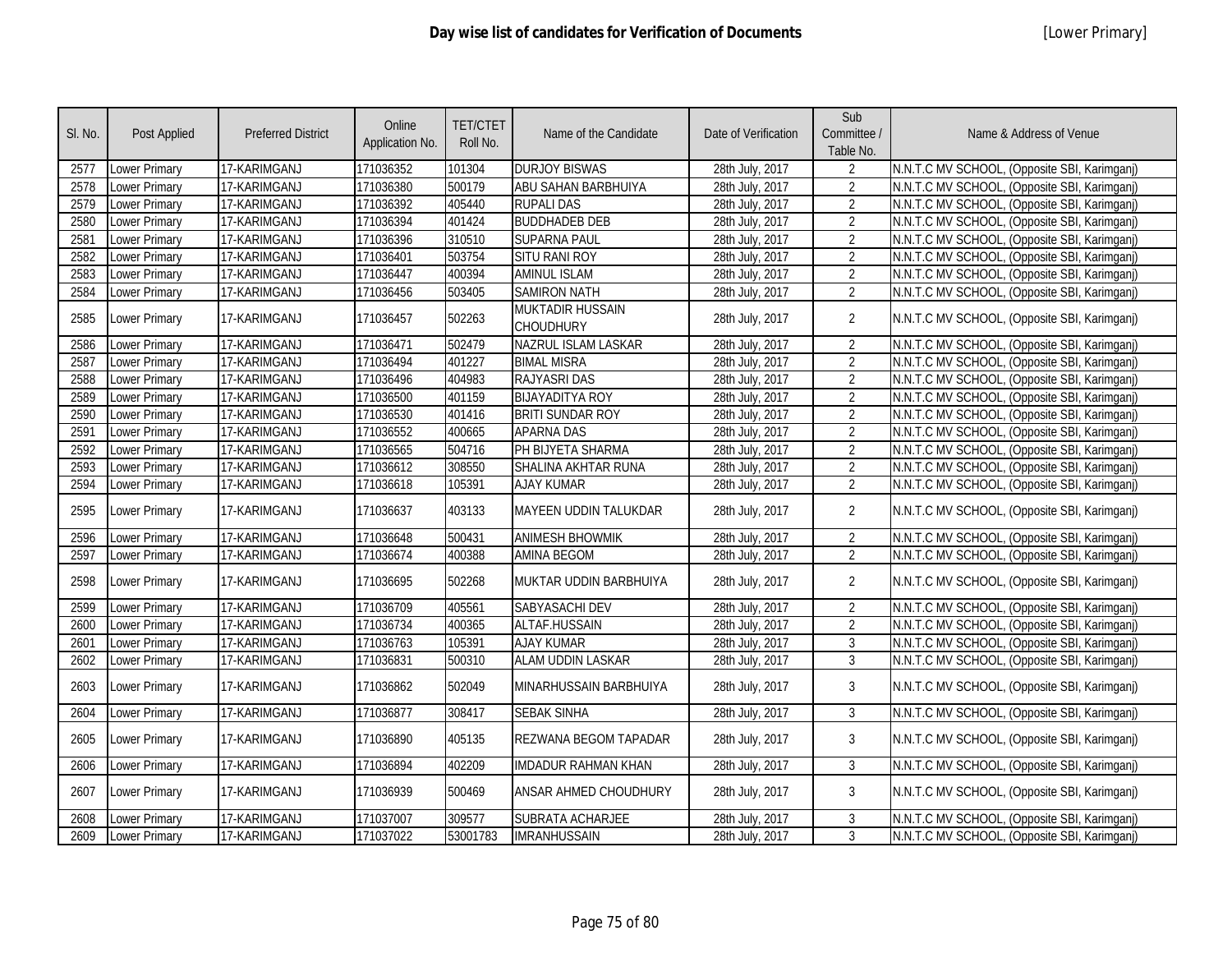| SI. No. | Post Applied         | <b>Preferred District</b> | Online<br>Application No. | <b>TET/CTET</b><br>Roll No. | Name of the Candidate       | Date of Verification | Sub<br>Committee /<br>Table No. | Name & Address of Venue                      |
|---------|----------------------|---------------------------|---------------------------|-----------------------------|-----------------------------|----------------------|---------------------------------|----------------------------------------------|
| 2610    | Lower Primary        | 17-KARIMGANJ              | 171037027                 | 403702                      | MOSTAQUE AHMED KHAN         | 28th July, 2017      | 3                               | N.N.T.C MV SCHOOL, (Opposite SBI, Karimganj) |
| 2611    | <b>Lower Primary</b> | 17-KARIMGANJ              | 171037028                 | 402356                      | <b>JASMIN ARA BEGOM</b>     | 28th July, 2017      | $\mathfrak{Z}$                  | N.N.T.C MV SCHOOL, (Opposite SBI, Karimganj) |
| 2612    | <b>Lower Primary</b> | 17-KARIMGANJ              | 171037038                 | 404752                      | QUMRUL.HAQUE KHAN           | 28th July, 2017      | $\mathfrak{Z}$                  | N.N.T.C MV SCHOOL, (Opposite SBI, Karimganj) |
| 2613    | <b>Lower Primary</b> | 17-KARIMGANJ              | 171037042                 | 300395                      | <b>ALOKA KARMAKAR</b>       | 28th July, 2017      | $\mathfrak{Z}$                  | N.N.T.C MV SCHOOL, (Opposite SBI, Karimganj) |
| 2614    | Lower Primary        | 17-KARIMGANJ              | 171037049                 | 403441                      | <b>MILU DEB</b>             | 28th July, 2017      | $\mathfrak{Z}$                  | N.N.T.C MV SCHOOL, (Opposite SBI, Karimganj) |
| 2615    | <b>Lower Primary</b> | 17-KARIMGANJ              | 171037076                 | 401847                      | <b>EMAN UDDIN</b>           | 28th July, 2017      | 3                               | N.N.T.C MV SCHOOL, (Opposite SBI, Karimganj) |
| 2616    | <b>Lower Primary</b> | 17-KARIMGANJ              | 171037095                 | 307903                      | <b>SANJAY BHATTACHARJEE</b> | 28th July, 2017      | $\mathfrak{Z}$                  | N.N.T.C MV SCHOOL, (Opposite SBI, Karimganj) |
| 2617    | <b>Lower Primary</b> | 17-KARIMGANJ              | 171037107                 | 404708                      | <b>PURNIMA DAS</b>          | 28th July, 2017      | $\mathfrak{Z}$                  | N.N.T.C MV SCHOOL, (Opposite SBI, Karimganj) |
| 2618    | <b>Lower Primary</b> | 17-KARIMGANJ              | 171037147                 | 405051                      | RASHAL IMRAN CHOUDHURY      | 28th July, 2017      | 3                               | N.N.T.C MV SCHOOL, (Opposite SBI, Karimganj) |
| 2619    | Lower Primary        | 17-KARIMGANJ              | 171037184                 | 303860                      | <b>MADHUMITA DUTTA</b>      | 28th July, 2017      | 3                               | N.N.T.C MV SCHOOL, (Opposite SBI, Karimganj) |
| 2620    | <b>Lower Primary</b> | 17-KARIMGANJ              | 171037191                 | 400099                      | ABDUR RAHMAN KHAN           | 28th July, 2017      | $\mathfrak{Z}$                  | N.N.T.C MV SCHOOL, (Opposite SBI, Karimganj) |
| 2621    | Lower Primary        | 17-KARIMGANJ              | 171037206                 | 308645                      | <b>SHANKU DAS</b>           | 28th July, 2017      | $\mathfrak{Z}$                  | N.N.T.C MV SCHOOL, (Opposite SBI, Karimganj) |
| 2622    | Lower Primary        | 17-KARIMGANJ              | 171037228                 | 402413                      | JAYOTSNA SHIRIN RAHMAN      | 28th July, 2017      | 3                               | N.N.T.C MV SCHOOL, (Opposite SBI, Karimganj) |
| 2623    | <b>Lower Primary</b> | 17-KARIMGANJ              | 171037327                 | 311380                      | <b>UDDIPON DAS</b>          | 28th July, 2017      | $\mathbf{3}$                    | N.N.T.C MV SCHOOL, (Opposite SBI, Karimganj) |
| 2624    | Lower Primary        | 17-KARIMGANJ              | 171037344                 | 401201                      | <b>BIJULI DAS</b>           | 28th July, 2017      | $\overline{3}$                  | N.N.T.C MV SCHOOL, (Opposite SBI, Karimganj) |
| 2625    | Lower Primary        | 17-KARIMGANJ              | 171037345                 | 503999                      | <b>SURAIYA AKTAR LASKAR</b> | 28th July, 2017      | 3                               | N.N.T.C MV SCHOOL, (Opposite SBI, Karimganj) |
| 2626    | Lower Primary        | 17-KARIMGANJ              | 171037429                 | 404817                      | <b>RUHUL QUDDUS</b>         | 28th July, 2017      | 3                               | N.N.T.C MV SCHOOL, (Opposite SBI, Karimganj) |
| 2627    | <b>Lower Primary</b> | 17-KARIMGANJ              | 171037510                 | 659349                      | TAPASH KUMAR ROY            | 28th July, 2017      | 3                               | N.N.T.C MV SCHOOL, (Opposite SBI, Karimganj) |
| 2628    | Lower Primary        | 17-KARIMGANJ              | 171037571                 | 301393                      | <b>BHAJANLAL TANTI</b>      | 28th July, 2017      | 3                               | N.N.T.C MV SCHOOL, (Opposite SBI, Karimganj) |
| 2629    | Lower Primary        | 17-KARIMGANJ              | 171037586                 | 502737                      | POPITA NATH                 | 28th July, 2017      | 3                               | N.N.T.C MV SCHOOL, (Opposite SBI, Karimganj) |
| 2630    | <b>Lower Primary</b> | 17-KARIMGANJ              | 171037587                 | 503069                      | ROUSHONARA BEGUM LASKAR     | 28th July, 2017      | 3                               | N.N.T.C MV SCHOOL, (Opposite SBI, Karimganj) |
| 2631    | Lower Primary        | 17-KARIMGANJ              | 171037601                 | 404263                      | PAMPI DEBNATH               | 28th July, 2017      | 3                               | N.N.T.C MV SCHOOL, (Opposite SBI, Karimganj) |
| 2632    | <b>Lower Primary</b> | 17-KARIMGANJ              | 171037645                 | 105876                      | <b>CHANDAN PASWAN</b>       | 28th July, 2017      | 3                               | N.N.T.C MV SCHOOL, (Opposite SBI, Karimganj) |
| 2633    | Lower Primary        | 17-KARIMGANJ              | 171037683                 | 400075                      | <b>ABDUL MUMIT</b>          | 28th July, 2017      | 3                               | N.N.T.C MV SCHOOL, (Opposite SBI, Karimganj) |
| 2634    | <b>Lower Primary</b> | 17-KARIMGANJ              | 171037772                 | 402891                      | <b>LUTHFA BEGOM</b>         | 28th July, 2017      | 3                               | N.N.T.C MV SCHOOL, (Opposite SBI, Karimganj) |
| 2635    | Lower Primary        | 17-KARIMGANJ              | 171037794                 | 401729                      | <b>DILWARA BEGUM</b>        | 28th July, 2017      | $\mathfrak{Z}$                  | N.N.T.C MV SCHOOL, (Opposite SBI, Karimganj) |
| 2636    | <b>Lower Primary</b> | 17-KARIMGANJ              | 171037800                 | 400325                      | AL AMIN CHOUDHURY           | 28th July, 2017      | 3                               | N.N.T.C MV SCHOOL, (Opposite SBI, Karimganj) |
| 2637    | Lower Primary        | 17-KARIMGANJ              | 171037803                 | 502950                      | <b>RAKHI SHARMA</b>         | 28th July, 2017      | 3                               | N.N.T.C MV SCHOOL, (Opposite SBI, Karimganj) |
| 2638    | <b>Lower Primary</b> | 17-KARIMGANJ              | 171037871                 | 400702                      | <b>ARCHANA DAS</b>          | 28th July, 2017      | 3                               | N.N.T.C MV SCHOOL, (Opposite SBI, Karimganj) |
| 2639    | Lower Primary        | 17-KARIMGANJ              | 171037970                 | 312198                      | <b>KAMAL RABIDAS</b>        | 28th July, 2017      | $\mathbf{3}$                    | N.N.T.C MV SCHOOL, (Opposite SBI, Karimganj) |
| 2640    | <b>Lower Primary</b> | 17-KARIMGANJ              | 171038028                 | 504075                      | TAHERA AKHTAR CHOUDHURY     | 28th July, 2017      | 3                               | N.N.T.C MV SCHOOL, (Opposite SBI, Karimganj) |
| 2641    | <b>Lower Primary</b> | 17-KARIMGANJ              | 171038050                 | 304584                      | <b>MONODHIR DAS</b>         | 28th July, 2017      | 3                               | N.N.T.C MV SCHOOL, (Opposite SBI, Karimganj) |
| 2642    | Lower Primary        | 17-KARIMGANJ              | 171038162                 | 401170                      | <b>BIJON GOWALA</b>         | 28th July, 2017      | $\mathfrak{Z}$                  | N.N.T.C MV SCHOOL, (Opposite SBI, Karimganj) |
| 2643    | <b>Lower Primary</b> | 17-KARIMGANJ              | 171038189                 | 403686                      | <b>MONUWARA AKHTAR</b>      | 28th July, 2017      | 3                               | N.N.T.C MV SCHOOL, (Opposite SBI, Karimganj) |
| 2644    | Lower Primary        | 17-KARIMGANJ              | 171038191                 | 308219                      | <b>SASTHI NATH</b>          | 28th July, 2017      | 3                               | N.N.T.C MV SCHOOL, (Opposite SBI, Karimganj) |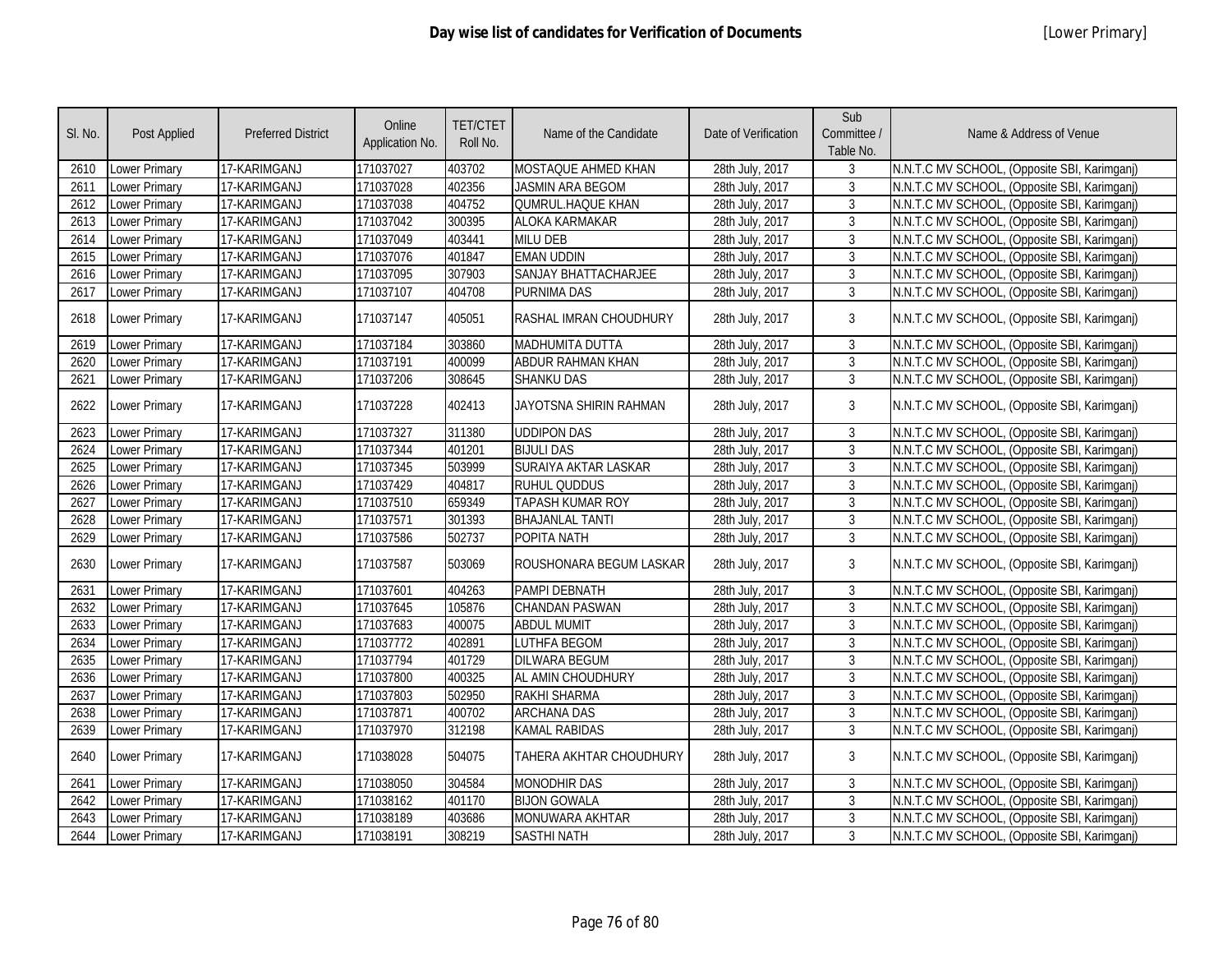| SI. No. | <b>Post Applied</b>  | <b>Preferred District</b> | Online<br>Application No. | <b>TET/CTET</b><br>Roll No. | Name of the Candidate         | Date of Verification | Sub<br>Committee /<br>Table No. | Name & Address of Venue                      |
|---------|----------------------|---------------------------|---------------------------|-----------------------------|-------------------------------|----------------------|---------------------------------|----------------------------------------------|
| 2645    | Lower Primary        | 17-KARIMGANJ              | 171038248                 | 301462                      | <b>BIJETA DAS</b>             | 28th July, 2017      | 3                               | N.N.T.C MV SCHOOL, (Opposite SBI, Karimganj) |
| 2646    | Lower Primary        | 17-KARIMGANJ              | 171038275                 | 400040                      | ABDUL.HAMID                   | 28th July, 2017      | 3                               | N.N.T.C MV SCHOOL, (Opposite SBI, Karimganj) |
| 2647    | Lower Primary        | 17-KARIMGANJ              | 171038330                 | 403981                      | <b>NASIR UDDIN</b>            | 28th July, 2017      | 3                               | N.N.T.C MV SCHOOL, (Opposite SBI, Karimganj) |
| 2648    | Lower Primary        | 17-KARIMGANJ              | 171038368                 | 504055                      | <b>SWARUP DAS</b>             | 28th July, 2017      | 3                               | N.N.T.C MV SCHOOL, (Opposite SBI, Karimganj) |
| 2649    | <b>Lower Primary</b> | 17-KARIMGANJ              | 171038387                 | 402286                      | <b>JAHEDA JASMIN</b>          | 28th July, 2017      | $\overline{3}$                  | N.N.T.C MV SCHOOL, (Opposite SBI, Karimganj) |
| 2650    | <b>Lower Primary</b> | 17-KARIMGANJ              | 171038459                 | 308770                      | SHELIM UDDIN                  | 28th July, 2017      | $\overline{3}$                  | N.N.T.C MV SCHOOL, (Opposite SBI, Karimganj) |
| 2651    | Lower Primary        | 17-KARIMGANJ              | 171038461                 | 504619                      | L KISHAN SINGHA               | 28th July, 2017      | $\mathfrak{Z}$                  | N.N.T.C MV SCHOOL, (Opposite SBI, Karimganj) |
| 2652    | <b>Lower Primary</b> | 17-KARIMGANJ              | 171038495                 | 306673                      | <b>RIKTA PAUL</b>             | 28th July, 2017      | $\overline{3}$                  | N.N.T.C MV SCHOOL, (Opposite SBI, Karimganj) |
| 2653    | <b>Lower Primary</b> | 17-KARIMGANJ              | 171038509                 | 53000010                    | A K MD ABDULLAH               | 28th July, 2017      | $\mathfrak{Z}$                  | N.N.T.C MV SCHOOL, (Opposite SBI, Karimganj) |
| 2654    | <b>Lower Primary</b> | 17-KARIMGANJ              | 171038515                 | 404640                      | PRITAM ROY                    | 28th July, 2017      | $\mathfrak{Z}$                  | N.N.T.C MV SCHOOL, (Opposite SBI, Karimganj) |
| 2655    | Lower Primary        | 17-KARIMGANJ              | 171038540                 | 400060                      | ABDUL KHALIQUE                | 28th July, 2017      | $\mathbf{3}$                    | N.N.T.C MV SCHOOL, (Opposite SBI, Karimganj) |
| 2656    | Lower Primary        | 17-KARIMGANJ              | 171038544                 | 402649                      | <b>KAMOLENDU TARAT</b>        | 28th July, 2017      | 3                               | N.N.T.C MV SCHOOL, (Opposite SBI, Karimganj) |
| 2657    | <b>Lower Primary</b> | 17-KARIMGANJ              | 171038552                 | 01520014                    | <b>NAZIM KHAN</b>             | 28th July, 2017      | $\overline{3}$                  | N.N.T.C MV SCHOOL, (Opposite SBI, Karimganj) |
| 2658    | Lower Primary        | 17-KARIMGANJ              | 171038561                 | 504705                      | <b>NGANGOM PRONIL SINGHA</b>  | 28th July, 2017      | $\mathfrak{Z}$                  | N.N.T.C MV SCHOOL, (Opposite SBI, Karimganj) |
| 2659    | Lower Primary        | 17-KARIMGANJ              | 171038599                 | 403158                      | MD ANWARUL ISLAM              | 28th July, 2017      | $\mathbf{3}$                    | N.N.T.C MV SCHOOL, (Opposite SBI, Karimganj) |
| 2660    | <b>Lower Primary</b> | 17-KARIMGANJ              | 171038605                 | 405518                      | SABIR AHMED TAPADAR           | 28th July, 2017      | $\mathfrak{Z}$                  | N.N.T.C MV SCHOOL, (Opposite SBI, Karimganj) |
| 2661    | Lower Primary        | 17-KARIMGANJ              | 171038624                 | 405202                      | <b>RINKU RANI DAS</b>         | 28th July, 2017      | $\mathbf{3}$                    | N.N.T.C MV SCHOOL, (Opposite SBI, Karimganj) |
| 2662    | Lower Primary        | 17-KARIMGANJ              | 171038630                 | 502106                      | <b>MOHAN LAL DAS</b>          | 28th July, 2017      | 3                               | N.N.T.C MV SCHOOL, (Opposite SBI, Karimganj) |
| 2663    | Lower Primary        | 17-KARIMGANJ              | 171038633                 | 405385                      | <b>RUMEE DEY</b>              | 28th July, 2017      | 3                               | N.N.T.C MV SCHOOL, (Opposite SBI, Karimganj) |
| 2664    | Lower Primary        | 17-KARIMGANJ              | 171038649                 | 400197                      | ABU TAHER MISBAUL KADER       | 28th July, 2017      | 3                               | N.N.T.C MV SCHOOL, (Opposite SBI, Karimganj) |
| 2665    | Lower Primary        | 17-KARIMGANJ              | 171038660                 | 400095                      | ABDULLAH TAPADAR              | 28th July, 2017      | $\mathfrak{Z}$                  | N.N.T.C MV SCHOOL, (Opposite SBI, Karimganj) |
| 2666    | Lower Primary        | 17-KARIMGANJ              | 171038685                 | 403536                      | <b>MITRA TELI</b>             | 28th July, 2017      | $\mathbf{3}$                    | N.N.T.C MV SCHOOL, (Opposite SBI, Karimganj) |
| 2667    | Lower Primary        | 17-KARIMGANJ              | 171038714                 | 400952                      | <b>BADAR UDDIN</b>            | 28th July, 2017      | $\mathbf{3}$                    | N.N.T.C MV SCHOOL, (Opposite SBI, Karimganj) |
| 2668    | Lower Primary        | 17-KARIMGANJ              | 171038736                 | 53003368                    | MD MUSHFIQUR RAHMAN           | 28th July, 2017      | $\mathbf{3}$                    | N.N.T.C MV SCHOOL, (Opposite SBI, Karimganj) |
| 2669    | Lower Primary        | 17-KARIMGANJ              | 171038740                 | 53000867                    | AYESHA BEGOM KHAN             | 28th July, 2017      | $\mathfrak{Z}$                  | N.N.T.C MV SCHOOL, (Opposite SBI, Karimganj) |
| 2670    | <b>Lower Primary</b> | 17-KARIMGANJ              | 171038748                 | 504242                      | ZAKIR HUSSAIN BARBHUIYA       | 28th July, 2017      | 3                               | N.N.T.C MV SCHOOL, (Opposite SBI, Karimganj) |
| 2671    | <b>Lower Primary</b> | 17-KARIMGANJ              | 171038754                 | 501794                      | <b>KRISHNA RANJAN DAS</b>     | 28th July, 2017      | 3                               | N.N.T.C MV SCHOOL, (Opposite SBI, Karimganj) |
| 2672    | Lower Primary        | 17-KARIMGANJ              | 171038773                 | 312201                      | <b>KANDARPA ROY</b>           | 28th July, 2017      | $\overline{3}$                  | N.N.T.C MV SCHOOL, (Opposite SBI, Karimganj) |
| 2673    | <b>Lower Primary</b> | 17-KARIMGANJ              | 171038818                 | 504491                      | SNEHASISH UPADHAYAYA          | 28th July, 2017      | $\mathbf{3}$                    | N.N.T.C MV SCHOOL, (Opposite SBI, Karimganj) |
| 2674    | Lower Primary        | 17-KARIMGANJ              | 171038860                 | 404633                      | PROBHAT BARDHAN               | 28th July, 2017      | $\mathbf{3}$                    | N.N.T.C MV SCHOOL, (Opposite SBI, Karimganj) |
| 2675    | Lower Primary        | 17-KARIMGANJ              | 171038882                 | 401076                      | <b>BEGOM SHAHENAJ SULTANA</b> | 28th July, 2017      | 3                               | N.N.T.C MV SCHOOL, (Opposite SBI, Karimganj) |
| 2676    | Lower Primary        | 17-KARIMGANJ              | 171038920                 | 103515                      | <b>RANJAN DAS</b>             | 28th July, 2017      | 3                               | N.N.T.C MV SCHOOL, (Opposite SBI, Karimganj) |
| 2677    | <b>Lower Primary</b> | 17-KARIMGANJ              | 171038927                 | 100353                      | APURBA DUTTA                  | 28th July, 2017      | $\mathbf{3}$                    | N.N.T.C MV SCHOOL, (Opposite SBI, Karimganj) |
| 2678    | <b>Lower Primary</b> | 17-KARIMGANJ              | 171039049                 | 402681                      | <b>KANTA NATH</b>             | 28th July, 2017      | 3                               | N.N.T.C MV SCHOOL, (Opposite SBI, Karimganj) |
| 2679    | Lower Primary        | 17-KARIMGANJ              | 171039107                 | 400426                      | <b>AMITABH SARKAR</b>         | 28th July, 2017      | $\mathfrak{Z}$                  | N.N.T.C MV SCHOOL, (Opposite SBI, Karimganj) |
| 2680    | Lower Primary        | 17-KARIMGANJ              | 171039136                 | 403108                      | MASUM MD JAKARIA              | 28th July, 2017      | $\overline{3}$                  | N.N.T.C MV SCHOOL, (Opposite SBI, Karimganj) |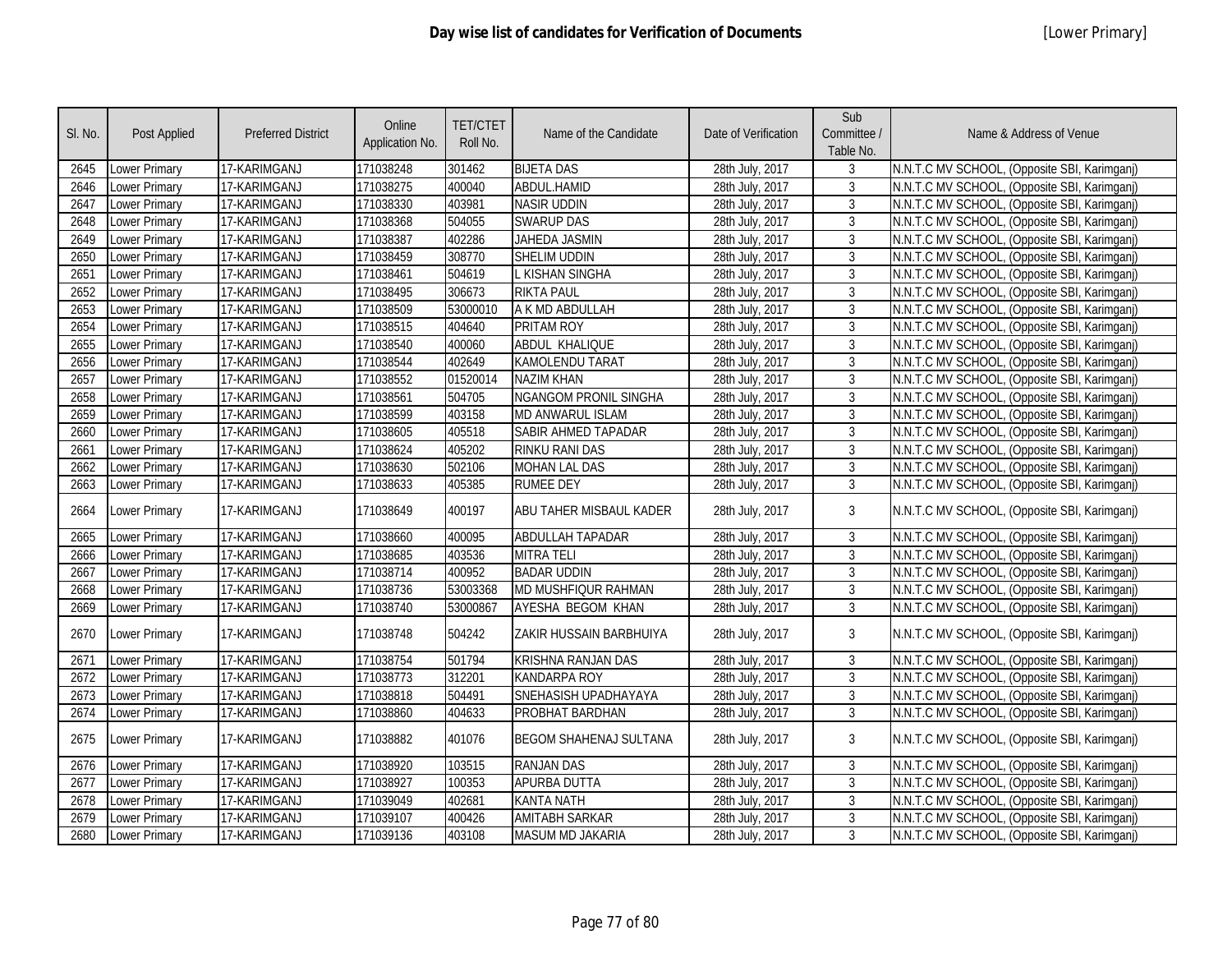| SI. No. | Post Applied         | <b>Preferred District</b> | Online<br>Application No. | <b>TET/CTET</b><br>Roll No. | Name of the Candidate        | Date of Verification | Sub<br>Committee /<br>Table No. | Name & Address of Venue                      |
|---------|----------------------|---------------------------|---------------------------|-----------------------------|------------------------------|----------------------|---------------------------------|----------------------------------------------|
| 2681    | Lower Primary        | 17-KARIMGANJ              | 171039161                 | 402154                      | <b>HIROK DAS</b>             | 28th July, 2017      | 3                               | N.N.T.C MV SCHOOL, (Opposite SBI, Karimganj) |
| 2682    | Lower Primary        | 17-KARIMGANJ              | 171039307                 | 310624                      | SURAIYA PARVEEN              | 28th July, 2017      | 3                               | N.N.T.C MV SCHOOL, (Opposite SBI, Karimganj) |
| 2683    | <b>Lower Primary</b> | 17-KARIMGANJ              | 171039476                 | 402034                      | <b>GOURI DAS</b>             | 28th July, 2017      | $\overline{3}$                  | N.N.T.C MV SCHOOL, (Opposite SBI, Karimganj) |
| 2684    | Lower Primary        | 17-KARIMGANJ              | 171039480                 | 309197                      | SNEHANGSHU BISWAS            | 28th July, 2017      | $\overline{3}$                  | N.N.T.C MV SCHOOL, (Opposite SBI, Karimganj) |
| 2685    | Lower Primary        | 17-KARIMGANJ              | 171039542                 | 503979                      | <b>SUPARNA DAS</b>           | 28th July, 2017      | 3                               | N.N.T.C MV SCHOOL, (Opposite SBI, Karimganj) |
| 2686    | Lower Primary        | 17-KARIMGANJ              | 171039723                 | 53001782                    | <b>IMRAN HUSSAIN</b>         | 28th July, 2017      | 3                               | N.N.T.C MV SCHOOL, (Opposite SBI, Karimganj) |
| 2687    | Lower Primary        | 17-KARIMGANJ              | 171039754                 | 402848                      | <b>LIPIKA DAS</b>            | 28th July, 2017      | 3                               | N.N.T.C MV SCHOOL, (Opposite SBI, Karimganj) |
| 2688    | Lower Primary        | 17-KARIMGANJ              | 171039772                 | 502862                      | RAHIMA BEGAM LASKAR          | 28th July, 2017      | 3                               | N.N.T.C MV SCHOOL, (Opposite SBI, Karimganj) |
| 2689    | Lower Primary        | 17-KARIMGANJ              | 171039775                 | 405327                      | RUHUIL.HOQUE.TAPADAR         | 28th July, 2017      | 3                               | N.N.T.C MV SCHOOL, (Opposite SBI, Karimganj) |
| 2690    | Lower Primary        | 17-KARIMGANJ              | 171039790                 | 403959                      | <b>NARAHARI MALLICK</b>      | 28th July, 2017      | 3                               | N.N.T.C MV SCHOOL, (Opposite SBI, Karimganj) |
| 2691    | Lower Primary        | 17-KARIMGANJ              | 171039811                 | 400580                      | <b>ANUBHA DAS</b>            | 28th July, 2017      | 3                               | N.N.T.C MV SCHOOL, (Opposite SBI, Karimganj) |
| 2692    | Lower Primary        | 17-KARIMGANJ              | 171039895                 | 501075                      | ELIZA AKTAR LASKAR           | 28th July, 2017      | $\mathbf{3}$                    | N.N.T.C MV SCHOOL, (Opposite SBI, Karimganj) |
| 2693    | Lower Primary        | 17-KARIMGANJ              | 171039991                 | 403804                      | MUFTARA SULTANA              | 28th July, 2017      | $\mathbf{3}$                    | N.N.T.C MV SCHOOL, (Opposite SBI, Karimganj) |
| 2694    | Lower Primary        | 17-KARIMGANJ              | 171040206                 | 308495                      | <b>SHAHID AHMED</b>          | 28th July, 2017      | 3                               | N.N.T.C MV SCHOOL, (Opposite SBI, Karimganj) |
| 2695    | Lower Primary        | 17-KARIMGANJ              | 171040222                 | 401595                      | <b>DEBASWATI DAS</b>         | 28th July, 2017      | $\mathfrak{Z}$                  | N.N.T.C MV SCHOOL, (Opposite SBI, Karimganj) |
| 2696    | Lower Primary        | 17-KARIMGANJ              | 171040274                 | 311260                      | TAUFIQUE AHMED               | 28th July, 2017      | $\mathfrak{Z}$                  | N.N.T.C MV SCHOOL, (Opposite SBI, Karimganj) |
| 2697    | Lower Primary        | 17-KARIMGANJ              | 171040285                 | 311480                      | UTTAM KUMAR YADAV            | 28th July, 2017      | 3                               | N.N.T.C MV SCHOOL, (Opposite SBI, Karimganj) |
| 2698    | Lower Primary        | 17-KARIMGANJ              | 171040349                 | 501969                      | MATIUR RAHMAN CHOUDHURY      | 28th July, 2017      | 3                               | N.N.T.C MV SCHOOL, (Opposite SBI, Karimganj) |
| 2699    | Lower Primary        | 17-KARIMGANJ              | 171040370                 | 400250                      | <b>AFTAB UDDIN</b>           | 28th July, 2017      | $\mathbf{3}$                    | N.N.T.C MV SCHOOL, (Opposite SBI, Karimganj) |
| 2700    | Lower Primary        | 17-KARIMGANJ              | 171040479                 | 501119                      | <b>FARUK AHMED BARBHUIYA</b> | 28th July, 2017      | 3                               | N.N.T.C MV SCHOOL, (Opposite SBI, Karimganj) |
| 2701    | Lower Primary        | 17-KARIMGANJ              | 171040485                 | 500253                      | AFZAL HUSSAIN CHOUDHURY      | 28th July, 2017      | $\overline{4}$                  | N.N.T.C MV SCHOOL, (Opposite SBI, Karimganj) |
| 2702    | Lower Primary        | 17-KARIMGANJ              | 171040655                 | 504541                      | <b>ANITA SINGHA</b>          | 28th July, 2017      | $\overline{4}$                  | N.N.T.C MV SCHOOL, (Opposite SBI, Karimganj) |
| 2703    | Lower Primary        | 17-KARIMGANJ              | 171040728                 | 404519                      | PRANAB PAUL                  | 28th July, 2017      | $\overline{4}$                  | N.N.T.C MV SCHOOL, (Opposite SBI, Karimganj) |
| 2704    | Lower Primary        | 17-KARIMGANJ              | 171040760                 | 401267                      | <b>BIPLAB YADAV</b>          | 28th July, 2017      | $\overline{4}$                  | N.N.T.C MV SCHOOL, (Opposite SBI, Karimganj) |
| 2705    | Lower Primary        | 17-KARIMGANJ              | 171040794                 | 400165                      | ABIDA SULTANA CHOUDHURY      | 28th July, 2017      | 4                               | N.N.T.C MV SCHOOL, (Opposite SBI, Karimganj) |
| 2706    | Lower Primary        | 17-KARIMGANJ              | 171040798                 | 404594                      | PRITHVIRAJ PAUL              | 28th July, 2017      | $\overline{4}$                  | N.N.T.C MV SCHOOL, (Opposite SBI, Karimganj) |
| 2707    | <b>Lower Primary</b> | 17-KARIMGANJ              | 171040938                 | 404537                      | PRASENJIT GHOSE              | 28th July, 2017      | $\overline{4}$                  | N.N.T.C MV SCHOOL, (Opposite SBI, Karimganj) |
| 2708    | Lower Primary        | 17-KARIMGANJ              | 171040960                 | 309655                      | <b>SUCHITA CHOUDHURY</b>     | 28th July, 2017      | $\overline{4}$                  | N.N.T.C MV SCHOOL, (Opposite SBI, Karimganj) |
| 2709    | Lower Primary        | 17-KARIMGANJ              | 171041001                 | 307481                      | <b>SALEHA BEGUM</b>          | 28th July, 2017      | $\overline{4}$                  | N.N.T.C MV SCHOOL, (Opposite SBI, Karimganj) |
| 2710    | Lower Primary        | 17-KARIMGANJ              | 171041056                 | 403295                      | <b>MD KAMRUL ISLAM</b>       | 28th July, 2017      | $\overline{4}$                  | N.N.T.C MV SCHOOL, (Opposite SBI, Karimganj) |
| 2711    | Lower Primary        | 17-KARIMGANJ              | 171041127                 | 401290                      | <b>BIPROJIT DAS</b>          | 28th July, 2017      | $\overline{4}$                  | N.N.T.C MV SCHOOL, (Opposite SBI, Karimganj) |
| 2712    | Lower Primary        | 17-KARIMGANJ              | 171041134                 | 503573                      | SELIM UDDIN LASKAR           | 28th July, 2017      | 4                               | N.N.T.C MV SCHOOL, (Opposite SBI, Karimganj) |
| 2713    | <b>Lower Primary</b> | 17-KARIMGANJ              | 171041164                 | 405552                      | SABUBUR RAHAMAN              | 28th July, 2017      | $\overline{4}$                  | N.N.T.C MV SCHOOL, (Opposite SBI, Karimganj) |
| 2714    | Lower Primary        | 17-KARIMGANJ              | 171041200                 | 403026                      | <b>MANABENDRA DAS</b>        | 28th July, 2017      | $\overline{4}$                  | N.N.T.C MV SCHOOL, (Opposite SBI, Karimganj) |
| 2715    | Lower Primary        | 17-KARIMGANJ              | 171041224                 | 402592                      | <b>KABIR UDDIN</b>           | 28th July, 2017      | 4                               | N.N.T.C MV SCHOOL, (Opposite SBI, Karimganj) |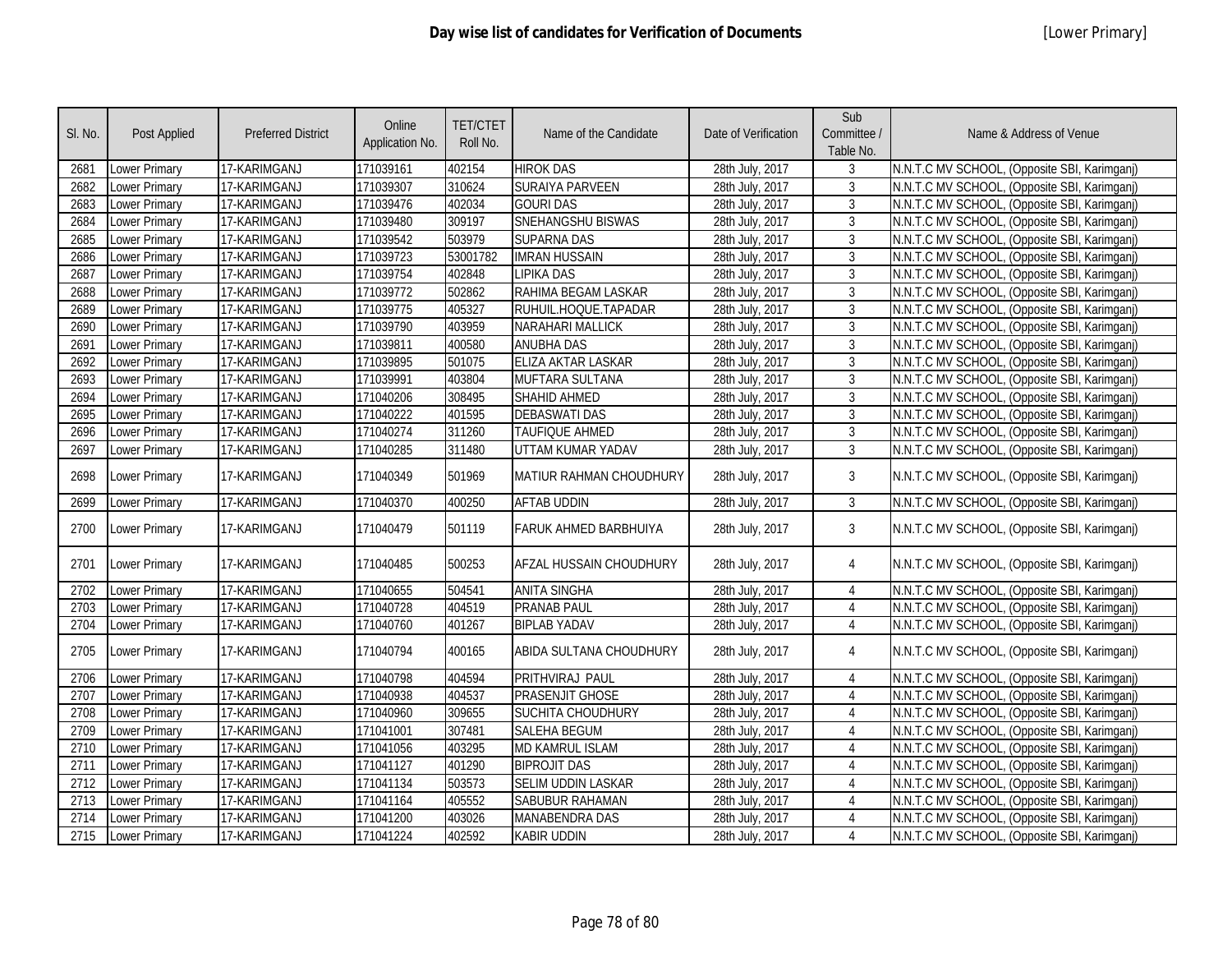| SI. No. | <b>Post Applied</b>  | <b>Preferred District</b> | Online<br>Application No. | <b>TET/CTET</b><br>Roll No. | Name of the Candidate                    | Date of Verification | Sub<br>Committee /<br>Table No. | Name & Address of Venue                      |
|---------|----------------------|---------------------------|---------------------------|-----------------------------|------------------------------------------|----------------------|---------------------------------|----------------------------------------------|
| 2716    | Lower Primary        | 17-KARIMGANJ              | 171041299                 | 53001408                    | <b>FAZLUL KARIM</b>                      | 28th July, 2017      | $\overline{4}$                  | N.N.T.C MV SCHOOL, (Opposite SBI, Karimganj) |
| 2717    | Lower Primary        | 17-KARIMGANJ              | 171041445                 | 104603                      | SRI SUBHASH CHANDRA DAS                  | 28th July, 2017      | 4                               | N.N.T.C MV SCHOOL, (Opposite SBI, Karimganj) |
| 2718    | Lower Primary        | 17-KARIMGANJ              | 171041490                 | 503855                      | <b>SUBRATO DAS</b>                       | 28th July, 2017      | 4                               | N.N.T.C MV SCHOOL, (Opposite SBI, Karimganj) |
| 2719    | Lower Primary        | 17-KARIMGANJ              | 171041504                 | 405497                      | <b>RUFTANA BEGAM</b>                     | 28th July, 2017      | $\overline{4}$                  | N.N.T.C MV SCHOOL, (Opposite SBI, Karimganj) |
| 2720    | Lower Primary        | 17-KARIMGANJ              | 171041506                 | 400668                      | <b>APARNA NATH</b>                       | 28th July, 2017      | $\overline{4}$                  | N.N.T.C MV SCHOOL, (Opposite SBI, Karimganj) |
| 2721    | Lower Primary        | 17-KARIMGANJ              | 171041542                 | 501013                      | DILRUBA KHANOM LASKAR                    | 28th July, 2017      | $\overline{4}$                  | N.N.T.C MV SCHOOL, (Opposite SBI, Karimganj) |
| 2722    | Lower Primary        | 17-KARIMGANJ              | 171041543                 | 53004861                    | <b>SHABIR AHMED</b>                      | 28th July, 2017      | $\overline{4}$                  | N.N.T.C MV SCHOOL, (Opposite SBI, Karimganj) |
| 2723    | Lower Primary        | 17-KARIMGANJ              | 171041614                 | 404402                      | PIJUSH KANTI NATH                        | 28th July, 2017      | $\overline{4}$                  | N.N.T.C MV SCHOOL, (Opposite SBI, Karimganj) |
| 2724    | Lower Primary        | 17-KARIMGANJ              | 171041626                 | 502424                      | NAZIR UDDIN LASKAR                       | 28th July, 2017      | $\overline{4}$                  | N.N.T.C MV SCHOOL, (Opposite SBI, Karimganj) |
| 2725    | Lower Primary        | 17-KARIMGANJ              | 171041663                 | 26021584                    | <b>VIKAS</b>                             | 28th July, 2017      | $\overline{4}$                  | N.N.T.C MV SCHOOL, (Opposite SBI, Karimganj) |
| 2726    | Lower Primary        | 17-KARIMGANJ              | 171041709                 | 403559                      | <b>MOHITOSH DAS</b>                      | 28th July, 2017      | $\overline{4}$                  | N.N.T.C MV SCHOOL, (Opposite SBI, Karimganj) |
| 2727    | Lower Primary        | 17-KARIMGANJ              | 171041811                 | 502582                      | NOZMUL HUSSAIN LASKAR                    | 28th July, 2017      | $\overline{4}$                  | N.N.T.C MV SCHOOL, (Opposite SBI, Karimganj) |
| 2728    | Lower Primary        | 17-KARIMGANJ              | 171041925                 | 404298                      | PANNA LAL DAS                            | 28th July, 2017      | $\overline{4}$                  | N.N.T.C MV SCHOOL, (Opposite SBI, Karimganj) |
| 2729    | Lower Primary        | 17-KARIMGANJ              | 171041952                 | 401901                      | <b>FATHEMA BEGUM</b><br><b>CHOUDHURY</b> | 28th July, 2017      | $\overline{4}$                  | N.N.T.C MV SCHOOL, (Opposite SBI, Karimganj) |
| 2730    | Lower Primary        | 17-KARIMGANJ              | 171042114                 | 400024                      | <b>ABDUL BACHIT</b>                      | 28th July, 2017      | $\overline{4}$                  | N.N.T.C MV SCHOOL, (Opposite SBI, Karimganj) |
| 2731    | Lower Primary        | 17-KARIMGANJ              | 171042247                 | 405105                      | <b>REBADAS</b>                           | 28th July, 2017      | $\overline{4}$                  | N.N.T.C MV SCHOOL, (Opposite SBI, Karimganj) |
| 2732    | Lower Primary        | 17-KARIMGANJ              | 171042257                 | 402620                      | <b>KALYAN GOALA</b>                      | 28th July, 2017      | $\overline{4}$                  | N.N.T.C MV SCHOOL, (Opposite SBI, Karimganj) |
| 2733    | Lower Primary        | 17-KARIMGANJ              | 171042276                 | 311076                      | <b>TAJ UDDIN</b>                         | 28th July, 2017      | 4                               | N.N.T.C MV SCHOOL, (Opposite SBI, Karimganj) |
| 2734    | <b>Lower Primary</b> | 17-KARIMGANJ              | 171042406                 | 404228                      | <b>NURUL ISLAM</b>                       | 28th July, 2017      | 4                               | N.N.T.C MV SCHOOL, (Opposite SBI, Karimganj) |
| 2735    | Lower Primary        | 17-KARIMGANJ              | 171042419                 | 400669                      | <b>APARNA NATH</b>                       | 28th July, 2017      | $\overline{4}$                  | N.N.T.C MV SCHOOL, (Opposite SBI, Karimganj) |
| 2736    | Lower Primary        | 17-KARIMGANJ              | 171042429                 | 08209611                    | <b>RISHIKESH DUBEY</b>                   | 28th July, 2017      | 4                               | N.N.T.C MV SCHOOL, (Opposite SBI, Karimganj) |
| 2737    | Lower Primary        | 17-KARIMGANJ              | 171042513                 | 400179                      | ABU MD DILWAR HUSSAIN                    | 28th July, 2017      | $\overline{4}$                  | N.N.T.C MV SCHOOL, (Opposite SBI, Karimganj) |
| 2738    | Lower Primary        | 17-KARIMGANJ              | 171042530                 | 503887                      | <b>SUFIAN AHMED</b>                      | 28th July, 2017      | 4                               | N.N.T.C MV SCHOOL, (Opposite SBI, Karimganj) |
| 2739    | Lower Primary        | 17-KARIMGANJ              | 171042541                 | 01513671                    | <b>FARAZ AHMED</b>                       | 28th July, 2017      | $\overline{4}$                  | N.N.T.C MV SCHOOL, (Opposite SBI, Karimganj) |
| 2740    | Lower Primary        | 17-KARIMGANJ              | 171042559                 | 402522                      | JOYPATI BANIK                            | 28th July, 2017      | 4                               | N.N.T.C MV SCHOOL, (Opposite SBI, Karimganj) |
| 2741    | Lower Primary        | 17-KARIMGANJ              | 171042589                 | 502447                      | NAZMIN SULTANA MAZUMDER                  | 28th July, 2017      | 4                               | N.N.T.C MV SCHOOL, (Opposite SBI, Karimganj) |
| 2742    | Lower Primary        | 17-KARIMGANJ              | 171042656                 | 200294                      | <b>MD SHAMIM UDDIN</b>                   | 28th July, 2017      | $\overline{4}$                  | N.N.T.C MV SCHOOL, (Opposite SBI, Karimganj) |
| 2743    | Lower Primary        | 17-KARIMGANJ              | 171042675                 | 403995                      | <b>NAYEEM UDDIN</b>                      | 28th July, 2017      | $\overline{4}$                  | N.N.T.C MV SCHOOL, (Opposite SBI, Karimganj) |
| 2744    | Lower Primary        | 17-KARIMGANJ              | 171042712                 | 400083                      | <b>ABUL QUASHIM</b>                      | 28th July, 2017      | $\overline{4}$                  | N.N.T.C MV SCHOOL, (Opposite SBI, Karimganj) |
| 2745    | Lower Primary        | 17-KARIMGANJ              | 171042719                 | 404134                      | NRIPENDRA CHANDRA DAS                    | 28th July, 2017      | $\overline{4}$                  | N.N.T.C MV SCHOOL, (Opposite SBI, Karimganj) |
| 2746    | Lower Primary        | 17-KARIMGANJ              | 171042755                 | 401850                      | <b>EMRANA BEGUM</b>                      | 28th July, 2017      | $\overline{4}$                  | N.N.T.C MV SCHOOL, (Opposite SBI, Karimganj) |
| 2747    | Lower Primary        | 17-KARIMGANJ              | 171042765                 | 401870                      | RAJESWARI PAUL                           | 28th July, 2017      | $\overline{4}$                  | N.N.T.C MV SCHOOL, (Opposite SBI, Karimganj) |
| 2748    | Lower Primary        | 17-KARIMGANJ              | 171042833                 | 400184                      | <b>ABU MD SALMAN</b>                     | 28th July, 2017      | $\overline{4}$                  | N.N.T.C MV SCHOOL, (Opposite SBI, Karimganj) |
| 2749    | Lower Primary        | 17-KARIMGANJ              | 171042856                 | 01518845                    | <b>QASIM</b>                             | 28th July, 2017      | 4                               | N.N.T.C MV SCHOOL, (Opposite SBI, Karimganj) |
| 2750    | <b>Lower Primary</b> | 17-KARIMGANJ              | 171042917                 | 401632                      | DEBOJYOTI SUKLABAIDYA                    | 28th July, 2017      | $\overline{4}$                  | N.N.T.C MV SCHOOL, (Opposite SBI, Karimganj) |